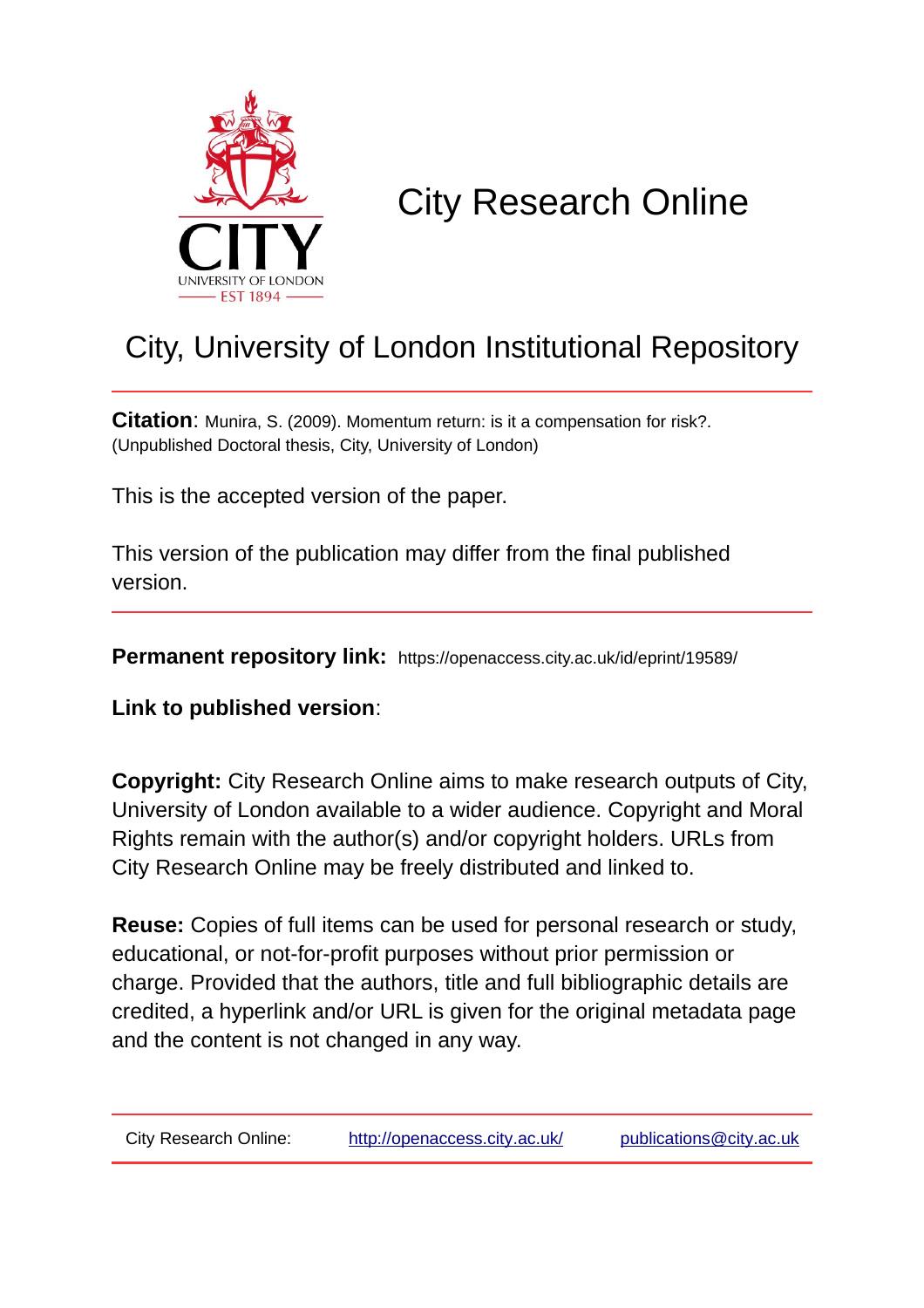

A Thesis Submitted to the Faculty of Finance of Cass Business School, City University

In Partial Fulfillment of the Requirements for the Degree of Doctoral Philosophy

**By**

**Sirajum Munira**

**June 2009**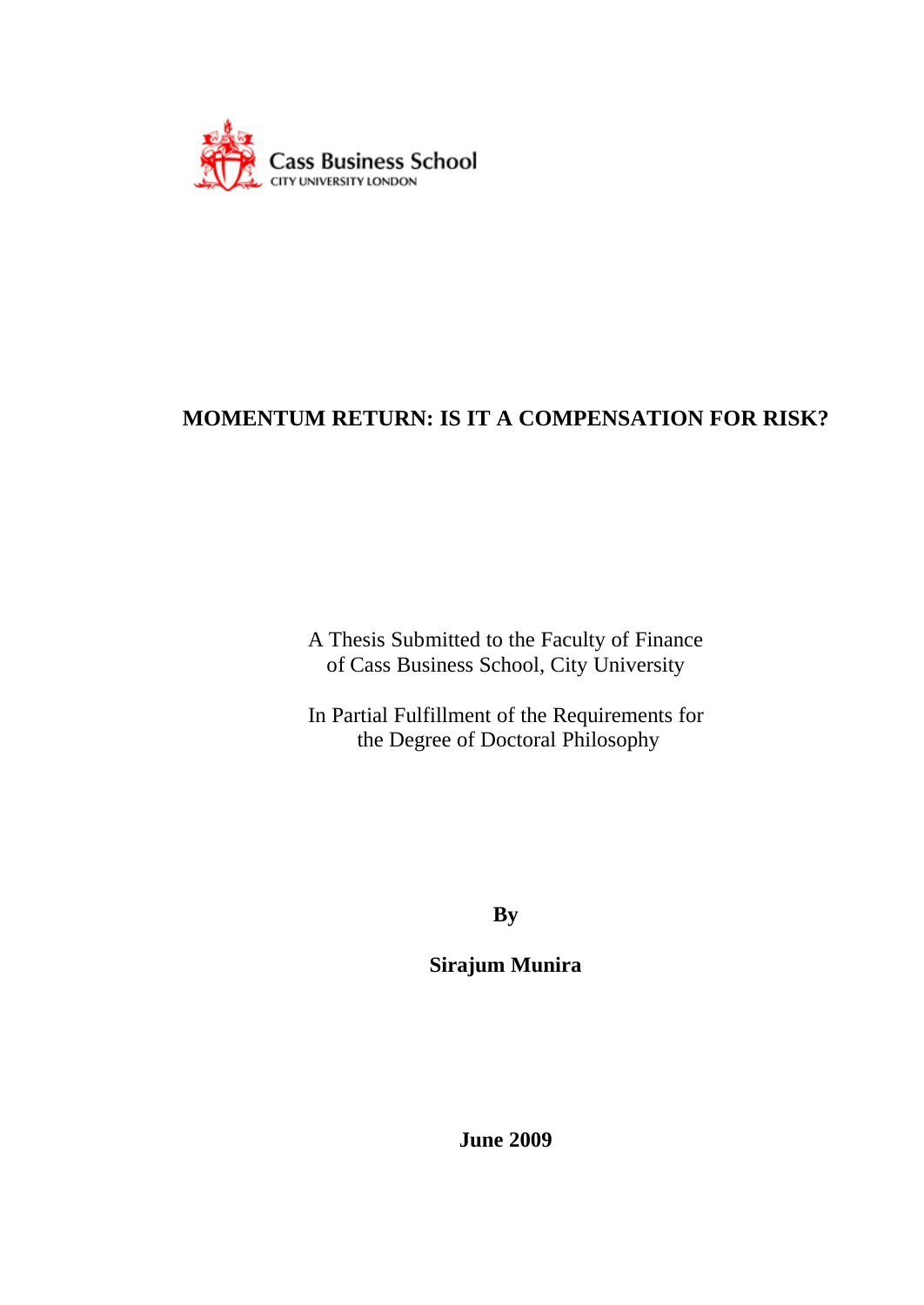# TABLE OF CONTENTS

|                | <b>DECLARATION FOR CONSULTATION AND COPYING  10</b>                                       |  |
|----------------|-------------------------------------------------------------------------------------------|--|
|                |                                                                                           |  |
|                |                                                                                           |  |
| 1.1            |                                                                                           |  |
| 1.2            |                                                                                           |  |
| 1.2.1          |                                                                                           |  |
| 1.2.2<br>1.2.3 | Decomposing Momentum Returns: What Factors Contribute to Momentum Returns? 19             |  |
| 1.3            |                                                                                           |  |
| 1.4            |                                                                                           |  |
| 1.5            |                                                                                           |  |
| 1.5.1          |                                                                                           |  |
| 1.5.2          |                                                                                           |  |
| 1.5.3          | Decomposing Momentum Returns: What Factors Contribute to Momentum Returns? 30             |  |
| 1.5.4          |                                                                                           |  |
| 1.6            |                                                                                           |  |
| 1.7            |                                                                                           |  |
|                |                                                                                           |  |
|                |                                                                                           |  |
| 2.1            |                                                                                           |  |
| 2.1.2          |                                                                                           |  |
| 2.1.3          |                                                                                           |  |
| 2.1.4          |                                                                                           |  |
| 2.2            |                                                                                           |  |
| 2.2.1          |                                                                                           |  |
|                | 2.2.1.1                                                                                   |  |
|                | 2.2.1.2                                                                                   |  |
|                | 2.2.1.3                                                                                   |  |
| 2.2.2          |                                                                                           |  |
|                | 2.2.2.1                                                                                   |  |
|                | 2.2.2.2<br>2.2.2.3<br>Market States Factors and Seasonality Effect on Momentum Returns 52 |  |
| 2.3            |                                                                                           |  |
| 2.3.1          |                                                                                           |  |
| 2.3.2          |                                                                                           |  |
|                |                                                                                           |  |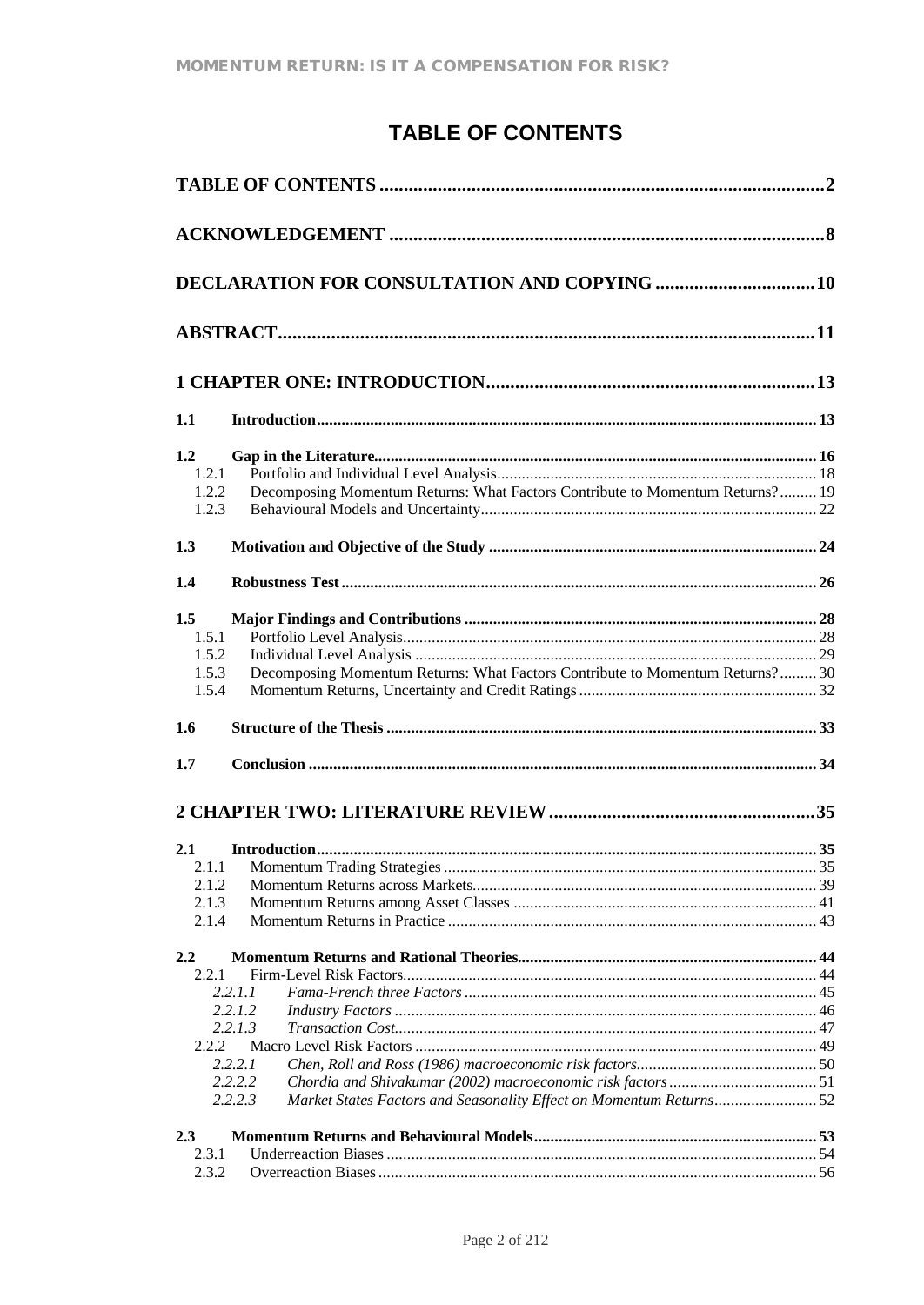|     | 2.3.3    |                                                                                           |
|-----|----------|-------------------------------------------------------------------------------------------|
|     | 2.3.4    |                                                                                           |
|     | 2.3.5    |                                                                                           |
|     |          |                                                                                           |
| 2.4 |          |                                                                                           |
|     |          |                                                                                           |
|     |          |                                                                                           |
|     |          |                                                                                           |
|     |          |                                                                                           |
| 3.1 |          |                                                                                           |
|     |          |                                                                                           |
|     |          |                                                                                           |
| 3.2 |          |                                                                                           |
|     | 3.2.1    |                                                                                           |
|     | 3.2.2    |                                                                                           |
|     | 3.2.2.1  |                                                                                           |
|     | 3.2.2.2  |                                                                                           |
|     | 3.2.2.3  |                                                                                           |
|     | 3.2.2.4  |                                                                                           |
|     | 3.2.3    |                                                                                           |
|     | 3.2.4    |                                                                                           |
|     | 3.2.4.1  |                                                                                           |
|     | 3.2.4.2  |                                                                                           |
|     |          |                                                                                           |
|     |          |                                                                                           |
| 3.3 |          |                                                                                           |
|     | 3.3.1    |                                                                                           |
|     | 3.3.2    |                                                                                           |
|     | 3.3.2.1  | Measuring Momentum Returns Using the Sub-sample period of Chordia-Shivakumar              |
|     |          |                                                                                           |
|     | 3.3.2.2  |                                                                                           |
|     | 3.3.2.3  |                                                                                           |
|     | 3.3.3    |                                                                                           |
|     | 3.3.3.1  | Is Momentum Returns Compensation for Firm Level (Fama-French Three Factors) Risk          |
|     | Factors? |                                                                                           |
|     | 3.3.3.2  |                                                                                           |
|     | 3.3.3.3  | Is Momentum Returns Compensation for Macroeconomic Risk Factors? 94                       |
|     |          |                                                                                           |
| 3.4 |          |                                                                                           |
|     |          |                                                                                           |
| 3.5 |          |                                                                                           |
|     |          |                                                                                           |
|     |          |                                                                                           |
|     |          |                                                                                           |
|     |          |                                                                                           |
|     |          | Table 2: Winner, Loser and Momentum Portfolios and Momentum Returns Using Conventional    |
|     |          | . 99                                                                                      |
|     |          |                                                                                           |
|     |          | Table 3: Sub-Periods of Chordia-Shivakumar (2002) and Jegadeesh-Titman (1993)  100        |
|     |          |                                                                                           |
|     |          | Table 4: Winner, Loser and Momentum Portfolios and Momentum Returns Excluding Penny       |
|     |          |                                                                                           |
|     |          |                                                                                           |
|     |          | Table 5: Winner, Loser and Momentum Portfolios and Momentum Returns Excluding Transaction |
|     |          |                                                                                           |
|     |          |                                                                                           |
|     |          |                                                                                           |
|     |          | Table 6: Portfolio Analysis: Momentum Returns Regressed on Fama-French Three-Factor       |
|     |          |                                                                                           |
|     |          |                                                                                           |
|     |          | Table7: Portfolio Analysis: Momentum Strategy Returns Regressed on Carhart Four-Factor    |
|     |          |                                                                                           |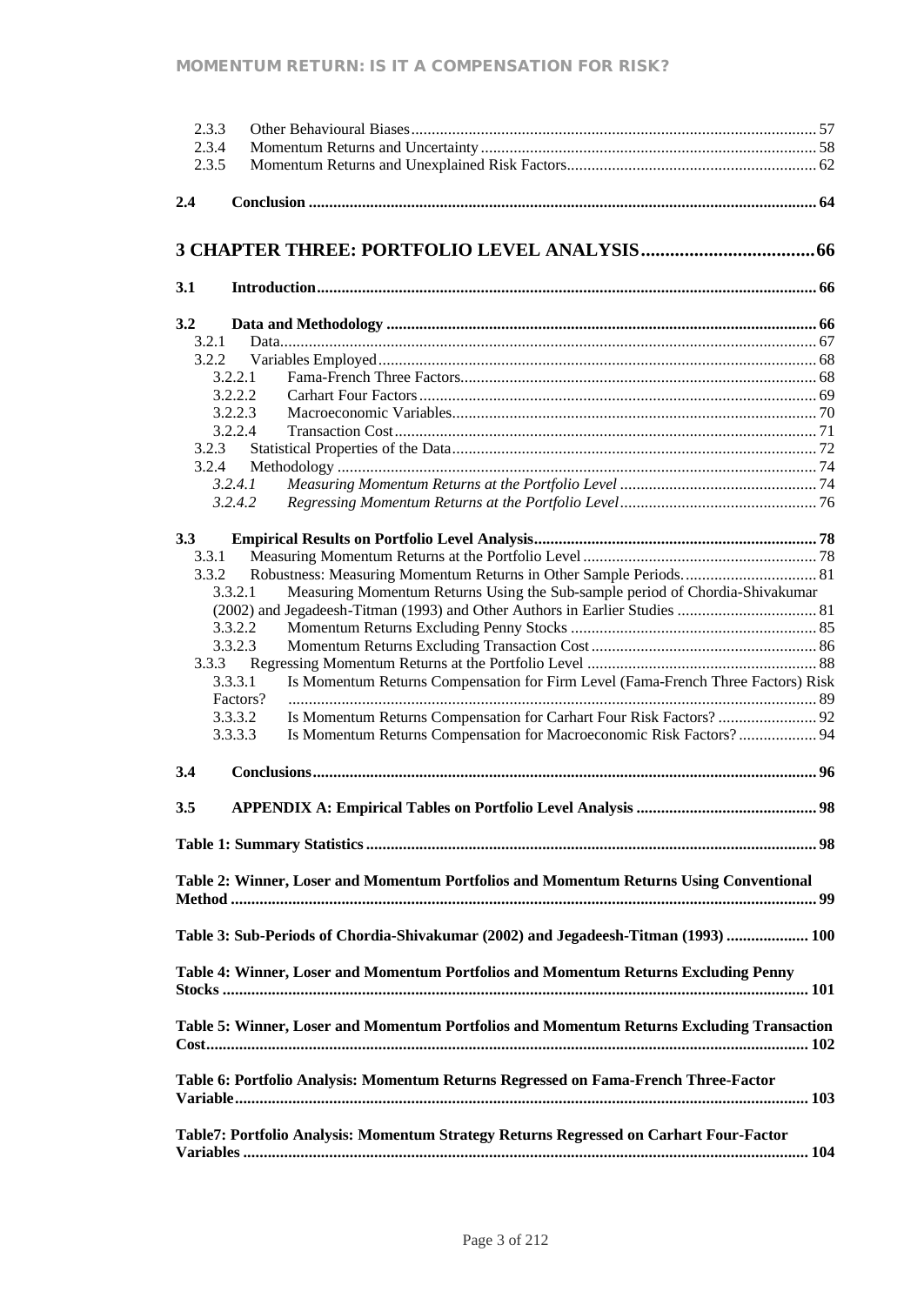| Table 8: Portfolio Analysis: Momentum Strategy Returns Regressed on Macroeconomic Variable                                                                                                                                                                                                      |
|-------------------------------------------------------------------------------------------------------------------------------------------------------------------------------------------------------------------------------------------------------------------------------------------------|
| <b>4 CHAPTER FOUR: INDIVIDUAL STOCK LEVEL ANALYSIS  106</b>                                                                                                                                                                                                                                     |
| 4.1                                                                                                                                                                                                                                                                                             |
| 4.2<br>4.2.1<br>4.2.2<br>4.2.3                                                                                                                                                                                                                                                                  |
| 4.3<br>Measuring Alternative Momentum Returns at the Individual Stock Level Using Fama-French<br>4.3.1<br>Measuring Alternative Momentum Returns at the Individual Stock Level Using<br>4.3.2<br>Measuring Alternative Momentum Returns at the Individual Stock Level Using both Fama-<br>4.3.3 |
| 4.4                                                                                                                                                                                                                                                                                             |
| 4.5<br>APPENDIX B: Empirical Tables on Individual Stock Level Analysis 124                                                                                                                                                                                                                      |
| Table 9: Individual Stock Level Analysis: Momentum Return Based on Alternative Strategies                                                                                                                                                                                                       |
| Contemporaneous Fama-French Factors - Ten-Year Sub-Period Results  124                                                                                                                                                                                                                          |
| Table 10: Individual Stock Level Analysis: Momentum Return Based on Alternative Strategies                                                                                                                                                                                                      |
| Table 11: Individual Stock Level Analysis: Momentum Return Based on Alternative Strategies                                                                                                                                                                                                      |
| Table 12: Individual Stock Level Analysis: Momentum Return Based on Alternative Strategies at<br>the Individual Stock Level Using Lagged Macroeconomic Factors as Common Component  127                                                                                                         |
| Table 13: Individual Stock Level Analysis: Momentum Return Based on Alternative Strategies                                                                                                                                                                                                      |
| Table 14: Individual Stock Level Analysis: Momentum Return Based on Alternative Strategies                                                                                                                                                                                                      |
| 5 CHAPTER FIVE: DECOMPOSING MOMENTUM RETURNS; WHAT<br><b>FACTORS CONTRIBUTE TO MOMENTUM RETURNS?  130</b>                                                                                                                                                                                       |
| 5.1                                                                                                                                                                                                                                                                                             |
| 5.2<br>5.2.1<br>5.2.2<br>5.2.3                                                                                                                                                                                                                                                                  |
| <b>Empirical Results on the Contribution of Factors in Generating Momentum Returns 133</b><br>5.3<br>5.3.1                                                                                                                                                                                      |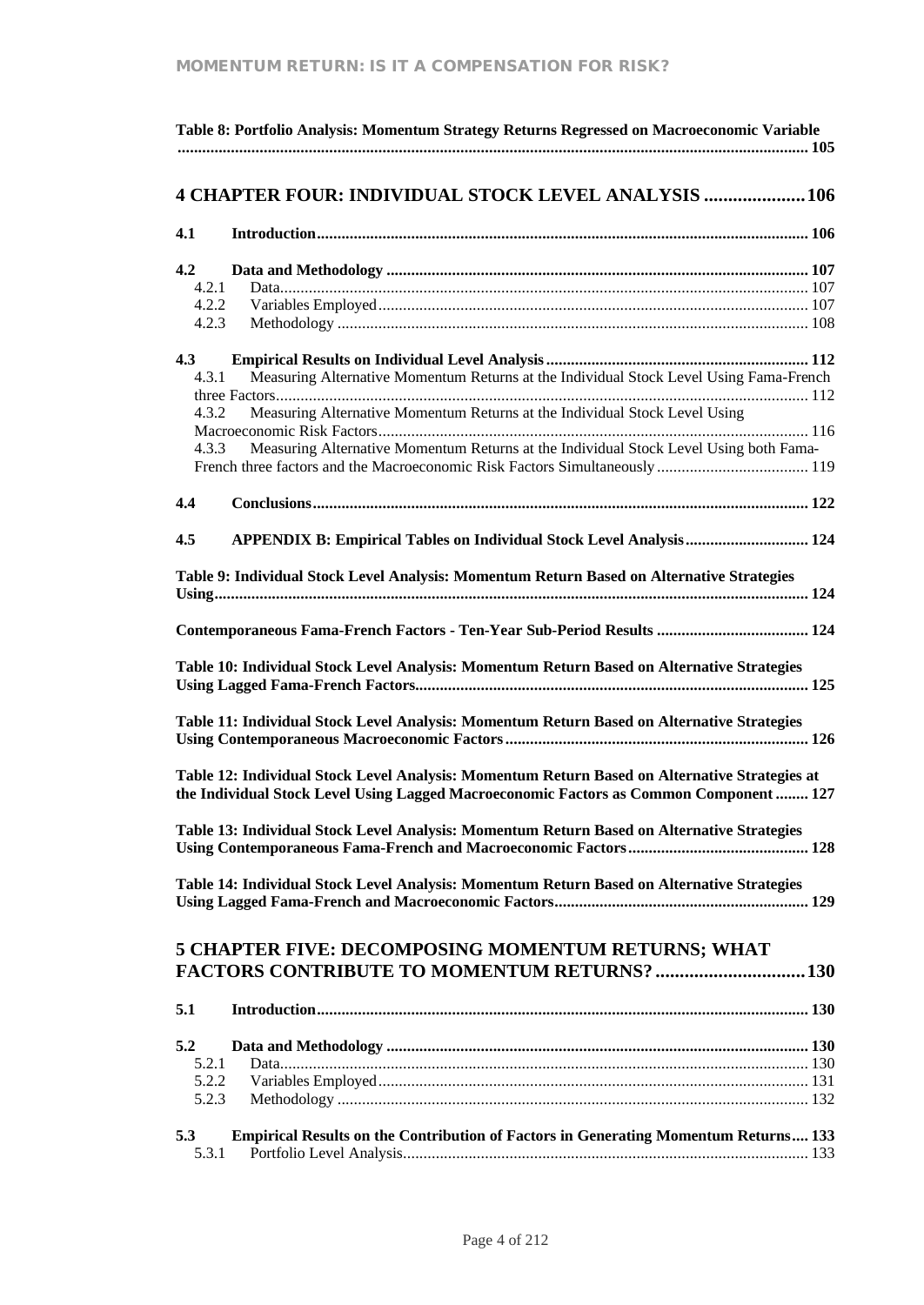|              | 5.3.1.1<br>Portfolio Level: Contribution of Fama-French Three Factors Unexplained Risk Factors<br>134                                                                                      |
|--------------|--------------------------------------------------------------------------------------------------------------------------------------------------------------------------------------------|
|              | 5.3.1.2<br>Portfolio Level: Contribution of Macroeconomic Risk Factors and Unexplained Risk                                                                                                |
|              | Factors<br>137<br>5.3.1.3                                                                                                                                                                  |
|              | Portfolio Level: Contribution of Fama-French Three Factors and Macroeconomic Risk                                                                                                          |
| 5.3.2        |                                                                                                                                                                                            |
|              | Individual Stock Level: Contribution of Fama-French Three Factors and Unexplained<br>5.3.2.1                                                                                               |
|              |                                                                                                                                                                                            |
|              | Individual Stock Level: Contribution of Macroeconomic Risk Factors and Unexplained<br>5.3.2.2                                                                                              |
|              |                                                                                                                                                                                            |
|              | Individual Stock Level: Contribution of Fama-French three Factors and<br>5.3.2.3                                                                                                           |
|              |                                                                                                                                                                                            |
| 5.4          |                                                                                                                                                                                            |
| 5.5          |                                                                                                                                                                                            |
|              | <b>APPENDIX C: Empirical Tables on Decomposing Momentum Returns 154</b>                                                                                                                    |
|              |                                                                                                                                                                                            |
|              | Momentum Return and Proportionate Contribution of the Fama-French Factors and the                                                                                                          |
|              |                                                                                                                                                                                            |
|              |                                                                                                                                                                                            |
|              |                                                                                                                                                                                            |
|              | Momentum Return and Proportionate Contribution of Macroeconomic Variables and Unexplained                                                                                                  |
|              |                                                                                                                                                                                            |
|              |                                                                                                                                                                                            |
|              | Table 17: Decomposition at Portfolio Level: Momentum Return and Proportionate Contribution of<br>Fama-French three factors and Macroeconomic Variables Simultaneously and Unexplained Risk |
|              |                                                                                                                                                                                            |
|              |                                                                                                                                                                                            |
|              | Table 18: Decomposition at Portfolio Level: Momentum Return and Proportionate Contribution of                                                                                              |
|              | Fama-French three factors and Macroeconomic Variables Simultaneously and Unexplained Risk                                                                                                  |
|              |                                                                                                                                                                                            |
|              | Table 19: Decomposition at Individual Stock Level: Momentum Return and Proportionate                                                                                                       |
|              |                                                                                                                                                                                            |
|              |                                                                                                                                                                                            |
|              | Table 20: Decomposition at Individual Stock Level: Momentum Return and Proportionate                                                                                                       |
|              | Contribution of Macroeconomic Risk Factors and the Unexplained Risk Factors 159                                                                                                            |
|              |                                                                                                                                                                                            |
|              | Table 21: Decomposition at Individual Stock Level: Momentum Return and Proportionate                                                                                                       |
|              | Contribution of Fama-French the factors and Macroeconomic Risk Factors simultaneously and the                                                                                              |
|              |                                                                                                                                                                                            |
|              |                                                                                                                                                                                            |
|              | Figure 2 Contributions of Explained Risk Factors and Unexplained Portion of Momentum Returns                                                                                               |
|              |                                                                                                                                                                                            |
|              |                                                                                                                                                                                            |
|              | <b>6 CHAPTER SIX: MOMENTUM RETURNS, UNCERTAINTY AND CREDIT</b>                                                                                                                             |
|              |                                                                                                                                                                                            |
| 6.1          |                                                                                                                                                                                            |
|              |                                                                                                                                                                                            |
| 6.2<br>6.2.1 |                                                                                                                                                                                            |
| 6.2.2        |                                                                                                                                                                                            |
| 6.2.3        |                                                                                                                                                                                            |
|              |                                                                                                                                                                                            |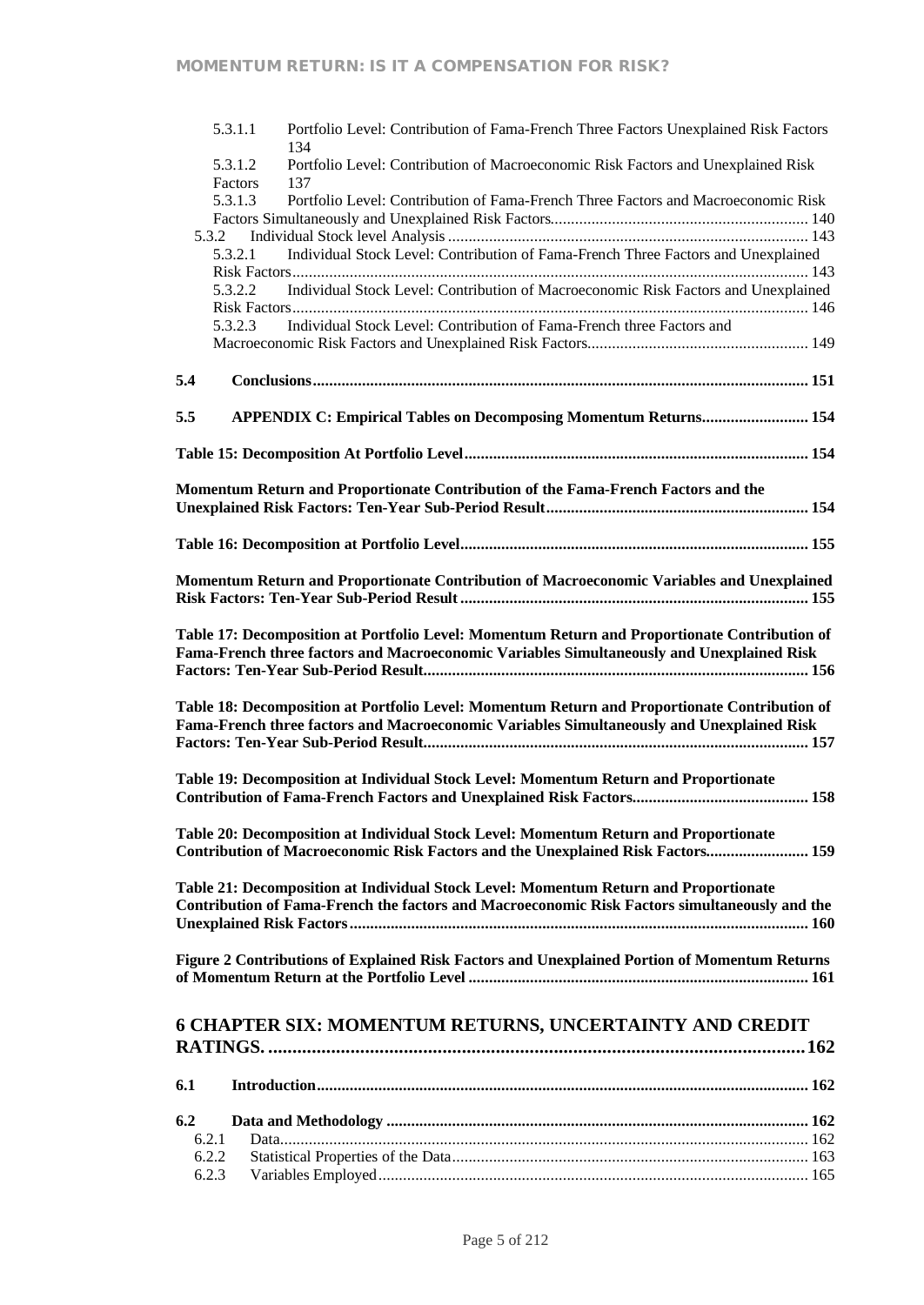|       | 6.2.3.1                                                                                        |  |
|-------|------------------------------------------------------------------------------------------------|--|
|       | 6.2.3.2                                                                                        |  |
|       | National Bureau of Economic Research (NBER) Business Cycle 166<br>6.2.3.3                      |  |
|       | 6.2.3.4                                                                                        |  |
| 6.2.4 |                                                                                                |  |
| 6.3   |                                                                                                |  |
| 6.3.1 | <b>Empirical Results on Momentum Returns, Uncertainty and Credit Ratings 168</b>               |  |
|       | 6.3.1.1                                                                                        |  |
|       | 6.3.1.2                                                                                        |  |
| 6.3.2 | Momentum Return of Credit Rated Stocks across NBER Business Cycle  173                         |  |
| 6.3.3 |                                                                                                |  |
|       | Can Fama-French Three Factors Explain Momentum Return?  175<br>6.3.3.1                         |  |
|       | 6.3.3.2                                                                                        |  |
|       | 6.3.3.3                                                                                        |  |
|       |                                                                                                |  |
| 6.4   |                                                                                                |  |
|       |                                                                                                |  |
| 6.5   | <b>APPENDIX D: Empirical Tables on Momentum Returns, Uncertainty and Credit Ratings</b><br>182 |  |
|       |                                                                                                |  |
|       |                                                                                                |  |
|       |                                                                                                |  |
|       | Table 24: Momentum Return of Credit Rated Stocks Using Different JxK Strategies 185            |  |
|       | Table 25: Momentum Return of Rated Stocks across NBER Business Cycle 186                       |  |
|       | Table 26: Momentum Return of All Rated Stocks Regressed on Fama-French Three Factors 187       |  |
|       | Table 27: Momentum Return of Rated Stocks Regressed on Market State Variables 188              |  |
|       | Table 28: Momentum Return of All Rated Stocks Regressed on Lagged Macroeconomic Variables      |  |
|       |                                                                                                |  |
|       | Table 29: Momentum Return of All Rated Stocks Regressed on Contemporaneous Macroeconomic       |  |
|       |                                                                                                |  |
|       |                                                                                                |  |
|       |                                                                                                |  |
|       | 7 CHAPTER SEVEN: DISCUSSION AND CONCLUSIONS  192                                               |  |
|       |                                                                                                |  |
| 7.1   |                                                                                                |  |
|       |                                                                                                |  |
| 7.2   |                                                                                                |  |
| 7.2.1 |                                                                                                |  |
| 7.2.2 |                                                                                                |  |
| 7.2.3 | Decomposing Momentum Returns: What Factors Contribute to Momentum Returns? 194                 |  |
| 7.2.4 |                                                                                                |  |
| 7.3   |                                                                                                |  |
|       |                                                                                                |  |
| 7.4   |                                                                                                |  |
| 7.5   |                                                                                                |  |
|       |                                                                                                |  |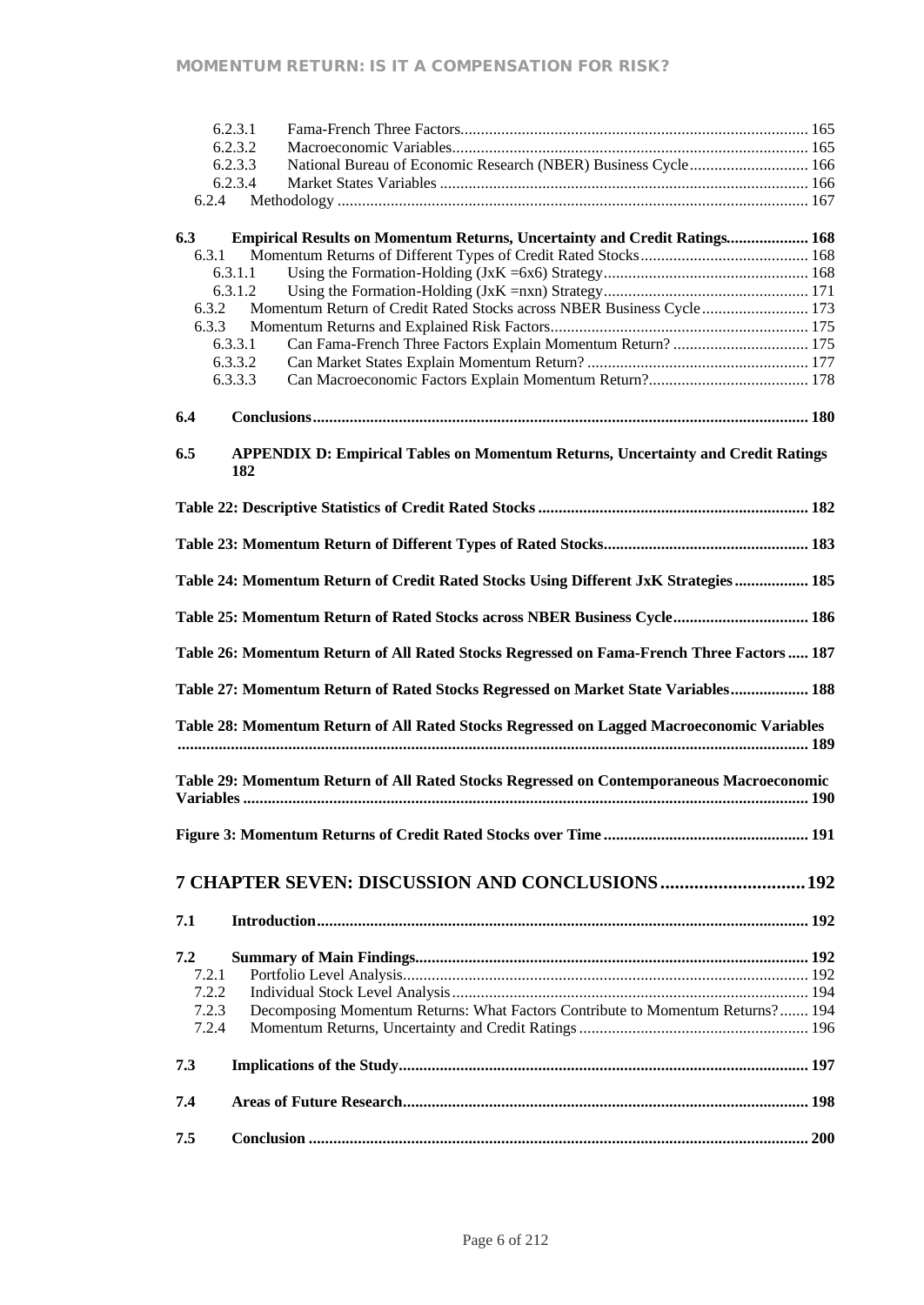| An illustration of Measuring Momentum Returns Using Conventional Method 210 |  |
|-----------------------------------------------------------------------------|--|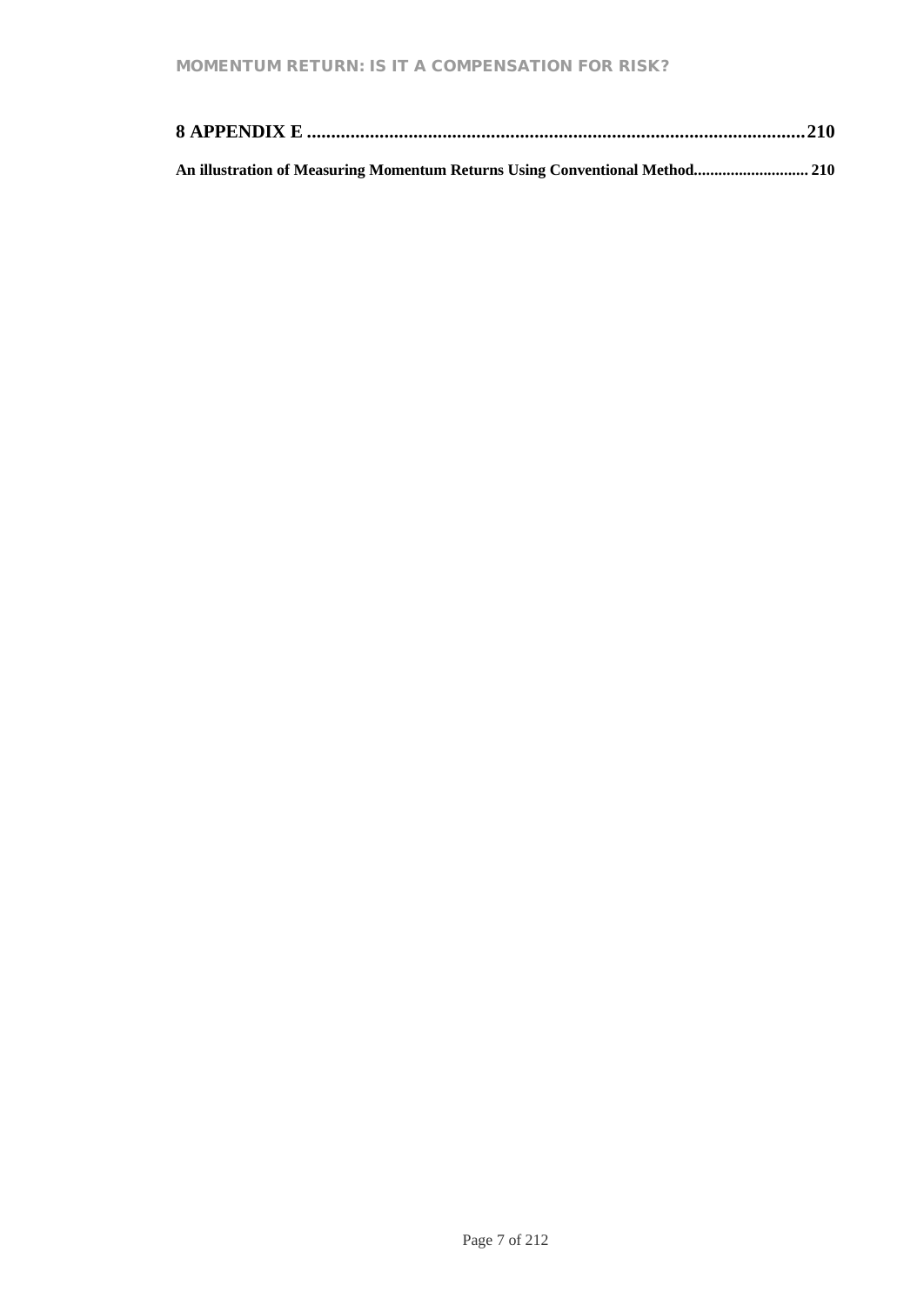# **ACKNOWLEDGEMENT**

This document is an evidence of one of the most challenging but most appealing journeys of my life and represents my utmost commitment and effort to make a difference and progress in future. I started the journey in October, 2005 and was fortunate enough to have a number of people beside me who made significant contributions towards the successful completion of the journey.

The most important among them is my supervisor Professor Dr. Gulnur Muradoglu. I am extremely grateful to Gulnur for her continuous support and guidance throughout the entire process. She is a true teacher and an ideal mentor. Her guidance helped me to understand the different dimensions of research and helped me realize the significance of a doctoral student. During the whole period of my research, she has always been positive and cordial to any of my academic queries. In periods of stress she extended metal support and helped uphold my moral which facilitated me to move forward. She is the best among the bests.

I wish to express my gratitude to City University for the City University Research Studentship bursary for three years, one of the most competitive and prestigious bursary in City University, without which this journey would not have been a success. My sincere thanks go to Professor Ana-Maria Futres, Dr. Soosung Hwang and Dr. Aneel Keswani for their valuable comments during my transfer. Special thanks to Professor Jeff Pontiff for helping me with the data collection for macroeconomic variables used in this study. My gratitude also goes to Kenneth Mackey for his support and encouragement, particularly in dealing with large dataset by using programming language throughout my doctoral years.

I am really indebted to my husband, Sarwar Jahan, for his invaluable support. This work would not have been completed without his continuous inspiration and care. He has been fantastic throughout the whole period and virtually kept me alienated from real life complexities to enable me to concentrate more on my studies. A huge debt of gratitude is owed to my parents, Mr. Shaheedullah and Mrs. Fatima, who brought me up with their best efforts and waited for the day of the completion of this work. I also like to thank to my parents-in-law, Mr. Rashidur and Mrs. Jahanara, for their well wishes and prayers. Special thanks to Mr. Golam Sarwar for his enormous help during the modification period.

My sincere gratitude also goes to my academic teachers Professor Dr. Sadiqul Islam, Dr. Moshfique Uddin and Professor Dr. Osman Imam their invaluable suggestions and cooperation. Special thanks to Dr. Iqbal Ahmed and Mr. Hafiz-al-Asad and to their families. They have been immensely helpful throughout the doctoral years. Many thanks to my fellow colleagues, Wilfred, Meria, Svetlana, Takis, Stephen and Steven for their valuable comments and time. Special thanks to Margaret Busgith, Mr.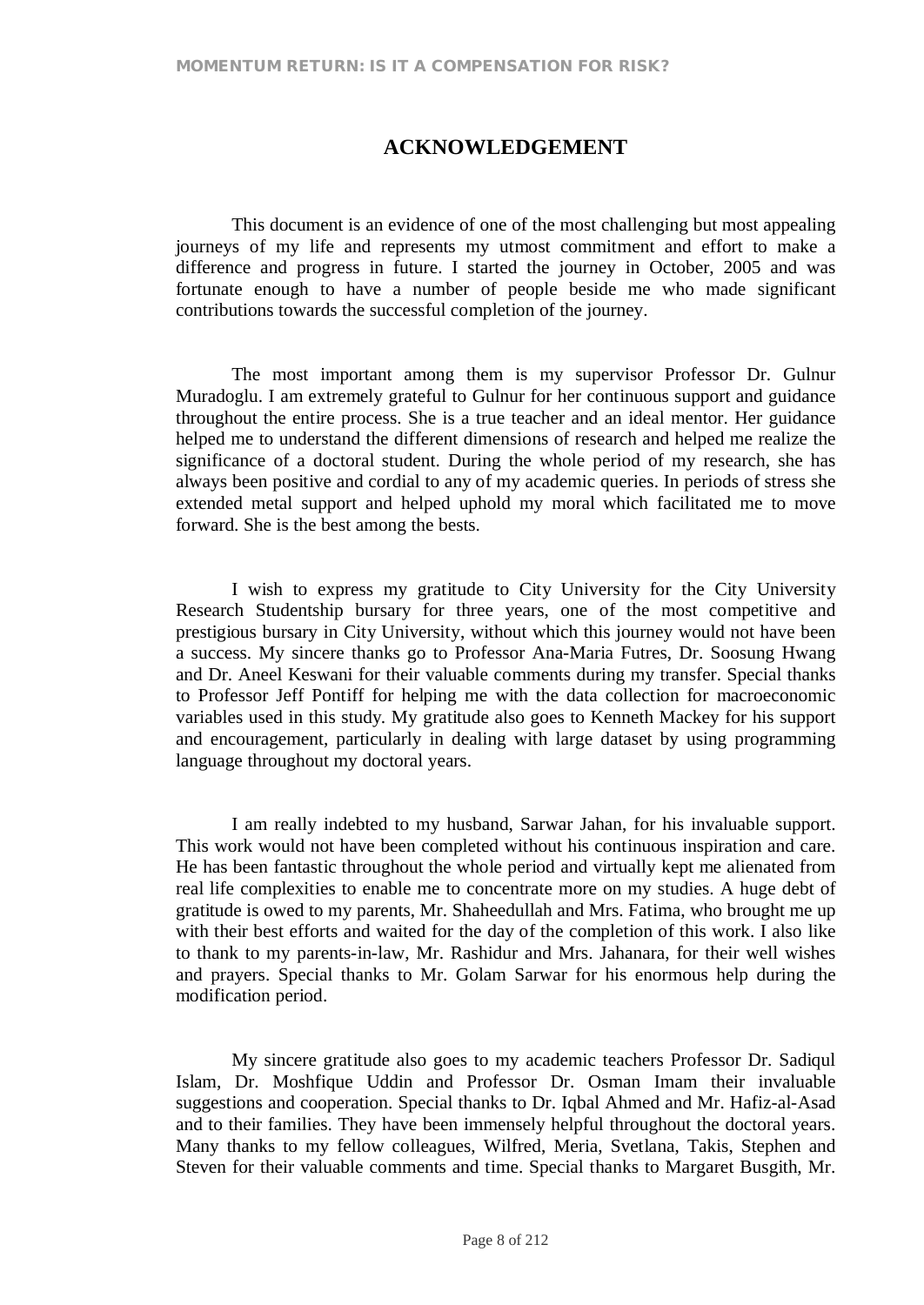Momen and Malla Pratt from the faculty research office. They have really been helpful throughout the program and extended their cooperation whenever required.

Finally, my sincere thanks to CASS Business School for offering an excellent education and other valuable academic and professional services which I consider a momentous achievement of my life. I like to add that all the empirical papers of this these have been presented at International Conferences and are now in the publication process.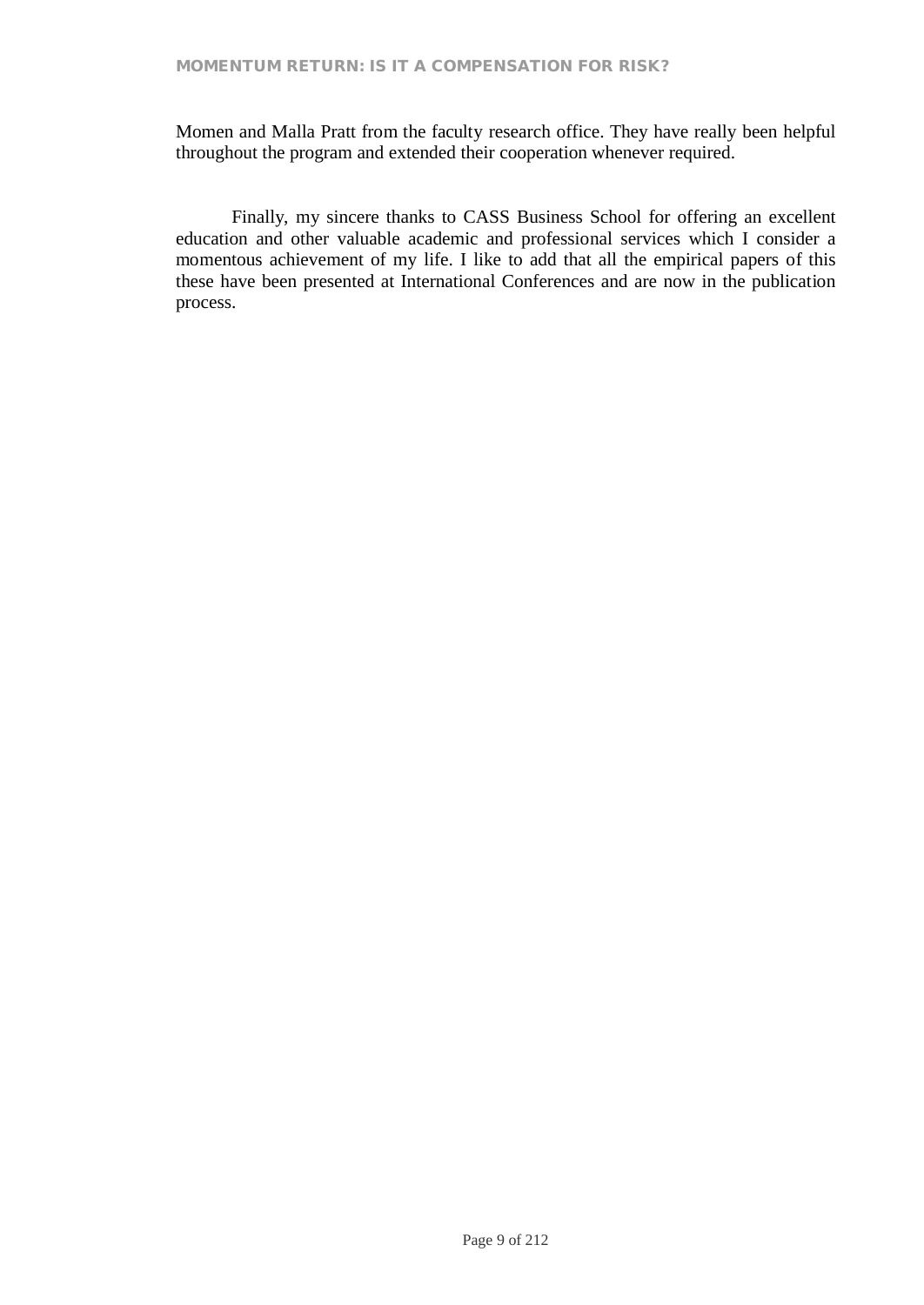# **DECLARATION FOR CONSULTATION AND COPYING**

I grant powers of discretion to the University Librarian to allow this thesis to be copied in whole or in part without further reference to me. This permission covers only single copies made for study purposes, subject to normal conditions of acknowledgement.

Signature of the Author

Date: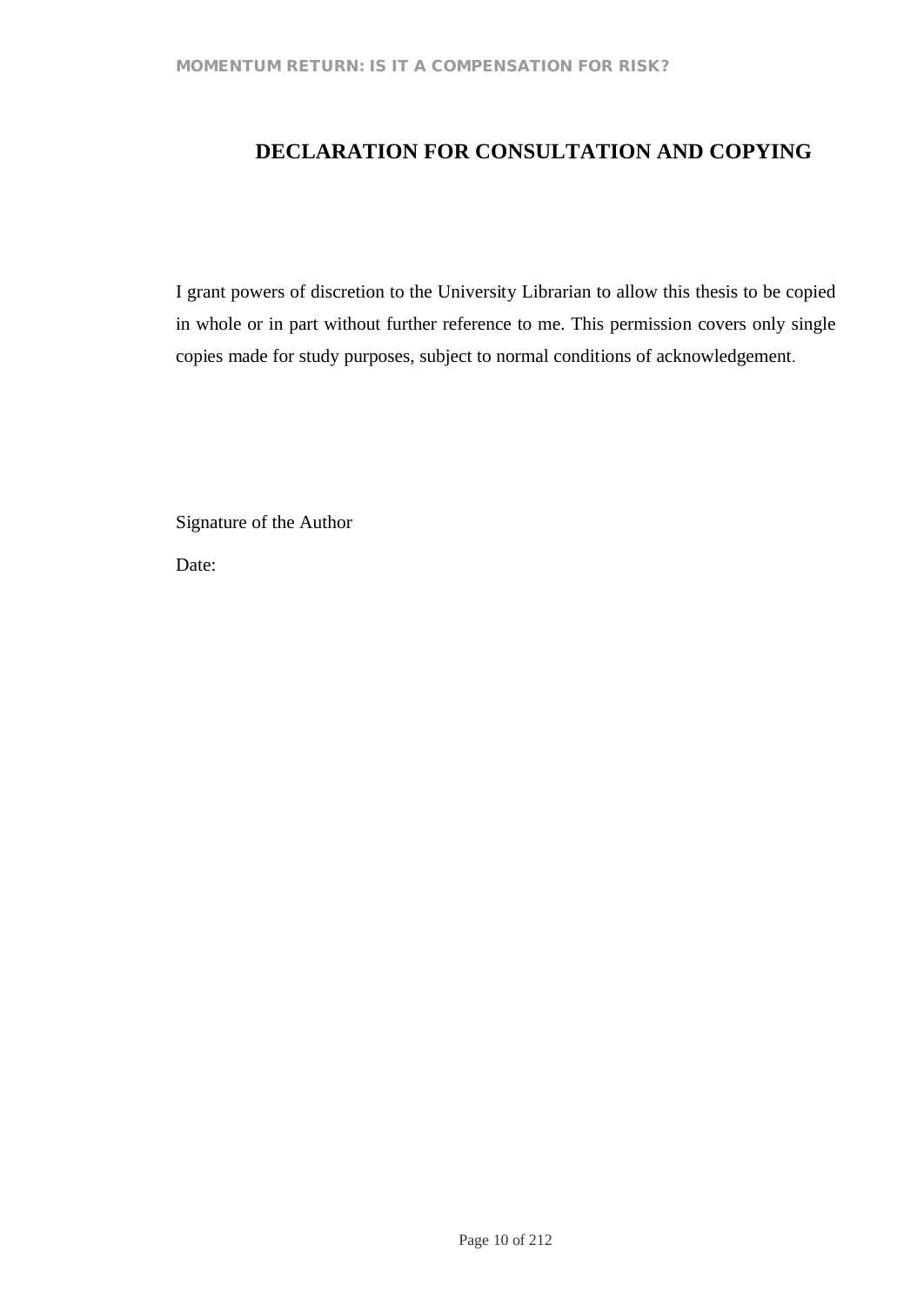# **ABSTRACT**

This thesis examines if momentum returns are compensation for risk. Using a sample period from 1926 through 2006 for all stocks listed in the NYSE, AMEX and NASDAQ we provide a comprehensive analysis of momentum returns both at the portfolio and at the individual stock level, by using firm level and macro level risk factors and by employing contemporaneous and lagged values of risk factors. The study employs an alternative momentum strategy, measures the relative contribution of risks factor that generates momentum returns and establishes a link between momentum returns, uncertainty and credit ratings.

We report raw momentum returns of 0.8 percent per month (9.6 percent per annum) when returns are measured using the conventional methodology at the portfolio level. Momentum returns are predominantly high and earn more than 1 percent per month during the post-1950s compared to its counterpart in the pre-1950s. The study reports that when measured at the portfolio level momentum returns cannot be explained by risk factors. We document momentum returns of up to 0.01 percent per month (0.12 percent per annum) after Fama-French three factors, Carhart four factors and macroeconomic risk factors are priced for. The results are robust when the lagged values of these risk factors are employed. We further document momentum returns of 0.16 percent per month (1.92 percent per annum) when transaction cost is taken into account.

When measured at the individual stock level momentum returns cannot be explained by Fama-French three factors and contemporaneous values of macroeconomic risk factors. Unexplained returns are observed up to 0.45 percent per month (5.4 percent per annum) when Fama-French three factors are used. Unexplained returns up to 0.15 percent per month (1.8 percent per annum) are observed when contemporaneous values of macroeconomic risk factors are used. However, when the lagged values of macroeconomic risk factors are used, momentum returns disappear.

We decompose momentum returns to measure the relative contribution of the risk factors and the unexplained portion of momentum returns. At the portfolio level, decomposition shows that less than 10 percent of the contribution is from Fama-French three factors and less than 20 percent of the contribution is from macroeconomic risk factors. Unexplained portion contributes the remaining 90 percent and 80 percent, respectively. At the individual stock level, decomposition shows that contribution of both Fama-French three factors and macroeconomic risk factors increases up to 47 percent and 59 percent, respectively; unexplained portion contributes the remaining 63 percent and 41 percent, respectively. When lagged values are used the contribution of risk factors increases up to 68 percent.

Finally, we consider uncertainty at the firm level and the macro-economic risk level by measuring momentum returns of credit rated stocks. We observe momentum returns of 1.22 percent per month (14.64 percent per annum) in credit rated stocks. Among the credit rated stocks momentum returns are mainly earned by speculative grade stocks and during contractions. Momentum returns of about 2 percent per month (23 percent per annum) are observed in speculative grade stock and they are more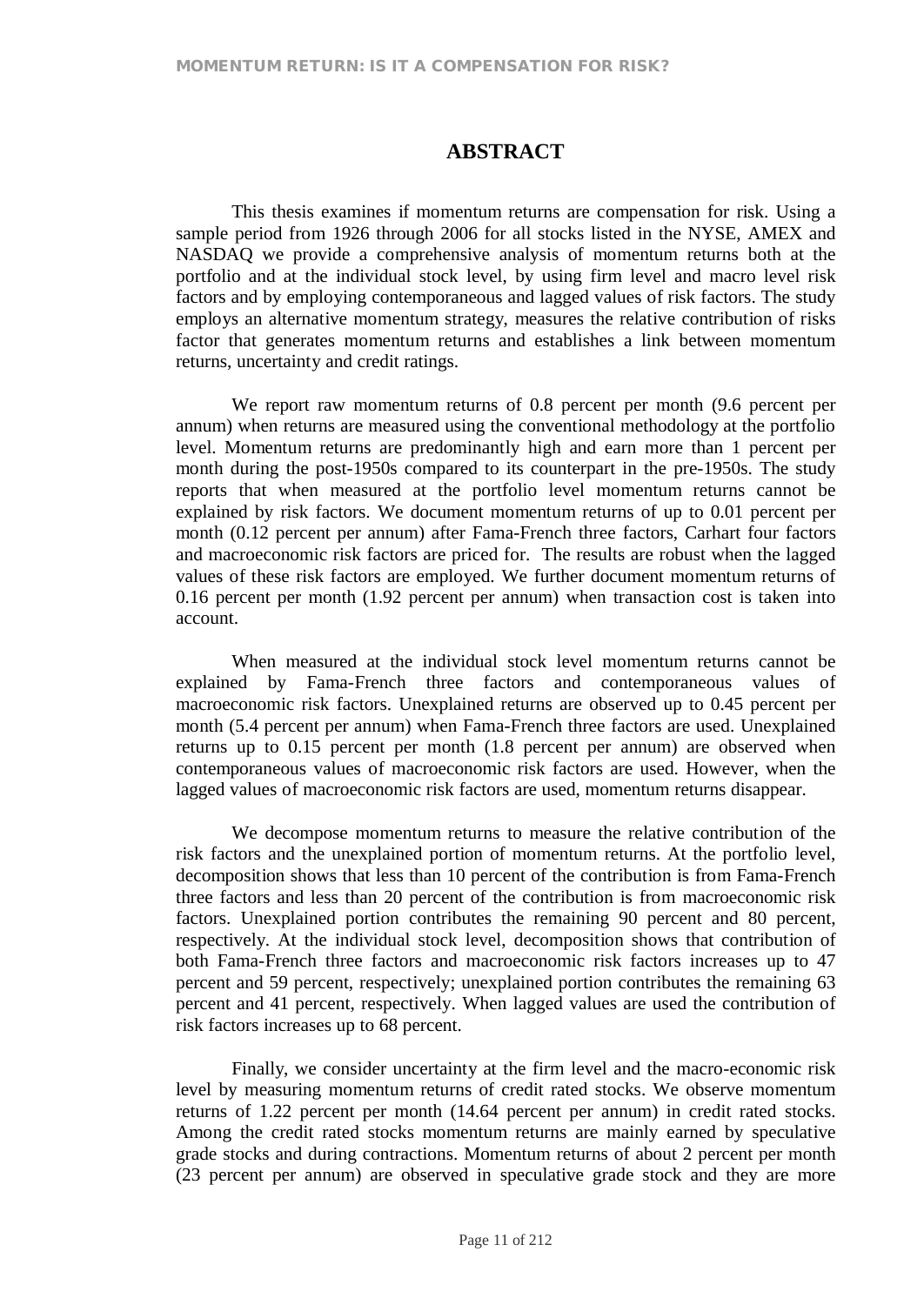pronounced of up to 4.99 percent per month (59.88 percent per annum) during contractions. However, momentum returns of speculative grade stocks disappear when controlled for macroeconomic risk factors.

We show that momentum is quite persistent when measured at the portfolio level by using the conventional approach and at the individual stock level when using an alternative approach. Momentum returns cannot be explained by Fama-French three factors and contemporaneous values of macroeconomic risk factors. However, only at the individual stock level, lagged values of macroeconomic risk can explain momentum returns. When we decompose momentum returns into explained and unexplained components, we provide support to the above findings that the contribution of macroeconomic risk factors is the highest when measured at the individual stock level. Momentum are reactions of the investors' to high uncertainty, when uncertainty is measured at the firm level or at the macro level by measuring returns of credit rated stocks. Momentum returns are investors' reaction due to increased business risk of stocks or due to increased macroeconomic risk during downturns.

It can be concluded that at the portfolio level momentum returns remain when risk factors are price for and at the individual stock level momentum returns diminishes though they do not disappear entirely when risk factors are controlled for. When momentum returns are decomposed at the portfolio level unexplained risk factors contributes the most and at the individual stock level contribution of risk factors increases among which the contribution of macroeconomic risk factors increases the most. Momentum returns could be a compensation for uncertainty at the firm level as it concentrates mostly on Speculative Grade rated stocks with more pronounced effect during contraction. Momentum returns disappear when macroeconomic risk factors are priced.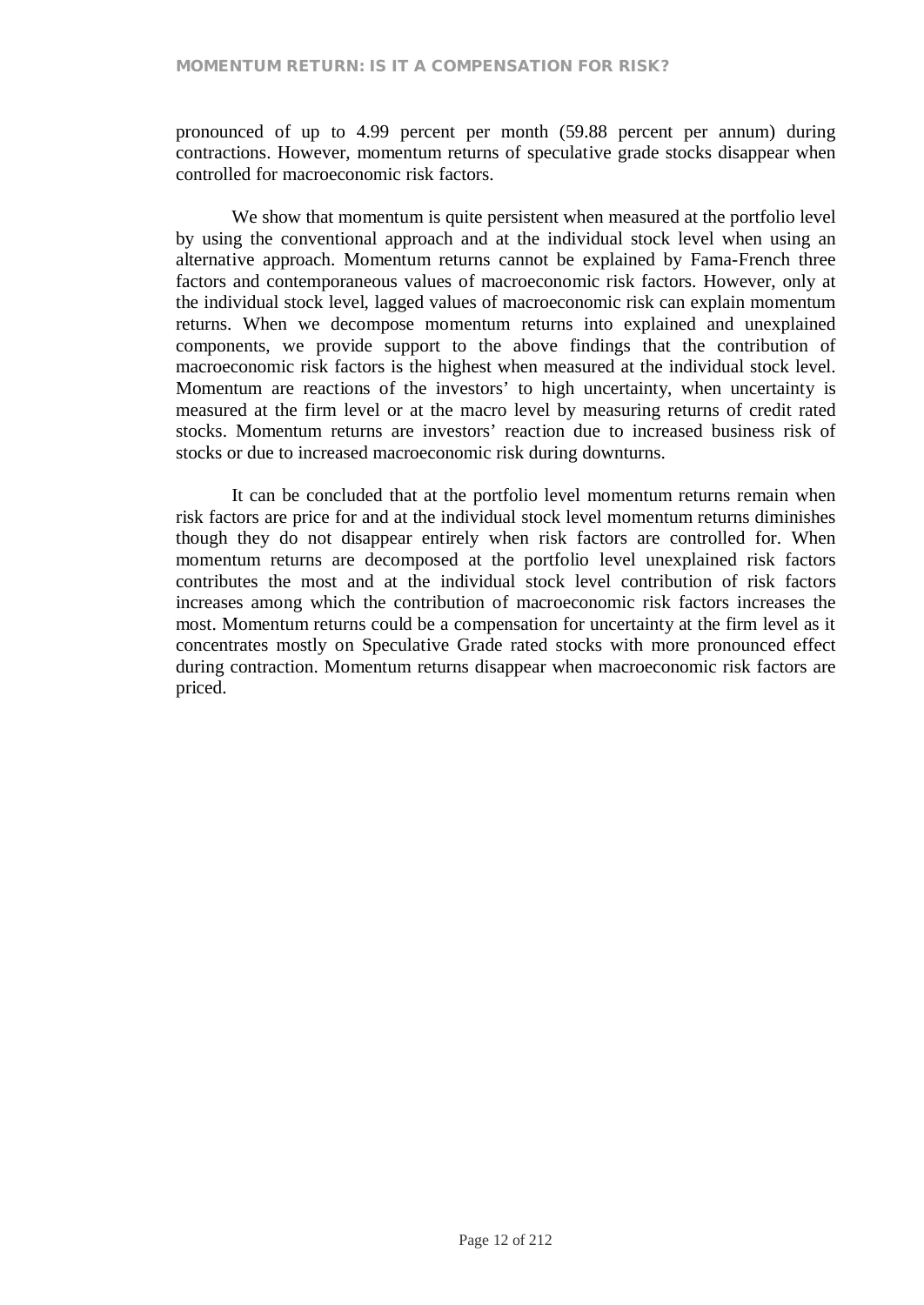# **1 CHAPTER ONE: INTRODUCTION**

# **1.1 Introduction**

According to the Oxford dictionary, momentum is an impetus that is gained by movement. In Finance, according to the trading style, momentum is the strength behind the movement of a share price in the same direction, either upward or downward. Momentum strategy is the portfolio trading strategy that the best (worst) stocks returns over the past 3 to 12 months continue to perform well (poorly) over the subsequent 3 to 12 months. The pioneer work of Jegadeesh and Titman (1993) documents that momentum returns resulting from this trading strategy of buying recent past winners and selling recent past losers earns statistically and economically significant profit of 1 percent per month (12 percent per annum). Ever since this phenomenon has been documented by Jegadeesh and Titman (1993) the magnitude and the persistence of momentum returns remain one of the most intriguing challenges to investment professionals and to finance researchers.

The importance of momentum strategy is particularly alluring to investment professionals because of its significance in policy implications. Practitioners are concerned with implementing risk-effective and profitable momentum strategies that are more convenient but at the same time allow generating excess returns for themselves and for their clients. Literature provides evidences that mutual fund managers make asset allocation decision by employing momentum strategies (Grinblatt, Titman and Wermers, 1995 and Chen Jegadeesh and Wermers, 2000). The practice of engaging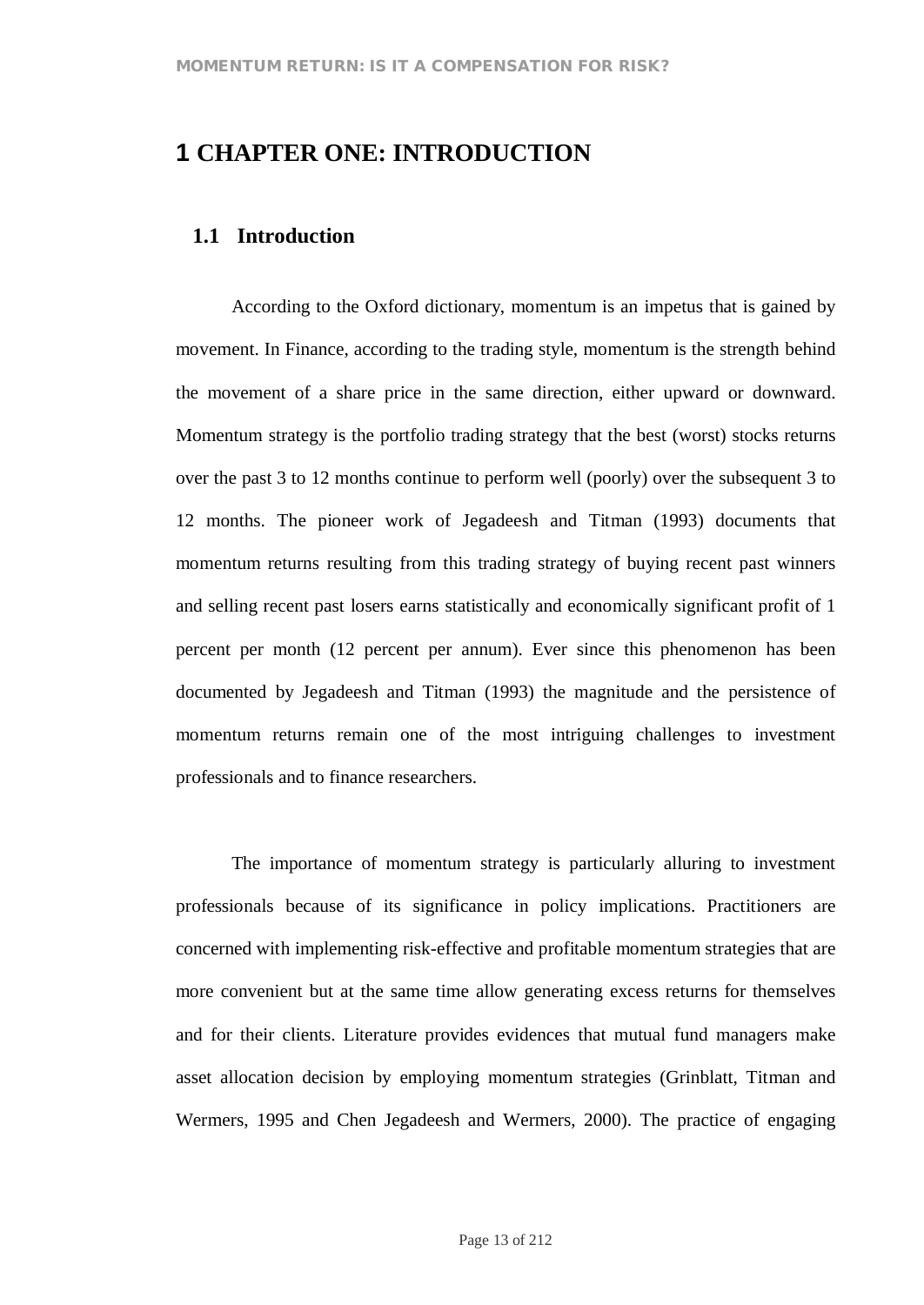momentum strategy in portfolio investment is significantly observed in equity markets (Benson, Gallagher and Teodorowski, 2007).

The study of momentum is appealing to finance academia firstly, due to its contradiction with market efficiency. The findings of Jegadeesh and Titman (1993, 2001) that buying past winners and selling past losers earns statistically significant returns over the following three to twelve months suggest that the cross-section of future stock returns can be predicted by past performance. Therefore momentum challenges one of the most central paradigms in finance: the market efficiency hypothesis. The market efficiency hypothesis characterized by Fama (1970) states that prices fully reflect all available information and based on different information sets there are three forms of the market efficiency hypothesis. Among these the weak form holds if future prices cannot be forecasted by historical prices. Momentum challenges the weak form of market efficiency hypothesis, since it implies that future prices can be predicted by historical returns. Secondly, momentum phenomenon remains unexplained when standard asset pricing models, such as Capital Asset Pricing Model (CAPM) or Fama-French three-factor models are applied (Fama and French, 1996). Even dynamic asset pricing models are not good enough to explain momentum returns (Pang, 2005). Thirdly, literature has well-established the fact that momentum phenomenon is not a product of 'data mining' (Jegadeesh and Titman, 1993, 2002). Finally, the profitability of momentum returns is documented to persists and is statistically and economically significant in different dimensions e.g. over time, across markets and in different asset classes (see also Jegadeesh and Titman, 1993, 2002; Rouwenhorst, 1998; Chan, Hameed and Tong , 2000; Chui, Titman and Wei, 2000; Bacmann, Dubois and Isakov, 2001; Griffin, Ji and Martin, 2003; Moskowitz and Grinblatt, 1999; Pang, 2005; Okunev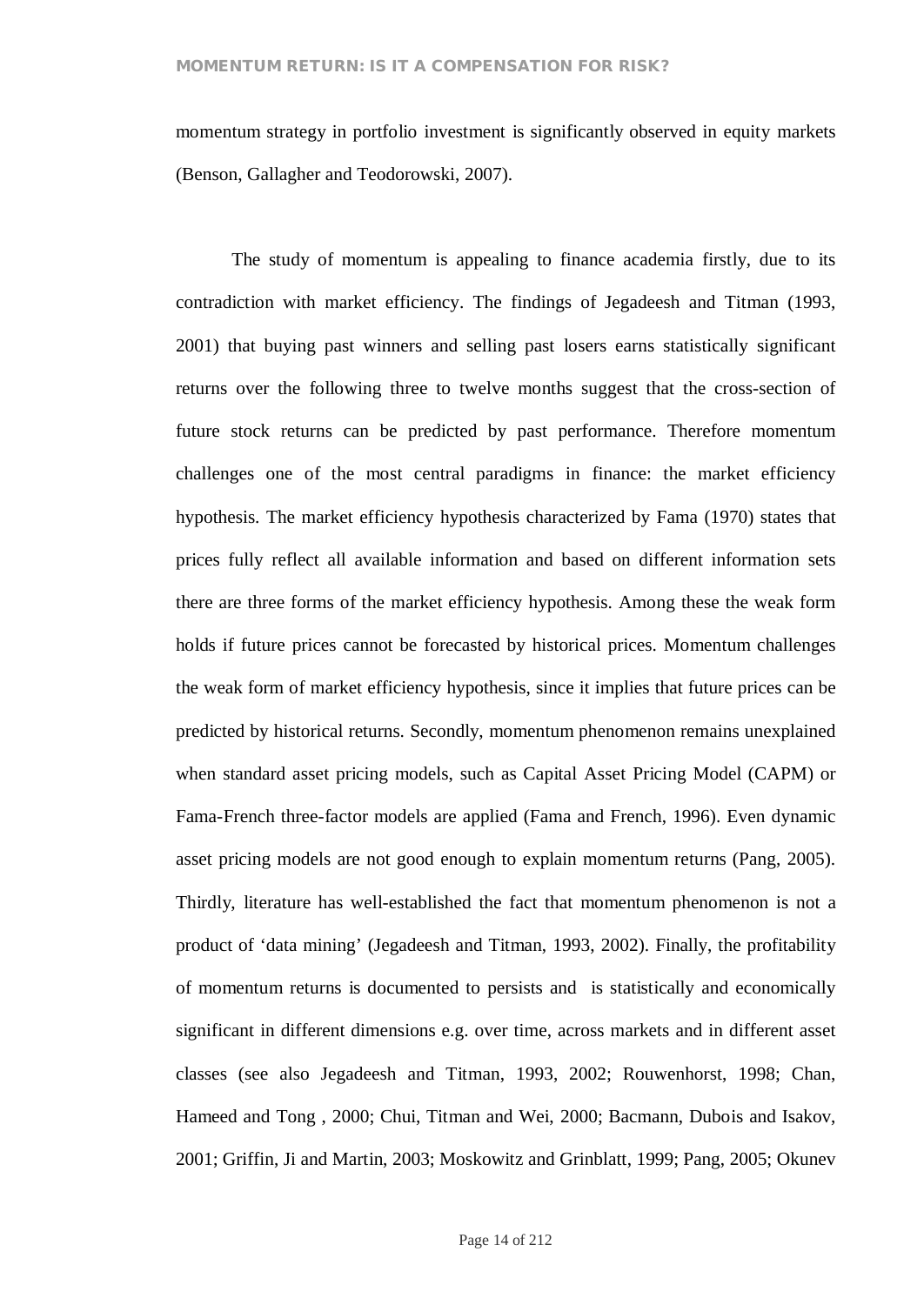and White, 2003; Miffre and Rallis, 2007). There is weak evidence of the disappearance of momentum returns across markets and over time.

There is considerable controversy in the literature as to whether momentum returns are fair compensation for exposure to systematic risk or can be priced by idiosyncratic risk factors<sup>1</sup>. While some studies show that momentum returns can be explained once controlled for risk factors (Chordia and Shivakumar, 2002; Yao, 2006), other studies reject the notion that momentum profits are compensation for risk and argue that significant momentum profits remain once risks are priced for (Grundy and Martin, 2001 and Kang and Li, 2007). However, the dispute remains in the literature and as noted by Avramov and Chordia (2005) that the literature is yet to settle if the expected returns can be explained by risk factors or if they are more a non-risk firm characteristics. One reason why the puzzle still remains is due to the fact that earlier studies differ in terms of the methodological adjustment employed to derive the empirical results particularly (1) At the level of analysis e.g. portfolio level or individual stock level, (2) The risk factors used e.g. firm level risk factors and macroeconomic level risk factors and (3) The lag structure of the risk factors e.g. the contemporaneous or the lagged values. For example, studies examine momentum returns at the portfolio level with firm level factors by using contemporaneous variable; at the portfolio level with macroeconomic risk factors by using the contemporaneous variables and at the individual stock level by using lagged values of the macroeconomic risk factors (see among others Wang, 2003, Griffin Ji and Martin, 2003, Chordia and Shivakumar, 2002, Cooper Gutierres and Hammeed, 2004). Differences in the methodologies resulted in diverse conclusion of empirical outcomes on momentum returns. This is important

<sup>&</sup>lt;sup>1</sup> Systematic risk is also interchangeably used for explained risk factors and Idiosyncratic risk is used as unexplained risk factors in the literature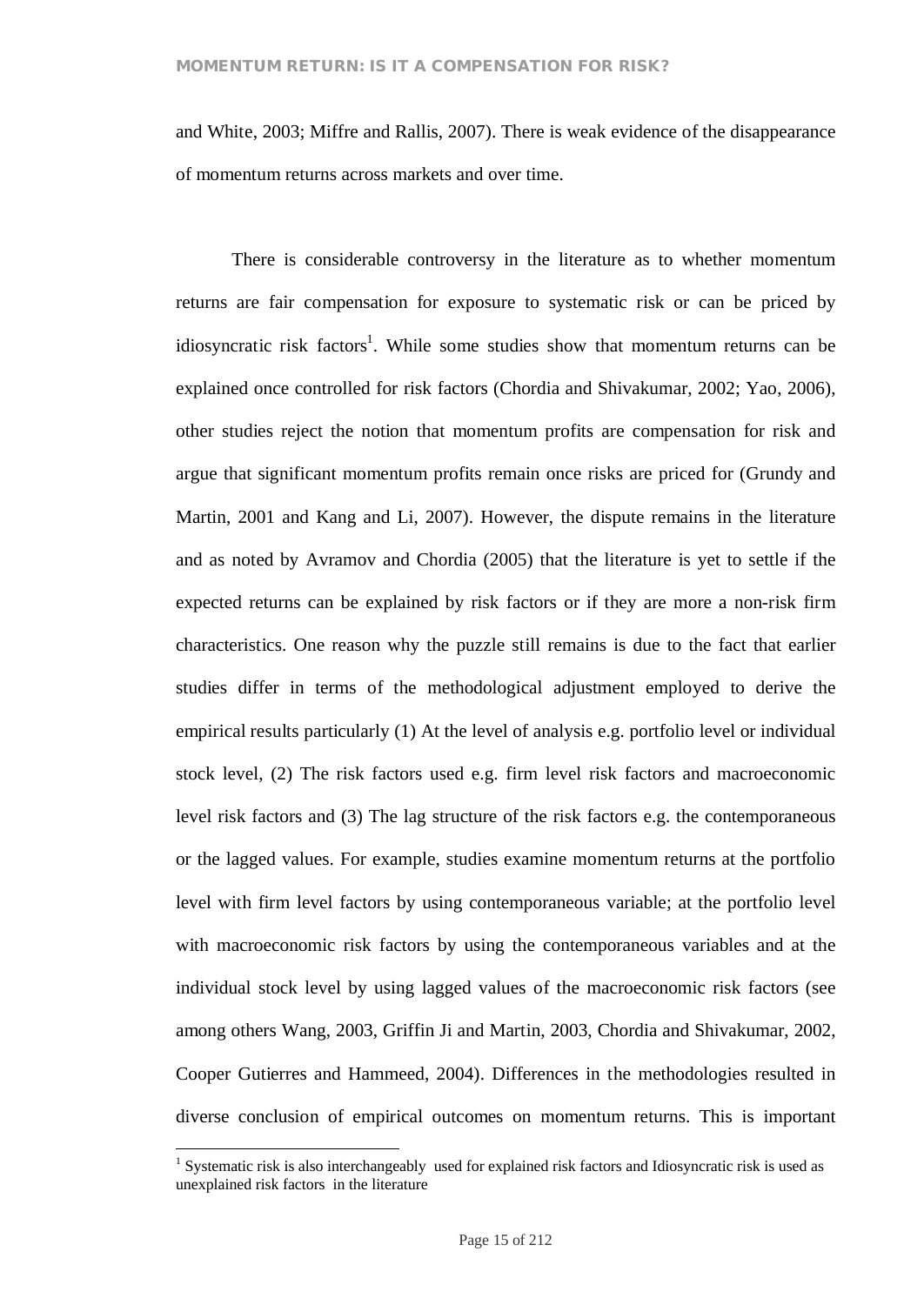because as pointed out by Lo and MacKinlay (1990), the process of examining data and models effects the likelihood of finding anomalies and may give rise to misleading inference.

Therefore what is crucial for the literature is to perform an independent and comprehensive analysis of momentum returns that relax all the presumptions of the earlier literature as to whether or not momentum returns are compensation for risk. This thesis performs the task. In this thesis we conduct an inclusive examination of whether or not momentum returns are compensation for risk by using a multi-factor regression model designed to capture the explanatory power of the risk factors (1) At the portfolio level and at the individual stock level (2) By using both the contemporaneous and the lagged variables and (3) By using both firm level factors and the macroeconomic factors. The investigation contributes to the literature by performing an independent and comprehensive analysis of whether or not momentum returns are compensation for risks both at the firm level and macro level risk factors, whether or not momentum return remains once accounted for the transaction costs and by introducing uncertainty measured at the firm level credit ratings of companies and at the macro economy by initiating economic cycle and market states.

# **1.2 Gap in the Literature**

Earlier studies though put forth several explanations as to whether momentum returns are compensation to risk, the results remain inconclusive to date. Literature shows that the puzzle of momentum returns cannot be solved by conventional asset pricing models like the CAPM or the Fama-French three-factor model. But the failure of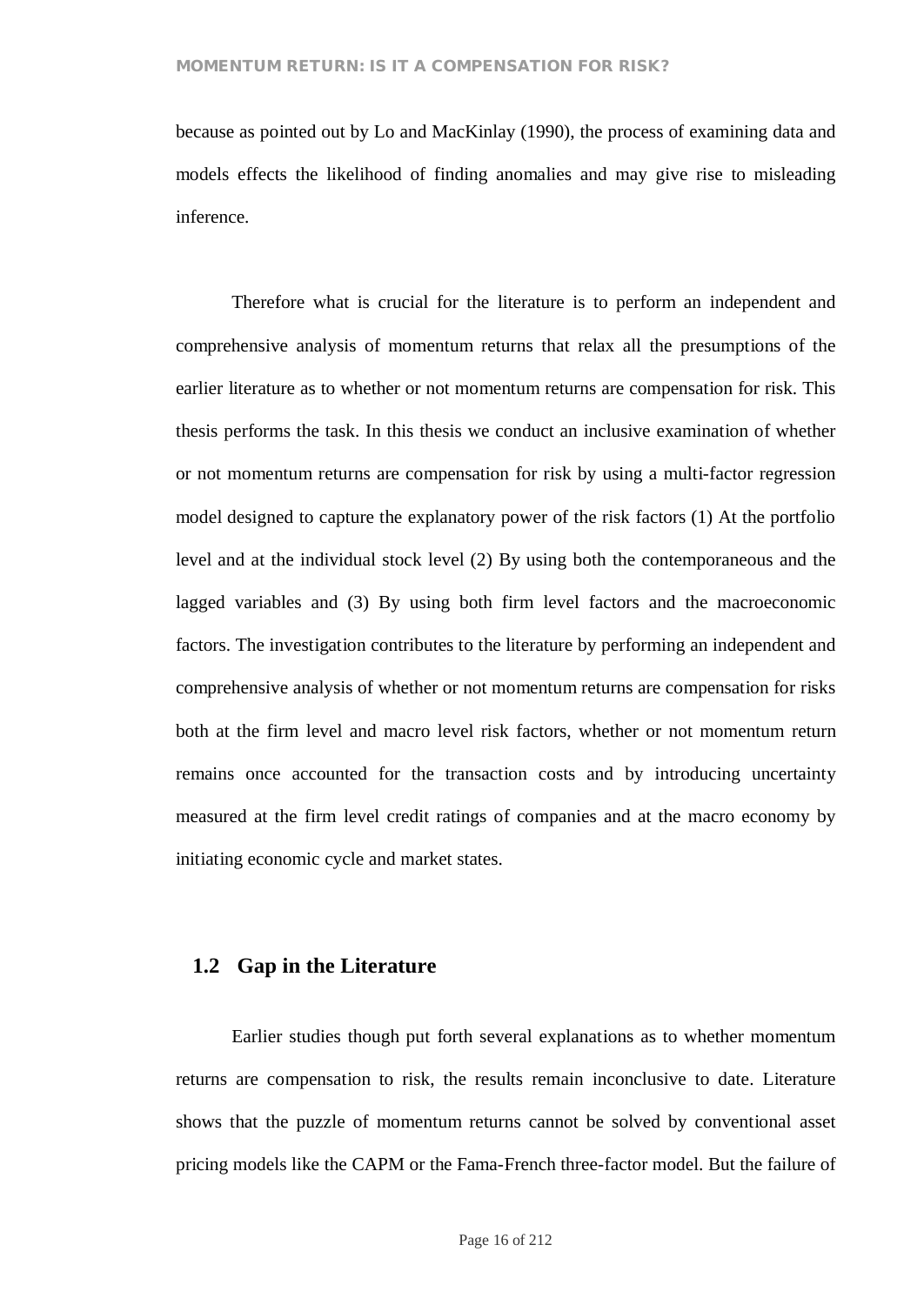these models does not necessarily imply that the market is inefficient. Fama and French (1996) point out that there may be a more sophisticated model, including additional risk factors, which will eventually be able to encompass momentum returns. However, as long as alternatives models are not developed, research has to seek for other risk factors to examine if momentum profits are simply a compensation for particular risks in the portfolio that have not been taken into consideration. Along this line of reasoning, literature flows in two directions e.g. rational risk based explanations and behavioral models.

Studies that examine momentum phenomenon through risk-based explanations argue that momentum is a mere compensation for exposure to portfolio risks. Therefore the excess returns are expected to disappear once priced for common risk factors. Researchers put forth several explained risk factors that capture momentum effect. An incomplete list includes conditional Fama-French three factor models, cross-sectional dispersion of unconditional expected stock returns macroeconomic factors, industry factors, market states, illiquidity and transaction cost (see Wang, 2003; Conrad and Kaul, 1997; Chordia and Shivakumar, 2002; Moskowitz and Grinblatt, 1999; Cooper, Gutierres and Hammeed, 2004; Sadka , 2006 and Lesmond, Schill and Zhou, 2004).

Nevertheless, literature remains inconclusive as to whether or not momentum returns are compensation to risk, as many studies show that momentum profits are not explained by standard risk factors. For example, studies show that Fama-French three factors cannot explain momentum returns (see among others Fama and French, 1996; Grundy and Martin 2001; Chordia and Shivakumar, 2002 Hwang and Rubesam 2007). On the contrary, Wang (2003) shows that the Fama-French three factors can explain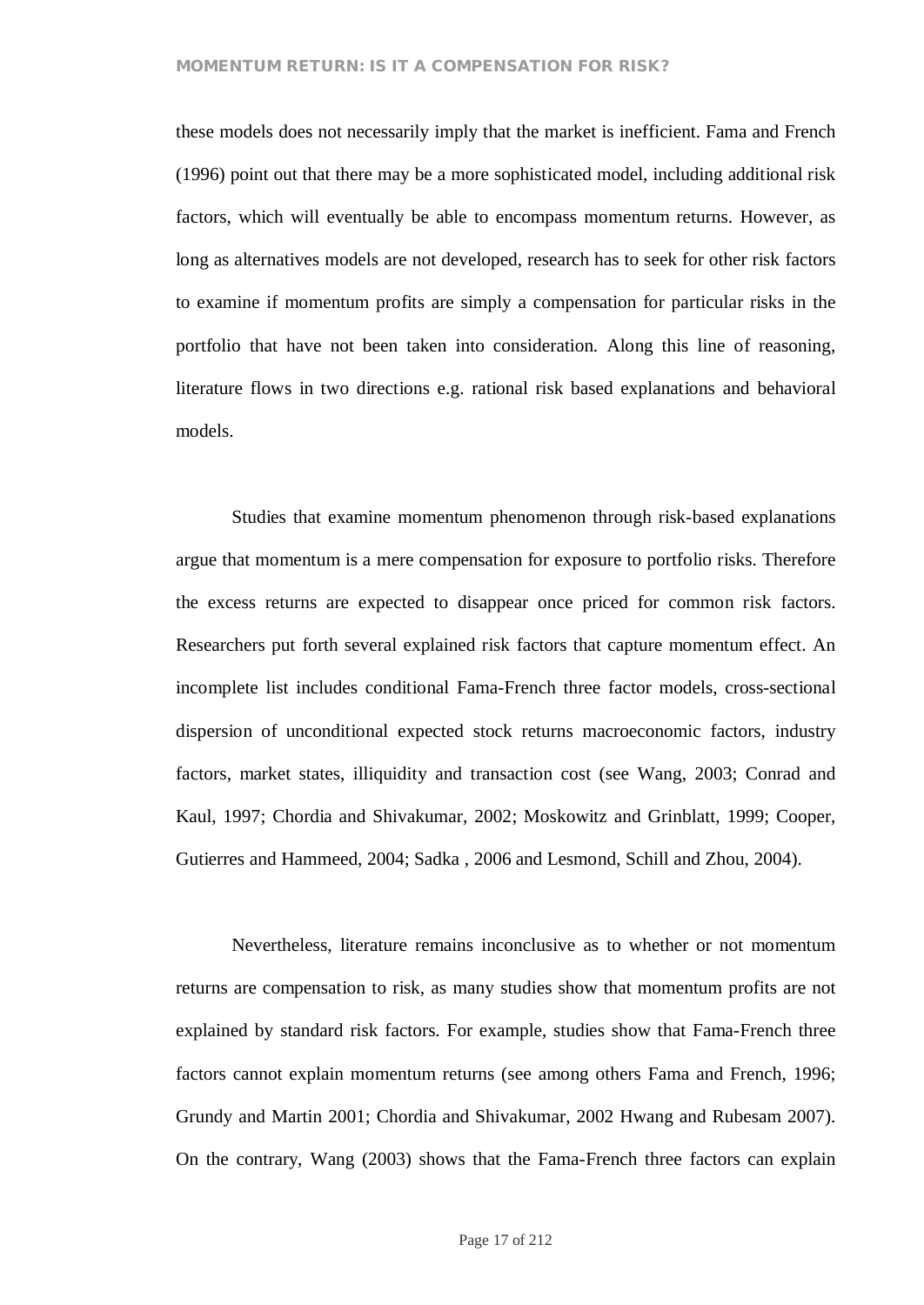most of the momentum returns when used on a conditional basis. Chordia and Shivakumar (2002) document that momentum returns are explained once the predicted component as measured by the lagged macroeconomic variables is accounted for. Moskowitz and Grinblatt (1999) suggest evidence that the individual momentum return, in the study of Chordia and Shivakumar (2002), mainly comes from industry momentum profits. Cooper, Gutierres and Hammeed (2004) reject the hypothesis put forth by Chordia and Shivakumar (2002) and argue that momentum returns are explained by market states variables. Grundy and Martin (2001) and Kang and Li (2007) documents that momentum returns are mostly comprised of idiosyncratic components that cannot be risk.

#### **1.2.1 Portfolio and Individual Level Analysis**

Perhaps one important reason why the empirical literature has so far failed to document direct evidence of whether momentum returns are compensation for risk is due to the assumptions and dimensions of methodology that they employed in those studies. The different empirical results of the earlier studies on momentum returns are due to the different approaches employed in explaining momentum returns e.g. (1) Portfolio or individual level of analysis, (2) Firm level or macro level variables as risk factors and (3) Contemporaneous or lagged values of those variables as explanatory variables. It is to be noted here that 'Portfolio level analysis' is defined as the analysis where momentum returns are first measured conventional method as explained by Jegadeesh and Titman (1993) and then risk factors are priced against the momentum return. Evidence from earlier studies that differ in terms of methodology includes Jegadeesh and Titman (2001) who used contemporaneous Fama-French three factors to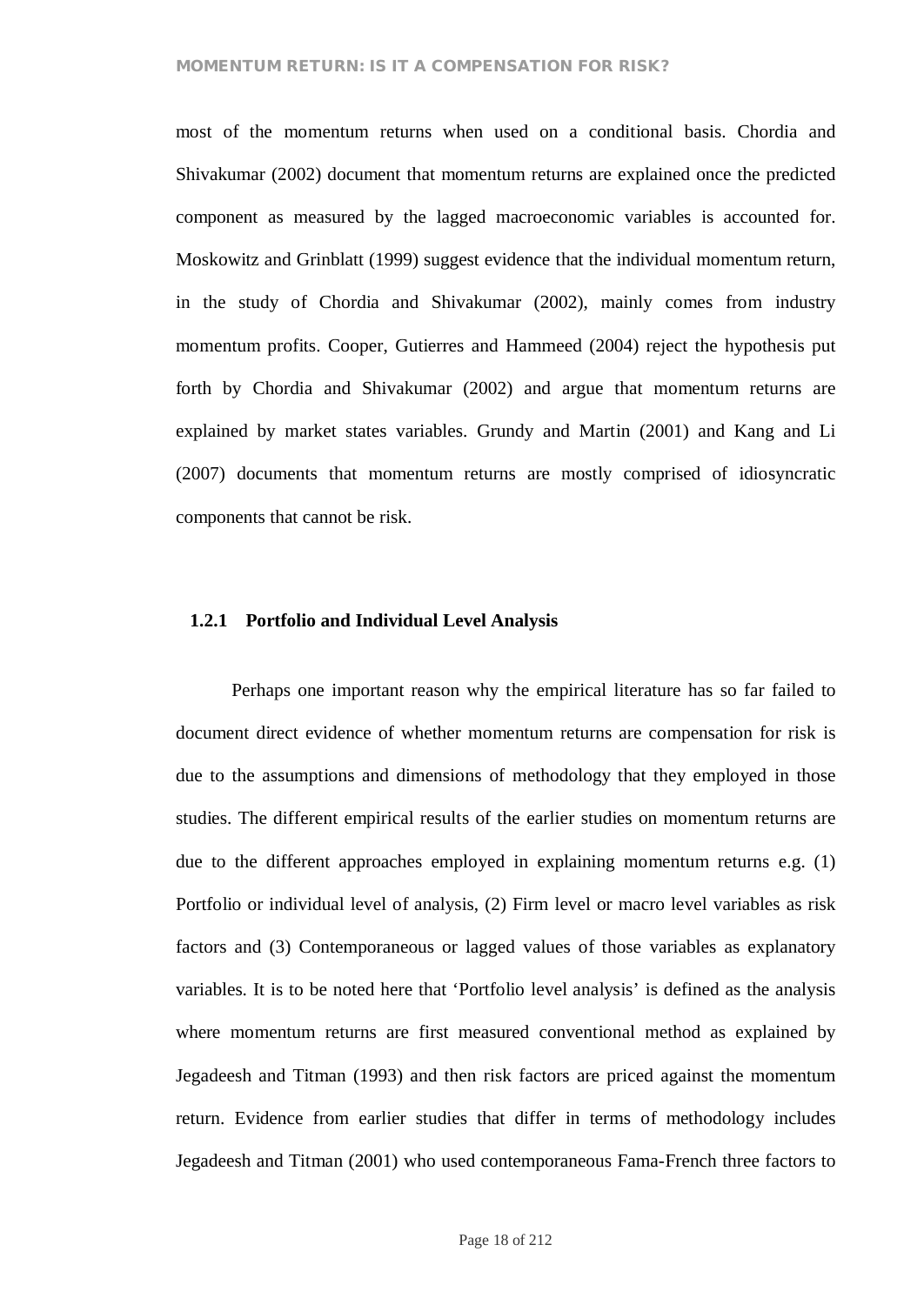show that these three factors cannot explain momentum returns. Wang (2003) used Fama-French three factors at the portfolio level and derive empirical results by employing a non-parametric test that Fama-French factors can explain momentum returns. Griffin Ji and Martin (2003) use contemporaneous macroeconomic variables of Chen Roll and Ross (1986) at the portfolio level to generate the results. Grundy and Martin (2001) employ contemporaneous Fama-French three factors at the individual stock level to suggest evidence that Fama-French factors cannot explain momentum returns. It is worth mentioning here that 'Individual level analysis' is defined as the analysis where risk factors are first priced at the stock level and then momentum returns are measured from this risk-adjusted stock return by applying the convention method. Moskowitz and Grinblatt (1999) report that most of the momentum effect can be captured industry factors when measured at the individual stock level. Chordia and Shivakumar (2002) use lagged macroeconomic variables at the individual stock level to predict returns and show that predicted returns can explain momentum returns. Kang and Li (2005) show that at the individual stock level when lagged Fama-French three factors and lagged macroeconomic variables of Chordia and Shivakumar (2001) are used in a 'missing factors' momentum returns remain unexplained by risk factors.

# **1.2.2 Decomposing Momentum Returns: What Factors Contribute to Momentum Returns?**

With the difficulty that risk-based factor models have in explaining momentum phenomena researchers looked for alternative explanations. Earlier studies focus on the sources of momentum by examining the profitability of each component of momentum returns. Studies in this area mostly use Lo and MacKinlay's (1990) return decomposition framework (e.g., Conrad and Kaul, 1998; and Lewellen, 2002). Using a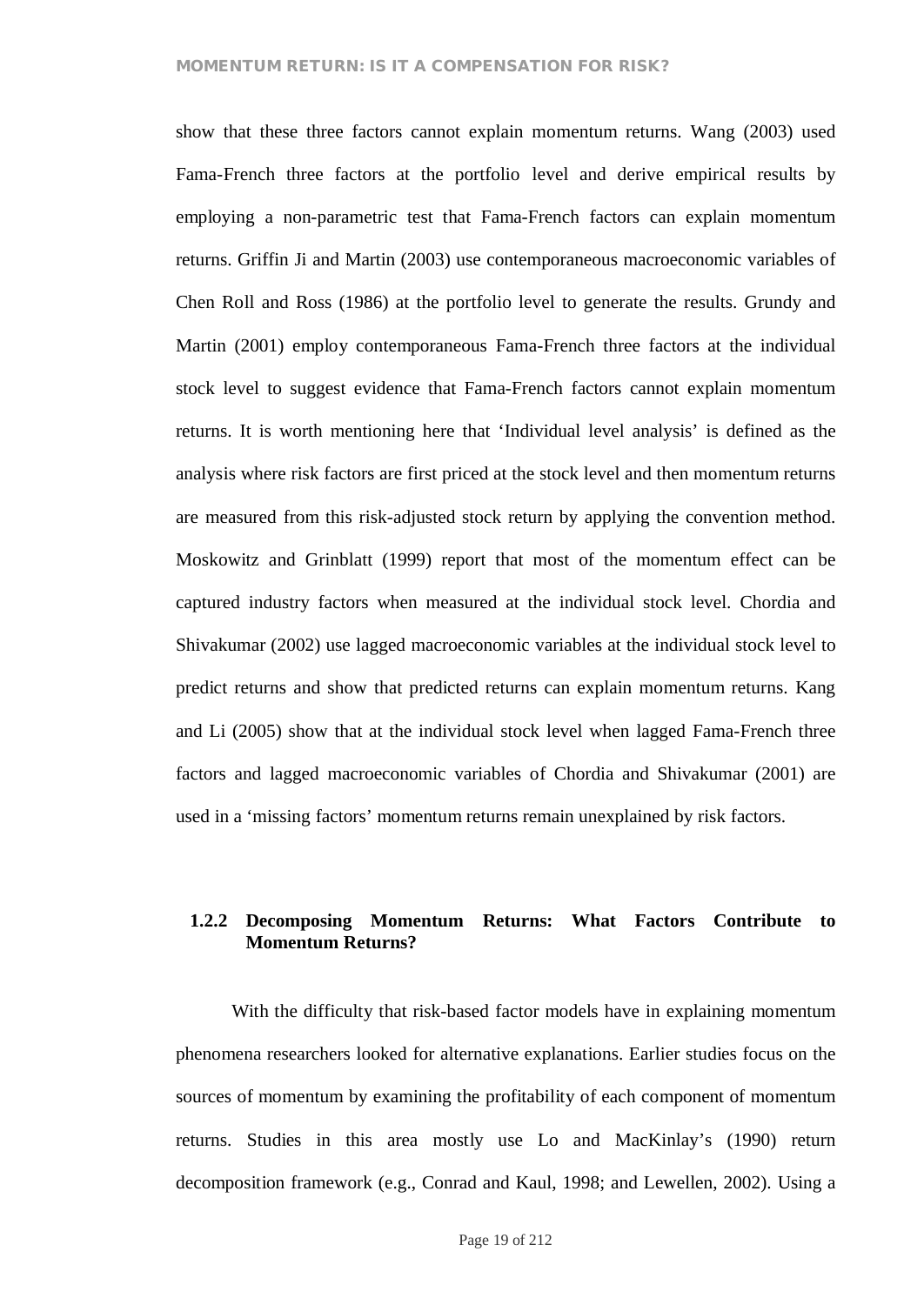decomposition approach Grundy and Martin (2001) suggest evidence that when momentum returns are decomposed into contemporaneous Fama-French three factors (or systematic risk<sup>2</sup> factors in their study) and stock-specific<sup>3</sup> risk factors at the individual stock level, the stock-specific sources of momentum returns generate higher returns compared to the total momentum returns.

Kang and Li (2007) use a 'missing factor' model at the individual stock level and use firm level factors and macroeconomic risk factors to study the sources of momentum profits. These authors decompose stock memberships of the winner/loser portfolios of the momentum strategies based on total returns or factor-adjusted returns according to the stocks' starkly different cross-sectional pricing power. They report that more than half of the momentum returns derives from stock-specific sources. In a more recent study, Chichernea and Slezak (2008) uses an EGARCH-M econometric model and show that when momentum portfolios are formed based on the ranking of raw returns stock-specific returns are a statistically and economically significant source of momentum profits.

The above evidences though firmly establish that there are some evidences of the sources of momentum returns the literature do not tell as to what contributes to momentum returns. In other words, there is no study that quantifies the relative contribution of the explained risk factors and unexplained factors that derives momentum returns. As pointed out by Avramov and Chordia (2005) there is still an ongoing debate as to whether expected returns are explained by risk factors or by non-

 $2$  Systematic risk factors are components of returns associated with exposure to common risk factors.

<sup>&</sup>lt;sup>3</sup> Literature defines 'Stock-specific' also known as 'idiosyncratic' risk factors as the component of returns not related to the realization of common risk factors.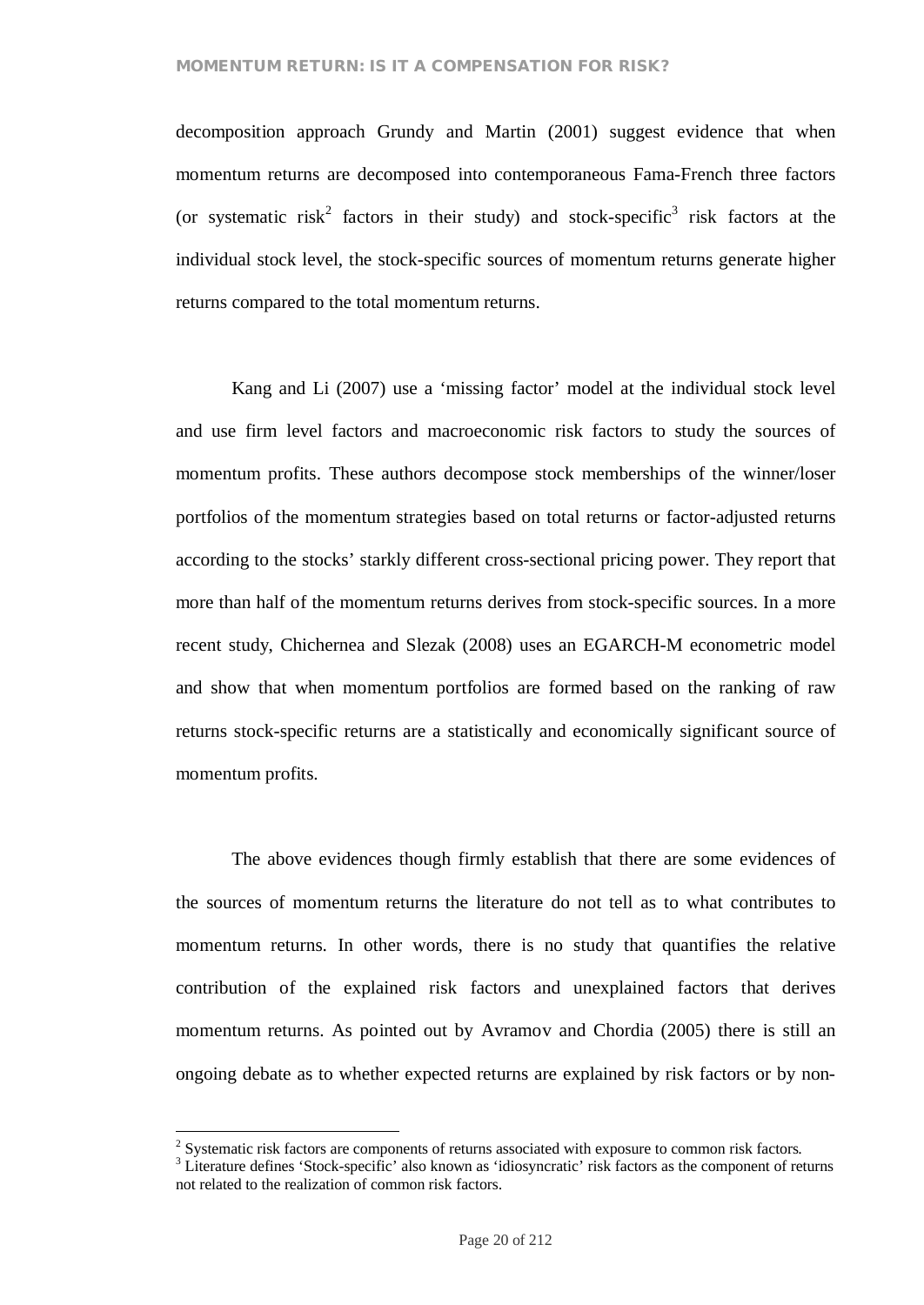risk firm characteristics. Furthermore, though researchers have tried to understand the sources of momentum returns by developing sophisticated models, investment professionals find that difficult to implement in real-life environment. As noted by Rev and Schmid (2007) while there is little controversy on the profitability of momentum strategies, their implementation is afflicted with many difficulties. This warrants an alternative approach of the decomposition of momentum returns and warrants the development of a model that determines the relative contribution of the risk factors in generating momentum returns, and at the same time is more straightforward and convenient to implement in real life environment by investment managers.

What is also apparent from the above evidences is that the empirical results are derived from methodological adjustments designed by employing the level of analysis and the variables employed e.g. portfolio and individual stock level and firm level and macro level variables. In fact, (Li, Miffre and Brooks, 2007; Arena and Yan, 2005 and Dittmar, Kaul, and Lei, 2007 ) show that if the momentum profits of individual assets are related to factors common across assets, then it is more likely that momentum profits derives from systematic risk. If, however, some portion of the momentum profits of individual assets are idiosyncratic then that portion of profits cannot be compensation for risk (which, by its very nature, must come from systematic variation). This suggest that there is a gap in the literature that requires the investigation of momentum returns by using an alternative and independent decomposition approach at different level of analysis e.g. at the portfolio level and at the individual stock level using both firm level and macro level variables to examine the relative contribution of each component that generates momentum returns.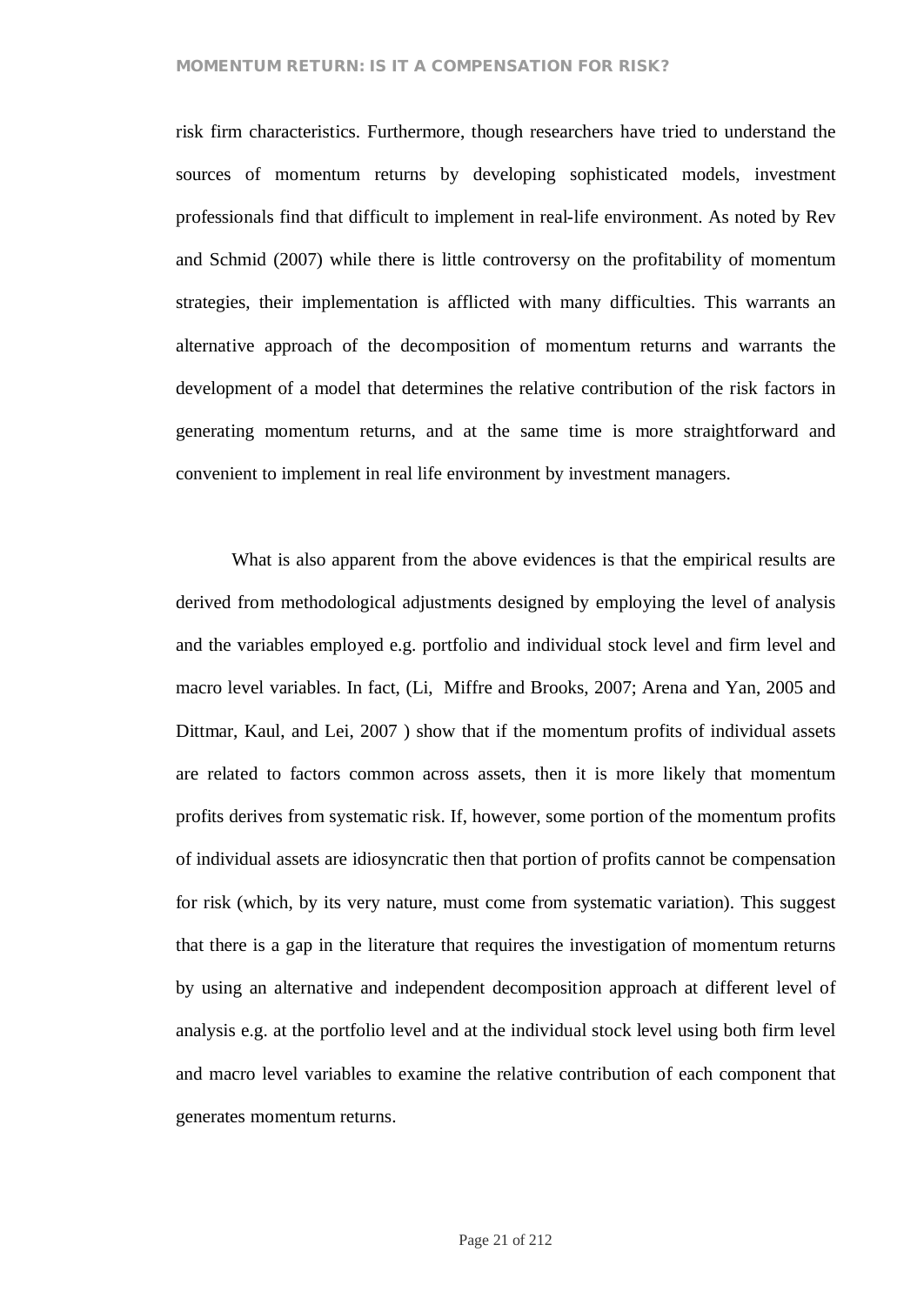#### **1.2.3 Behavioural Models and Uncertainty**

Behavioral models explicitly assume momentum phenomenon as a consequence to investors' irrationality and/or underreaction and overreaction to stock returns. Several factors that has been argued to have captured momentum effect are investors' conservatism, representative heuristic, biased self-attribution, overconfidence and bounded rationality (see among others Barberis, Shliefer and Vishny (1998), Daniel, Hirshleifer, and Subrahmanyam (1998), Hong and Stein (1999). Barberis, Shliefer and Vishny (1998) claim investors' conservatism to cause momentum effect, whilst representative heuristic leads to overvaluation followed by price correction. Daniel, Hirshleifer, and Subrahmanyam (1998) link momentum return with biased selfattribution and overconfidence. Hong and Stein (1999) develop models and conclude that the phenomenon is partly due to bounded rationality.

More recent work establishes a link between momentum returns and informational uncertainty (see also Jiang, Lee and Zhang, 2006 and Zhang, 2006). For example, low credit rated firms earn higher momentum returns than their high credit rated counterparts which are robust to firm-specific risk factors such as size, age, leverage (Avramov, Chordia, Jostova and Philipov, 2007). Avramov et al (2007) show that momentum returns in low credit rated stocks remain once controlled for other firmlevel factors such as firm size, firm age, value, turnover, leverage, return volatility analysts forecasts dispersion, and cashflow volatility. Information uncertainty also fails to capture momentum effect. Zhang (2006) argues that momentum profits is restricted to high information uncertain stocks and remains when return volatility, cashflow volatility, market capitalization and analysts earnings forecast dispersion are used as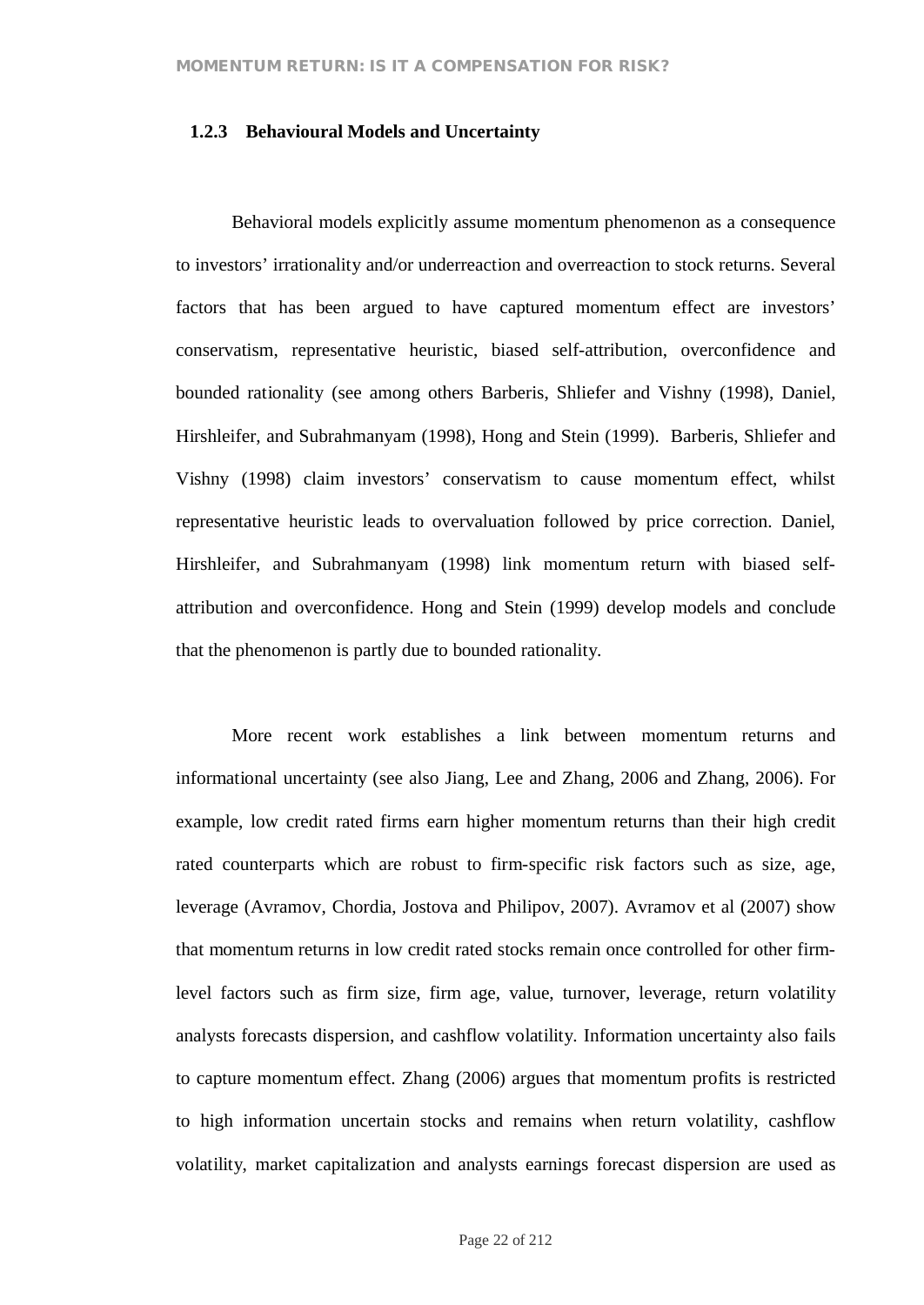control variables. Avramov and Hore (2007) suggest evidence that momentum premium still remains when information uncertainty and dividend growth of the firm are controlled for.

The above evidences support that momentum returns of credit rated stocks or stock with high informational uncertainty are not compensation for firm specific factors. However, literature does not provide any analysis on momentum returns of different types of credit rated stocks versus not-rated stocks and also whether or not momentum returns of different types of credit rated stocks are compensation for macroeconomic risk. This is motivating because literature establishes that momentum returns are closely related to macroeconomic activity or the mispricing of certain macroeconomic variables Avramov and Chordia, (2005). In fact, Avramov and Chordia, (2005) show that momentum returns varies with business cycles. This reveals that there is a gap in the literature and it warrants investigation on the uncertainty associated with momentum returns, in particular among credit rated stocks. Furthermore, the analysis is worth investigating to perform both at the firm level and at the macro level.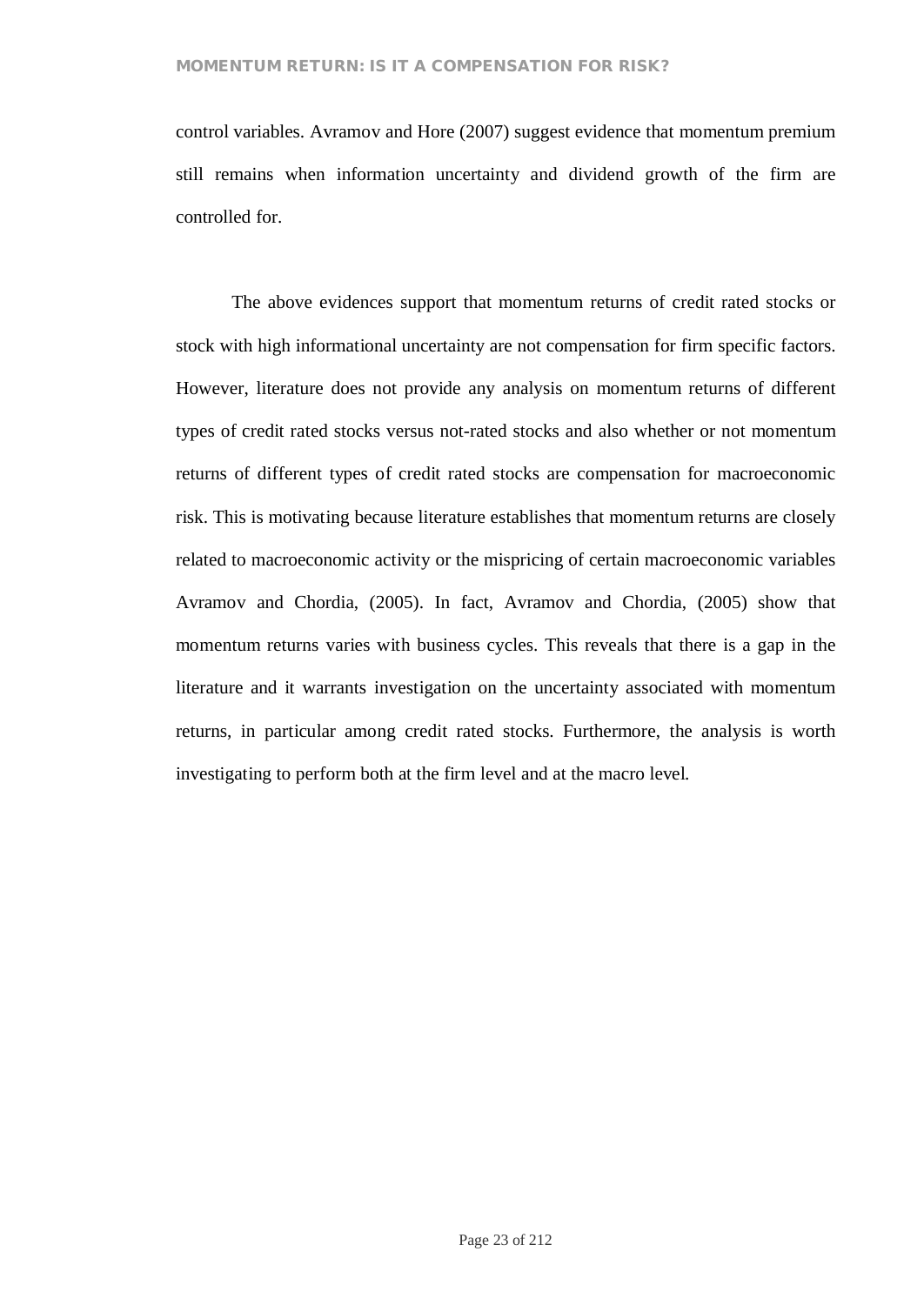# **1.3 Motivation and Objective of the Study**

The main purpose of this thesis is to examine if momentum return is a compensation for risk be it firm level or macro economic level risks and the uncertainty that is associated with firm or economy prospects. The motivation of the thesis stems from the fact that if momentum is a compensation for risks (firm level and/or macro level) then the continuous persistence of momentum returns in the US market for over eighty years from 1926 through 2005 is at odd with the market efficiency hypothesis. If, on the other hand, momentum return is a result of investors' psychological bias or derives from stock specific sources then behavioral models should capture such phenomenon. However, earlier literature could not provide a conclusive decision on this issue. And one important reason behind this failure of the earlier studies is the presumptions and methodological adjustment that has been used. Therefore this thesis is motivated to resolve the inconclusive results of previous literature by further investigating on the methodological adjustments in measuring momentum returns.

The thesis performs a comprehensive analysis of momentum returns both at the portfolio and at the individual stock level, by using firm level and macro level risk factors and by employing both contemporaneous and lagged values of risk factors. By using a period from 1926 through 2006 for all stocks listed in the NYSE, AMEX and NASDAQ, the thesis employs an alternative momentum strategy, measures the relative contribution of risk factors at the firm level and generates momentum returns accordingly. Finally, the thesis considers credit ratings of stocks and business cycles and market states in measuring momentum returns.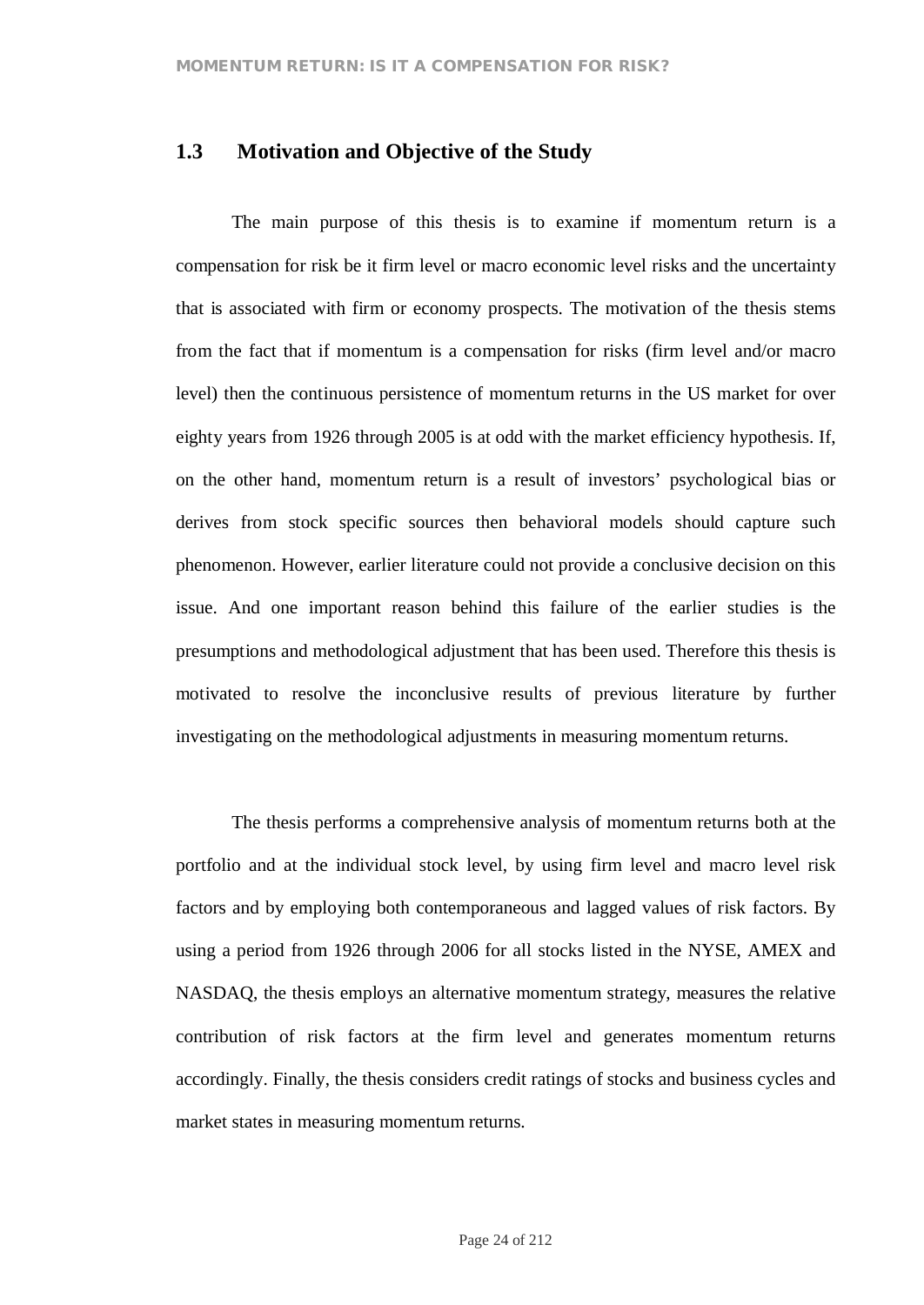In the first empirical chapter (Chapter Three of this thesis) the thesis examines if momentum returns are compensation for risk at the portfolio level. Earlier studies remain indecisive as to whether or not momentum returns are compensation for risks and which arises largely due to the assumptions employed in those earlier studies. This thesis performs a test by using a multi-factor regression model (1) By using both the contemporaneous and the lagged variables and (2) By using both firm level factors and the macroeconomic factors. (3) Bu taking into account transaction cost. Although including one or more of the above assumptions in the model is common in examining momentum returns, to the best of our knowledge no prior studies offer a balanced assessment of the momentum returns by relaxing all of those. Furthermore, considering momentum as a risk factor in not common in momentum literature which has been addressed in this thesis.

The second empirical chapter (Chapter Four of this thesis) examines at the individual stock level if momentum returns are compensation for risks. For this purpose we introduce a novel method of measuring momentum returns. Unlike the conventional method where momentum returns are measured by ranking stocks based on past returns, the risk-adjusted method of measuring momentum returns decomposes returns at the individual stock level into  $(1)$  Explained<sup>4</sup> and  $(2)$  Unexplained portions and then momentum returns are measured by ranking stocks based on (1) Explained and (2) Unexplained risk-adjusted returns. The risk-adjusted measure provides a more penetrating measure of momentum returns and is convenient for the investment professionals to implement in real environment.

<sup>&</sup>lt;sup>4</sup> We define explained risks as those associated with exposure to common risk factors used for the purpose of this thesis and unexplained risks as those risk factors not related to the realization of common risk factors.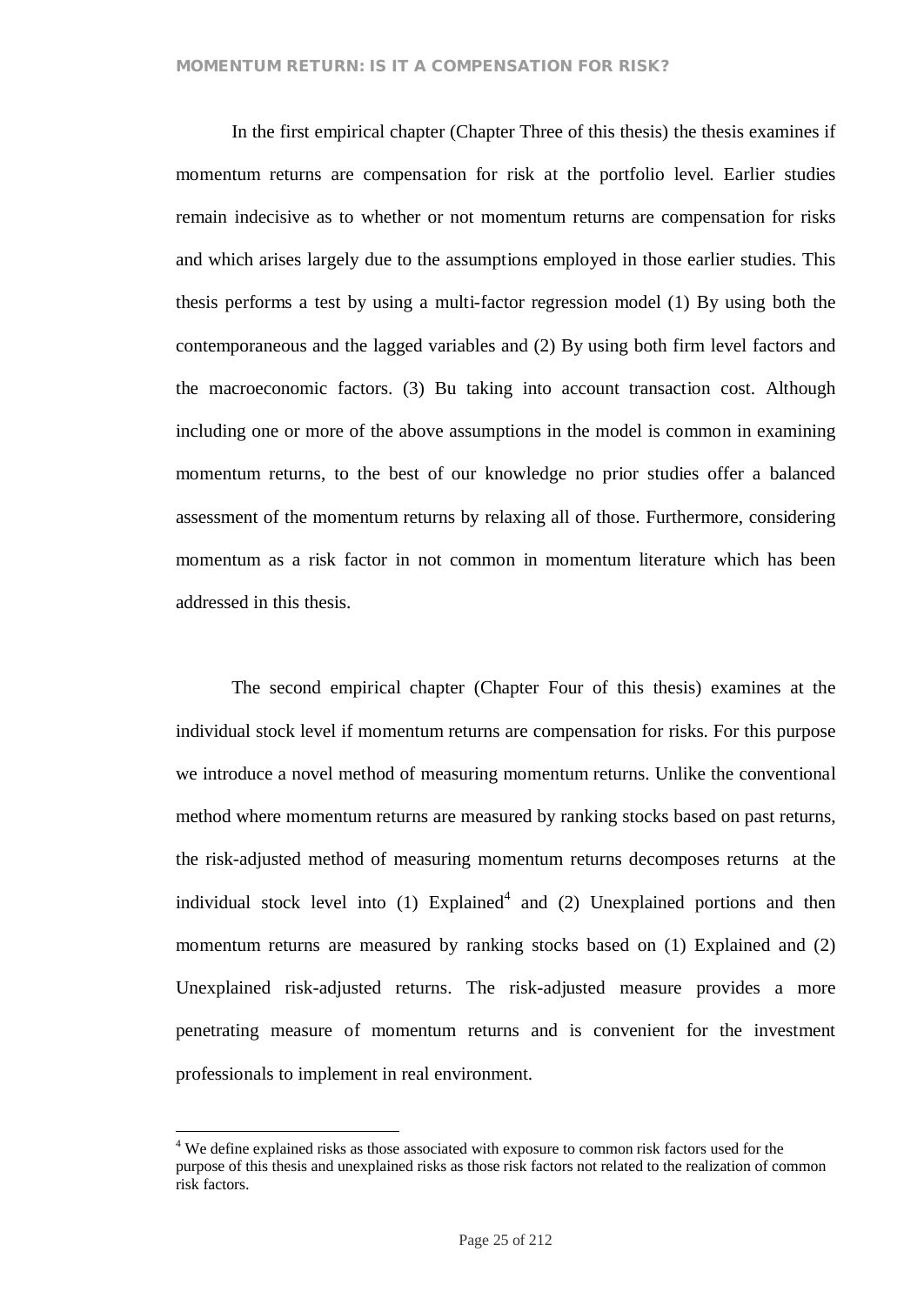The third empirical chapter (Chapter Five of this thesis) decomposes momentum returns and examines the proportionate contribution of returns (1) Explained by risk factors and (2) Unexplained by risk factors in generating momentum returns. This empirical chapter contributes by providing evidence of the relative weights of each risk components.

In the fourth empirical chapter (Chapter Six of the thesis) uncertainty is introduced into the analysis. Firm-level uncertainty is measured by using the credit ratings and by differentiating between 'Investment Grade' rated stocks and 'Speculative Grade' rated stocks. Macro-level uncertainty is measured by examining momentum returns of different types of credit rated stocks across the business cycle as defined by the National Bureau of Economic Research (NBER) and across up and down states of the market.

### **1.4 Robustness Test**

For robustness a number of tests have been performed for all the empirical chapters of this thesis.

- (i) The analysis is conducted in the whole sample period from January 1926 through December 2006 and in different sub-sample periods. The sub-sample periods are ten-year sample period or three-year sample period depending on the availability of data and the nature of analysis performed.
- (ii) The empirical estimations have been conducted for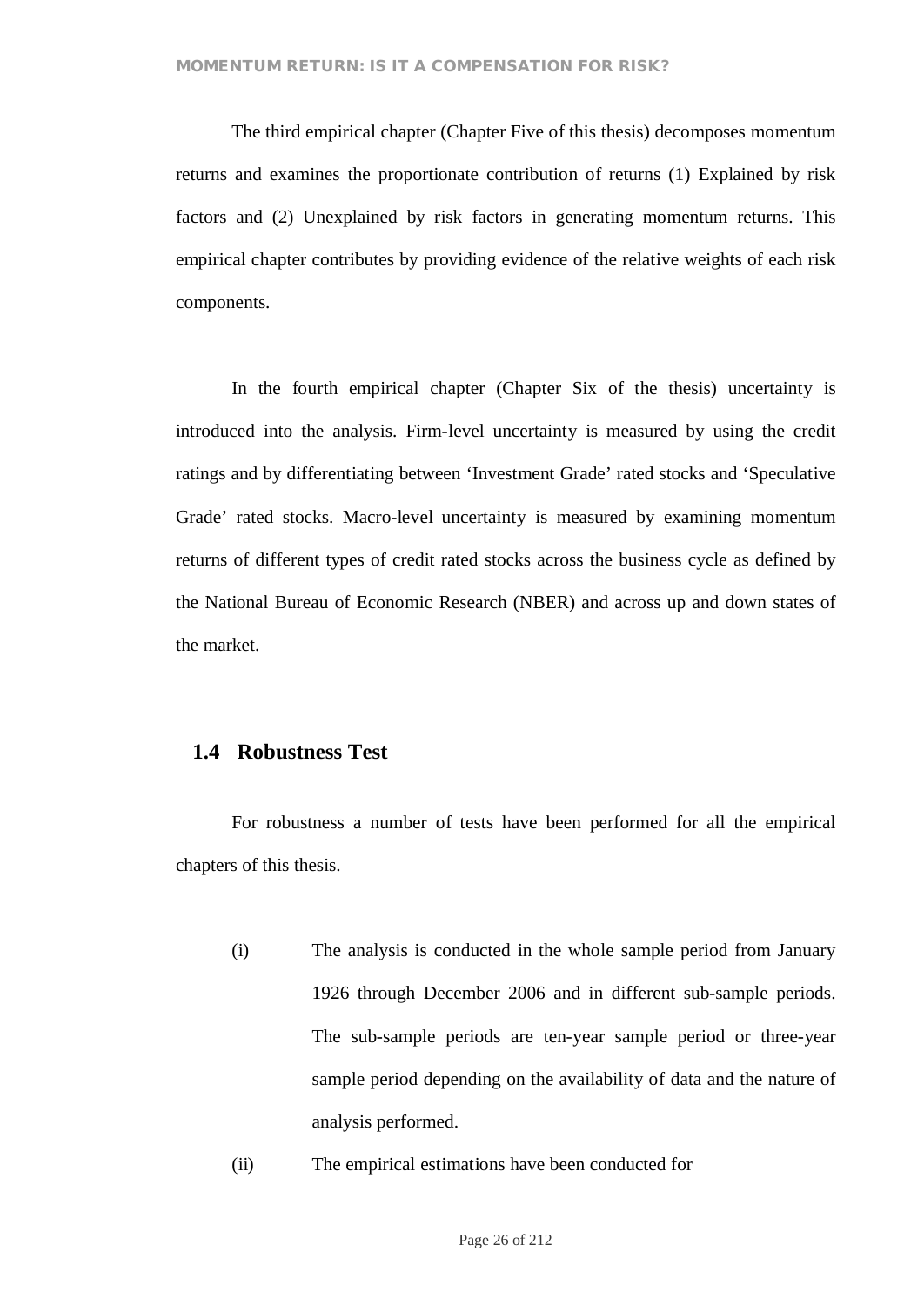- 1. Portfolio level of analysis and Individual Stock level analysis.
- 2. Firm level risk factors and macroeconomic risk factors
- 3. Contemporaneous variable and lagged variables
- (ii) Different formation (J) and holding period (K) are used to calculate momentum returns e.g. JxK= 3, 6, 9 and 12 months.
- (iii) Empirical analysis is conducted with and without penny stocks.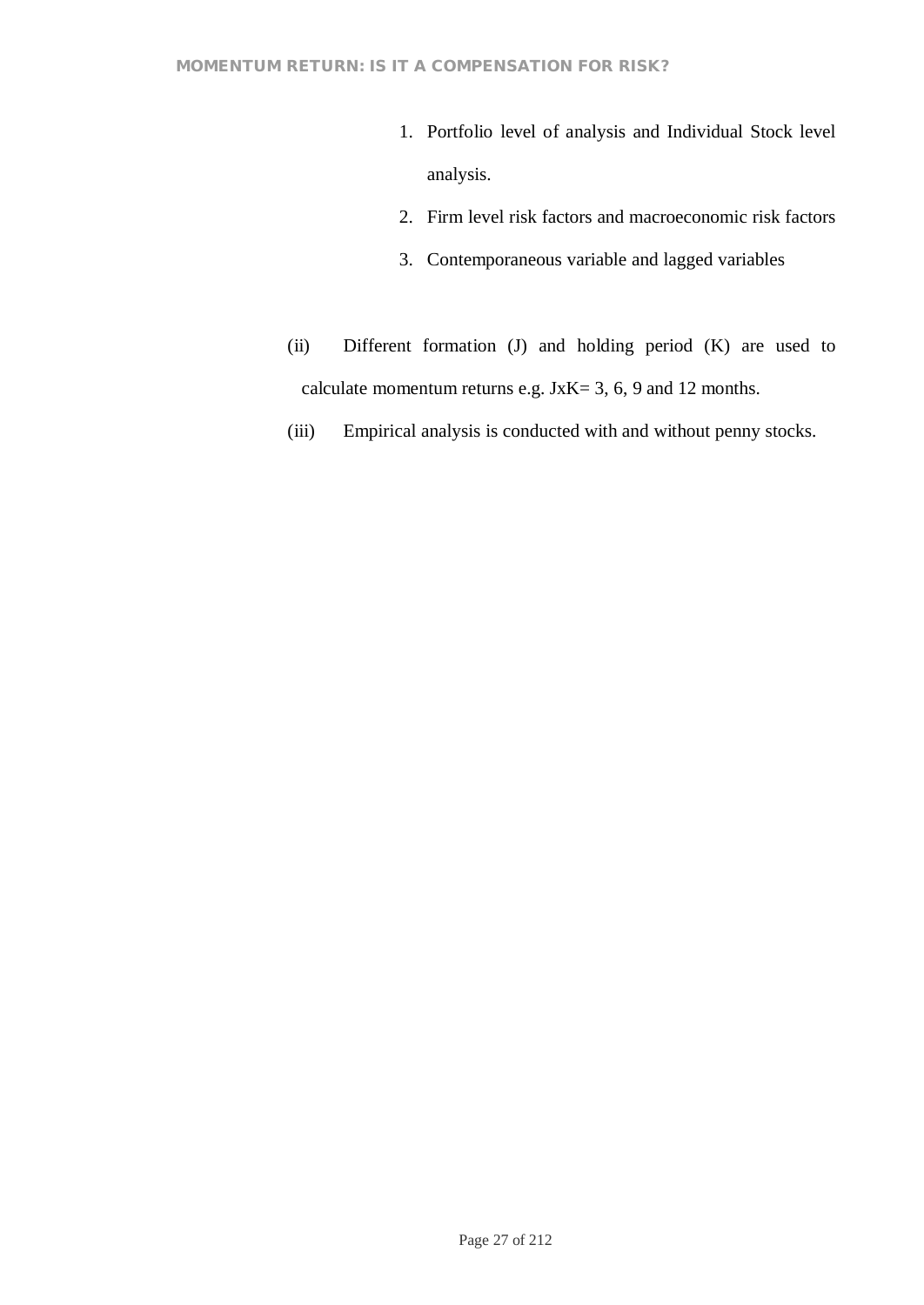## **1.5 Major Findings and Contributions**

#### **1.5.1 Portfolio Level Analysis**

The contribution of this thesis at the portfolio level is that we investigate if momentum returns are compensation for both firm level and macro level risks and also transaction cost. For the purpose we use a multi-factor regression model to take into account (1) Both firm level factors and the macroeconomic factors, (2) Both the contemporaneous and the lagged variables and (3) Transaction cost. We have used several risk factors, e.g. (1) Fama-French three factors (2) Carhart (1997) four-factor or momentum factor and (3) Macroeconomic risk factors. Though investigating momentum returns are common in literature, incorporating momentum as a risk factor to investigate if the empirical momentum returns are compensation for Carhart (1997) momentum factor is quite unusual in earlier studies.

The empirical results of the thesis contributes to the literature by documenting that strong momentum returns are observed in stocks traded in the NYSE, NASDAQ and AMEX over the period from 1926 through 2005. This observed momentum returns persists even when transaction costs are taken into account and penny stocks are excluded. We provide evidence of predominantly high momentum returns of 0.8 percent per month (9.6 percent per annum) and are more than 1 percent per month during the post-1950s. We also document that momentum returns are significant and close to 1 percent per month when penny stocks are excluded. The thesis adds to the literature by providing evidence that significant momentum returns of 0.16 percent per month (1.92 percent per annum) remain when accounted for transaction cost. Nevertheless, it has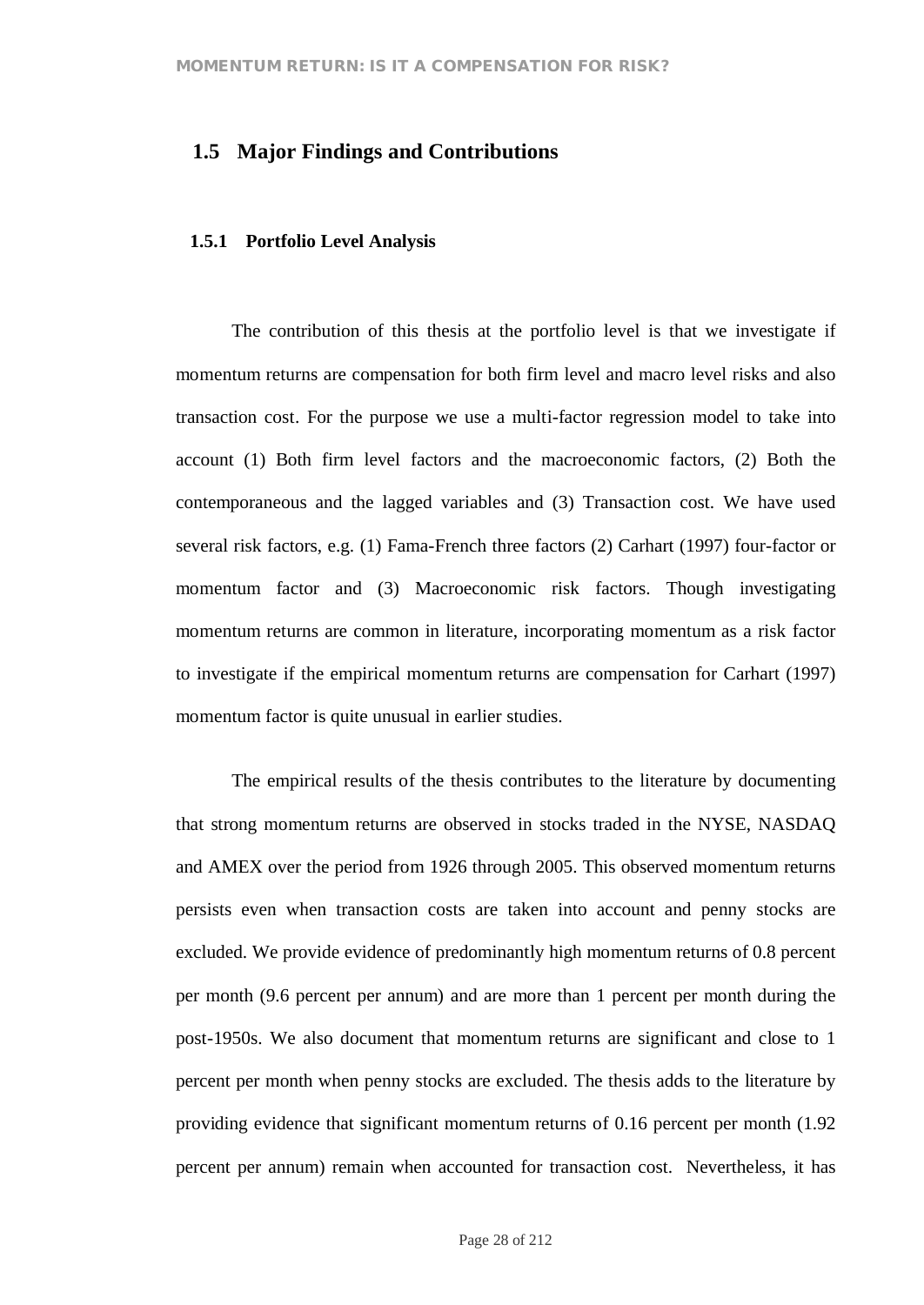been observed that momentum returns reduces but does not eliminate entirely when transaction cost and penny stocks are considered.

The empirical findings report that momentum returns are not compensation for firm level factors e.g. Fama-French three factors and Carhart (1997) four factors. Statistically significant alpha of 0.01 percent per month (0.12 percent per annum) and 0.02 percent per month (0.24 percent per annum) remains when controlled for Fama-French three factors and macroeconomic risk factors, respectively. Statistically significant alpha of 0.01 percent per month (0.12 percent per annum) is reported when Carhart (1997) momentum factors are accounted for. However, it is documented that the factor momentum has significance influence in explaining the empirical momentum returns. The empirical findings also document that momentum returns are not compensation for macroeconomic risk factors at the portfolio level.

#### **1.5.2 Individual Level Analysis**

The empirical results of this thesis contribute to the literature by firmly establishing that among the standard risk factors only macroeconomic variables can explain momentum returns at the individual stock level. The findings at the individual stock level analysis show that momentum returns cannot be explained by Fama-French three factors. It is observed that statistically significant momentum returns of up to 0.45 percent per month (5.4 percent per annum) remains unexplained when controlled for Fama-French three factors. The result holds both for contemporaneous and lagged values of these factors. When macroeconomic risk factors are used momentum returns remains unexplained up to 0.15 percent per month (1.8 percent per annum). However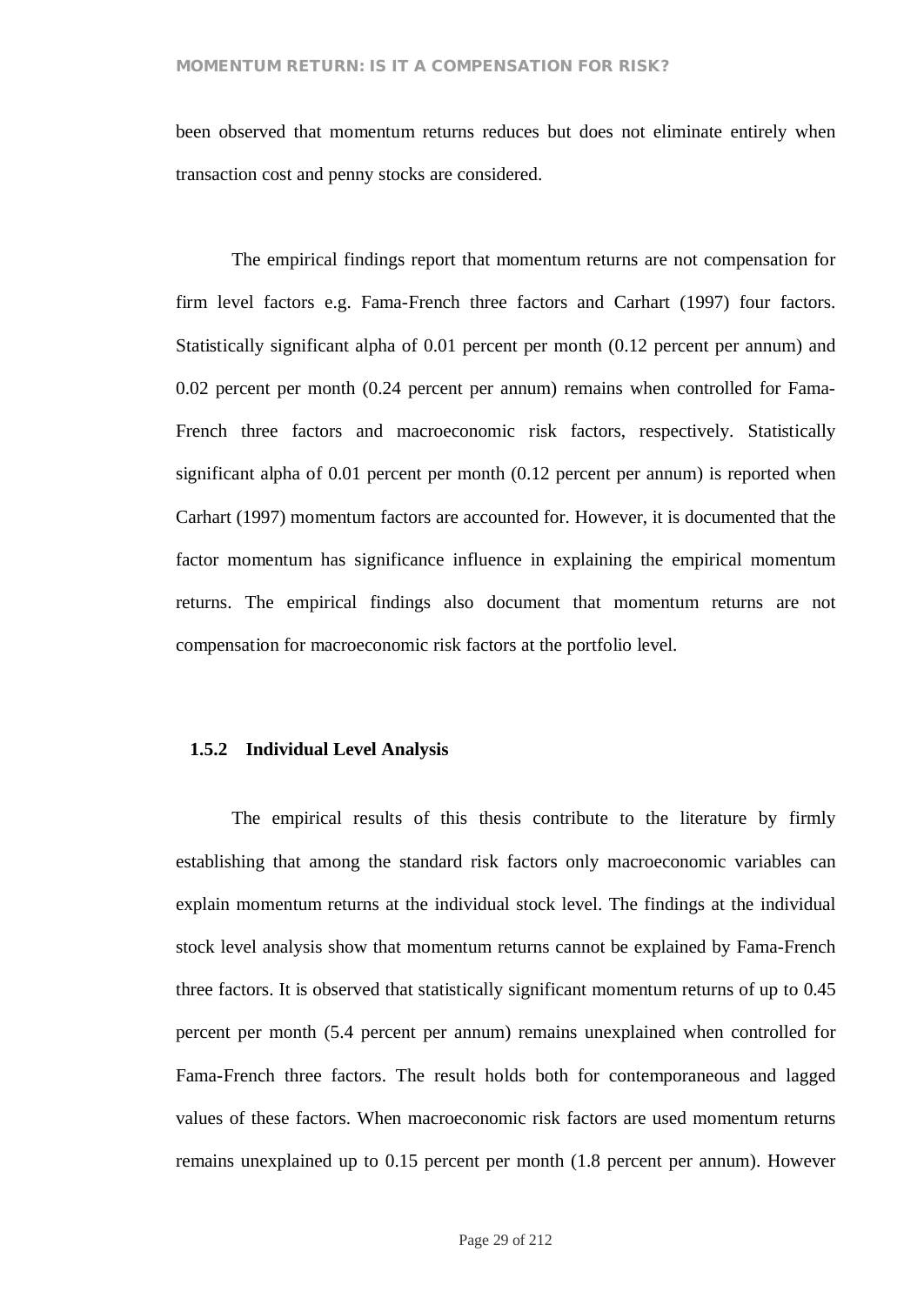when lagged macroeconomic risk factors are used momentum returns disappear. This suggests that macroeconomic variables have important implication when explaining momentum returns.

#### **1.5.3 Decomposing Momentum Returns: What Factors Contribute to Momentum Returns?**

This thesis initiates a quantitative analysis on the relative importance of the risks factors that contributes to momentum returns. The empirical results document that it is the proportionate contribution of both explained risk factors and unexplained risk factors that make up the total momentum returns. However, the contribution of macroeconomic risk factors is far more important than that of the firm level risk factors in contributing to momentum generation.

The empirical findings provide evidence that at the portfolio level, firstly, when contemporaneous Fama-French three factors are considered the contribution of explained risk factors is only 10 percent while the contribution of unexplained risk factors are more than 90 percent. The results are robust when lagged Fama-French three factors are considered e.g. the contribution of explained risk factors is 6 percent while the contribution of unexplained risk components is still more than 93 percent. However, it is noticeable that contemporaneous macroeconomic variables contribute 10 percent while unexplained risk factors contribute 90 percent in generating momentum returns. When lagged macroeconomic risk factors are considered macroeconomic variables contributes 13 percent while unexplained risk factors contribute 87 percent. Finally, when both the contemporaneous Fama-French three factors and macroeconomic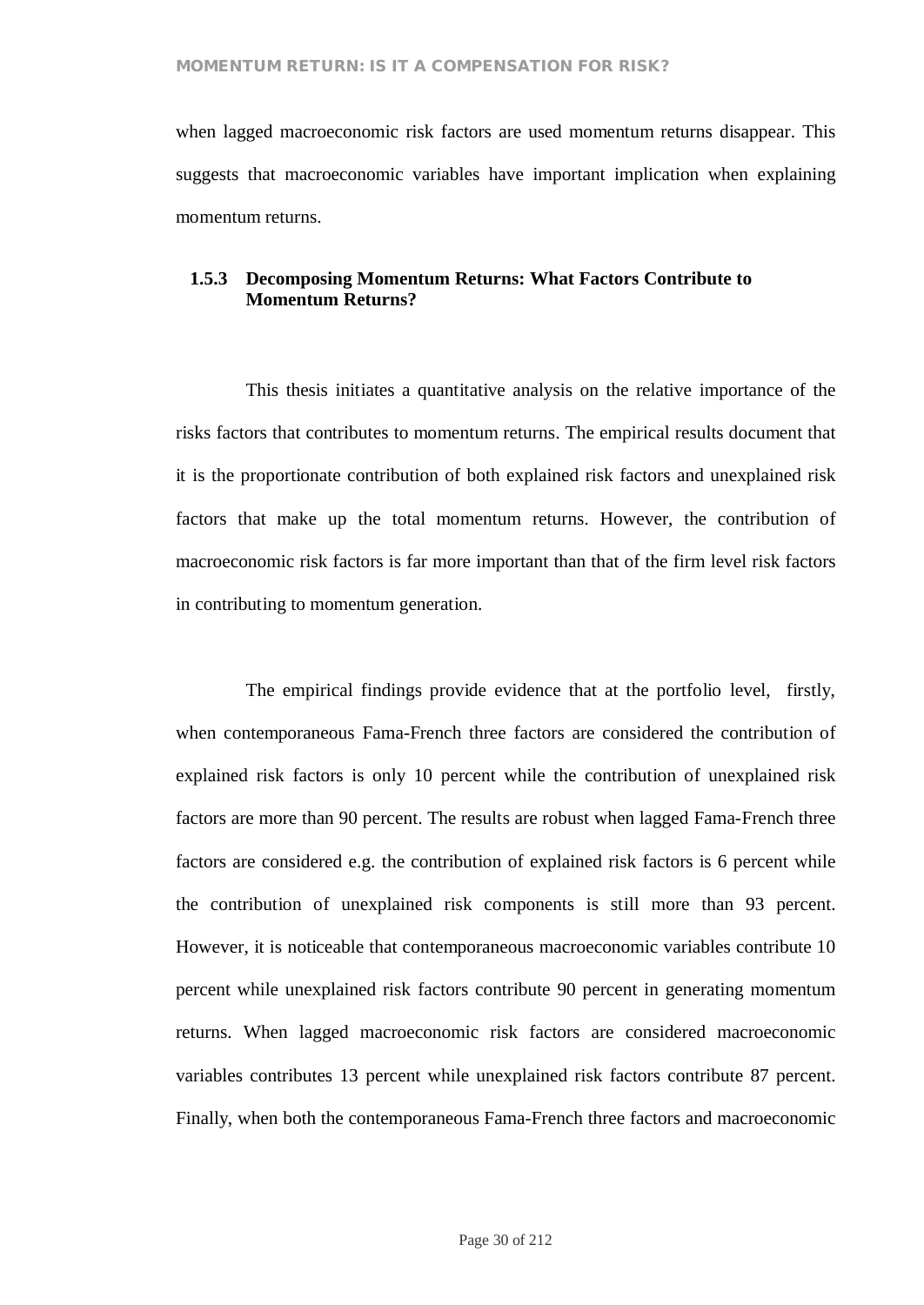factors are considered simultaneously the contribution of unexplained risk factors is 80.44 percent while the contribution of explained risk factors is 20 percent.

At the individual stock level, however, the contribution of explained and unexplained risk factors is somewhat different. Firstly, when contemporaneous Fama-French three factors are considered the contribution of risk factors is more than 40 percent whilst the contribution of unexplained risk factors is more than 50 percent. The results are robust when lagged Fama-French three factors are used. Secondly, when contemporaneous macroeconomic risk factors are used these explained risk factors contribute 31 percent while the contribution of unexplained risk factors is 69 percent. However, when lagged macroeconomic risks are considered the contribution of explained risk factors increase to 59 percent than that of the unexplained risk factors of 41 percent. Thirdly, when both the Fama-French three factors and the macroeconomic risk factors are taken into account simultaneously, the explained risk factors contribute up to 68 percent when the lagged values of these risk factors are considered.

The evidences suggest that at the portfolio level the contribution of unexplained risk factors is dominantly high compared to the explained risk factors in generating momentum returns. However, at the individual stock level, the contribution of risk factors increases and is more pronounced when lagged macroeconomic risk factors are used. Therefore it can be concluded that momentum returns are contributions of both explained and unexplained risk factors, but the contribution of macroeconomic risk factors is particularly important in generating momentum returns.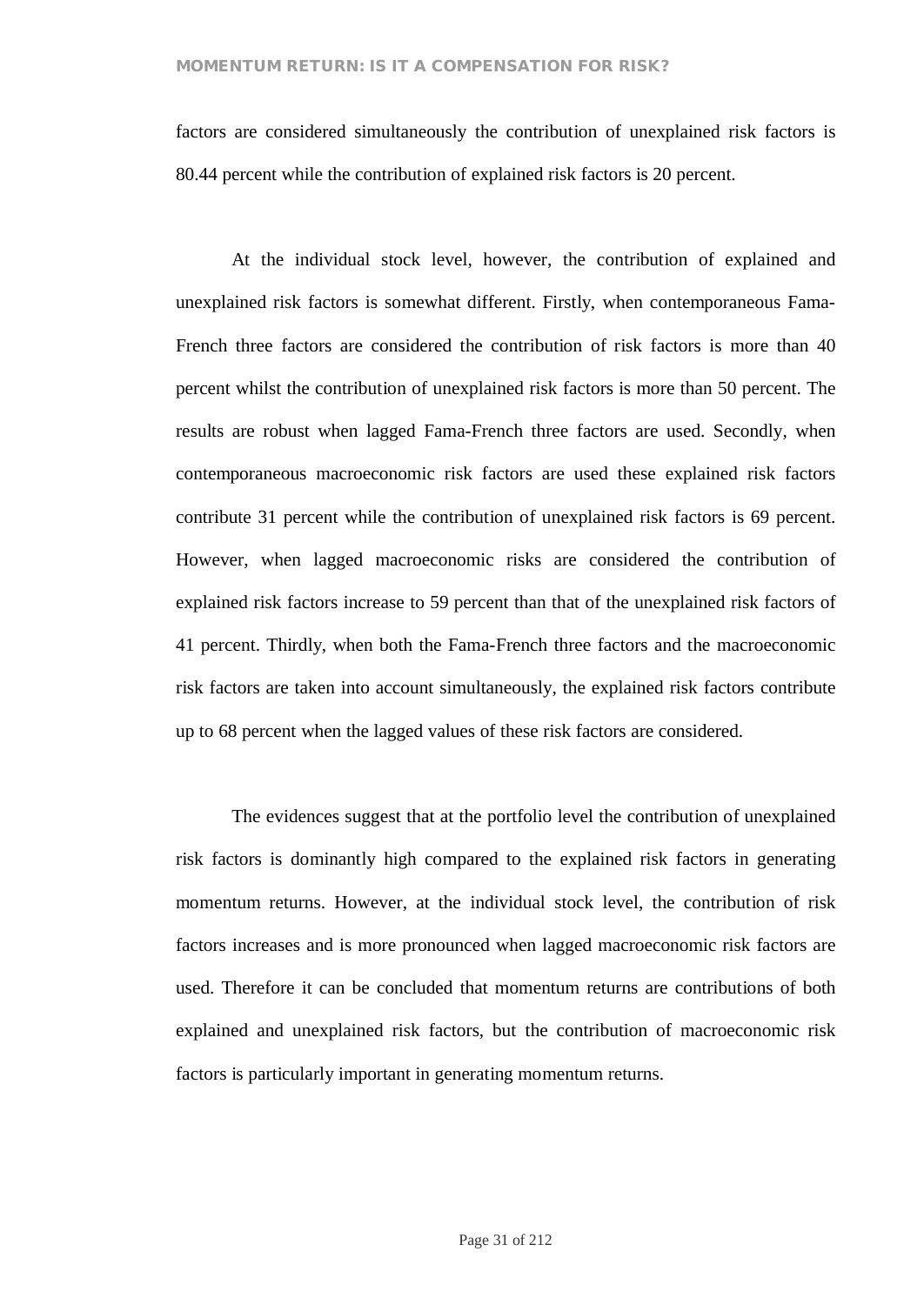#### **1.5.4 Momentum Returns, Uncertainty and Credit Ratings**

The thesis introduces uncertainty at the firm level and macro level and document that momentum is a reaction of the investors to high uncertainty either due to increased business risk of stocks or due to increased macroeconomic risk. This thesis also contributes by introducing credit rating and observes how momentum returns of credit rated stocks behave across business cycle and when firm level and macro level risk factors are accounted for. The empirical findings report that when uncertainty is measured at the firm level momentum return is significant in credit rated stocks than in not-rated stocks. Among the credit rated stocks momentum returns concentrates on 'Speculative Grade' rated stocks. Furthermore momentum returns of up to 2 percent per month (24 percent per annum) remains once accounted for Fama-French three factors. When momentum returns are controlled for uncertainty at the macroeconomic level momentum returns of Speculative Grade rated stocks are observed to be more pronounced during the contraction periods of NBER business cycles when up to 5 percent per month (60 percent per annum) momentum returns are earned. When controlled for market states factors for 'Speculative Grade' stocks momentum return remains high at 1.6 percent per month (20 percent per annum) once controlled for market states risk factors. However, when controlled for macroeconomic risk factors the empirical results report that momentum returns of all types of credit rated stocks disappears. The empirical findings imply that momentum returns could be compensation to the increased uncertainty during economic downturns.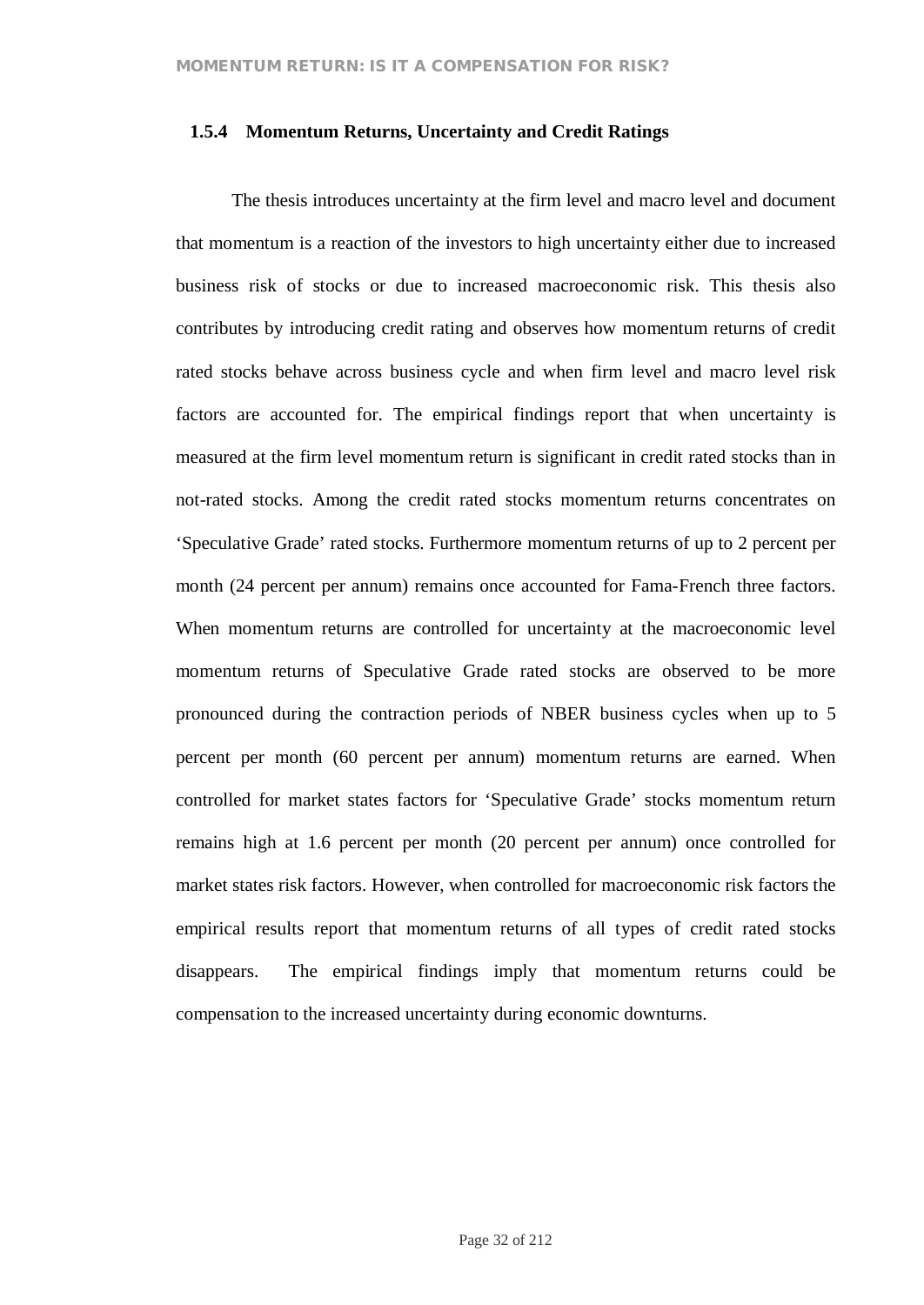# **1.6 Structure of the Thesis**

The objective of the thesis, set out in this chapter, is addressed through separate but interrelated analyses in the following chapters. The next chapter (chapter two) brings together the relevant literature on momentum returns along with theories and empirical findings on momentum returns and behavioral models and rational theories. This chapter also addresses the contribution of components in generating momentum returns and momentum returns and risk based common components in other sub-sample of stocks with particular focus on credit rated stocks. The literature review in this chapter serves as the foundation of discussions and analysis of the subsequent chapters.

Chapter three provides the data and methodology and the empirical results of whether or not momentum returns are compensation for risk at the portfolio level. The chapter also delivers the output of measuring momentum returns using the conventional method of Jegadeesh and Titman (2001). Furthermore it describes a comparative analysis of the results of this study with the results of earlier researchers who also employed the conventional method. Chapter Four provides the data, methodology and empirical results of whether or not momentum returns are compensation for risk at the individual stock level. For this purpose the chapter introduces a novel risk-adjusted methodology. This novice methodology measures momentum returns are measured by first adjusting for (1) Explained and (2) Unexplained risks. The chapter shows if momentum returns are compensation for risk at the individual stock level. Chapter Five details the data, methodology and empirical output of the relative contribution of (1) Explained risk factors and (2) Unexplained portions in generating momentum returns. Chapter Six produces the data, methodology and empirical results of momentum returns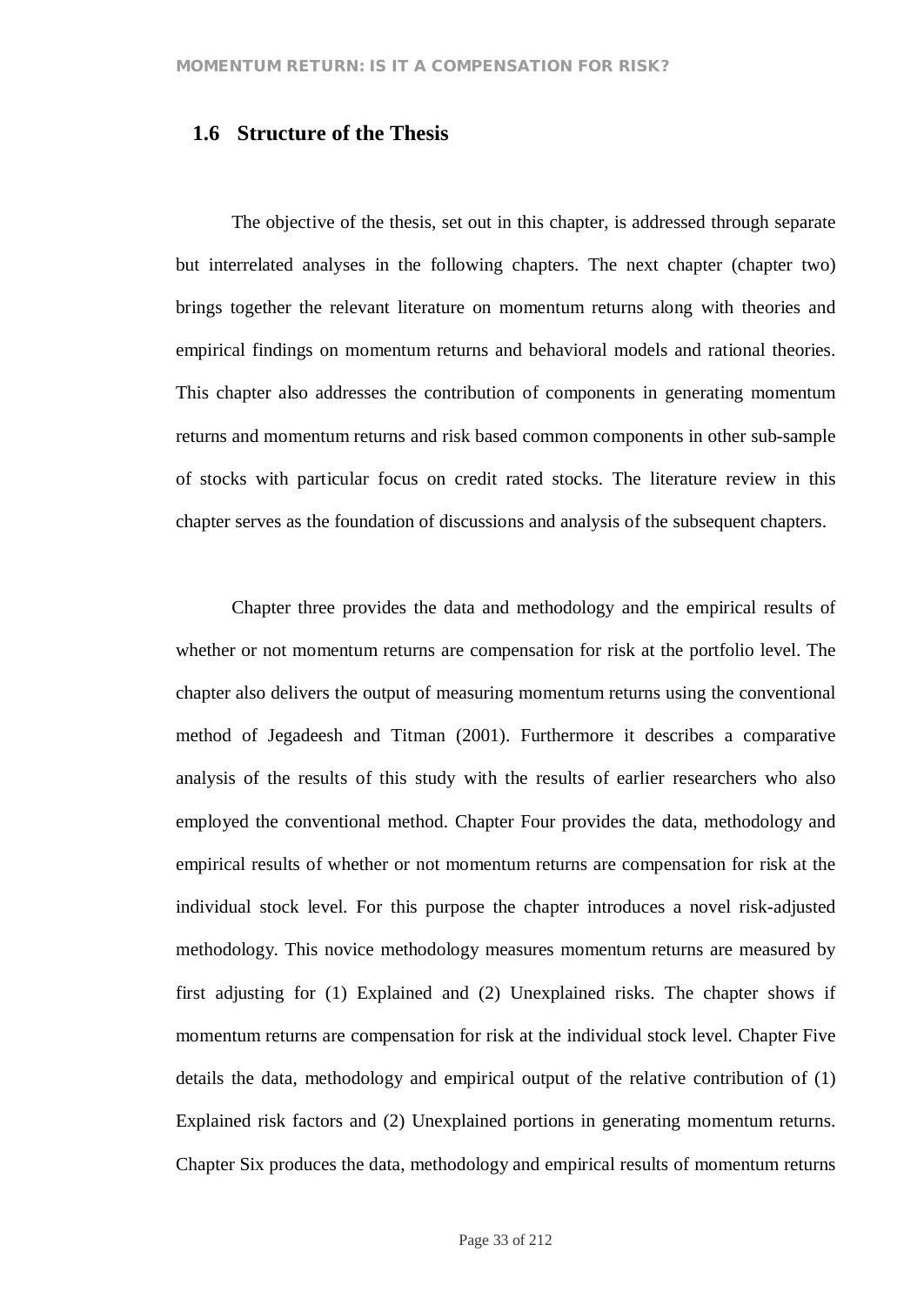when controlled for uncertainty both at the firm level and at the macro level. The chapter also provides momentum returns observed in different types of credit rated stocks, how they vary across business cycle and when controlled for risk factors.

Finally, Chapter Eight presents the major findings on whether or not momentum returns are compensation for risks. The chapter also includes implications of the major research findings both for the academia and for the investment professionals and identifies areas for further research.

## **1.7 Conclusion**

This chapter establishes the context of the thesis sets out the gap in the literature and presents the aims and scope of the thesis to fill the gap. Furthermore the motivation and unique contribution of the thesis is laid down. The basic structure of the dissertation is also described here. The study concerns momentum returns and whether or not the huge premiums observed can be attributed to a compensation for risk in the US market. The focus of the study revolves around different measurements for momentum returns, risk factors that contribute to explaining momentum returns and uncertainty measured at the firm level and at the macro level. The next chapter provides a detailed literature review regarding momentum returns and rational theories and behavioral models.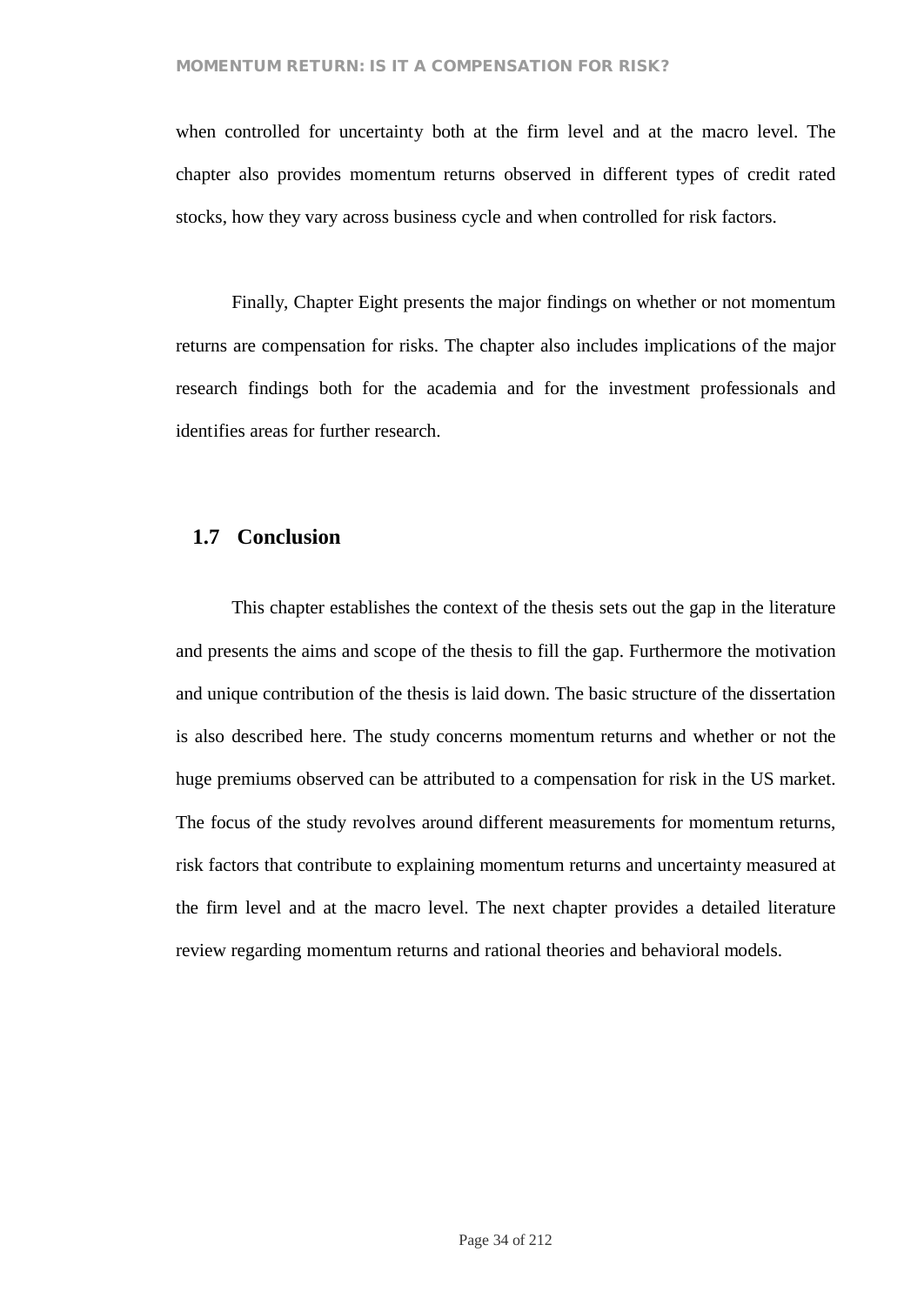# **2 CHAPTER TWO: LITERATURE REVIEW**

## **2.1 Introduction**

This section presents a comprehensive review of the literatures on momentum returns. It provides evidences from earlier studies related to rational theories that argue momentum returns to be compensation for risk and evidences from behavioral model which conclude that momentum returns are due to investors' psychological bias and uncertainty. The section is divided into three parts; in the first part the section describes the momentum trading strategy, evidence of momentum returns across markets, among asset classes and how investment mangers use momentum trading strategy is real-life investment decision. In the second section the rational theories related to momentum strategies that argue that momentum is compensation for risk is described in details both at the firm-level explained risk factors and the macroeconomic explained risk factors. In the third section evidences from earlier studies have been given that relate momentum returns with psychological biases e.g. underrecation, overreaction and other psychological biases. Literature maintains that unexplained source of momentum profits is more consistent with behavioral explanations. Therefore, earlier empirical evidences related to unexplained risk factors have also been described in this section.

#### **2.1.1 Momentum Trading Strategies**

According to the Oxford dictionary 'Momentum' is the quantity of motion of a moving body, measured as a product of its mass and velocity. In other words, it is the impetus and driving force gained by the development of a process or course of events.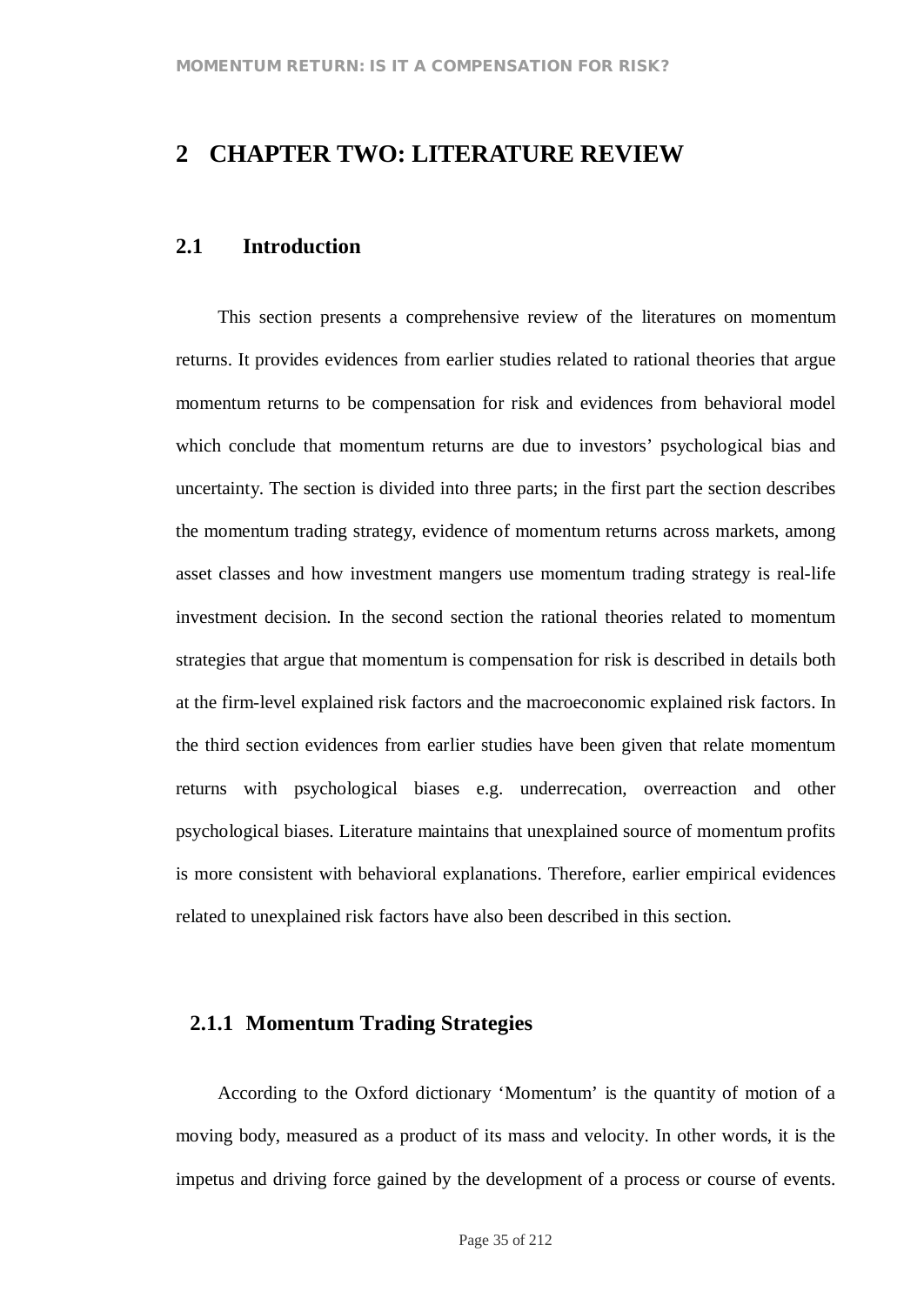In finance, momentum is defined as the rate of acceleration of a security's price or volume. The term momentum has two meanings: (1) A trading style by which traders go with the direction of the current trend; and (2) A technical indicator which measures the rate of change of an asset over a given time frame. According to the trading style, momentum is defined as the tendency of an asset price to keep moving in the same direction, either upwards or downwards. It is the strength behind an upward or downward movement in price. In technical analysis, momentum is the relative change in price over a specific time interval and is often equated with speed or velocity and considered in terms of relative strength. Momentum investors like to buy stocks with high relative strength because they believe a stock that has a strong relative strength rating will continue to move higher.

'Momentum Strategy' refers to the trading strategy of buying past winners and selling past losers in momentum literature. The pioneer work of Jegadeesh and Titman (1993) describe momentum phenomenon as the observation that portfolios of stocks with relatively high returns over the past year tend to have high future returns. The strategy is also widely known as the 'Relative Strength Strategy'. In momentum trading strategy investor uses the percentage growth of momentum in earnings to buy or sell securities. Jegadeesh and Titman (1993) show that in US market by buying recent winners and selling recent losers an abnormal return of approximately 1 percent per month (12 percent per annum) can be achieved.

The history of investment based trading strategy dates back to Levy (1967) who document that buying stocks with current price substantially above their previous twenty-seven weeks average results yield significant abnormal returns. Jegadeesh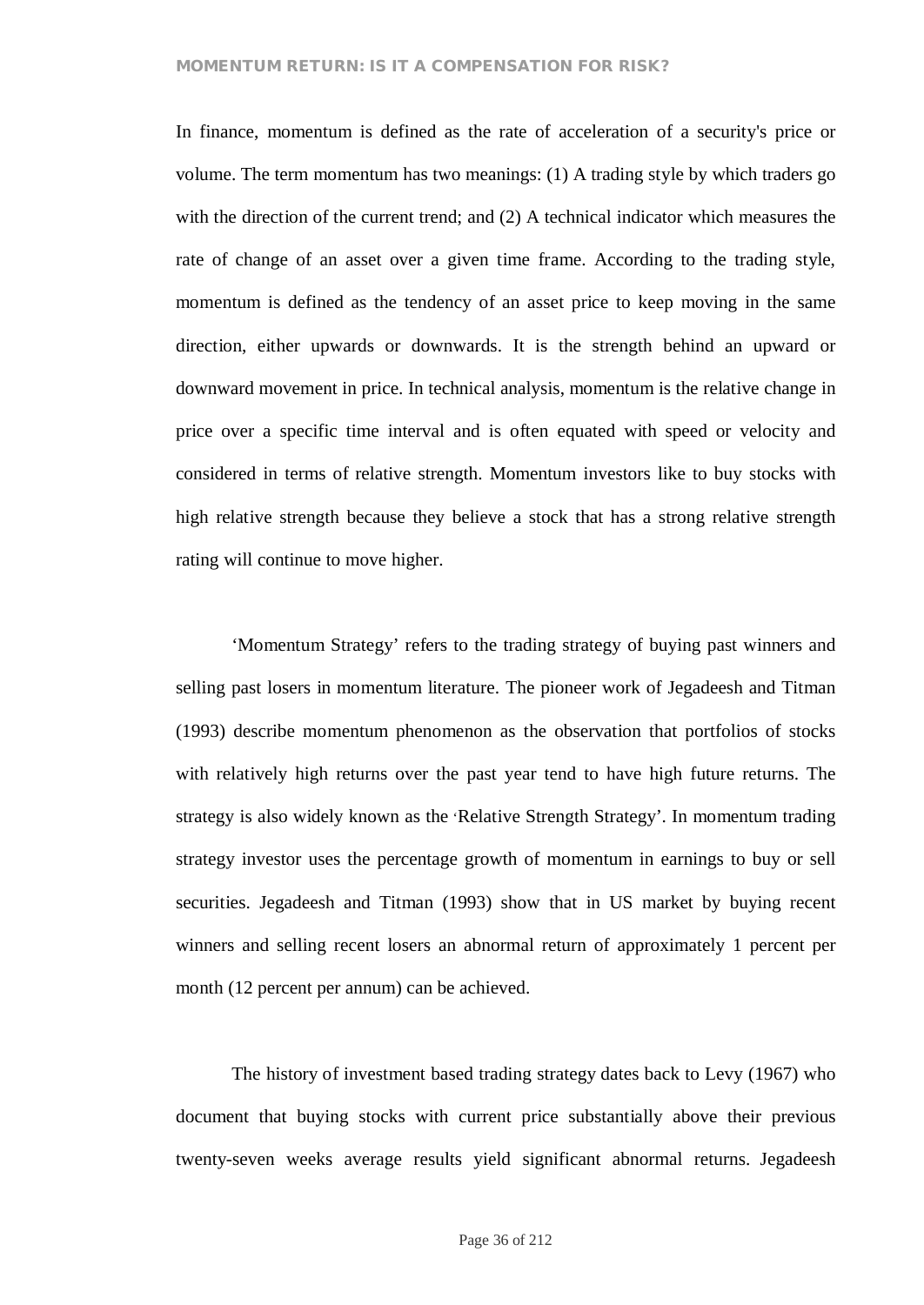(1990) and Lehmann (1990) is the first to study the strategy over a very short period of time, from a week to a month, and report that return actually reverse in the short term. In subsequent studies researchers observe momentum effect over a very short period of time of several weeks or a month and in intermediate period of time of three to twelve months (Jegadeesh, 1990; Lehmann, 1990 and Gutierrez and Kelly, 2006). Jegadeesh and Titman (1993) examine the trading strategy over intermediate horizon, from three months to twelve months, and document that the strategy of buying winners and selling losers over the previous three to twelve months also achieve an abnormal profit of 12 percent per annum in the US market. These authors report that the best performing stocks over the previous week, or month, are more likely to be one of the poor performers over the following week, or month. They conclude that in the short-term returns tend to continue and lead to a "momentum" in stock price. This evidence thereafter invited abundant investigations on momentum premium resulting in the momentum literature of todays.

Following the revolutionary work of Jegadeesh and Titman (1993) several empirical researches document the profitability of momentum strategy. The approach employed by Jegadeesh and Titman (1993) is as follows: At any time period *t*, stocks are selected based on the past four quarters of the returns i.e. 3, 6, 9 and 12 months past return. Then the stocks are ranked based on the formation period (*J*). The stock are then sorted in ascending order and ten equally weighted deciles portfolios are formed. The two extreme deciles portfolios i.e. the top deciles portfolio (Decile1) contains the stocks with the lowest average *J* period returns, is the loser portfolio whilst the bottom deciles portfolio (Decile10) contains the stocks with the highest average *J* period returns, is the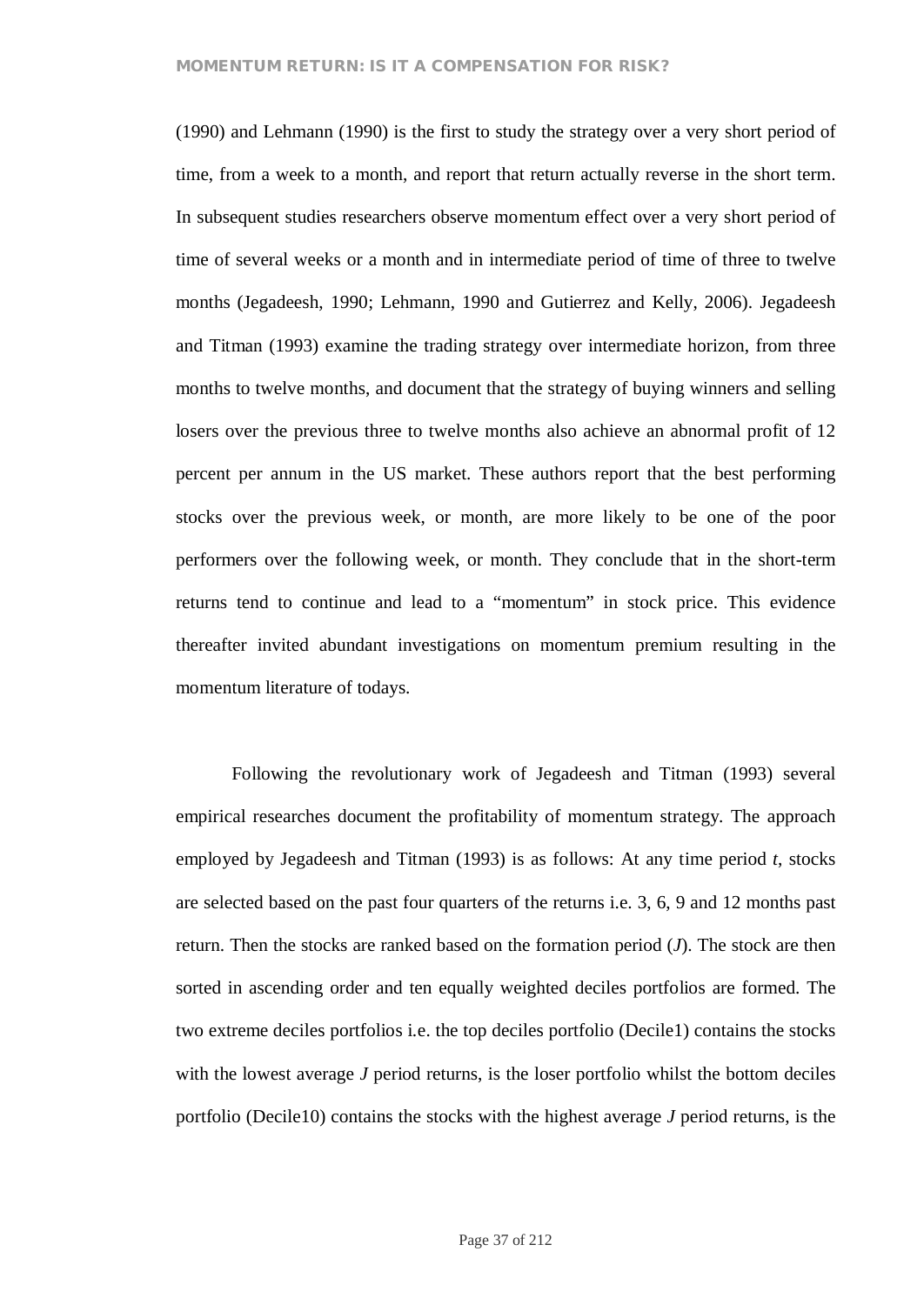winner portfolio<sup>5</sup>. Then a long position is taken in the winner portfolio and a short position in the loser portfolio. This results in a zero-cost arbitrage portfolio. The positions are held over the following 3, 6, 9 or 12 months (known as the holding period and defined as *K*). Momentum return is the difference between the return on winner portfolio and loser portfolio which is realized at the end of the holding period.

By using the daily returns of NYSE and AMEX stocks over the period 1965 to 1989, Jegadeesh and Titman (1993) form 16 momentum portfolios based on different formation and holding period lengths. To avoid bid-ask spread, price pressure and lagged reaction effects that underlie the short-term return reversals as documented by Jegadeesh (1990) and Lehmann (1990), these authors form a second set of portfolios with a one week gap between formation and holding periods. <sup>6</sup> Jegadeesh and Titman (1993) find that each momentum trading strategy provides a positive return except for the  $3x3$   $[(JxK)$  the portfolio formation period (months) x holding period (months)] strategy. The most successful zero-cost strategy holds the portfolio over three-month, based on the returns of the previous twelve-month  $(12x3)$ , yielding a return of 1.31 percent per month with no lag between portfolio formation and holding periods, and 1.49 percent per month with a one-week  $\log$ <sup>7</sup>. These results are representative of the general effect of including a one-week lag, producing slightly higher returns.

In event time, to assess the performance of such strategy based in the prior sixmonth returns Jegadeesh and Titman (1993) find positive monthly returns of the first year with the highest cumulative return of 9.51 percent after twelve-month except that

<sup>&</sup>lt;sup>5</sup> In literature these two extreme portfolios are termed as P1 and P10, respectively. Some literatures also define those as the return on winner and return on loser or largely "winner" and "loser".

<sup>&</sup>lt;sup>6</sup> This is to account for the market micro structure effects and is widely employed by most researchers in recent literature

 $^7$  The profit is not strictly a return, as the momentum portfolio is a zero net investment arbitrage portfolio. However, following the convention of the literature it is referred as a return.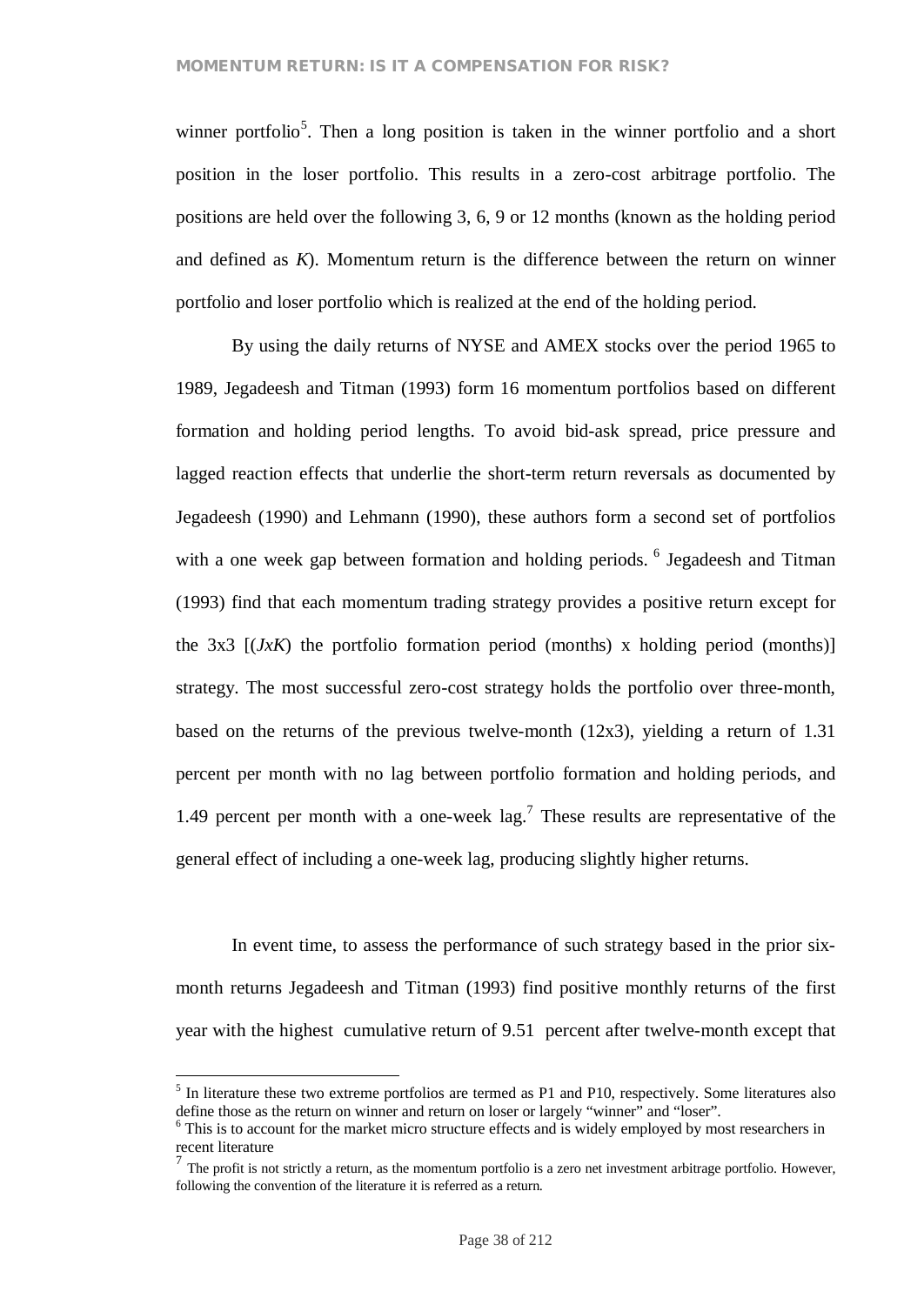of the first month. However, in the longer period of twenty-four month time reversal takes place and cumulative momentum return drops to 5.56 percent. Again with the strategy of a 6x6 (*JxK*) without a one week lag and report a profit of 0.95 percent per month. This conventional method of measuring momentum returns laid down the foundation of many studies in momentum literature with added specifications in estimating momentum return. This thesis also follows the conventional method of measuring momentum returns.

# **2.1.2 Momentum Returns across Markets**

The distinct and well-recognized approach of momentum strategy of Jegadeesh and Titman (1993, 2001) and its profitability in the US market motivated many researchers to explore the trend in other markets. To date, momentum trading strategy has been tested in almost all developed and emerging markets. In Europe the two most notable studies are by Rouwenhorst (1998) and Chan, Hameed and Tong (2000). Rouwenhorst (1998) study the European Stock (in twelve European countries) and confirm the results with that of Jegadeesh and Titman (1993). Chan, Hameed and Tong (2000) emphasize on stock market indexes and in a sample of twenty-two countries these authors document the presence of momentum profits although slightly less significant when applied to country indices. Griffin, JI and Martin (2003) incorporate both Europe and Asia markets in their study and conclude that compare to Asia, in Europe loser portfolios tend to underperform the market as a whole and are statistically significant. Testing over longer holding periods, Richards (1997) finds a country momentum strategy yielding returns insignificantly different from zero.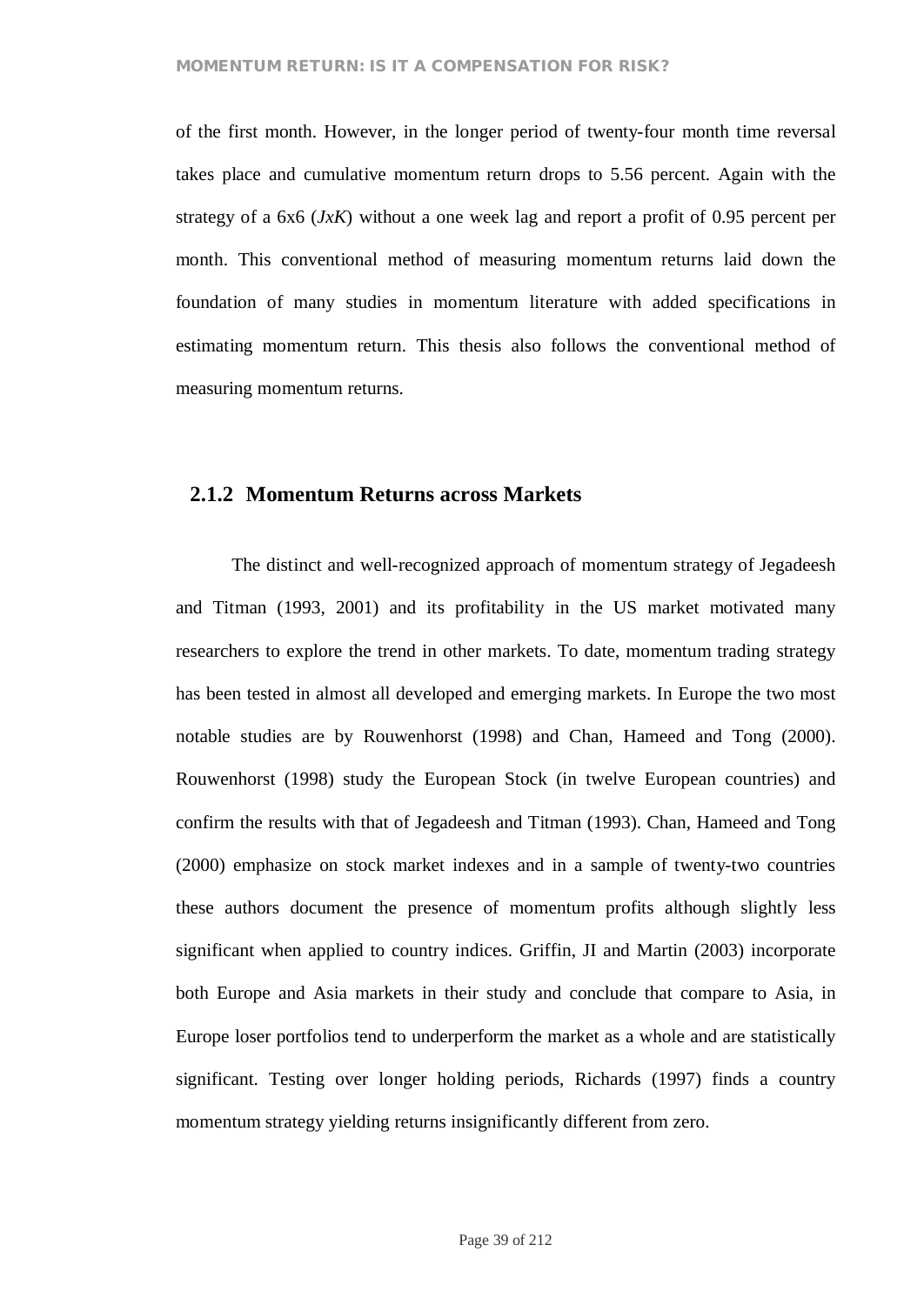The breadth of evidence on the international presence of stock momentum has been expanded by Chui, Titman and Wei (2000) who document, with the exceptions of Korea and Japan, the strongest presence of momentum profits is in Asian market. Again Rouwenhorst (1998, 1999) and Chui et al (2000), find that momentum is economically significant in many European countries, small but positive in many emerging countries, and furthermore present in Asian countries<sup>8</sup>. Griffin, JI and Martin (2003) show that momentum returns are largely profitable around the world. Similar to Rouwenhorst (1999), Griffin, JI and Martin (2003) report weaker momentum returns in Asian countries and in other emerging markets. Bhojraj and Swaminathan (2003) and Fong, Wong and Lean (2005) establish the presence of momentum in international equity indices.

Measuring the portability of momentum returns in other markets gained popularity in recent studies. Evidence from other markets includes Bacmann, Dubois and Isakov (2001) for G-7 countries, Schiereck and Weber (1995) for the German market, Bacmann and Dubois (2000) for the Swiss Market, Forner and Marhuenda (2003) and Muga and Santamaria (2006) for the Spanish market, Mai (1995) for the French market, Hameed and Yuanto (2000) for six Asian market, Chui, Titman and Wei (2000) for Asian basin, Chen (2000) for Taiwan market. In most recent work study Ameer (2007) observe momentum returns in the private sector stocks in Pakistan, Veeraraghavan, Nguyen and Truong (2007) report significant momentum returns in Vietnam stock market, Stork (2008) report statistically significant momentum in twenty Australian and fifteen New Zealand shares, Shegal and Balakrishnan (2008) document momentum patterns in Indian stock returns and Alsubaie and Najand (2008) observe

<sup>8</sup> At least in five counties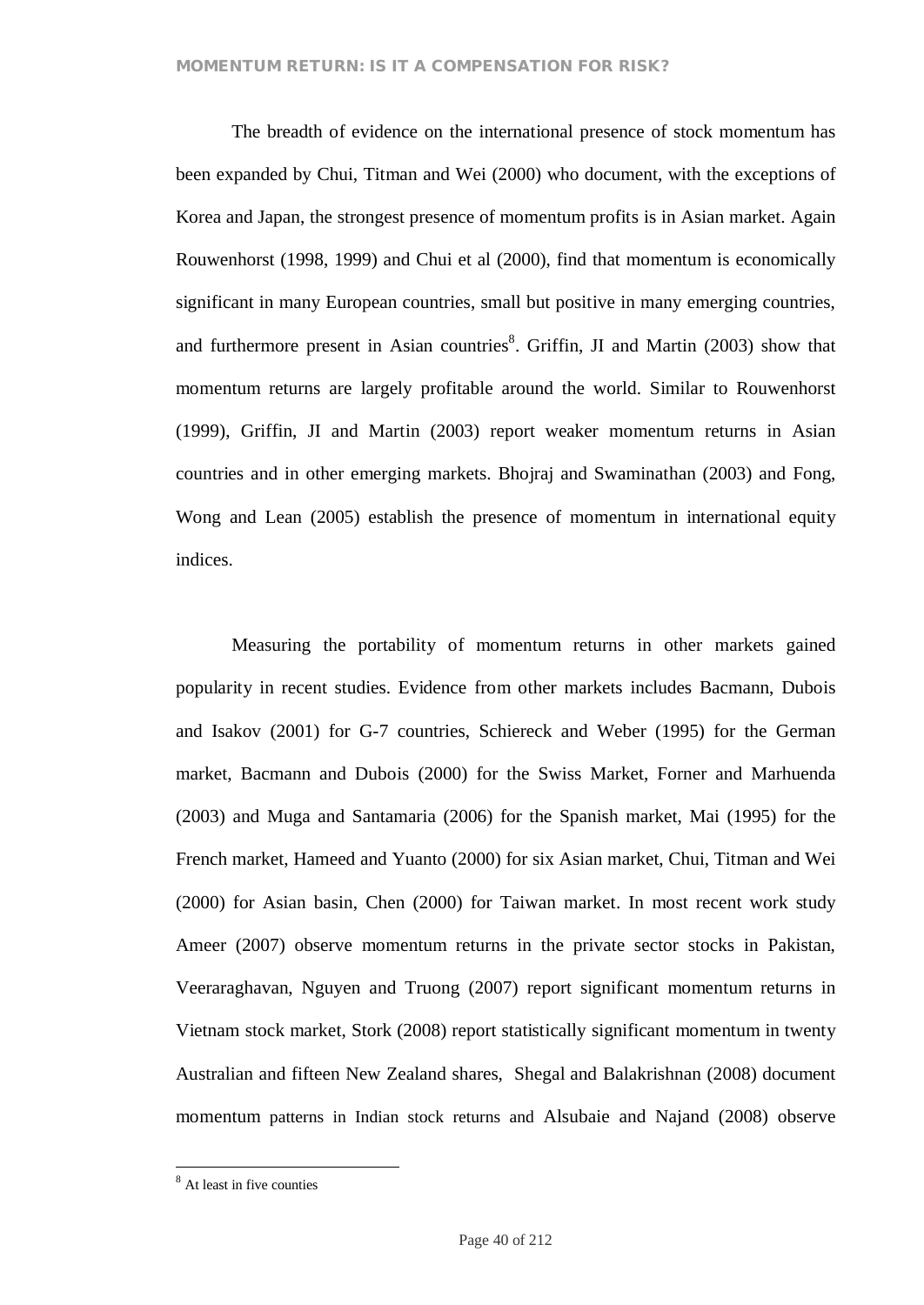momentum returns in the Saudi stock market, one of the largest stock market in middleeast. The above evidences enrich momentum literature and establish the profitability of momentum strategy both economically and statistically significant all around the world.

## **2.1.3 Momentum Returns among Asset Classes**

Studies on momentum phenomenon have also been performed in different dimensions including, over time, across assets and in equity styles. Jegadeesh and Titman (1993, 2001) test momentum effect over different time scale and report that momentum returns continue during the last decade of the millennium and conclude that the phenomenon continues to generate excess return in US market. Their study challenges the argument of many critics who conclude that the results of momentum return in the early study was a product of data mining. Literature also shows that momentum investing constitutes a unique and well-recognized style in the equity market. Chen and DeBondt (2004) report a style momentum in equity return distinct from the price and industry momentum. Defining the style in three different characteristics, including size, B/M and dividend yield, these authors report that in one year time period strategies that long stocks currently in-favor and shorts stocks that are out-of-favor, perform well.

Okunev and White (2003) add a new era to the momentum investigation by incorporating a different asset class in their study other than equity. These authors provide evidence of significant momentum return in foreign currency market during the last half decade of the millennium. Their result attributes that the strong/weak currencies relative to base currency at a particular time are also strong/weak currencies relative to most other base currency. Miffre and Rallis (2007) add to this line of study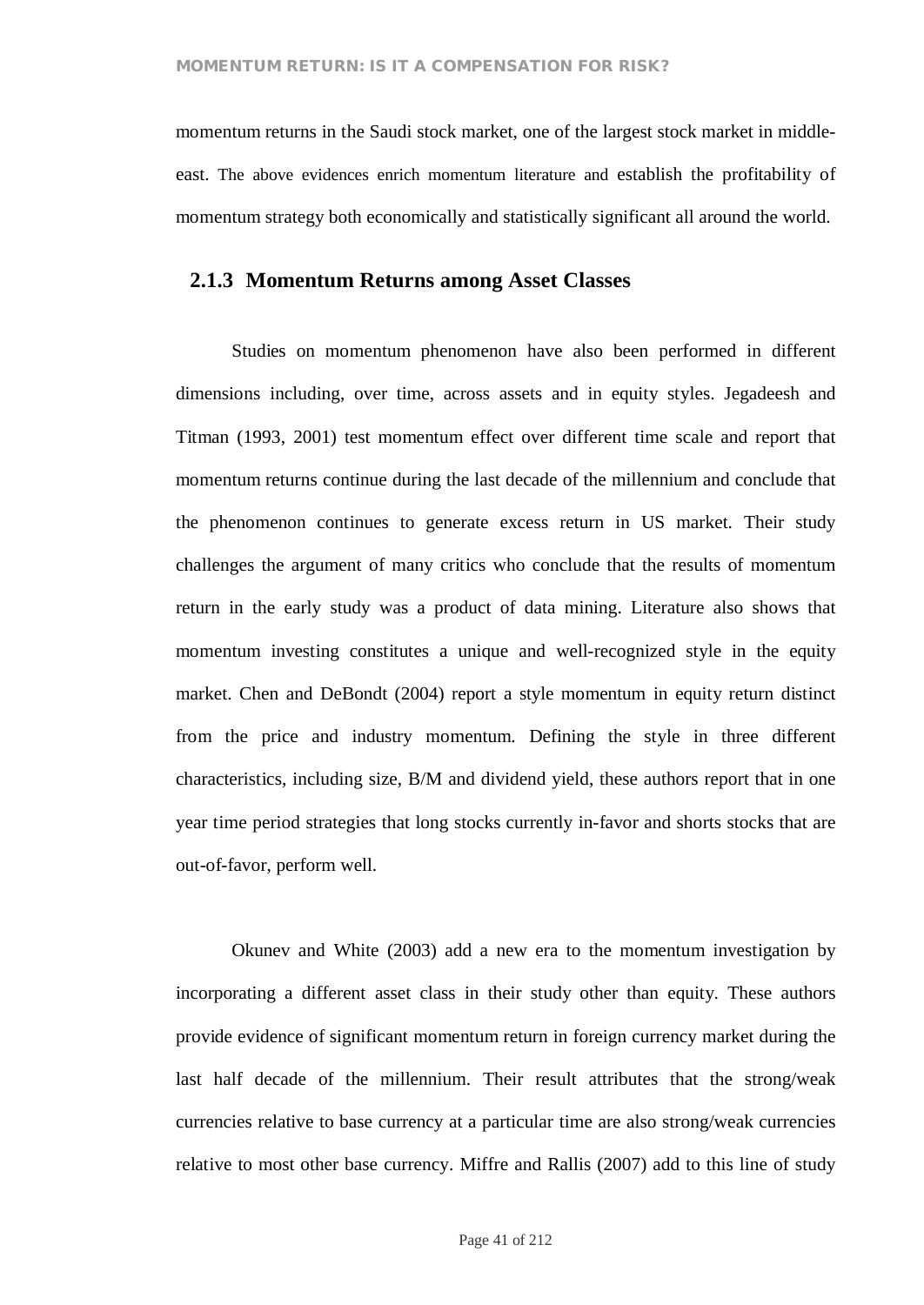by investigating the presence of momentum in the commodity futures market. These authors perform a study on thirty-one commodities and by forming thirteen portfolios they conclude that the strategy of buying backwarded contracts and selling contangoed contracts with large volatility will generate an average return of 9.38 percent per annum.

Obrecht (2006) show that momentum returns are observed more among largecaps stocks. The author report that stocks with large capitalization generates statistically significant momentum profit and is robust when transaction costs are taken into account. In a very recent study momentum has been found to be linked to firm credit rating. Avramov, Chordia, Jostova, Philipov (2007) show that momentum profitability is statistically significant and economically large among low-grade firms while does not exist in high-grade firms. Blitz and Vliet (2008) examine global tactical asset allocation (GTAA) strategies across a broad range of asset classes and show that momentum and value strategies applied to GTAA across twelve asset classes deliver statistically and economically significant abnormal returns. Naughton, Malick and Ramiah (2007) provide evidence of momentum returns both the physical equity market and the derivative markets, specifically looking at warrants and options listed at six Asian markets including Hong Kong, Japan, Korea, Malaysia, Singapore and Taiwan and report that momentum is more profitable on derivative markets than the underlying equity markets.

Recent studies demonstrate that momentum return is significant among certain sub-sample of stocks. For example, Jiang, Lee and Zhang (2006) and Zhang (2006) report that momentum returns is strong in firms with high information uncertainty. Again, Avramov, et al (2007) document that low-credit-risk firms realize economically and statistically significant momentum return than high-credit-risk firms. Avramov et al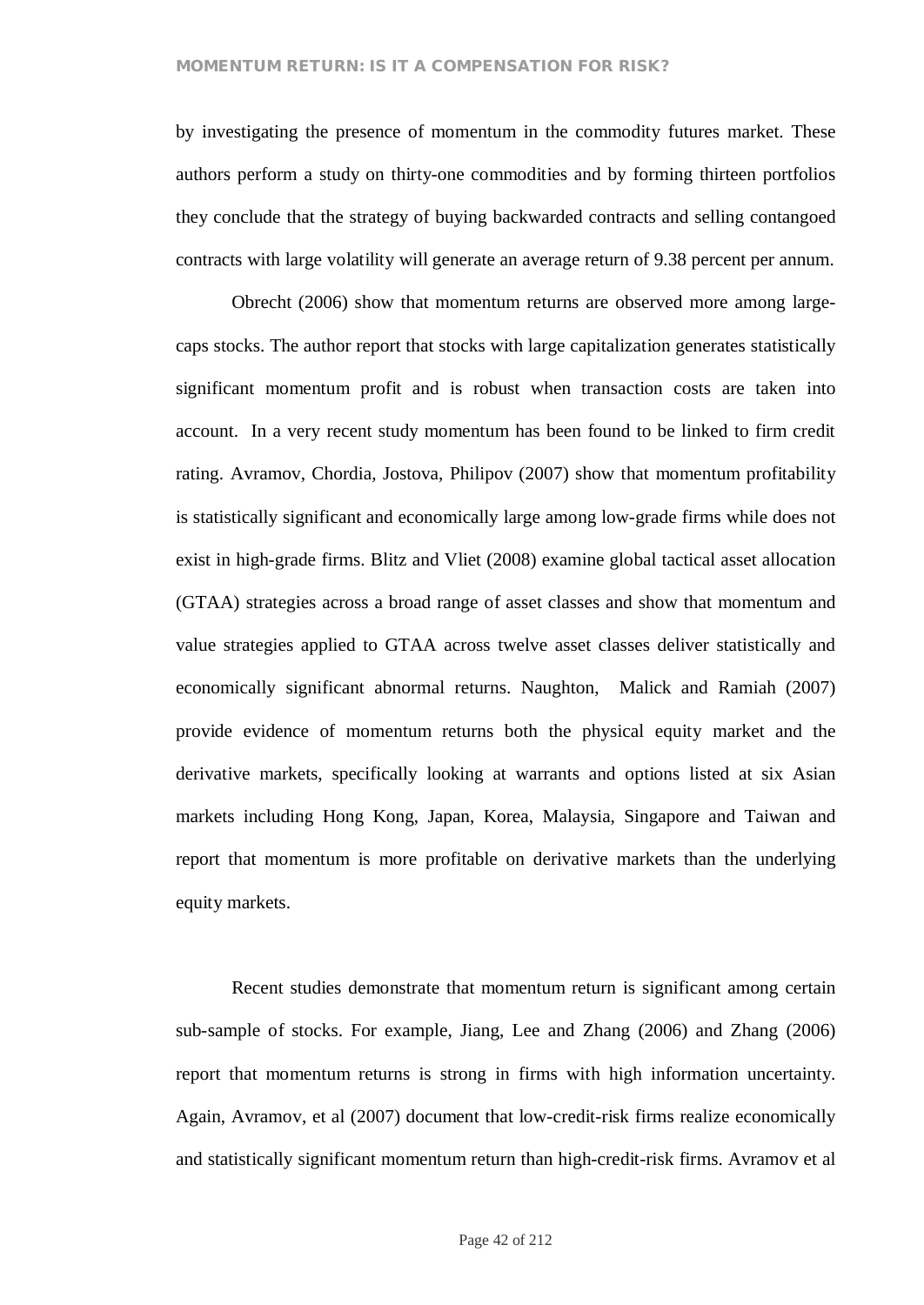(2007) document a link between momentum returns and credit risk. These authors report that significant momentum payoff yields from companies with high credit risk. They show that extreme winner and loser portfolios comprise of low-grade companies that generate high momentum payoff, an amount of 2.35% per month. They further add that credit rating effect on momentum is independent of information uncertainty and momentum profitability cannot be explained by firm level factors e.g. firm size, firm age, leverage, etc.

## **2.1.4 Momentum Returns in Practice**

There is considerable evidence that investment managers and practitioners employ momentum strategy in trading stocks or in investment decisions. In practice momentum effect is largely accounted for especially in the money management industry. Grinblatt, Titman and Wermers (1995) and Chen Jegadeesh and Wermers (2000) report that in mutual fund industry there is a tendency of picking stocks that outperforms in the past in forming portfolios. They conclude that mutual fund tends to long past winners and short past losers. Again, Womack (1996) reports that analysts recommend high momentum stock to low momentum stock in practice. Chan, Jegadeesh and Lakonishok (1996) report that momentum trading strategies are largely implemented by many professionals.

Momentum trading strategies are widely used in the foreign exchange market by currency fund managers and commodity trading advisors. Taylor and Allen (1992) report that for short horizons, foreign exchange dealers are more likely to use technical indicators, such as those that exploit momentum, than to base their forecasts on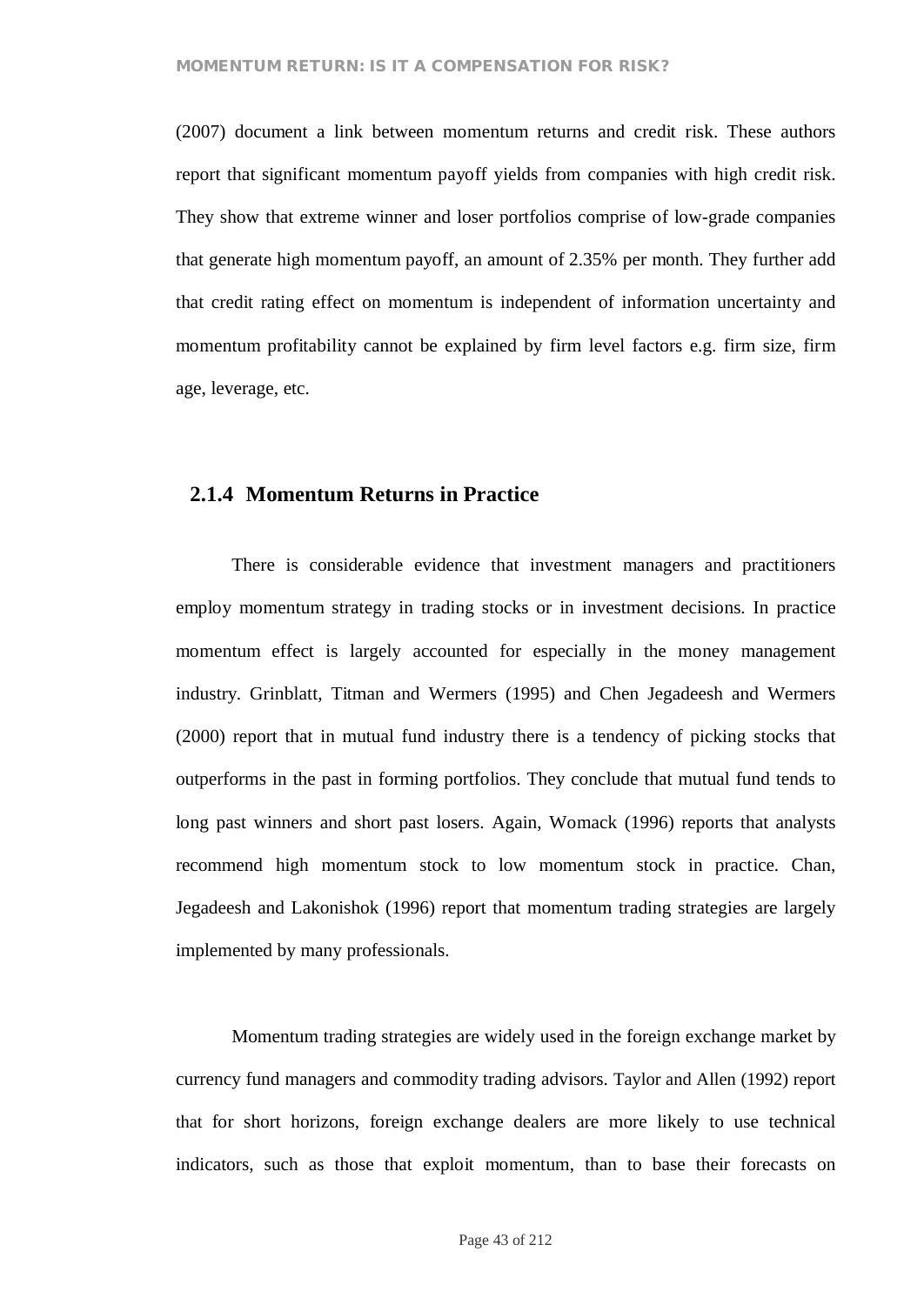economic fundamentals. In recent studies, Benson, Gallagher and Teodorowski (2007) find evidence supporting the existence of momentum investing in active asset allocation strategies. This evidence exists in the Australian Equities, Australian Fixed Interest and Listed Property asset classes. These authors also report that fund managers with no market timing skill are momentum investors.

# **2.2 Momentum Returns and Rational Theories**

Momentum literature, broadly, are divided into two major wings. On the one hand studies are based on rational theories and on the other hand literature flows by means of behavioral models. Studies that focus on rational theories largely argue that momentum returns are compensations for bearing market wide common risk associated with stock returns. Till date researchers put forth several risk components that have been documented to have explained momentum effect. Among these factors the two most common groups are firm-level factors and macroeconomic factor.

#### **2.2.1 Firm-Level Risk Factors**

Among the firm-level factors the most prominent and widely screened factor in momentum return are the Fama-French three factors, industry factor and the transaction cost factors. Though literature document evidences that these firm-level factors can capture much of the momentum returns in different markets and among different assets classes, there is controversy as to the extent to which these factors are compensations for momentum returns.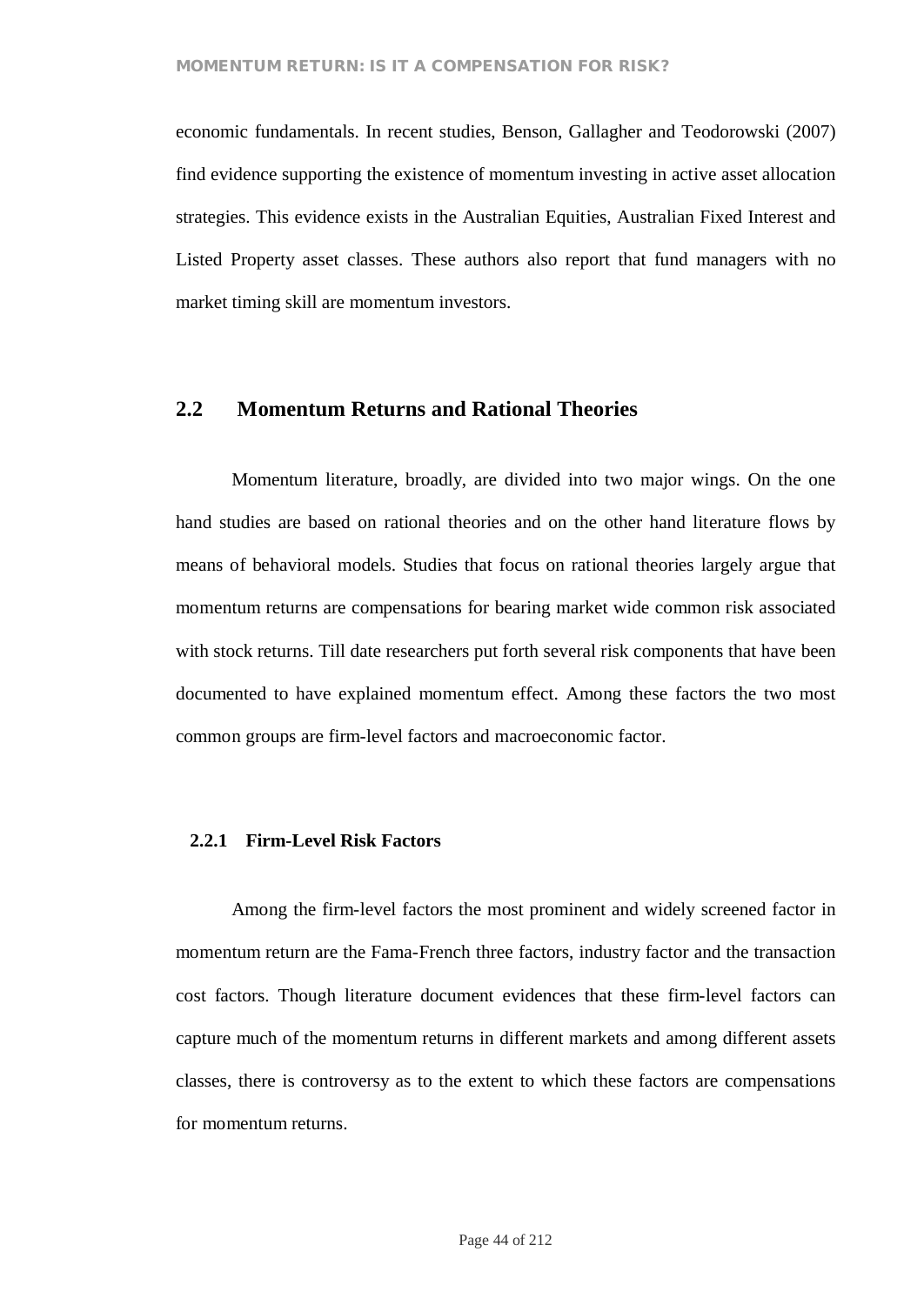#### *2.2.1.1 Fama-French three Factors*

Momentum literature widely screened the three factor model of Fama and French (1993) in explaining momentum returns. The three factors as explained by Fama and French (1993) are; (i) Excess return over the market portfolio (Rm-Rf), (ii) the difference between the portfolio that buy the small size stocks and sell the big size stocks (SMB) and (iii) the difference between the portfolio that takes long positions in high book-to-market stocks and short positions in low book-to-market stocks (HML) that explains the cross section of expected returns. In their subsequent study, Fama and French (1996) investigate the effect of these contemporaneous three factors on momentum return at the individual stock level and document that though these factors can largely capture the anomaly of CAPM, however cannot explain momentum returns. Consistent to the findings of Fama and French (1996) Chan, Jegadeesh and Lakonishok (1996) document that as these three factors are more concerned with the winner portfolios. However the losers have similar exposures for the market as winner portfolio loads negatively on the book-to-market factor and concentrate on glamour stocks whilst loser loads positively to the book-to-market and focus on the value stocks. Similar to the findings of earlier researchers Grundy and Martin (2001) report that momentum return remains profitable after accounting for the contemporaneous Fama-French three factors at the individual stock level. On the contrary, literature also shows that when Fama-French three-factor is used in a conditional framework it explains momentum better than that of the unconditioning factors but the profitability cannot be eliminated absolutely (see, among others, Wang, 2003 and Wu, 2004). Based on a nonparametric test where lagged macroeconomic variables are considered as time-varying conditional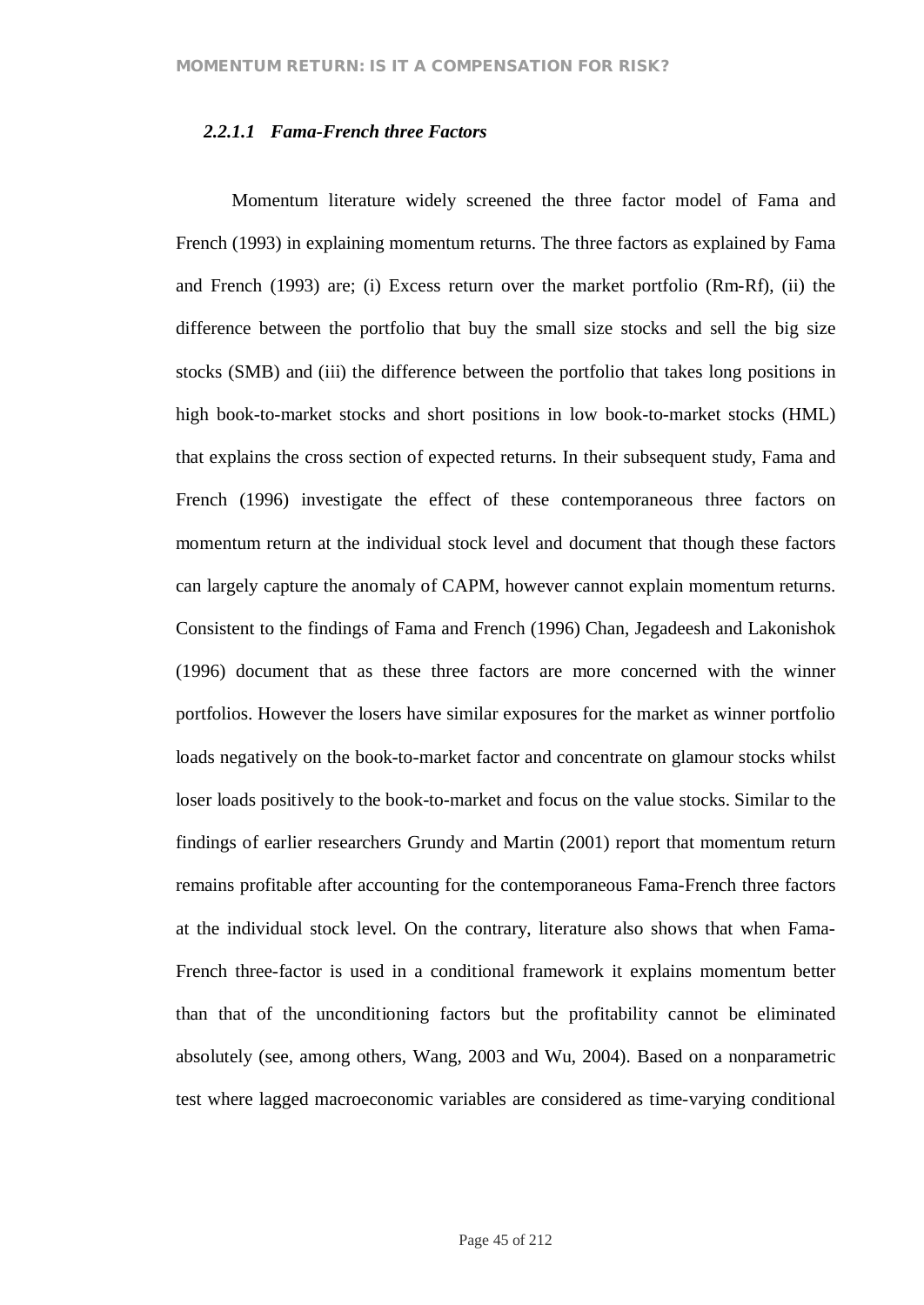information for Fama-French three factor model, Wang (2003) shows that the Fama-French three factors can explain most of the momentum return.

#### *2.2.1.2 Industry Factors*

Literature also identifies other common components that capture momentum effect. One component is the industry factors. There is much empirical evidence on the existence of an industry momentum effect, indicating that industries with relatively high past returns will continue to outperform, and industries with relatively low past returns will continue to underperform. Moskowitz and Grinblatt (1999) observe that at the individual stock level momentum strategy is profitable when picking stocks systematically from industries or countries with extreme past performance. These authors report that in six-month time high momentum-return industry outperforms the low momentum-return industry and that most of the momentum effect measured on the individual stock level can be captured by following an industry momentum strategy. O'Neal (2000) investigates the profitability of industry momentum by using industry mutual funds as tradable assets. He finds a significant excess return of 7.5% per annum for past winner industry mutual funds over past loser industry mutual funds even after accounting for the initial loads and redemption fees. Nijman, Swinkels and Verbeek (2002) perform a combined investigation on industries and countries by formulating a portfolio based regression method of distinguishing between individual stocks, industry and country effects in diversified momentum portfolios. These authors find that individual firm momentum is more significant to explain the momentum return than the industry effects. This result has also been confirmed by Chordia and Shivakumar (2002) who report that individual stock momentum and the macro economy is independent of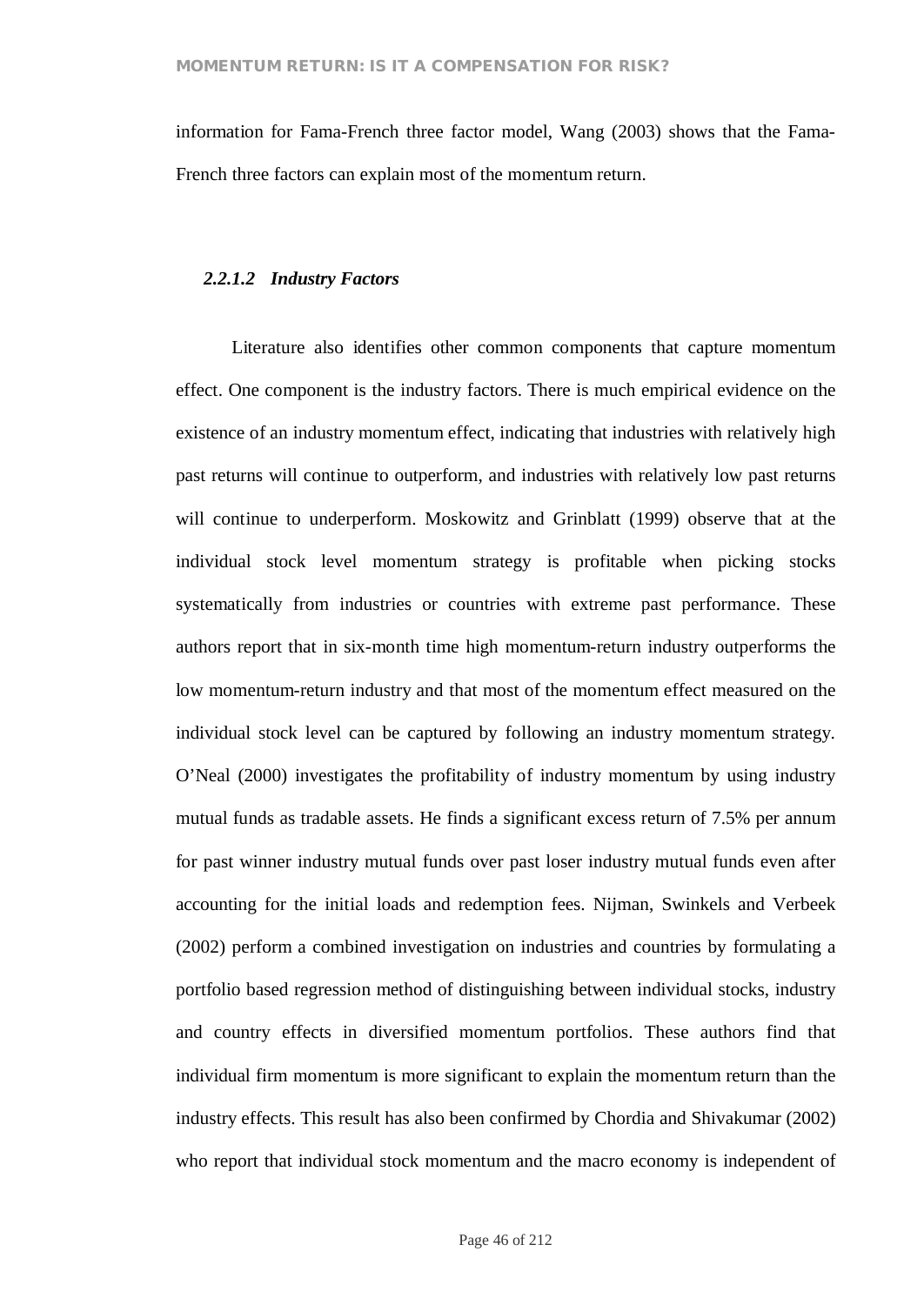the relationship between the industry momentum and the macro economy. Lewellen (2002) confirms with the early studies and concludes that industry momentum is driven primarily by the lead-lag effect.

In a subsequent study, by classifying economic states by changes in industrial production (IP), Griffin, JI and Martin (2003) examine that momentum returns are higher and significant in the US, Europe and Asia respectively, as compared to negative less significant for periods of positive IP growth in these same countries. These authors emphasize on the contribution of the industry momentum to momentum profits and conclude that individual stock and industry based momentum return are distinctive and separate phenomenon. However, these studies focus on industries that cannot be traded directly, which makes it difficult to exploit the industry momentum effect. In a recent study Swinkels and Tjoe (2008) analyze the profitability of industry momentum strategies based on two sets of exchange traded funds (ETF). Swinkels and Tjong-A-Tjoe (2008) report that the paper profits as documented in earlier studies of about 5% per annum are present. However, when estimating the transactions costs on these industry momentum strategies, accounting for (a) the bid-ask spread, (b) the broker commission and (c) short selling costs, these authors report that the paper profits from industry momentum strategies disappear in real-life.

#### *2.2.1.3 Transaction Cost*

Literature also looks into the effect of transaction cost on momentum returns and examine if the returns are compensation for these costs. There are mixed evidences on whether or not momentum returns can be exploited after taking into account the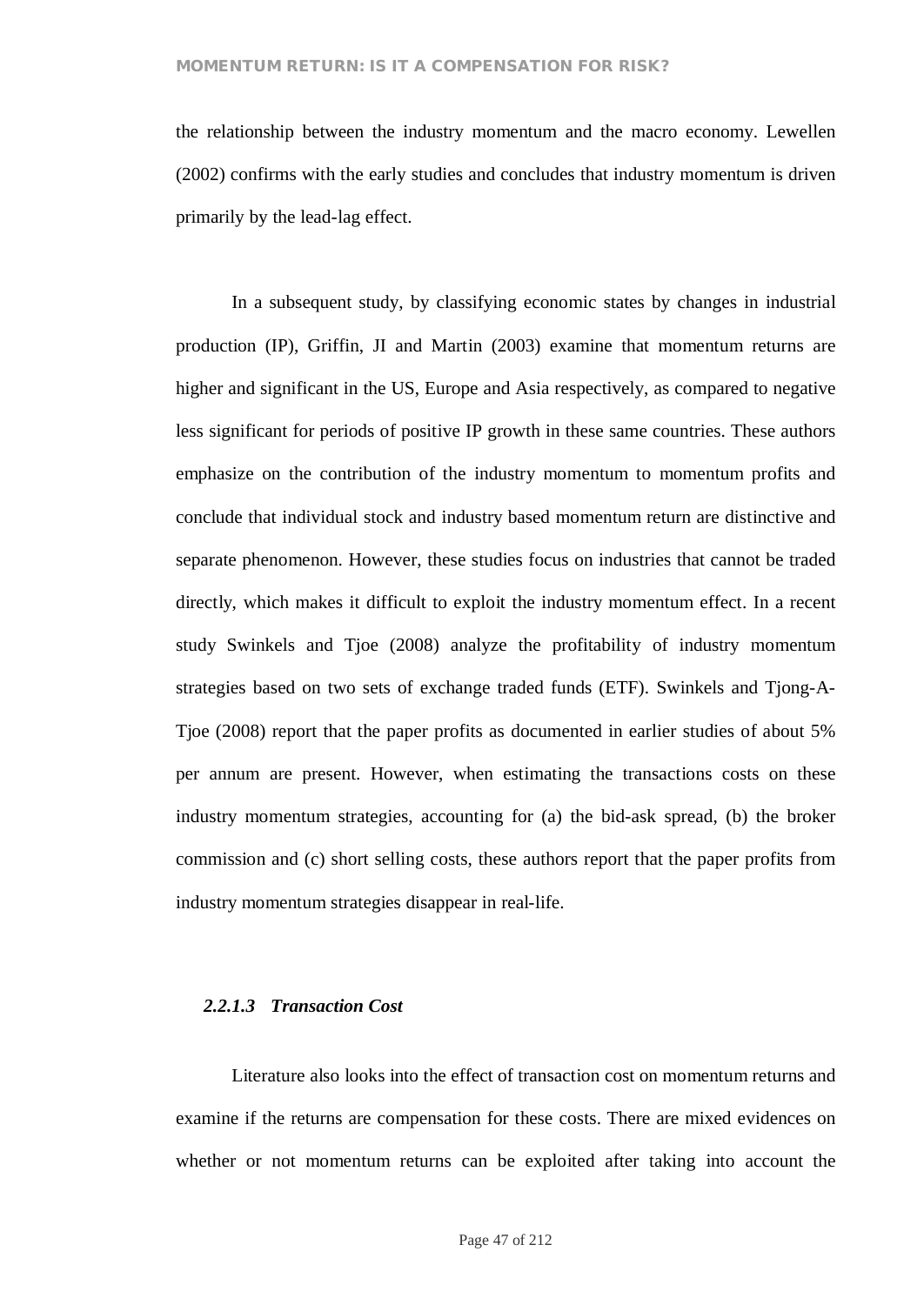transaction costs. Literature shows that when considering a round-trip cost of up to 2% momentum profits are large enough to be exploited (see, among others, Jegadeesh and Titman, 1993; Rouwenhorst, 1998; Moskowitz and Grinblatt, 1999; Liu, Strong and Xu, 1999). However, subsequent studies provide evidences that the profitability of momentum strategies substantially depends on the size and the constituents of transaction costs. For example, Grundy and Martin (2001), show that a round-trip cost in excess of 1.5% does wipe out the profitability of momentum strategies. Lesmond, Schill and Zhou (2004) explain that the losers, and to a lesser extent the winners, are heavily tilted towards off-NYSE stocks with small capitalization and low price, suggesting that the long-short portfolios comprise stocks with low liquidity and high trading costs. Once these costs are taken into account, the alleged momentum profits disappear. On the other hand Chan and Lankonishok (1995) show that if on average trading cost of three percent is considered (usually for small firm) momentum return substantially reduces but does not eliminate entirely. In another study Korajczyk and Sadka (2004) conclude that equally-weighted and value-weighted momentum strategies are profitable when net of transaction costs for relatively small investment mandates only. In a study in UK market, Ellis and Thomas (2004) incorporate transaction cost in assessing the zero-cost momentum strategy and considering all possible sources of trading cost including bid-ask spread, commissions, stamp duty, short selling and price impact cost in their study, these authors conclude that even after taking into account a large transaction cost (five percent round trip is appropriate for UK market) momentum profit still prevails for holding period greater than three months. These authors report that when considering a momentum strategy of  $JxK = 6x9$  monthly momentum return of 1.04 percent is possible to generate.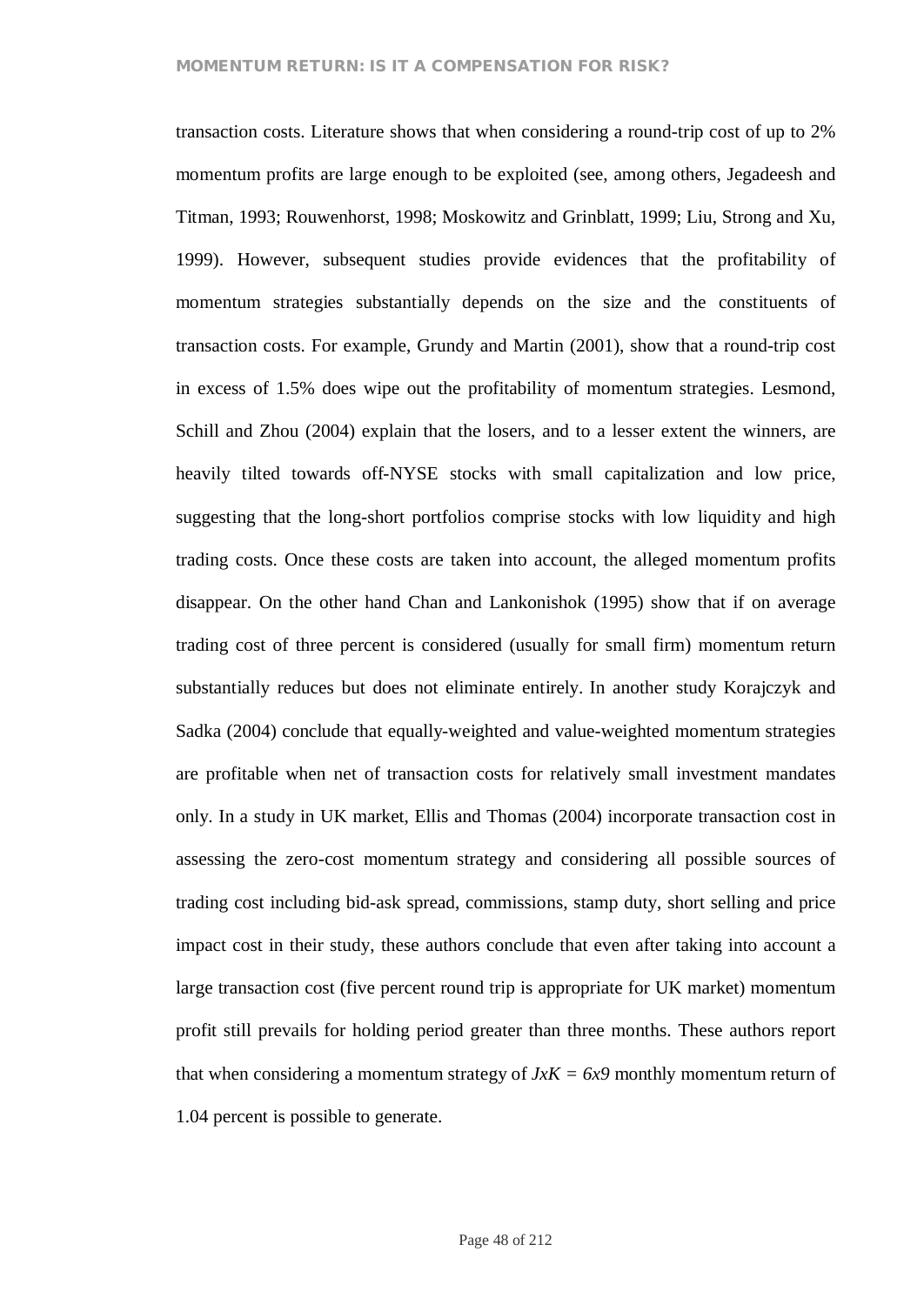In recent study Ali and Trombley (2006) relate momentum profits to short sales constraints and show that the later are important in explaining why momentum profits are not arbitraged away. In another study Agyei-Ampomah (2007) establishes an association among on stock concentration, turnover and trading cost in UK market. The author report that, after factoring out transaction costs the profitability of the momentum strategy disappears for shorter horizons but remains for longer horizons. He conclude that for ranking and holding periods up to 6-months, profitable momentum returns would not be available to most average investors as the cost of implementation outweighs the possible return. Li, Brooks and Miffre (2008) observe that in UK market the asymmetry in the costs of trading winners and losers crucially relates to the high cost of selling loser stocks with small size and low trading volume. They develop a lowcost relative-strength strategy by short-listing from all winner and loser and show that when transaction costs are taken into account momentum returns disappear.

Altogether, the above evidences provide evidence that though firm level factors can capture momentum effect to some extent; these factors cannot eliminate momentum returns entirely. This therefore suggests that momentum returns are not mere compensation of firm level factors, warranting further investigation on macro economic risk factors in explaining momentum returns.

## **2.2.2 Macro Level Risk Factors**

Failure of the firm-level factors in explaining momentum returns has refined and extended the risk-based explanation in the macro-level context in subsequent studies. Momentum returns generating due to macroeconomic risks has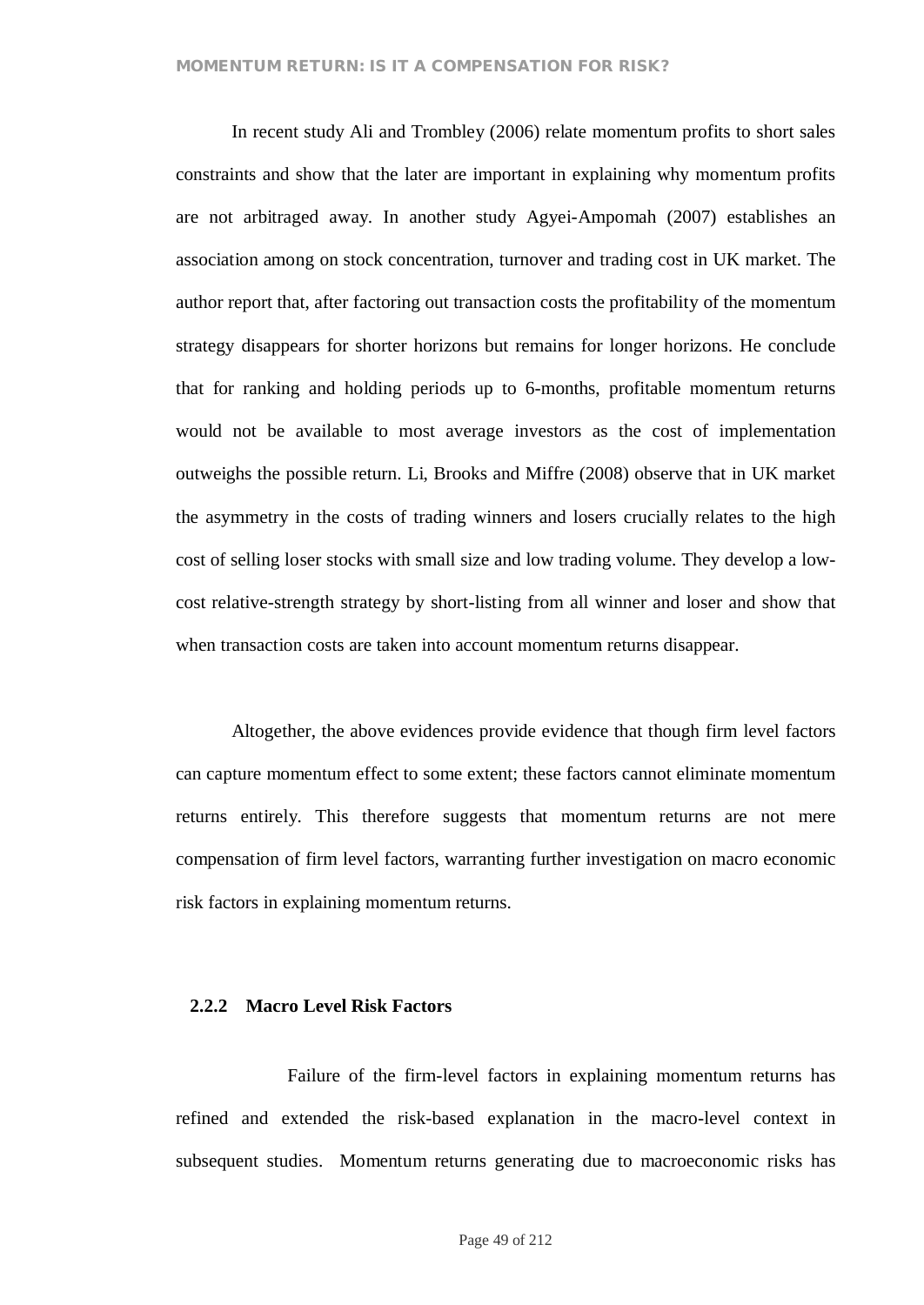been widely screened in literature and gained continuous popularity. Studies in this area argue that if momentum returns bear significant macroeconomic risk premia, then macroeconomic factors should capture momentum phenomenon. In other words, momentum returns are compensation to macroeconomic risk exposures. Research in this area provides evidence of several macroeconomic factors that capture momentum effect. Among those the most popular is the Chen, Roll and Ross (1986) and the Chordia and Shivakumar (2002) macroeconomic risk factors and the seasonality effect.

#### *2.2.2.1 Chen, Roll and Ross (1986) macroeconomic risk factors*

Among the macro variables the most widely used are the four factors of Chen, Roll and Ross  $(1986)$ . <sup>9</sup> The four factors of Chen Roll and Ross  $(1986)$  includes;  $(i)$ Unanticipated Inflation (UI) which is defined as the difference between the series of expected returns and the realized first difference in the logarithm of the Consumer price Index; (ii) Changes in expected inflation (DEI); (iii) Term Spread (UTS) that capture the influence of the shape of the term structure and is used to capture the effect of changes in risk aversion and (iv) Industrial production changes (MP) which measures the changes in industrial production lagged by at least a partial month. Griffin, Ji and Martin (2003) show that the macroeconomic variables of Chen, Roll and Ross (1986) when used as contemporaneous variables cannot explain momentum phenomenon. Literature also studies the lagged macroeconomic variables to capture the momentum effect. The lag variables are used by researchers to predict market returns. The rational behind the use of lag variables is that momentum return to some extent is predicted

<sup>9</sup> Momentum literature widely utilized the macro economic variables of Chen, Roll and Ross (1986). The variables that these authors develop are industrial production (MP), unexpected inflation (UI), Changes in expected inflation (DEI), Risk Premium (URP) and the term structure (UTS).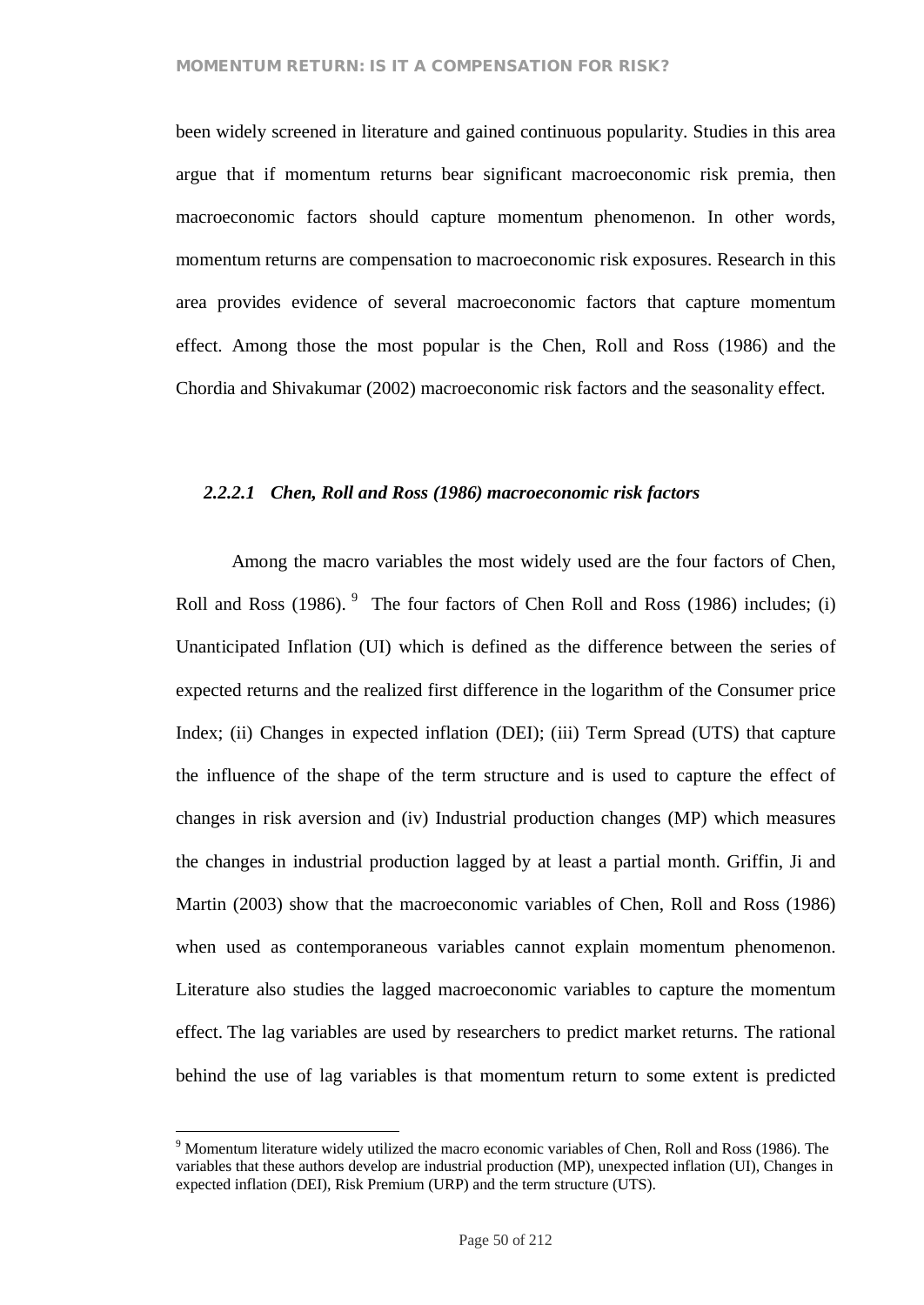return and the test is to investigate if the macro variables could contribute to forecast momentum return. Ferson and Harvey (1999) first employ the four lagged macro economic variables in their study to test the impact of time-varying betas on the portfolios grouped on momentum. They report strong evidence of the betas on the Fama- French factors vary with the lagged macroeconomic variables and that in case of portfolio grouping the loadings on the same variables are robust and provide explanatory power to portfolio return.

# *2.2.2.2 Chordia and Shivakumar (2002) macroeconomic risk factors*

Chordia and Shivakumar (2002) add to this area of study. They develop four macroeconomic variables include dividend yield (DIV) which is the total dividend payment accrued to the CRSP value-weighted market index over the past 12 months divided by the current price level of the market index, the short rate (YLD) is the yield on the three-month Treasury bill, the term premium (TERM) is the yield spread of a tenyear Treasury bond over a three-month Treasury bill, the default premium (DEF) is the yield spread between Moody's Baa and Aaa rated bonds. Chordia and Shivakumar (2002) develop a forecasting model based on the lagged macro variables and claim that the momentum return disappears when returns are adjusted for their predictability on the lagged macro economic variables. These authors use the lagged macroeconomic variables at the individual stock level to predict one-month-ahead returns and report that the predicted portion of the return is the primary cause of the observed momentum phenomenon. To examine whether the momentum return is explained by the predicted components of returns they find that it is not the recent stock return rather the predictive ability of past returns restricted to the portion of returns is predictable by macrovariables.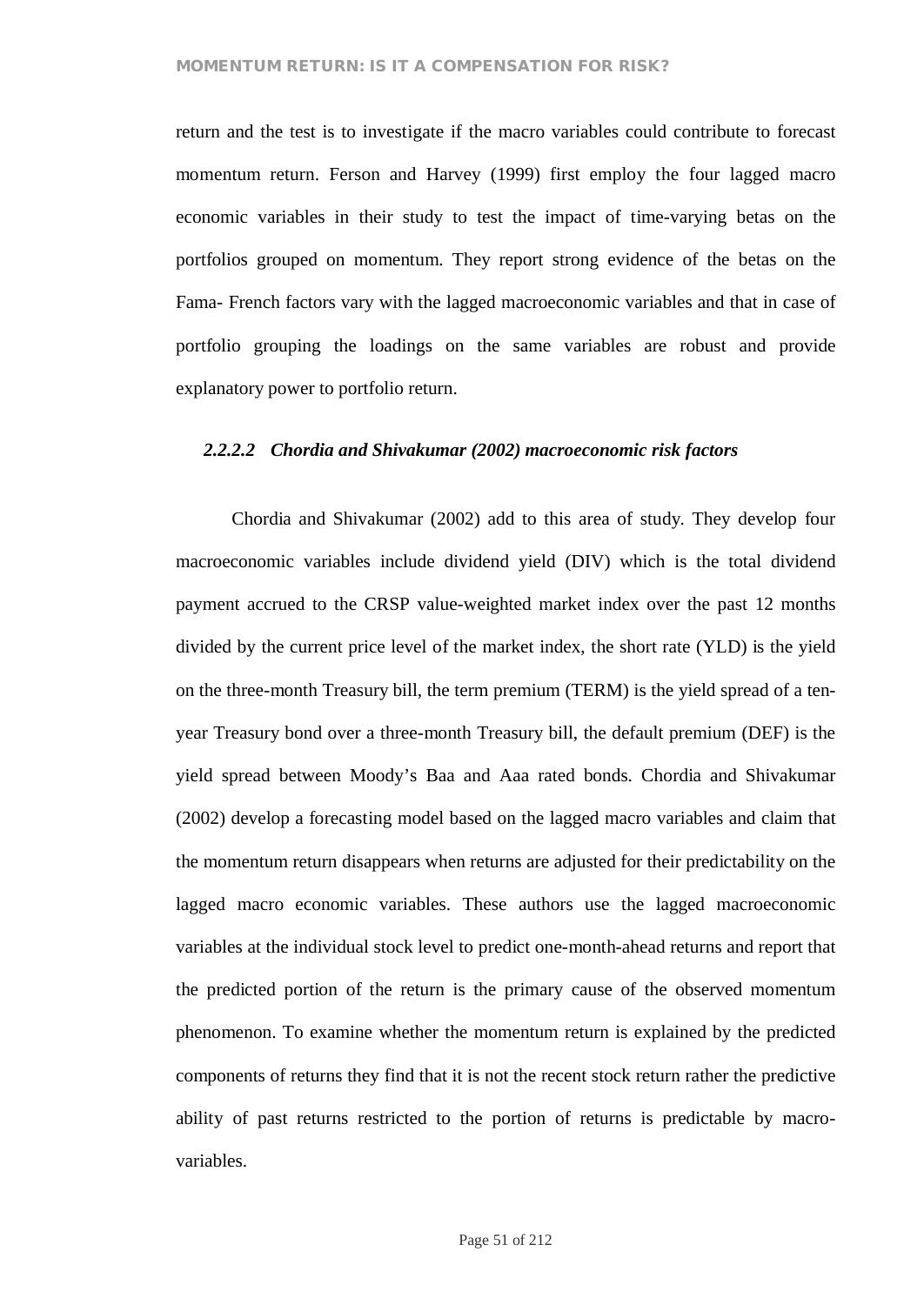In many subsequent studies the macroeconomic variables of Chordia and Shivakumar (2002) have been investigated in different dimensions and contradictory evidences have been laid down by the researchers. Moskowitz and Grinblatt (1999) report that the individual momentum returns, in the study of Chordia and Shivakumar (2002), mainly comes from industry momentum profits. In a subsequent study Cooper, Gutierres and Hammeed (2004) reject the hypothesis put forth by Chordia and Shivakumar (2002) and show that the predicted returns of the macroeconomic variables do not explain momentum returns. Kang and Li (2004) report that when these lagged macroeconomic variables are used at the individual stock level much of the momentum returns remain unexplained suggesting that the momentum returns are not compensation for macroeconomic risk factors.

#### *2.2.2.3 Market States Factors and Seasonality Effect on Momentum Returns*

Cooper, Gutierres and Hammeed (2004) assert that the conditioning of the market is one common source of momentum return. These authors define the two states of the market as UP (DOWN) when the lagged three-year market return is nonnegative (negative) these authors report short-run momentum profits exclusively follow UP periods. This is done by summing the lagged thirty-six month market index. They report significant momentum return in the six-month momentum strategy and their result is robust when testing for a one-year and two-year lagged market states and riskadjustments. These authors also document that when the market state variable is continuous momentum return increases. In a recent study, Hwang and Rubesam (2007) investigate the predictability of momentum profits following the market state variables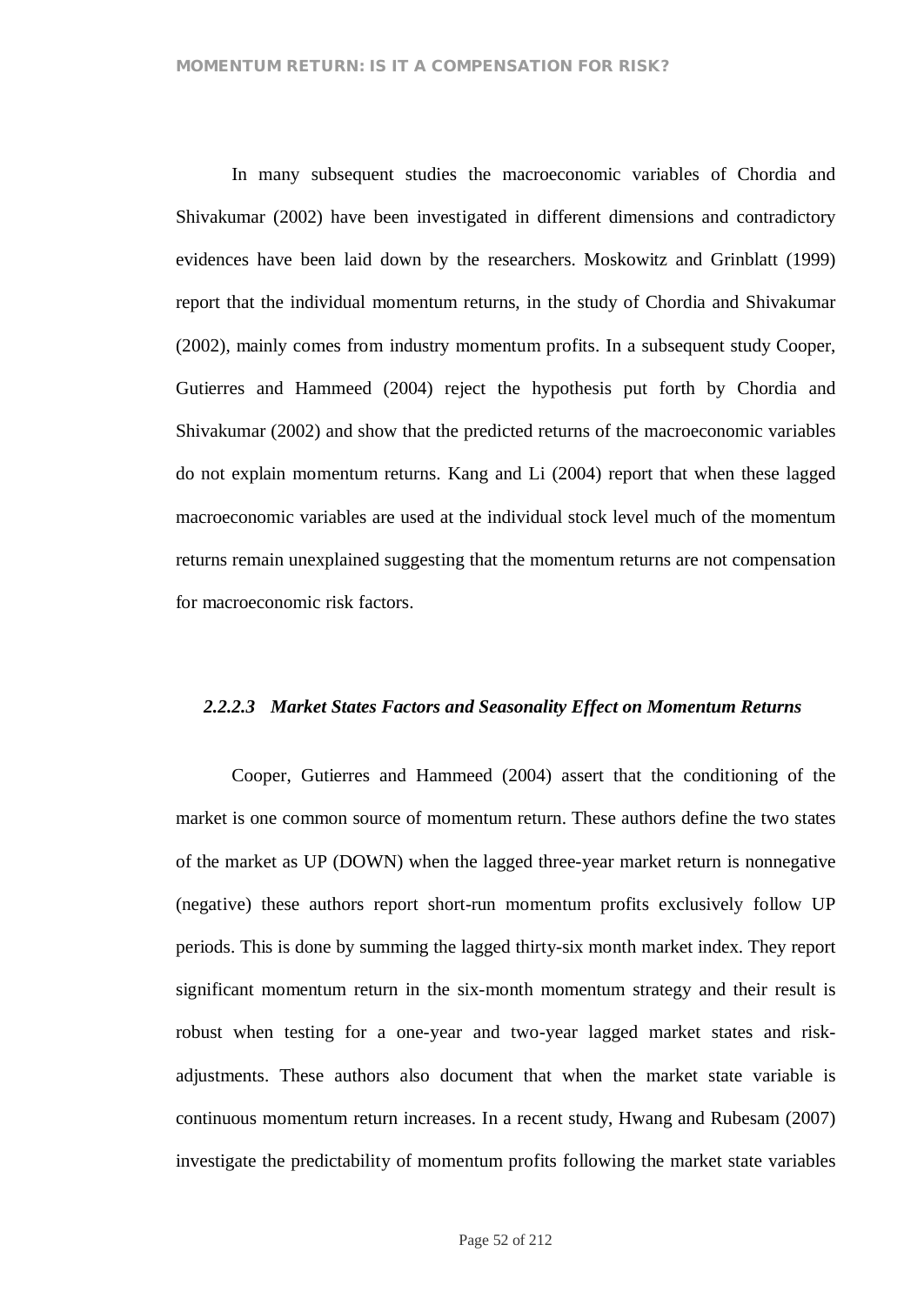of Cooper, Gutierrez and Hameed (2004), and find that the predictive power of these variables seems to have disappeared after the year 2000s, suggesting that momentum returns are compensation of market states risk factors.

Literature also document that momentum return exhibits strong seasonality effect. Jegadeesh and Titman (1993) is the first to reveal such pattern and report that momentum is negative in January and positive in every other calendar month. Grinblatt and Moskowitz (2000) also find similar result and show that momentum return tends to increase by the year end, in December, and reverse strongly in January resulting is significant reversal. In line with this investigation Grundy and Martin (2001) conclude that though the mean monthly returns on average are statistically insignificant, when January returns are excluded a statistically significant average momentum return of 1.01 percent per month is possible. In a recent study, Sias (2007) show that the seasonality effect of momentum returns are observed among stocks with high levels of institutional trading and was particularly strong in December. Momentum returns with Januaries excluded results in a momentum return of 0.59 percent for non-quarter-ending months but 3.10 percent for quarter-ending months. The author conclude that one reason for this pattern is the window dressing by institutional investors and tax-loss selling contribute to stock return momentum.

# **2.3 Momentum Returns and Behavioural Models**

A body of empirical work has developed theories where momentum returns are explained by investors' behavior that departs from strict rationality. Behavioral finance explicitly assume that one important component of momentum return is investors'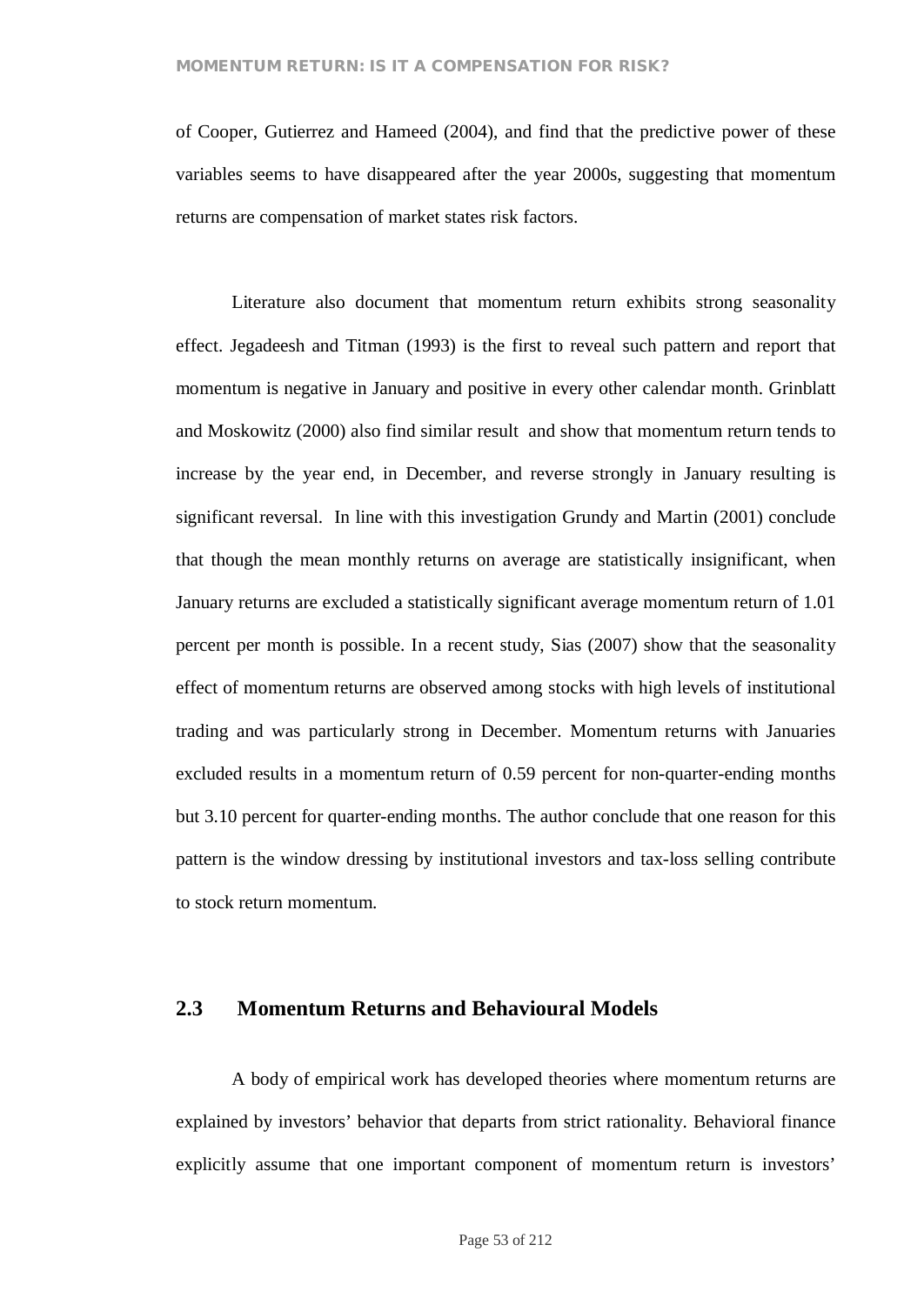irrationality and psychological biases when trading in the market. Literature develops a number of psychological biases that capture momentum effect and market inefficiencies. With respect to price momentum there are two contradictory biases: the market underreaction bias and the market overreaction bias.

## **2.3.1 Underreaction Biases**

Barberis, Shleifer and Vishny (1998) define market underreaction as the tendency of the investors to underweight new public information. As a consequence, this information is not incorporated immediately in the market prices, rather integrated gradually over a certain time period, suggesting that current news has predictability of future returns. Experiments in psychology undertaken by Edwards (1968) reveal that individuals suffer from a so-called conservatism bias. In this context, conservatism means that in the face of new evidence an individual is slow in updating its beliefs. Due to the conservatism bias individuals tends to underweight new information, which is available after the announcement, relative to the information they have before this event. They adjust their believes gradually rather than instantaneous and so it takes a certain time for the stock price to move to its new fair value. A reason for such a behavior could be that individuals are overconfident about their prior information.

Barberis, Shliefer and Vishny (1998) develop a model of investor sentiment which draws upon psychological evidence of belief formation to explain the underreaction and overreaction of stock prices to new information. According to these authors investors exhibit two cognitive biases including conservatism and the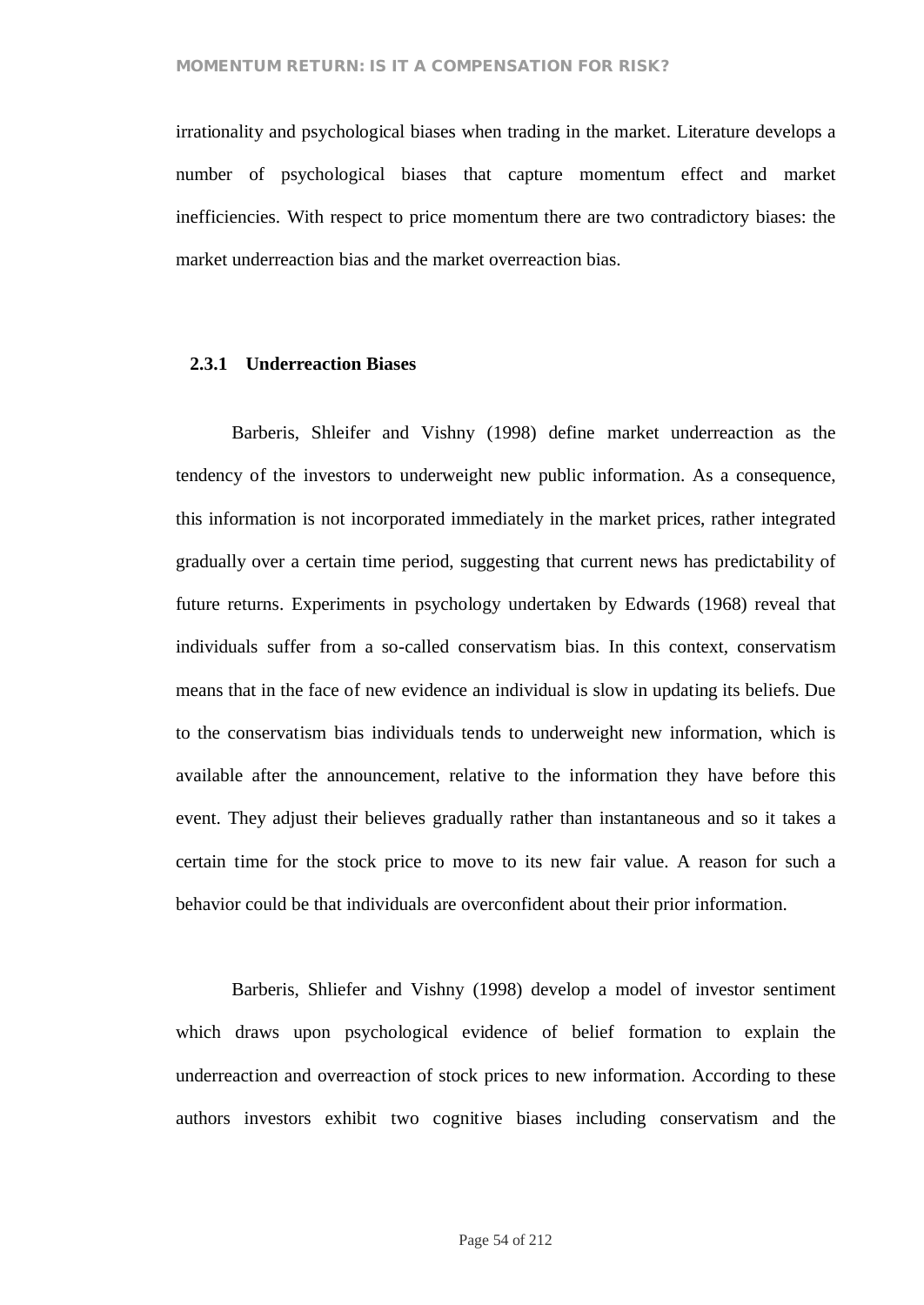representativeness heuristic.<sup>10</sup> These authors show that because of the representativeness heuristic bias investors assume that firms that earn extraordinary growth will continue these abnormal earnings in the future. They argue that this tendency of the invertors will cause price to overshoot the fundamental value and the conservatism bias will lead to underreaction to new information.

Hong and Stein (1999) focus on the initial underreaction to information and subsequent overreaction, eventually leading to stock price reversal in the long run. The model employs two types of investors, "newswatchers" who rely exclusively on their private information; and "momentum traders" rely solely on the information in past price changes. These authors also assume that private information diffuses only gradually through marketplace leading to an initial underreaction to news. The information obtained by the news watchers are transmitted with a delay and hence price only reflects or incorporates partial information when it first hits the market. This leads to underreaction and result in momentum return. The momentum traders are attracted by this underreaction and subsequent positive serial correlation in returns and thus their trading activity results in an eventual overreaction to news. However, in the long run mispricing is corrected and prices revert back to their fundamental values.

In subsequent studies Lee and Swaminathan (2000) and Jegadeesh and Titman (2001) also confirm the hypotheses of investor underreaction to momentum return. However, these author present behavioral models claiming that momentum return is due to delayed overreaction in the short run as good news in the pre-formation period pushes post-formation prices above (below) the fundamental value. Alternatively, if underreaction is driving momentum, then the good (bad) performance of winner (losers)

<sup>10</sup> Edwards (1968) establish the conservatism bias and Tversky and Kahneman (1974) study behavioral heuristic.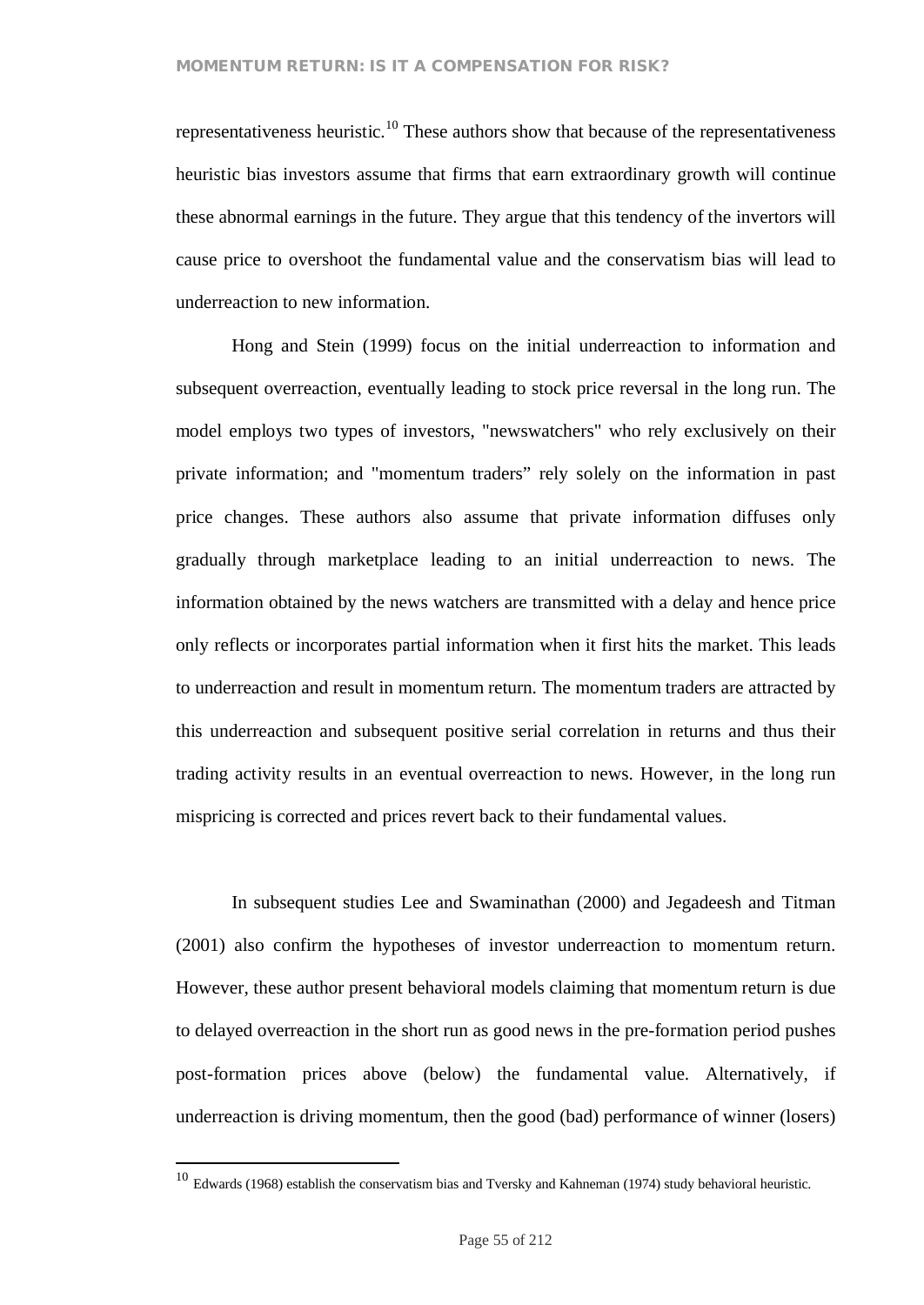continue in the post-formation period until prices incorporate all the pre-formation news.

#### **2.3.2 Overreaction Biases**

The market overreaction bias suggests theories exactly opposite to that of the market underreaction bias. De Bondt and Thaler (1985) conclude that long-term return reversal in stock markets can be explained by prior overreaction of market participants to news. The following reversal is simply a correction for this overreaction. Two other noticeable contributions in the literature on overreaction biases are by Daniel, Hirshleifer, and Subrahmanyam (1998) and Hong and Stein (1999). Daniel, Hirshleifer, and Subrahmanyam (1998) present a behavioral model based on two well know psychological biases, overconfidence and self-attribution to explain the overreaction of stock prices. These authors assume that investors are overconfident regarding private information and tend to overreact based on these information. Again, investors with self-attribution bias react asymmetrically to confirm versus disconfirm of news when subsequent public information hits the market. In other words, both the investors attribute to successes and that of to failures to their own skill and to external noise, respectively, are more than they ought to be. Consequently, when confirm news arrive in the market investors overconfidence increases. This increase in overconfidence deepens the initial overreaction and generates return momentum.

Following Daniel et al (1998) Gervais and Odean (2001), show that aggregate overconfidence increases with market gains. These authors claim that investors in aggregate hold long positions in the equity market and the increase in market prices tends to attribute unduly to investor skill. This overconfidence, following market gains,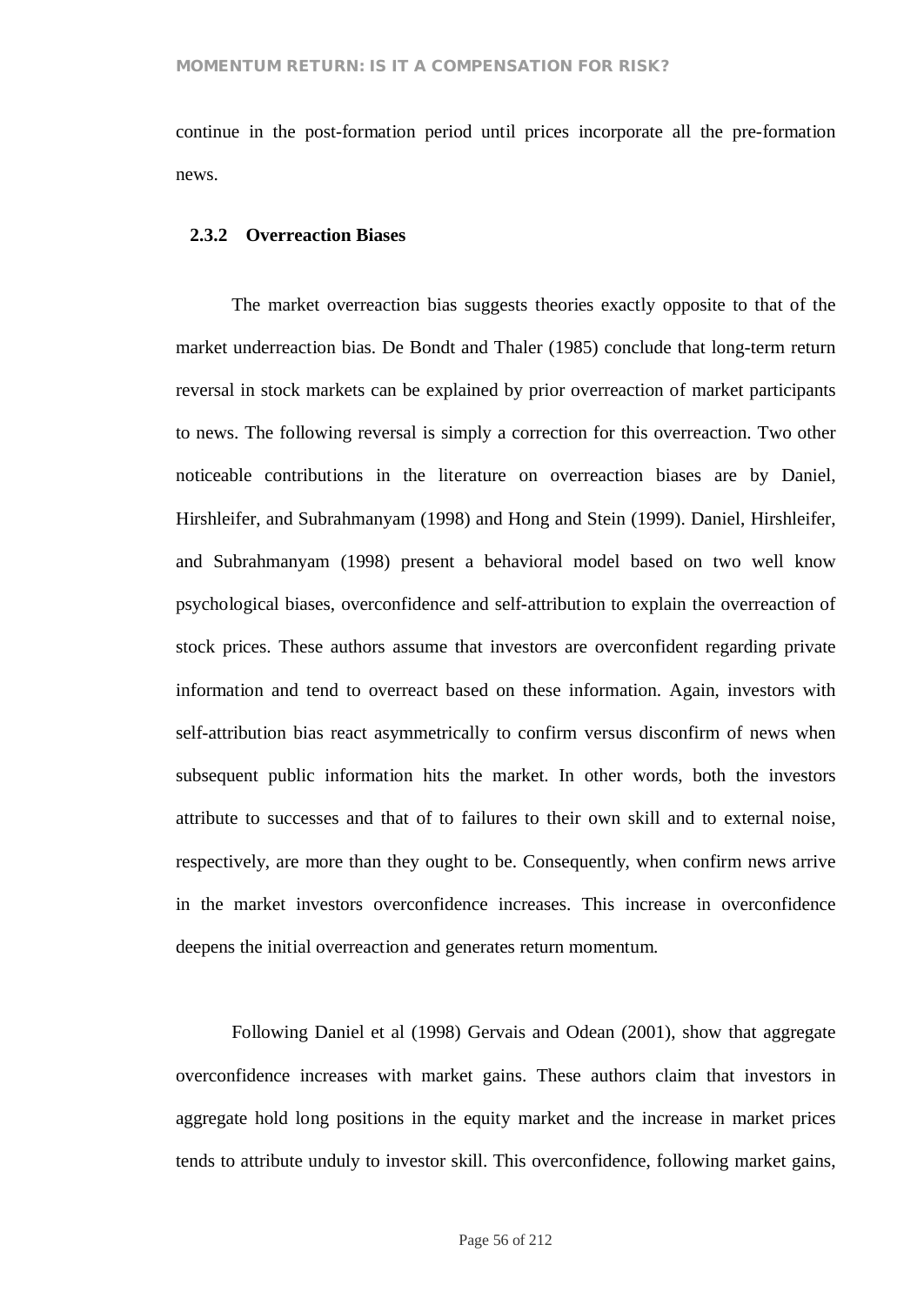subsequently will result in stronger overreactions and will generate greater momentum return. In recent years, Cooper, Gutierrez and Hameed (2004) confirm the results of Lee and Swaminathan (2000) and Jegadeesh and Titman (2001) and show that momentum profit reverse in the long run confirming the overreaction theory.

However, literatures also combined several theories to test the effect of momentum returns. Applying the models of Barberis, Shleifer, and Vishny (1998), Daniel et al. (1998) or Hong and Stein (1999), Jegadeesh and Titman (2001) document that the long-term reversal in momentum returns can be linked to the delayed overreaction of investors. Cooper Gutierrez and Hameed (2004) use the model of Daniel et al. (1998) to test for investors' bias across market states. They claim that investors with overconfidence and self-attribution bias are more likely to yield higher return when the market is rising or up and the other way round when the market is falling. However, according to the model of Daniel et al. (1988) the momentum effect is due to delayed overreaction of the investors and hence return will reverse in the long run

#### **2.3.3 Other Behavioural Biases**

Muga and Santamaria (2006) argue that investor type is an important consideration in explaining the momentum effect. Muga and Santamaria (2006) employ the models of Shefrin and Statman (1985) and Odean (1998) to account for the disposition effect of the investors and coupled with the model of Cooper Gutierrez and Hameed (2004) to investigate the effect across market states. These authors report that momentum return is better explained when disposition prone agents and the types of investors are taken into account in different conditions of the market. On the other hand,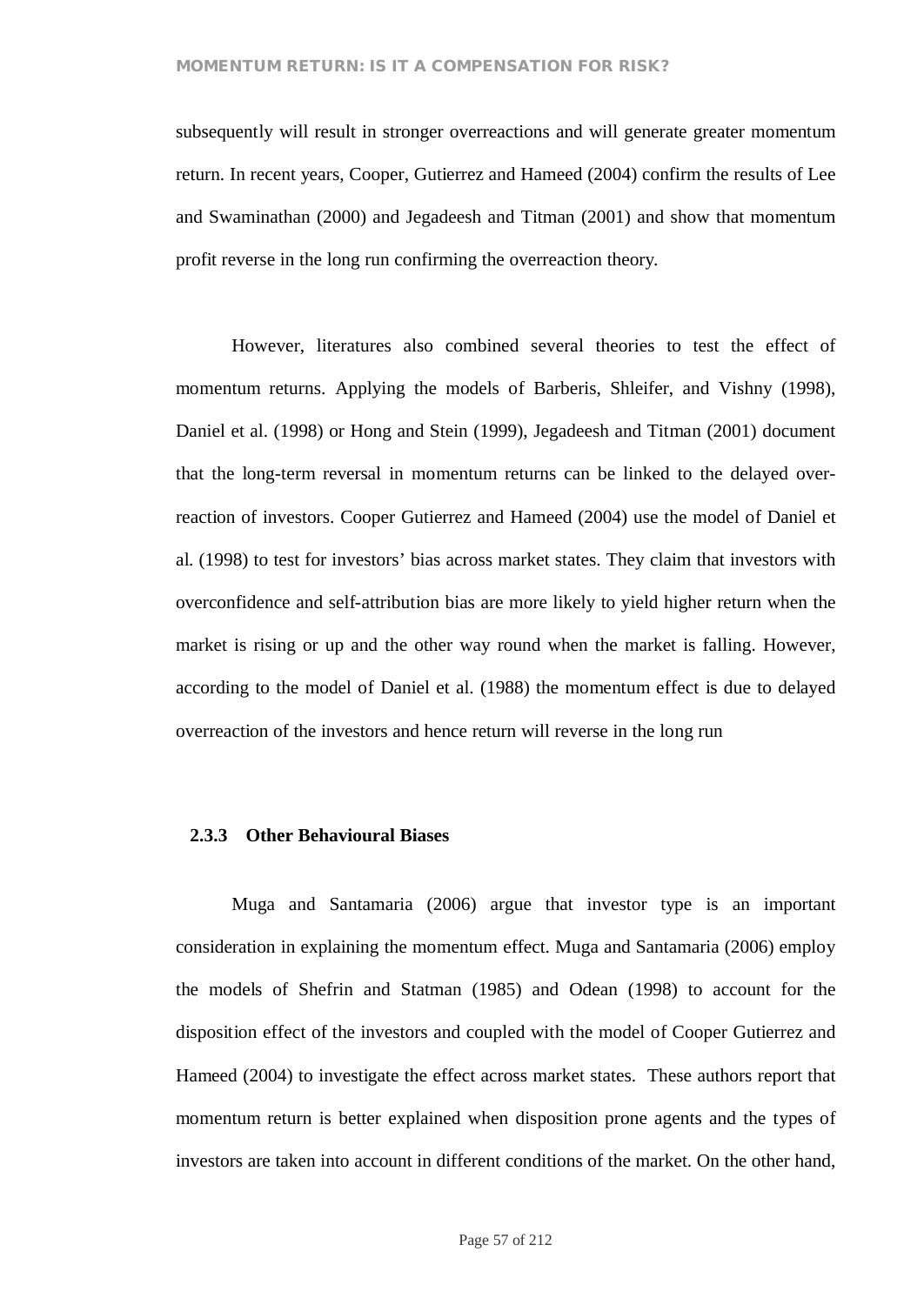Hong and Stein (2007) argue that momentum arises from the interaction between heterogeneous agents. Because of investor segmentation and bounded rationality, investor groups (initially) base their decisions on various independent subsets of (value relevant) information. As each subset becomes observable to a broader audience, prices gradually adjust, resulting in momentum. Chui, Titman and Wei (2008) provide evidence that individualism is strongly related to the magnitude of momentum profits. They also report that consistent with the predictions of behavioral models, momentum profits reverse one year after portfolio formation, especially in countries with high degrees of individualism.

#### **2.3.4 Momentum Returns and Uncertainty**

Recent work uncovers the interaction between momentum returns and uncertainty. Uncertainty in stocks returns results mainly from three sources; the volatility of a firm's underlying fundamentals, poor information and poor financial performance during market downturn. Literatures document that momentum returns concentrate particularly on high information uncertain stock and stocks with poor financial performance and high credit risk (Zhang, 2006; Avramov, Chordia, Jostova, and Philipov, 2007 and Avarmov and Hore, 2008). Empirical work explains this phenomenon broadly in two directions; rational theories and behavioral models.

Rational theories document that momentum returns concentrate in stocks with high informational uncertainty and in stocks with high volatile firm level fundamentals. Zhang (2006) observes momentum in high information uncertainty stocks; in particular in stocks with high return volatility, high cash flow volatility, or high analysts' earnings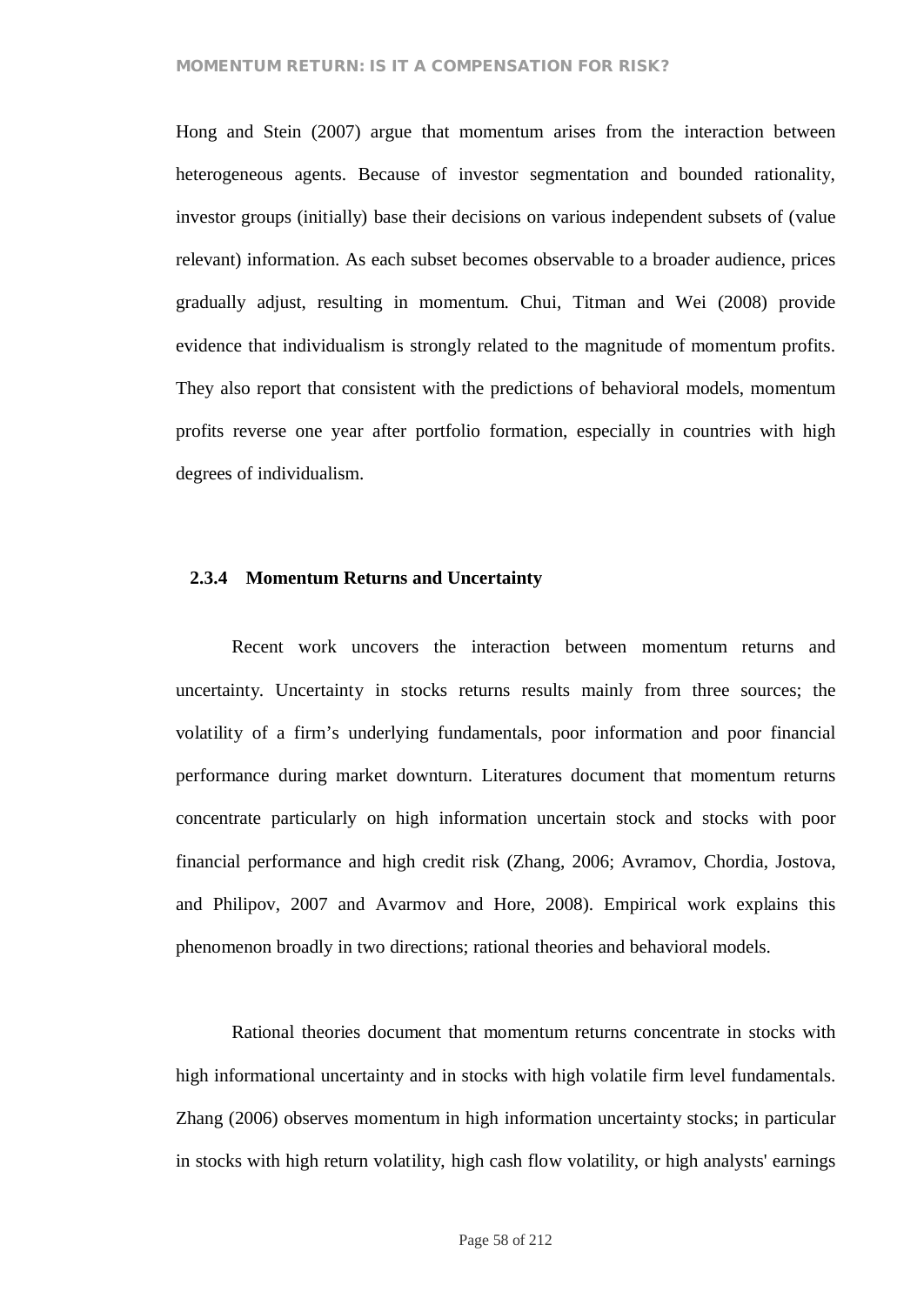forecast dispersion. Furthermore, Zhang (2006) provide evidence that greater information uncertainty produces relatively lower future returns following bad news and relatively higher future returns following good news which results in high momentum returns in stocks with high informational uncertainty.

Empirical work also document that price and earnings momentum are induced due to the uncertainty and the corresponding learning process surrounding the accuracy of multiple information sources responsible for forecasting cashflows (Han, Hong and Warachka, 2007). According to Han et al (2007), momentum arises as investors gradually learn about the relative accuracy of information sources and updates their influences on the aggregate estimate of the optimal combination of multiple forecasts of uncertain accuracy. The aggregate cashflow forecasts with minimal mean-squared forecast error results in the investor's conditional expectation of a firm's future cashflow growth. Momentum is generated solely from updating of the weights (which is optimal weights assigned to information sources that underlie the aggregate estimate) assigned to multiple information sources as the investor learns about their relative forecast accuracy. Han et al (2007) report that when there is no uncertainty surrounding the forecast accuracy of information sources, stock returns are unpredictable.

Studies show that momentum return is observed in stocks with poor financial performance, notably, in stocks with low credit rating. Avramov, Chordia, Jostova, and Philipov (2007) document that momentum payoffs concentrate in low credit rated firms and is not observed otherwise. They report that momentum returns are significant in stocks with high credit risk and remains unexplained when controlled for firm size, firm age, value, turnover, leverage, return volatility analysts forecasts dispersion, and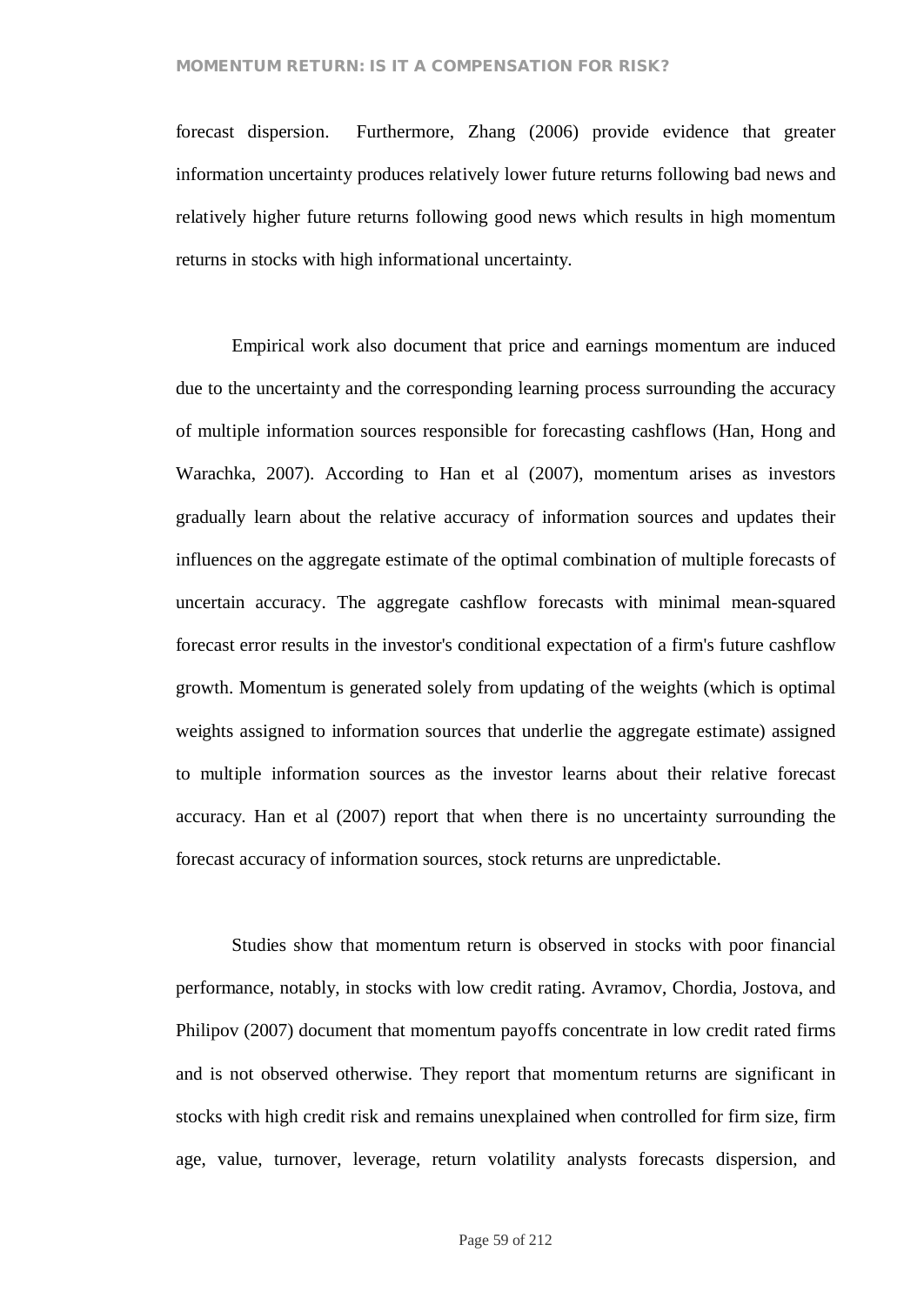cashflow volatility. Information uncertainty also fails to capture momentum effect. Avramov and Hore, (2008) document that momentum interacts with firm-level informational uncertainty measures and credit conditions. Avarmov and Hore (2008) report that equilibrium momentum concentrates in the interaction between risky cash flows and high credit risk firms. Momentum return deteriorates and eventually disappears as leverage or cash flow risk diminishes. They hypothesized that when highly persistent growth rate coupled with the high information uncertainty are present, the notion of long run risk, or cumulative risk over the investment horizon, emerges. The combination of long run risk and leverage generates the empirically documented concentration of momentum in stocks with high leverage and high information uncertainty<sup>11</sup>. They observe that the autocorrelation between past return and future expected return is positive and increases with leverage and uncertainty in growth rates.

Avramov, Chordia, Jostova and Philipov (2007) demonstrate that credit cycles are crucial in explaining the momentum return of credit rated stocks. Avramov et al (2007) show that there is a negative relation between credit risk and momentum returns which critically depends on credit cycles. The negative relation between credit risk and returns is driven by the poor price performance of low-rated stocks around downgrades. In particular, the relationship is observed solely during credit rating downgrade periods which are attributable to low credit rated firms that experience substantial price drops six months before and after credit rating downgrades. The financial performance of low credit rated firms deteriorate dramatically just before and after the downgrade. Furthermore there is no evidence of credit risk effect during periods of stable or improving credit conditions. The stock price drop around rating downgrades is

 $11$  According to Bansal and Yaron (2004) long run risk invokes high premium that is required for equity holding.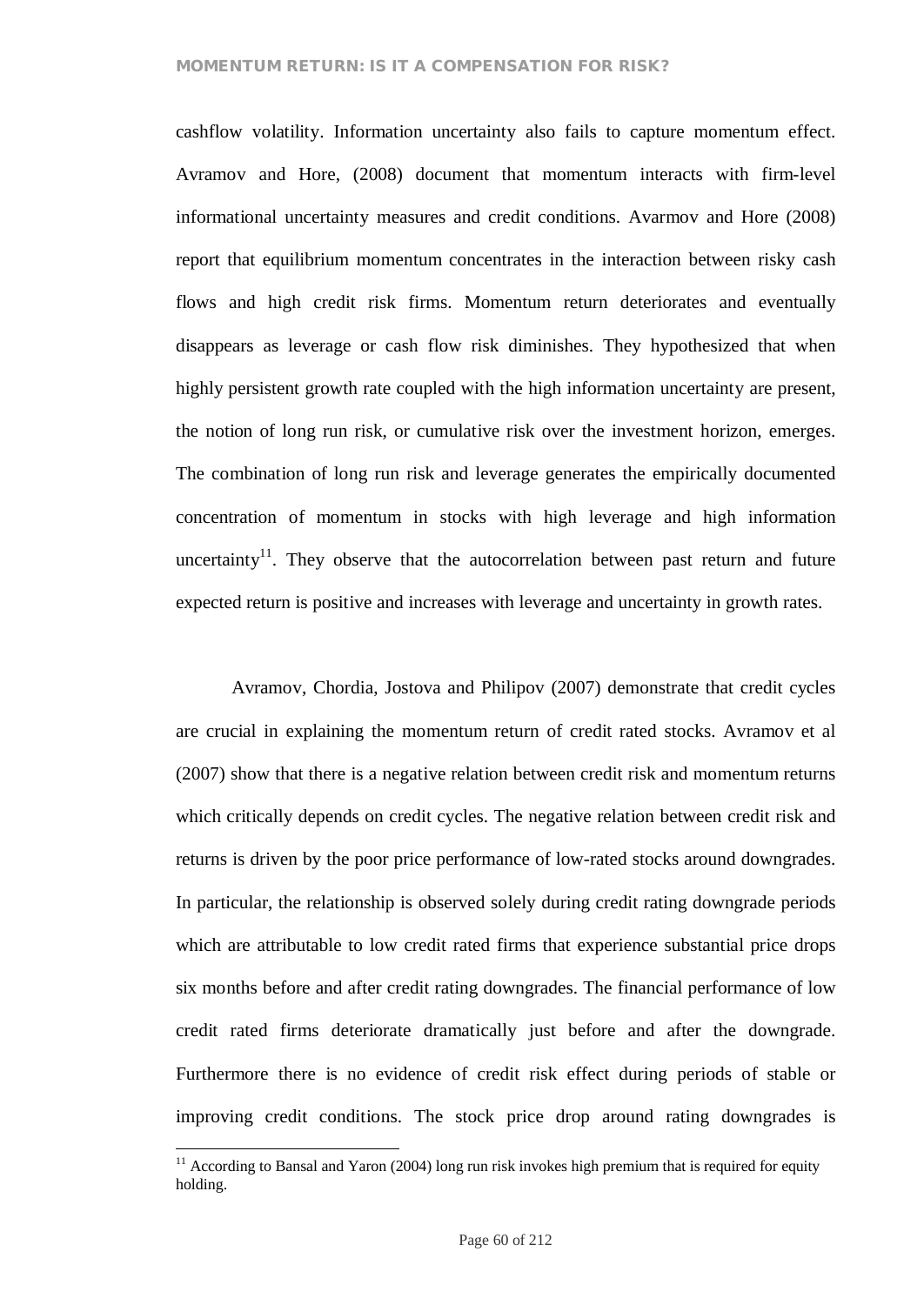considerable among low-quality stocks, whereas high-quality firms realize positive returns around downgrades. Avramov et al (2007) conclude that it my be the differential response of low credit rated and high credit rated stocks to rating downgrades that gives rise to the negative relation between credit risk and stock returns. Other empirical work also uncovers momentum interactions. In particular, Hong, Lim, and Stein (2000) show that momentum profitability is especially prominent among small cap stocks.

Behavioral models explain momentum returns, uncertainty and behavioral biases. Hirshleifer (2001) and Daniel, Hirshleifer, and Subrahmanyam (1998, 2001) posit that psychological biases are high when there is more uncertainty. Daniel, Hirshleifer, and Subrahmanyam (1998) develop a model where investors overweight their private information and underreact to public signals (e.g., analyst forecast revisions) as they are overconfident about their private information. This suggests that, future returns are predictable. Daniel, Hirshleifer, and Subrahmanyam (1998, 2001) further argue that the return predictability should be stronger in firms with greater uncertainty as investors tend to be more overconfident when firms' businesses are difficult to value (e.g. high informational uncertainty). Hirshleifer (2001) argue investors' psychological biases are greater in stocks with higher informational uncertainty e.g. lack of accurate feedback about their fundamentals. Therefore, the misvaluation effects of almost any mistaken-beliefs model should be strongest among firms about which there is high uncertainty and poor information.

Chan, Jegadeesh, and Lakonishok (1996) attribute price continuation to a gradual market response to information. Combining the hypothesis of Chan et al (1996) and Hirshleifer (2001) and Daniel, et al (1998, 2001), Zhang (2006) investigate if slow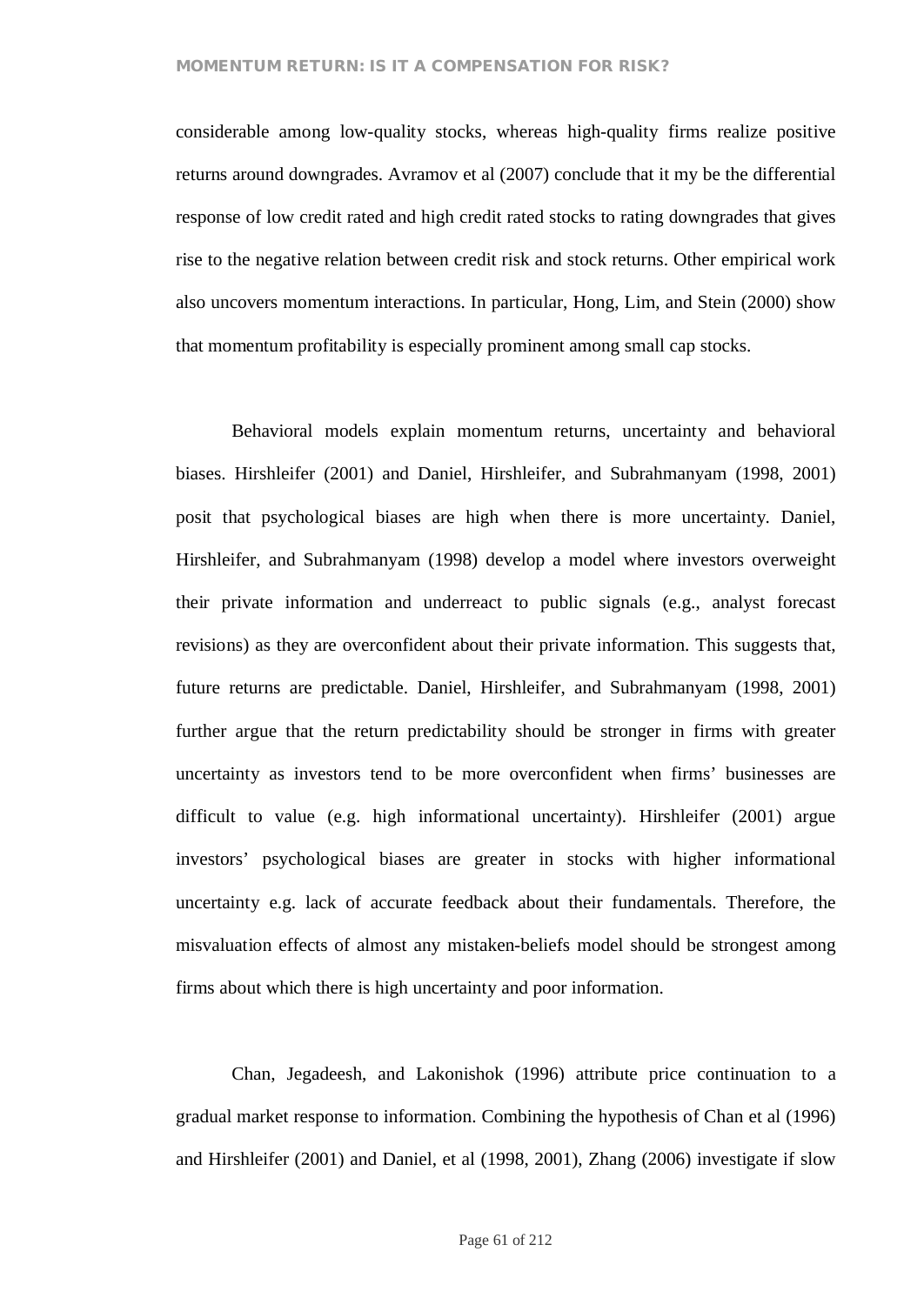market response to information is due to psychological biases such as overconfidence, these psychological biases will be larger and, hence, the price response will be slower when there is more ambiguity about the implications of the information for a firm's value. Zhang (2006) report that the initial market reaction to new public information is not complete and that the incompleteness of the market reaction increases monotonically with the level of informational uncertainty implying that investors tend to underreact more to new information when there is more ambiguity with respect to its implications for firm value.

Han, Hong and Warachka (2007) documents that their model momentum returns and learning and uncertainty explain behavioral biases. They report that investors optimally combines multiple forecasts to minimize mean-squared forecast error, but are overconfident and biased self-attributed when they assign higher (lower) weights to accurate (inaccurate) private cashflow forecasts relative to their public counterparts. Furthermore, since the investor learns about the accuracy of information sources using their past forecast errors, the information weights are path-dependent. Thus, trends in realized cashflow influence the investor's aggregate cashflow estimate, and induce the appearance of both representativeness and conservatism. They observe that momentum is stronger among stocks with high volatility of a firm's underlying fundamentals e.g. greater analyst forecast dispersion.

## **2.3.5 Momentum Returns and Unexplained Risk Factors**

Recent studies reject the notion that momentum profits are compensation for risk by showing that momentum profits are mostly comprised of unexplained components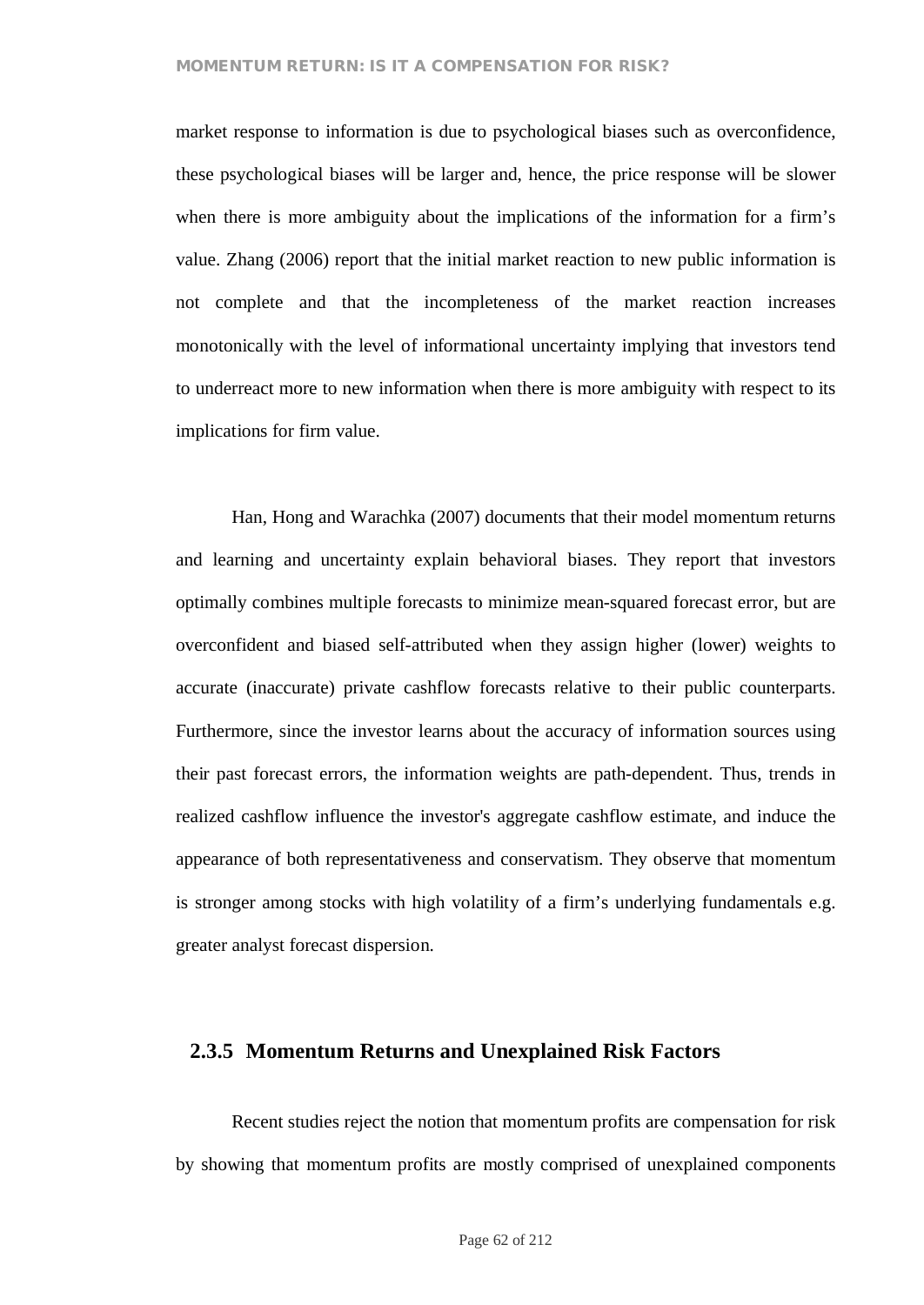.

that cannot be risk (which, according to standard theory, must entail non-diversifiable systematic variation). The literature therefore suggests that a large portion of momentum return generates from unexplained factors which can be attributed to stockspecific factors. Existing literature maintains that an unexplained source of momentum profits is more consistent with behavioral explanations for momentum.

The two most noticeable work in this area includes Grundy and Martin (2001) and Kang and Li (2004). Both the study used lagged common components in their studies and show that common risk factors alone are not sufficient to explain momentum return. Grundy and Martin (2001) argue that the returns of momentum are attributable to stock-specific than to common components and they also show that the stock-specific return momentum strategy dominates the common component strategy in the total return-based momentum strategy and that the returns of momentum are attributable to the components of returns unexplained by the Fama-French three factor models.

Since a single common components is not strong enough to explain momentum effect, literature study whether the combined power of two or more factors and multi dimensional models can capture momentum phenomenon. Kang and Li (2004) develop a nested model of Chordia and Shivakumar (2002) and Grundy and Martin (2001) and document that the predictive intercept and the predicted returns contain both common factors and stock-specific component that explain momentum return. Kang and Li (2004) employ macro economic factors as well as the industry factors and show that even when controlling for the macro factors of Chordia and Shivakumar (2002) and the industry momentum of Grundy and Martin (2001), stock-specific component generates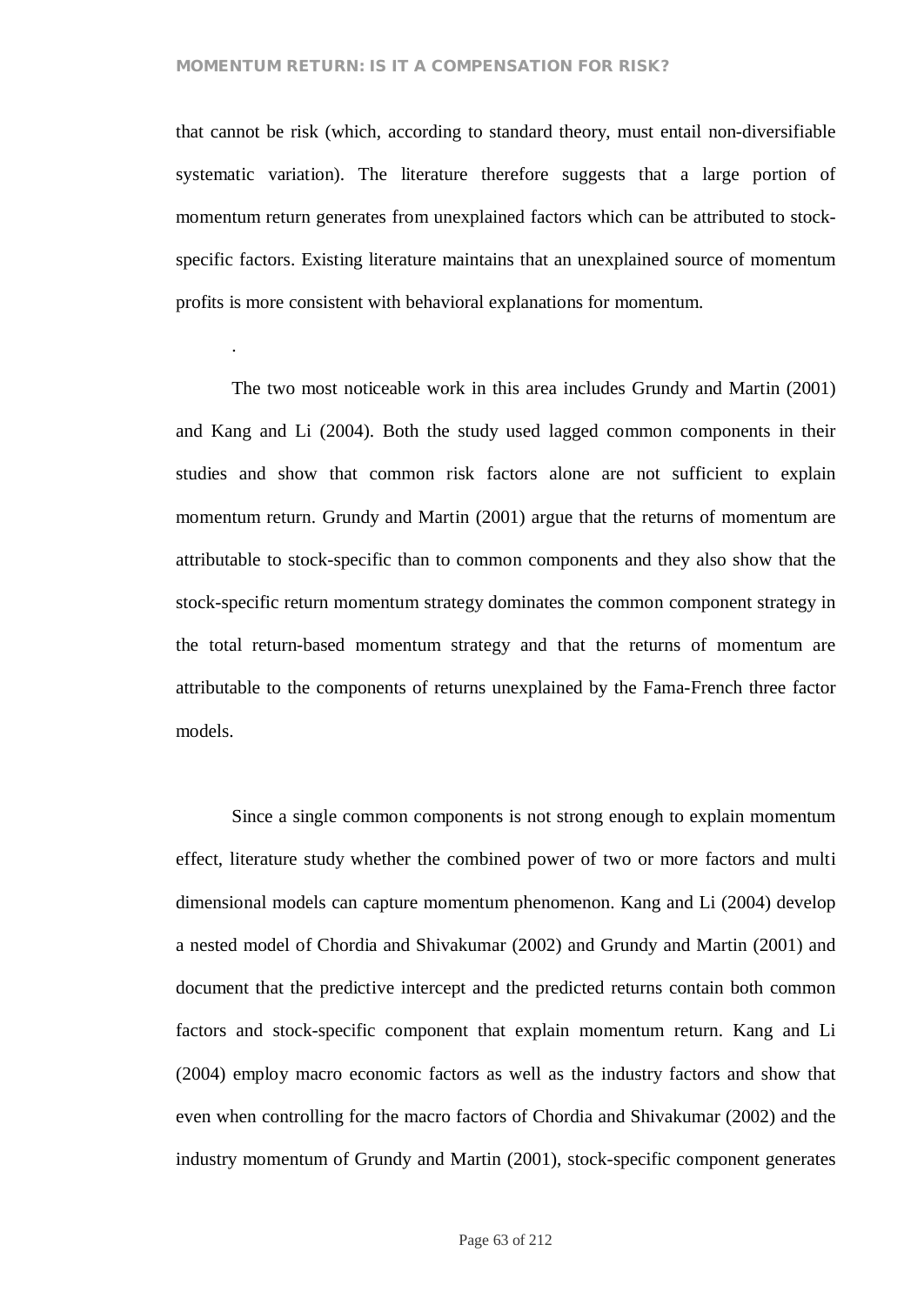a significant portion of the momentum profit in the stock return. These authors develop models free from missing-factor problem and show that the stock-specific components explain momentum significantly than the common-factors.

Pang (2005) employ a dynamic asset pricing model of Ferson and Harvey (1999), Chordia and Shivakumar (2002) Griffin, Ji and Martin (2003) and Cooper, Gutierres and Hammeed (2004) and concludes that momentum phenomenon itself produces better performance and that the momentum factor cannot absorb the crosssectional explanatory power of macro-factors or market related variables. In a recent study, Chichernea and Slezak (2008) find that by using an EGARCH-M, at the individual stock level, unexplained risk premia generates up to 90 percent of momentum returns. These authors also report that when momentum portfolios are formed by sorting on past unexplained risk premia it generates significantly positive profits.

# **2.4 Conclusion**

This chapter provides in details the theories and empirical evidences related to momentum returns. The chapter describes the definition of momentum, momentum trading strategy and the profitability of momentum returns in different dimensions e.g. over time, across markets and among asset classes. The chapter provides empirical evidences on the rational theories that argue in favor and against the fact as to whether or not momentum returns are compensation for risk. The chapter also put forth earlier evidences which document that momentum returns are more a reaction to investors' psychological biases and are due to investors' under or overreaction to stock returns. Furthermore, the chapter lays down contradictory evidences along with a glaring lack of explanations in the literature in terms of (i) Whether or not momentum returns are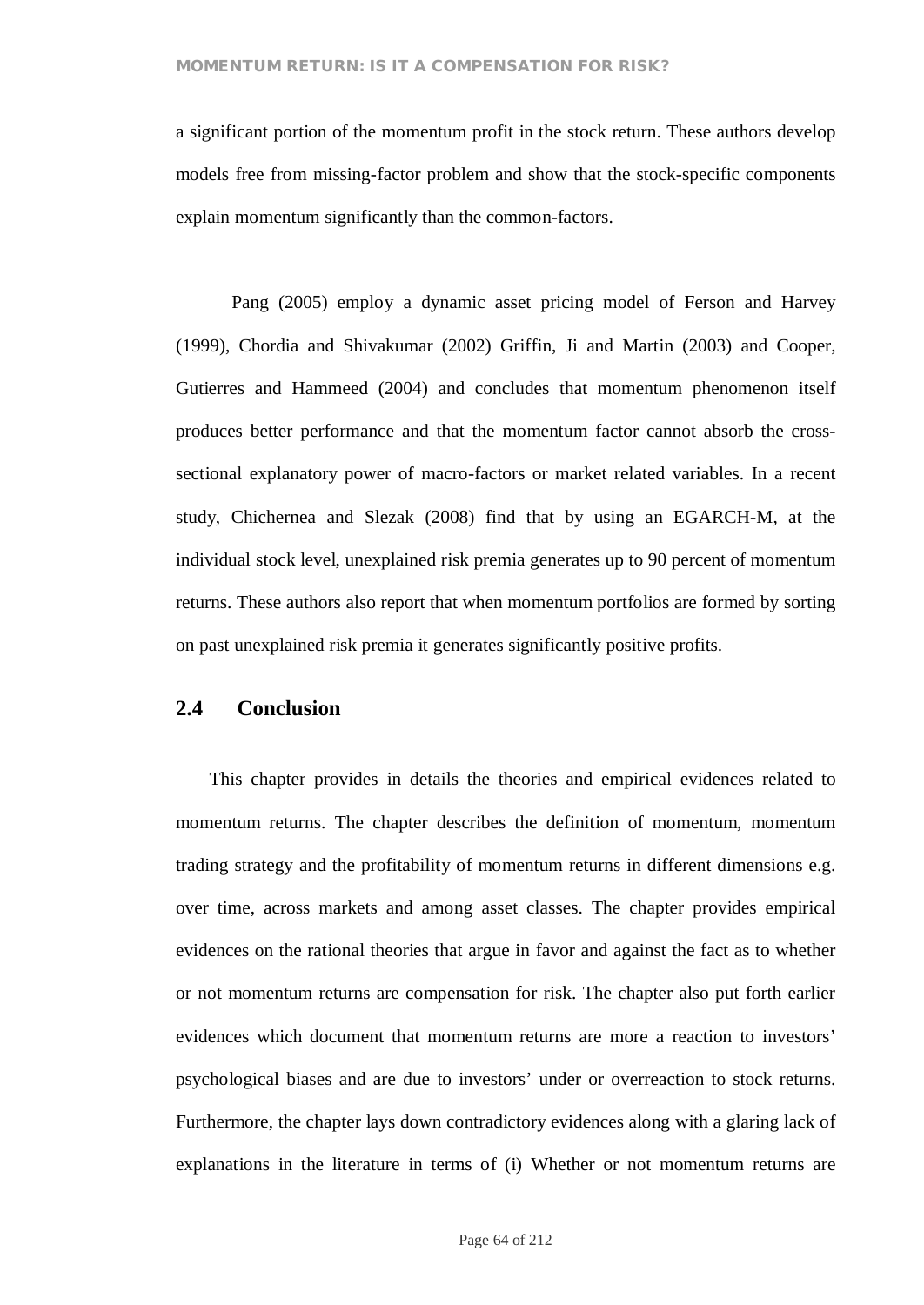compensation for both firm level and macro level risks and transaction cost, (ii) What contributes to momentum returns and (iii) Association between momentum returns and uncertainty. The gap in the literature that warrants an investigation on the above controversy in addressed in this thesis.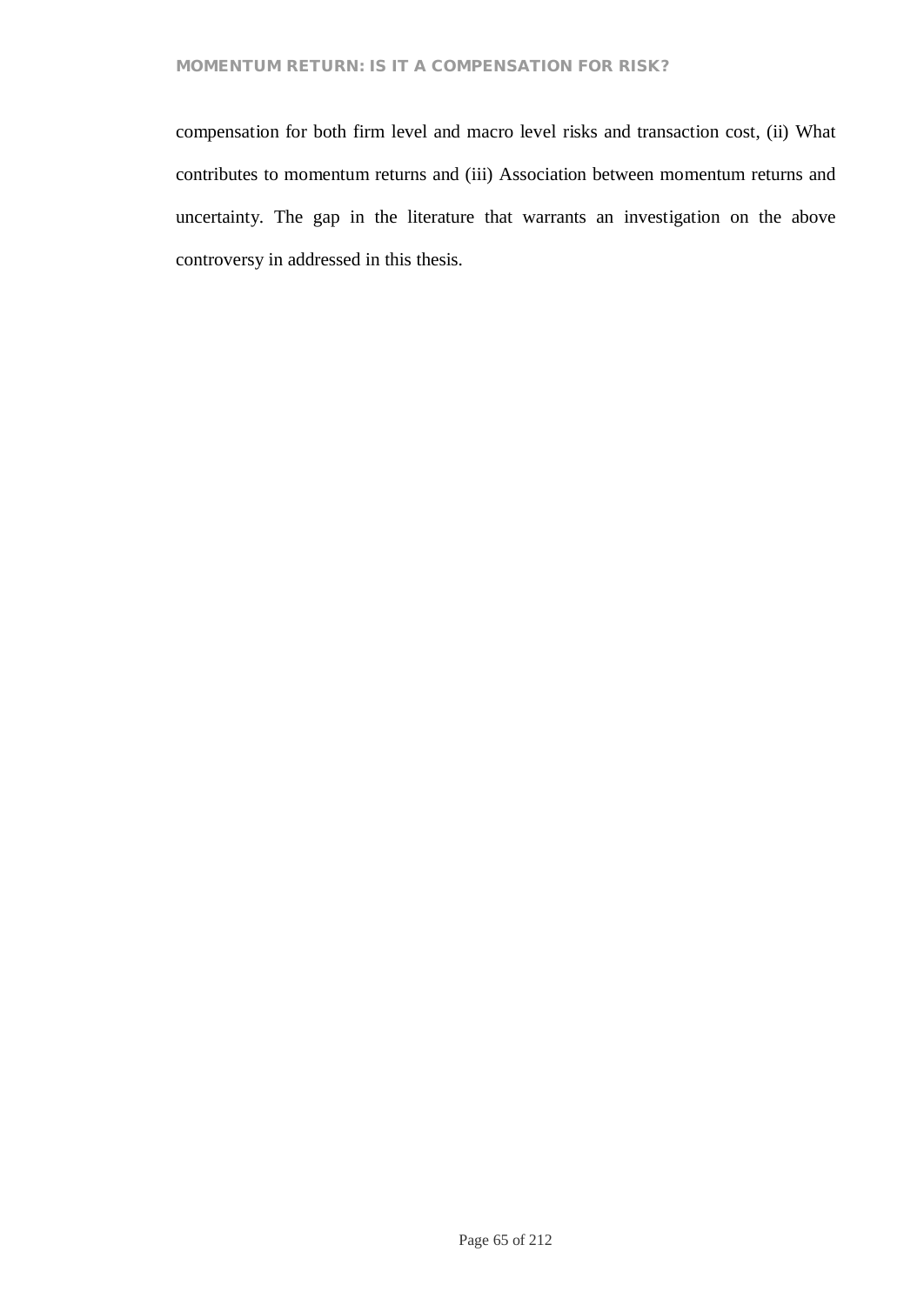# **3 CHAPTER THREE: PORTFOLIO LEVELANALYSIS**

# **3.1 Introduction**

The focus of this study revolves around three research questions. First, is momentum return a compensation for risk? Second, what contributes to momentum returns and in which proportion? Third, are momentum returns of credit rated stocks compensation for macroeconomic risk? The empirical results of each of these questions along with the data and methodology used to derive the results are presented in the following four chapters. This chapter (the third chapter of this thesis) details data, methodology and empirical results on momentum returns are at the portfolio level. The analysis is named as 'Portfolio Level Analysis' due to the fact that momentum returns are calculated when priced at the portfolio level, e.g. the pricing of explained risk factors are considered at the time when momentum portfolios are formed.

# **3.2 Data and Methodology**

In order to address the first questions of whether or not momentum return are compensation for risks at the portfolio level, it is necessary to decide a suitable research approach, to collect an appropriate set of data and to follow proper analytical procedures.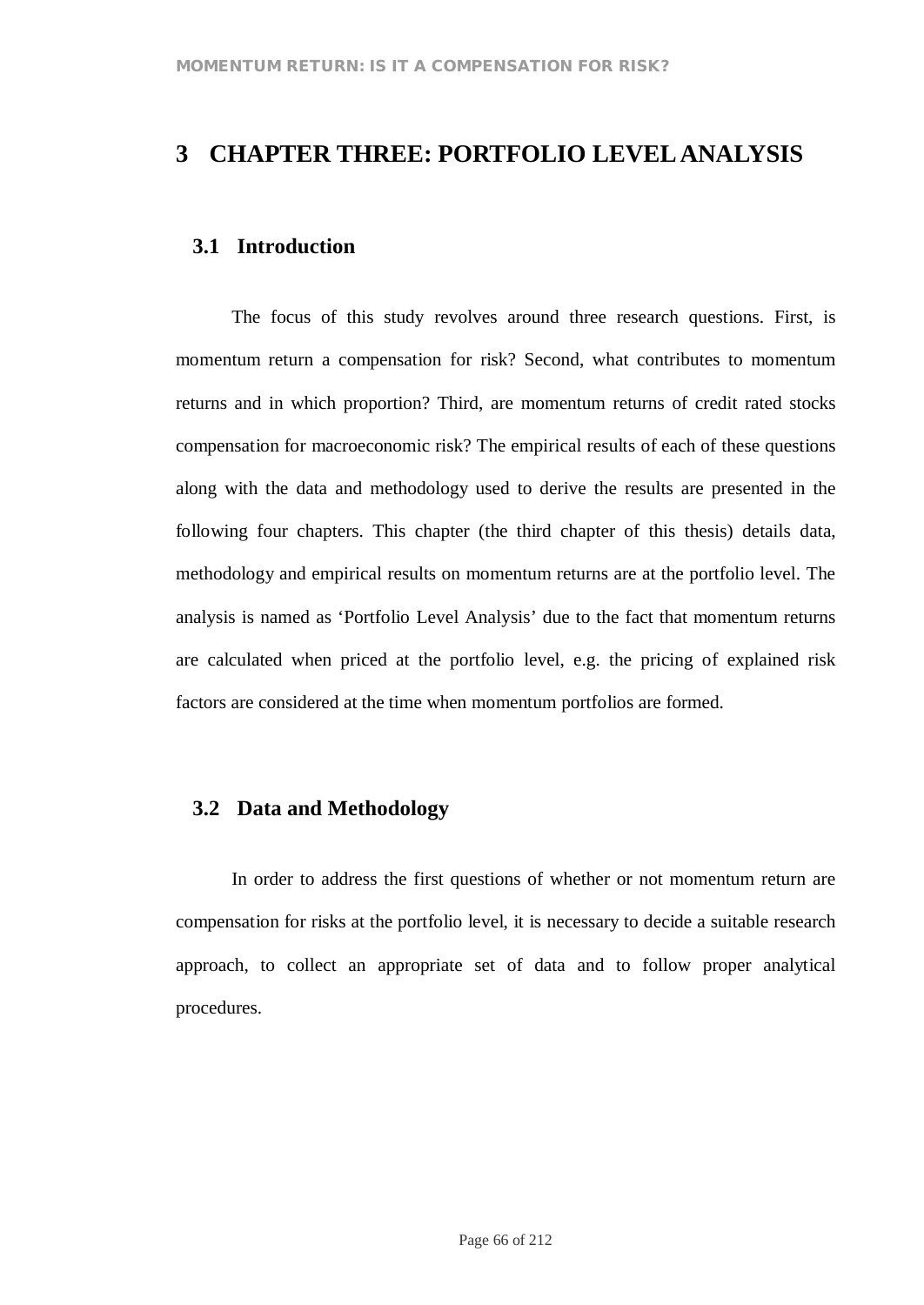# **3.2.1 Data**

The choice of an adequate dataset is of prime importance for a study on momentum strategy, in particular when the objective of the study is to investigate whether or not momentum returns are compensation for common explained risk factors. Therefore, for the purpose of the study data have been collected from the Centre for Research in Security Prices (CRSP) of all stocks listed in the three exchanges including, NYSE, AMEX and NASDAQ on a monthly basis. CRSP is one of the most renowned databases for stock prices and returns in the US market. It is the most authentic source of data with the highest level of accuracy and is unique from any other databases in terms of its depth for the daily and monthly stock history which dates back to 1925. Therefore the CRSP dataset remain one of the ideal sources to collect data for this study.

The sample period is from January 1926 through December 2006. All empirical analysis have been conducted on the entire sample period and then further investigation have been made on sub-sample periods (ten-year sub-period). The choice of the sub-periods is based on the consideration of sufficient observations and the availability of the data for the variables used in this study so that meaningful parameter estimates can be obtained. Furthermore, studies on historical stock performance can suffer from survivorship bias. Therefore the study of the subperiods will help mitigate survivorship bias and also help examine if momentum returns and its interaction with risk factors varies in different sub-periods. For the purpose of the study the following selection criteria have been used for all four empirical chapters; following Jegadeesh and Titman (2001) all stocks that are priced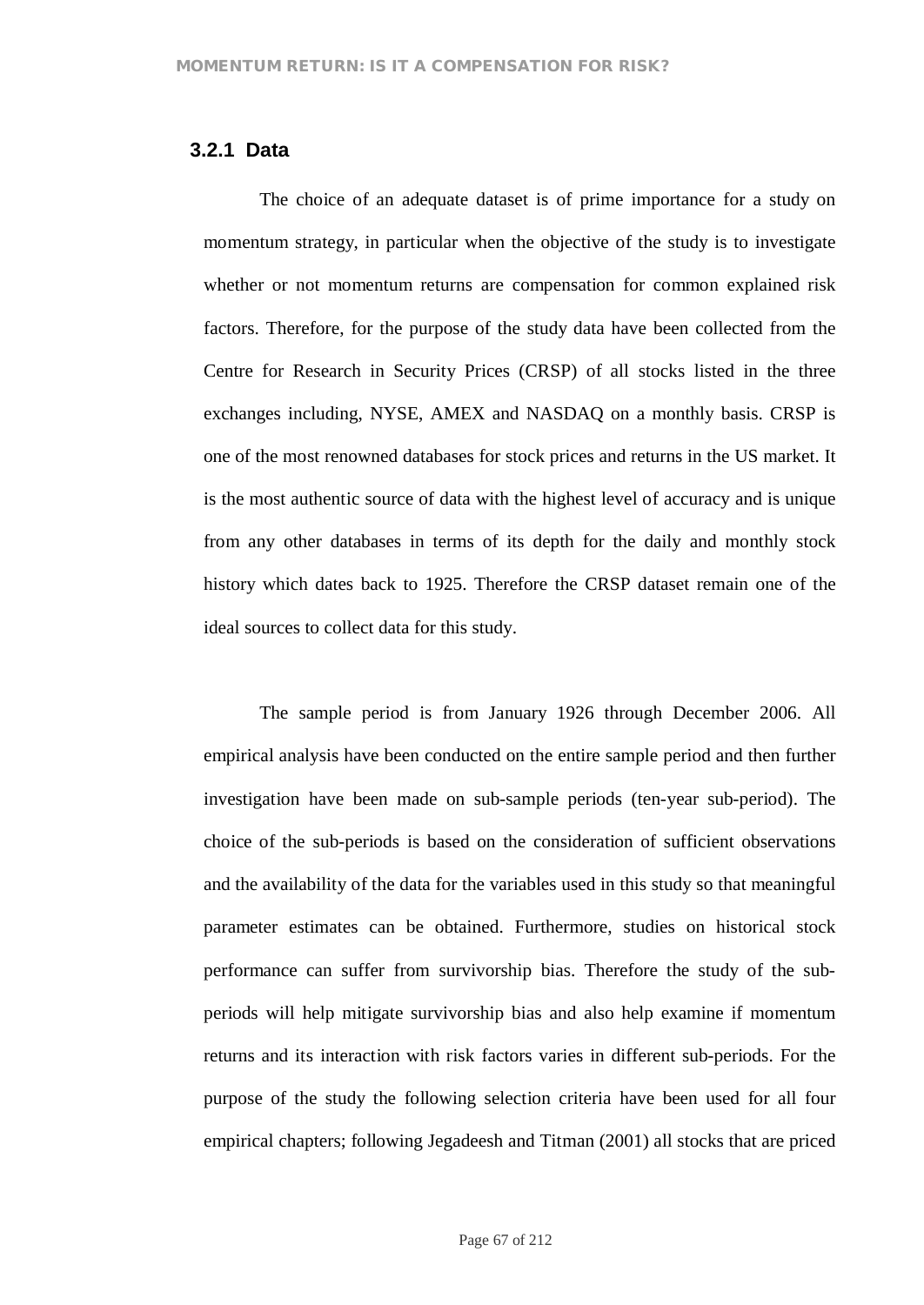above \$1 have been selected, stocks that have non-missing observations at the beginning of the holding period and stocks that have at least six consecutive monthly return observations at the beginning of the holding period.

In the first empirical chapters, for the purpose of analyzing if momentum returns are compensation for risk at the portfolio level, price and return data of all stock traded in the NYSE, AMEX and NASDAQ have been collected from the CRSP dataset. The sample period studied for these three chapters is from January 1926 through December 2005 and the frequency of the data is collected on a monthly basis. The total number of months within this sample period is 960 months and the total number of stocks traded in all the three stock exchanges is 22277 stocks. This results in a total number of 21385920 observations.

## **3.2.2 Variables Employed**

This section describes in details the variables that have been used for the purpose of this study. The study investigates both empirical and theoretical variables as well as business cycle variables.

#### **3.2.2.1 Fama-French Three Factors**

Fama and French (1993) developed three empirical factors which have been widely screened by researchers in the momentum literature. Fama-French three factors include return on CRSP value-weighted market index in excess of the one-month Treasury bill rate (MKT\_RF), the small-minus-big size factor (SMB) and the highminus-low book-to-market-ratio factor (HML). The justification of using these variables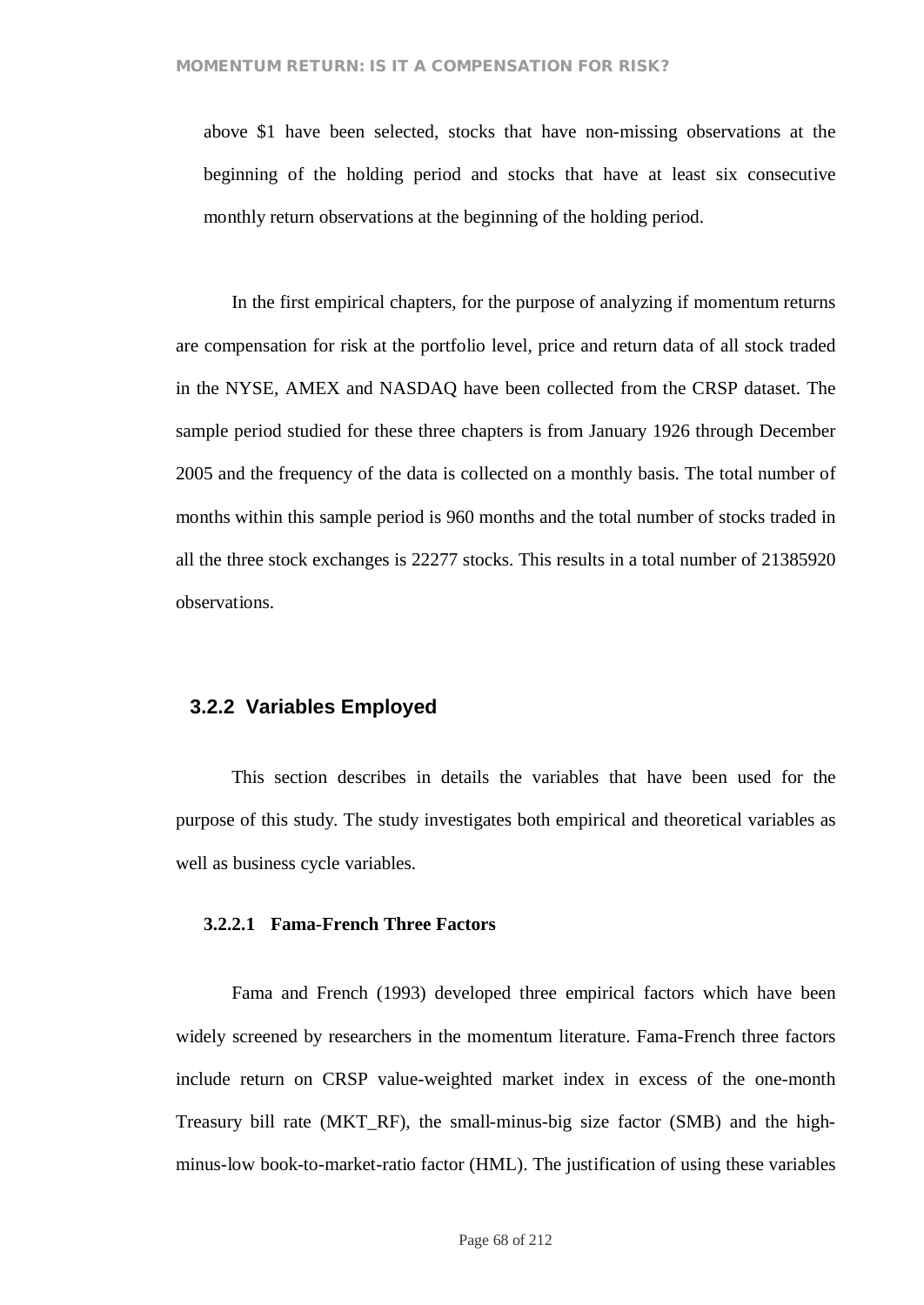in the study is that there is controversy in the literature as to whether or not Fama-French three factors are compensation for momentum returns. For example, Fama-French (1996) and Grundy and Martin (2001) report that momentum returns remains once accounted for Fama-French three factors. On the other hand Wang (2003) show that momentum returns eliminates when macroeconomic variables are considered as time-varying conditional information for Fama-French three factors. These variables have been collected from Kenneth French's data library<sup>12</sup> for the period from July 1926 through December 2005. This results in a total number of 955 months.

#### **3.2.2.2 Carhart Four Factors**

Carhart (1997) develop a four-factor model by using Fama-French's (1993) three factors and an additional factor to capture the Jegadeesh and Titman's (1993) one year momentum anomaly. This four-factor model is in consistent with market equilibrium model and takes into account four risk factors. The coefficient of this factor-mimicking portfolio model indicates the fraction of mean return attributable to high versus low beta stocks, large versus small market capitalization stocks, value versus growth stocks and one year return momentum versus contrarian stocks. Though investigating momentum phenomenon and pricing momentum returns for several risk factors is common in literature, the use of momentum factor as a risk factor to price momentum return is quite unusual in earlier studies. We use this variable in our thesis to investigate if the momentum risk factor can explain momentum returns. Data for momentum of Carhart four-factor model has been collected from Kenneth French's data

<sup>&</sup>lt;sup>12</sup> The data are available at http://mba.tuck.dartmouth.edu/pages/faculty/ken.french/data\_library.html.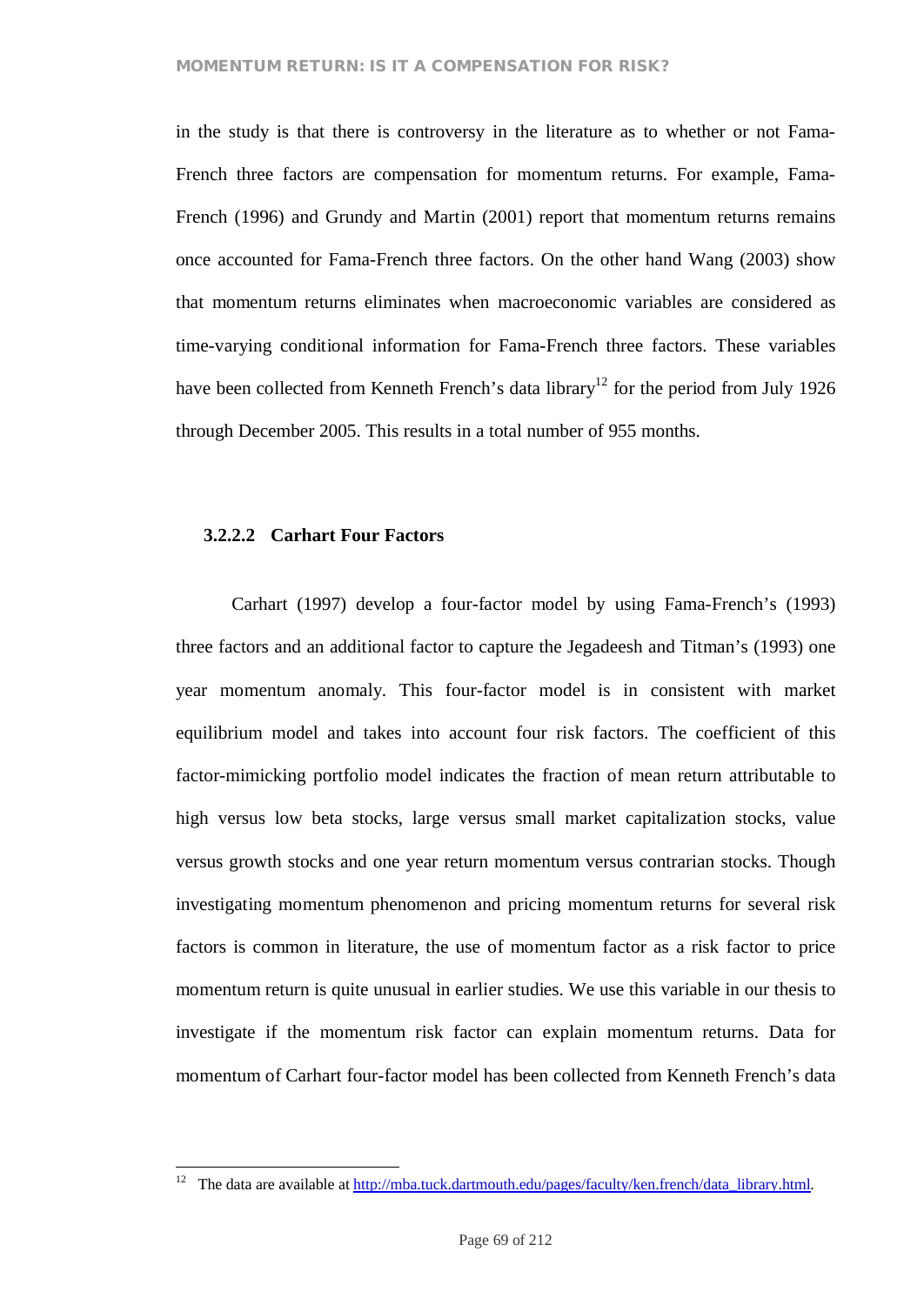library for the period from July 1926 through December 2005, which resulted in 955 months.

#### **3.2.2.3 Macroeconomic Variables**

For the purpose of the study, the macroeconomic variables as hypothesized by Chordia and Shivakumar (2002) have been employed. These include; dividend yield (DIV) which is the total dividend payment accrued to the CRSP value-weighted market index over the past 12 months divided by the current price level of the market index, the short rate (YLD) is the yield on the three-month Treasury bill, the term premium (TERM) is the yield spread of a ten-year Treasury bond over a three-month Treasury bill, the default premium (DEF) is the yield spread between Moody's Baa and Aaa rated bonds. Data on macroeconomic variables for the sample period have been provided by Jeff Pontiff. These four macroeconomic variables are the theoretical variables that have been widely studied in recent studies on momentum returns. Literature put forth contradictory evidences as to whether or not momentum returns are compensation for macroeconomic risk factors. For example, Chordia and Shivakumar (2002) show that momentum returns can be explained once the predictable components as measured by lagged macroeconomic variables are accounted for. On the other hand Cooper et al (2004) show that there is no evidence that macroeconomic variables can explain momentum returns.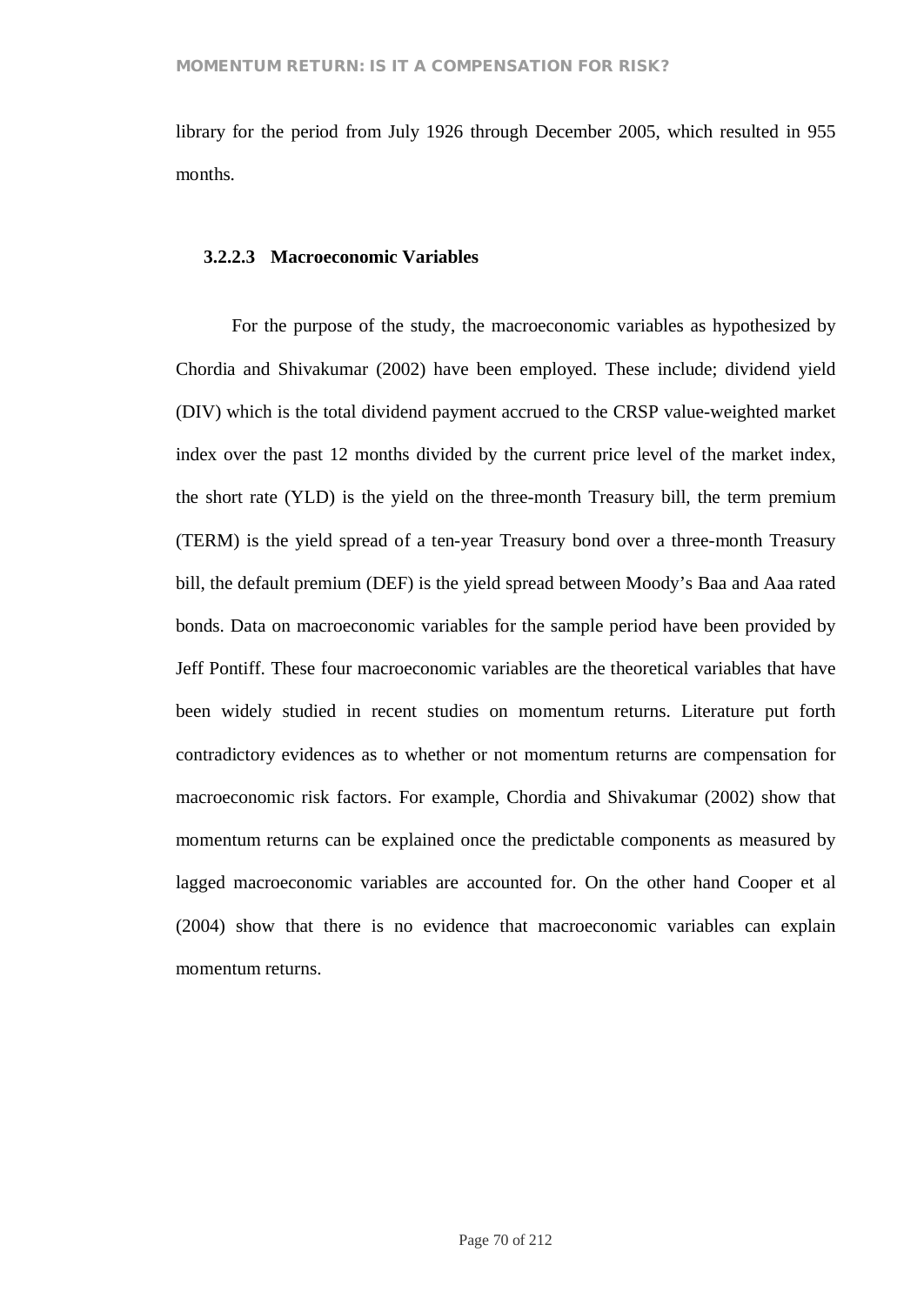### **3.2.2.4 Transaction Cost**

Researchers study if momentum returns can be exploited when transaction costs are taken into account. Transactions costs that are largely considered in momentum literature can be categorized into two types (i) Proportional trading cost which includes the quoted and effective spreads and are independent of the size of the portfolio traded and (ii) Non-proportional trading cost which includes commissions, stamp duties and short-selling costs which are largely dependent on the size of the portfolio being traded, e.g. that the price impact of trading increases with the size of the portfolio.

The most widely screened transaction cost in momentum literature is the bid-ask spread or the quoted estimate cost (see among others Ball, Kothari, and Shanken (1995), Sadka, 2004 and Li, Brooks and Miffre, 2008). The advantage of using the bid-ask spread is that it is simple to estimate and can be measured with the least error. In this thesis we use only the proportional cost (bid and ask spread) as the analysis of nonproportional cost is beyond the scope of this thesis. We collect data of bid-ask spread from CRSP for the period from 1926 through 2005 on a monthly frequency. At the end of each month we collect the bid-ask spread for each stock which result in a total number of 21385920 observations for 22277stocks for over 960 months.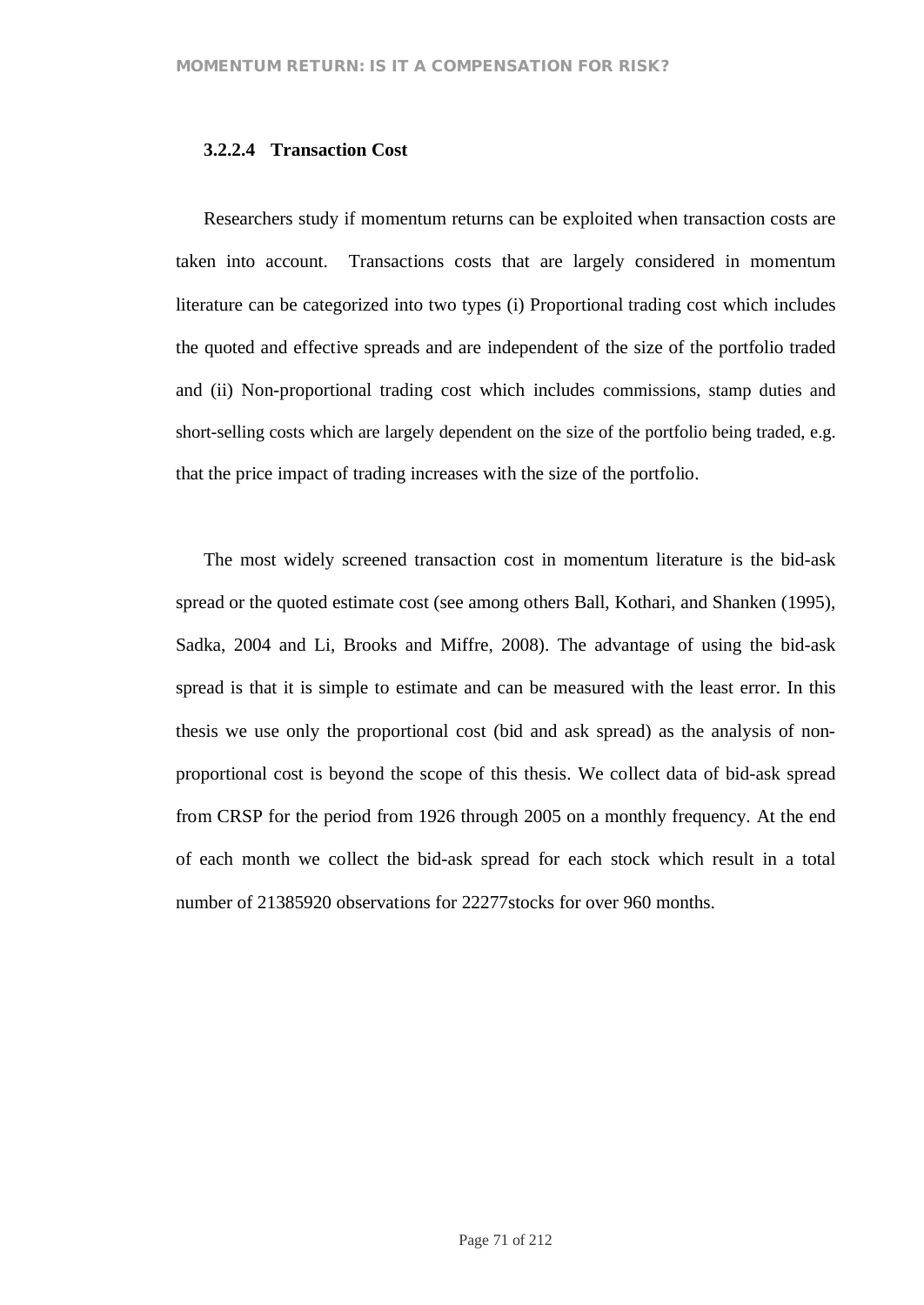## **3.2.3 Statistical Properties of the Data**

Table 1 reports the summary statistics for Fama-French three factors and macroeconomic factors, the two main risk factors that have been used in all empirical chapters of this thesis. In panel A of Table I column one reports the four moments of each of the seven variables use in this study, whilst column two through column six represents the descriptive statistics of Fama-French three factors and the last four columns describe that of the four macro economic variables. The table clearly displays that the distribution for neither of the variable is normal. For example the four moments of the variable Mkt\_Rf is 0.64, 5.46, 0.22 and 10.81 respectively which implies that the distribution of Mkt\_Rf is positively skewed and leptokurtic. This result is consistent with the findings of Kang and Li (2004) who report that for a sample period from 1926 through 2002 in their study, the four moments of Mkt\_Rf are 0.62, 5.52, 0.22 and 10.54, respectively. Similar to Kang and Li (2004) we report that among the three Fama-French factors SMB has the heaviest right tail with skewness of 2.22 and a high peak with kurtosis of 25.20. The distribution of HML is rightly skewed (skewness=1.86) and leptokurtic (kurtosis=18.49).

Carhart's (1997) fourth factor, momentum, the four moments show that mean is 0.008 and standard deviation is 0.047, representing quite a low riskiness of the data. The higher moments e.g. skewness and kurtosis are -3.00 and 31.33 respectively indicating that the heavy left tail and has the highest peak.

Consistent with the Fama-French three factors as explained above none of the macroeconomic variables is normally distributed. DIV with a positive skewness of 1.63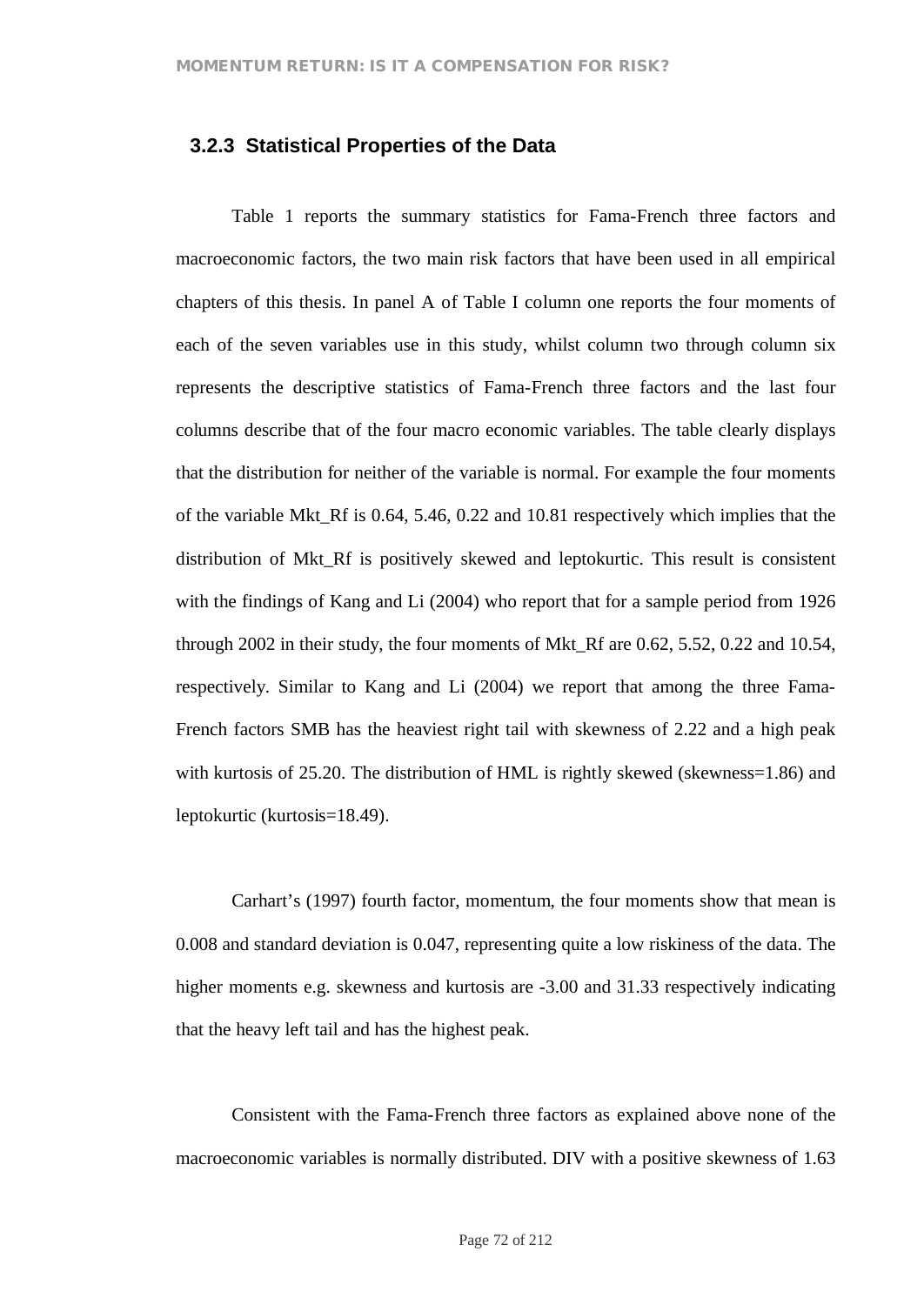and kurtosis of 7.98 is a fat right tailed and sharply peaked variable. The distribution of YLD also deviates from normal distribution with the four moments of 3.74, 3.14, 0.87 and 3.49, respectively. These findings are also similar to that reported by Kang and Li (2004) who report that the skewness and kurtosis of YLD are 0.95 and 4.00, respectively. TERM is with a fat left tail (skewness of -0.03) and very close to mesokurtic distribution (kurtosis=3.26). The third and fourth moments of DEF is 1.12 and 4.13, respectively implying that the variable has a heavy right tail and slightly peaked distribution.

### [Insert Table 1 Here]

Panel B of Table 1 represents the correlation among the Fama-French three factors, Carhart four factors and macroeconomic variables. As apparent from the table, Mkt\_Rf is positively related with SMB, HML and DEF but is negatively related to all other variables. SMB and HML are mostly positively correlated with other variables. The variable momentum seems to have a negative relation with other variable though not very strong. On the other hand, the correlation among DIV and YLD and TERM and those with other variables are mixed. Nevertheless, among the four macroeconomic variables only DEF has a positive correlation with all other variables.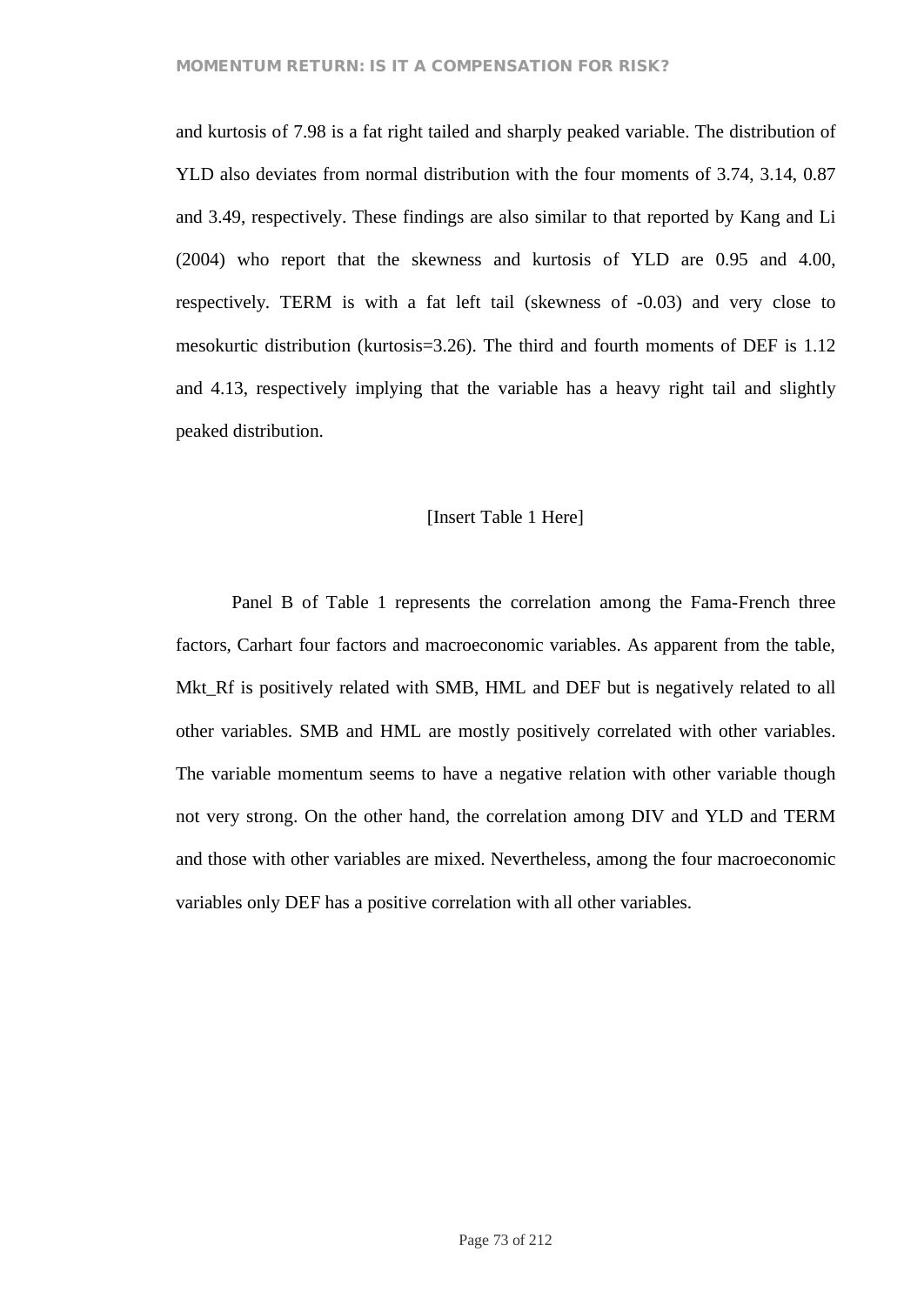## **3.2.4 Methodology**

At first the thesis examines if momentum returns are compensation for risk at the portfolio level. This has been done first by measuring momentum returns using the conventional method following Jegadeesh and Titman (2001). Then an independent multi-factor regression model has been employed (1) At the portfolio level (2) By using both the contemporaneous and the lagged variables and (3) By using both firm level factors and that of the macroeconomic factors.

In order to measure if momentum return is compensation for risk at the portfolio level, at first, momentum returns are measured by using the conventional method of Jegadeesh and Titman (2001). Thereafter the momentum returns are regressed against the common risk factors used in this study in a multi-factor regression model.

#### *3.2.4.1 Measuring Momentum Returns at the Portfolio Level*

According to the momentum strategy of Jegadeesh and Titman (2001) at any time period *t* in the sample period, stocks are selected based on the past four quarters of the returns i.e. 3, 6, 9 and 12 months past return. Then the stocks are ranked based on these quarters, also known as the formation period and symbolized as *J* periods. These stock returns are then sorted in ascending order and ten equally weighted deciles portfolios are formed. The two extreme deciles portfolios i.e. the top deciles portfolio (Decile1) contains the stocks with the lowest average *J* period returns, termed the loser portfolio whilst the bottom deciles portfolio (Decile10) contains the stocks with the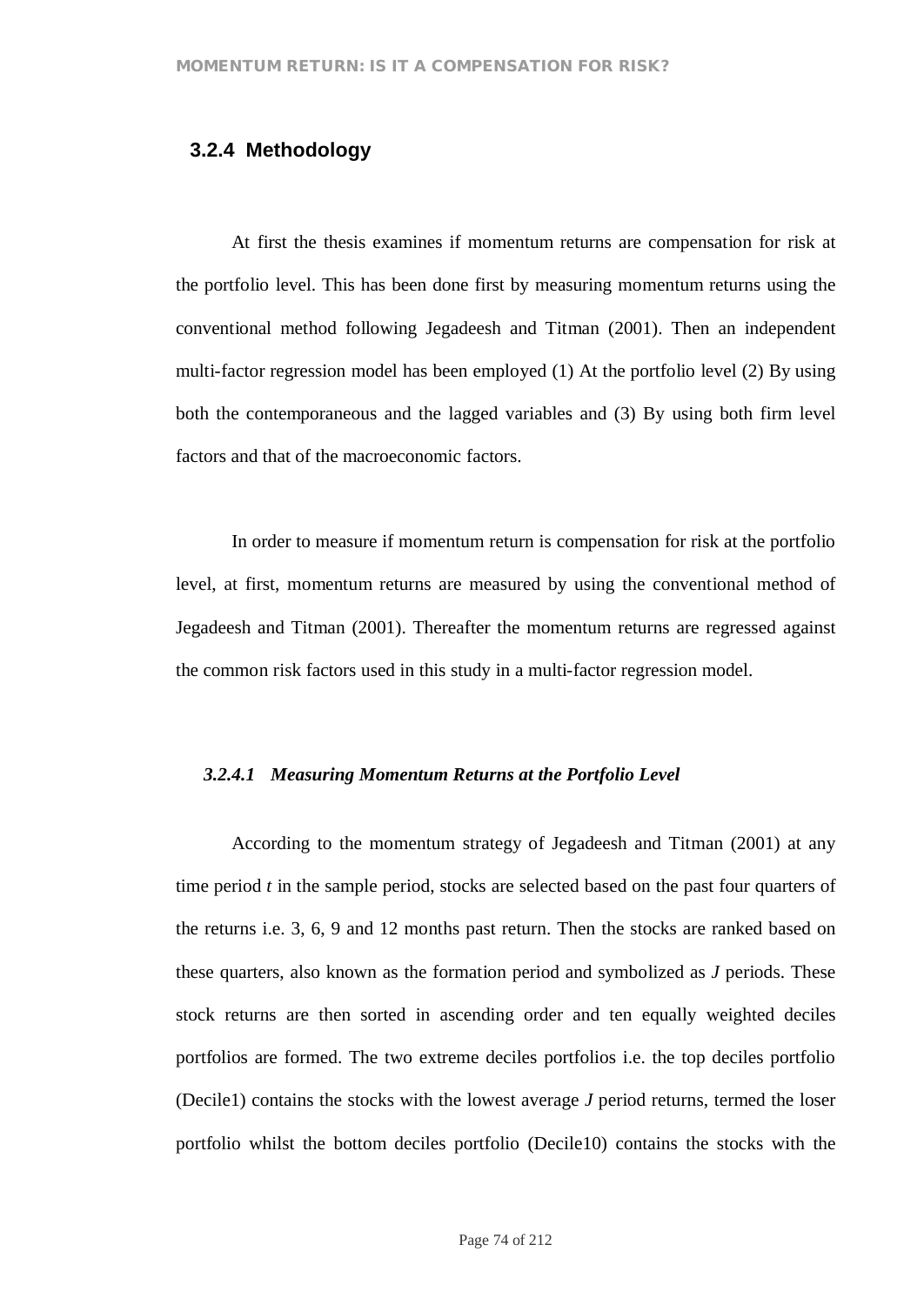highest average *J* period returns, termed the winner portfolio<sup>13</sup>. According to the momentum strategy, we than take a long position in the winner portfolio and a short position in the equal size of the loser portfolio and hold the position over the following *K* month period where *K* is defined as the holding period. At the end of the holding period (*t\**) momentum return (Momentum return is the difference between the return on winner portfolio and loser portfolio) is realized. Again following Cooper Gutierres and Hammeed (2004) a month time period is skipped between the formation and holding period<sup>14</sup>. An illustration of momentum return using conventional method is given in Appendix E.

In this study for each month *t*, all NYSE/AMEX stocks on the monthly CRSP database with returns for months  $t \cdot 5$  through  $t \cdot 1$  (formation period) have been ranked into decile portfolios according to their compounded returns during the formation period. The Winner and Loser portfolios are equally-weighted portfolios of the ten percent stocks with the lowest and highest returns over the pervious formation period, respectively. The momentum strategy longs the winner portfolio and shorts the loser portfolio and holds the position for the following holding period (*t+1 through t + 6).* Since the CRSP dataset include missing values (no trading) we consider all stocks that have non-missing values at the beginning of the holding period (see also Hon and Tonks (2001)). Therefore at *t\** momentum return is calculated as the difference between the return from the winner portfolio and the loser portfolio. The equation is as follows

<sup>&</sup>lt;sup>13</sup> In literature these two extreme portfolios are termed as P1 and P10, respectively. Some literatures also define those as the return on winner and return on loser or largely "winner" and "loser".

<sup>&</sup>lt;sup>14</sup> This convention of skipping a month is widely utilized in recent literatures so as to avoid bid-ask spread, price pressure, and lagged reaction effect. The time period may sometimes vary i.e. Jegadeesh and Titman (1993) skip a week.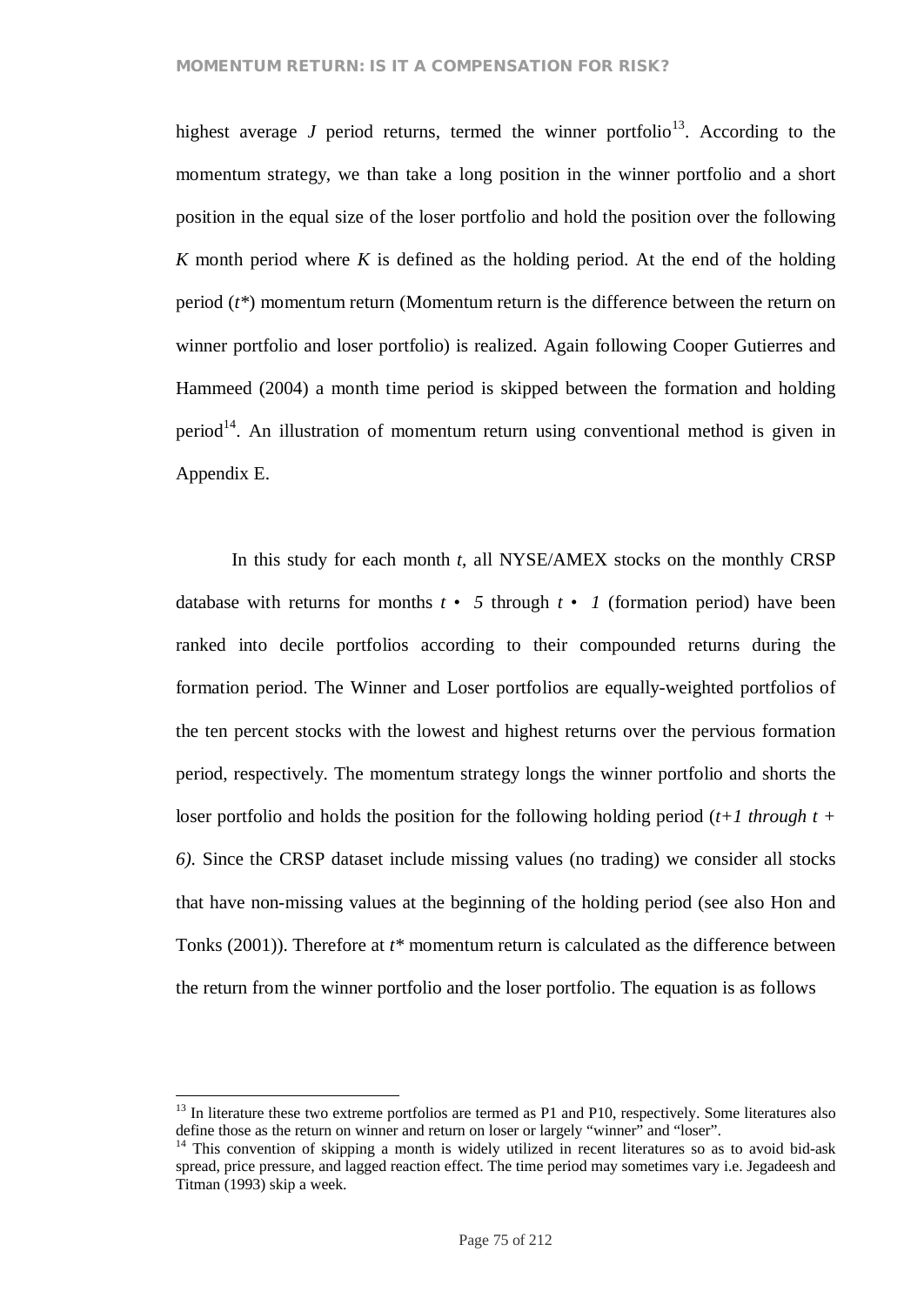$$
MR_{t^*} = R_{t^*}^{WP} - R_{t^*}^{LP} \tag{1}
$$

To measure momentum returns excluding penny stocks we follow the same procedure as above except that we screened out all stocks that were traded for a dollar or less. Following Cooper, Gutierres and Hammeed (2004) stocks priced below \$ 1 (also known as penny stocks) are excluded at the beginning of the holding period.<sup>15</sup>

To measure momentum returns excluding transaction cost we use the above methodology. We collected the bid-ask spread from the CRSP dataset which measures the quoted bid-ask spread as the difference between the quoted ask and bid prices. In order to mitigate the effect extremely high or low spreads we screened out all stocks having negative or more than 100% spread. We also exclude all stocks that are priced at one dollar or less and exclude all stocks that have missing value at the beginning of the holding period.

#### *3.2.4.2 Regressing Momentum Returns at the Portfolio Level*

To test the hypothesis if momentum returns are compensation for common explained risks the following multi-factor regression model have been used

$$
MR_{t^*,6x6} = a + \sum_{j=1}^{n} b_j f_{t^*} + e_{t^*}
$$
 (2)

<sup>&</sup>lt;sup>15</sup> Jegadeesh and Titman (2001) exclude \$5 using a sample period of 1965-1990 where stocks with a price of dollar five can be can largely considered as a small or illiquid stock. Whereas, in this study, the sample period is from 1926- 2005, where stocks with a price of \$5 during the earlier period i.e. from 1926 to 1965 may not be treated as small or illiquid stocks. So we restrict the specification to \$1 to keep a reasonable balance throughout the sample period.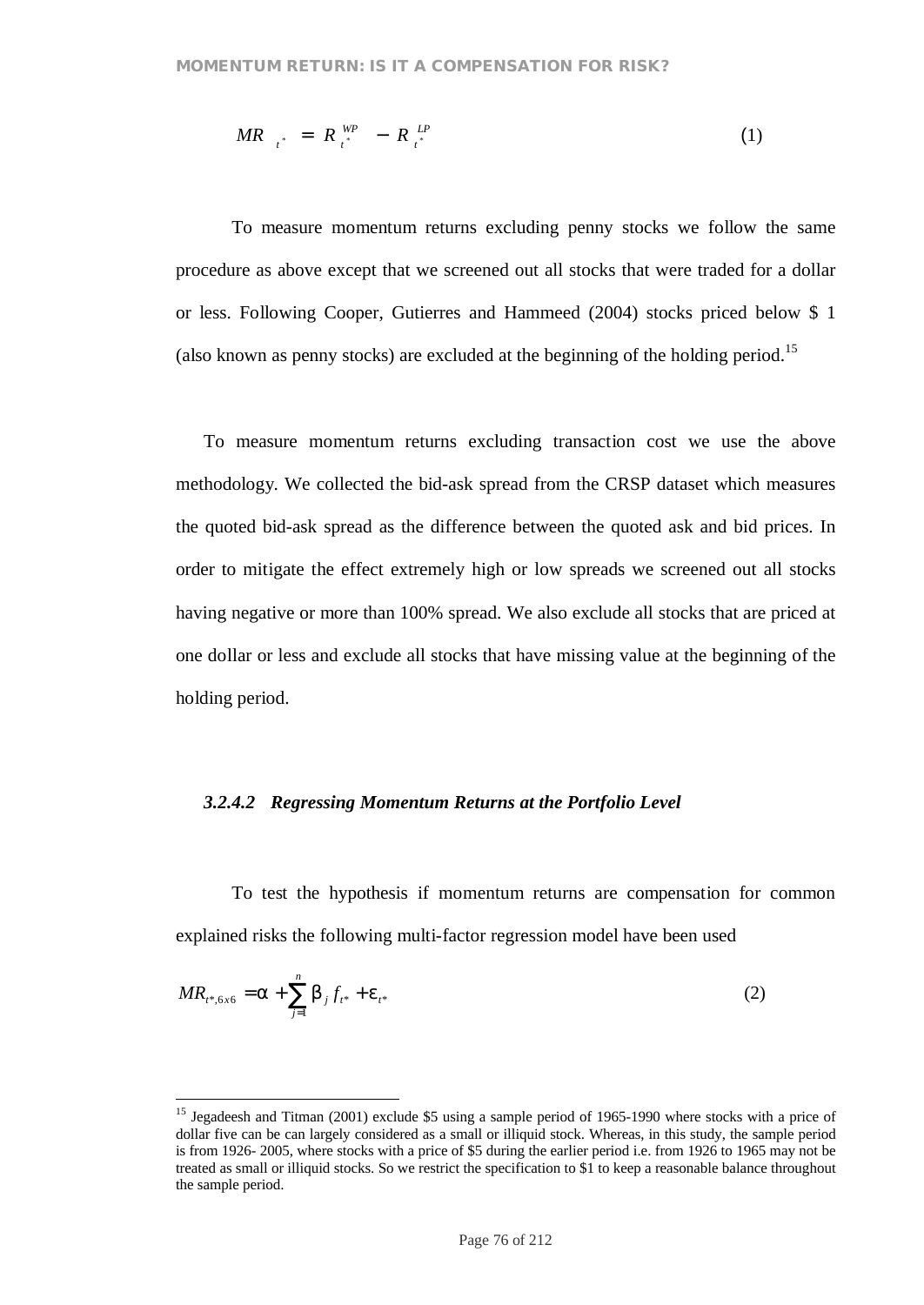$$
MR_{t^*, 6x6} = a + \sum_{j=1}^{n} b_j f_{t^*-1} + e_{t^*},
$$
\n(3)

where,  $MR_{t^*, 6x6}^{16}$  is the momentum return generated by using the conventional method of Jegadeesh and Titman (2001) with a  $JxK=6x6$  strategy,  $f_{t^*}$  and  $f_{t^*-1}$  are the vectors respectively for the common components as contemporaneous and as lagged values of risk factors, respectively, where the risks factors are (1) Fama-French three factors and the risk-free rate is adjusted already (2) Macroeconomic risk factors and (3) Carhart (1997) four factor,  $b_j$  ( $j=1,...,n$ ) is the vector for risk factors and *a* and  $e_{i*}$  are the constant and the residuals, respectively.  $E(e_{i*}) = 0$ ,  $Cov(e_{i*}, f_{i*}) = 0$  and  $e_{i*} \sim \textit{iid}$  $(0, \cdot^2)$ . The hypothesis is tested as follows:

**Test 1:** The test is if Fama-French three factors can explain momentum return at the portfolio level. Hence the hypothesis is as follows:

*H0: • = 0; There is no momentum return after adjusting for the Fama-French three factors and therefore momentum returns are compensation for risk.*

*H1: • • 0*

If the common component can explain momentum return then it is expected to find the intercept of the regression model equal to zero.

**Test 2:** The test is if Carhart's four factor variables can explain momentum return. Therefore the hypothesis is as follows:

<sup>&</sup>lt;sup>16</sup> We define  $t^*$  as the time period when momentum return is realized following Jegadeesh and Titman (1993, 2001) with a strategy of *JxK= 6x6*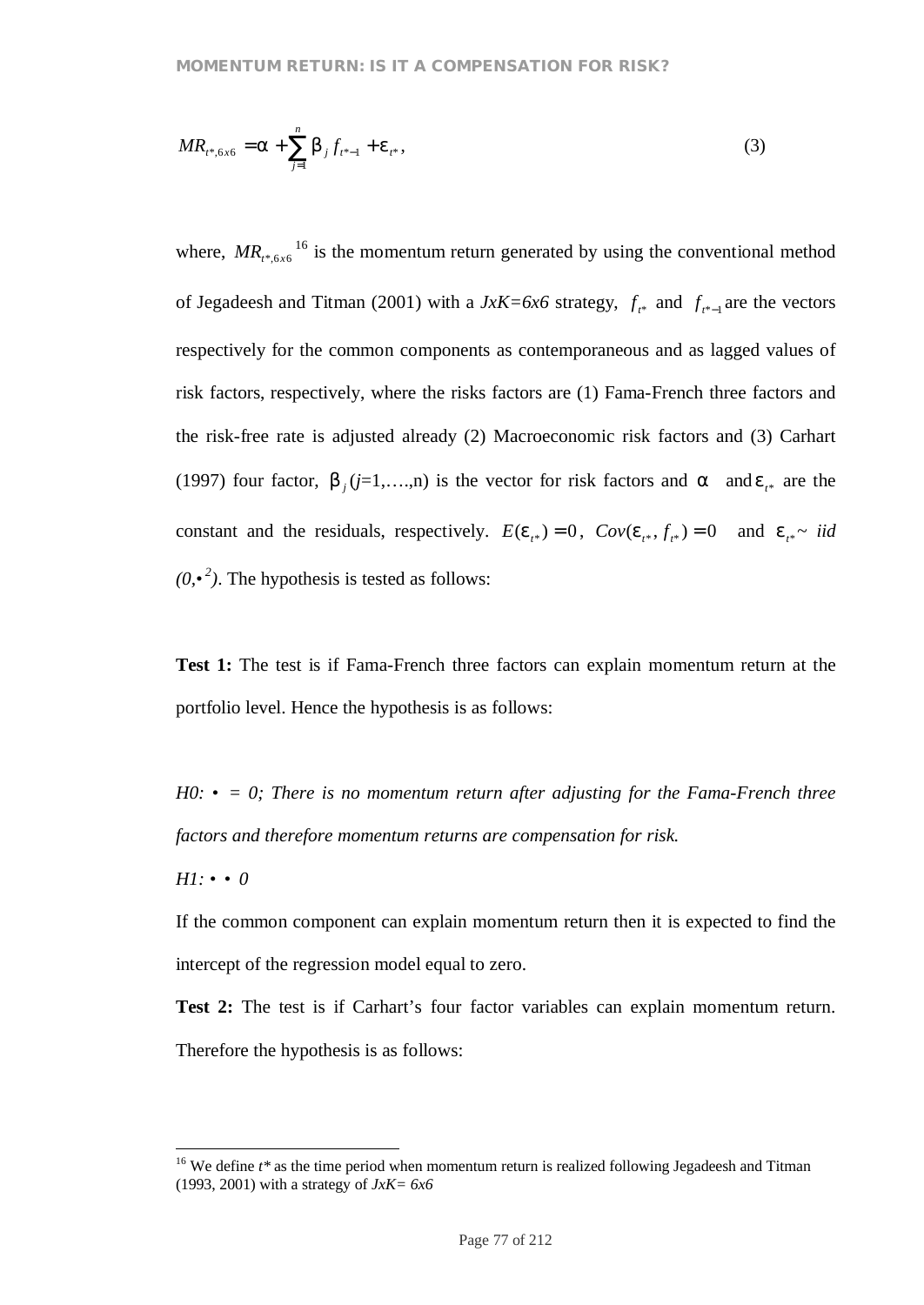$H0: \bullet = 0$ ; There is no momentum return after adjusting for the Carhart's four factors *and therefore momentum returns are compensation for risk.*

*H1: • • 0*

**Test 3:** The test is if the macroeconomic variables can explain momentum return. Therefore the hypothesis is as follows:

*H0: • = 0; There is no momentum return after adjusting for the macroeconomic factors and therefore momentum returns are compensation for risk.*

*H1: • • 0*

At the portfolio level, by examining the alpha in the regression model it is evaluated whether or not momentum return are compensation for risks, suggesting that an expectation of zero alpha in the regression.

### **3.3 Empirical Results on Portfolio Level Analysis**

### **3.3.1 Measuring Momentum Returns at the Portfolio Level**

This section describes the momentum returns at the portfolio level. It is generated by all stocks in the NYSE, AMEX and NASDAQ during the sample period from January 1926 through December 2006 using the conventional momentum strategy as documented by Jegadeesh and Titman (2001). The empirical results are drawn from Equation 1 as described in section 3.6.2.1. The analysis is robust to variables employed e.g. (1) Firm level factors (2) Macroeconomic risk factors; the phases of variables e.g.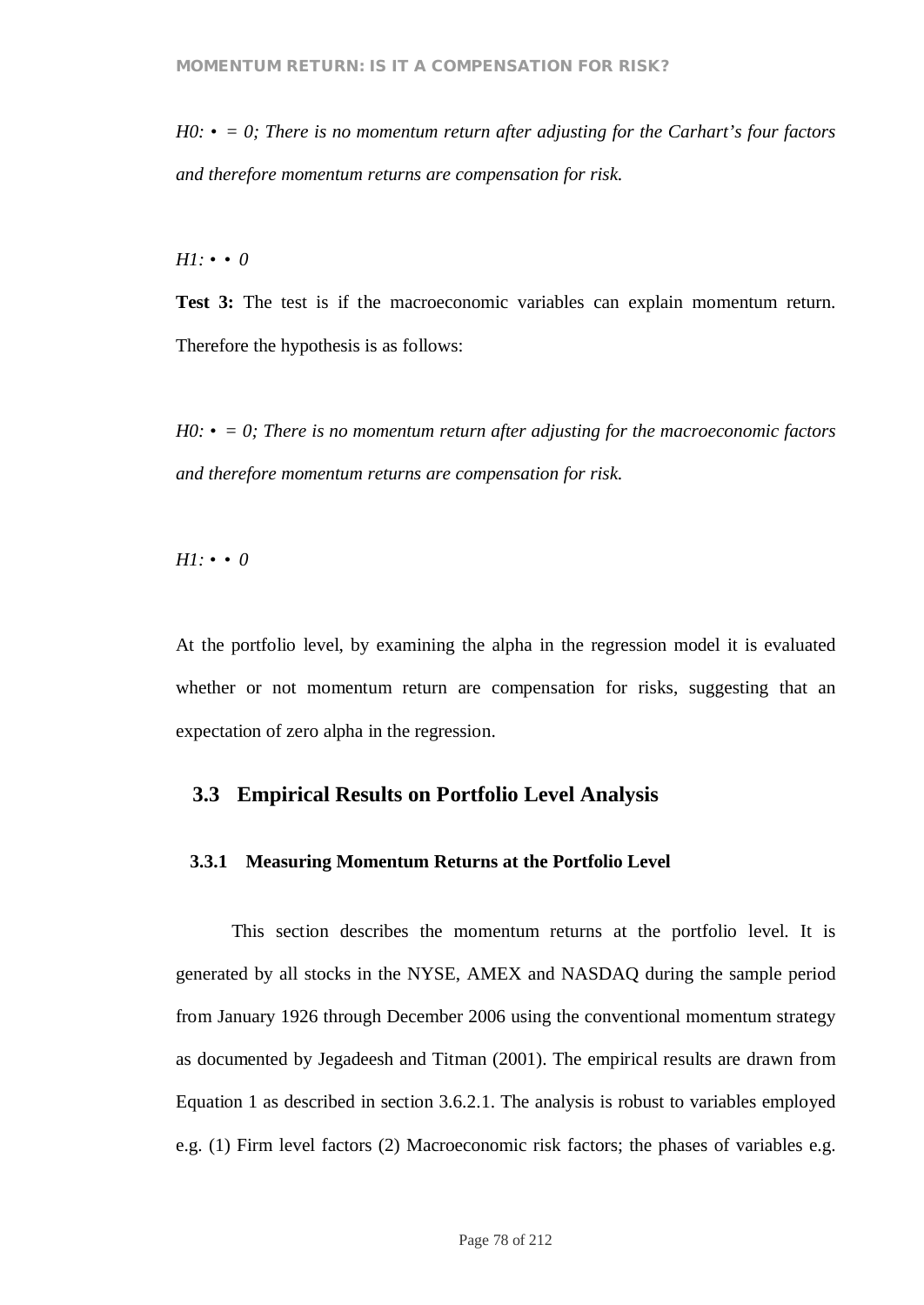(3) Contemporaneous variables and (4) Lagged variables and to the time period e.g. (5) Whole sample and (6) Different Sub-periods of sample.

Panel A of Table 2 reports the monthly momentum returns estimated over the entire sample period and in several sub-periods using the conventional method of Jegadeesh and Titman (2001). Column one and two represents the returns on the Loser and Winner portfolios, respectively. Column three reports momentum returns which is defined as the difference between the loser and winner portfolio. Column four, 'Decile Portfolio Size' represents the average number of stocks in the decile portfolio (loser as well as winner) during each sub-period.<sup>17</sup> Column five titled '% $>0$ ' reports the total percentage of the momentum return that is greater than zero in different sample period. In calculating momentum return, first momentum return for the entire sample period from 1926 through 2005 have been estimated and then sub-divide the sample period into eight sub-periods. Though the total number of months in the sample period is 960 (from January 1926 through 2005), due to the  $JxK=6x6$  strategy and also skipping a month, in total  $J + K - I$  (11 months) number of months is lost. The first momentum return is realized at the end of the holding period  $(J+K=12 \text{ month})$ . Therefore when the entire sample period is considered the total number of months is brought down to 949 months. Hence during the sub-period 1926 through 1935 the total number of months is 109 (lost 11 observations). Thereafter in all subsequent sub-periods the total number of months is 120.

As shown in Panel A of Table 2 during the entire sample period from 1926 through 2005 monthly momentum return is 0.79 percent (an average of 9.50 percent per

 $17$  As portfolio is rebalanced in each month we report the average number of stocks included in the decile portfolio during each sub-period.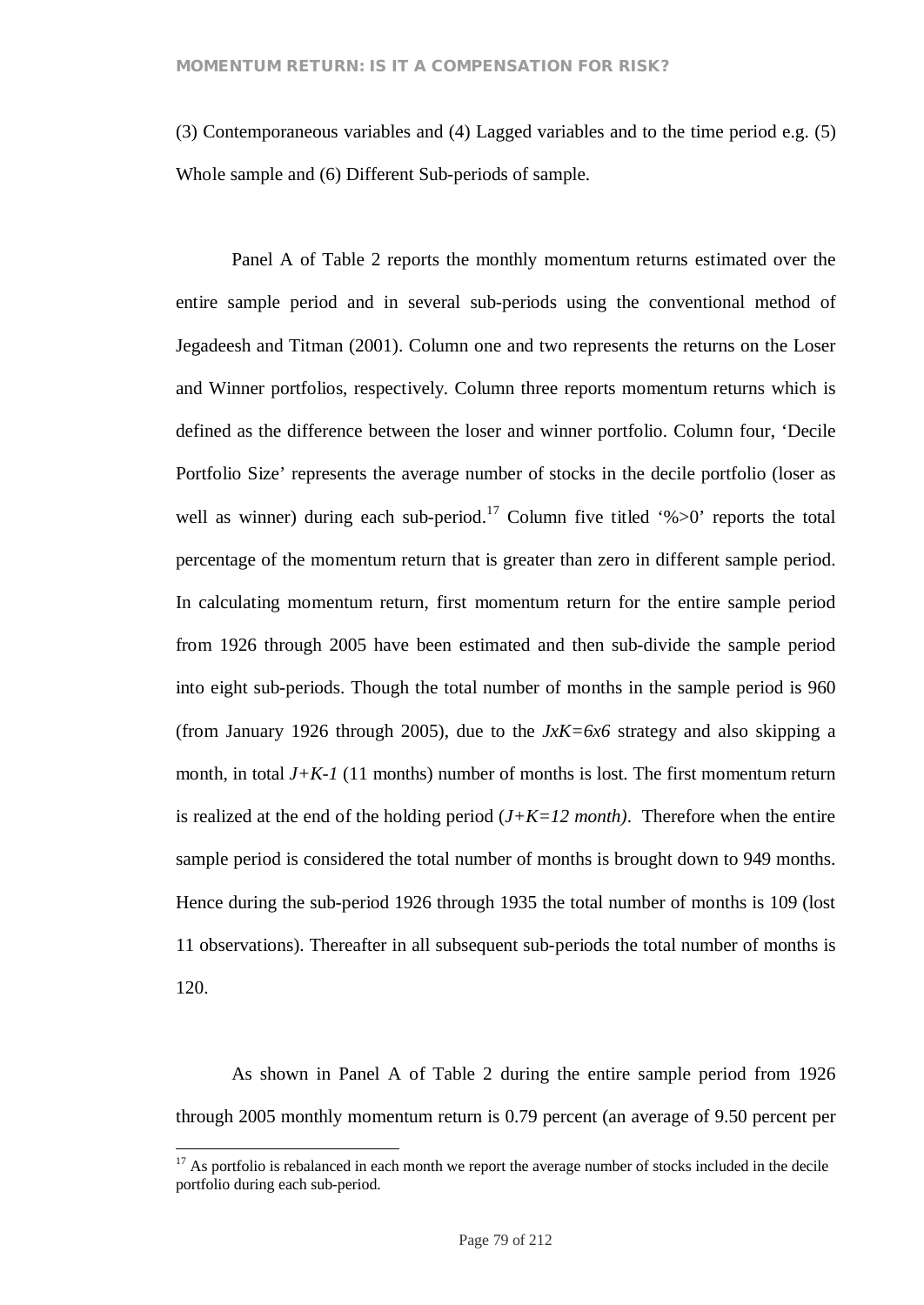### **MOMENTUM RETURN: IS IT A COMPENSATION FOR RISK?**

annum) and is statistically significant. The average portfolio size is 218 stocks. Furthermore 71.88 percent of this momentum return is greater than zero. This is close to the corresponding momentum returns in the study of Kang and Li (2004) who report that from 1926 through 2002, an average of 0.761 percent (9.13 percent annually) momentum return is generated per month. During the early period, from 1926 through 1945 momentum return seems to be relatively low and insignificant. The lowest momentum return of 0.05 percent per month is generated in the sub-period 1936-1945 which is largely due to the market downturn during late 1920s and early 1930s. Also in these two sub-periods the number of stocks in the decile portfolio and the percentage of momentum return that is greater than zero is the lowest among all other sub-periods. In general, after 1946 in all subsequent sub-periods momentum return appears to be close to 1 percent per month and is statistically significant and which is consistent with the findings of Jegadeesh and Titman (1993, 2001).

The highest momentum returns are in the sub-period 1976-1985 of 1.30 percent per month with average portfolio size of 228 stocks. The percentage of positive momentum return during this period is 76.67 percent. Furthermore as time approach to the end of the sample period the size of the decile portfolio augments since more stocks became available in the market in later years. Nevertheless, with the highest number of stocks in the decile portfolio of 559 stocks, the last decade generate only a trivial amount of 0.34 percent momentum return. Correspondingly, Kang and Li (2004) report that momentum profit tends to be only marginally significant in the sub-period 1990- 2002. This finding is consistent with Henker, Martens and Huynh (2006) and Hwang and Rubesam (2007) who report momentum return to disappear after 2000s.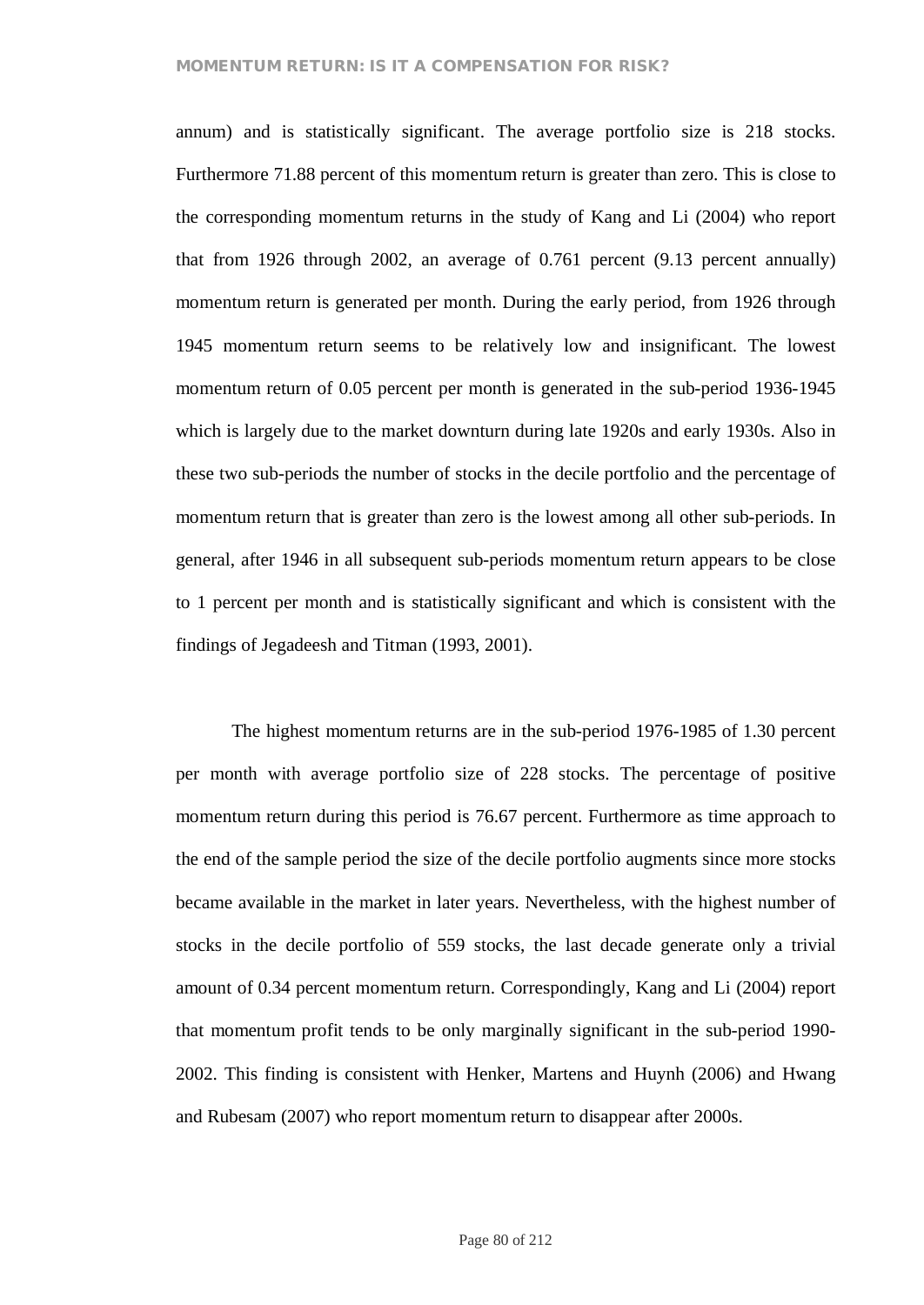### [Insert Table 2 Here]

#### **3.3.2 Robustness: Measuring Momentum Returns in Other Sample Periods.**

For robustness, momentum returns measured by earlier studies in different sub-periods have been replicated in the sample period of this study. This allows comparing the empirical results of this study with that of he earlier evidences.

## **3.3.2.1 Measuring Momentum Returns Using the Sub-sample period of Chordia-Shivakumar (2002) and Jegadeesh-Titman (1993) and Other Authors in Earlier Studies**

The two renowned studies in the momentum literature are Chordia and Shivakumar (2002) and Jegadeesh and Titman (1993). Panel A of Table 3 reports momentum returns generated when using *JxK=6x6* strategy with the sub-period in the study of Chordia and Shivakumar (2002). The empirical findings confirm momentum returns reported by these authors in different sub-periods. It is evident from the table that the monthly momentum returns is 0.23 percent for the whole sample period from 1926 to 1994. This finding is very close to that reported by Chordia and Shivakumar (2004) who report momentum returns of 0.27 percent per month for the same sample period. In particular, the most significant momentum return is generated in the period 1951-1963 of 0.88 percent while the lowest is reported in pre-1950s from 1926 through 1950 of -0.19 percent. Correspondingly, Chordia and Shivakumar (2002) document 0.83 percent return in the post-1950s while that comes down to -0.61 percent in pre-1950s. The trend of a declining momentum return during the last quarter of the millennium is also evident from the table. For example, an average of 0.67 percent return is generated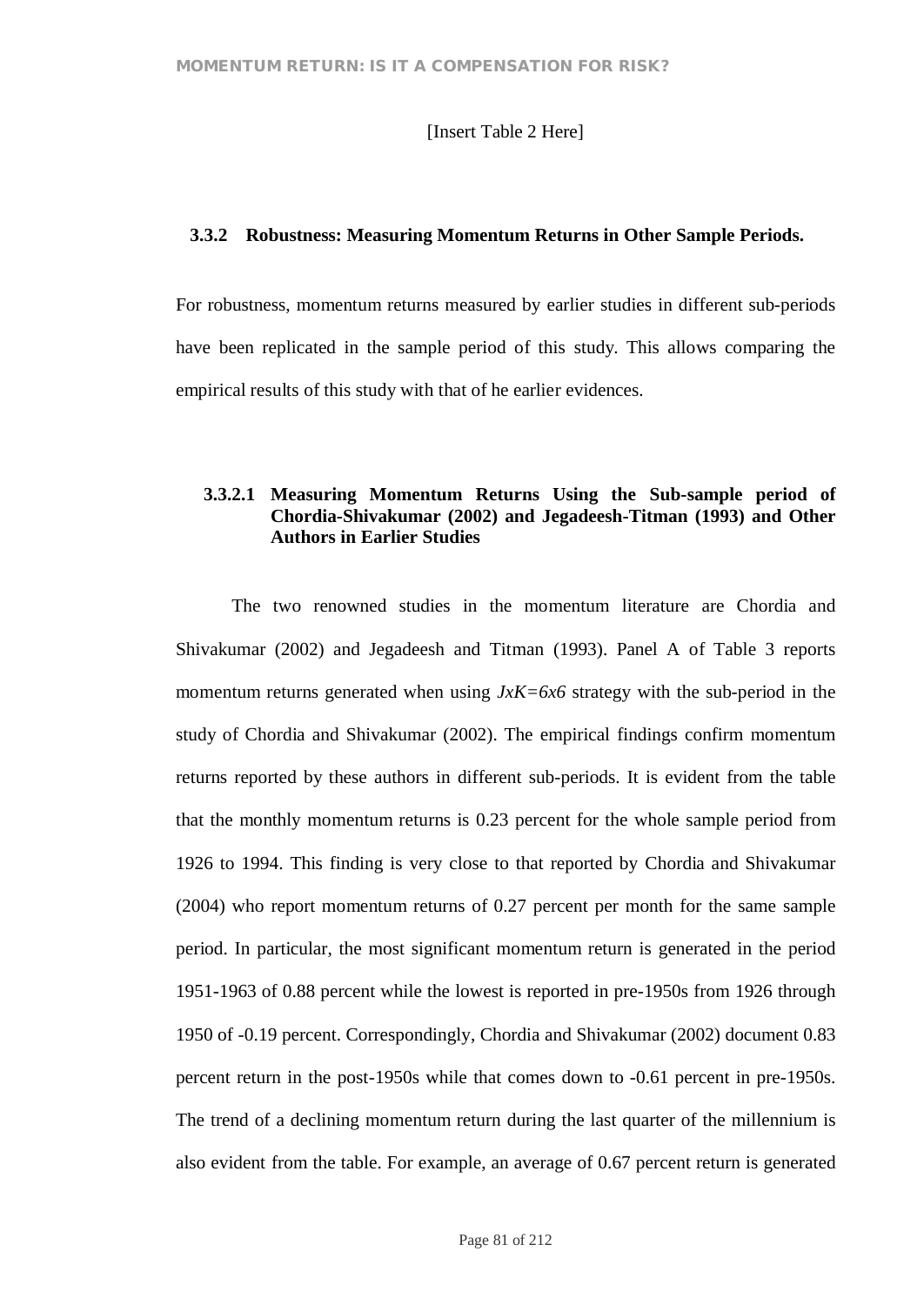during the period 1964-1994 while Chordia and Shivakumar (2002) find a return of 0.73 percent for the same period.

### [Insert Table 3 Here]

The different strategies of momentum return as examined by Jegadeesh and Titman (1993) have also been replicated. Consistent with the findings of these authors it is documented that momentum returns are all positive and significant over the sample period from 1963 through 1989. Also as evident from Panel B of Table 5, in different combinations of *J* (formation period) and *K* (holding period) an average of 1 percent momentum return can be generated. Following Jegadeesh and Titman (1993) it is also shown that the strategy of  $JxK = 3x3$  earns the lowest return. It is evident that momentum returns is 0.65 percent for this strategy while Jegadeesh and Titman (1993) reports 0.73 percent per month for the same strategy. There is only one difference, though not significant, with the results of Jegadeesh and Titman (1993). The zero-cost strategy that worked best for this study is the one with a strategy of  $JxK = 9x3$ , an average of 1.03 percent return is generated, while Jegadeesh and Titman (1993) document that the highest return of 1.49 percent is generated from the strategy with a formation period of twelve months and holding period of three months, (*JxK =12x3).*

Whilst most of the findings of Chordia and Shivakumar (2002) and Jegadeesh and Titman (1993, 2001) have been reconfirmed, there are small discrepancies between this study and the two previous studies. These deviations may results due to differences in methods and approaches especially in case of handling missing values during the formation and holding period. For instance, there are a considerable number of periods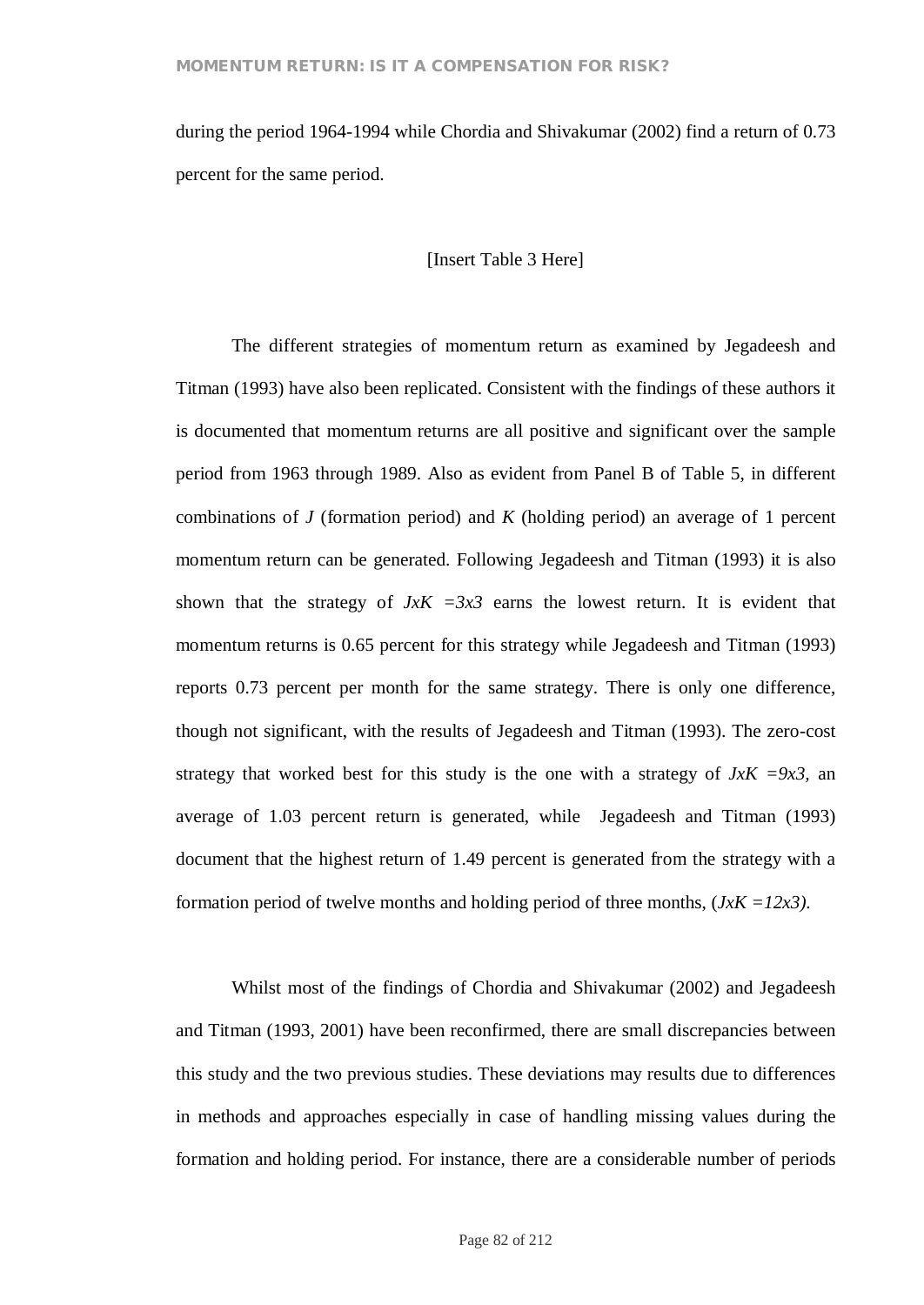in CRSP dataset when a particular stock was not traded and hence no price record exists.<sup>18</sup> A number of alternative approaches are in practice by researchers in solving this missing-value problem. Each of these approaches of solving the missing values has significant influence on momentum return estimation. Though we follow the conventional method of including only non-missing value stocks in this study, the approaches employed in previous literatures are not clear-cut.

Another reason for differences in estimates can be attributed to data selection procedure and method. For example, we use monthly return of all stocks listed in the NYSE, AMEX and NASDAQ stocks on CRSP. However Jegadeesh and Titman (1993) used a daily frequency of the same dataset and obtained the monthly return by compounding the daily returns. Again these authors skipped a week between the holding and the formation period to mitigate the spurious negative autocorrelation due to the bid-ask bounces, Chordia and Shivakumar (2002) reported their results without skipping a month whilst this study skipped a month in between the formation and the holding period.

To summarize, the empirical evidence show high momentum return for a period of fifty years from 1946 to 1995. Momentum return is comparatively low during the two end of the sample period e.g. pre-1950s and post 1995s. Particularly during the period of C-S (2002) momentum return is statistically and economically significant. The pattern of momentum phenomenon is quite allied with the business cycle. The return is

<sup>&</sup>lt;sup>18</sup> The most common is to consider only non-missing value stocks in the portfolio and exclude all stocks with any missing value either during the formation period or in the holding period or both. Other approaches includes Simple Approach (If a particular month has no trading then the last recorded price is used for calculating the return). Unconditional mean approach allows that any missing return observations during the period when it was listed on the stock exchange are replaced with the sample estimate of the unconditional mean return. Finally, Regression approach assumes that returns are generated by a factor model and missing returns are replaced with the predicted return obtained from the regression equation. For more details see Hurn and Pavlov (2003)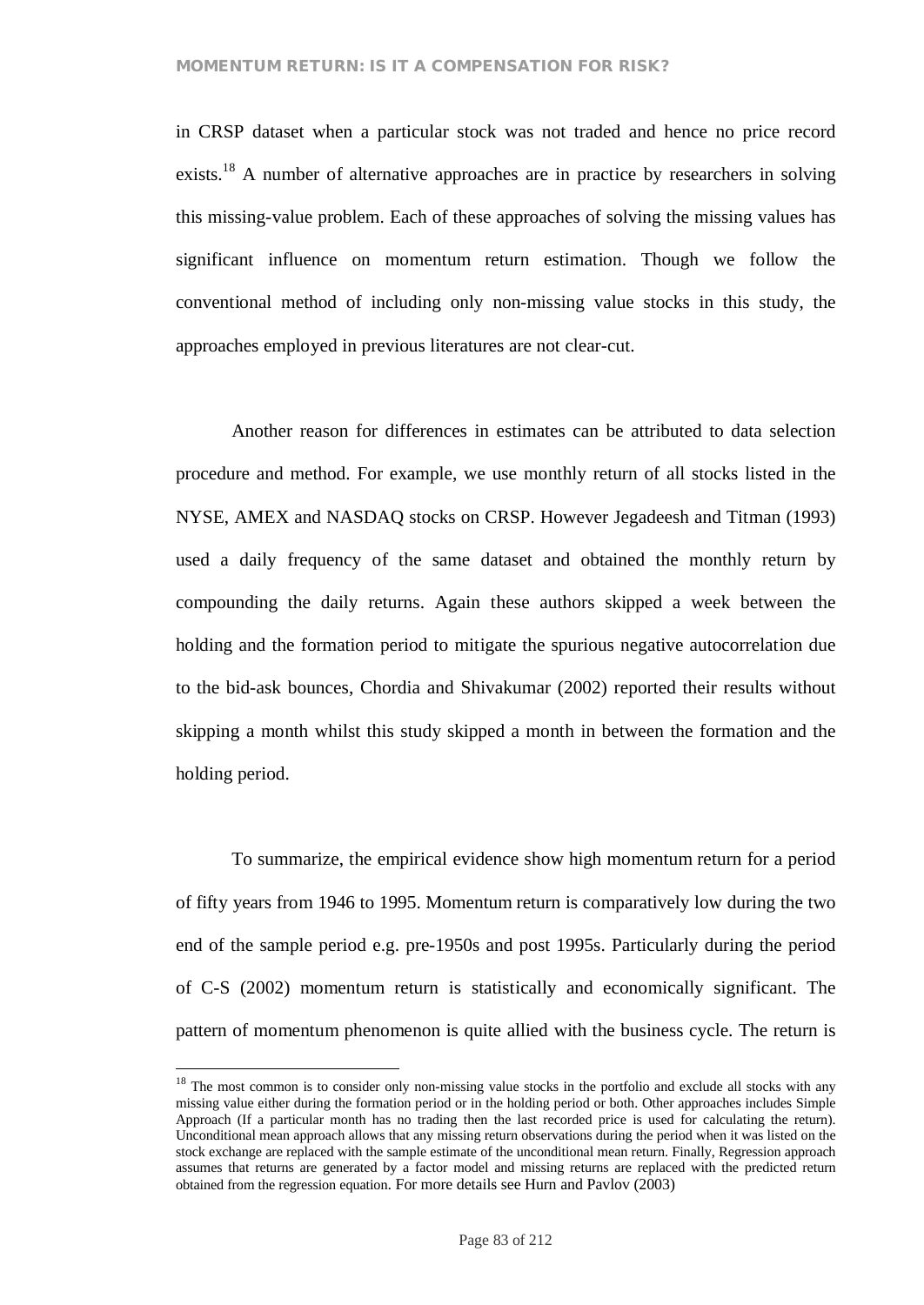#### **MOMENTUM RETURN: IS IT A COMPENSATION FOR RISK?**

high during periods when US stock market is rising and generates low returns when market is falling. These views are consistent with many previous literature that established that the profitability of momentum strategy and documented its link with the market movements (see among others Chordia and Shivakumar, 2002; Cooper, Gutierres and Hammeed, 2004 and Avramov and Chordia, 2005).

For robustness other sample periods examined by several earlier researchers have been examined. It is evident that an average of 1.14 percent monthly momentum return during the period 1965 through 1989 which is close to the corresponding momentum return of 1.10 percent in the original Jegadeesh and Titman (1993) sample period. Likewise, Kang and Li (2004) document an average of 1.15 percent monthly momentum return in the same sub-period. Again literature examined momentum return from pre-1950s and post-1950s point of view (see among others Chordia and Shivakumar, 2002 and Kang and Li, 2004). Following those sub-periods, it has been reported that momentum return tends to exhibit significant returns during post- 1950s than pre-1950s. For instance, during the pre-1950s monthly momentum return on average is only 0.45 percent and insignificant. Conversely, during the post-1950s, a significant amount of 0.91 percent momentum return is generated. On the contrary, Chordia and Shivakumar (2002) report a much smaller momentum return of -0.61 percent during the pre-1950s momentum return which is brought up to 0.83 percent in the sub period 1951-1963 and 0.73 percent in 1963-1994 (an average of 0.78 percent in these two sub-periods). Similarly, Kang and Li (2004) document an average of 0.11 percent momentum return during pre-1950s which climbed to 1.04 percent on average after 1950s. Also during the pre-1950 the total percentage of positive momentum return greater than zero is 66.55 percent while that in post-1950 is 75.67 percent.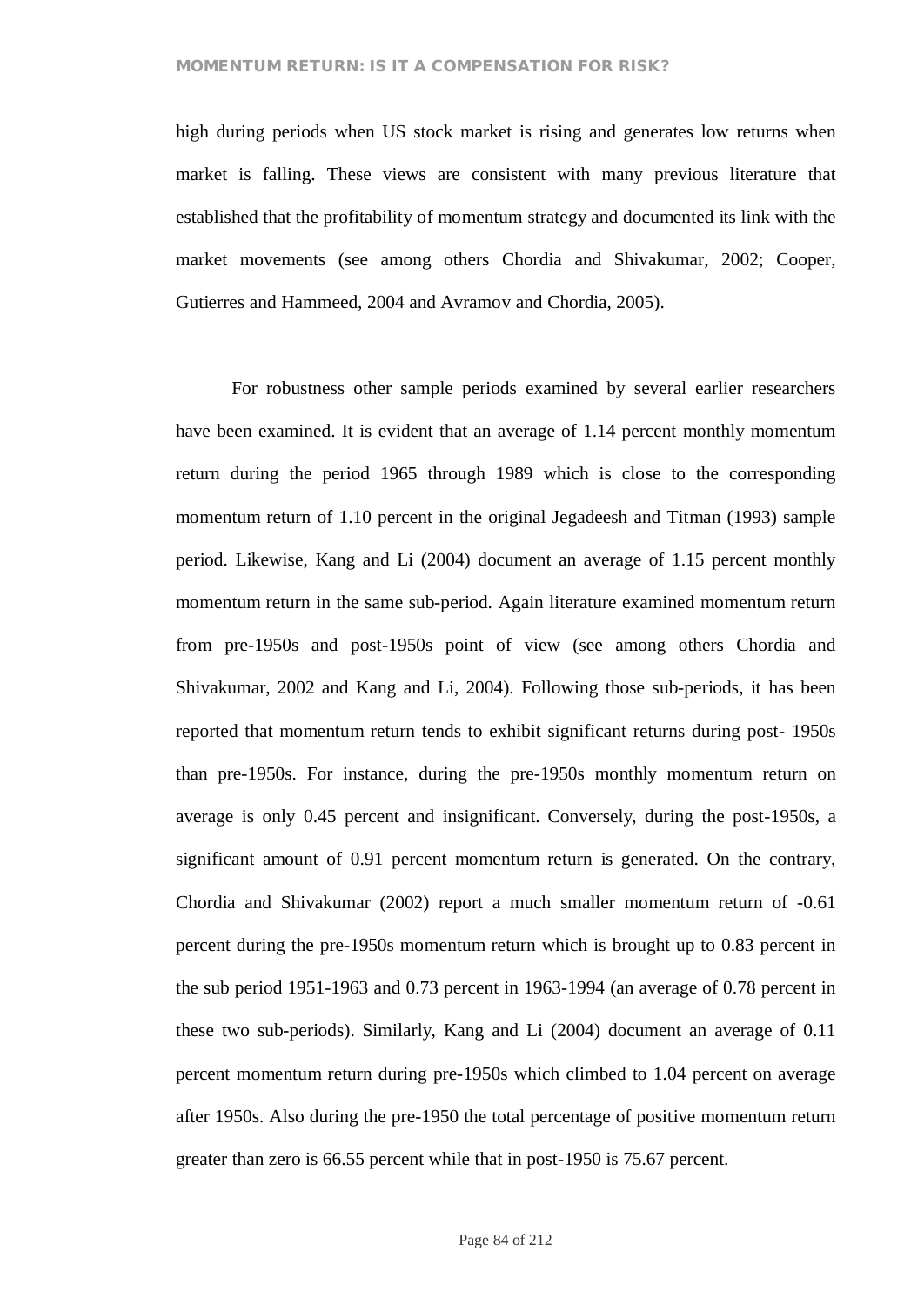### **3.3.2.2 Momentum Returns Excluding Penny Stocks**

It is possible that the momentum return as estimated in Table 2 may not reflect the actual return which can be realized by an investor, due to the inclusion of illiquid stocks. This problem of illiquid stocks is corrected by excluding all stocks that were traded for a dollar or less. Following Cooper, Gutierres and Hammeed (2004) stocks priced below \$ 1 (also known as penny stocks) are excluded at the beginning of the holding period. Table 4 reports momentum returns excluding penny stocks. Though in the full sample period momentum returns excluding penny stocks are slightly higher than that of the momentum returns inclusion of penny stocks, across different subperiods in six out of eight sample periods momentum return shrinks when penny stocks are excluded from the sample.

Intuitively, with the exclusion of penny stocks, the average decile portfolio size declines in both the entire sample period as well as in all sub-periods. On average in different sub-periods the number of stocks in the decile portfolio went down by 15 percent. Consistent with the earlier findings weak momentum returns are reported during the sub-periods 1926-1935 and 1935-1945 while a significant momentum return of 12 percent per annum (on average) after 1945. In particular, momentum return is high during the sub-period 1965-1989 of 1.24 percent. It is also confirmed that momentum return are more pronounced in post-1950s compared to pre-1950s. For instance, during the post-1950s average momentum return is 1.14 percent while that is 0.48 percent in pre-1950s. Since momentum return after removing penny stocks confirms that the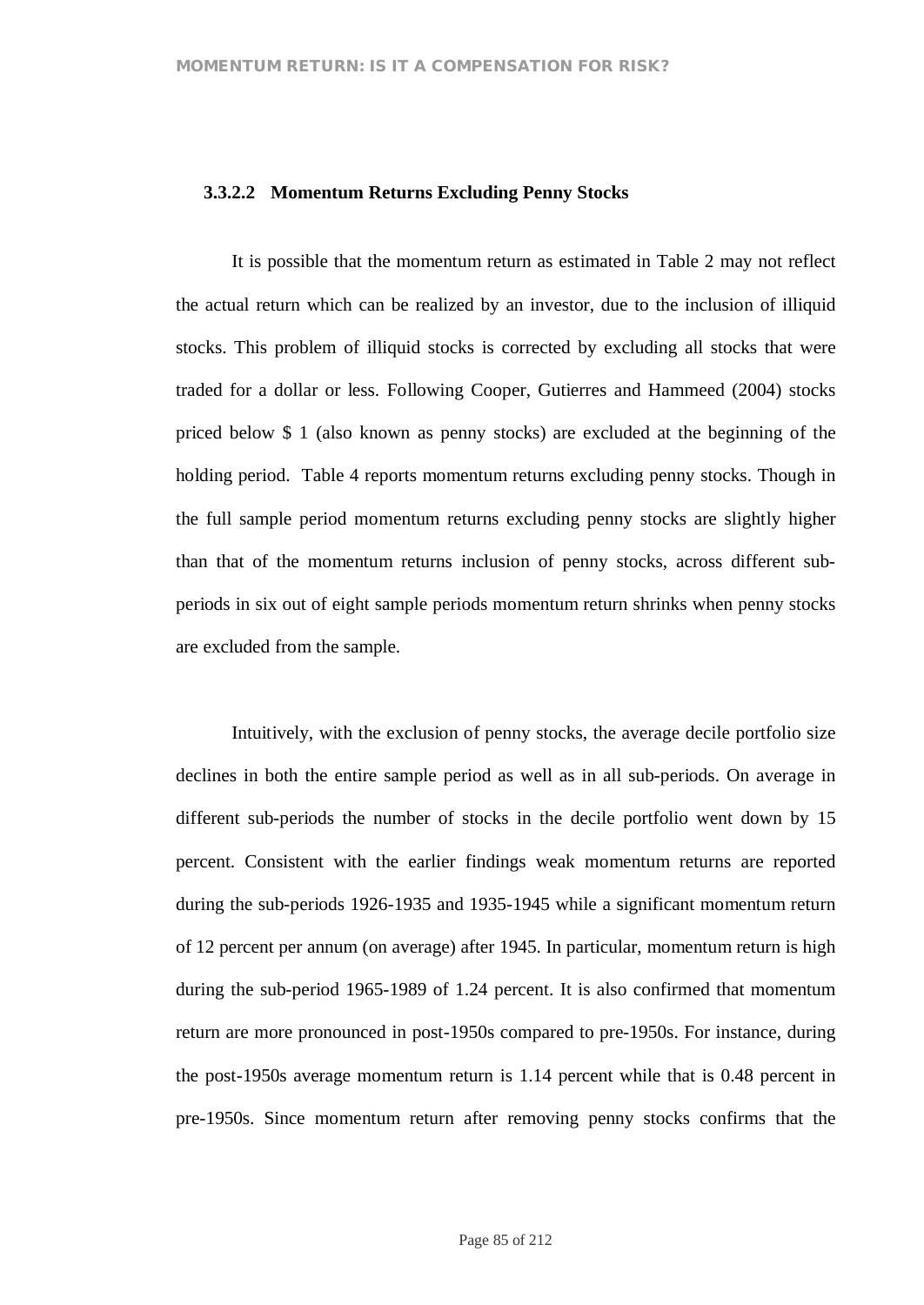consistent results are not driven by less liquid stocks this method is used to generated momentum returns throughout this paper.

[Insert Table 4 Here]

#### **3.3.2.3 Momentum Returns Excluding Transaction Cost**

Table 5 reports the momentum returns when transaction cost (bid-ask spread) is taken into account. As evident from the table, during the entire sample period momentum returns is 0.16 percent per month (1.92 percent per annum) and is significant at 5 percent level. Notably, when transaction cost is considered momentum return reduces significantly. For example, momentum return excluding transaction costs is only 0.16 percent per month which is 5.6 times less than that of the momentum return including transaction cost of 0.898 per month in Table 4. This evidence is consistent with earlier studies (see among others Korajczyk and Sadka 2004 and Ellis and Thomas, 2004) who report that momentum returns diminishes significantly when transaction costs are taken into account but do not eliminate. During the entire sample period the average size of momentum portfolio was 195 stocks and 67.98% of the momentum return was positive.

In different sub-period momentum returns are observed to be significant during the post-1950s e.g. in sub-periods 1956-1965, 1966-1975 and 1976-1985 momentum returns are 0.34 percent per month, 0.059 percent per month and 0.509 percent per month, respectively and are statistically significant. This is consistent with our findings in Table 2 and Table 4 where momentum returns are positive and significant during the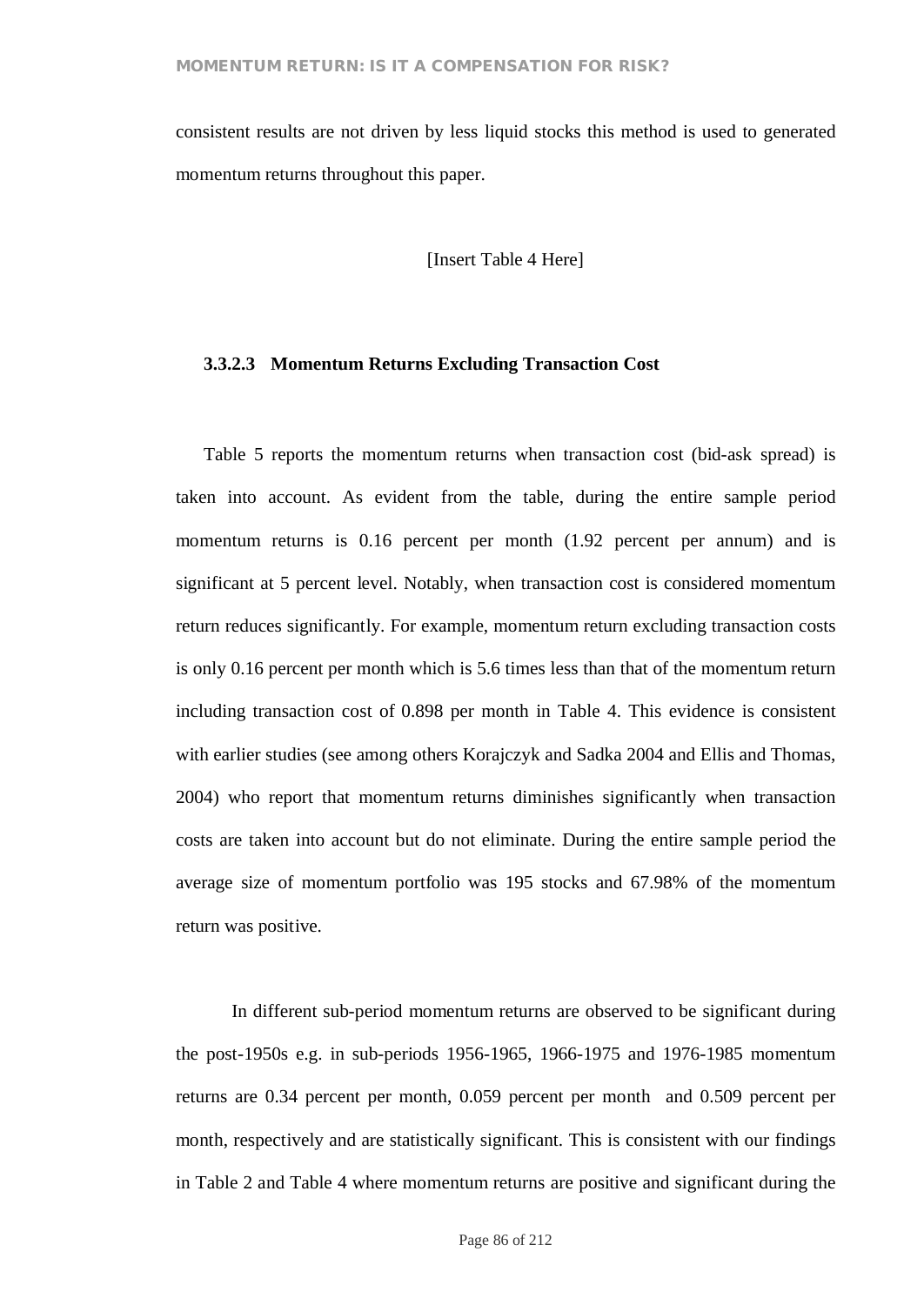#### **MOMENTUM RETURN: IS IT A COMPENSATION FOR RISK?**

post-1950s period. In the last two sub-periods e.g. in 1986-1995 and 1996-2005 momentum returns are negative. This implies that momentum returns are possible to exploit even after considering the transaction cost, particularly in periods of market upturn. Furthermore the size of the momentum portfolio also increases as the sample period moves from the early period towards the end of the sample period where more stocks became available to be included in the portfolio formation. However, it would be interesting to observe how momentum returns behave when both proportional and nonproportional transaction costs are taken into account. In addition, the impact of transaction cost on the portfolio size and total turnover can be addressed in future research.

Figure 1 presents momentum returns over time. It can be seen from the figure the momentum returns are linked to business cycle. In particular, during market crisis the variation in momentum return is dramatic. For instance, during market downturn in the sub-periods 1926-1935, 1966-1975 and 1995-2005 momentum return performed poorly, whereas from post 1950s to mid 1990s momentum return is comparatively high.

### [Insert Figure 1 Here]

To summarize, the empirical evidence show that when momentum returns are measured using the conventional method of Jegadeesh and Titman (2001) for the sample period from January 1926 through December 2005 strong momentum returns of 0.91 percent per month are observed during the post-1950s compare to it's counterpart of only 0.45 percent per month during pre-1950s. This implies that the pattern of momentum phenomenon is allied with the business cycle. In particular, during market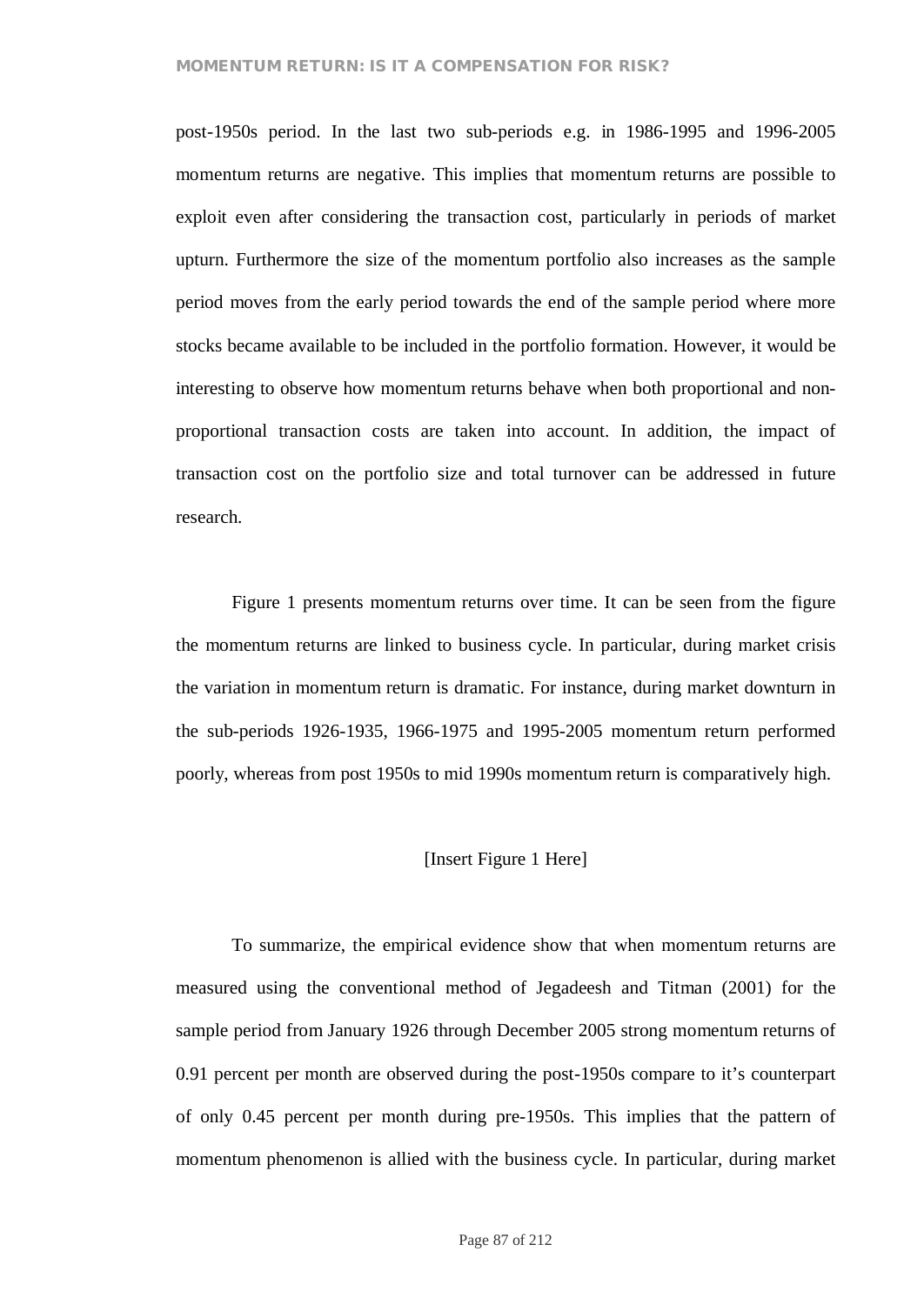#### **MOMENTUM RETURN: IS IT A COMPENSATION FOR RISK?**

downturn the variation in momentum return is dramatic. For instance the trend of momentum returns over time depicts that momentum returns are comparatively weak during the two end of the sample period e.g. pre-1950s and post 1995s when most market crisis are observed in US market.

When momentum returns are measured using the sub-periods of earlier authors, consistent results are reported. Though most of the findings of Chordia and Shivakumar (2002) and Jegadeesh and Titman (1993, 2001) have been reconfirmed, there are small discrepancies between this study which is mainly due to differences in methods and approaches especially in case of handling missing values during the formation and holding period.

It is observed that momentum returns remains after taken into account penny stocks and transaction costs. When momentum returns are measured excluding penny stocks, the results do not differ much from the earlier findings of more pronounced returns during post-1950s compared to pre-1950s except that momentum returns shrinks in some sub-periods. When transaction cost is considered momentum return reduces significantly during the entire sample period and in most sub-periods but do not eliminate entirely.

#### **3.3.3 Regressing Momentum Returns at the Portfolio Level**

In this section it is examined if momentum return disappears after adjusting for common components through confirming the hypothesis of a zero alpha in a multipleregression model at the portfolio level. At first, it is examined if momentum returns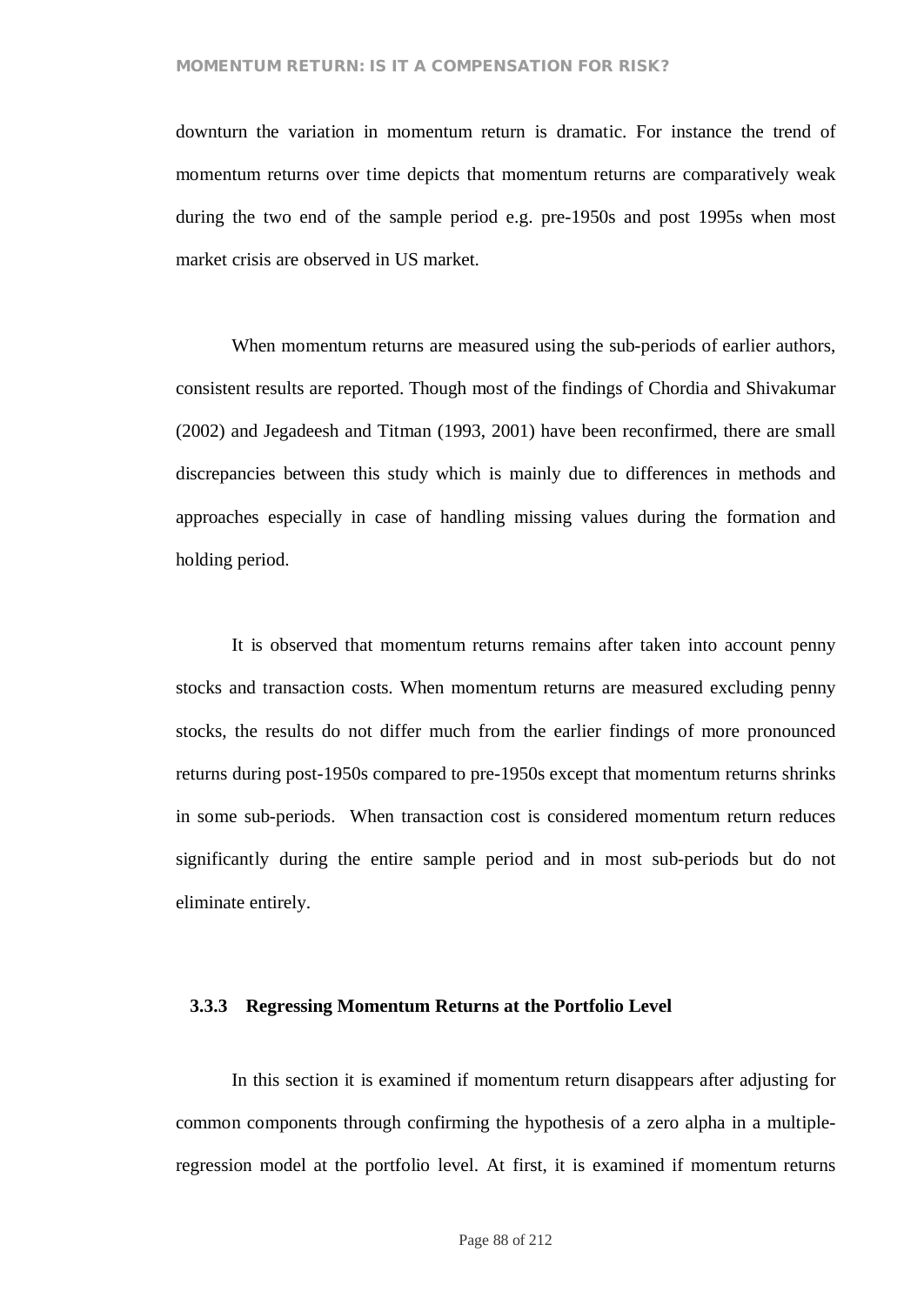remains after adjusting for Fama-French three factors and thereafter it is examined when controlling for macroeconomic variables.

### **3.3.3.1 Is Momentum Returns Compensation for Firm Level (Fama-French Three Factors) Risk Factors?**

Using Equation 2 as described in section 3.2.4.2 momentum returns are regressed on Fama-French three factors. Since the distributions of both the Fama-French three factors are non-normal (as reported in Table 1) and also as the residuals are heteroskedastic, coefficient of the regression are derived from White's heteroskedasticity consistent coefficient covariance. Panel A of Table 6 reports the average coefficients of the regression when the common components are the contemporaneous Fama-French factors on momentum return with a strategy of *JxK= 6x6* and excluding penny stocks. Momentum return are first regressed on Fama-French three factors for the full sample period from 1926 through 2005 and then in each subperiods. Column two through column five represents the coefficients on the intercept (alpha), Mkt\_Rf, SMB and HML and the last column reports the adjusted R-squared of the regression. Panel A of Table 6 shows strong evidence of statistically significant alpha of 0.01 (t=11.64)<sup>19</sup> during the full sample period. However, the coefficient on the three Fama-French factors, Mkt\_Rf, SMB and HML are 0.01, -0.03 and -0.02, respectively neither of which are statistically different from zero.

In different sub-periods results, Panel A shows that in six out of eight subperiods alpha is positive and significant, and more pronounced during the post-1950s. For example, in sub-periods 1946-1955, 1956-1965, 1966-1975, 1976-1985, 1986-1995

<sup>&</sup>lt;sup>19</sup> All estimates are rounded to nearest figure.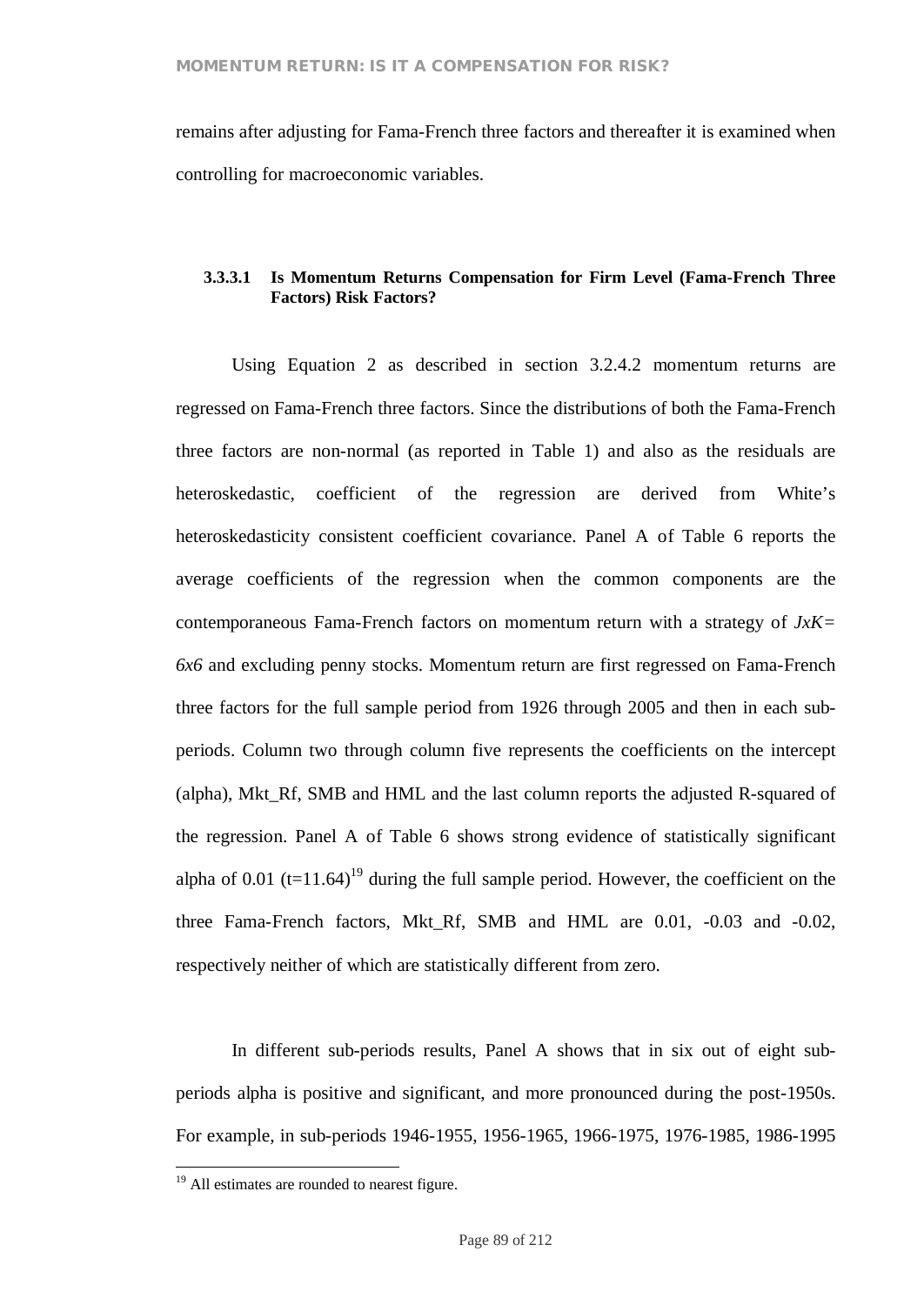and 1996-2005 alphas are 0.01, 0.01, 0.01, 0.01, 0.02 and 0.01, respectively all of which are statistically significant at one percent level. Conversely, alphas during the pre-1950s are comparatively weak e.g. in sub-periods 1926-1935 and 1936-1945 alphas are 0.01 and -0.001 and are not statistically different from zero. Similar to the findings of Jegadeesh and Titman (1996) who report that the coefficient of Fama-French three factors are negative when regressed against momentum return during the post 1950s. All the three factors of Fama-French are statistically insignificant with the exception of HML which is significant in the sub-periods 1976-1985 and 1986-1995 with coefficients of -0.15 and -0.13, respectively. The above evidence of positive and significant alphas suggests that significant momentum return remains after adjusting for the Fama-French factors.

#### [Insert Table 6 Here]

Momentum literature claims momentum return is explained once the predictable components of stock returns when measured by lagged variables are considered (see Chordia and Shivakumar, 2002). One may naturally argue that the results in Panel A of Table 6 might differ if the predicted Fama-French three factors as measured by the lag of these variables are accounted for. This is answered by re-estimating the results in Panel B of Table 6. Panel B of Table 6 reports the empirical results when using Equation 3 in section 3.2.4.2 where the risk factors are the lagged Fama-French three factors. The table reports that the conclusion of a positive and statistically significant alpha remains unchanged even when the predictable components of the stock returns are accounted for. In terms of alpha the results in Panel B of Table 6 show that during the entire sample period alpha is positive and significant  $0.01$  (t=11.91). However the use of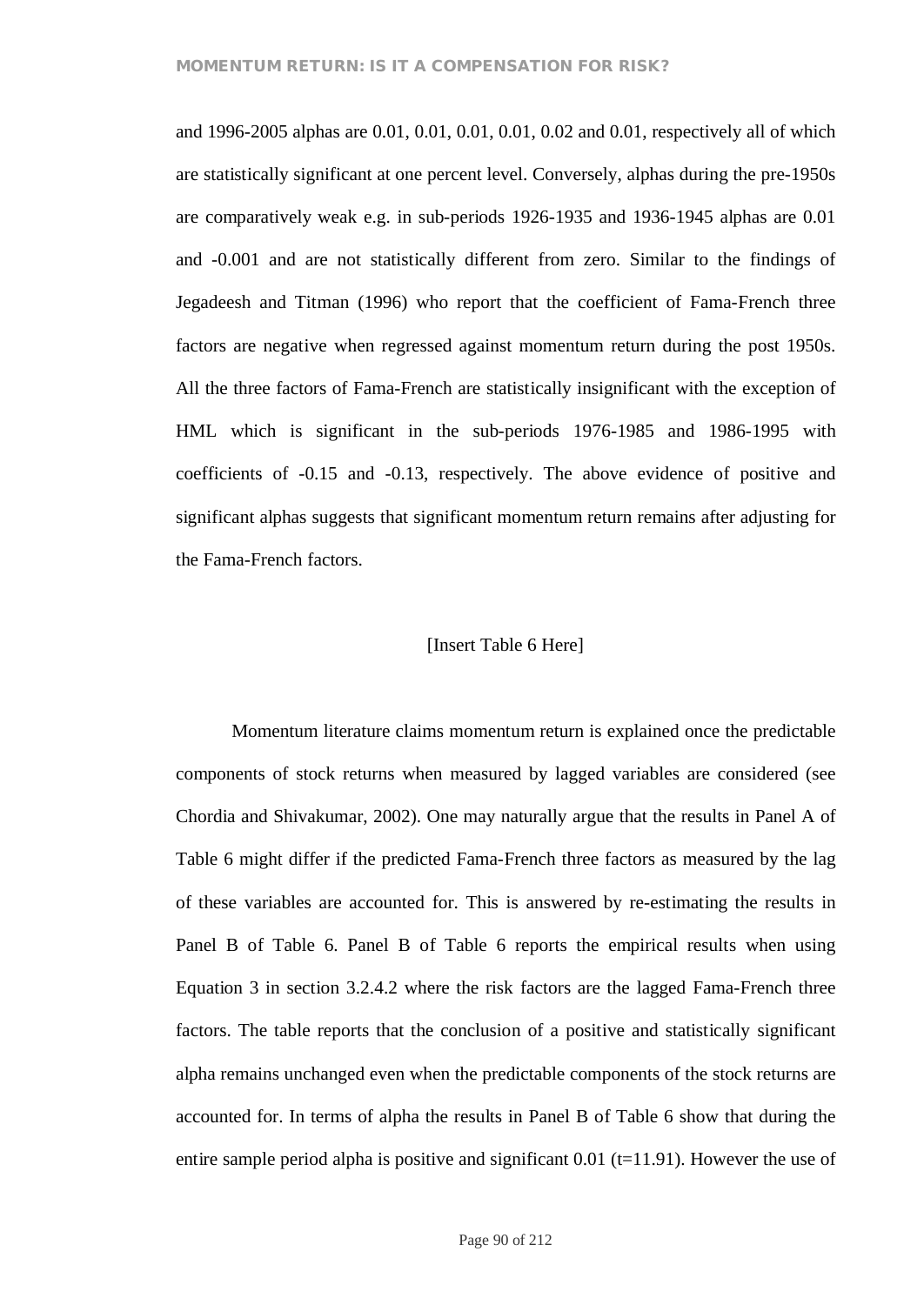lagged variables changes the signs of the coefficients which indicates systematic differences across momentum return when exposed to Fama-French three factors as contemporaneous and lagged variables, though not statistically significant.

Panel B of Table 6 confirms the earlier findings that momentum returns are particularly strong in post-1950s than in pre-1950s. For example, in the sub-periods 1946-1955, 1956-1965, 1966-1975, 1976-1985,1986-1995 and 1996-2005 alphas (tstatistics) are 0.009 (8.64), 0.011 (12.10), 0.007 (3.75), 0.014 (9.01), 0.016 (10.04) and 0.011 (5.33), respectively, while in the sub-period 1926-1935 and 1936-1945 alpha are e.g. 0.007 and -0.002, respectively, which are not significant. The results are consistent in terms of the three Fama-French factors. For instance, in all sub-periods the coefficient on Mkt\_Rf and SMB are insignificant except HML which is significant in the sub-periods 1956-1965, 1976-1985,1986-1995 with coefficient of -0.116, -0.136, - 0.192 and -0.171 , respectively. Noticeably, adjusted R-squared improves when lagged Fama-French factors are used compared to contemporaneous variables. This partially supports the explanation of earlier evidence that momentum return is better (though not entirely) explained when predicted variables are accounted for.

The findings supplements to momentum literature in two ways; Firstly, it is reported that alpha is positive and significant in different sub-periods and more pronounced during the post-1950s and pre-2000s. Earlier studies that report similar findings of the failure of Fama-French three-factor to explain momentum return, on average, considered a whole sample period. For instance, Jegadeesh and Titman (2001) study the effect on the whole sample period from 1965 to 1989, Fama-French (1996) examined from 1963 through 1993. In this regard our study adds to momentum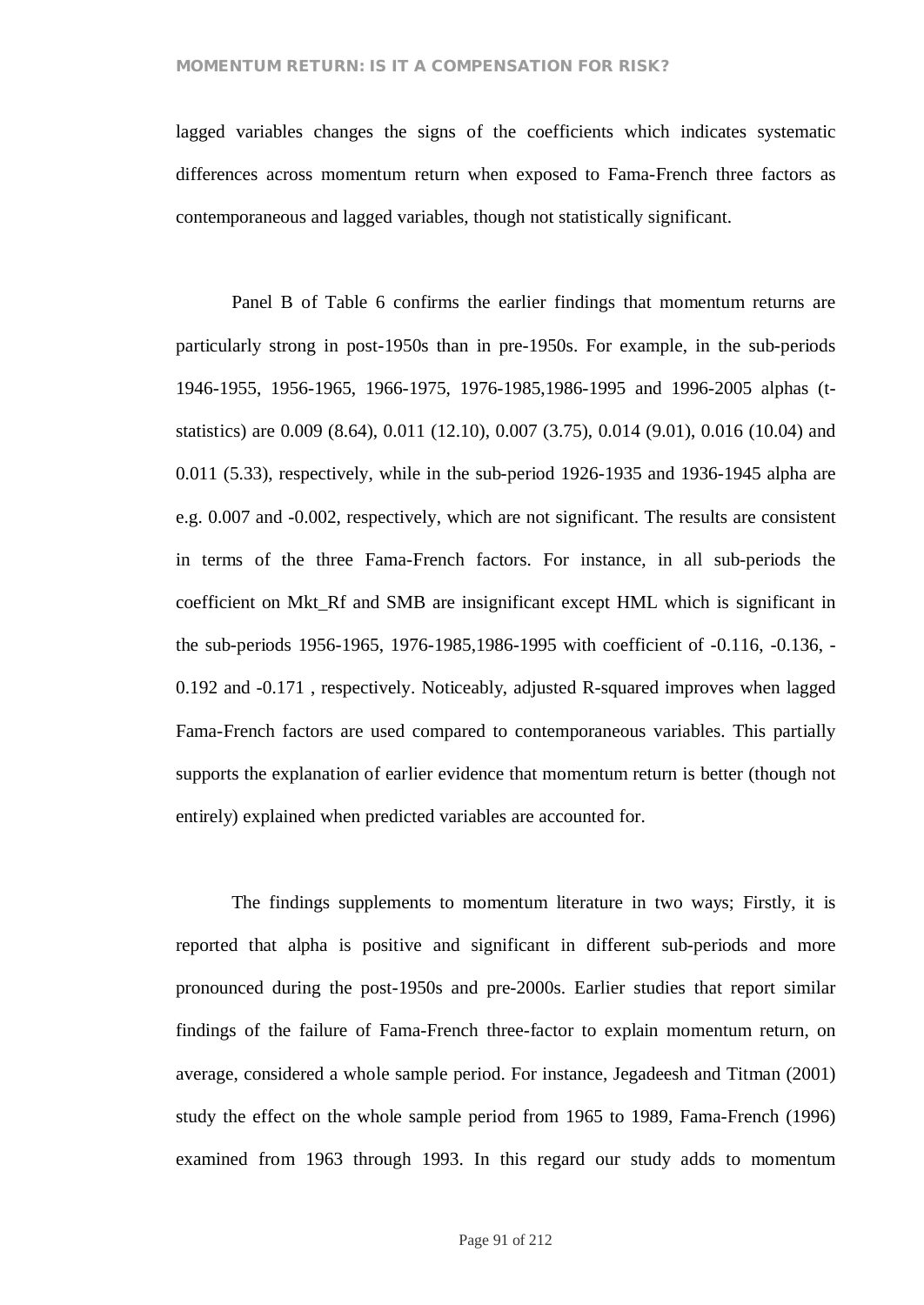### **MOMENTUM RETURN: IS IT A COMPENSATION FOR RISK?**

literature that the results are consistent and significant and are unique in each subsample period. Secondly, the empirical results are more pronounced during the post 1950s than pre-1950s, suggesting that the wave of the economic condition has influence on momentum returns. Thirdly, it is shown that even when Fama-French factors are employed as predictor variables the conclusion of statistically significant alpha does not change. This finding leaves room for researchers to rethink about the association between predictor variables and momentum return.

#### **3.3.3.2 Is Momentum Returns Compensation for Carhart Four Risk Factors?**

Carhart (1997) introduced an additional risk factor to Fama-French (1993) three factors which captures the one year momentum anomaly of Jegadeesh and Titman (1993). This fourth factor takes into account the momentum effect on stock returns. Considering momentum as a risk factor to account for momentum returns in stock is not very common in momentum studies. In only one study Kang and Li (2007) provides an evidence of the asset-pricing implications of a momentum factor. The intuition of using momentum as risk factors arises from the theoretic asset-pricing implication of a given variable being a factor. The justification is that if momentum returns are compensation for risks then the empirically constructed momentum factor should explain momentum returns. If, on the other hand, momentum returns are not compensations for risks then momentum as a risk factor is unlikely to have any cross-sectional pricing power beyond the momentum portfolios. We test in this thesis if our empirically constructed momentum returns are compensation for momentum risks.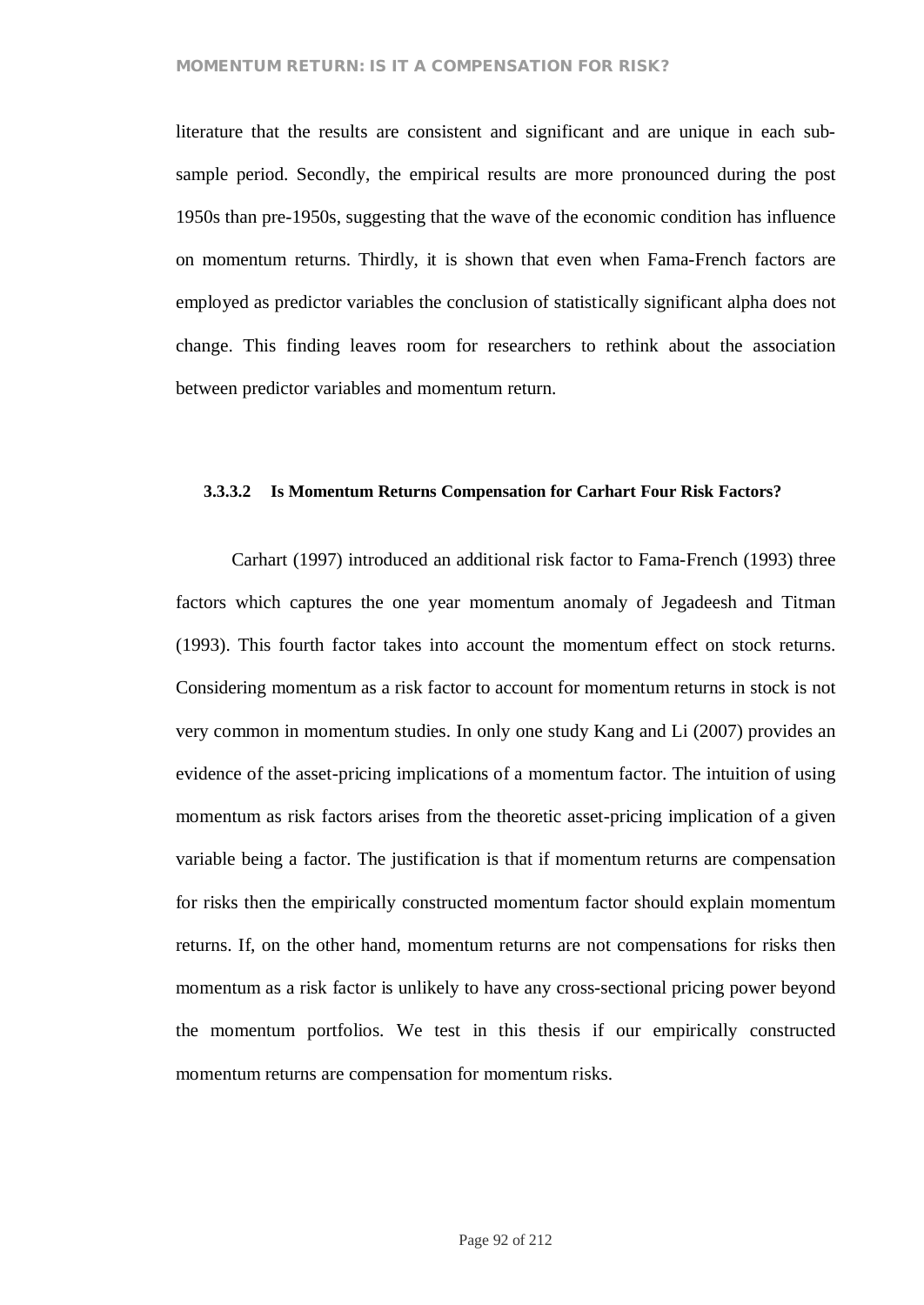Table 7 reports the empirical findings when our empirically constructed momentum returns are regressed on Carhart four factors. Panel A of Table 7 reports when the four factors are used as a contemporaneous variables and Panel B reports when those are used as lagged variables. As is evident from Panel A of Table 7 during the entire sample period alpha is 0.01 percent per month (0.12 percent per annum) and is statistically significant. This indicates that momentum returns remain after accounting for momentum risk factor. Among the four risk factors, the coefficient of Mkt\_Rf and MOM are 0.04 percent and 0.12 percent, respectively and are significant during the entire sample period. This implies that the market premium and the momentum factors have significance influence in explaining momentum returns. During the different subperiod alpha is significant in four out of eight sub-periods and particularly during the post-1950s. For example, in the sub-periods 1956-1965, 1976-1985, 1986-1995 and in 1996-2005 alphas are significant. Interestingly, during these sub-periods the coefficient of momentum is also significant, indicating strong influence over momentum returns. This result is consistent with the study of Kang and Li (2007) who report that during the sub-period from 1965-1989 momentum returns is observed to be strong and that momentum factor display quantitatively strong correlation patterns.

Panel B of Table 7 reports that momentum returns remains when priced for the lagged momentum risk factor. It is evident from the table that during the entire sample period alpha is statistically significant of 0.01 percent per month (0.12 percent per annum). Noticeable the coefficient of MOM is 0.13 percent per month and is significant, indicating its strong influence on momentum returns. During the different sub-periods alpha is significant in five out of eight sub-periods and are mostly observed during the post 1950s. Among the four variables the coefficient of MOM is significant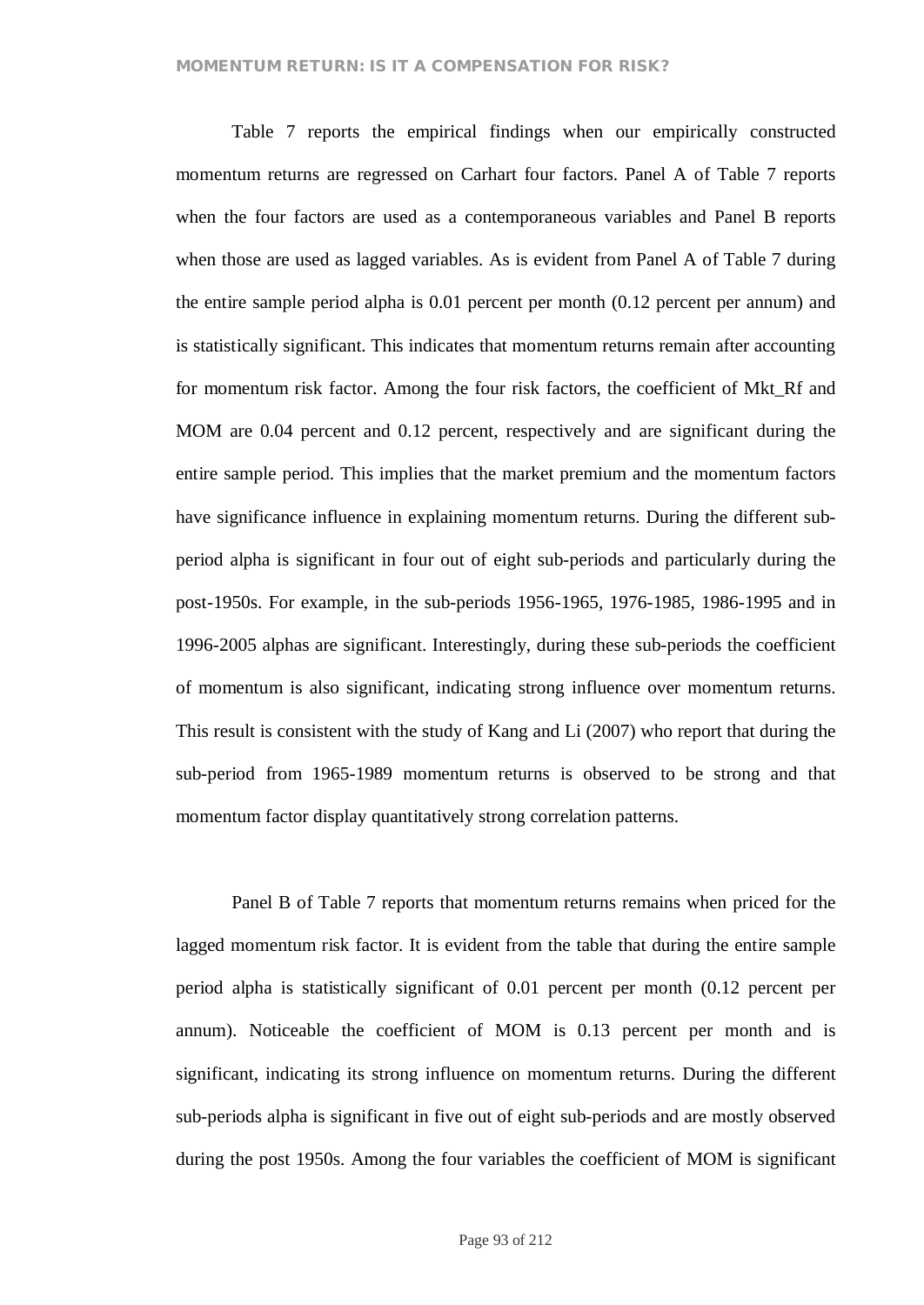in almost all sub-periods. The findings from Table 7 clearly indicates that momentum returns are not compensation for Carhart's four factors risk and that momentum returns remain once accounted for these risk factors. Nevertheless, it is to be noted that the coefficient of MOM has significant influence in explaining momentum returns.

#### **3.3.3.3 Is Momentum Returns Compensation for Macroeconomic Risk Factors?**

The empirical results in Table 6 hold when the only common components are the Fama-French three factors. Chordia and Shivakumar (2002) claim that momentum return can be explained by a parsimonious set of macro economic variables, when the lagged of these variables, are employed at the individual stock level. Motivated by this fact the following section provides evidence on whether the alpha is zero when macroeconomic factors are the common components in the regression model.

Panel A of Table 8 reports the empirical results when Equation 2 as described in section 3.2.4.2 is used to regress momentum returns over contemporaneous macroeconomic variables. The table shows that when contemporaneous macroeconomic variables are used alpha is  $0.02$  (t=12.63) and significantly different from zero during the entire sample period. One the other hand, the coefficients of all the macroeconomic variables are negative except that of DIV which is positive but insignificant. In the entire sample period only the variable TERM is statistically significant with a coefficient -0.004 (t=-4.63). Similar to the findings of Table 3 except in the sub-period 1936-1945, alpha is positive in all other sub-periods and statistically significant in the post-1950s. For example, in the sub-periods 1946-1955, 1956-1965, 1966-1975, 1976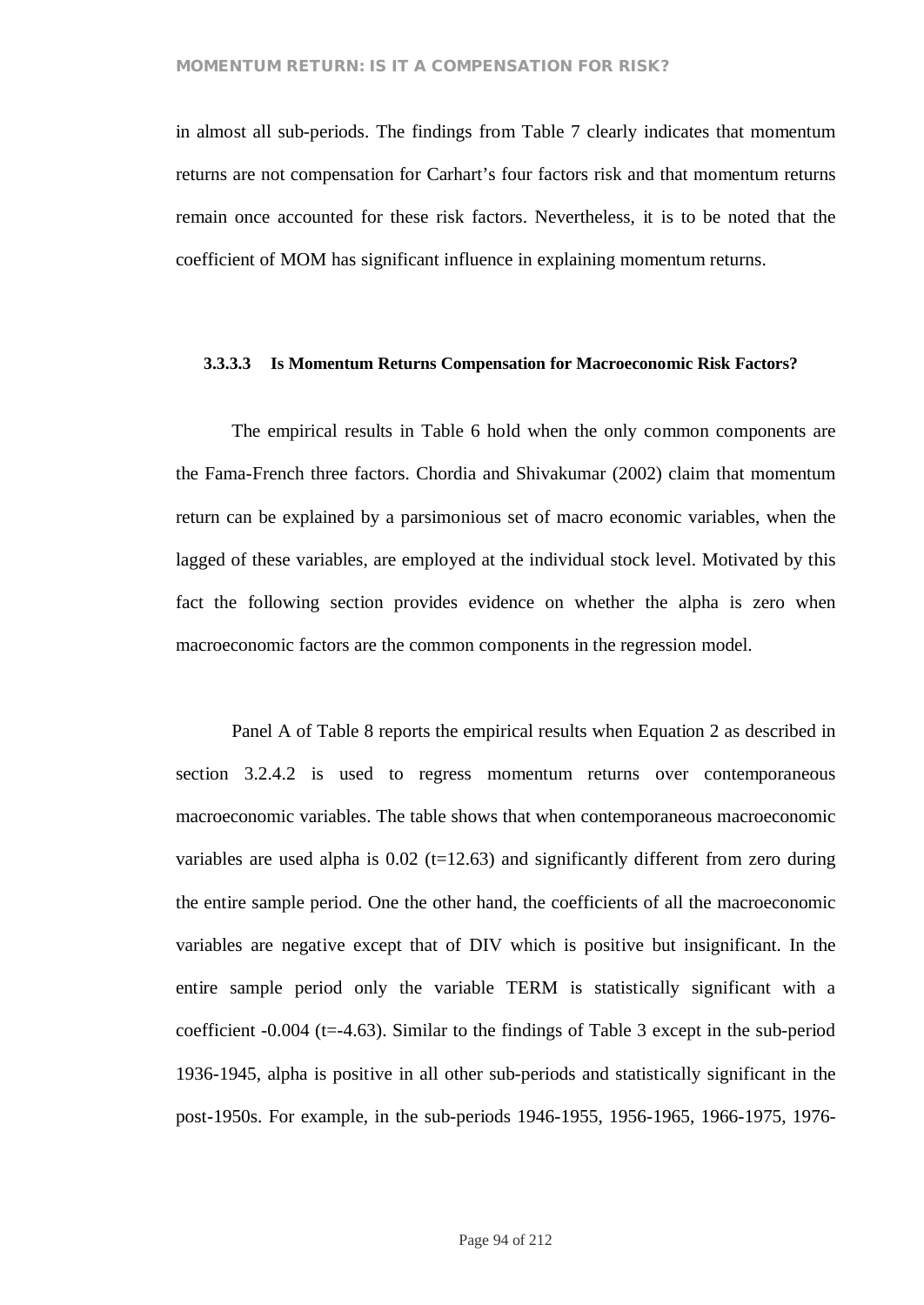1985, 1986-1995 and 1996-2005 and alpha (t-statistics) is 0.01 (9.59), 0.01 (11.31), 0.001 (3.23), 0.01 (8.85), 0.02 (10.42) and 0.01 (8.292), respectively.

### [Insert Table 8 Here]

On average the macroeconomic variables are insignificant across different subperiods except YLD and DEF which are significant in only two sub-period 1986-1995 with coefficient of -0.01 (t=-2.57) and 0.07 (t=3.11), respectively. The above findings of positive and significant alpha confirm that momentum return remains even after adjusted for the market wide contemporaneous macroeconomic factors at the portfolio level.

Panel B of Table 8 reports the results when equation 3 of section 3.2.4.2 is used to regress momentum returns against the lagged macroeconomic variables. The table shows that in the full sample period alpha is significantly different from zero with coefficient 0.01 ( $t=2.06$ ). Among the four macro economic variables only TERM is significant with a coefficient  $-0.003$  (t= $-4.17$ ). Again alphas in the post 1950s are stronger than in pre-1950s. For example, in sub-periods 1946-1955, 1956-1965, 1966- 1975, 1976-1985, 1986-1995 and 1996-2005 alphas are 0.01, 0.01, 0.01, 0.01, 0.02 and 0.01, respectively and are all significant at one percent level. The coefficients of all other macroeconomic variables are insignificant in different sub-periods except DIV in the sub-period 1956-1965 with coefficient of  $0.02$  (t=2.61) and DEF in the sub-period 1986-1995 with coefficient of 0.06 ( $t=2.18$ ) are significant. In terms of the signs of the coefficients we differ with Chordia and Shivakumar (2002) only insignificantly for DIV and DEF, as those authors report a positive relation while we document negatively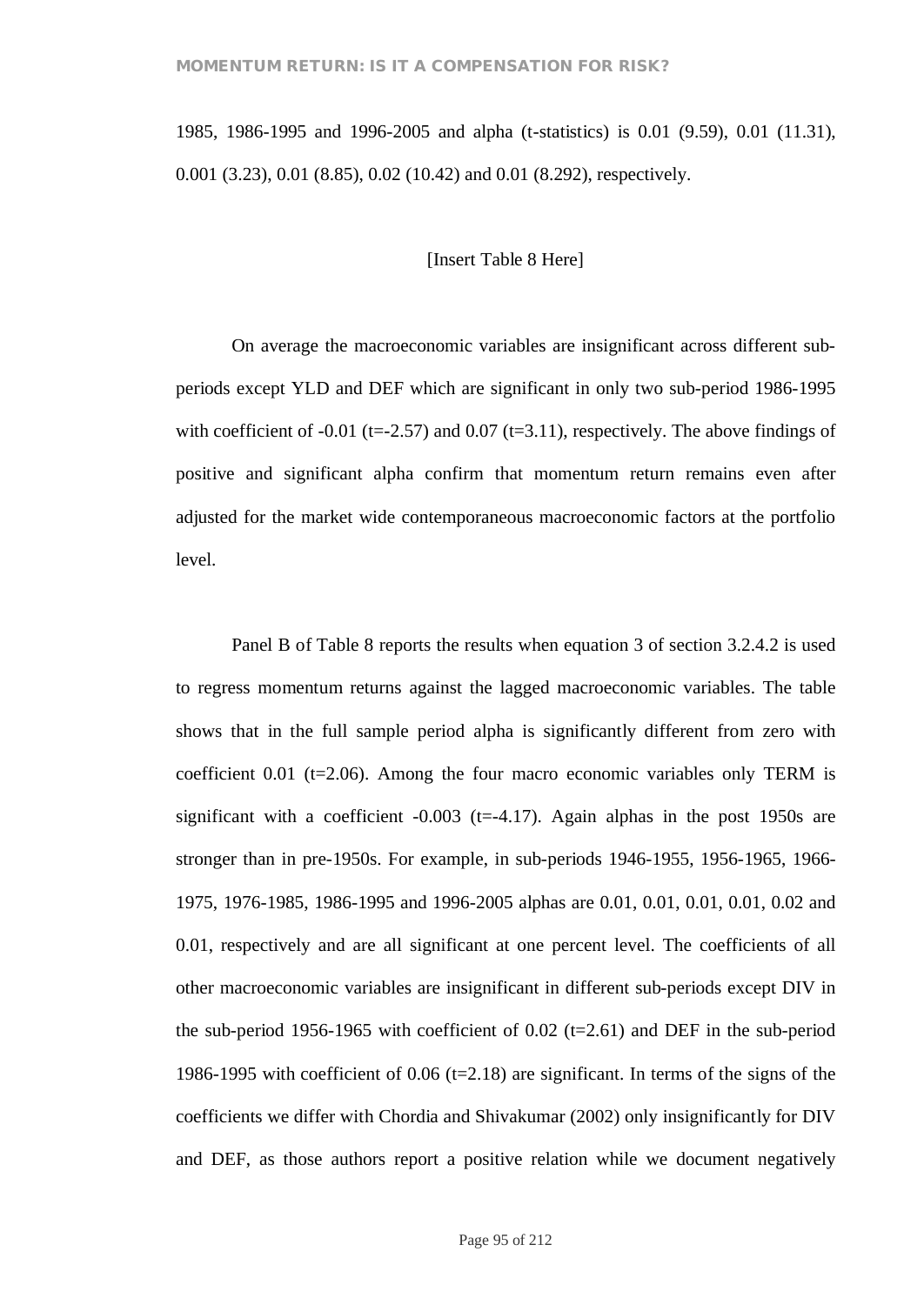linked with momentum return. This possibly is due to the methodological differences e.g. exclusion of penny stocks, handling of missing values and the use of different subsample period.

Overall, the empirical results reject the hypothesis of a zero alpha when lagged macroeconomic variables are used as claimed by Chordia and Shivakumar (2002) and suggest that momentum returns are not compensation for risk at the portfolio level when macroeconomic risk factors are used. However the adjusted R-squared improves when lagged variables are used, indicating that the macroeconomic variables have some explanatory power in explaining momentum returns.

### **3.4 Conclusions**

Chapter three of this thesis answers the first question of the study as to whether or not momentum returns are compensation for explained risk factors at the portfolio level. The empirical results of this question summarizes the following answers; Firstly, stocks traded in the NYSE, NASDAQ and AMEX over the period from 1926 through 2005 earns momentum returns of 0.8 percent per month (9.6 percent per annum). Momentum returns is predominantly high and earns more than 1 percent per month during the post-1950s compared to its counterpart in pre-1950. Particularly during the period in the study of Chordia and Shivakumar (2002) e.g. from 1951-1994 momentum returns are statistically and economically significant. The results that momentum strategy earns a return of around 1 percent per month is consistent with several earlier studies e.g. by Jegadeesh and Titman (1993), Chordia and Shivakumar (2002), Kang and Li (2004) who also report momentum returns are approximately 1 percent per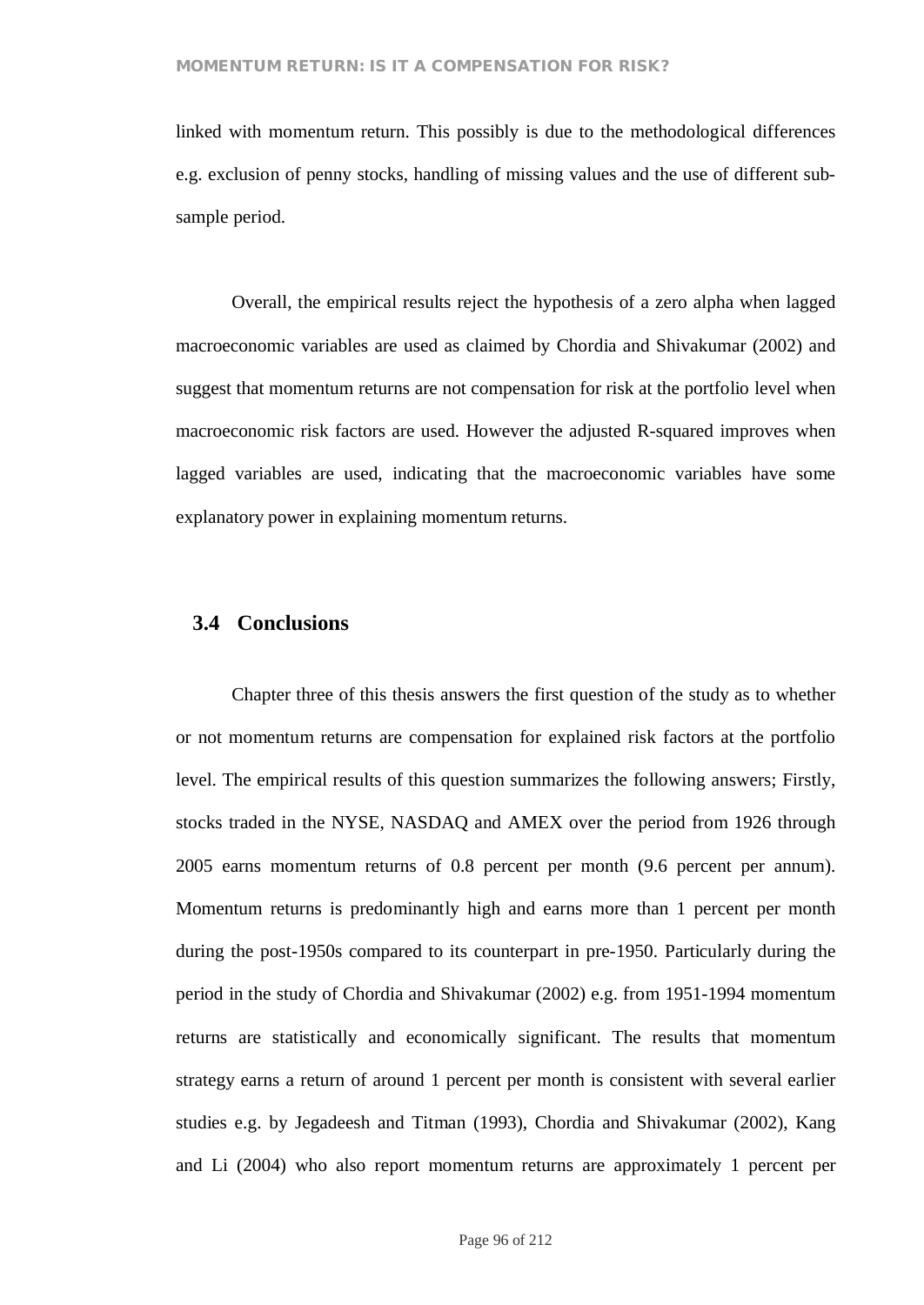month (12 percent per annum). This also holds when penny stocks are excluded and transaction costs are taken into account. In both cases though momentum returns reduces significantly but do not eliminate entirely.

Secondly, the pattern of momentum returns is associated with the business cycle. The return is high during periods when US stock market is rising and generates low returns when market is falling.

Finally, momentum returns are not compensation for Fama-French three factors at the portfolio level. It is reported that statistically significant alpha of 0.01 percent remains when controlled for these firm level risk factors. The results are also robust when lagged Fama-French factors are considered. When Carhart four-factor model is considered with the fourth factor as momentum, momentum returns remains. We report a significant alpha of 0.01 percent per month when momentum is considered as a risk factor. However the risk factor momentum has significant influence in explaining the empirical momentum return both during the entire sample period and in different subperiods. Finally, momentum returns remain when controlled for macroeconomic variables. When macroeconomic variables are considered a significant alpha of 0.02 percent is reported. The result of positive and significant alpha is also robust when lagged macroeconomic variables are used.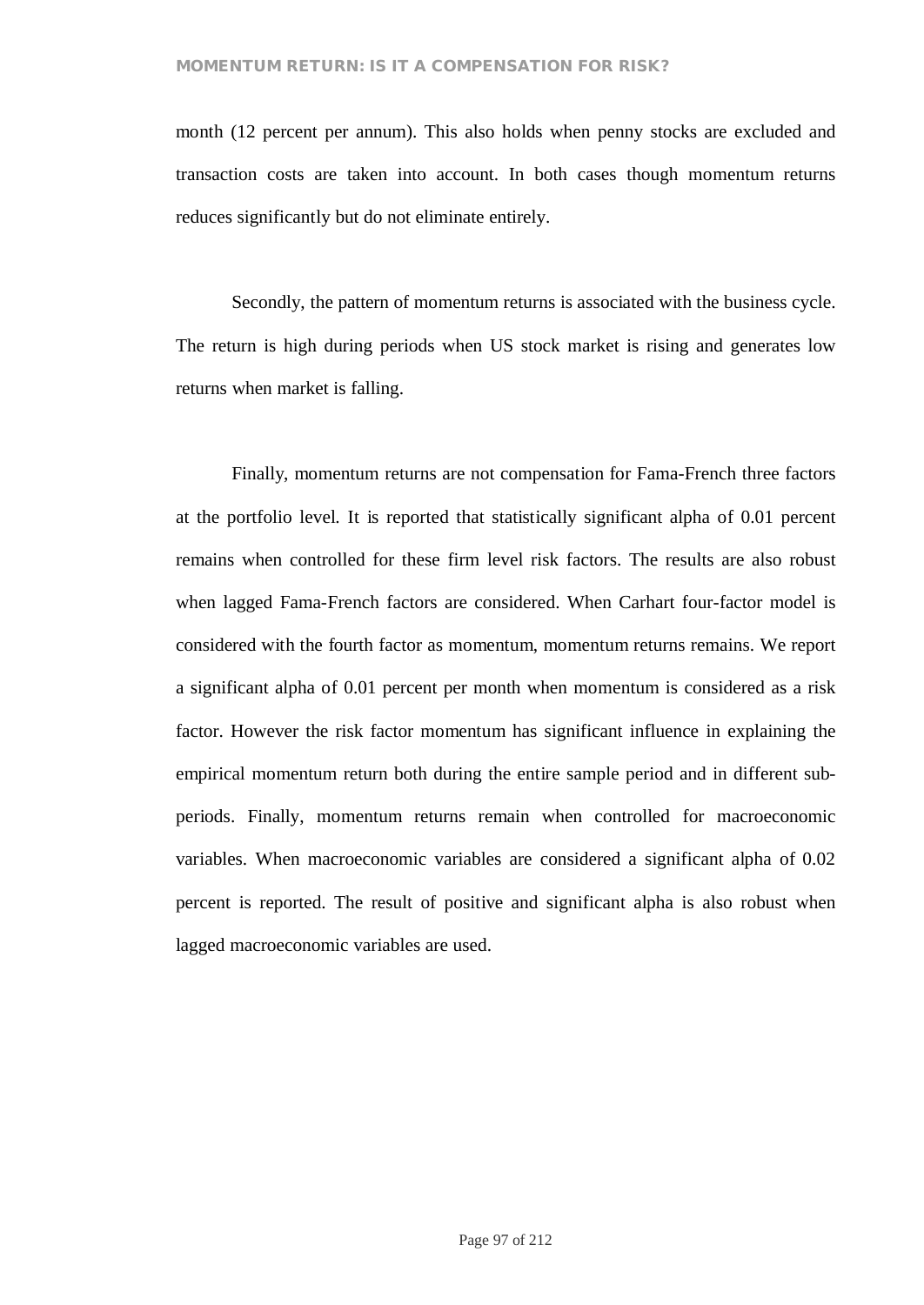# **3.5 APPENDIX A: Empirical Tables on Portfolio Level Analysis**

# **Table 1: Summary Statistics**

This table reports the summary statistics of Fama-French three factors and four macroeconomic variables from July 1926 through December 2005 (955 months). MKT\_ RF is the monthly return on CRSP value-weighted market index in excess of the one-month Treasury bill rate, RF, SMB and HML are the Small-Minus-Big size factor and the High-Minus-Low book-to- market- ratio factor, respectively. The macro factors are dividend yield (DIV), short rate (YLD), term premium (TERM) and the default premium (DEF). DIV is defined as the total dividend payment accrued to the CRSP value-weighted market index over the past twelve months divided by the current price level of the index. YLD is the yield on the three-month Treasury bill. TERM is defined as the yield spread of a ten-year Treasury bond and a three-month Treasury bill and DEF is the yield spread of Moody's Baa and Aaa rated bonds. Panel A represents the descriptive statistics of all these common factors whilst Panel B reports the correlation among the variables.

|                                                                          | Panel A: Descriptive Statistics of Fama-French Factors and Macroeconomic Factors |           |          |            |            |            |            |             |            |  |  |  |
|--------------------------------------------------------------------------|----------------------------------------------------------------------------------|-----------|----------|------------|------------|------------|------------|-------------|------------|--|--|--|
|                                                                          | <b>MKT_RF</b>                                                                    | RM        | RF       | <b>SMB</b> | <b>HML</b> | <b>DIV</b> | <b>YLD</b> | <b>TERM</b> | <b>DEF</b> |  |  |  |
| <b>Mean</b>                                                              | 0.647                                                                            | 0.951     | 0.304    | 0.241      | 0.406      | 4.233      | 3.714      | 1.529       | 0.923      |  |  |  |
| Std. Dev.                                                                | 5.467                                                                            | 5.456     | 0.255    | 3.362      | 3.593      | 1.379      | 3.143      | 1.403       | 0.379      |  |  |  |
| <b>Skewness</b>                                                          | 0.220                                                                            | 0.186     | 1.018    | 2.220      | 1.868      | 1.637      | 0.877      | $-0.037$    | 1.129      |  |  |  |
| <b>Kurtosis</b>                                                          | 10.809                                                                           | 10.782    | 4.193    | 25.207     | 18.499     | 7.989      | 3.493      | 3.265       | 4.131      |  |  |  |
| Panel B: Correlation Among Fama-French Factors and Macroeconomic Factors |                                                                                  |           |          |            |            |            |            |             |            |  |  |  |
|                                                                          | <b>MKT_RF</b>                                                                    | <b>RM</b> | RF       | <b>SMB</b> | <b>HML</b> | <b>DIV</b> | <b>YLD</b> | <b>TERM</b> | <b>DEF</b> |  |  |  |
| <b>MKT_RF</b>                                                            | 1.000                                                                            | 0.999     | $-0.072$ | 0.351      | 0.320      | $-0.134$   | $-0.080$   | 0.077       | 0.102      |  |  |  |
| RM                                                                       |                                                                                  | 1.000     | $-0.024$ | 0.349      | 0.321      | $-0.148$   | $-0.033$   | 0.051       | 0.115      |  |  |  |
| RF                                                                       |                                                                                  |           | 1.000    | $-0.055$   | 0.013      | $-0.292$   | 0.983      | $-0.541$    | 0.262      |  |  |  |
| <b>SMB</b>                                                               |                                                                                  |           |          | 1.000      | 0.225      | $-0.010$   | $-0.058$   | 0.095       | 0.134      |  |  |  |
| <b>HML</b>                                                               |                                                                                  |           |          |            | 1.000      | 0.002      | $-0.005$   | 0.036       | 0.045      |  |  |  |
| <b>DIV</b>                                                               |                                                                                  |           |          |            |            | 1.000      | $-0.318$   | 0.228       | 0.254      |  |  |  |
| <b>YLD</b>                                                               |                                                                                  |           |          |            |            |            | 1.000      | $-0.557$    | 0.242      |  |  |  |
| <b>TERM</b>                                                              |                                                                                  |           |          |            |            |            |            | 1.000       | 0.362      |  |  |  |
| <b>DEF</b>                                                               |                                                                                  |           |          |            |            |            |            |             | 1.000      |  |  |  |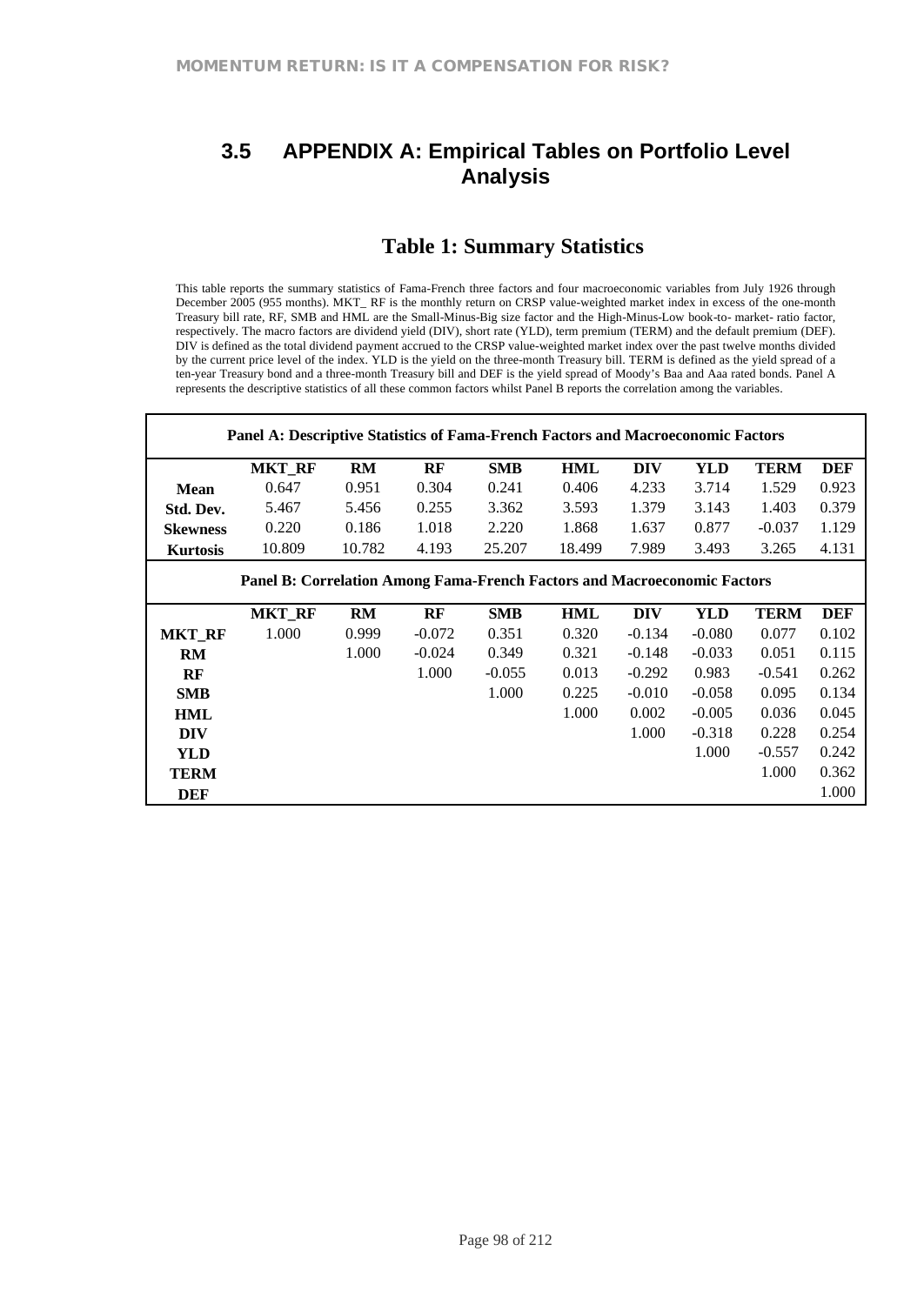# **Table 2: Winner, Loser and Momentum Portfolios and Momentum Returns Using Conventional Method**

The following table reports the monthly returns for winner, loser and momentum portfolios formed based on past six-month returns and held for the following six months,  $JxK = 6x6$  strategy. The sample period includes January 1926 through December 2005, monthly returns of 22277stocks. Momentum returns are derived by using Equation 1 in section 3.6.2.1. In each month *t* for all NYSE, AMEX and NASDAQ stocks with returns from *t-5* through *t-1* on the monthly CRSP database, the stocks are ranked into decile portfolios according to their returns during the formation period. We skip the month *t* between the formation and the holding period. Decile portfolios are formed monthly by weighting equally all firms in that decile ranking. Winner and Loser are the equal-weighted portfolios of the 10 percent of the stocks with the lowest and the highest returns over the pervious six months, respectively. A long position is taken in the winner portfolio and a short position in the loser portfolio and these positions are held for the following holding  $(K)$  months  $(t+1 \text{ to } t+6)$ . Momentum portfolio is the zero-cost portfolio that buys the winner portfolio and short sells the loser portfolio and is measured by the difference between the winner and the loser portfolios. The column 'Decile portfolio size' reports the average size of the decile portfolio during each sub-sample period. The column titled "%  $> 0$ "gives the percentage of Winner minus Loser that are positive. The last column reports the size of each sub-sample period. The estimates are reported in percentage, the number in bold fonts represent significance at the 5 percent level and t-statistics are given in parenthesis. Panel A reports the return of the momentum portfolio while Panel B reports the momentum return when excluding the penny stocks from the sample.

|                          |         |          | <b>Panel A: Momentum Return</b> |                                        |          |                         |
|--------------------------|---------|----------|---------------------------------|----------------------------------------|----------|-------------------------|
| <b>Sub-Sample Period</b> | Loser   | Winner   | <b>Momentum</b>                 | <b>Decile Portfolio</b><br><b>Size</b> | $\% > 0$ | No. of<br><b>Months</b> |
| 1926-2005                | 1.032   | 1.824    | 0.792                           | 218                                    | 71.88%   | 949                     |
|                          | (7.136) | (13.974) | (10.124)                        |                                        |          |                         |
| 1926-1935                | 1.346   | 1.991    | 0.645                           | 44                                     | 57.50%   | 109                     |
|                          | (1.785) | (3.010)  | (1.569)                         |                                        |          |                         |
| 1936-1945                | 2.214   | 2.262    | 0.048                           | 54                                     | 53.33%   | 120                     |
|                          | (4.879) | (5.011)  | (0.181)                         |                                        |          |                         |
| 1946-1955                | 0.691   | 1.607    | 0.917                           | 81                                     | 85.83%   | 120                     |
|                          | (2.939) | (6.932)  | (10.315)                        |                                        |          |                         |
| 1956-1965                | 0.447   | 1.506    | 1.059                           | 116                                    | 89.17%   | 120                     |
|                          | (2.078) | (7.693)  | (11.573)                        |                                        |          |                         |
| 1966-1975                | 0.320   | 1.148    | 0.828                           | 209                                    | 65.83%   | 120                     |
|                          | (0.748) | (3.159)  | (3.679)                         |                                        |          |                         |
| 1976-1985                | 1.068   | 2.375    | 1.306                           | 228                                    | 76.67%   | 120                     |
|                          | (4.118) | (8.558)  | (8.824)                         |                                        |          |                         |
| 1986-1995                | 0.448   | 1.620    | 1.171                           | 436                                    | 80.83%   | 120                     |
|                          | (1.372) | (6.216)  | (6.997)                         |                                        |          |                         |
| 1996-2005                | 1.753   | 2.100    | 0.348                           | 559                                    | 65.83%   | 120                     |
|                          | (4.313) | (5.697)  | (1.552)                         |                                        |          |                         |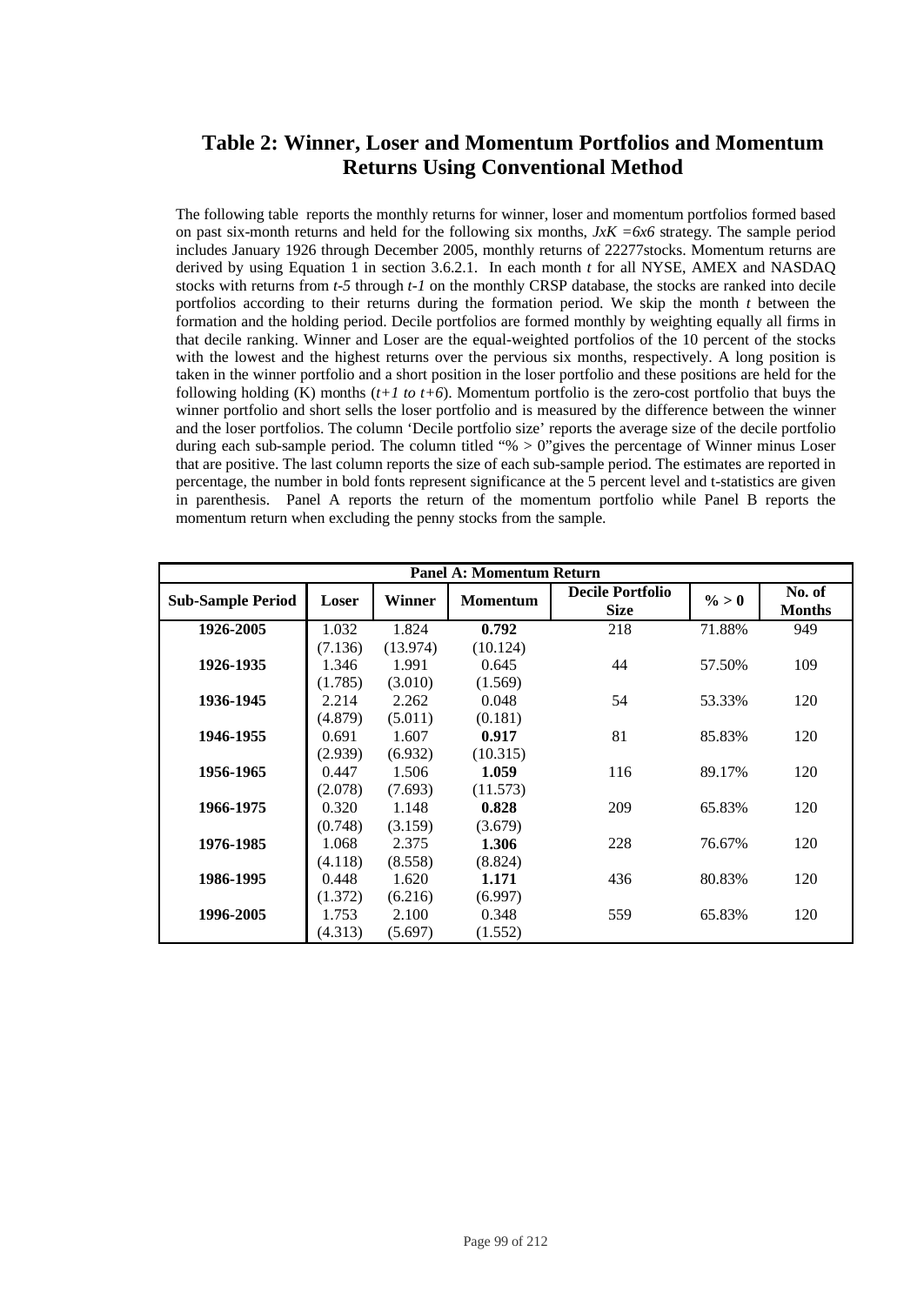### **Table 3: Sub-Periods of Chordia-Shivakumar (2002) and Jegadeesh-Titman (1993)**

Following table reports the monthly momentum return using the sub-periods of two earlier studies, Chordia and Shivakumar (2002) and Jegadeesh and Titman (1993). Panel A shows the monthly momentum return using the four sub-sample periods in the study of Chordia and Shivakumar (2002). Following these authors with a momentum strategy of JxK=6x6 momentum returns have been generated over various sub-sample periods. The column titled '%>0' represents the percentage of the momentum returns that are greater than zero. Panel B reports the momentum returns following different JxK strategies over the sample period from January 1963 through December 1989 as in the study of Jegadeesh and Titman (1993). The t statistics are given in parenthesis. The estimates are reported in percentage.

| <b>Estimation This Study</b> |                  |                  |                        |          |                                                                              | Chordia and Shivakumar (2002) |                  |                       |          |  |
|------------------------------|------------------|------------------|------------------------|----------|------------------------------------------------------------------------------|-------------------------------|------------------|-----------------------|----------|--|
| <b>Sub-Period</b>            | Loser            | Winner           | <b>Momentum</b>        | $\% > 0$ | <b>Sub-Period</b>                                                            | Loser                         | Winner           | <b>Momentum</b>       | $\% > 0$ |  |
| 1926-1994                    | 1.400<br>(8.637) | 1.630<br>(8.637) | 0.230<br>(8.637)       | 62.560   | 1926-1994                                                                    | 1.340<br>(3.390)              | 1.610<br>(6.060) | 0.270<br>(1.100)      | 63.260   |  |
| 1926-1950                    | 1.970<br>(5.428) | 1.780<br>(5.565) | $-0.190$<br>$(-0.931)$ | 53.330   | 1926-1950                                                                    | 2.230<br>(2.450)              | 1.620<br>(2.820) | $-0.610$<br>$(-1.12)$ | 56.800   |  |
| 1951-1963                    | 0.660<br>(3.382) | 1.540<br>(8.604) | 0.880<br>(12.188)      | 81.290   | 1951-1963                                                                    | 0.700<br>(1.690)              | 1.530<br>(4.430) | 0.830<br>(3.280)      | 65.330   |  |
| 1964-1994                    | 0.980<br>(4.835) | 1.650<br>(9.081) | 0.670<br>(6.484)       | 64.960   | 1964-1994                                                                    | 0.900<br>(1.970)              | 1.630<br>(4.800) | 0.730<br>(2.510)      | 67.460   |  |
|                              |                  |                  |                        |          | Panel B: Momentum Return Using the Sub-Period of Jegadeesh and Titman (1993) |                               |                  |                       |          |  |

|         |                 |         | <b>Estimation This Study</b> |                |          | Jegadeesh and Titman (1993) |                 |         |         |         |        |  |
|---------|-----------------|---------|------------------------------|----------------|----------|-----------------------------|-----------------|---------|---------|---------|--------|--|
|         | $\mathbf K$     | 3       | 6                            | 9 <sup>1</sup> | 12       |                             | $\mathbf{K}$    | 3       | 6       | 9       | 12     |  |
| $\bf J$ |                 |         |                              |                |          | $\mathbf J$                 |                 |         |         |         |        |  |
|         | Loser           | 0.770   | 0.890                        | 0.950          | 1.050    |                             | Loser           | 0.830   | 0.790   | 0.840   | 0.83   |  |
|         |                 | (2.620) | (4.348)                      | (5.587)        | (4.765)  |                             |                 | (1.670) | (1.640) | (1.770) | (1.75) |  |
| 3       | Winner          | 1.420   | 1.470                        | 1.510          | 1.490    | 3                           | Winner          | 1.560   | 1.580   | 1.580   | 1.60   |  |
|         |                 | (6.115) | (7.713)                      | (9.645)        | (7.058)  |                             |                 | (3.950) | (3.980) | (3.960) | (3.98) |  |
|         | Momentum        | 0.650   | 0.580                        | 0.570          | 0.450    |                             | Momentum        | 0.730   | 0.780   | 0.740   | 0.77   |  |
|         |                 | (5.644) | (6.190)                      | (6.911)        | (4.158)  |                             |                 | (2.610) | (3.160) | (3.360) | (4.00) |  |
|         | Loser           | 0.750   | 0.820                        | 0.900          | 1.040    |                             | Loser           | 0.660   | 0.680   | 0.670   | 0.76   |  |
|         |                 | (2.538) | (3.902)                      | (5.256)        | (7.326)  |                             |                 | (1.280) | (1.350) | (1.380) | (1.58) |  |
| 6       | <b>Winner</b>   | 1.600   | 1.650                        | 1.610          | 1.510    | 6                           | <b>Winner</b>   | 1.790   | 1.780   | 1.750   | 1.66   |  |
|         |                 | (6.145) | (8.450)                      | (10.022)       | (10.861) |                             |                 | (4.470) | (4.410) | (4.320) | (4.1)  |  |
|         | Momentum        | 0.850   | 0.830                        | 0.710          | 0.460    |                             | Momentum        | 1.140   | 1.100   | 1.080   | 0.90   |  |
|         |                 | (5.392) | (7.795)                      | (7.956)        | (6.180)  |                             |                 | (3.370) | (3.610) | (4.010) | (3.54) |  |
|         | Loser           | 0.740   | 0.830                        | 0.950          | 1.120    |                             | Loser           | 0.580   | 0.580   | 0.660   | 0.78   |  |
|         |                 | (2.439) | (3.908)                      | (5.525)        | (7.892)  |                             |                 | (1.130) | (1.150) | (1.340) | (1.59) |  |
| 9       | Winner          | 1.770   | 1.690                        | 1.580          | 1.470    | 9                           | Winner          | 1.930   | 1.880   | 1.760   | 1.64   |  |
|         |                 | (6.625) | (8.448)                      | (9.649)        | (10.349) |                             |                 | (4.720) | (4.560) | (4.300) | (4.04) |  |
|         | Momentum        | 1.030   | 0.860                        | 0.620          | 0.340    |                             | <b>Momentum</b> | 1.350   | 1.300   | 1.090   | 0.85   |  |
|         |                 | (6.432) | (8.366)                      | (7.490)        | (5.083)  |                             |                 | (3.850) | (4.090) | (3.670) | (3.04) |  |
|         | Loser           | 0.770   | 0.910                        | 1.050          | 1.230    |                             | Loser           | 0.480   | 0.580   | 0.700   | 0.85   |  |
|         |                 | (2.521) | (4.192)                      | (6.114)        | (8.679)  |                             |                 | (0.930) | (1.150) | (1.400) | (1.71) |  |
|         | Winner          | 1.740   | 1.590                        | 1.490          | 1.390    |                             | Winner          | 1.960   | 1.790   | 1.670   | 1.54   |  |
| 12      |                 | (6.413) | (7.911)                      | (9.014)        | (9.731)  | 12                          |                 | (4.730) | (4.360) | (4.090) | (3.75) |  |
|         |                 | 0.970   |                              |                | 0.160    |                             |                 | 1.490   |         |         |        |  |
|         | <b>Momentum</b> |         | 0.690                        | 0.430          |          |                             | <b>Momentum</b> |         | 1.210   | 0.960   | 0.69   |  |
|         |                 | (6.036) | (6.964)                      | (5.657)        | (2.788)  |                             |                 | (4.280) | (3.650) | (3.090) | (2.31) |  |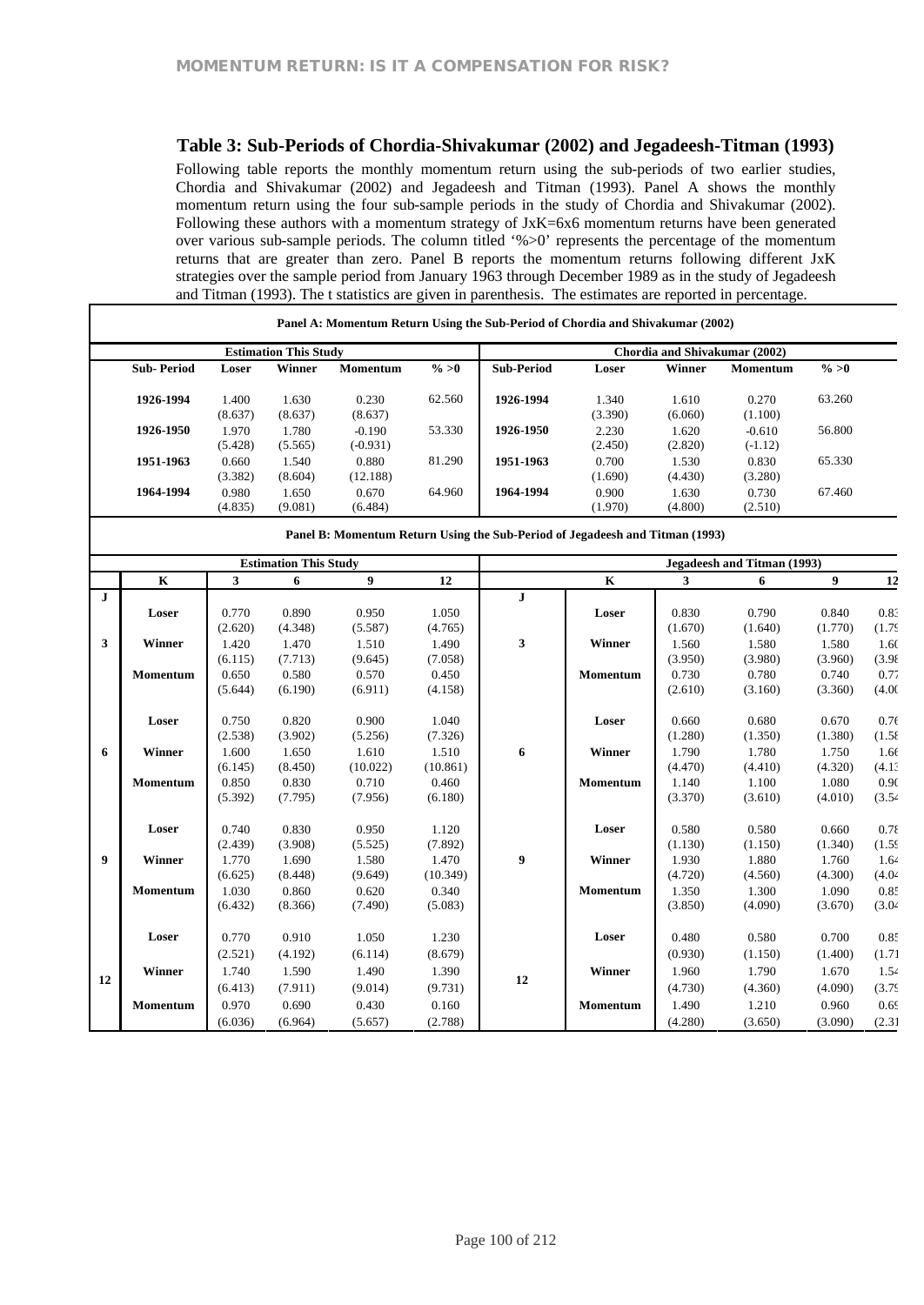### **Table 4: Winner, Loser and Momentum Portfolios and Momentum Returns Excluding Penny Stocks**

The following table reports the monthly returns for winner, loser and momentum portfolios formed based on past six-month returns and held for the following six months,  $JxK = 6x6$  strategy. Momentum returns are derived by using Equation 1. The sample period includes January 1926 through December 2005, monthly returns of 22277stocks. In each month *t* for all NYSE, AMEX and NASDAQ stocks with returns from *t-5* through *t-1* on the monthly CRSP database, the stocks are ranked into decile portfolios according to their returns during the formation period. We skip the month *t* between the formation and the holding period. Decile portfolios are formed monthly by weighting equally all firms in that decile ranking. Winner and Loser are the equal-weighted portfolios of the 10 percent of the stocks with the lowest and the highest returns over the pervious six months, respectively. A long position is taken in the winner portfolio and a short position in the loser portfolio and these positions are held for the following holding  $(K)$  months  $(t+1)$ *to t+6*). Momentum portfolio is the zero-cost portfolio that buys the winner portfolio and short sells the loser portfolio and is measured by the difference between the winner and the loser portfolios. The column 'Decile portfolio size' reports the average size of the decile portfolio during each sub-sample period. The column titled "% > 0"gives the percentage of Winner minus Loser that are positive. The last column reports the size of each sub-sample period. The estimates are reported in percentage, the number in bold fonts represent significance at the 5 percent level and t-statistics are given in parenthesis. The table reports the momentum return when excluding the penny stocks from the sample.

| Loser      | <b>Winner</b> | Momentum   | <b>Decile Portfolio</b> | $\% > 0$                                                     | No. of        |  |  |  |  |  |
|------------|---------------|------------|-------------------------|--------------------------------------------------------------|---------------|--|--|--|--|--|
|            |               |            |                         |                                                              | <b>Months</b> |  |  |  |  |  |
| 0.734      | 1.632         | 0.898      | 206                     | 71.35%                                                       | 949           |  |  |  |  |  |
| (5.342)    | (13.092)      | (12.338)   |                         |                                                              |               |  |  |  |  |  |
| 0.806      | 1.534         | 0.728      | 36                      | 59.17%                                                       | 109           |  |  |  |  |  |
| (1.115)    | (2.492)       | (1.868)    |                         |                                                              |               |  |  |  |  |  |
| 1.965      | 1.789         | $-0.175$   | 43                      | 51.67%                                                       | 120           |  |  |  |  |  |
| (4.536)    | (4.249)       | $(-0.799)$ |                         |                                                              |               |  |  |  |  |  |
| 0.640      | 1.535         | 0.896      | 71                      | 80.00%                                                       | 120           |  |  |  |  |  |
| (2.681)    | (6.635)       | (9.681)    |                         |                                                              |               |  |  |  |  |  |
| 0.365      | 1.414         | 1.050      | 108                     | 85.00%                                                       | 120           |  |  |  |  |  |
| (1.685)    | (7.213)       | (10.833)   |                         |                                                              |               |  |  |  |  |  |
| 0.181      | 1.078         | 0.897      | 196                     | 65.00%                                                       | 120           |  |  |  |  |  |
| (0.432)    | (2.985)       | (4.100)    |                         |                                                              |               |  |  |  |  |  |
| 0.956      | 2.275         | 1.320      | 217                     | 77.50%                                                       | 120           |  |  |  |  |  |
| (3.789)    | (8.387)       | (8.891)    |                         |                                                              |               |  |  |  |  |  |
| $-0.041$   | 1.459         | 1.499      | 418                     | 84.17%                                                       | 120           |  |  |  |  |  |
| $(-0.141)$ | (5.756)       | (10.115)   |                         |                                                              |               |  |  |  |  |  |
| 1.006      | 1.962         | 0.956      | 538                     | 68.33%                                                       | 120           |  |  |  |  |  |
| (2.814)    | (5.508)       | (4.862)    |                         |                                                              |               |  |  |  |  |  |
|            |               |            |                         | <b>Momentum Return Excluding Penny Stocks</b><br><b>Size</b> |               |  |  |  |  |  |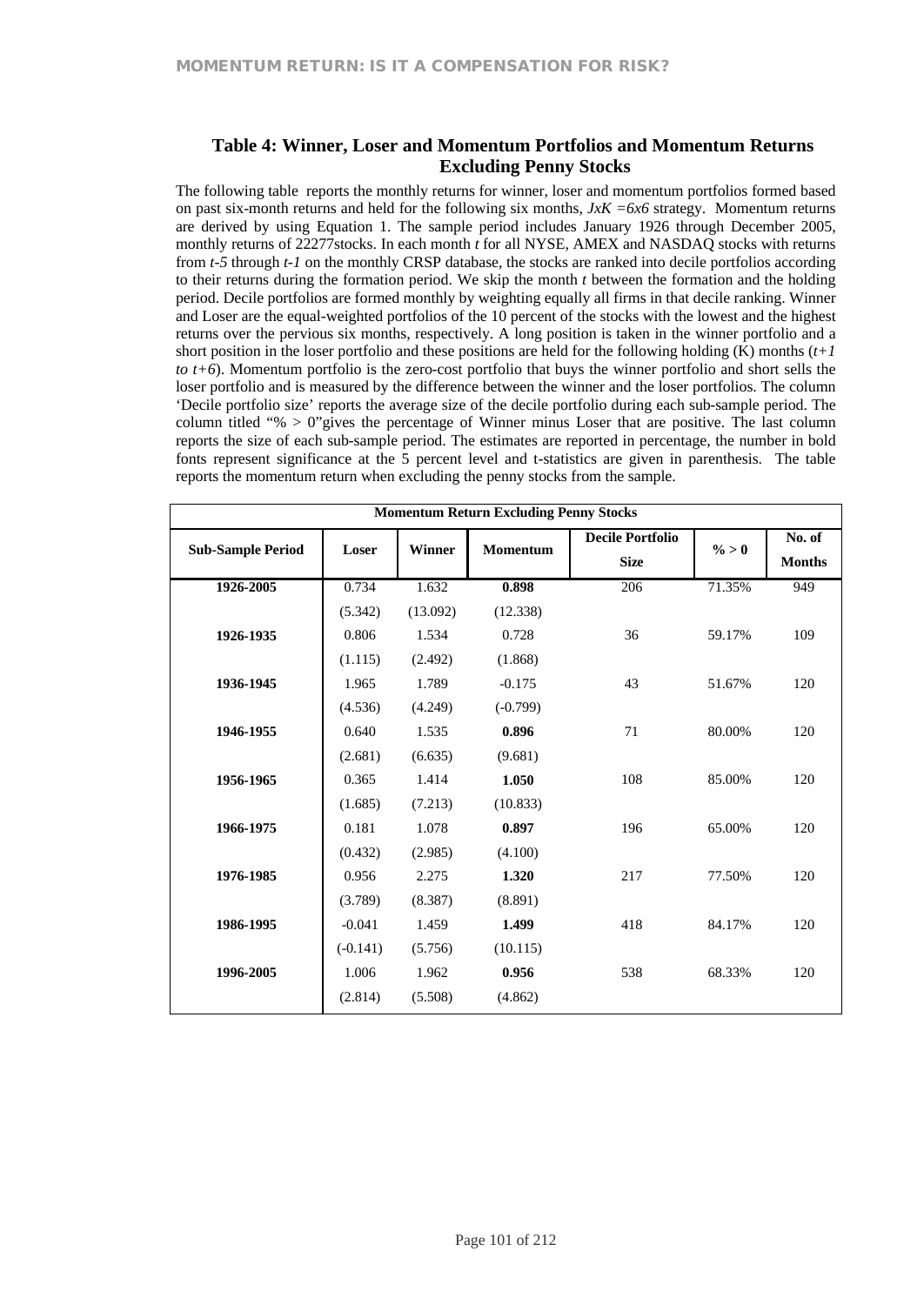## **Table 5: Winner, Loser and Momentum Portfolios and Momentum Returns Excluding Transaction Cost**

The following table reports the monthly returns for winner, loser and momentum portfolios when formed based on past six-month returns and held for the following six months, *JxK =6x6* strategy and excluding the transaction cost. Momentum returns are derived by using Equation 1. Transaction cost is taken from the CRSP dataset. The sample period includes January 1926 through December 2005, monthly returns of 22277stocks. In each month *t* for all NYSE, AMEX and NASDAQ stocks with returns from *t-5* through *t-1* on the monthly CRSP database, the stocks are ranked into decile portfolios according to their returns during the formation period, skipping a month *t* between the formation and the holding period. Decile portfolios are formed monthly by weighting equally all stocks. Winner and Loser are the equal-weighted portfolios of the 10 percent of the stocks with the lowest and the highest returns over the pervious six months, respectively. A long position is taken in the winner portfolio and a short position in the loser portfolio and these positions are held for the following holding  $(K)$  months  $(t+1 \text{ to } t+6)$ . Momentum portfolio is difference between the winner and the loser portfolios. The column 'Decile portfolio size' reports the average size of the decile portfolio during each sub-sample period. The column titled "% > 0"gives the percentage of Winner minus Loser that are positive. The last column reports the size of each sub-sample period. The estimates are reported in percentage, the number in bold fonts represent significance at the 5 percent level and t-statistics are given in parenthesis. The table reports the momentum return when excluding the penny stocks from the sample.

|                          | <b>Momentum Return Excluding Transaction Cost</b> |        |          |                |          |                            |  |  |  |  |  |  |
|--------------------------|---------------------------------------------------|--------|----------|----------------|----------|----------------------------|--|--|--|--|--|--|
| <b>Sub-Sample Period</b> | Loser                                             | Winner | Momentum | Portfolio size | $\% > 0$ | <b>No. of Observations</b> |  |  |  |  |  |  |
|                          |                                                   |        |          |                |          |                            |  |  |  |  |  |  |
| 1926-2005                | 2.10                                              | 2.26   | 0.16     | 195            | 67.98%   | 949                        |  |  |  |  |  |  |
| $t$ -stat                | 1.949                                             | 2.187  | 1.969    |                |          |                            |  |  |  |  |  |  |
| 1926-1935                | 4.234                                             | 4.387  | 0.153    | 37             | 46.02%   | 109                        |  |  |  |  |  |  |
| $t$ -stat                | 1.179                                             | 2.112  | 1.346    |                |          |                            |  |  |  |  |  |  |
| 1936-1945                | 3.723                                             | 4.328  | 0.606    | 45             | 51.76%   | 120                        |  |  |  |  |  |  |
| $t$ -stat                | 2.876                                             | 1.209  | 1.110    |                |          |                            |  |  |  |  |  |  |
| 1946-1955                | 1.582                                             | 1.821  | 0.239    | 67             | 75.97%   | 120                        |  |  |  |  |  |  |
| $t$ -stat                | 1.290                                             | 1.223  | 1.352    |                |          |                            |  |  |  |  |  |  |
| 1956-1965                | 1.110                                             | 1.451  | 0.341    | 99             | 81.70%   | 120                        |  |  |  |  |  |  |
| $t$ -stat                | 2.549                                             | 6.572  | 9.895    |                |          |                            |  |  |  |  |  |  |
| 1966-1975                | 0.117                                             | 0.176  | 0.059    | 191            | 61.97%   | 120                        |  |  |  |  |  |  |
| $t$ -stat                | 2.920                                             | 3.159  | 6.279    |                |          |                            |  |  |  |  |  |  |
| 1976-1985                | 0.802                                             | 1.310  | 0.509    | 201            | 70.66%   | 120                        |  |  |  |  |  |  |
| $t$ -stat                | 2.822                                             | 4.943  | 7.399    |                |          |                            |  |  |  |  |  |  |
| 1986-1995                | 3.140                                             | 2.350  | $-0.790$ | 420            | 66.21%   | 120                        |  |  |  |  |  |  |
| t-stat                   | 2.630                                             | 5.480  | 7.612    |                |          |                            |  |  |  |  |  |  |
| 1996-2005                | 3.022                                             | 2.196  | $-0.825$ | 506            | 57.19%   | 120                        |  |  |  |  |  |  |
| $t$ -stat                | 1.360                                             | 1.058  | 1.628    |                |          |                            |  |  |  |  |  |  |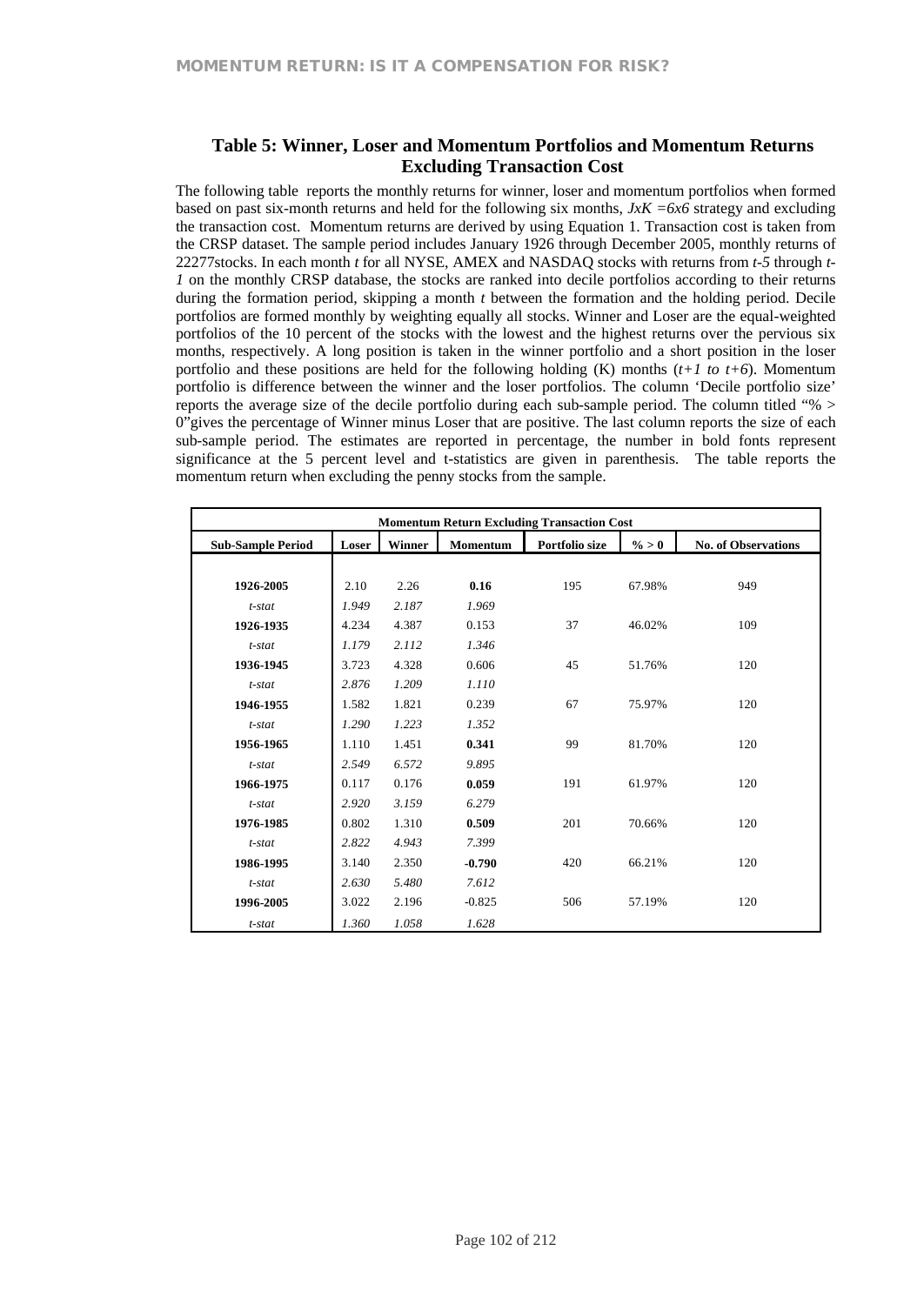#### **Table 6: Portfolio Analysis: Momentum Returns Regressed on Fama-French Three-Factor Variable**

#### **Ten-year Sub-period Results**

Momentum returns are derived by using Equation 1 for the strategy excluding penny stocks with a strategy of *JxK=* 6x6. The following table represents the coefficients and the t-statistics obtained when momentum returns are regressed against the Fama-French three factor variables, e.g. MKT\_ RF is the monthly return on CRSP value-weighted market index in excess of the onemonth Treasury bill rate, RF, SMB and HML are the Small-Minus-Big size factor and the High-Minus-Low book-to- market- ratio

factor, respectively. The regressions are  $MR_{t^*,6x6} = a + \sum_{j=1}^{8} b_j f_{t^*} + e_{t^*}$ *n*  $MR_{t^*, 6x6} = a + \sum_{j=1}^{x} b_j f_{t^*} + e_{t^*}$  and  $MR_{t^*, 6x6} = a + \sum_{j=1}^{x} b_j f_{t^*-1} + e_{t^*}$ *n*  $MR_{t^*, 6x6} = a + \sum_{j=1}^{x} b_j f_{t^*-1} + e_{t^*}$  where *f* is the

vector of the Fama-French factors both as contemporaneous and as lagged variables. The regression is carried out separately for each sub-period. The coefficient covariance of the regression is derived from White's heteroskedasticity consistent coefficient covariance. Panel A shows the output for the Fama-French three factor variables when used as contemporaneous variables whilst Panel B reports the regression output when these variables are used as predictor variables over different sub-periods**.** The number in bold fonts represents significance at 1 and 5 percent level, t-statistics are reported in parenthesis and adjusted R-squared is also given.

|                                                       | Panel A: Fama-French Three Factor as Contemporaneous Variables |                |             |             |                      |  |  |  |  |  |
|-------------------------------------------------------|----------------------------------------------------------------|----------------|-------------|-------------|----------------------|--|--|--|--|--|
| <b>Period</b>                                         | <b>Alpha</b>                                                   | Mkt_Rf         | <b>SMB</b>  | <b>HML</b>  | Adj R-squared        |  |  |  |  |  |
| 1926-2005                                             | 0.009                                                          | 0.009          | $-0.029$    | $-0.016$    | $-0.001$             |  |  |  |  |  |
|                                                       | (11.654)                                                       | (0.507)        | $(-0.671)$  | $(-0.440)$  |                      |  |  |  |  |  |
|                                                       | 0.007                                                          | 0.006          | 0.038       | 0.013       | $-0.024$             |  |  |  |  |  |
| 1926-1935                                             | (1.826)                                                        | (0.117)        | (0.385)     | (0.132)     |                      |  |  |  |  |  |
|                                                       | $-0.001$                                                       | 0.018          | $-0.103$    | 0.017       | $-0.013$             |  |  |  |  |  |
| 1936-1945                                             | $(-0.610)$                                                     | (0.513)        | $(-1.116)$  | (0.215)     |                      |  |  |  |  |  |
| 1946-1955                                             | 0.009                                                          | $-0.003$       | $-0.055$    | 0.012       | $-0.018$             |  |  |  |  |  |
|                                                       | (8.521)                                                        | $(-0.091)$     | $(-0.982)$  | (0.278)     |                      |  |  |  |  |  |
| 1956-1965                                             | 0.011                                                          | $-0.014$       | $-0.002$    | $-0.059$    | $-0.016$             |  |  |  |  |  |
|                                                       | (12.110)                                                       | $(-0.498)$     | $(-0.037)$  | $(-1.071)$  |                      |  |  |  |  |  |
| 1966-1975                                             | 0.007                                                          | $-0.070$       | $-0.040$    | 0.071       | 0.021                |  |  |  |  |  |
|                                                       | (3.826)                                                        | $(-1.255)$     | $(-0.330)$  | (0.776)     |                      |  |  |  |  |  |
| 1976-1985                                             | 0.014                                                          | 0.035          | $-0.043$    | $-0.148$    | 0.065                |  |  |  |  |  |
|                                                       | (8.819)                                                        | (1.030)        | $(-0.743)$  | $(-2.500)$  |                      |  |  |  |  |  |
| 1986-1995                                             | 0.015                                                          | $-0.002$       | $-0.037$    | $-0.130$    | 0.006                |  |  |  |  |  |
|                                                       | (9.889)                                                        | $(-0.057)$     | $(-0.554)$  | $(-2.073)$  |                      |  |  |  |  |  |
| 1996-2005                                             | 0.011                                                          | $-0.037$       | $-0.103$    | $-0.140$    | 0.021                |  |  |  |  |  |
|                                                       | (12.110)                                                       | $(-0.498)$     | $(-0.037)$  | $(-1.071)$  |                      |  |  |  |  |  |
|                                                       |                                                                |                |             |             |                      |  |  |  |  |  |
| Panel B: Fama-French Three Factor as Lagged Variables |                                                                |                |             |             |                      |  |  |  |  |  |
| <b>Period</b>                                         | Alpha                                                          | $Mkt_Rf_{t-1}$ | $SMB_{t-1}$ | $HML_{t-1}$ | <b>Adj R-squared</b> |  |  |  |  |  |
|                                                       | 0.009                                                          | $-0.020$       | 0.019       | 0.003       | $-0.001$             |  |  |  |  |  |
| 1926-2005                                             | (11.914)                                                       | $(-0.882)$     | (0.396)     | (0.080)     |                      |  |  |  |  |  |
|                                                       | 0.007                                                          | $-0.035$       | 0.122       | 0.041       | 0.004                |  |  |  |  |  |
| 1926-1935                                             | (1.799)                                                        | $(-0.725)$     | (1.172)     | (0.417)     |                      |  |  |  |  |  |
|                                                       | $-0.002$                                                       | $-0.068$       | 0.039       | 0.063       | $-0.005$             |  |  |  |  |  |
| 1936-1945                                             | $(-0.819)$                                                     | $(-1.215)$     | (0.454)     | (0.774)     |                      |  |  |  |  |  |
|                                                       | 0.009                                                          | 0.009          | $-0.045$    | 0.058       | $-0.001$             |  |  |  |  |  |
| 1946-1955                                             | (8.647)                                                        | (0.319)        | $(-0.819)$  | (1.185)     |                      |  |  |  |  |  |
|                                                       | 0.011                                                          | $-0.038$       | $-0.007$    | $-0.116$    | 0.019                |  |  |  |  |  |
| 1956-1965                                             | (12.108)                                                       | $(-1.594)$     | $(-0.112)$  | $(-2.175)$  |                      |  |  |  |  |  |
|                                                       | 0.007                                                          | $-0.080$       | $-0.026$    | 0.062       | 0.021                |  |  |  |  |  |
| 1966-1975                                             | (3.755)                                                        | $(-1.457)$     | $(-0.298)$  | (0.623)     |                      |  |  |  |  |  |
|                                                       | 0.014                                                          | 0.013          | $-0.036$    | $-0.136$    | 0.035                |  |  |  |  |  |
| 1976-1985                                             | (9.012)                                                        | (0.334)        | $(-0.634)$  | $(-2.665)$  |                      |  |  |  |  |  |
|                                                       | 0.016                                                          | $-0.041$       | $-0.073$    | $-0.192$    | 0.039                |  |  |  |  |  |
| 1986-1995                                             | (10.046)                                                       | $(-1.134)$     | $(-1.112)$  | $(-2.845)$  |                      |  |  |  |  |  |
| 1996-2005                                             | 0.011                                                          | $-0.091$       | $-0.090$    | $-0.171$    | 0.034                |  |  |  |  |  |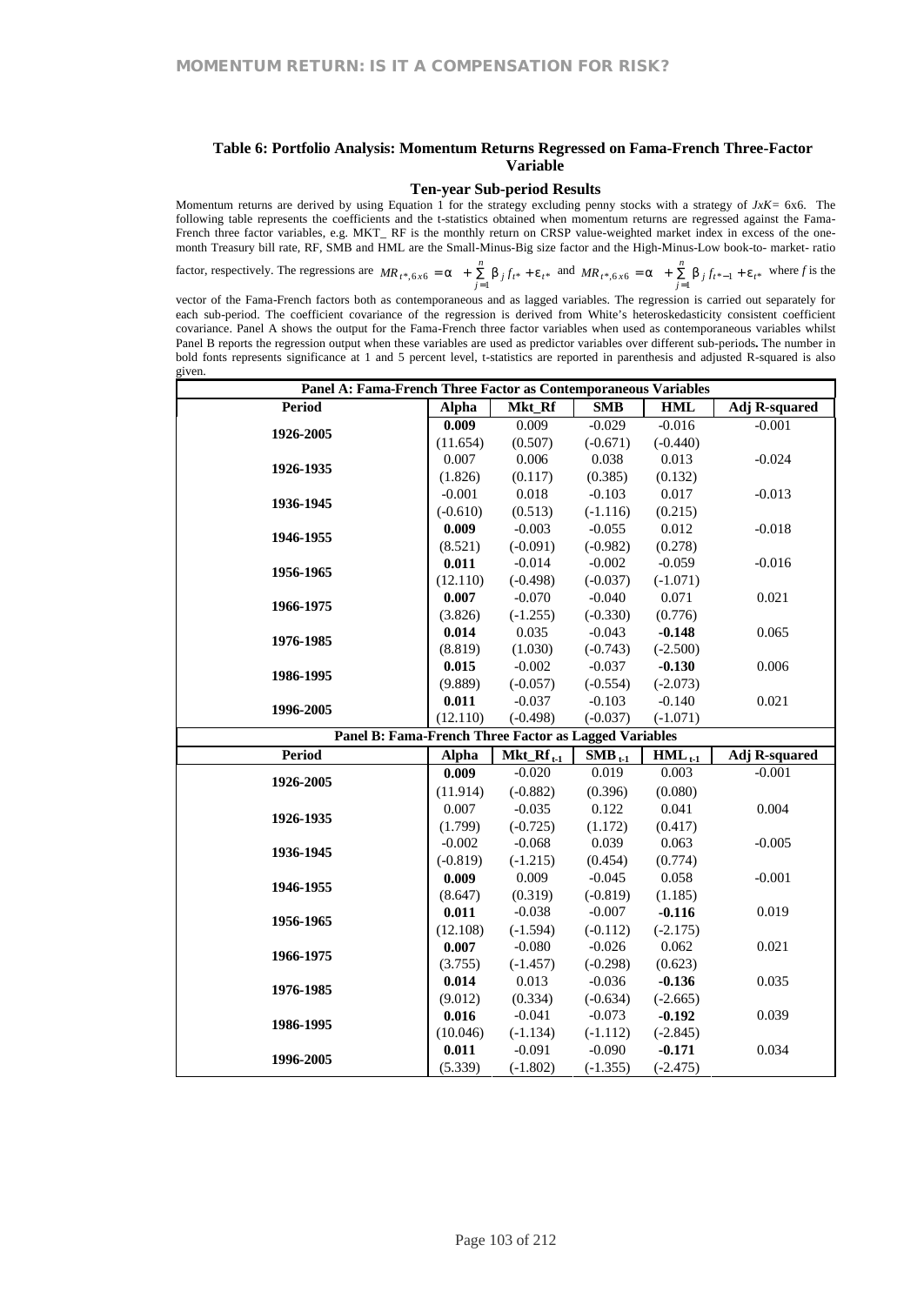#### **Table7: Portfolio Analysis: Momentum Strategy Returns Regressed on Carhart Four-Factor Variables**

#### **Ten-year Sub-Period Results**

Momentum returns are formed based Equation 1 for the strategy excluding penny stocks with a strategy of JxK= 6x6. The following table represents the coefficients and the t-statistics obtained when momentum returns are regressed against Carhart four factors, e.g. MKT\_ RF is the monthly return on CRSP value-weighted market index in excess of the one-month Treasury bill rate, Small-Minus-Big size factor, High-Minus-Low book-to- market- ratio factor and Momentum factor. The regressions are \*, 6 x 6 = a +  $\sum_{j=1}^{n}$  b *j* f<sub>t</sub>\* + e<sub>t</sub>\*  $MR_{t}$ ,  $f *_{t}$ ,  $f *_{t} = a_{t} + \sum_{j=1}^{n} b_{j} f_{t}$ ,  $f *_{t} = a_{t}$ and  $MR_{t^*, 6x6} = a + \sum_{j=1}^{n} b_{j} f_{t^*-1} + e_{t^*}$ *MR*  $t^*$ ,  $6 \times 6 = a + \sum_{j=1}^n b_j f_{t^* - 1} + e_{t^*}$  where *f* is the vector of the macroeconomic factors both as contemporaneous and as lagged variables. The regressions are carried out separately for each sub-period. The coefficient covariance of the regression is derived from White's heteroskedasticity consistent coefficient covariance. Panel A shows the output for the Carhart four factor variables when used as contemporaneous variables whilst Panel B reports the regression output when these variables are used as predictor variables over different sub-periods. The number in bold fonts represents significance at 5 percent level, t-statistics are reported in parenthesis and adjusted R-squared is also given.

| <b>Panel A: Carhart Four Factors as Contemporaneous Variables</b> |          |          |            |         |                |                   | <b>Panel B: Carhart Four Factors as Lagged Variables</b> |          |          |            |            |            |                   |
|-------------------------------------------------------------------|----------|----------|------------|---------|----------------|-------------------|----------------------------------------------------------|----------|----------|------------|------------|------------|-------------------|
| Period                                                            | Alpha    | Mkt Rf   | <b>SMB</b> | HML     | <b>MOM</b>     | Adj R-<br>squared | <b>Period</b>                                            | Alpha    | Mkt Rf   | <b>SMB</b> | <b>HML</b> | <b>MOM</b> | Adj R-<br>squared |
| 1926-2005                                                         | 0.01     | 0.04     | $-0.02$    | 0.04    | 0.12           | 0.05              | 1926-2005                                                | 0.01     | 0.01     | 0.03       | 0.06       | 0.13       | 0.06              |
| $\cdot$ t-stat                                                    | 10.35    | 2.45     | $-0.91$    | 1.82    | 7.22           |                   | t-stat                                                   | 10.24    | 0.51     | 1.27       | 2.85       | 7.56       |                   |
| 1926-1935                                                         | $\Omega$ | 0.08     | 0.05       | 0.21    | 0.28           | 0.13              | 1926-1935                                                | $\Omega$ | 0.03     | 0.13       | 0.22       | 0.26       | 0.13              |
| t-stat                                                            | 0.99     | 1.49     | 0.71       | 2.49    | 4.32           |                   | t-stat                                                   | 0.95     | 0.56     | 1.92       | 2.65       | 3.97       |                   |
| 1936-1945                                                         | $\Omega$ | 0.04     | $-0.08$    | 0.03    | 0.11           | 0.03              | 1936-1945                                                | $\Omega$ | $-0.04$  | 0.07       | 0.07       | 0.13       | 0.04              |
| t-stat                                                            | $-0.87$  | 0.87     | $-0.82$    | 0.35    | 2.36           |                   | t-stat                                                   | $-0.96$  | $-0.77$  | 0.75       | 0.93       | 2.67       |                   |
| 1946-1955                                                         | 0.01     | $\Omega$ | $-0.05$    | 0.01    | 0.01           | 0.01              | 1946-1955                                                | 0.01     | 0.01     | $-0.03$    | 0.06       | 0.02       | $-0.01$           |
| t-stat                                                            | 1.53     | $-0.13$  | $-0.8$     | 0.27    | 0.15           |                   | t-stat                                                   | 1.17     | 0.23     | $-0.5$     | 1.25       | 0.44       |                   |
| 1956-1965                                                         | 0.01     | $-0.01$  | 0.02       | $-0.01$ | 0.09           | 0.01              | 1956-1965                                                | 0.01     | $-0.03$  | 0.02       | $-0.08$    | 0.07       | 0.04              |
| t-stat                                                            | 8.56     | $-0.23$  | 0.36       | $-0.19$ | $\overline{c}$ |                   | t-stat                                                   | 9.18     | $-1.13$  | 0.29       | $-1.36$    | 1.63       |                   |
| 1966-1975                                                         | 0.01     | $-0.05$  | $-0.01$    | 0.1     | 0.1            | 0.03              | 1966-1975                                                | 0.01     | $-0.05$  | 0.02       | 0.1        | 0.17       | 0.08              |
| t-stat                                                            | 1.64     | $-0.95$  | $-0.15$    | 1.17    | 1.61           |                   | t-stat                                                   | 2.55     | $-0.9$   | 0.31       | 1.25       | 2.81       |                   |
| 1976-1985                                                         | 0.01     | 0.02     | $-0.08$    | $-0.12$ | 0.15           | 0.15              | 1976-1985                                                | 0.01     | $\Omega$ | $-0.06$    | $-0.11$    | 0.1        | 0.07              |
| t-stat                                                            | 8.44     | 0.52     | $-1.29$    | $-2.11$ | 3.46           |                   | t-stat                                                   | 8.24     | 0.04     | $-0.95$    | $-1.94$    | 2.35       |                   |
| 1986-1995                                                         | 0.01     | $-0.02$  | $-0.01$    | $-0.1$  | 0.14           | 0.06              | 1986-1995                                                | 0.01     | $-0.06$  | $-0.04$    | $-0.16$    | 0.15       | 0.1               |
| t-stat                                                            | 9.16     | $-0.48$  | $-0.15$    | $-1.36$ | 2.66           |                   | t-stat                                                   | 9.47     | $-1.58$  | $-0.68$    | $-2.21$    | 2.88       |                   |
| 1996-2005                                                         | 0.01     | $-0.01$  | $-0.12$    | $-0.12$ | 0.07           | 0.04              | 1996-2005                                                | 0.01     | $-0.06$  | $-0.11$    | $-0.15$    | 0.08       | 0.07              |
| t-stat                                                            | 4.83     | $-0.14$  | $-2.24$    | $-1.83$ | 1.9            |                   | t-stat                                                   | 4.97     | $-1.09$  | $-2.09$    | $-2.29$    | 2.28       |                   |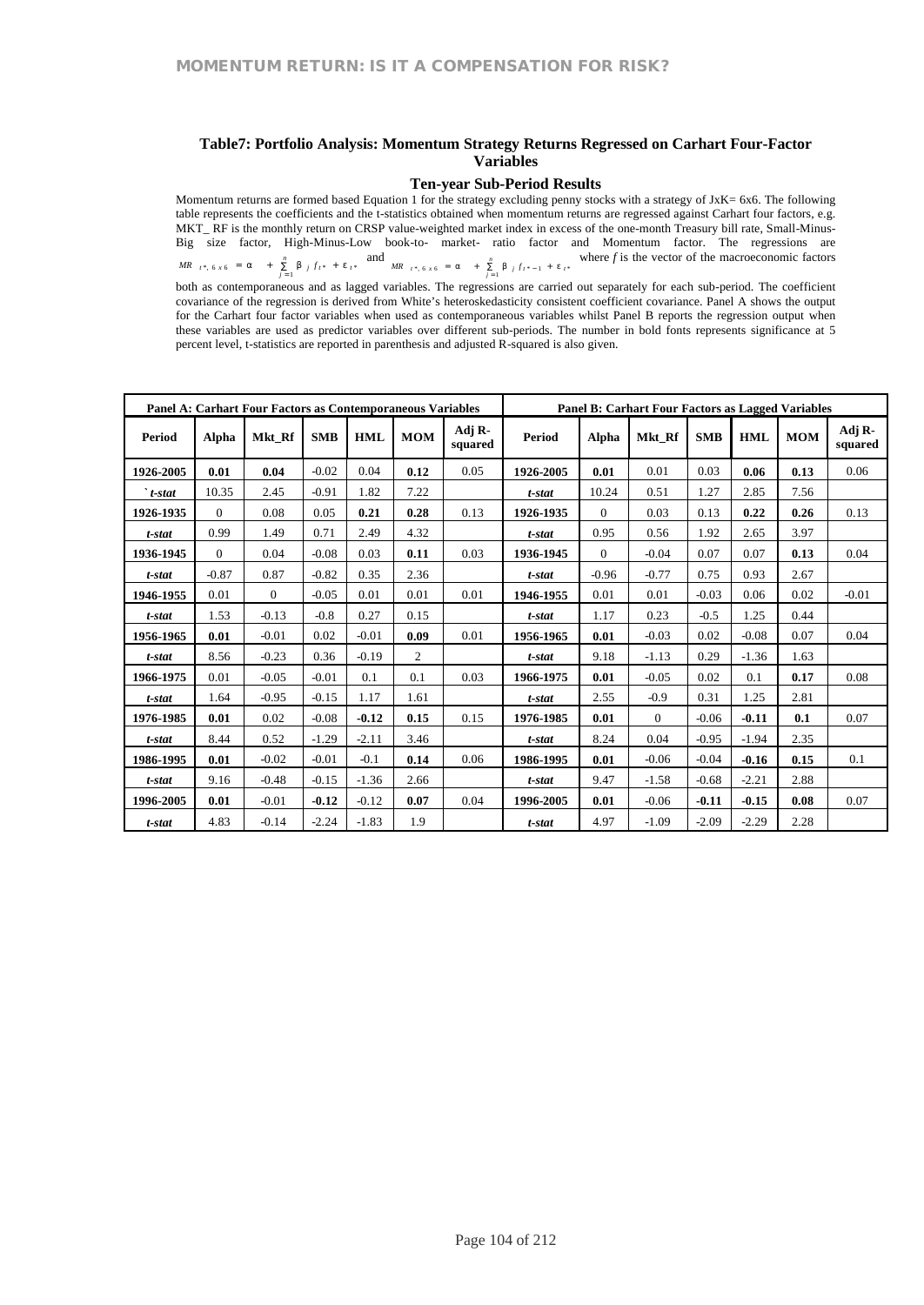#### **Table 8: Portfolio Analysis: Momentum Strategy Returns Regressed on Macroeconomic Variable**

#### **Ten-year Sub-Period Results**

Momentum returns are formed based Equation 1 for the strategy excluding penny stocks with a strategy of JxK= 6x6. The following table represents the coefficients and the t-statistics obtained when momentum returns are regressed against the macroeconomic four factor variables, e.g. DIV, YLD, TERM and DEF. The macro factors are dividend yield (DIV), short rate (YLD), term premium (TERM) and the default premium (DEF). DIV is defined as the total dividend payment accrued to the CRSP value-weighted market index over the past 12 months divided by the current price level of the index. YLD is the yield on the three-month Treasury bill. TERM is defined as the yield spread of a ten-year Treasury bond and a three-month Treasury bill and DEF is the yield spread of Moody's Baa and Aaa rated bonds. The regressions are \*, 6 x 6 = a +  $\sum_{j=1}^{n}$  b *j* f<sub>t</sub>\* + e<sub>t\*</sub>  $MR_{t} *_{t} 6 x 6 = a + \sum_{j=1}^{n} b_{j} f_{t} * + e_{t}$ and

\*, 6 x 6 = a +  $\sum_{j=1}^{n}$  b  $j f_{t^{*}-1}$  + e<sub>t</sub>  $MR_{t} *_{t} 6 x 6 = a + \sum_{j=1}^{t} b_{j} f_{t} *_{t-1} + a$ where *f* is the vector of the macroeconomic factors both as contemporaneous and as lagged

variables. The regressions are carried out separately for each sub-period. The coefficient covariance of the regression is derived from White's heteroskedasticity consistent coefficient covariance. Panel A shows the output for the macroeconomic variables when used as contemporaneous variables whilst Panel B reports the regression output when these variables are used as predictor variables over different sub-periods. The number in bold fonts represents significance at 5 percent level, t-statistics are reported in parenthesis and adjusted R-squared is also given.

|           | Panel A: Macroeconomic Four Factors as Contemporaneous Variables |                      |             |                                                         |             |                      |  |  |  |  |  |  |
|-----------|------------------------------------------------------------------|----------------------|-------------|---------------------------------------------------------|-------------|----------------------|--|--|--|--|--|--|
| Period    | <b>Alpha</b>                                                     | $\mathbf{DIV}$       | <b>YLD</b>  | <b>TERM</b>                                             | <b>DEF</b>  | <b>Adj R-squared</b> |  |  |  |  |  |  |
| 1926-1994 | 0.015                                                            | 0.003                | $-0.001$    | $-0.004$                                                | $-0.005$    | 0.054                |  |  |  |  |  |  |
|           | (12.639)                                                         | (1.005)              | $(-0.571)$  | $(-4.628)$                                              | $(-0.398)$  |                      |  |  |  |  |  |  |
| 1926-1935 | 0.007                                                            | 0.010                | $-0.016$    | $-0.012$                                                | $-0.038$    | $-0.009$             |  |  |  |  |  |  |
|           | (1.838)                                                          | (1.270)              | $(-0.491)$  | $(-0.300)$                                              | $(-0.754)$  |                      |  |  |  |  |  |  |
| 1936-1945 | $-0.001$                                                         | 0.004                | $-0.012$    | $-0.009$                                                | $-0.009$    | $-0.030$             |  |  |  |  |  |  |
|           | $(-0.674)$                                                       | (0.799)              | $(-0.388)$  | $(-0.256)$                                              | $(-0.300)$  |                      |  |  |  |  |  |  |
| 1946-1955 | 0.009                                                            | 0.001                | $-0.015$    | $-0.017$                                                | 0.003       | $-0.027$             |  |  |  |  |  |  |
|           | (9.589)                                                          | (0.215)              | $(-1.103)$  | $(-1.218)$                                              | (0.133)     |                      |  |  |  |  |  |  |
| 1956-1965 | 0.011                                                            | 0.003                | $-0.003$    | $-0.001$                                                | 0.027       | $-0.017$             |  |  |  |  |  |  |
|           | (11.313)                                                         | (0.379)              | $(-0.202)$  | $(-0.070)$                                              | (1.040)     |                      |  |  |  |  |  |  |
| 1966-1975 | 0.007                                                            | 0.018                | $-0.004$    | $-0.016$                                                | 0.017       | 0.037                |  |  |  |  |  |  |
|           | (3.233)                                                          | (1.435)              | $(-0.309)$  | $(-0.950)$                                              | (0.637)     |                      |  |  |  |  |  |  |
| 1976-1985 | 0.013                                                            | $-0.016$             | 0.003       | 0.000                                                   | 0.009       | 0.011                |  |  |  |  |  |  |
|           | (8.849)                                                          | $(-1.855)$           | (0.513)     | $(-0.001)$                                              | (0.712)     |                      |  |  |  |  |  |  |
| 1986-1995 | 0.015                                                            | $-0.010$             | $-0.012$    | 0.003                                                   | 0.068       | 0.075                |  |  |  |  |  |  |
|           | (10.418)                                                         | $(-1.065)$           | $(-2.572)$  | (0.519)                                                 | (3.109)     |                      |  |  |  |  |  |  |
| 1996-2005 | 0.010                                                            | $-0.007$             | $-0.009$    | 0.001                                                   | 0.008       | 0.060                |  |  |  |  |  |  |
|           | (8.292)                                                          | $(-1.002)$           | $(-1.012)$  | (0.526)                                                 | (2.022)     |                      |  |  |  |  |  |  |
|           |                                                                  |                      |             | Panel B: Macroeconomic Four Factors as Lagged Variables |             |                      |  |  |  |  |  |  |
| Period    | Alpha                                                            | $\mathbf{DIV}_{t-1}$ | $YLD_{t-1}$ | $TERM t-1$                                              | $DEF_{t-1}$ | <b>Adj R-squared</b> |  |  |  |  |  |  |
| 1926-1994 | 0.014                                                            | 0.005                | 0.001       | $-0.003$                                                | 0.014       | 0.054                |  |  |  |  |  |  |
|           | (12.064)                                                         | (1.069)              | (0.690)     | $(-4.165)$                                              | (0.962)     |                      |  |  |  |  |  |  |
| 1926-1935 | 0.007                                                            | 0.002                | 0.018       | 0.020                                                   | 0.020       | $-0.010$             |  |  |  |  |  |  |
|           | (1.691)                                                          | (0.453)              | (0.588)     | (0.454)                                                 | (0.311)     |                      |  |  |  |  |  |  |
| 1936-1945 | $-0.001$                                                         | 0.006                | 0.015       | 0.018                                                   | 0.013       | $-0.019$             |  |  |  |  |  |  |
|           | $(-0.575)$                                                       | (0.964)              | (0.463)     | (0.651)                                                 | (0.391)     |                      |  |  |  |  |  |  |
| 1946-1955 | 0.009                                                            | 0.000                | $-0.021$    | $-0.008$                                                | 0.008       | $-0.006$             |  |  |  |  |  |  |
|           | (9.873)                                                          | $(-0.073)$           | $(-1.489)$  | $(-0.537)$                                              | (0.331)     |                      |  |  |  |  |  |  |
| 1956-1965 | 0.011                                                            | 0.016                | 0.002       | $-0.002$                                                | 0.011       | 0.016                |  |  |  |  |  |  |
|           | (10.982)                                                         | (2.606)              | (0.135)     | $(-0.137)$                                              | (0.367)     |                      |  |  |  |  |  |  |
| 1966-1975 | 0.009                                                            | 0.020                | $-0.006$    | $-0.020$                                                | 0.015       | 0.039                |  |  |  |  |  |  |
|           | (3.859)                                                          | (1.142)              | $(-0.331)$  | $(-1.104)$                                              | (0.487)     |                      |  |  |  |  |  |  |
| 1976-1985 | 0.013                                                            | $-0.009$             | 0.006       | 0.003                                                   | 0.017       | 0.002                |  |  |  |  |  |  |
|           | (8.857)                                                          | $(-1.411)$           | (0.999)     | (0.438)                                                 | (1.298)     |                      |  |  |  |  |  |  |
| 1986-1995 | 0.015                                                            | $0.010\,$            | $-0.009$    | $-0.008$                                                | 0.059       | 0.052                |  |  |  |  |  |  |
|           | (10.243)                                                         | (1.044)              | $(-1.848)$  | $(-1.277)$                                              | (2.177)     |                      |  |  |  |  |  |  |
| 1996-2005 | 0.008                                                            | $0.016\,$            | $-0.068$    | $-0.009$                                                | 0.061       | 0.047                |  |  |  |  |  |  |
|           | (9.172)                                                          |                      |             |                                                         |             |                      |  |  |  |  |  |  |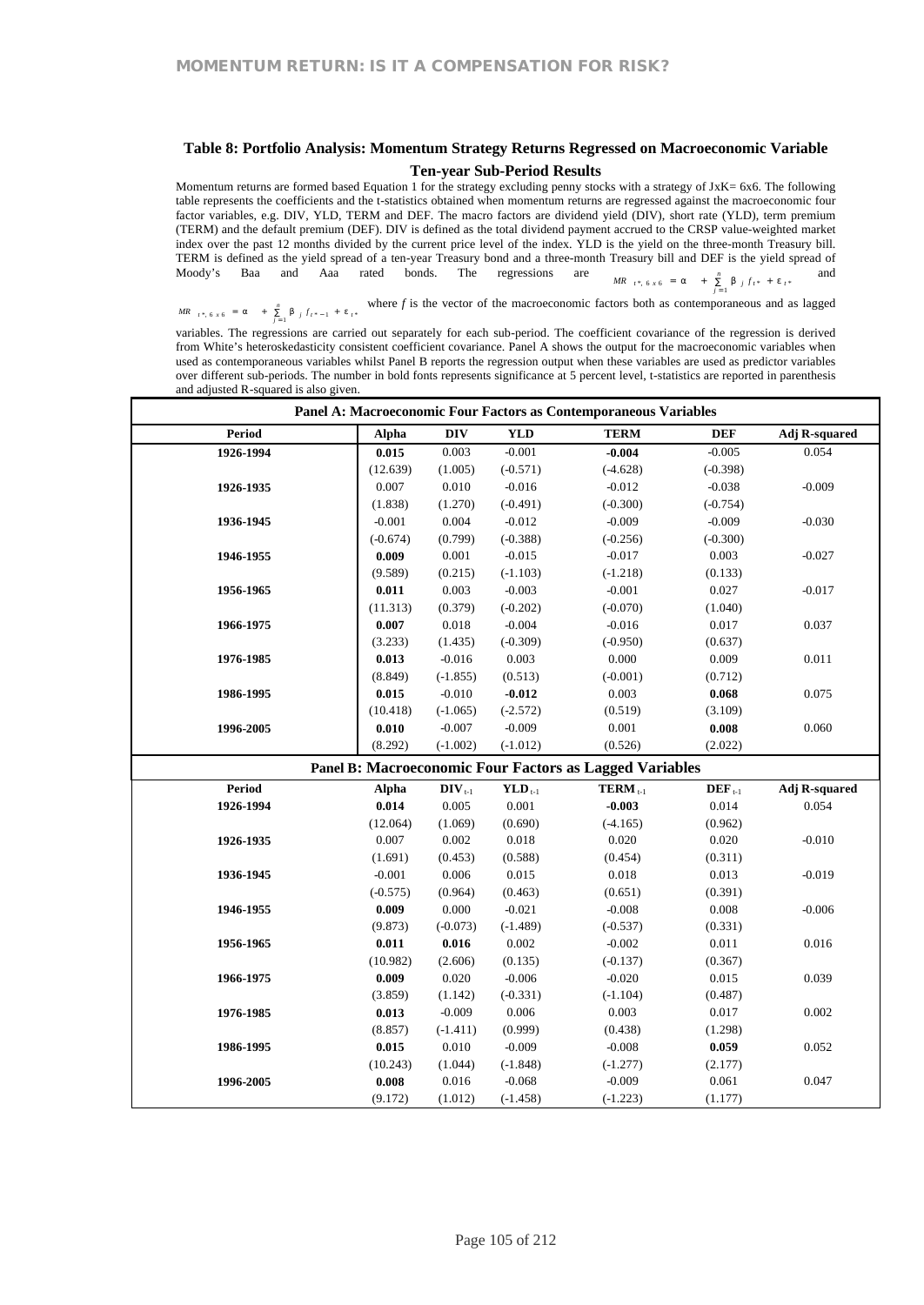# **4 CHAPTER FOUR: INDIVIDUAL STOCK LEVEL ANALYSIS**

### **4.1 Introduction**

This section describes the empirical results of the question as to whether or not momentum returns are compensation to risk when the analysis is performed at the individual stock level. The name 'Individual Stock Level Analysis' is after the fact that the pricing of risk factors are considered at the individual stock level and after the individual stock returns are adjusted for risk momentum returns are calculated on that risk-adjusted returns. For the purpose of the study an alternative momentum strategy has been proposed. Unlike the conventional method of measuring momentum returns where stocks are ranked based on past returns, in the alternative momentum strategy each stock is first adjusted for the common risk factors and then stocks are ranked based on the explained and unexplained risk factors to measure momentum returns. By looking at the momentum returns generated based on these two ranking criterion it is observed whether or not momentum returns are compensation for risk. The analysis is robust to variables employed e.g. (1) Firm level factors (2) Macroeconomic risk factors; the phases of variables e.g. (3) Contemporaneous variables and (4) Lagged variables and to the time period e.g. (5) Whole sample and (6) Different Sub-periods of sample.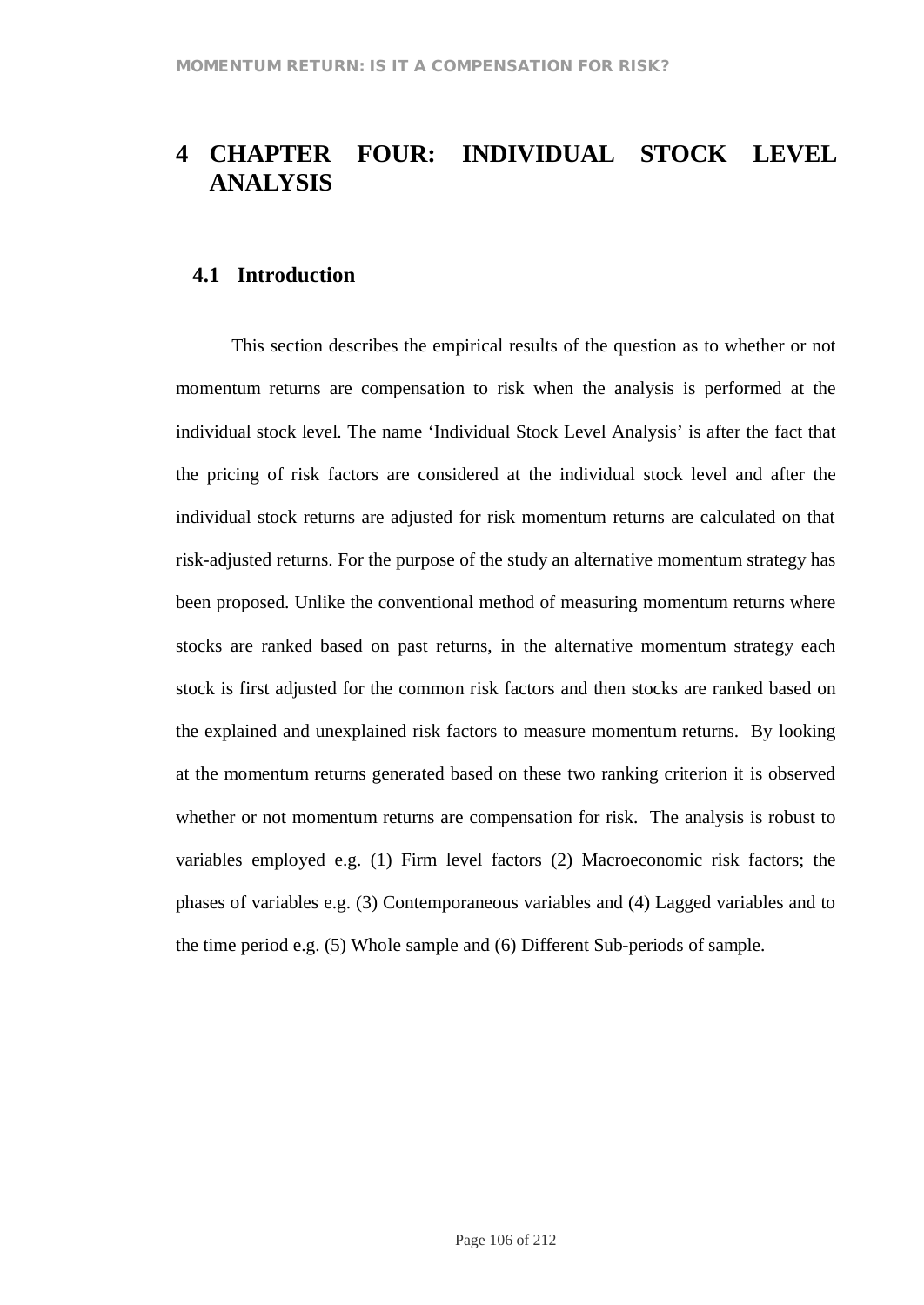### **4.2 Data and Methodology**

#### **4.2.1 Data**

For the purpose of investigating if momentum returns are compensation for risks at the individual stock level data have been collected from the Centre for Research in Security Prices (CRSP) of all stocks listed in the three exchanges including, NYSE, AMEX and NASDAQ on a monthly basis. The sample period is from January 1926 through December 2005. All empirical analysis have been conducted on the entire sample period and then further investigation has been made on ten-year sub-period. The selection criteria as described in section 3.2.1 have been considered for the purpose of the analysis. For example, all stocks that are priced above \$1 have been selected, stocks that have non-missing observations at the beginning of the holding period and stocks that have at least six consecutive monthly return observations at the beginning of the holding period. The total number of months within this sample period is 960 months and the total number of stocks traded in all the three stock exchanges is 22277 stocks. This results in a total number of 21385920 observations.

### **4.2.2 Variables Employed**

The study on individual stock level employs variables as described in section 3.2.2. For example, the Fama-French three factors and macroeconomic risk factors have been employed as the explained risk factors to investigate if momentum returns are compensation for these firm level and macro level risk factors. Fama-French three factors include return on CRSP value-weighted market index in excess of the one-month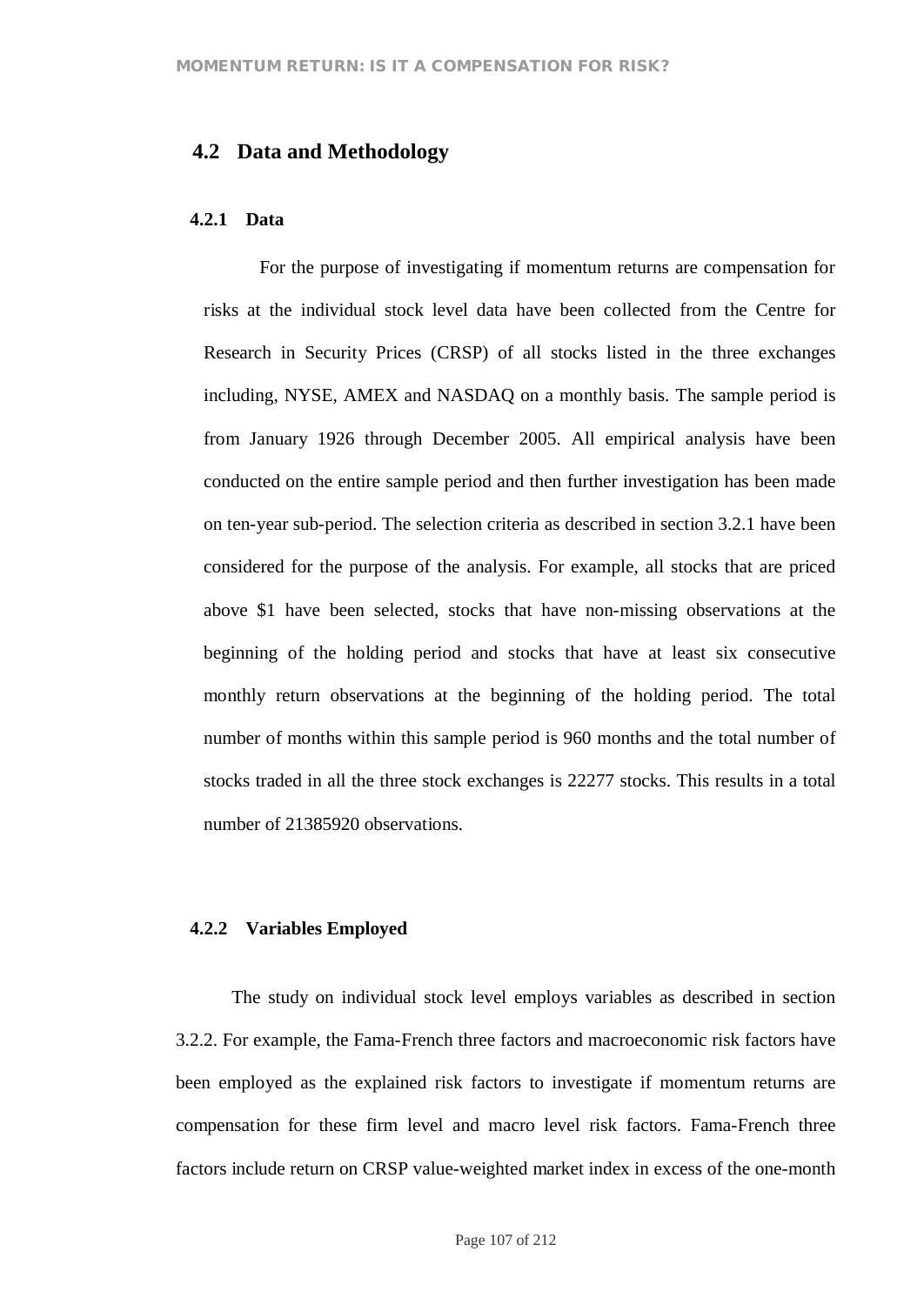Treasury bill rate (MKT\_RF), the small-minus-big size factor (SMB) and the highminus-low book-to-market-ratio factor (HML). And macroeconomic risk factors includes dividend yield (DIV) which is the total dividend payment accrued to the CRSP value-weighted market index over the past 12 months divided by the current price level of the market index, the short rate (YLD) is the yield on the three-month Treasury bill, the term premium (TERM) is the yield spread of a ten-year Treasury bond over a threemonth Treasury bill, the default premium (DEF) is the yield spread between Moody's Baa and Aaa rated bonds.

### **4.2.3 Methodology**

In order to measure if momentum returns is compensation for risk at the individual stock level, at first; an alternative risk-adjusted momentum strategy has been employed to generate momentum returns from individual stock level. Thereafter the momentum returns generated from the (1) Explained risk-adjusted and (2) Unexplained risk-adjusted source have been regressed against the common risk factors used in this study in a multi-factor regression model

Unlike conventional method of measuring momentum returns where stocks are ranked based on the past returns this study proposes an alternative risk-adjusted momentum strategy. Based on this alternative momentum strategy, momentum returns are measured at the individual stock level. This is done by regressing returns of individual stocks against common risk factors. Thereafter momentum returns are measured based on the estimated (1) Explained risk components and the estimated (2) Unexplained risk components. The justification is that if momentum return is a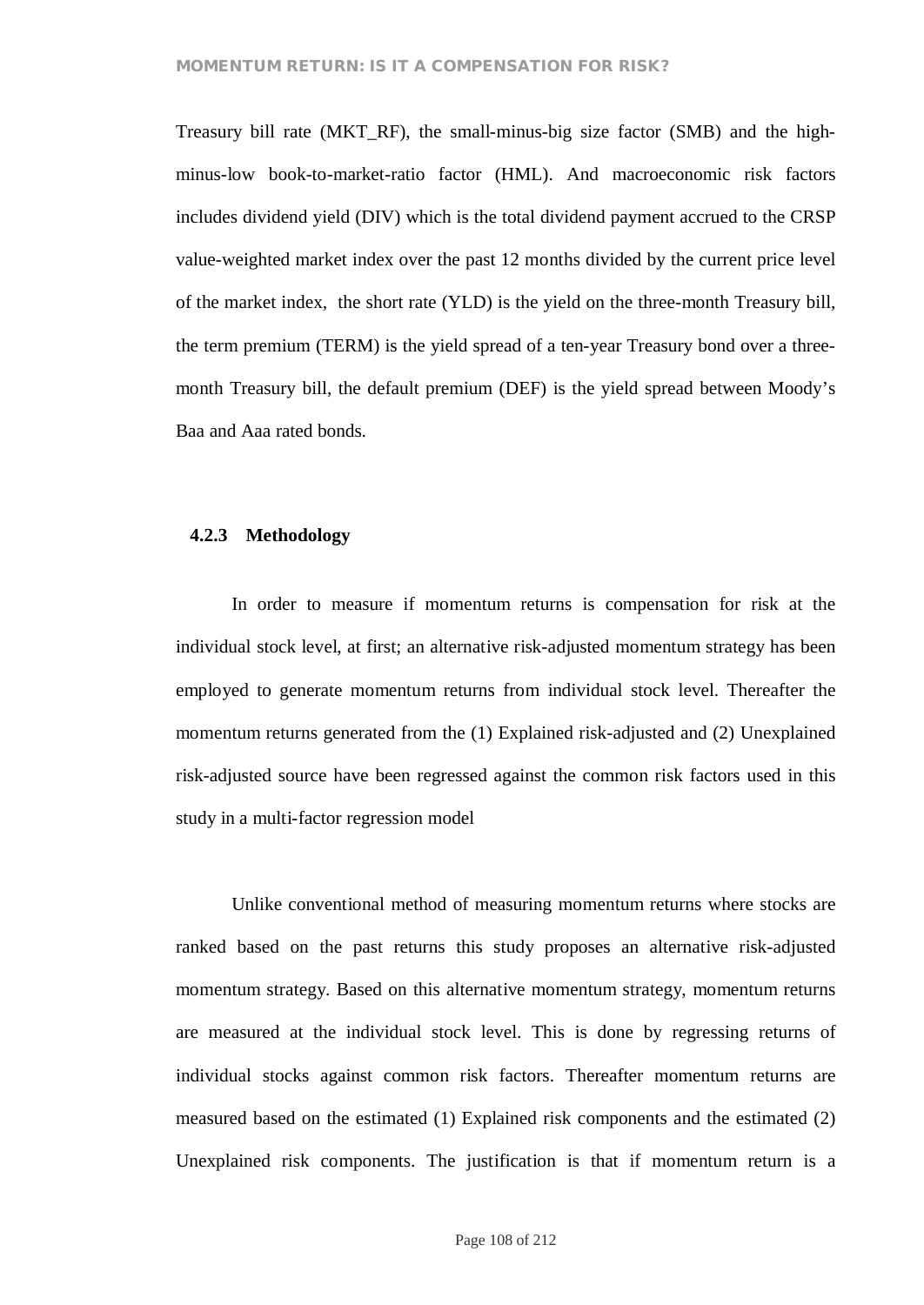### **MOMENTUM RETURN: IS IT A COMPENSATION FOR RISK?**

compensation for risk then once the individual stock returns are price for common components there should not be any return generating when stocks are ranked based on the estimated unexplained risk components. It is expected that most momentum returns will generate from explained risk components. The methodology for individual stock level analysis is as follows.

For the purpose two types of momentum returns are defined i.e. (1) Momentum return resulting from the explained risk components and (2) Momentum return generating from unexplained risk components. Three sets of explained risk components are employed in this study e.g. i) Fama-French three factors ii) Macroeconomic factors and iii) Combination of Fama-French and macroeconomic factors. The test is conducted using contemporaneous variables and for robustness lagged variable are also employed. The equation used in the study is as follows.

$$
R_{it} = a_i + \sum_{j=1}^{n} b_{ij} f_t + e_{it}, \qquad (4)
$$

$$
R_{it} = a_i + \sum_{j=1}^{n} b_{ij} f_{t-1} + e_{it}
$$
 (5)

where,  $R_i$  is the return of each stock at time *t*,  $f_i$  and  $f_{t-1}$  are vectors respectively for factors as contemporaneous and as lagged values of risk factors,  $b_{ii}$  is the vector for risk factor  $a_i$  and  $e_i$  are the constant and the residual, respectively. Once the regression is run the above model is decomposed into two components e.g. estimated explained risk component ( $\sum b_{ij} f_t$ *n*  $\sum_{j=1}^{} \hat{{\mathsf b}}_{ij}^{} f$  $\hat{b}_{ii} f_i$ ) and estimated unexplained risk components  $(\hat{a}_{it} + \hat{e}_{it})$  and construct portfolios based on these two components. For example, stocks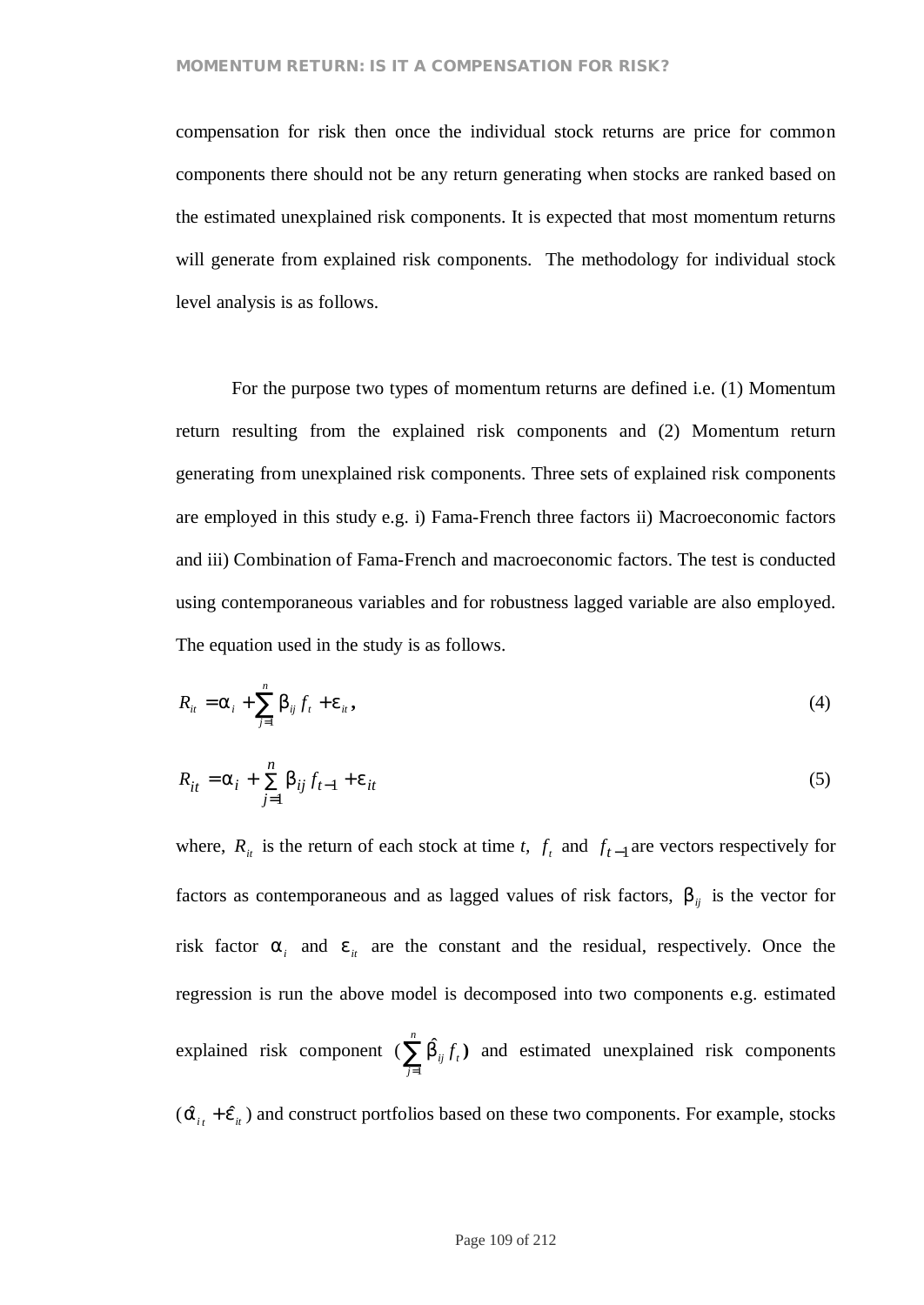are ranked based on  $\sum b_{ij} f_i$ *n*  $\sum_{j=1}$   $\hat{\mathsf{b}}_{ij}$   $f$  $\hat{b}_{ij} f_{t}$  using past *J* months information and form deciles portfolios. The lowest portfolios (loser) are short and the highest portfolios (winner) are long and the positions are held for the subsequent *K* holding months. Hence at time  $t^*$ the momentum return is defined as

$$
MR_{t^*}^{Com} = MR_{t^*}^{\frac{\sum\limits_{j=0}^{j}6_{ij}f_j}{i=1}} = R_{t^*}^{WP}^{1-\frac{\sum\limits_{j=0}^{j}6_{ij}f_j}{i=1}} - R_{t^*}^{LP^{1-\frac{\sum\limits_{j=0}^{j}6_{ij}f_j}{i=1}}}
$$
(6)

where,  $MR_{t*}^{Com}$  is the difference between the winner and loser portfolio sorted based on

the estimated common factors and ∑ = *j*  $R$ <sub>*t*\*</sub></sub>  $\sum_{i=1}^{\not \leq}$   $\hat{b}_{ij}$   $f$ <sub>*j*</sub> \* *b* and ∑ = *j*  $R_{t^*}^{\sum\limits_{i=1}^{\not\leq} \hat{\mathsf{b}}_{ij} f_j}$ \* *b* are the winner and loser portfolio respectively.

In a similar manner momentum returns are measured by ranking stocks based on  $\hat{a}_i + \hat{e}_{i}$  and at time  $t^*$  the momentum return is defined as and

$$
MR_{t*}^{I} = MR_{t*}^{a_i+e_{it}} = R_{t*}^{WP}^{a_i+e_{it}} - R_{t*}^{LP}^{a_i+e_{it}}
$$
\n
$$
(7)
$$

where,  $MR_{t*}^{I}$  is the difference between the winner and loser portfolio sorted based on the estimated alpha and the residual (stock-specific) and  $R_{t*}^{WP}$  $e^{W P}$ <sup>a<sub>i<sup>+e<sub>it</sub></sup></sub> and  $R_t^{LP_t}$ <sup>a<sub>i<sup>+e<sub>it</sub></sub></sup></sup></sup></sub>  $\int_{\alpha}^{L P_t}$  are the winner and loser portfolio respectively.

However, these alternative momentum strategies are formed by first estimating the parameters on individual stock where the parameters require using a sixty-month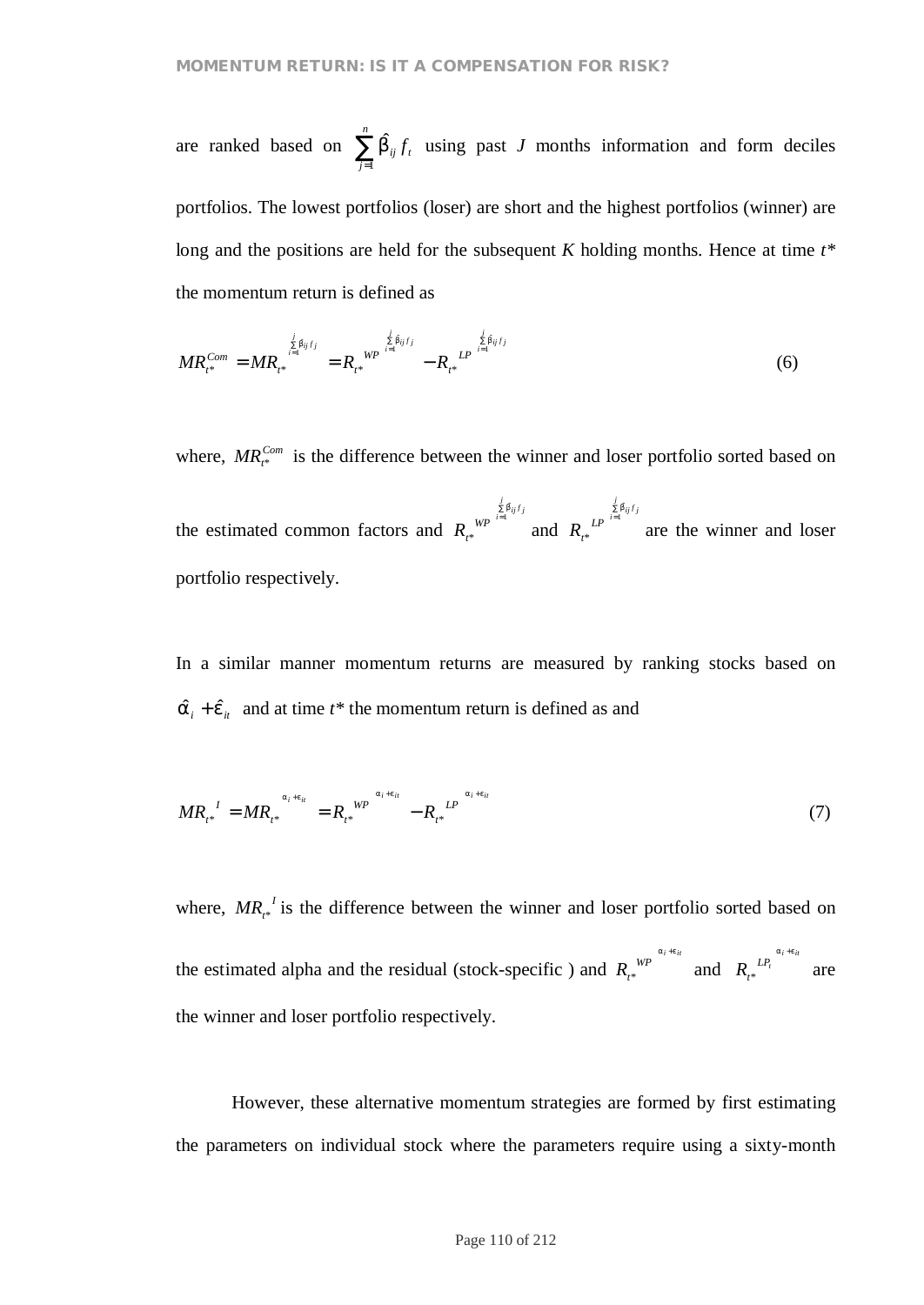### **MOMENTUM RETURN: IS IT A COMPENSATION FOR RISK?**

window and a minimum of twenty-four observations. Literature commonly uses a sixtymonth window to calculate the parameter estimates to safeguard against potential problems of non-constancy of the estimates ( *b<sup>i</sup>* ) in a large sample period. In our study inclusion of stocks ranging from twenty-four to sixty observations is allowed with the justification that in the NYSE, AMEX and NASDAQ dataset exclusion of securities with less than sixty-observation will drastically reduce the number of observations.<sup>20</sup> Therefore for each month *t*, the above regression (equation 4) is run for all NYSE, AMEX and NASDAQ stocks with monthly returns on the CRSP database. The momentum returns thus generated is defined as 'Momentum return with Restricted Observations ( $MR_{t^*}^{\text{Re }s}$  $*^{\text{Res}}$ )'.

A summary of the alternative momentum returns are as follows:

1. Momentum return using conventional method with restricted observation

*sLP t sWP*  $MR_{t^*}^{\text{Re } s} = R_{t^*}^{\text{Re } sWP} - R_{t^*}^{\text{Re}}$ \* Re \*  $R_{t^*}^{\text{Re }s} = R_{t^*}^{\text{Re }sWP} -$ 

2. Momentum return generated from stock-specific components (idiosyncratic risk)

*j*

$$
MR_{t^*}^I = MR_{t^*}^{a_i+e_{it}} = R_{t^*}^{WP}^{a_i+e_{it}} - R_{t^*}^{LP}^{a_i+e_{it}}
$$

3. Momentum return generated from common components

$$
MR_{t^*}^{Com} = MR_{t^*}^{\frac{j}{\sum\limits_{i=1}^{i} b_{ij}f_j}} = R_{t^*}^{WP}^{W^{\frac{j}{\sum\limits_{i=1}^{i} b_{ij}f_j}}}-R_{t^*}^{LP^{\frac{j}{\sum\limits_{i=1}^{i} b_{ij}f}}
$$

 $20$  Recent literatures also employ the restriction of at least twenty-four observations see Chordia and Shivakumar (2002).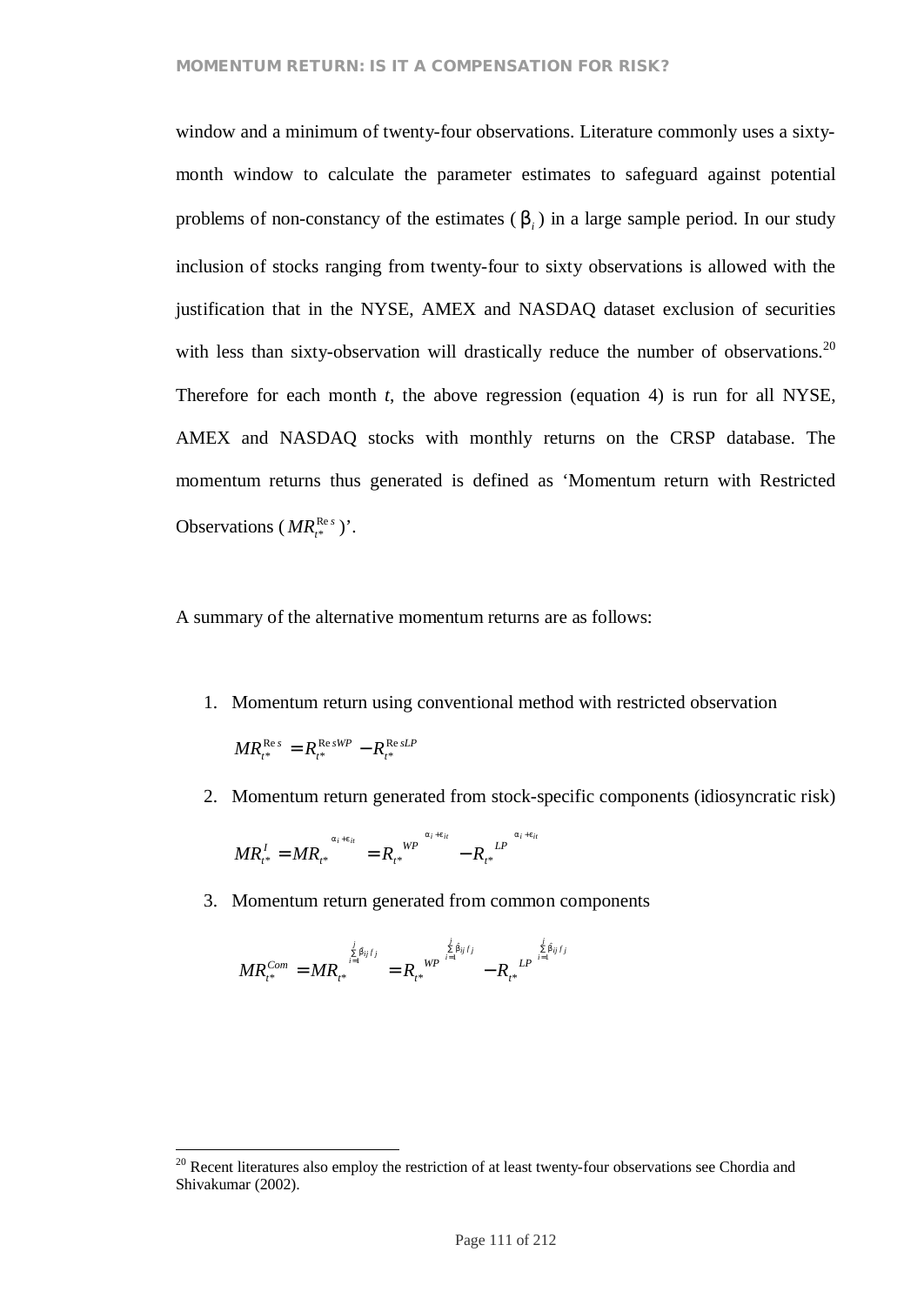# **4.3 Empirical Results on Individual Level Analysis**

The purpose of this section is to examine if momentum return remains once controlled common risk factors at the individual stock level. The intuition arises as contemporary momentum literature documents that the effect of momentum return and the explanatory power of market wide common factors are significant at individual stock level (see also Wu, 2001 and Chordia and Shivakumar, 2002).

# **4.3.1 Measuring Alternative Momentum Returns at the Individual Stock Level Using Fama-French three Factors**

For the purpose, an alternative momentum strategy is used. By using Equation 4 for each month *t*, the model  $R_{it} = a_i + \sum_{i=1}^{n} b_{ij} f_t + e_{it}$  $R_{ii} = a_i + \sum_{j=1}^n b_{ij} f_i + e_j$ is estimated for each NYSE, AMEX and NASDAQ stock on the monthly CRSP database, where,  $R_i$  is the return of each stock at time *t*,  $f_t$  is the vector of common components,  $b_{ij}$  is the factor loadings  $a_i$  and  $e_i$  are constant and residual, respectively. Once estimated the model is then decomposed into two components e.g. (1) Estimated explained risk components  $(\sum \hat{\mathsf{b}}_{_{ij}} f_{_{t}}$ *n*  $\sum_{j=1}$   $\hat{\mathsf{b}}_{_{ij}}$   $f$  $\hat{b}_{ij} f_i$ ) and (2) Estimated unexplained risk components  $(\hat{a}_i + \hat{e}_{i}^T)$ . Thereafter momentum returns are measured by ranking stocks based on (1) Estimated explained risk components ( $\sum \hat{b}_{ij} f_i$ *n*  $\sum_{j=1}$   $\hat{\mathsf{b}}_{ij}$   $f$  $\hat{b}_{ij} f_t$ ) and (2) Estimated unexplained risk components ( $\hat{a}_i + \hat{e}_{it}$ ).

The formation period is considered from *t-5 through t-1*. A short position is held for the loser portfolio and a long position is held for the winner portfolio for the following *t+1*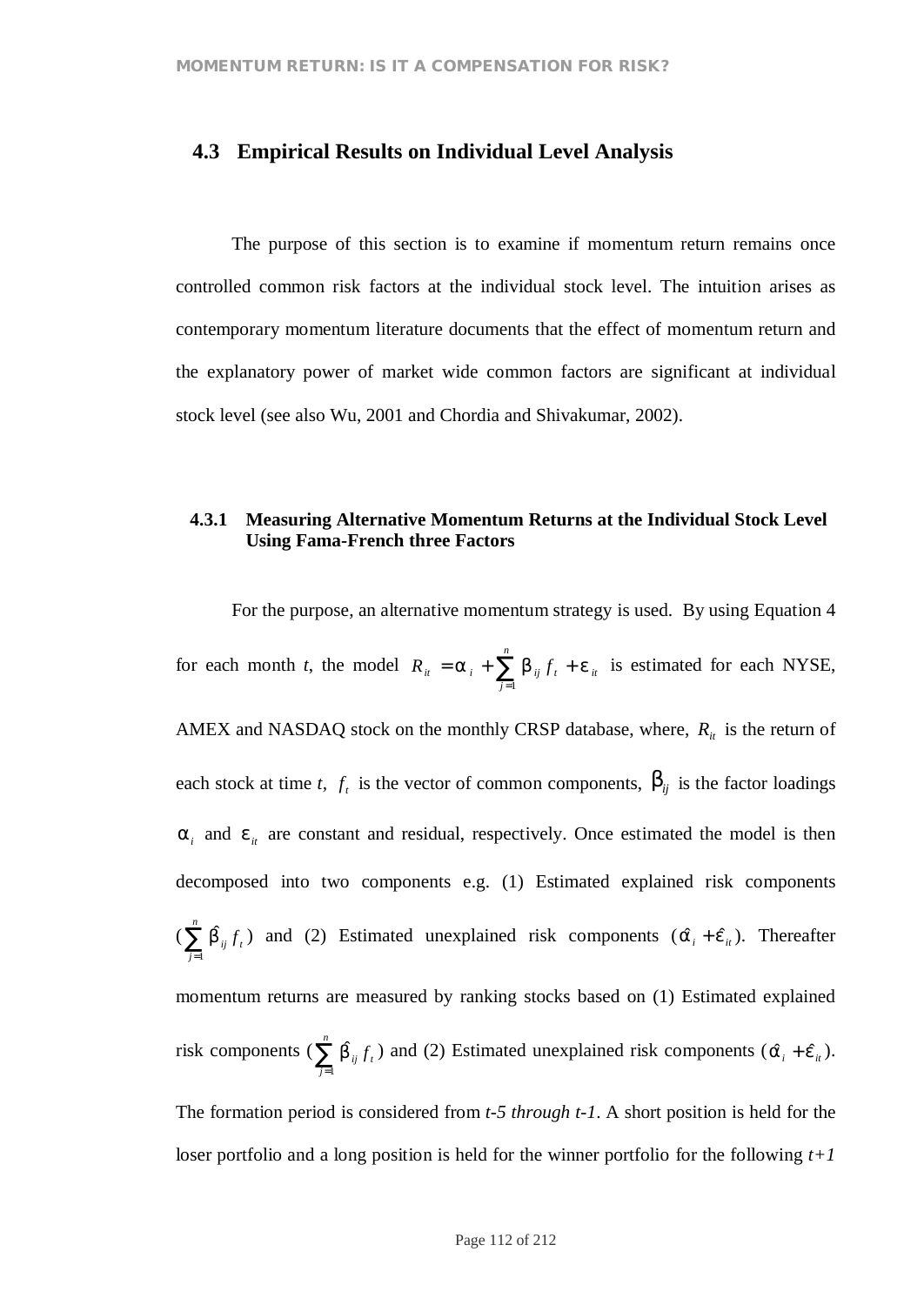### **MOMENTUM RETURN: IS IT A COMPENSATION FOR RISK?**

*through t+6* holding month and at time *t\** momentum return is measured as the difference between the return on the winner portfolio and the loser portfolio. The empirical results are derived based on the following assumptions:(i) All penny stocks are excluded at the beginning of the holding period; (ii) A sixty-month window is considered and (iii) A minimum of twenty-four observations is required for parameter estimation.

Panel A of Table 9 reports the results of momentum returns at the individual stock level where contemporaneous Fama-French three factors are considered to be the common risk factors. The results are derived for the whole sample period and then for the sub-sample periods. In panel A of Table 9 column one represent the return on the Loser portfolio, column two shows the returns of the Winner portfolio and column three reports the returns on the momentum portfolio which is measured as the difference between the winner portfolio and loser portfolio. Column four shows the size of the decile portfolio, column six shows total percentage of the momentum return that is greater than zero. Given the assumptions of skipping a month, a strategy of *JxK=6x6* and a window of sixty-month the total number of months in the sample period is 960 (from January 1926 through 2005). A total of 65 months is lost and the first momentum return is realized at the end of the holding period. Therefore when the entire sample period is considered the total number of months is brought down to 895 months. Hence during the sub-period 1926 through 1935 the total number of months is 55 (lost 65 observations). Thereafter in all subsequent sub-periods the total number of months is 120.

### [Insert Table 9 Here]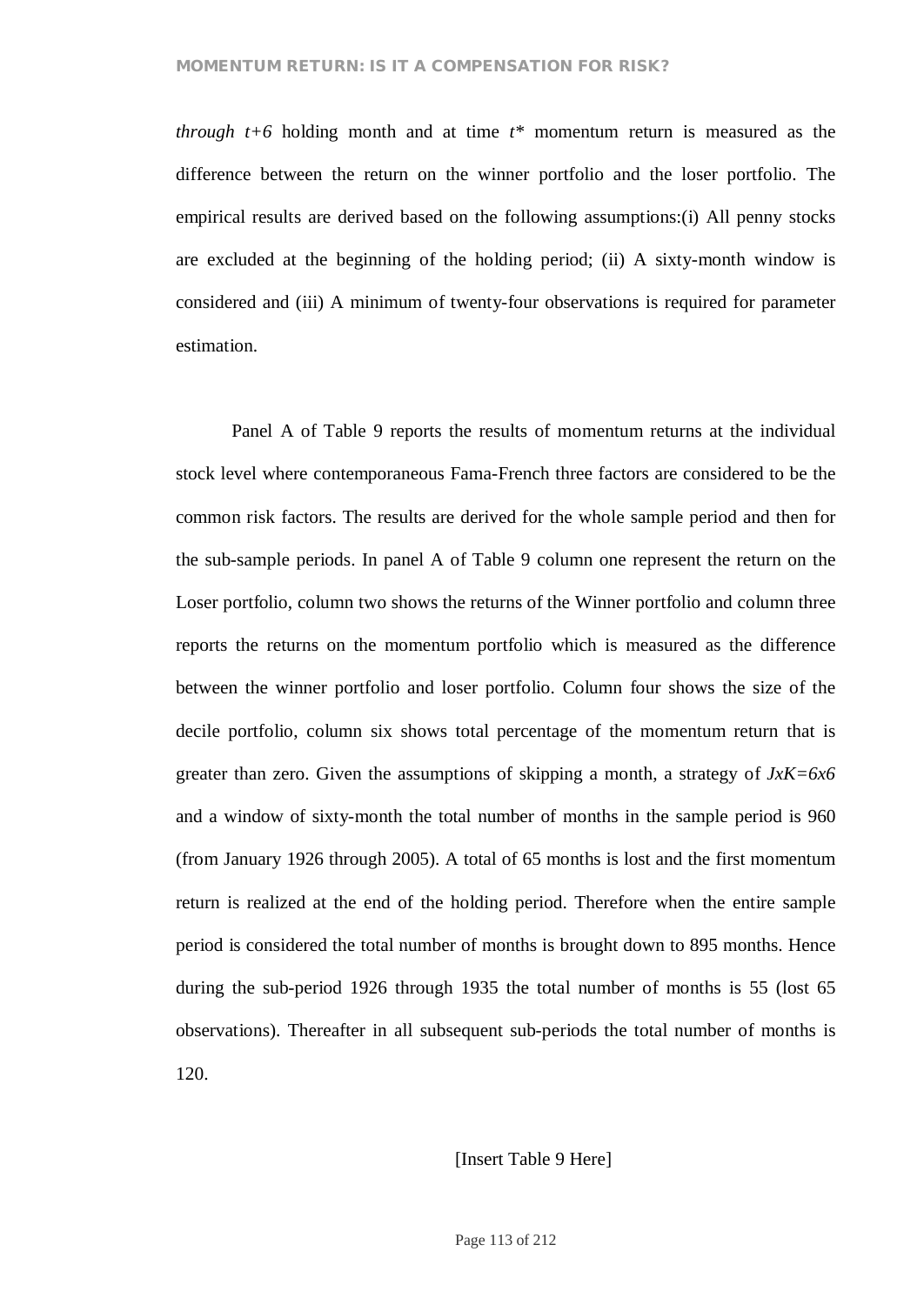As evident from Panel A of Table 9, during the entire sample period from 1926 through 2005 monthly momentum return ( $MR_i^{UR}$ ), when stocks are ranked based on the unexplained risk factors or idiosyncratic risk  $(\hat{a}_{i} + \hat{e}_{i})$ , is 0.42 percent (an average of 5.04 percent per annum) and is statistically significant. In this 0.42 percent returns, of 61.15 percent of the return is positive and the average portfolio size is 260 stocks. In different sub-periods momentum return seems to be consecutively significant and positive during the post 1940s, e.g. momentum return is 0.71 percent in 1946-1955, 0.75 percent in 1956-1965, 0.55 percent in 1966-1975, and 0.70 percent in 1976-1985 and are significant at one percent level. With the exception in 1936-1945 and 1996-2005 when momentum return is negative e.g.  $-0.20$  percent and  $-0.03$  percent in all other subperiods the returns are positive.

Panel B of Table 9 reports the results of momentum returns when stocks are ranked based on the explained risk factors ( $\sum_i \mathsf{b}_{ij} f_i$ *N*  $\sum_{j=1}$   $\hat{\mathsf{b}}_{ij}$   $f$  $\hat{b}_{ii} f_{t}$ ). This implies that when controlled for contemporaneous Fama-French factors statistically significant momentum returns  $(MR<sub>t</sub><sup>ER</sup>)$  of 0.37 percent are earned. The total portfolio size is 319 stocks with only 59 percent of the return greater than zero. However, in different sub-periods three out of eight sample periods momentum return is positive and significant. Noticeably momentum returns are particularly strong in post-1950s e.g. momentum return is 0.52 percent (t=3.24) in 1946-1955, 0.37(t=2.6) in 1956-1965 and 0.68 (t=3.8) in 1976-1985. This suggests that momentum returns are linked to the economic cycle as are strong during economic expansions.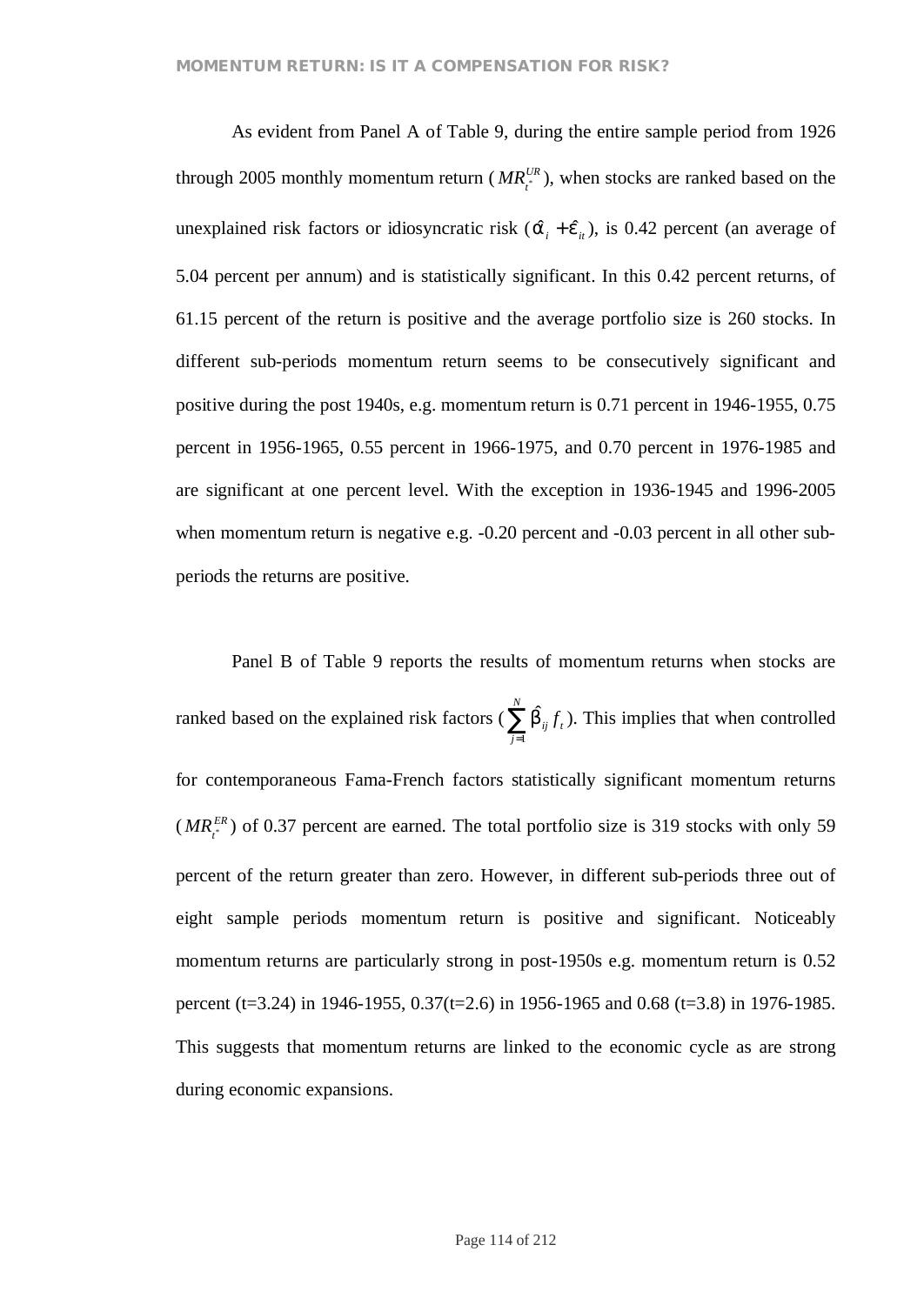Panel A of Table 10 reports momentum returns when the returns are measured based on the alternative momentum strategy and by ranking stocks based on unexplained risk factors. By using Equation 5,  $K_{it} = d_i + \sum_j D_{ij} J_{t-1} + e_{it}$ *n*  $R_{it} = a_i + \sum_{j=1} b_{ij} f_{t-1} + e_j$ 1  $\int_{1}^{\mathbf{D}} i j f_{t-1} + e^{i t}$  as described in section 4.2.3 momentum returns are generated first by adjusting the individual stocks for risk factors (*f*) in the equation e.g. lagged Fama-French three factors and then by ranking the stocks based on the unexplained risk factors e.g.  $(\hat{a}_i + \hat{e}_i)$ . Panel A of Table 10 reports that  $MR_i^{UR}$  is 0.45 percent and is significant during the whole sample period and with a portfolio size of 260 stocks the percentage of return that is positive is 64 percent. In different sub-periods  $MR_i^{UR}$  is greater than zero and significant in four consecutive sub-periods from 1946 to 1985. For instance  $MR_{t}^{UR}$  is 0.84 percent in 1946-1955, 0.87 percent in 1956-1965, 0.57 percent in 1966-1975 and 0.9 percent in 1976- 1985. Also in the sub-periods 1936-1945 and 1996-2005 momentum return is less than zero e.g. -0.07percent and -0.04 percent, respectively.

### [Insert Table 10 Here]

Panel B of Table 10 reports alternative momentum returns when stocks are ranked based on estimated lagged explained risk factors e.g. ( $\sum \hat{b}_{ij} f_i$ *n*  $\sum_{j=1}$   $\hat{\mathsf{b}}_{ij}$   $f$  $\hat{b}_{ii} f_t$ ) where *f* is the vector of Fama-French three factors. Notably, momentum return is more significant in most periods when stocks are ranked based on lagged Fama-French factors as compared when contemporaneous factors are considered. For example, Panel B of Table 10 shows that that in all sub-periods momentum return is positive and statistically significant, except of only three sub-periods e.g. 1936-1945, 1946-1955 and 1966-1975. The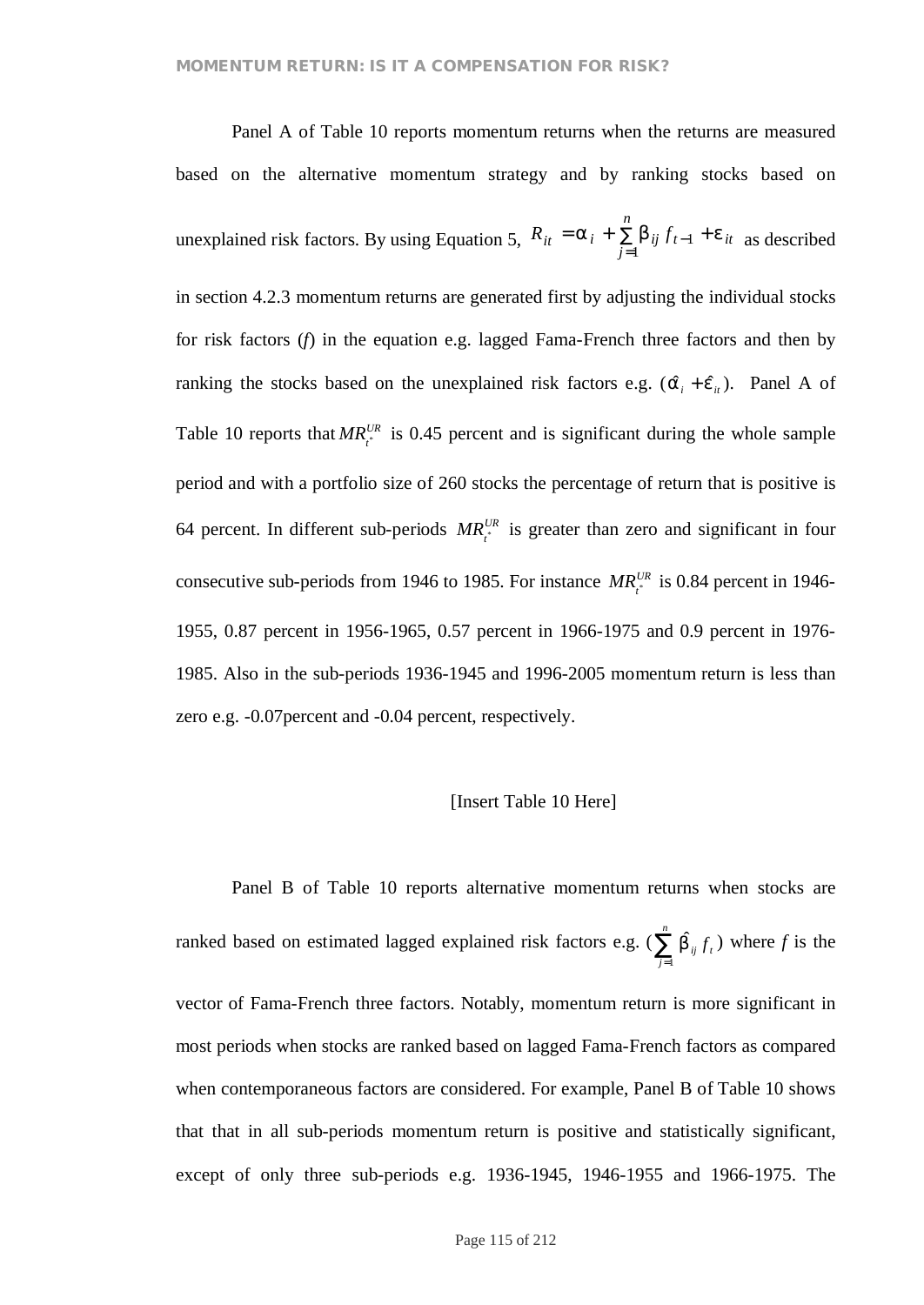percentage of return greater than zero during these periods is on average 54.33 percent. Again during the entire sample period momentum returns generated when stocks are ranked based on explained risk factors,  $MR_i^{ER}$  is 0.38 percent with 59 percent of the return greater than zero.

In sum, our results from Table 9 and 10 provide evidences that momentum returns are significantly high and earns 0.45 percent returns per month when stocks at the individual stock level are ranked based on  $MR_i^{UR}$  than their counterparts  $MR_i^{ER}$ which earn only 0.35 percent per month. This suggests that momentum returns are not compensation for risk when priced for Fama-French three factors at the individual stock level.

### **4.3.2 Measuring Alternative Momentum Returns at the Individual Stock Level Using Macroeconomic Risk Factors**

To examine if momentum returns are compensation for contemporaneous macroeconomic risks at the individual stock level, equation 4 as described in section 4.2.3 is employed. For each stock in each month *t* the equation *t it n*  $R_{it} = a_i + \sum_{j=1}^n b_{ij} f_i + e_j$ is used where *f* is the vector of contemporaneous macroeconomic risk factors. Panel A of Table 11 reports the results when macroeconomic variables are used as explained risk components in equation 4. Panel A of Table 11 report an interesting pattern that when stocks are ranked based on the contemporaneous macroeconomic factors  $MR_t^{UR}$  is 0.16 (t=2.57) during the whole sample period of which 63 percent is positive. Again in different sub-periods only in the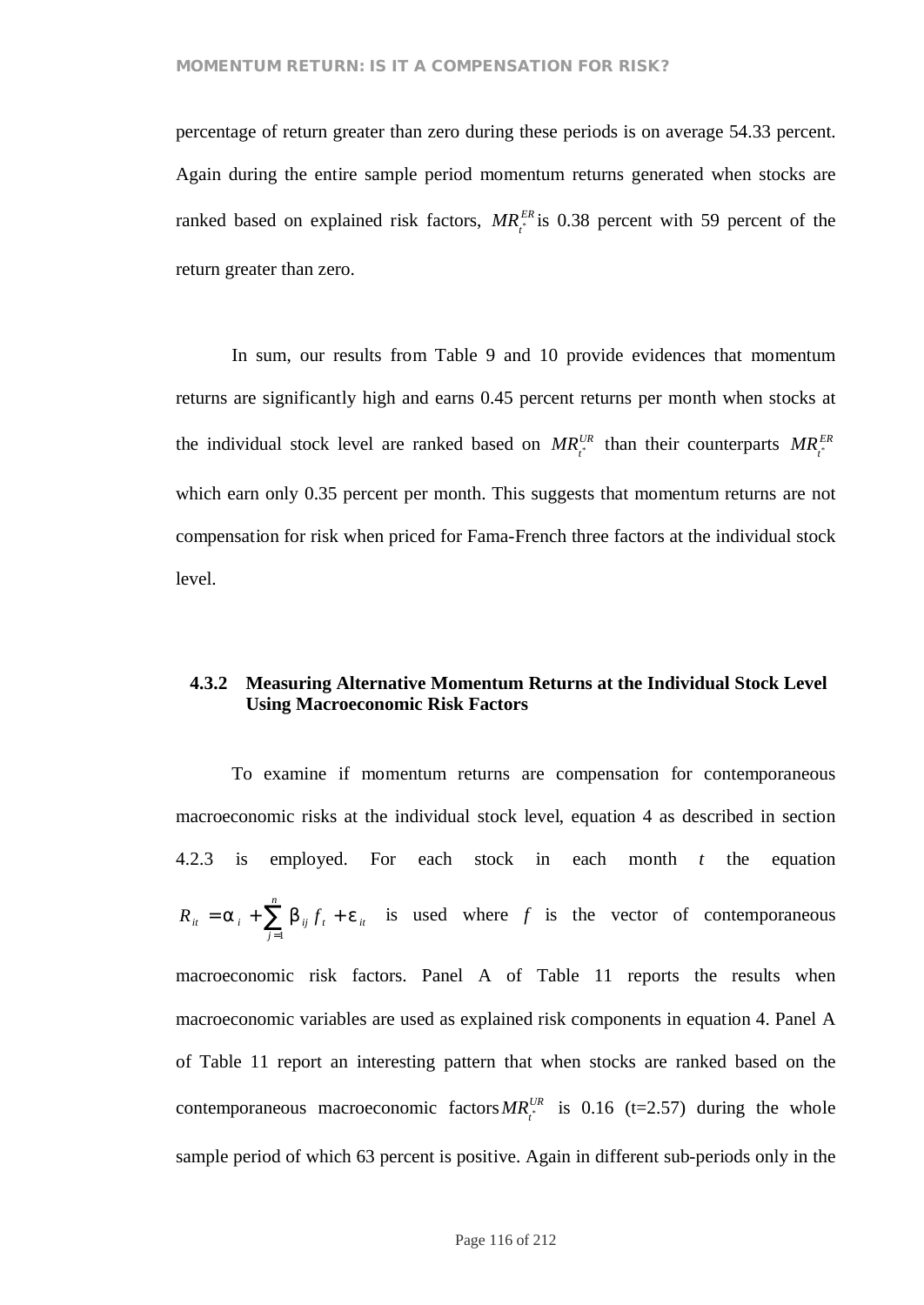pre-1950s  $MR_t^{UR}$  is positive and significant e.g. in 1926-1935  $MR_t^{UR}$  is 1.31 percent, 0.83 percent in 1936-1945 and 0.35 percent in 1946-1955. In the post-1950s  $MR_i^{UR}$  is mostly negative but statistically significant only in two sub-sample periods, e.g. 1976- 1985 (-0.3 percent, t=  $-2.18$ ) and in 1986-1995 (-0.19 percent, t=  $-1.97$ ).

Noticeably,  $MR_i^{UR}$  is negative during the period from 1956 through 1995. This suggests that there is no momentum returns generating from unexplained risk factors when adjusted for macroeconomic variables. However, during the pre-1950s and post-2000s momentum returns are observed when stocks are ranked based on unexplained risk factors. This implies that the interaction of momentum returns is linked to the market movements. The results supports the findings of Chordia and Shivakumar (2002) who report that momentum returns are explained by a parsimonious set of macroeconomic variables when accounted for the predictive portion of the variables.

### [Insert Table 11 here]

Panel B of Table 11 reports momentum returns when stocks are ranked based on the estimated contemporaneous macroeconomic risk factors ( $\sum \hat{p}_{ij} f_i$ *n*  $\sum_{j=1}$   $\hat{\mathsf{b}}_{\hspace{0.5pt} ij}^{\hspace{0.5pt} \fbox{}} f$  $\hat{b}_{ii} f_t$ ). The table shows that though during the entire sample period no momentum returns are observed; on average momentum returns are positive and significant in different sub-periods, particularly during the post 1950s. For example, Panel B of Table 11 reports that in 1956-1965 0.20 percent (t=1.879), 1966-1975 0.22 percent (t=1.89), 1976-1985 0.39 percent (t=2.760), 1986-1995 0.21 percent (t=2.064). During the pre-1950s  $MR_t^{ER}$  is negative indicating no momentum return during market downturn e.g. in 1926-1935,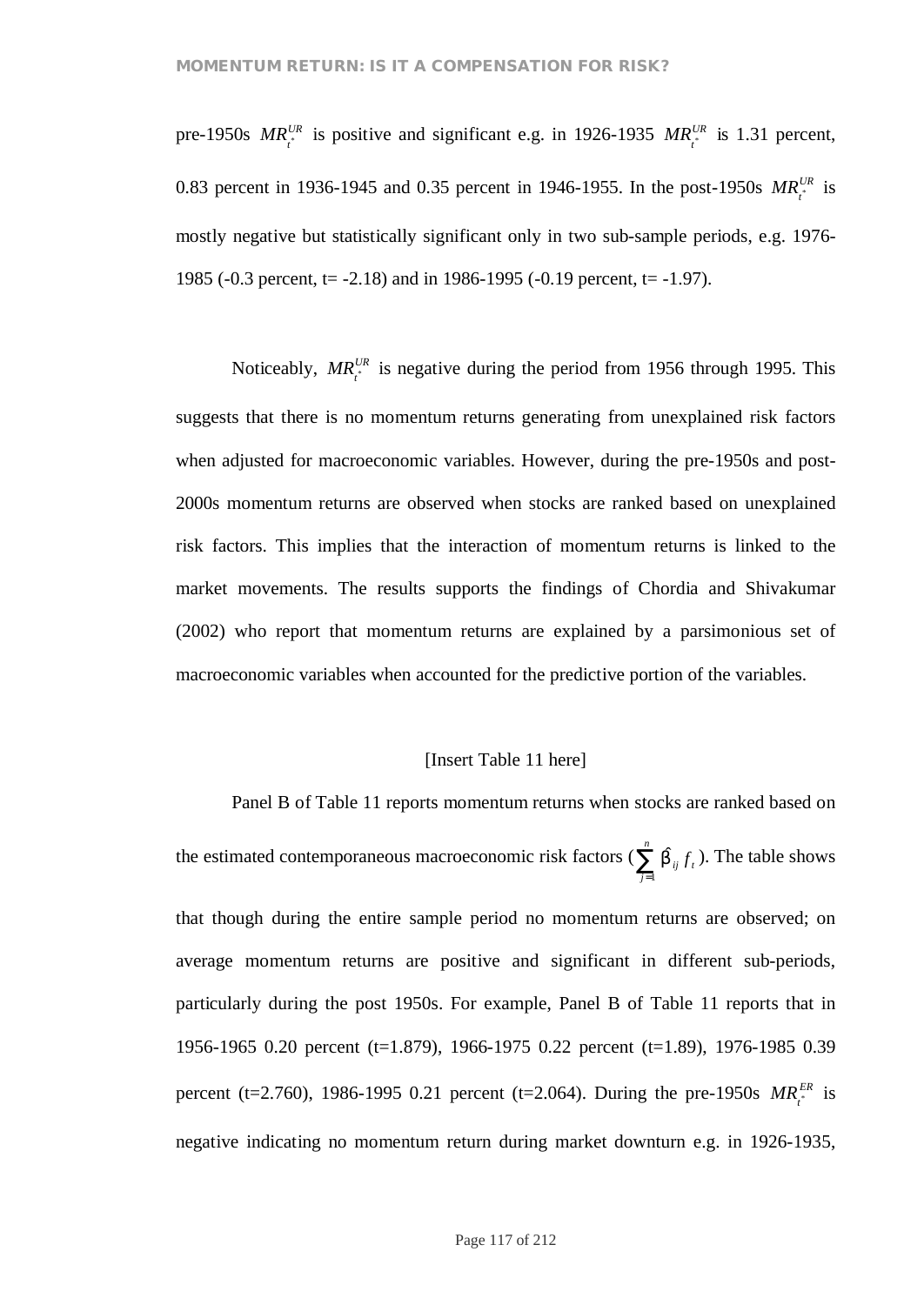1936-1945 and 1946-1955  $MR_i^{ER}$  is -1.9 percent (t=-4.84), -0.81 percent (t=-2.71) and -0.28 percent (t=-2.28).  $MR_i^{ER}$  is positive during the post-2000s, though not statistically significant.

Panel A of Table 12 shows momentum returns when generated at the individual stock level and using the alternative momentum strategy. By using Equation 5,  $_{t-1}$  +  $_{t}$   $_{it}$ *n*  $R_{it} = a_i + \sum_{j=1} b_{ij} f_{t-1} + e_j$ 1 1 **,** in section 3.6.3.1, where *f* is the vector of lagged

macroeconomic risk factors. It is evident from Panel A of Table 12 that during the entire sample period, 1926-2005, there is no momentum when individual stocks are sorted based on estimated unexplained risk factors  $(\hat{a}_i + \hat{e}_{i})$ . Momentum returns generated based on unexplained risk factors,  $MR_i^{UR}$ , is -0.15 percent of which 49.19 percent is positive. The portfolio size is of 247 stocks. Also during the different sub- period momentum returns generated based on  $MR_i^{UR}$  is negative and mostly not statistically significant except of two exceptions in the sub-periods 1944-1955 and 1996-2005 where momentum returns are 0.25 percent and 0.31 percent and are statistically significant.

Panel B of Table 12 reports momentum returns when generated at the individual stock level, by using the alternative momentum strategy and ranking stocks based on estimated explained risk factors e.g. ( $\sum \hat{b}_{ij} f_i$ *n*  $\sum_{j=1}$   $\hat{\mathsf{b}}_{ij}$   $f$  $\hat{b}_{ii} f_i$ ). As reported in Panel B of Table 12 during the entire sample period  $MR_i^{ER}$  is 0.22 percent and is statistically significant (tstat=3.614). Also in different sub-periods, momentum returns are positive and significant when stocks are ranked based on estimated explained risk factors. The two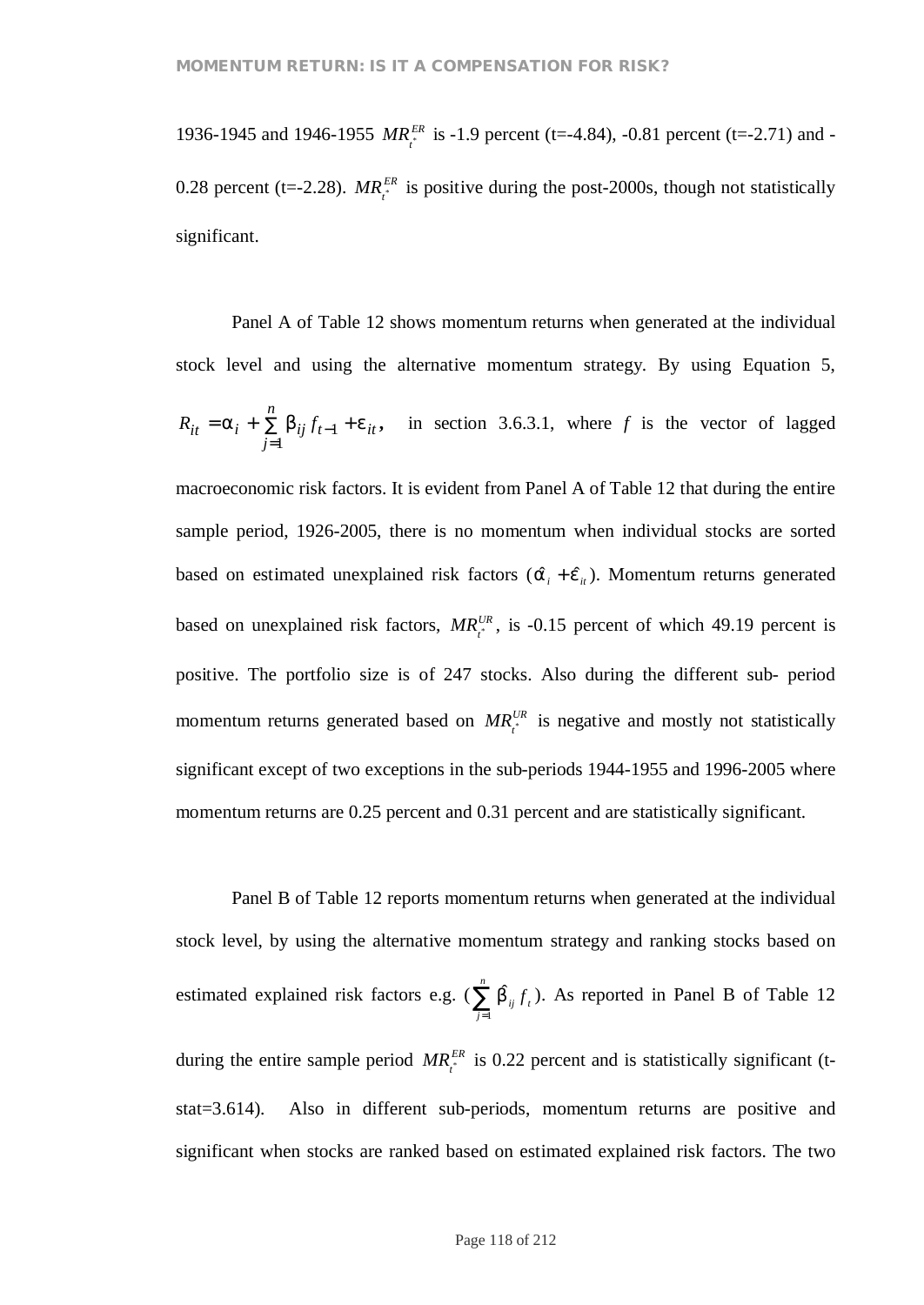exceptions are 1946-1955 (-0.18 percent, t=-2.11) and in 1996-2005 (-2.9 percent, t=-2.268) where there is no momentum. This implies that momentum returns are compensation for macroeconomic risks and is closely linked to economic cycle.

### [Insert Table 12 here]

In summary, the results of Table 11 and 12 shows that when macroeconomic factors are considered, significant momentum returns are observed when stocks are ranked based on the estimated explained risk factors by using the alternative momentum strategy. On average a significant return of up to 0.22 percent per month (2.64 percent per annum) is observed. On the contrary, momentum returns generated when stocks are ranked based on the estimated unexplained risk factors are very weak or even zero. This suggests that momentum returns are compensation for macroeconomic risk factors. The results are stronger during market expansions. This is consistent with the findings of Chordia and Shivakumar (2002) and Cooper, Gutierrez, and Hameed (2004) who document that momentum profits are strong in economic expansions, but are nonexistent in recessions. This findings hold for both contemporaneous and lagged macroeconomic variables with more pronounced effect for lagged macroeconomic variables.

## **4.3.3 Measuring Alternative Momentum Returns at the Individual Stock Level Using both Fama-French three factors and the Macroeconomic Risk Factors Simultaneously**

The empirical results at the individual stock level show that the two explained risk factors e.g. Fama-French three factors and macroeconomic factors have different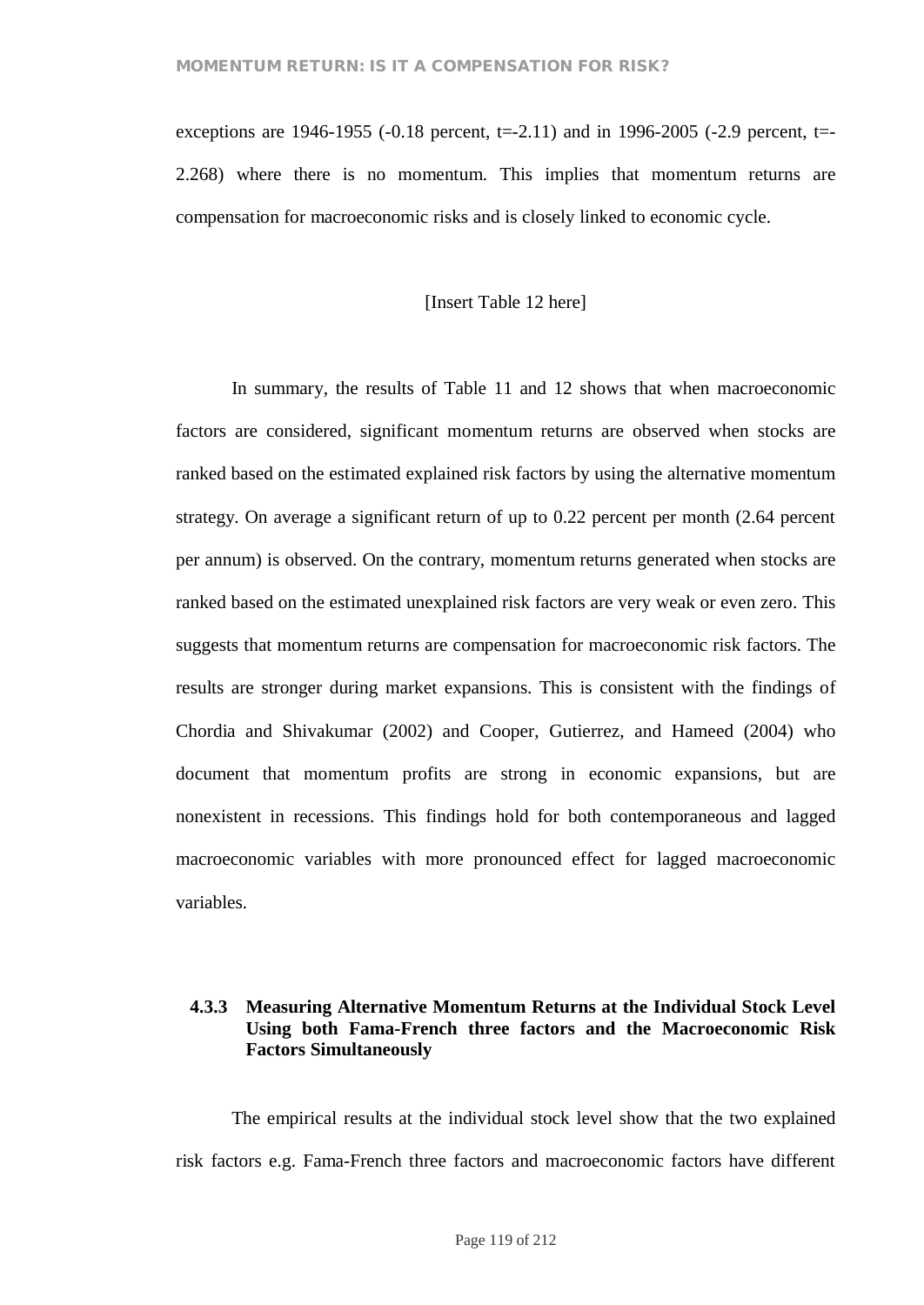effect on momentum returns. This naturally asks the question as to which factors e.g. the firm level factors or the macroeconomic risk factors, have more significant impact on momentum returns? The following section explores this answer.

Panel A of Table 13 reports the results when both the contemporaneous Fama-French three factors and the contemporaneous macroeconomic factors are taken into account simultaneously at the individual stock level and by using the alternative momentum strategy. For the purpose equation 4 e.g.  $K_{it} = d_i + \sum_j D_{ij} f_i + e_{it}$ *n*  $R_{it} = a_i + \sum_{j=1}^{n} b_{ij} f_t + e_{it}$  as described in section 4.2.4 are used, where f is the vector of both contemporaneous Fama-French three factors and macroeconomic risk factors. Panel A of Table 13 shows that when momentum returns,  $MR_i^{UR}$ , are generated by ranking stocks based on estimated unexplained risk factors, the result is somewhat mixed. During the entire sample period  $MR_i^{UR}$  is 0.034 percent per month. In different sub-periods momentum returns are, on average, very weak.

### [Insert Table 13 here]

Panel B of Table 13 reports the results when momentum returns are generated by ranking stocks based on estimated explained risk factors. It is evident from the table that  $MR_i^{ER}$  generates significant momentum returns of 0.015 percent per month. In different sub-periods in 1956-1965 (0.08 percent,  $t=1.29$ ) and 1976-1985 (0.23 percent, t=2.09) momentum returns are positive and significant. This implies that the impact of macroeconomic variables, on momentum returns, is more compared to its counterpart the Fama-French factors.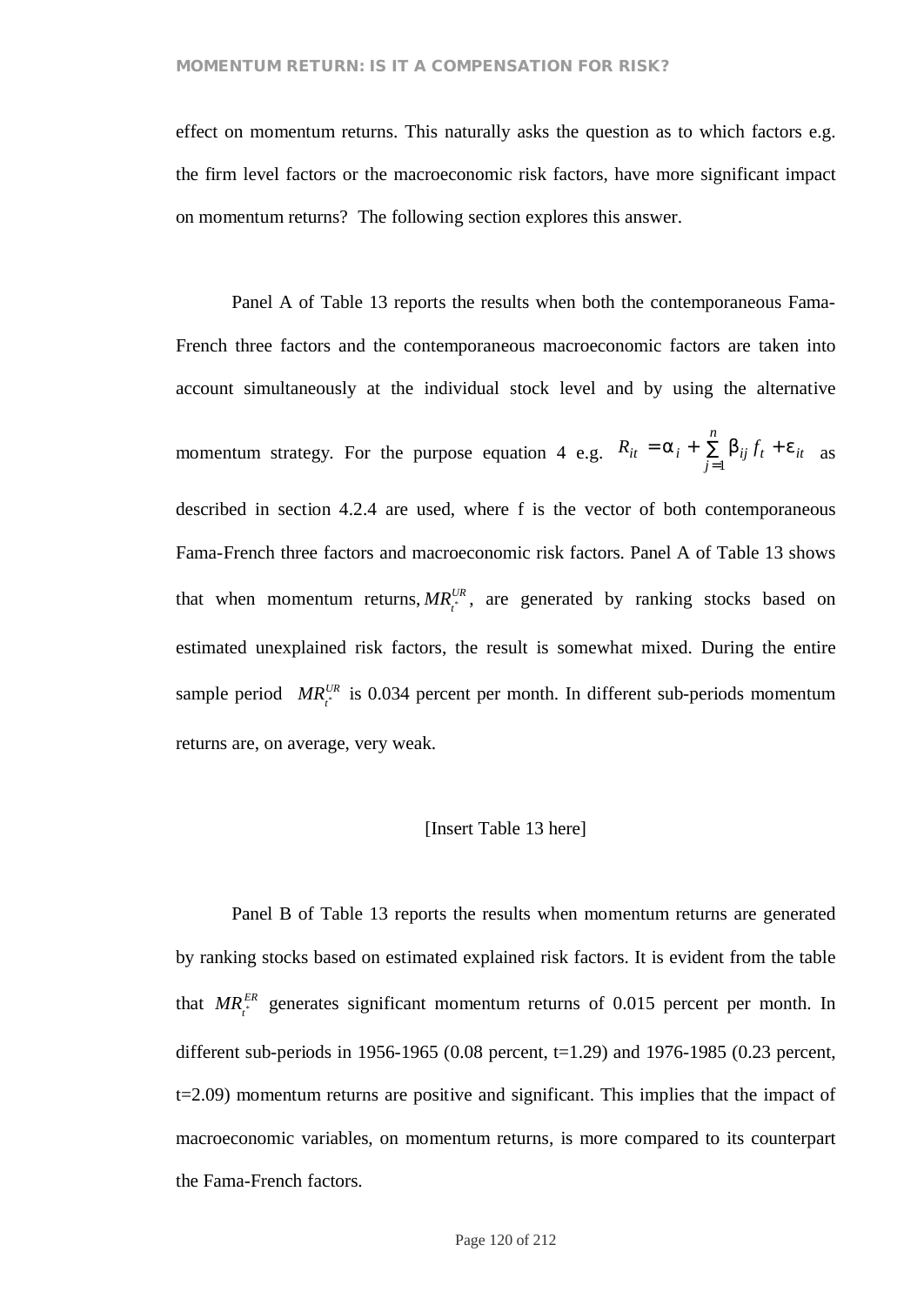Panel A of Table 14 reports the results when both the lagged Fama-French three factors and the lagged macroeconomic factors are taken into account simultaneously at the individual stock level and by using the alternative momentum strategy in equation 5 of section 4.2.3 Stocks are ranked based on estimated unexplained risk factors. The table shows that during the entire sample period, there is no momentum returns generated when stocks are ranked based on estimated unexplained risk factors. In different sub-periods weak momentum returns are observed with few exceptions in one or two sub-periods. For example,  $MR_i^{UR}$  is 0.59 percent in 1926-1935, -1.55 percent in 1936-1945, 0.33 percent in 1946-1955, 0.20 percent in 1966-1975, -0.31 percent in 1976-1985 and 0.46 percent in 1996-2005.

### [Insert Table 14 here]

Panel B of Table 14 reports the results when stocks are ranked based on estimated explained risk factors. Equation 5 in section 4.2.3 is used where both the lagged Fama-French three factors and the lagged macroeconomic factors are taken into account simultaneously at the individual stock level. As shown in Panel B of Table 14 during the entire sample period from 1926 through 2005 momentum returns,  $MR_i^{ER}$ , of 0.169 percent per month is observed. Again in different sub-periods momentum returns are mixed. For example, in sub-periods 1936-1945, 1946-1955, 1976-1985 and 1996- 2005  $MR_i^{Com}$  is 1.57 percent, -0.27 percent, 0.27 percent and -0.39 percent, respectively and statistically significant.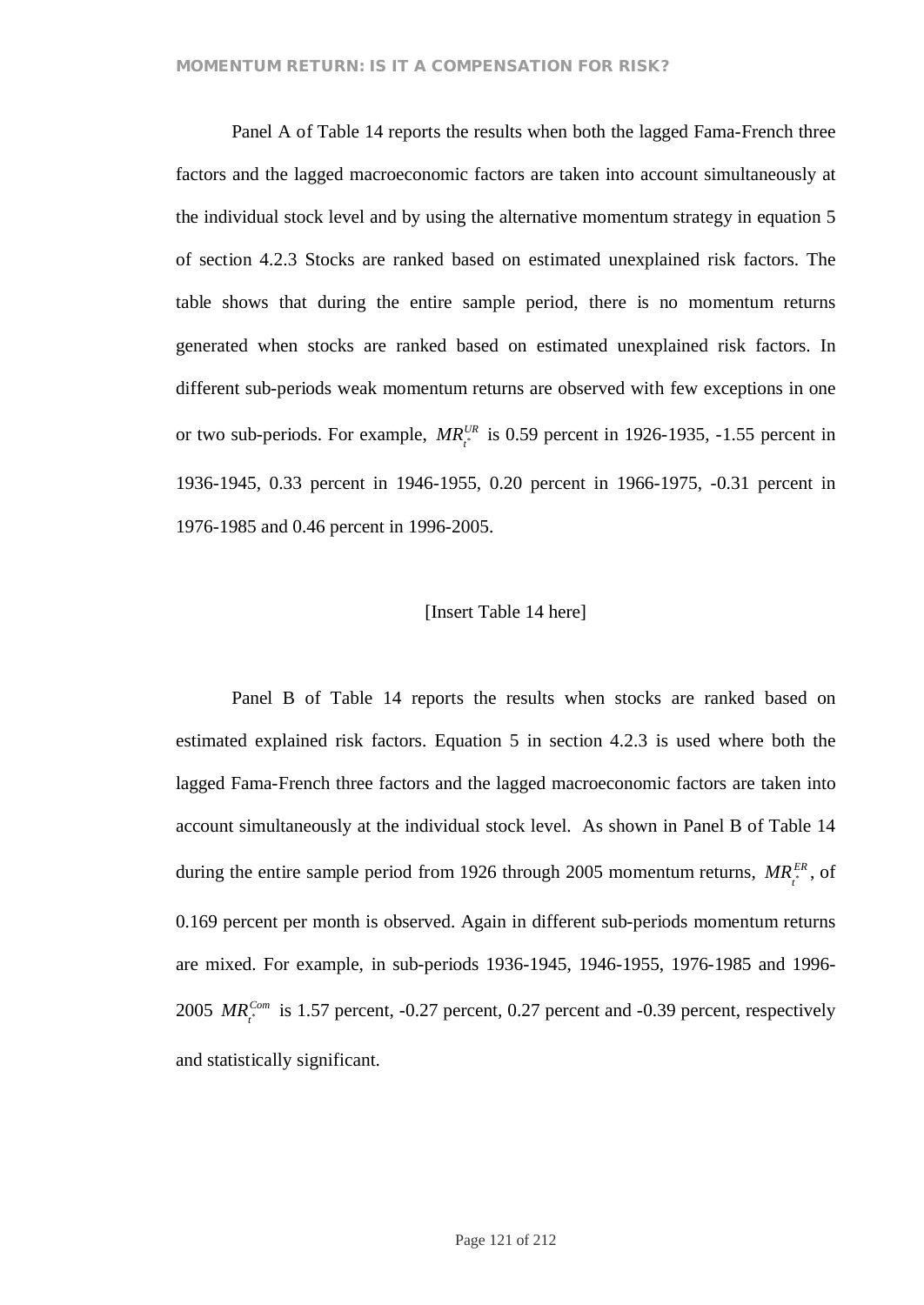Interestingly, it is observed that the pattern of momentum returns when generated by ranking stocks on the two lagged common components is similar to that reported in Panel B of Table 12 where lagged macroeconomic factors were considered. This further provides evidence that the impact of macroeconomic variables is far more compared to Fama-French three factors.

### **4.4 Conclusions**

The purpose of this section is to examine if momentum returns are compensation to risk when the examination is performed at the individual stock level. The empirical results provide several findings as follows; firstly, at the individual stock level momentum returns are not compensation for risk when Fama-French three factors are used. Evidence has been provided that statistically significant momentum returns,  $MR_{i}^{UR}$  of 0.45 percent per month (5.4 percent per annum) are generated when the alternative momentum strategy is used and stocks are ranked based estimated unexplained risk factors. On the other hand its counterpart,  $MR_{i}^{ER}$ , earns momentum returns of 0.35 percent per month (4.2 percent per annum).

Secondly, momentum returns are compensation for risk when macroeconomic risk factors are considered. On average, significant momentum returns of up to 0.22 percent per month (2.64 percent per annum) is observed when stocks are ranked based on the estimated explained risk factors by using the alternative momentum strategy. On the contrary, momentum returns generated when stocks are ranked based on the estimated unexplained risk factors are very weak or even zero. This findings hold for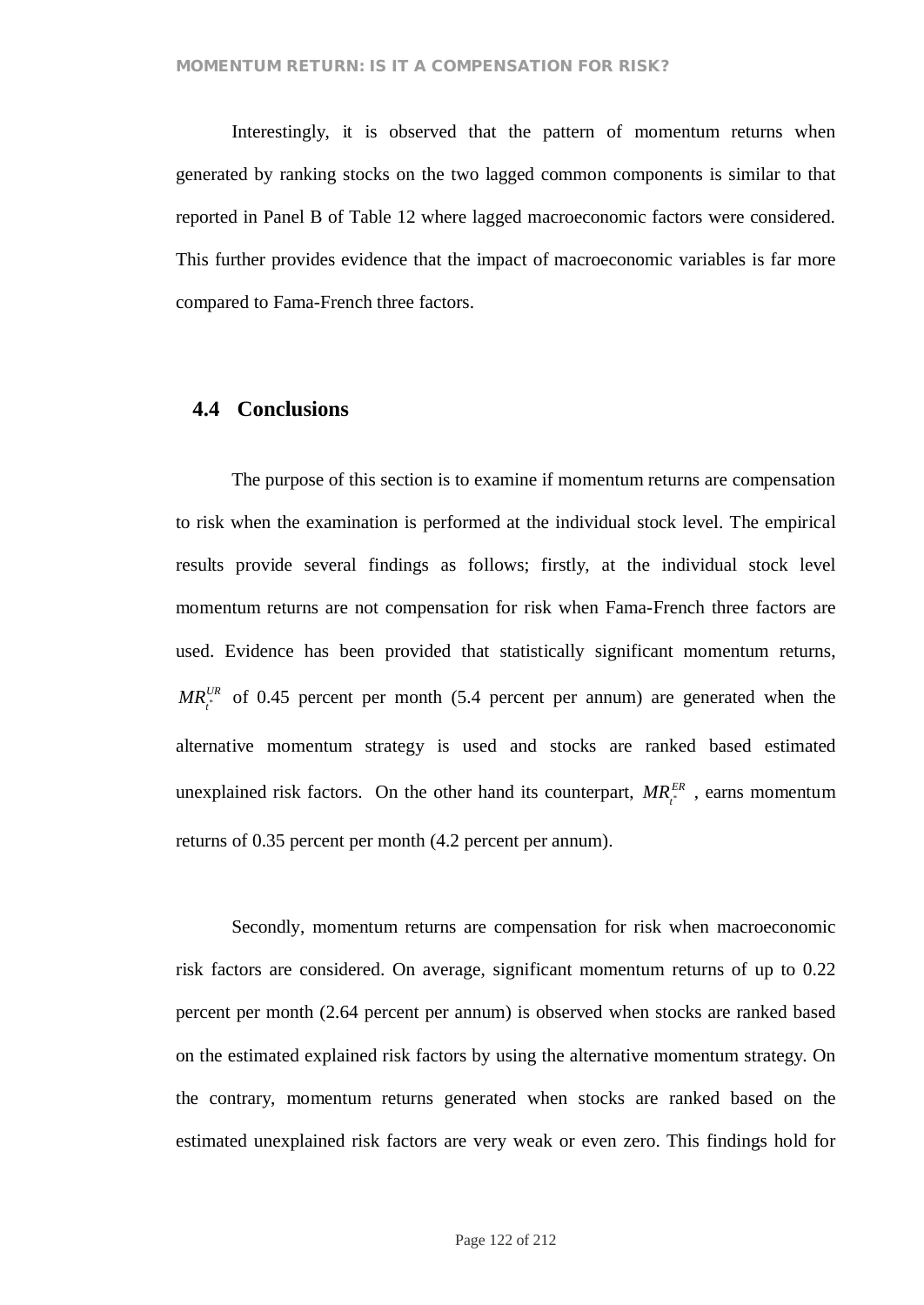both contemporaneous and lagged macroeconomic variables with more pronounced effect when lagged macroeconomic variables are used. Furthermore, the results are stronger during market expansions.

Thirdly, to a greater extent, momentum returns are compensation for risk when both Fama-French three factors and macroeconomic risk factors are used simultaneously. On average, significant momentum returns of up to 0.20 percent per month (2.40 percent per annum) is observed when stocks are ranked based on the estimated explained risk factors. Also the impact of macroeconomic risk factors is more pronounced on momentum returns compared to Fama-French three factors.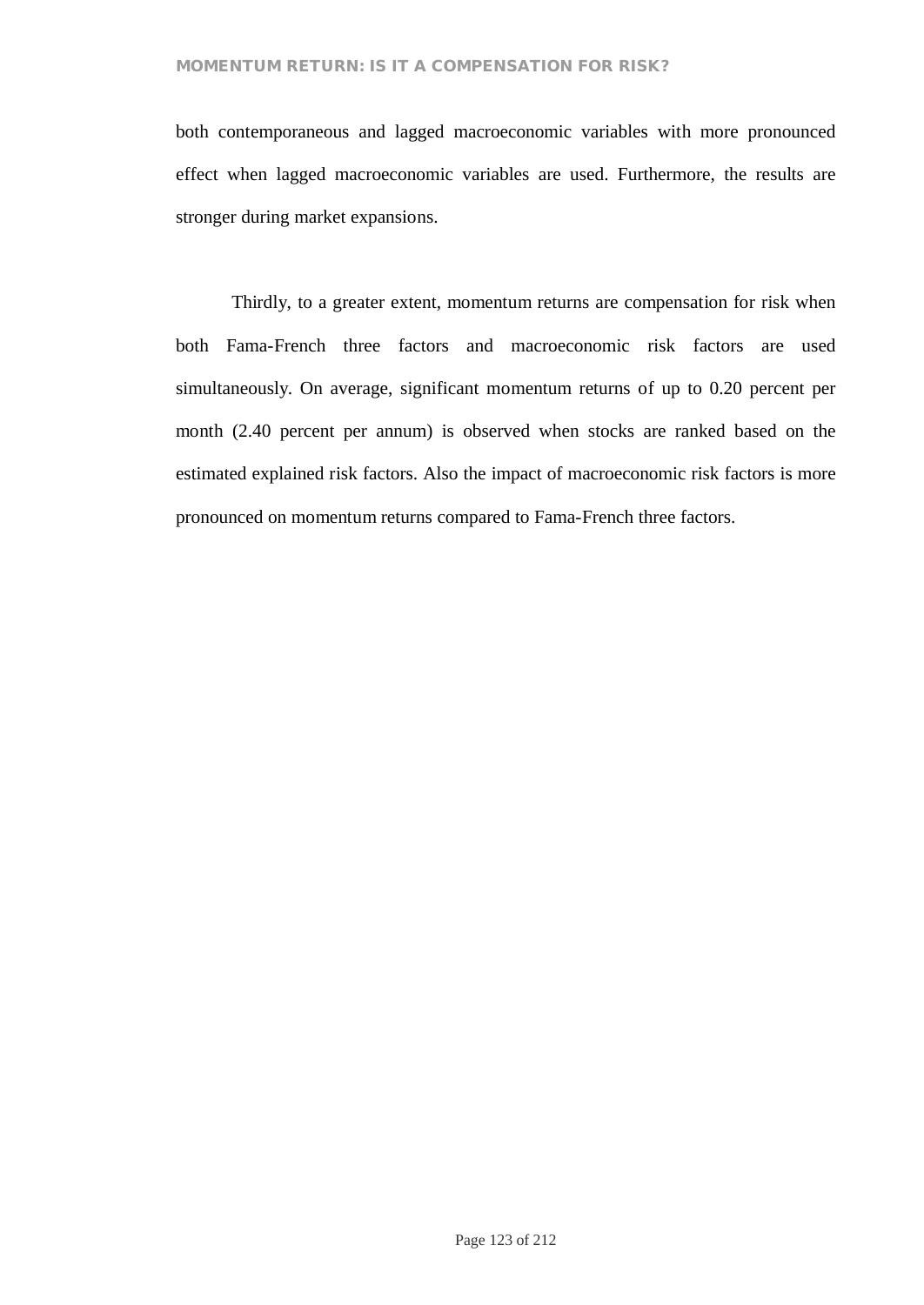# **4.5 APPENDIX B: Empirical Tables on Individual Stock Level Analysis**

#### **Table 9: Individual Stock Level Analysis: Momentum Return Based on Alternative Strategies Using Contemporaneous Fama-French Factors - Ten-Year Sub-Period Results**

The following table reports the monthly returns in percentage based on alternative momentum strategies. For each month *t*, the following model is estimated for each NYSE, AMEX and NASDAQ stock on the monthly CRSP database (using a sixty-month window and a minimum of 24 months of data required):<br>  $R_{ii} = a_{i} + \sum_{i=1}^{n} b_{ij} f_i + e_{ii}$ *n*  $R_{ii}$  =  $a_{i}$  +  $\sum_{j=1}$   $b_{ij}$   $f_{i}$  +  $e_{i}$ , where,  $R_{it}$  is the return of each stock at time *t*,  $f_t$  is the vector of Fama-French factors e.g. the monthly return on CRSP value-weighted market index in excess of the one-month Treasury bill rate, the Small-Minus-Big size factor and the High-Minus-Low book-to- market-

ratio factor,  $b_{ij}$  is the factor loadings  $a_i$  and  $e_{it}$  are constant and residual, respectively. Thereafter the model is decomposed into two components e.g. the unexplained risk components ( $\hat{a}_i + \hat{e}_{it}$ ) and the explained risk components ( $\sum_{i,j}^{n} \hat{b}_{i,j} f_i$ *n*  $\sum_{j=1}^{n}$  **b**<sup>*i*</sup> *j f*<sub>*i*</sub> *f*<sub>*i*</sub><sup>*f*</sup> *f*<sup>*i*</sup> Stocks are ranked based on these two criterions using a formation period *J* of five months (*t-5 through t-1*) and deciles portfolios are formed with the loser th

lowest portfolio and winner the highest portfolios. The winner portfolio is held long and the loser portfolio is held short for the following  $K(t+1)$  through  $t+6$ ) holding month. The momentum return is defined as the difference between the return on the winner and the loser portfolio. The returns exclude all penny stocks. Panel A reports the returns of loser, winner and momentum portfolio where stocks are ranked based on Stock-specific factor, while Panel B reports the same while stocks are ranked based on Common components. The column 'Decile portfolio size' reports the average size of the decile portfolio during each period. The column titled "% > 0"gives the percentage of Winner minus Loser that are positive. The last column reports the size of each sub-sample period. The estimates are reported in percentage, the number in bold fonts represent significance at the 5 percent level and t-statistics are also given.

|               |        |        |               |                 | <b>Panel A: Ranking Based on Unexplained Risk Components</b> |          | <b>Panel B: Ranking Based on Explained Risk Components</b> |           |        |        |        |                |                                        |          |                         |
|---------------|--------|--------|---------------|-----------------|--------------------------------------------------------------|----------|------------------------------------------------------------|-----------|--------|--------|--------|----------------|----------------------------------------|----------|-------------------------|
| <b>Period</b> |        | Loser  | <b>Winner</b> | $MR_{t^*}^{UR}$ | <b>Decile</b><br><b>Portfolio Size</b>                       | $\% > 0$ | No. of<br><b>Months</b>                                    | Period    |        | Loser  | Winner | $MR_{t*}^{ER}$ | <b>Decile</b><br><b>Portfolio Size</b> | $\% > 0$ | No. of<br><b>Months</b> |
| 1926-2005     | Return | 1.505  | 1.924         | 0.420           | 260                                                          | 61.15%   | 895                                                        | 1926-2005 | Return | 1.409  | 1.789  | 0.379          | 319                                    | 54.00%   | 895                     |
|               | t-Stat | 10.133 | 13.895        | 7.800           |                                                              |          |                                                            |           | t-Stat | 10.359 | 12.521 | 3.337          |                                        |          |                         |
| 1926-1935     | Return | 3.380  | 4.300         | 0.920           | 64                                                           | 30.83%   | 55                                                         | 1926-1935 | Return | 1.570  | 1.780  | 0.210          | 36                                     | 27.25%   | 55                      |
|               | t-Stat | 3.859  | 4.816         | 4.288           |                                                              |          |                                                            |           | t-Stat | 3.518  | 4.055  | 0.524          |                                        |          |                         |
| 1936-1945     | Return | 2.490  | 2.290         | $-0.200$        | 72                                                           | 44.17%   | 120                                                        | 1936-1945 | Return | 2.175  | 2.520  | 0.350          | 75                                     | 63.33%   | 120                     |
|               | t-Stat | 5.290  | 5.165         | $-1.097$        |                                                              |          |                                                            |           | t-Stat | 4.772  | 5.687  | 0.879          |                                        |          |                         |
| 1946-1955     | Return | 0.830  | 1.540         | 0.710           | 90                                                           | 76.67%   | 120                                                        | 1946-1955 | Return | 0.945  | 1.465  | 0.520          | 92                                     | 65%      | 120                     |
|               | t-Stat | 3.292  | 7.362         | 8.221           |                                                              |          |                                                            |           | t-Stat | 5.260  | 5.435  | 3.241          |                                        |          |                         |
| 1956-1965     | Return | 0.720  | 1.460         | 0.750           | 108                                                          | 82.50%   | 120                                                        | 1956-1965 | Return | 0.825  | 1.200  | 0.375          | 114                                    | 55.00%   | 120                     |
|               | t-Stat | 3.323  | 8.012         | 9.033           |                                                              |          |                                                            |           | t-Stat | 4.426  | 5.740  | 2.600          |                                        |          |                         |
| 1966-1975     | Return | 0.520  | 1.070         | 0.550           | 210                                                          | 63.33%   | 120                                                        | 1966-1975 | Return | 0.600  | 0.795  | 0.195          | 236                                    | 51.67%   | 120                     |
|               | t-Stat | 1.248  | 2.933         | 3.677           |                                                              |          |                                                            |           | t-Stat | 1.608  | 2.175  | 0.696          |                                        |          |                         |
| 1976-1985     | Return | 1.640  | 2.350         | 0.700           | 416                                                          | 68.33%   | 120                                                        | 1976-1985 | Return | 1.515  | 2.200  | 0.685          | 494                                    | 64.17%   | 120                     |
|               | t-Stat | 5.618  | 8.196         | 6.070           |                                                              |          |                                                            |           | t-Stat | 5.989  | 7.475  | 3.821          |                                        |          |                         |
| 1986-1995     | Return | 1.400  | 1.640         | 0.230           | 488                                                          | 65.00%   | 120                                                        | 1986-1995 | Return | 1.475  | 1.445  | $-0.030$       | 626                                    | 49.17%   | 120                     |
|               | t-Stat | 4.236  | 6.351         | 1.615           |                                                              |          |                                                            |           | t-Stat | 5.983  | 5.309  | $-0.173$       |                                        |          |                         |
| 1996-2005     | Return | 2.080  | 2.050         | $-0.030$        | 526                                                          | 58.33%   | 120                                                        | 1996-2005 | Return | 1.555  | 2.095  | 0.545          | 709                                    | 59.17%   | 120                     |
|               | t-Stat | 5.424  | 5.741         | $-0.170$        |                                                              |          |                                                            |           | t-Stat | 4.572  | 5.266  | 1.799          |                                        |          |                         |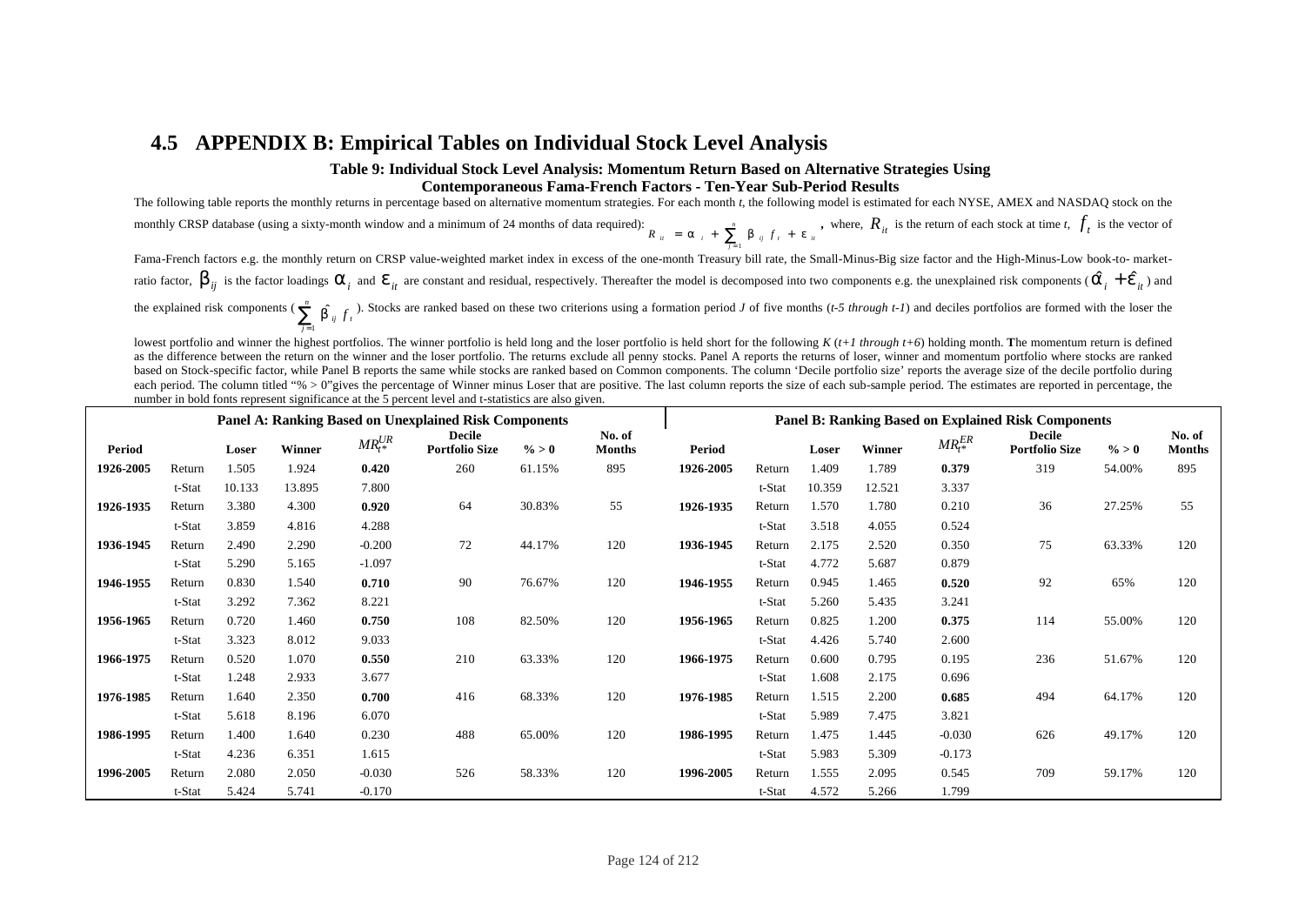# **Table 10: Individual Stock Level Analysis: Momentum Return Based on Alternative Strategies Using Lagged Fama-French Factors**

**Ten-Year Sub-Period Results**

The following table reports the monthly returns in percentage based on alternative momentum strategies. For each month *t*, the following model is estimated for each NYSE, AMEX and NASDAQ stock on the monthly CRSP database (using a sixty-month window and a minimum of 24 months of data required):  $R_{it} = a_i + \sum_{i=1}^{n} b_{ij} f_{t-1} + e_{it}$ *n*  $R_{ii} = a_i + \sum_{j=1}^n b_{ij} f_{t-1} + e_j$ **,** where,  $R_{it}$  is the return of each stock at time *t*,  $f_{t-1}$  is the vector

of Fama-French factors,  $b_{ij}$  is the factor loadings  $a_i$  and  $e_{it}$  are constant and residual, respectively. Thereafter the model is decomposed into two components e.g. the stock specific components

 $\left(\hat{a}_{i} + \hat{e}_{it}\right)$  and the common components  $\left(\sum_{j=1}^{n} b_{ij} f_{t-1}\right)$  $\sum_{j=1}^{n} \hat{b}_{ij} f_{t-j}$  $\sum_{j=1}^{n}$  **b**<sub>ij</sub>  $f_{t-1}$ . Stocks are ranked based on these two criterions using a formation period *J* of five months (*t-5 through t-1*) and deciles portfolios are formed with

the lowest (P1) portfolio as the loser and highest portfolios (P10) as the winner portfolio. A long position in taken in the winner portfolio and short position in the loser portfolio and hold the position for the following  $K(t+1)$  through  $t+6$ ) holding month. The momentum return is defined as the difference between the return on the winner and the loser portfolio. The returns exclude all penny stocks. Panel A reports the returns of loser, winner and momentum portfolio where stocks are ranked based on Stock-specific factor, while Panel B reports the same while stocks are ranked based on Common components. The column 'Decile portfolio size' reports the average size of the decile portfolio during each period. The column titled "% > 0"gives the percentage of Winner minus Loser that are positive. The last column reports the size of each sub-sample period. The estimates are reported in percentage, the number in bold fonts represent significance at the 5 percent level and t-statistics are also given.

|           |        |       |        |             | <b>Panel A: Ranking Based on Unexplained Risk Components</b> |          | <b>Panel B: Ranking Based on Explained Risk Components</b> |               |        |        |        |                 |                                        |          |                         |
|-----------|--------|-------|--------|-------------|--------------------------------------------------------------|----------|------------------------------------------------------------|---------------|--------|--------|--------|-----------------|----------------------------------------|----------|-------------------------|
|           |        |       |        |             | <b>Decile</b>                                                |          |                                                            |               |        |        |        |                 |                                        |          |                         |
| Period    |        | Loser | Winner | $MR_t^{UR}$ | <b>Portfolio</b><br><b>Size</b>                              | $\% > 0$ | No. of<br><b>Months</b>                                    | <b>Period</b> |        | Loser  | Winner | $MR_{t^*}^{ER}$ | <b>Decile</b><br><b>Portfolio Size</b> | $\% > 0$ | No. of<br><b>Months</b> |
| 1926-2005 | Return | 1.513 | 1.963  | 0.450       | 260                                                          | 64.00%   | 895                                                        | 1926-2005     | Return | 1.465  | 1.849  | 0.385           | 319                                    | 59.00%   | 895                     |
|           | t-Stat | 9.941 | 14.357 | 6.148       |                                                              |          |                                                            |               | t-Stat | 10.917 | 12.289 | 5.710           |                                        |          |                         |
| 1926-1935 | Return | 4.020 | 4.180  | 0.160       | 64                                                           | 29.17%   | 55                                                         | 1926-1935     | Return | 1.475  | 2.355  | 0.880           | 36                                     | 27.50%   | 55                      |
|           | t-Stat | 4.125 | 4.915  | 0.339       |                                                              |          |                                                            |               | t-Stat | 3.663  | 4.738  | 3.892           |                                        |          |                         |
| 1936-1945 | Return | 2.440 | 2.370  | $-0.070$    | 72                                                           | 50.00%   | 120                                                        | 1936-1945     | Return | 2.125  | 2.45   | 0.325           | 75                                     | 56.67%   | 120                     |
|           | t-Stat | 5.244 | 5.186  | $-0.279$    |                                                              |          |                                                            |               | t-Stat | 4.973  | 5.469  | 1.566           |                                        |          |                         |
| 1946-1955 | Return | 0.720 | 1.570  | 0.840       | 90                                                           | 84.17%   | 120                                                        | 1946-1955     | Return | 1.085  | 1.24   | 0.155           | 92                                     | 48%      | 120                     |
|           | t-Stat | 3.116 | 7.004  | 10.606      |                                                              |          |                                                            |               | t-Stat | 5.244  | 5.283  | 1.731           |                                        |          |                         |
| 1956-1965 | Return | 0.640 | 1.510  | 0.870       | 108                                                          | 87.50%   | 120                                                        | 1956-1965     | Return | 0.95   | 1.14   | 0.190           | 114                                    | 60.00%   | 120                     |
|           | t-Stat | 3.046 | 7.922  | 10.131      |                                                              |          |                                                            |               | t-Stat | 4.560  | 6.187  | 2.415           |                                        |          |                         |
| 1966-1975 | Return | 0.530 | 1.100  | 0.570       | 210                                                          | 63.33%   | 120                                                        | 1966-1975     | Return | 0.71   | 1.045  | 0.335           | 236                                    | 55.84%   | 120                     |
|           | t-Stat | 1.275 | 3.067  | 2.954       |                                                              |          |                                                            |               | t-Stat | 1.763  | 2.679  | 1.872           |                                        |          |                         |
| 1976-1985 | Return | 1.550 | 2.450  | 0.900       | 416                                                          | 75.00%   | 120                                                        | 1976-1985     | Return | 1.925  | 2.155  | 0.230           | 494                                    | 60.83%   | 120                     |
|           | t-Stat | 5.487 | 8.672  | 7.547       |                                                              |          |                                                            |               | t-Stat | 7.024  | 7.055  | 2.294           |                                        |          |                         |
| 1986-1995 | Return | 1.430 | 1.630  | 0.200       | 488                                                          | 65.83%   | 120                                                        | 1986-1995     | Return | 1.18   | 1.565  | 0.380           | 626                                    | 60.00%   | 120                     |
|           | t-Stat | 4.353 | 6.296  | 1.302       |                                                              |          |                                                            |               | t-Stat | 4.595  | 5.270  | 3.040           |                                        |          |                         |
| 1996-2005 | Return | 2.160 | 2.130  | $-0.040$    | 526                                                          | 55.83%   | 120                                                        | 1996-2005     | Return | 1.62   | 2.09   | 0.470           | 709                                    | 63.33%   | 120                     |
|           | t-Stat | 5.653 | 6.050  | $-0.185$    |                                                              |          |                                                            |               | t-Stat | 4.560  | 5.207  | 2.332           |                                        |          |                         |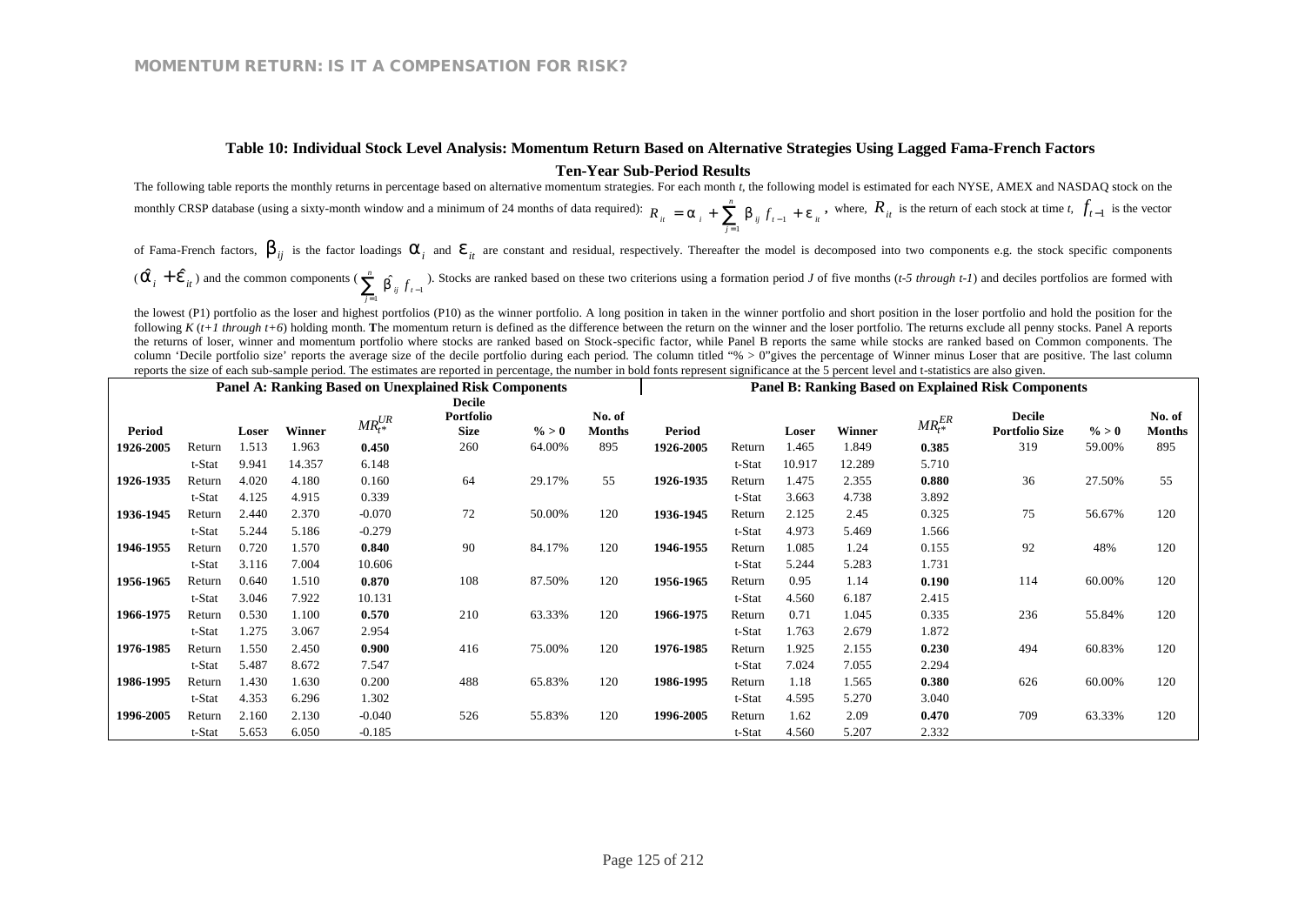#### **Table 11: Individual Stock Level Analysis: Momentum Return Based on Alternative Strategies Using Contemporaneous Macroeconomic Factors**

#### **Ten-Year Sub-Period Results**

The following table reports the monthly returns in percentage based on alternative momentum strategies. For each month *t*, the following model is estimated for each NYSE, AMEX and NASDAQ stock on the monthly CRSP database (using a sixty-month window and a minimum of 24 months of data required):  $R_{ii} = a_{i} + \sum_{i=1}^{n} b_{ij} f_{i} + e_{ii}$ *n*  $R_{ii}$  =  $a_{i}$  +  $\sum_{j=1}$   $b_{ij}$   $f_{i}$  +  $e$ , where,  $R_{it}$  is the return of each stock at time *t*,  $f_t$  is the vector of

Macroeconomic factors e.g. dividend yield (DIV) defined as the total dividend payment accrued to the CRSP value-weighted market index over the past 12 months divided by the current price level of the index, short rate (YLD) is the yield on the three-month Treasury bill, term premium (TERM) is defined as the yield spread of a ten-year Treasury bond and a three-month Treasury bill and the default premium

(DEF) is the yield spread of Moody's Baa and Aaa rated bonds,  $b_{ij}$  is the factor loadings  $a_i$  and  $e_{it}$  are constant and residual, respectively. Thereafter the model is decomposed into two components e.g.

the stock specific components ( $\hat{a}_i + \hat{e}_{it}$ ) and the common components ( $\sum_{i=1}^{n} \hat{b}_{ij} f_t$ *n*  $\sum_{j=1}^{n}$  *b*<sup>*i*</sup> *j f*<sub>*t*</sub><sup>*f*</sup>. Stocks are ranked based on these two criterions using a formation period *J* of five months (*t-5 through t-1*) and deciles

portfolios are formed with the lowest (P1) portfolio as the loser and highest portfolios (P10) as the winner portfolio. A long position in taken in the winner portfolio and short position in the loser portfolio and hold the position for the following *K* ( $t+1$  through  $t+6$ ) holding month. The momentum return is defined as the difference between the return on the winner and the loser portfolio. The returns exclude all penny stocks. Panel A reports the returns of loser, winner and momentum portfolio where stocks are ranked based on Stock-specific factor, while Panel B reports the same while stocks are ranked based on Common components. The column 'Decile portfolio size' reports the average size of the decile portfolio during each period. The column titled "% > 0"gives the percentage of Winner minus Loser that are positive. The last column reports the size of each sub-sample period. The estimates are reported in percentage, the number in bold fonts represent significance at the 5 percent level and t-statistics are also given.

|               |        |        |        |             | <b>Panel A: Ranking Based on Unexplained Risk Components</b> |          | <b>Panel B: Ranking Based on Explained Risk Components</b> |           |        |        |        |                 |                       |          |               |
|---------------|--------|--------|--------|-------------|--------------------------------------------------------------|----------|------------------------------------------------------------|-----------|--------|--------|--------|-----------------|-----------------------|----------|---------------|
|               |        |        |        |             | <b>Decile</b>                                                |          |                                                            |           |        |        |        |                 |                       |          |               |
|               |        |        |        | $MR_t^{UR}$ | Portfolio                                                    |          | No. of                                                     |           |        |        |        | $MR_{t^*}^{ER}$ | Decile                |          | No. of        |
| <b>Period</b> |        | Loser  | Winner |             | <b>Size</b>                                                  | $\% > 0$ | <b>Months</b>                                              | Period    |        | Loser  | Winner |                 | <b>Portfolio Size</b> | $\% > 0$ | <b>Months</b> |
| 1926-2005     | Return | 1.467  | 1.626  | 0.159       | 247                                                          | 63.00%   | 895                                                        | 1926-2005 | Return | 1.573  | 1.503  | $-0.070$        | 302                   | 50.15%   | 895           |
|               | t-Stat | 11.268 | 10.737 | 2.571       |                                                              |          |                                                            |           | t-Stat | 10.412 | 11.404 | $-1.129$        |                       |          |               |
| 1926-1935     | Return | 3.220  | 4.530  | 1.310       | 64                                                           | 29.17%   | 55                                                         | 1926-1935 | Return | 4.360  | 3.270  | $-1.090$        | 71                    | 16.67%   | 55            |
|               | t-Stat | 3.715  | 4.441  | 5.091       |                                                              |          |                                                            |           | t-Stat | 4.468  | 3.816  | $-4.847$        |                       |          |               |
| 1936-1945     | Return | 1.610  | 2.430  | 0.830       | 72                                                           | 59.17%   | 120                                                        | 1936-1945 | Return | 2.410  | 1.600  | $-0.810$        | 75                    | 42.50%   | 120           |
|               | t-Stat | 4.892  | 5.113  | 2.860       |                                                              |          |                                                            |           | t-Stat | 5.073  | 4.944  | $-2.717$        |                       |          |               |
| 1946-1955     | Return | 0.980  | 1.330  | 0.350       | 90                                                           | 60.00%   | 120                                                        | 1946-1955 | Return | 1.310  | 1.030  | $-0.280$        | 92                    | 43%      | 120           |
|               | t-Stat | 5.220  | 5.120  | 2.936       |                                                              |          |                                                            |           | t-Stat | 4.934  | 5.538  | $-2.287$        |                       |          |               |
| 1956-1965     | Return | 1.080  | 0.980  | $-0.100$    | 108                                                          | 49.17%   | 120                                                        | 1956-1965 | Return | 0.940  | 1.140  | 0.200           | 114                   | 52.50%   | 120           |
|               | t-Stat | 6.709  | 4.764  | $-0.987$    |                                                              |          |                                                            |           | t-Stat | 4.537  | 6.943  | 1.879           |                       |          |               |
| 1966-1975     | Return | 0.670  | 0.560  | $-0.110$    | 210                                                          | 47.50%   | 120                                                        | 1966-1975 | Return | 0.470  | 0.690  | 0.220           | 236                   | 57.50%   | 120           |
|               | t-Stat | 1.780  | 1.431  | $-0.857$    |                                                              |          |                                                            |           | t-Stat | 1.189  | 1.796  | 1.890           |                       |          |               |
| 1976-1985     | Return | 2.060  | 1.750  | $-0.300$    | 416                                                          | 36.67%   | 120                                                        | 1976-1985 | Return | 1.690  | 2.090  | 0.390           | 494                   | 60.83%   | 120           |
|               | t-Stat | 9.263  | 5.674  | $-2.180$    |                                                              |          |                                                            |           | t-Stat | 5.337  | 9.074  | 2.760           |                       |          |               |
| 1986-1995     | Return | 1.360  | 1.170  | $-0.190$    | 488                                                          | 40.00%   | 120                                                        | 1986-1995 | Return | 1.130  | 1.340  | 0.210           | 626                   | 62.50%   | 120           |
|               | t-Stat | 4.722  | 4.563  | $-1.976$    |                                                              |          |                                                            |           | t-Stat | 4.251  | 4.539  | 2.064           |                       |          |               |
| 1996-2005     | Return | 1.720  | 1.840  | 0.120       | 526                                                          | 53.33%   | 120                                                        | 1996-2005 | Return | 1.800  | 1.840  | 0.040           | 709                   | 53.33%   | 120           |
|               | t-Stat | 4.522  | 5.502  | 0.848       |                                                              |          |                                                            |           | t-Stat | 4.972  | 4.521  | 0.258           |                       |          |               |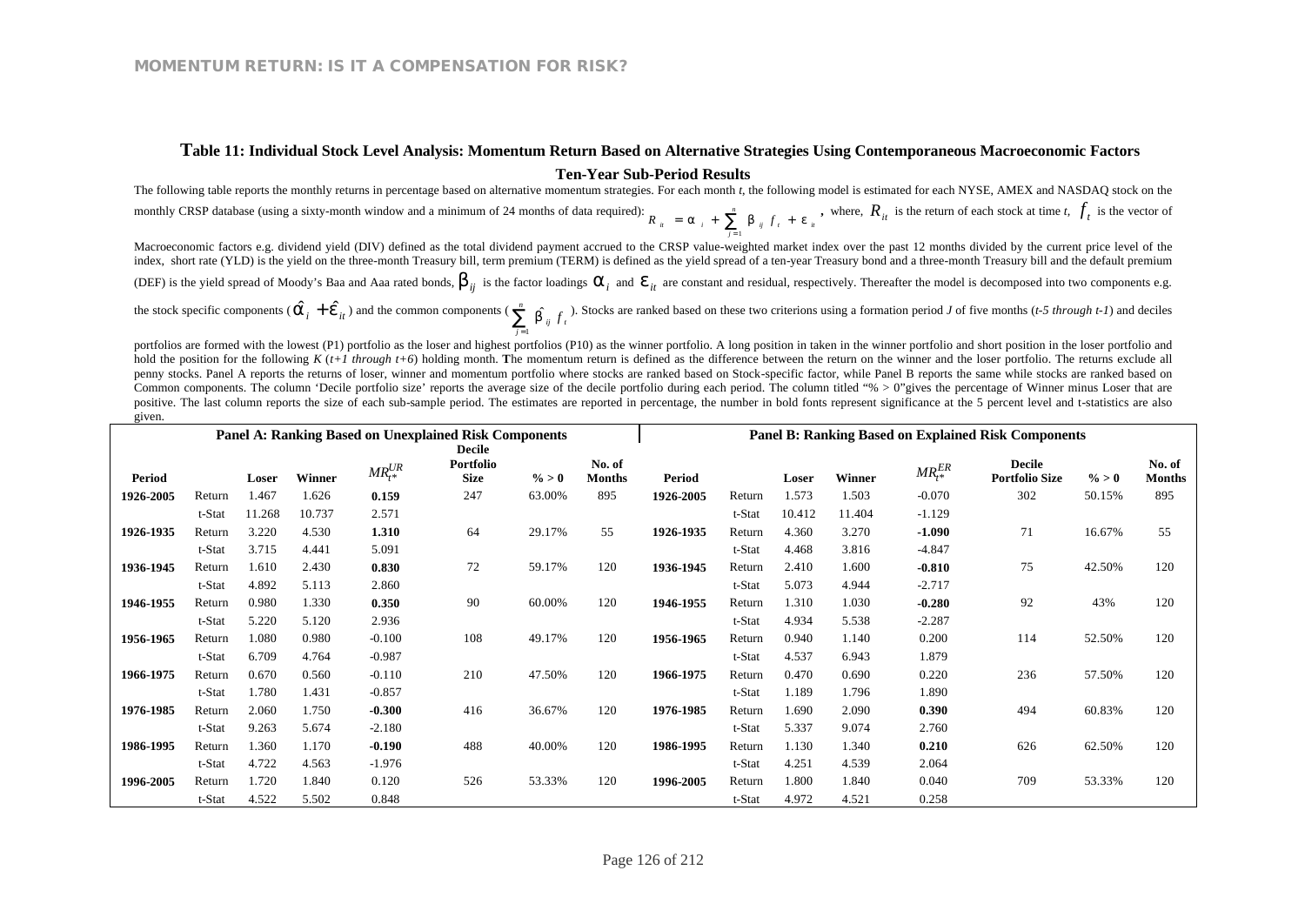#### **Table 12: Individual Stock Level Analysis: Momentum Return Based on Alternative Strategies at the Individual Stock Level Using Lagged Macroeconomic Factors as Common Component**

#### **Ten-Year Sub-Period Results**

The following table reports the monthly returns in percentage based on alternative momentum strategies. For each month *t*, the following model is estimated for each NYSE, AMEX and NASDAQ stock on the monthly CRSP database (using a sixty-month window and a minimum of 24 months of data required):  $R_{it} = a_i + \sum_{i=1}^{n} b_{ij} f_{t-1} + e_{it}$ *n*  $R_{ii} = a_i + \sum_{j=1}^n b_{ij} f_{t-1} + e_j$ **,** where,  $R_{it}$  is the return of each stock at time *t*,  $f_{t-1}$  is the vector

of macroeconomic factors,  $b_{ij}$  is the factor loadings  $a_i$  and  $e_{it}$  are constant and residual, respectively. Thereafter the model is decomposed into two components e.g. the stock specific components  $\left(\hat{a}_{i} + \hat{e}_{it}\right)$  and the common components  $\left(\sum_{j=1}^{n} b_{ij} f_{t-1}\right)$  $\sum_{j=1}^{n} \hat{b_{ij}} f_{t-j}$  $\sum_{j=1}^{n}$  **b**<sub>ij</sub>  $f_{t-1}$ ). Stocks are ranked based on these two criterions using a formation period *J* of five months (*t-5 through t-1*) and deciles portfolios are formed with

the lowest (P1) portfolio as the loser and highest portfolios (P10) as the winner portfolio. A long position in taken in the winner portfolio and short position in the loser portfolio and hold the position for the following  $K(t+1)$  through  $t+6$ ) holding month. The momentum return is defined as the difference between the return on the winner and the loser portfolio. The returns exclude all penny stocks. Panel A reports the returns of loser, winner and momentum portfolio where stocks are ranked based on Stock-specific factor, while Panel B reports the same while stocks are ranked based on Common components. The column 'Decile portfolio size' reports the average size of the decile portfolio during each period. The column titled "% > 0"gives the percentage of Winner minus Loser that are positive. The last column reports the size of each sub-sample period. The estimates are reported in percentage, the number in bold fonts represent significance at the 5 percent level and t-statistics are also given.

|               |        |        |        |             | <b>Panel A: Ranking Based on Unexplained Risk Components</b> |          | <b>Panel B: Ranking Based on Explained Risk Components</b> |           |        |        |        |                 |                                        |          |                         |
|---------------|--------|--------|--------|-------------|--------------------------------------------------------------|----------|------------------------------------------------------------|-----------|--------|--------|--------|-----------------|----------------------------------------|----------|-------------------------|
| <b>Period</b> |        | Loser  | Winner | $MR_t^{UR}$ | <b>Decile</b><br>Portfolio<br><b>Size</b>                    | $\% > 0$ | No. of<br><b>Months</b>                                    | Period    |        | Loser  | Winner | $MR_{t^*}^{ER}$ | <b>Decile</b><br><b>Portfolio Size</b> | $\% > 0$ | No. of<br><b>Months</b> |
| 1926-2005     | Return | 1.666  | 1.511  | $-0.155$    | 247                                                          | 49.19%   | 895                                                        | 1926-2005 | Return | 1.481  | 1.700  | 0.219           | 302                                    | 52.13%   | 895                     |
|               | t-Stat | 11.192 | 11.510 | $-2.665$    |                                                              |          |                                                            |           | t-Stat | 11.096 | 11.186 | 3.614           |                                        |          |                         |
| 1926-1935     | Return | 4.01   | 3.81   | $-0.200$    | 64                                                           | 28.33%   | 55                                                         | 1926-1935 | Return | 3.89   | 4.15   | 0.250           | 71                                     | 19.17%   | 55                      |
|               | t-Stat | 4.060  | 4.602  | $-0.604$    |                                                              |          |                                                            |           | t-Stat | 4.726  | 4.234  | 0.758           |                                        |          |                         |
| 1936-1945     | Return | 2.86   | 1.51   | $-1.350$    | 72                                                           | 27.50%   | 120                                                        | 1936-1945 | Return | 1.48   | 2.93   | 1.450           | 75                                     | 74.17%   | 120                     |
|               | t-Stat | 6.102  | 4.429  | $-6.172$    |                                                              |          |                                                            |           | t-Stat | 4.420  | 6.150  | 6.018           |                                        |          |                         |
| 1946-1955     | Return | 0.99   | 1.24   | 0.250       | 90                                                           | 59.17%   | 120                                                        | 1946-1955 | Return | 1.2    | 1.02   | $-0.180$        | 92                                     | 42.50%   | 120                     |
|               | t-Stat | 4.139  | 5.880  | 3.057       |                                                              |          |                                                            |           | t-Stat | 5.734  | 4.238  | $-2.109$        |                                        |          |                         |
| 1956-1965     | Return | 1.01   | 0.97   | $-0.040$    | 108                                                          | 47.50%   | 120                                                        | 1956-1965 | Return | 0.93   | 1.03   | 0.100           | 114                                    | 55.00%   | 120                     |
|               | t-Stat | 5.987  | 4.661  | $-0.383$    |                                                              |          |                                                            |           | t-Stat | 4.490  | 6.003  | 0.863           |                                        |          |                         |
| 1966-1975     | Return | 0.64   | 0.72   | 0.080       | 210                                                          | 53.33%   | 120                                                        | 1966-1975 | Return | 0.63   | 0.7    | 0.070           | 236                                    | 53.33%   | 120                     |
|               | t-Stat | 1.670  | 1.787  | 0.735       |                                                              |          |                                                            |           | t-Stat | 1.529  | 1.803  | 0.640           |                                        |          |                         |
| 1976-1985     | Return | 2.19   | 1.9    | $-0.290$    | 416                                                          | 49.17%   | 120                                                        | 1976-1985 | Return | 1.89   | 2.18   | 0.290           | 494                                    | 50.00%   | 120                     |
|               | t-Stat | 8.066  | 6.448  | $-2.289$    |                                                              |          |                                                            |           | t-Stat | 6.188  | 7.197  | 2.199           |                                        |          |                         |
| 1986-1995     | Return | 1.25   | 1.23   | $-0.020$    | 488                                                          | 58.33%   | 120                                                        | 1986-1995 | Return | 1.19   | 1.26   | 0.070           | 626                                    | 46.67%   | 120                     |
|               | t-Stat | 4.111  | 4.959  | $-0.152$    |                                                              |          |                                                            |           | t-Stat | 4.644  | 4.101  | 0.552           |                                        |          |                         |
| 1996-2005     | Return | 1.69   | 1.99   | 0.310       | 526                                                          | 65.00%   | 120                                                        | 1996-2005 | Return | 1.97   | 1.69   | $-0.290$        | 709                                    | 39.17%   | 120                     |
|               | t-Stat | 4.489  | 5.830  | 2.558       |                                                              |          |                                                            |           | t-Stat | 5.406  | 4.182  | $-2.268$        |                                        |          |                         |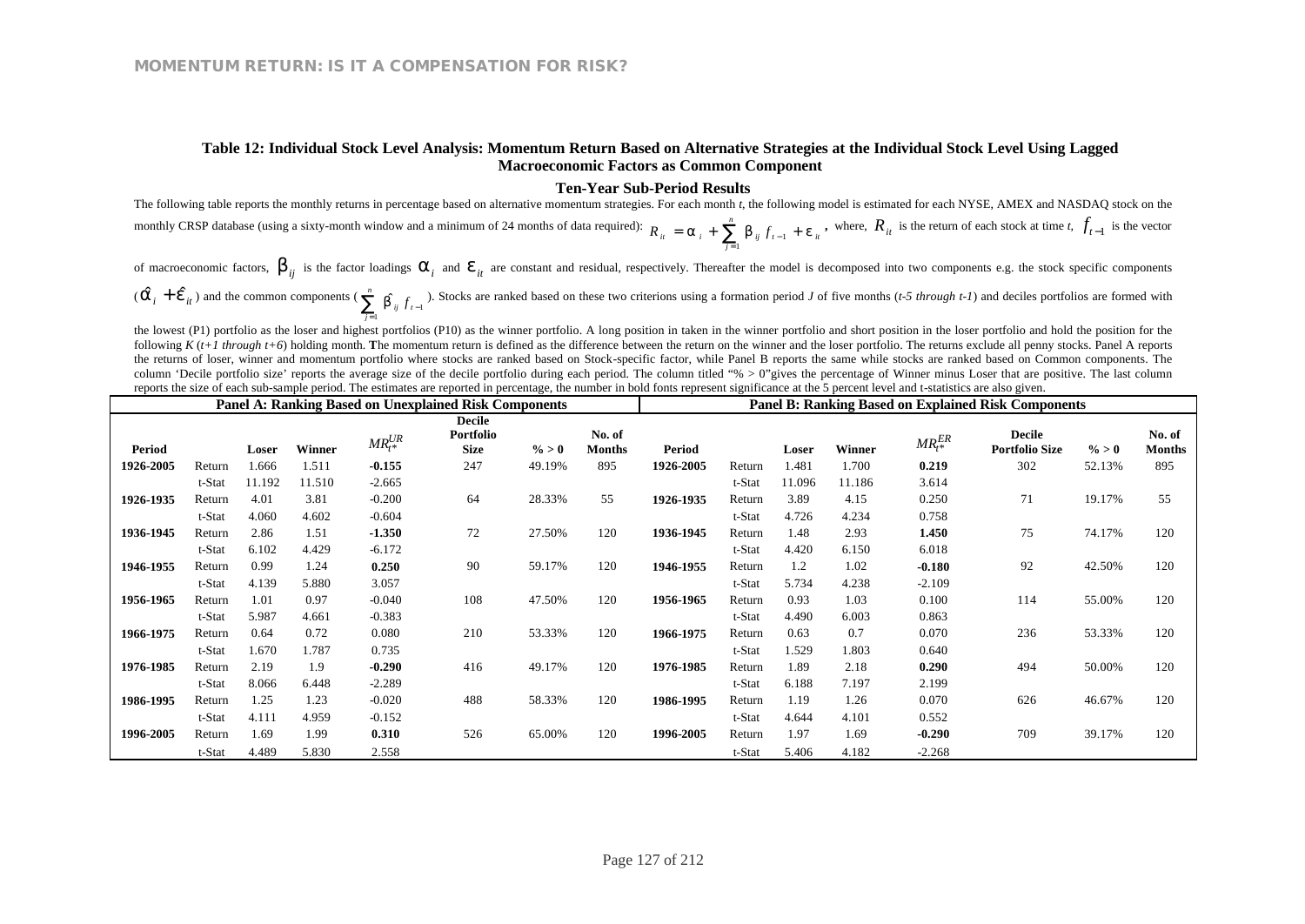#### **Table 13: Individual Stock Level Analysis: Momentum Return Based on Alternative Strategies Using Contemporaneous Fama-French and Macroeconomic Factors**

#### **Ten-Year Sub-Period Results**

The following table reports the monthly returns in percentage based on alternative momentum strategies. For each month *t*, the following model is estimated for each NYSE, AMEX and NASDAQ stock on the monthly CRSP database (using a sixty-month window and a minimum of 24 months of data required):  $R_{ii} = a_{i} + \sum_{i=1}^{n} b_{ij} f_{i} + e_{ii}$ *n*  $R_{ii}$  =  $a_{i}$  +  $\sum_{j=1}$   $b_{ij}$   $f_{i}$  +  $e$ , where,  $R_{it}$  is the return of each stock at time *t*,  $f_{t}$  is the vector of

both Fama-French and Macroeconomic factors,  $b_{ij}$  is the factor loadings  $a_i$  and  $e_{it}$  are constant and residual, respectively. Thereafter the model is decomposed into two components e.g. the stock specific components ( $\hat{a}_i + \hat{e}_{i}$ ) and the common components ( $\sum_{i=1}^{n} \hat{b}_{ij} f_i$ *n*  $\sum_{j=1}^{n}$  *b*<sup>*i<sub>j</sub>*  $f_i$ . Stocks are ranked based on these two criterions using a formation period *J* of five months (*t-5 through t-1*) and deciles portfolios are</sup>

formed with the lowest (P1) portfolio as the loser and highest portfolios (P10) as the winner portfolio. A long position in taken in the winner portfolio and short position in the loser portfolio and hold the position for the following  $K(t+1)$  through  $t+6$ ) holding month. The momentum return is defined as the difference between the return on the winner and the loser portfolio. The returns exclude all penny stocks. Panel A reports the returns of loser, winner and momentum portfolio where stocks are ranked based on Stock-specific factor, while Panel B reports the same while stocks are ranked based on Common components. The column 'Decile portfolio size' reports the average size of the decile portfolio during each period. The column titled "% > 0"gives the percentage of Winner minus Loser that are positive. The last column reports the size of each sub-sample period. The estimates are reported in percentage, the number in bold fonts represent significance at the 5 percent level and t-statistics are also given.

|           |        |        |        | <b>Panel A: Ranking Based on Unexplained Risk Components</b> |                                           | <b>Panel B: Ranking Based on Explained Risk Components</b> |                         |               |        |        |        |                |                                        |          |                         |
|-----------|--------|--------|--------|--------------------------------------------------------------|-------------------------------------------|------------------------------------------------------------|-------------------------|---------------|--------|--------|--------|----------------|----------------------------------------|----------|-------------------------|
| Period    |        | Loser  | Winner | $MR_t^{UR}$                                                  | <b>Decile</b><br><b>Portfolio</b><br>Size | $\% > 0$                                                   | No. of<br><b>Months</b> | <b>Period</b> |        | Loser  | Winner | $MR_{t*}^{ER}$ | <b>Decile</b><br><b>Portfolio Size</b> | $\% > 0$ | No. of<br><b>Months</b> |
| 1926-2005 | Return | 1.602  | 1.636  | 0.034                                                        | 247                                       | 49.19%                                                     | 895                     | 1926-2005     | Return | 1.617  | 1.632  | 0.015          | 302                                    | 47.23%   | 895                     |
|           | t-Stat | 11.512 | 11.632 | 0.921                                                        |                                           |                                                            |                         |               | t-Stat | 11.366 | 11.431 | 0.352          |                                        |          |                         |
| 1926-1935 | Return | 3.700  | 3.690  | $-0.010$                                                     | 64                                        | 20.00%                                                     | 55                      | 1926-1935     | Return | 3.570  | 3.780  | 0.210          | 71                                     | 25.00%   | 55                      |
|           | t-Stat | 4.181  | 4.109  | $-0.083$                                                     |                                           |                                                            |                         |               | t-Stat | 4.066  | 4.174  | 0.905          |                                        |          |                         |
| 1936-1945 | Return | 2.280  | 2.290  | 0.010                                                        | 72                                        | 45.83%                                                     | 120                     | 1936-1945     | Return | 2.340  | 2.260  | $-0.070$       | 75                                     | 50.83%   | 120                     |
|           | t-Stat | 5.535  | 5.449  | 0.032                                                        |                                           |                                                            |                         |               | t-Stat | 5.517  | 5.540  | $-0.484$       |                                        |          |                         |
| 1946-1955 | Return | 1.060  | 1.350  | 0.290                                                        | 90                                        | 60.00%                                                     | 120                     | 1946-1955     | Return | 1.330  | 1.100  | $-0.230$       | 92                                     | 42.50%   | 120                     |
|           | t-Stat | 5.127  | 5.499  | 3.863                                                        |                                           |                                                            |                         |               | t-Stat | 5.349  | 5.303  | $-3.022$       |                                        |          |                         |
| 1956-1965 | Return | 1.070  | 1.020  | $-0.050$                                                     | 108                                       | 52.50%                                                     | 120                     | 1956-1965     | Return | 1.000  | 1.080  | 0.080          | 114                                    | 47.50%   | 120                     |
|           | t-Stat | 5.451  | 5.596  | $-0.841$                                                     |                                           |                                                            |                         |               | t-Stat | 5.411  | 5.468  | 1.297          |                                        |          |                         |
| 1966-1975 | Return | 0.660  | 0.920  | 0.260                                                        | 210                                       | 58.33%                                                     | 120                     | 1966-1975     | Return | 0.890  | 0.640  | $-0.240$       | 236                                    | 43.33%   | 120                     |
|           | t-Stat | 1.670  | 2.260  | 2.972                                                        |                                           |                                                            |                         |               | t-Stat | 2.115  | 1.617  | $-2.597$       |                                        |          |                         |
| 1976-1985 | Return | 2.090  | 1.930  | $-0.160$                                                     | 416                                       | 45.83%                                                     | 120                     | 1976-1985     | Return | 1.880  | 2.110  | 0.230          | 494                                    | 55.83%   | 120                     |
|           | t-Stat | 7.748  | 6.310  | $-1.538$                                                     |                                           |                                                            |                         |               | t-Stat | 6.036  | 7.472  | 2.019          |                                        |          |                         |
| 1986-1995 | Return | 1.320  | 1.160  | $-0.160$                                                     | 488                                       | 42.50%                                                     | 120                     | 1986-1995     | Return | 1.130  | 1.420  | 0.290          | 626                                    | 60.83%   | 120                     |
|           | t-Stat | 4.503  | 4.550  | $-1.745$                                                     |                                           |                                                            |                         |               | t-Stat | 4.341  | 4.701  | 2.796          |                                        |          |                         |
| 1996-2005 | Return | 1.790  | 1.860  | 0.070                                                        | 526                                       | 54.17%                                                     | 120                     | 1996-2005     | Return | 1.880  | 1.840  | $-0.040$       | 709                                    | 45.83%   | 120                     |
|           | t-Stat | 4.959  | 5.340  | 0.817                                                        |                                           |                                                            |                         |               | t-Stat | 4.970  | 4.600  | $-0.431$       |                                        |          |                         |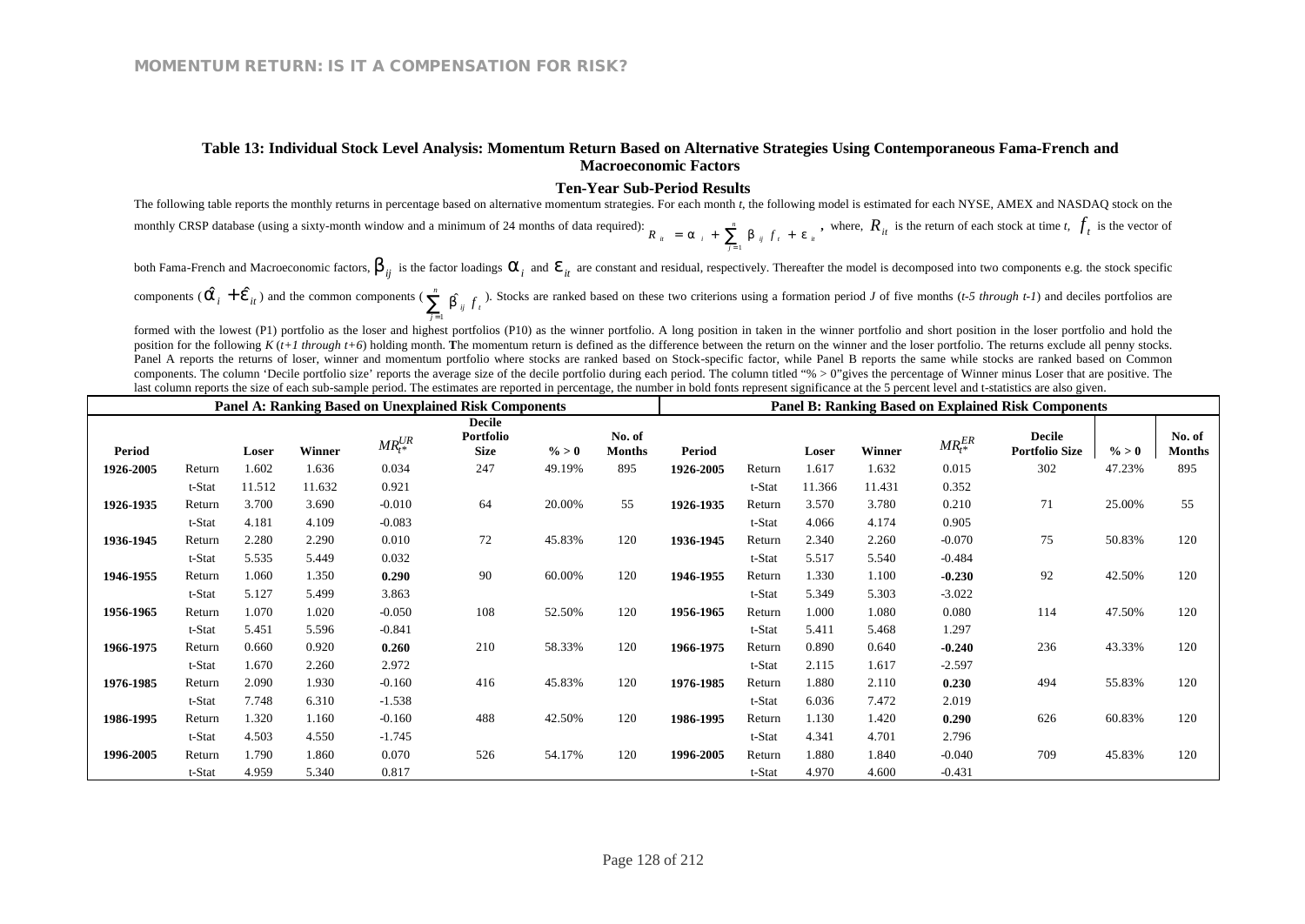### **Table 14: Individual Stock Level Analysis: Momentum Return Based on Alternative Strategies Using Lagged Fama-French and Macroeconomic Factors Ten-Year Sub-Period Results**

The following table reports the monthly returns in percentage based on alternative momentum strategies. For each month *t*, the following model is estimated for each NYSE, AMEX and NASDAQ stock on the monthly CRSP database (using a sixty-month window and a minimum of 24 months of data required):  $R_{it} = a_i + \sum_{i=1}^{n} b_{ij} f_{t-1} + e_{it}$ *n*  $R_{ii} = a_i + \sum_{j=1}^n b_{ij} f_{t-1} + e_j$ **,** where,  $R_{it}$  is the return of each stock at time *t*,  $f_{t-1}$  is the vector

of both Fama-French and macroeconomic factors,  $b_{ij}$  is the factor loadings  $a_i$  and  $e_{it}$  are constant and residual, respectively. Thereafter the model is decomposed into two components e.g. the stock specific components  $(\hat{a}_i + \hat{e}_{it})$  and the common components  $(\sum_{j=1}^{n} \hat{b}_{ij} f_{t-1})$  $\sum_{j=1}^{n} \hat{b}_{ij} f_{t-j}$  $\sum_{j=1}^{n}$  **b**<sub>ij</sub>  $f_{t-1}$ . Stocks are ranked based on these two criterions using a formation period *J* of five months (*t-5 through t-1*) and deciles

portfolios are formed with the lowest (P1) portfolio as the loser and highest portfolios (P10) as the winner portfolio. A long position in taken in the winner portfolio and short position in the loser portfolio and hold the position for the following *K* (*t+1 through t+6*) holding month. The momentum return is defined as the difference between the return on the winner and the loser portfolio. The returns exclude all penny stocks. Panel A reports the returns of loser, winner and momentum portfolio where stocks are ranked based on Stock-specific factor, while Panel B reports the same while stocks are ranked based on Common components. The column 'Decile portfolio size' reports the average size of the decile portfolio during each period. The column titled "% > 0"gives the percentage of Winner minus Loser that are positive. The last column reports the size of each sub-sample period. The estimates are reported in percentage, the number in bold fonts represent significance at the 5 percent level and t-statistics are also given.

|               |        |        |               |             | <b>Panel A: Ranking Based on Unexplained Risk Components</b> |          | <b>Panel B: Ranking Based on Explained Risk Components</b> |           |        |        |        |                 |                                        |          |                         |
|---------------|--------|--------|---------------|-------------|--------------------------------------------------------------|----------|------------------------------------------------------------|-----------|--------|--------|--------|-----------------|----------------------------------------|----------|-------------------------|
| <b>Period</b> |        | Loser  | <b>Winner</b> | $MR_t^{UR}$ | <b>Decile</b><br>Portfolio<br><b>Size</b>                    | $\% > 0$ | No. of<br><b>Months</b>                                    | Period    |        | Loser  | Winner | $MR_{t^*}^{ER}$ | <b>Decile</b><br><b>Portfolio Size</b> | $\% > 0$ | No. of<br><b>Months</b> |
| 1926-2005     | Return | 1.652  | 1.567         | $-0.085$    | 247                                                          | 52.13%   | 895                                                        | 1926-2005 | Return | 1.525  | 1.695  | 0.169           | 302                                    | 46.30%   | 895                     |
|               | t-Stat | 11.188 | 12.080        | $-1.519$    |                                                              |          |                                                            |           | t-Stat | 11.525 | 11.063 | 2.841           |                                        |          |                         |
| 1926-1935     | Return | 3.69   | 4.28          | 0.59        | 64                                                           | 30.83%   | 55                                                         | 1926-1935 | Return | 4.23   | 3.96   | $-0.270$        | 71                                     | 15.83%   | 55                      |
|               | t-Stat | 3.91   | 5.22          | 2.33        |                                                              |          |                                                            |           | t-Stat | 5.106  | 4.097  | $-0.884$        |                                        |          |                         |
| 1936-1945     | Return | 2.99   | 1.44          | $-1.55$     | 72                                                           | 25.00%   | 120                                                        | 1936-1945 | Return | 1.4    | 2.97   | 1.570           | 75                                     | 72.50%   | 120                     |
|               | t-Stat | 6.14   | 4.56          | $-6.82$     |                                                              |          |                                                            |           | t-Stat | 4.532  | 6.054  | 6.506           |                                        |          |                         |
| 1946-1955     | Return | 1.00   | 1.33          | 0.33        | 90                                                           | 64.17%   | 120                                                        | 1946-1955 | Return | 1.29   | 1.02   | $-0.270$        | 92                                     | 38.33%   | 120                     |
|               | t-Stat | 4.26   | 6.09          | 3.52        |                                                              |          |                                                            |           | t-Stat | 5.914  | 4.332  | $-2.937$        |                                        |          |                         |
| 1956-1965     | Return | 0.99   | 1.03          | 0.04        | 108                                                          | 50.00%   | 120                                                        | 1956-1965 | Return | 0.97   | 1.01   | 0.040           | 114                                    | 53.33%   | 120                     |
|               | t-Stat | 5.78   | 5.05          | 0.33        |                                                              |          |                                                            |           | t-Stat | 4.722  | 5.883  | 0.344           |                                        |          |                         |
| 1966-1975     | Return | 0.63   | 0.83          | 0.20        | 210                                                          | 60.83%   | 120                                                        | 1966-1975 | Return | 0.73   | 0.73   | $-0.010$        | 236                                    | 49.17%   | 120                     |
|               | t-Stat | 1.59   | 2.08          | 2.07        |                                                              |          |                                                            |           | t-Stat | 1.791  | 1.799  | $-0.106$        |                                        |          |                         |
| 1976-1985     | Return | 2.15   | 1.84          | $-0.31$     | 416                                                          | 44.17%   | 120                                                        | 1976-1985 | Return | 1.82   | 2.09   | 0.270           | 494                                    | 52.50%   | 120                     |
|               | t-Stat | 7.78   | 6.48          | $-3.08$     |                                                              |          |                                                            |           | t-Stat | 6.290  | 6.676  | 2.342           |                                        |          |                         |
| 1986-1995     | Return | 1.28   | 1.23          | $-0.06$     | 488                                                          | 54.17%   | 120                                                        | 1986-1995 | Return | 1.19   | 1.35   | 0.160           | 626                                    | 51.67%   | 120                     |
|               | t-Stat | 4.16   | 5.10          | $-0.44$     |                                                              |          |                                                            |           | t-Stat | 4.727  | 4.269  | 1.167           |                                        |          |                         |
| 1996-2005     | Return | 1.62   | 2.08          | 0.46        | 526                                                          | 67.50%   | 120                                                        | 1996-2005 | Return | 2.07   | 1.68   | $-0.390$        | 709                                    | 36.67%   | 120                     |
|               | t-Stat | 4.498  | 6.001         | 4.039       |                                                              |          |                                                            |           | t-Stat | 5.587  | 4.159  | $-3.147$        |                                        |          |                         |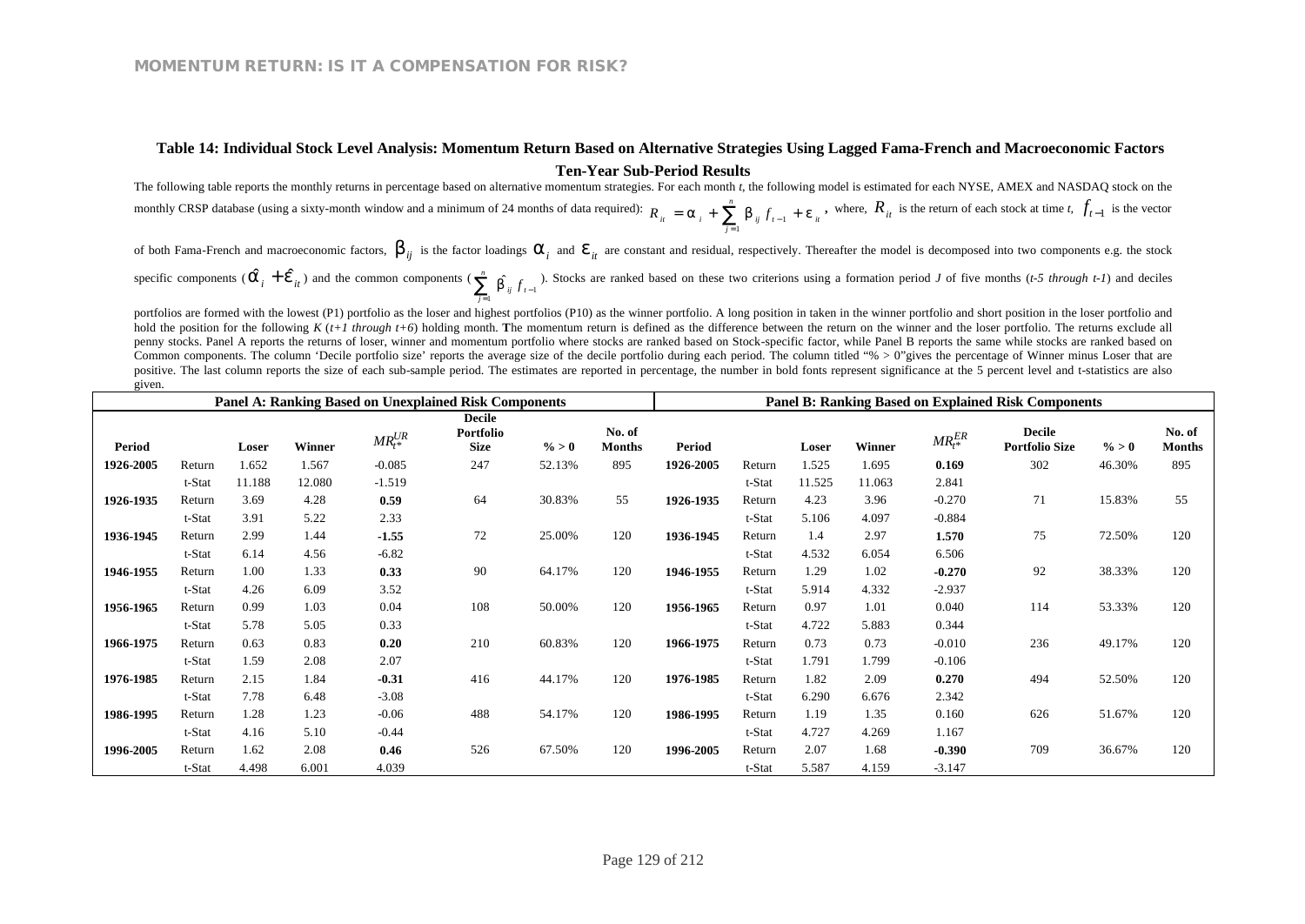# **5 CHAPTER FIVE: DECOMPOSING MOMENTUM RETURNS; WHAT FACTORS CONTRIBUTE TO MOMENTUM RETURNS?**

# **5.1 Introduction**

The purpose of this section is to examine the contribution of different risk factors in generating momentum returns. Empirical results of this thesis, so far, shows that momentum returns remains once controlled for explained risk factors. The question that naturally arises is that then what contributes to generate momentum returns. Literature though provide evidences of the sources of momentum returns there is no clear-cut evidence in the earlier studies as to what contributes to momentum returns. In other words, there is no study that quantifies the relative contribution of the explained risk components and the unexplained risk components that derives momentum returns.

## **5.2 Data and Methodology**

### **5.2.1 Data**

In order to investigate the contributions of components in generating momentum returns data have been collected from the Centre for Research in Security Prices (CRSP) of all stocks listed in the three exchanges including, NYSE, AMEX and NASDAQ on a monthly basis. The sample period is from January 1926 through December 2005. The total number of months within this sample period is 960 months and the total number of stocks traded in all the three stock exchanges is 22277 stocks. This results in a total number of 21385920 observations. All empirical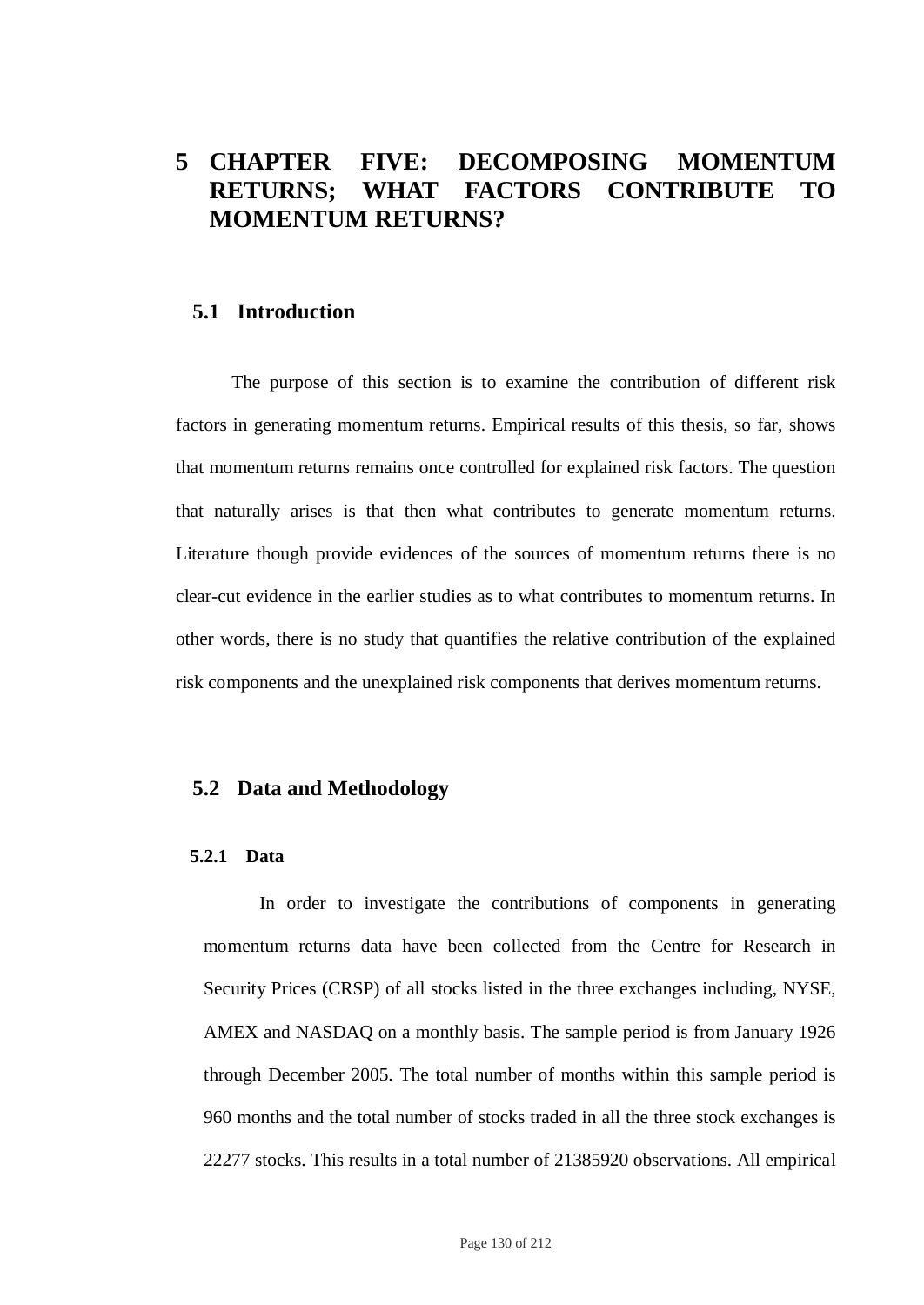analysis have been conducted on the entire sample period and then on ten-year subperiod. The selection criteria as described in section 3.2.1 have been considered for the purpose of the analysis. For example, all stocks that are priced above \$1 have been selected, stocks that have non-missing observations at the beginning of the holding period and stocks that have at least six consecutive monthly return observations at the beginning of the holding period.

### **5.2.2 Variables Employed**

This study employs variables as described in section 3.2.2. For example, the Fama-French three factors that include return on CRSP value-weighted market index in excess of the one-month Treasury bill rate (MKT\_RF), the small-minus-big size factor (SMB) and the high-minus-low book-to-market-ratio factor (HML) have been used. And macroeconomic risk factors includes dividend yield (DIV) which is the total dividend payment accrued to the CRSP value-weighted market index over the past 12 months divided by the current price level of the market index, the short rate (YLD) is the yield on the three-month Treasury bill, the term premium (TERM) is the yield spread of a ten-year Treasury bond over a three-month Treasury bill, the default premium (DEF) is the yield spread between Moody's Baa and Aaa rated bonds. Both these two sets of variables have been used as contemporaneous and as lagged values.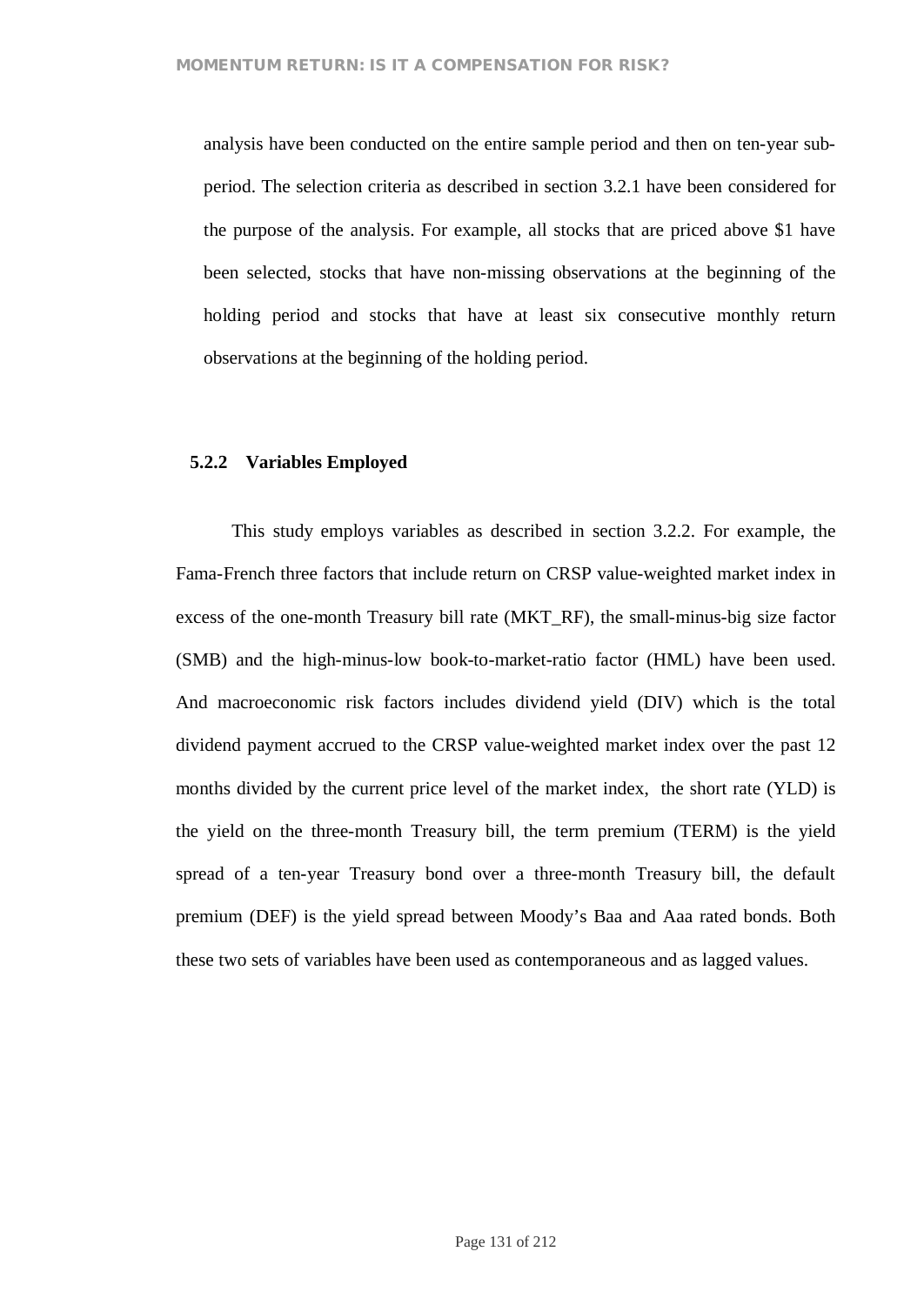### **5.2.3 Methodology**

In this section the proportionate contribution of explained risk components and unexplained risk components is measured. The analysis is performed (1) Both at the portfolio level and at the individual stock level, (2) Both by using Firm level factors and macroeconomic risk factors, (3) By using both contemporaneous and lagged variable and (4) At whole sample and at sub-sample of period.

At the portfolio level, momentum returns are first determined by using Equation 2 and Equation 3 as described in section 3.2.4.2 for the contemporaneous and lagged values of the variables. For example,  $MR_{r^*,6x6} = a + \sum_{j} b_{j} f_{r^*} + e_{r^*}$ 1 \*,6x6 –  $\alpha$   $\sum_{j} b_{j} J_{t^{*}}$   $\cdots$ *n*  $MR_{t^*, 6x6} = a + \sum_{j=1}^{\infty} b_j f_{t^*} + e^{j}$ and  $MR_{t^*, 6x6} = a + \sum b_j f_{t^*-1} + e_{t^*}$ 1 \*,6*x*6 –  $\alpha$   $\sum_{j} b_{j} f_{t^{*}-1}$   $\sum_{t} c_{t}$ *n*  $MR_{t^*, 6x6} = a + \sum_{j=1}^{\infty} b_j f_{t^*-1} + e^{j\theta}$  $A_{-1} + e_{t^*}$  are used where,  $MR_{t^*,6x6}$  is the momentum return generated by using the conventional method of Jegadeesh and Titman (2001) with a *JxK=6x6* strategy,  $f_{t^*}$  and  $f_{t^*-1}$  are the vectors respectively for the common components as contemporaneous and as lagged values of risk factors, respectively, where the risks factors are (1) Fama-French three factors and the risk-free rate is adjusted already and (2) Macroeconomic risk factors,  $b_j$  ( $j=1,...,n$ ) is the vector for risk factors and *a* and  $e_{i^*}$  are the constant and the residuals, respectively.  $E(e_{i^*}) = 0$ ,  $Cov(e_{i^*}, f_{i^*}) = 0$ and  $e_{i*} \sim \text{iid } (0, \cdot^2)$ . Thereafter the above two equations are decomposed into explained and unexplained components as  $\sum_{j=1}^{\infty}$ *n*  $\sum_{j=1}$  **b**  $\int f_t$  $\int_{1}^{\hat{b}} f_t^*$  and  $\hat{a} + e_t^*$ . Thereafter the magnitude or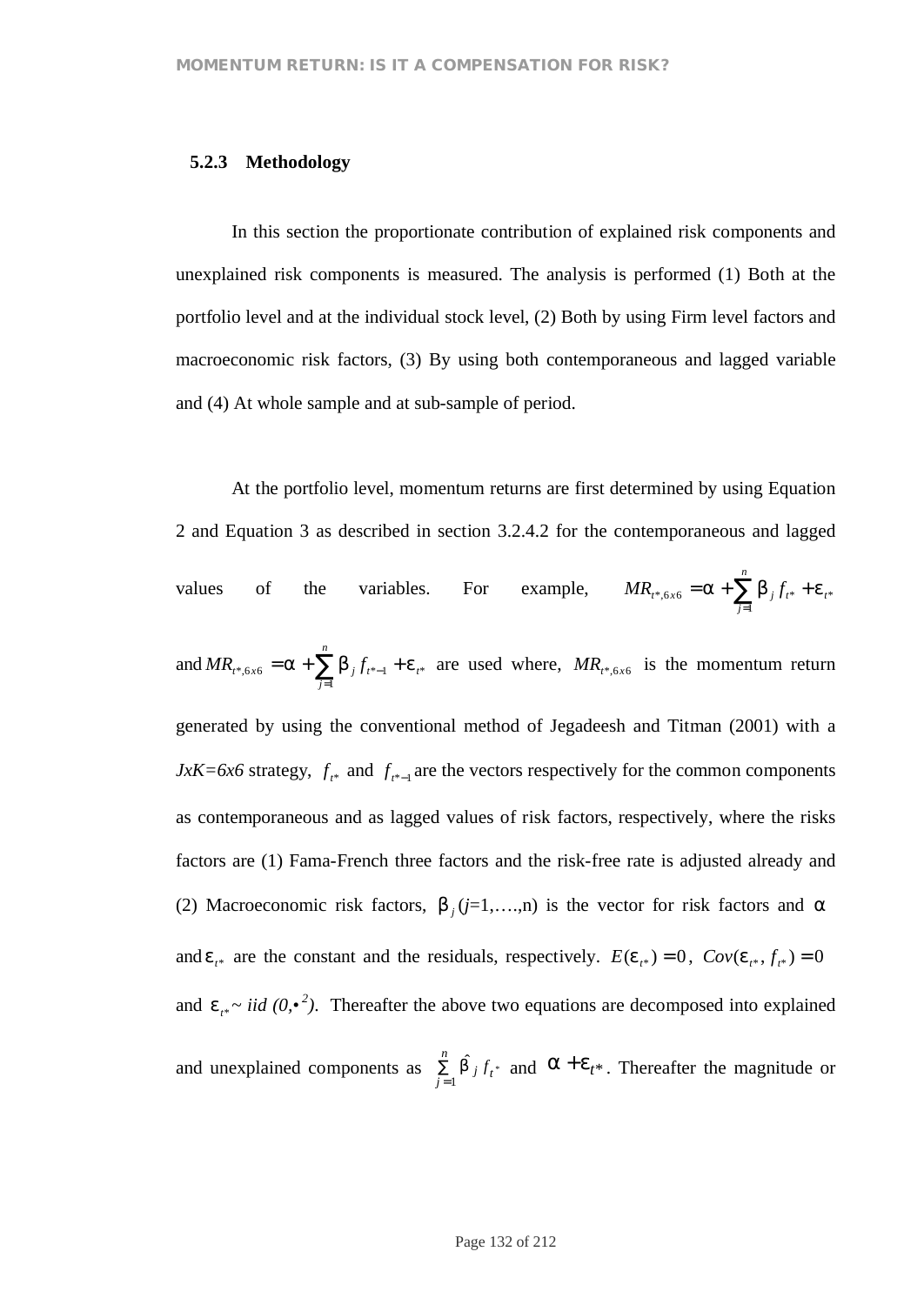the contribution of each of the explained and unexplained components are determined by using the following two equations

$$
\frac{MR^{ER}}{MR^{ER} + MR^{UR}}
$$
 for the contribution of explained components and (8)

$$
\frac{MR^{UR}}{MR^{ER} + MR^{UR}}
$$
 for the contribution of unexplained components (9)

At the individual stock level momentum returns are determined first by using equations 4, 5, 6 and 7 in section 4.2.3. Thereafter, similar to the methodology followed for the portfolio level as above , equations 4 and 5 are decomposed into explained and unexplained components as  $\sum_{j=1}^{\infty}$ *n*  $\sum_{j=1}$  **b**  $\int f_t$  $\int_{1}^{\hat{b}} f_t^*$  and  $\hat{a} + e_t^*$ . Thereafter the magnitude or the contribution of each of the explained and unexplained components is determined by using equations 8 and 9.

# **5.3 Empirical Results on the Contribution of Factors in Generating Momentum Returns**

### **5.3.1 Portfolio Level Analysis**

For the portfolio level, momentum return excluding penny stocks with the strategy *JxK =6x6* are regressed against the two common components e.g. Fama-French three factors and the macroeconomic factors. Thereafter the estimated common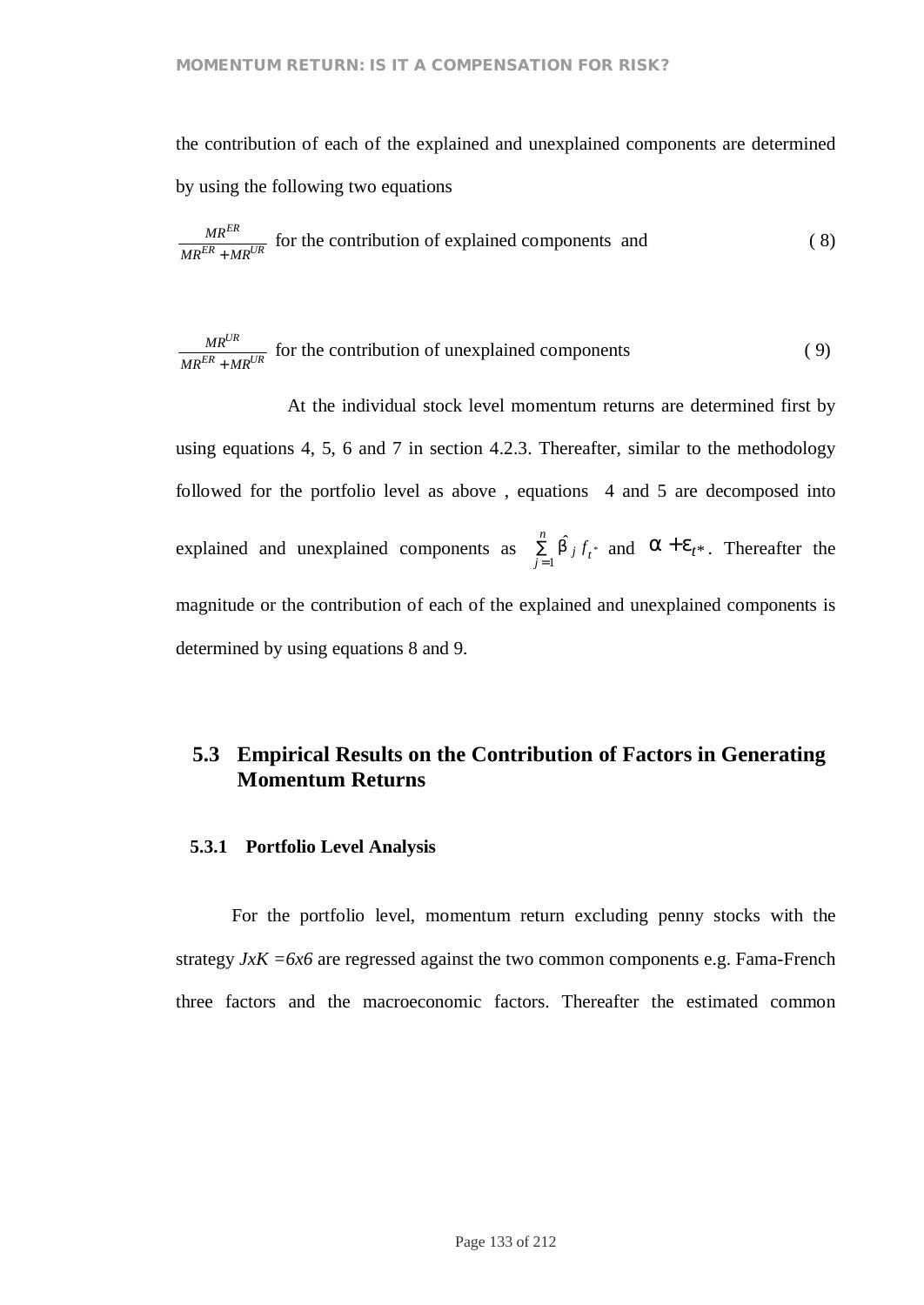components ( $\sum_{j=1}^{n}$ *j j t f* 1  $\hat{b}_j f_{t*}$ ) and the estimated stock specific components  $(\hat{a} + \hat{e}_{t*})^{21}$  are decomposed and their relative importance are examined with respect to the momentum returns generated from the conventional method and the momentum returns generated from the restricted observations.

# **5.3.1.1 Portfolio Level: Contribution of Fama-French Three Factors Unexplained Risk Factors**

Panel A of Table 15 reports the proportionate contribution of explained risk factors and unexplained risk factors in generating momentum returns at the portfolio level. Equation 2 and equation 3 e.g.  $MR_{t^*,6x6} = a + \sum_{j} b_{j} f_{t^*} + e_{t^*}$ 1 \*,6*x*6 –  $\alpha$   $\sum$   $\beta$  *j J*<sub>*t*\*</sub>  $\beta$   $\beta$ *n*  $MR_{t^*, 6x6} = a + \sum_{j=1}^{\infty} b_j f_{t^*} + e^{j}$ and

$$
MR_{\ast,6x6} = a + \sum_{j=1}^{n} b_j f_{t-1} + e_{t^*}
$$
 as described in section 3.2.4.2 are used to derive the

empirical results, where *f* is the vector of Fama-French three factors. In panel A of Table 15 column one shows the different sub-periods examined in this study, column two reports momentum return across different sub-periods and column three through column seven represents the proportionate contribution of explained risk components and unexplained risk components in isolation. Column eight 'Total' sum ups the total contribution of all components, column nine reports the aggregate contribution of the explained risk components and column ten represents the aggregate contribution of unexplained risk components.

<sup>&</sup>lt;sup>21</sup> Note that the intercept (alpha) is constant for each sample period while the estimated residual  $(\hat{e}_t)$  is time varying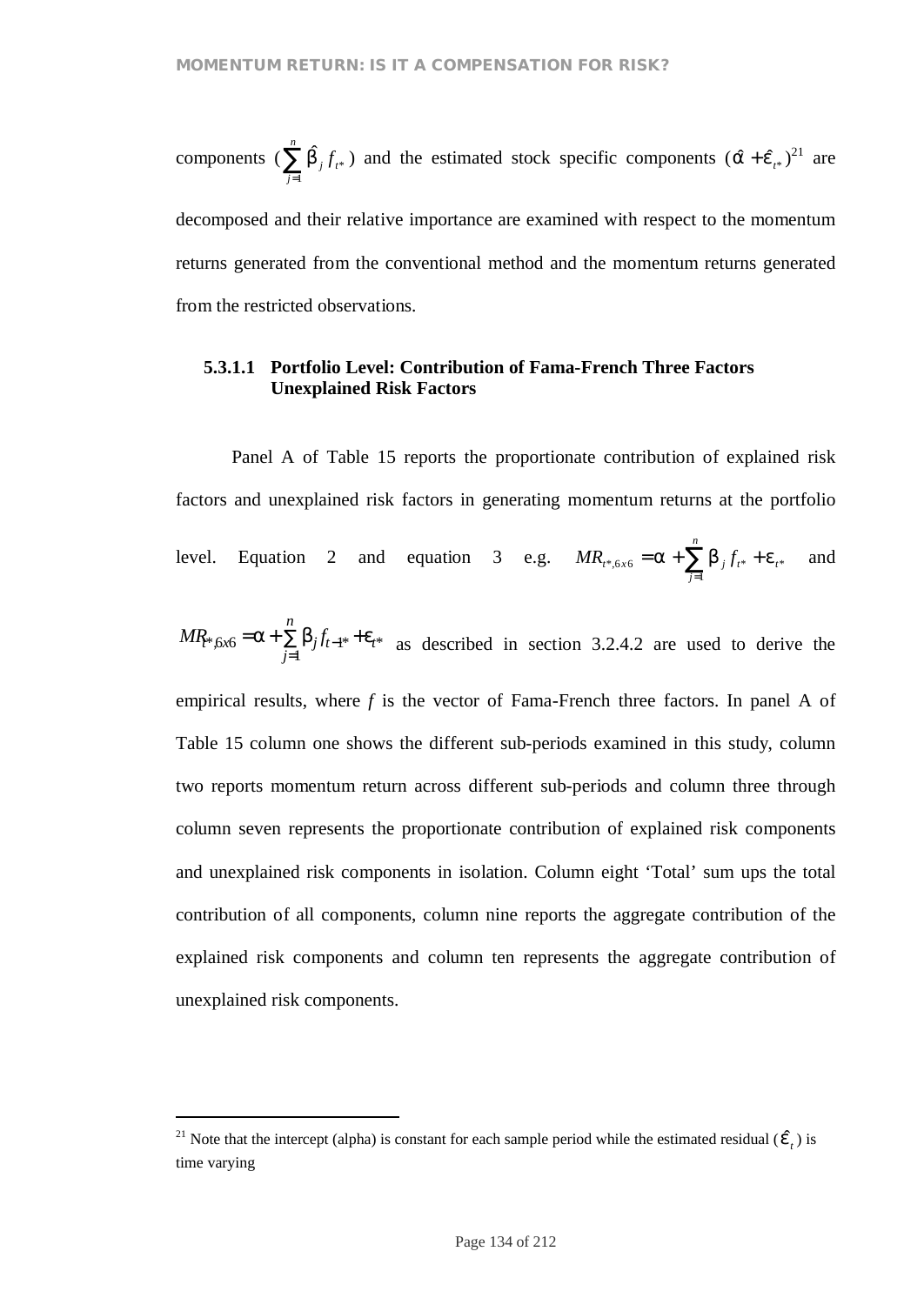As reported in panel A of Table 15, during the entire sample period from 1926 through 2005, the contribution of *a* (alpha) is 5.14 percent and the contribution of  $\hat{e}$ <sub>i</sub> (residual) is 95.92 percent in generating total momentum return of 0.90 percent. Among the Fama-French three factors HML contribute the highest of 0.29 percent while the contribution of SMB is the lowest with only -1.43 percent. When looking at the combined contribution of the two types of risk components,  $\sum_{j=1}^{n}$ *j j t f* 1  $\hat{b}_{j} f_{t^{*}}$  (explained risk components) contributes  $1.13^{22}$  percent while  $\hat{a} + \hat{e}_{i*}$  (unexplained risk components) contributes 98.87 percent.

### [Insert Table 15 here]

The empirical results of different sub-periods show that when considering the pre-1950s and post-1950s period, during pre-1950s the contribution of  $\sum_{j=1}^{n}$ *j j t f* 1  $\hat{b}_{j} f_{t^{*}}$  is up to 11 percent compared to its counter part where the combined contribution of the unexplained risk components,  $\hat{a} + \hat{e}_{i*}$ , is up to 98 percent. In sub-periods 1936-1945 the contribution of  $\sum_{j=1}^{n}$ *j j t f* 1  $\hat{b}_{j} f_{t^*}$  is the highest with 11.35 percent while naturally  $\hat{a} + \hat{e}_{t^*}$ contributes the lowest of 89 percent in that sub-period. Among the Fama-French three factors, the contribution of Mkt-Rf is the highest in of 1.63 percent in the sub-period 1936-1945 while the contribution of the other two factors e.g. SMB and HML are very

 $22$  For ease of calculation and measuring relative weights the absolute value of the aggregate contribution of the components are scaled to 100 percent.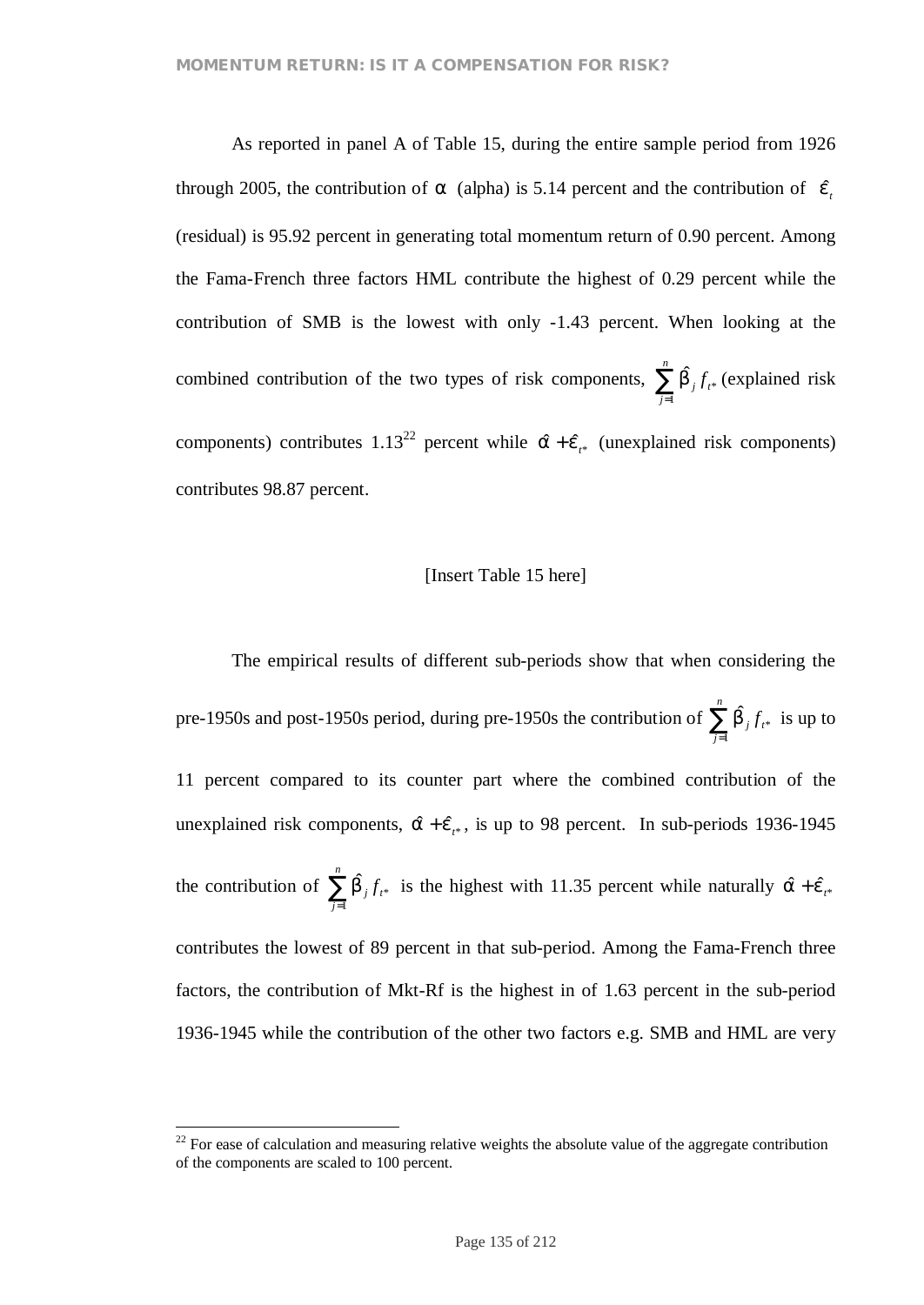low. In the post 1950s the contribution of  $\sum_{j=1}^{n}$ *j j t f* 1  $\hat{b}_j f_{t^*}$  varies from as low as 1.02 percent to 69 percent in different sub-periods while the contribution of  $\hat{a} + \hat{e}_{i*}$  is, on average, more than 80 percent except in the sub-period 1966-1975 when the contribution of the  $\hat{a} + \hat{e}_{i*}$  is the lowest to 31 percent only. Among the contributions of the Fama-French three factors, on average, the contribution of Mkt-Rf is the highest and positive with the highest contribution of 27.06 percent in the sub-period 1966-1975. The contribution of SMB and HML in different sub-period varies from very low to even negative.

Panel B of Table 15 reports the proportionate contribution of explained risk components and unexplained risk components in generating momentum returns at the portfolio level when the lagged Fama-French three factors are considered to be the explained risk factors in Equation 2 as described in section 3.2.4.2. The table shows that during the entire sample period e.g. 1926-2005, the contribution of explained risk components  $\sum_{j=1}^{n}$ *j j t f* 1  $\hat{b}_{j} f_{i*}$  is 6 percent while the contribution of the unexplained risk components,  $\hat{a} + \hat{e}_{i*}$ , is 94 percent. In different sub-periods during the pre-1950s the contribution of  $\sum_{j=1}^{n}$ *j j t f* 1  $\hat{b}_{j} f_{i*}$  is still low and is only 11 percent in the sub-period 1926-1935. On the other hand the contribution of  $\hat{a} + \hat{e}_{t*}$  is, on average, 90 percent in different subperiods during pre-1950s. Among the three Fama-French factors, the contribution of HML seems to be positive and high while the contribution of the other two factors Mkt-Rf and SMB are negative. In post-1950s the contribution of  $\sum_{j=1}^{n}$ *j j t f* 1  $\hat{b}_{j} f_{t*}$  ranges from 3 percent to 21 percent and is the highest in the sub-period 1966-1975. The contribution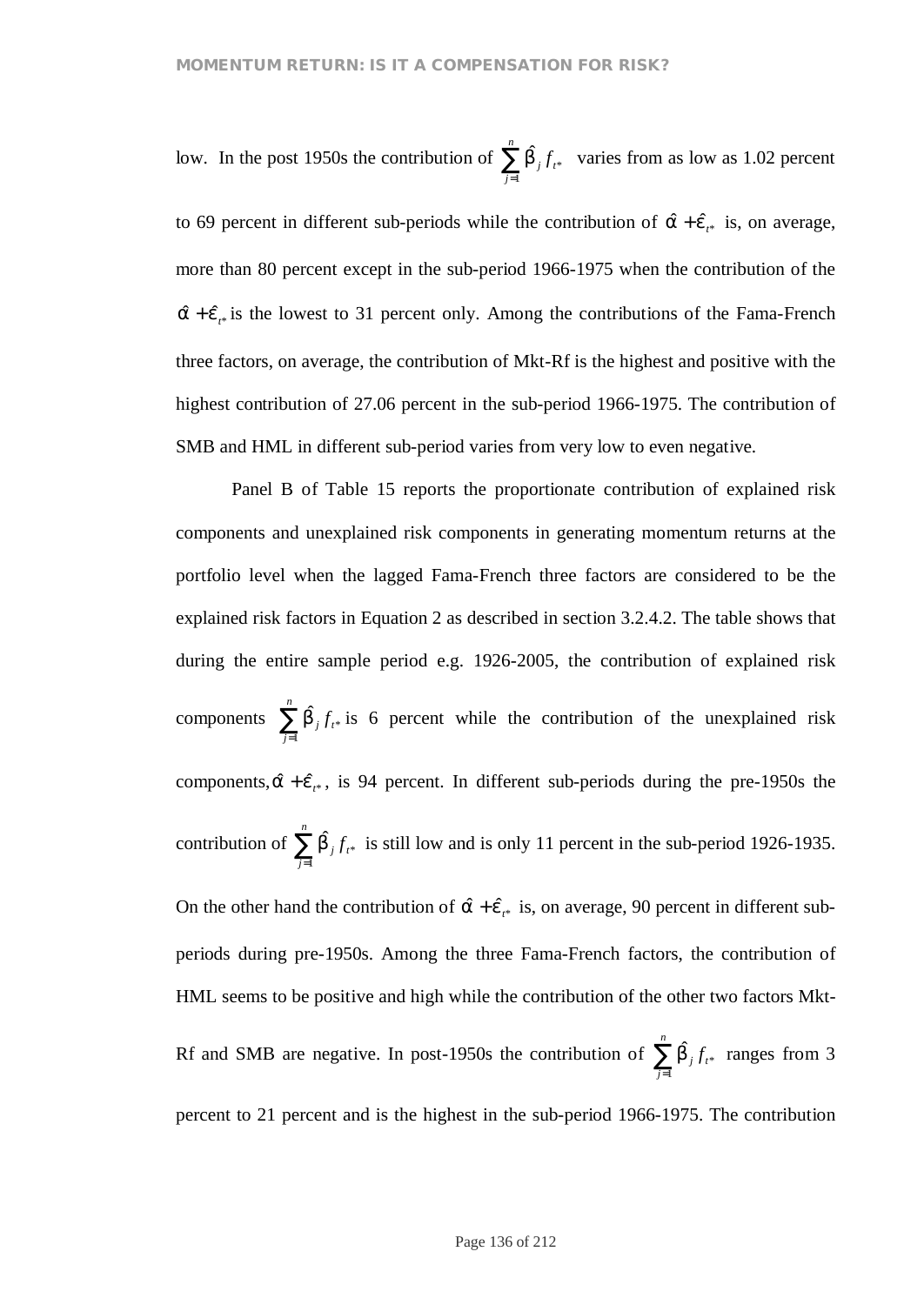of  $\hat{a} + \hat{e}_{i*}$  during the post-1950s is significantly high and is more than 79 percent in different sub-periods. Among the Fama-French factors the contributions during post-1950s is mixed though HML contributes positively in many sub-periods.

On average, the above findings show that when contemporaneous Fama-French three factors are considered the contribution of explained risk factors is as low as 1.13 percent while the contribution of unexplained risk factors are more than 90 percent in the whole sample period and in different sub-periods. Among the Fama-French three factors, on average Mkt-Rf contributes positively to generate momentum returns. When lagged Fama-French three factors are considered, it is observed that the contribution of explained risk factors improves to 6 percent while the contribution of unexplained risk components is still more than 90 percent. Among the three factors, HML seems to contribute positively and significantly to generate momentum returns.

# **5.3.1.2 Portfolio Level: Contribution of Macroeconomic Risk Factors and Unexplained Risk Factors**

Panel A of Table 16 shows the contribution of macroeconomic risk factors and unexplained risk factors in generating momentum returns at the portfolio level. For the purpose the macroeconomic variables are used in Equation 2 and equation 3 e.g.

$$
MR_{t^*,6x6} = a + \sum_{j=1}^{n} b_j f_{t^*} + e_{t^*} \text{ and } MR_{t^*6x6} = a + \sum_{j=1}^{n} b_j f_{t-1^*} + e_{t^*} \text{ as described in section}
$$

3.2.4.2 are used to derive the empirical results, where *f* is the vector of macroeconomic risks. As reported in panel A of Table 16, during the entire sample period from 1926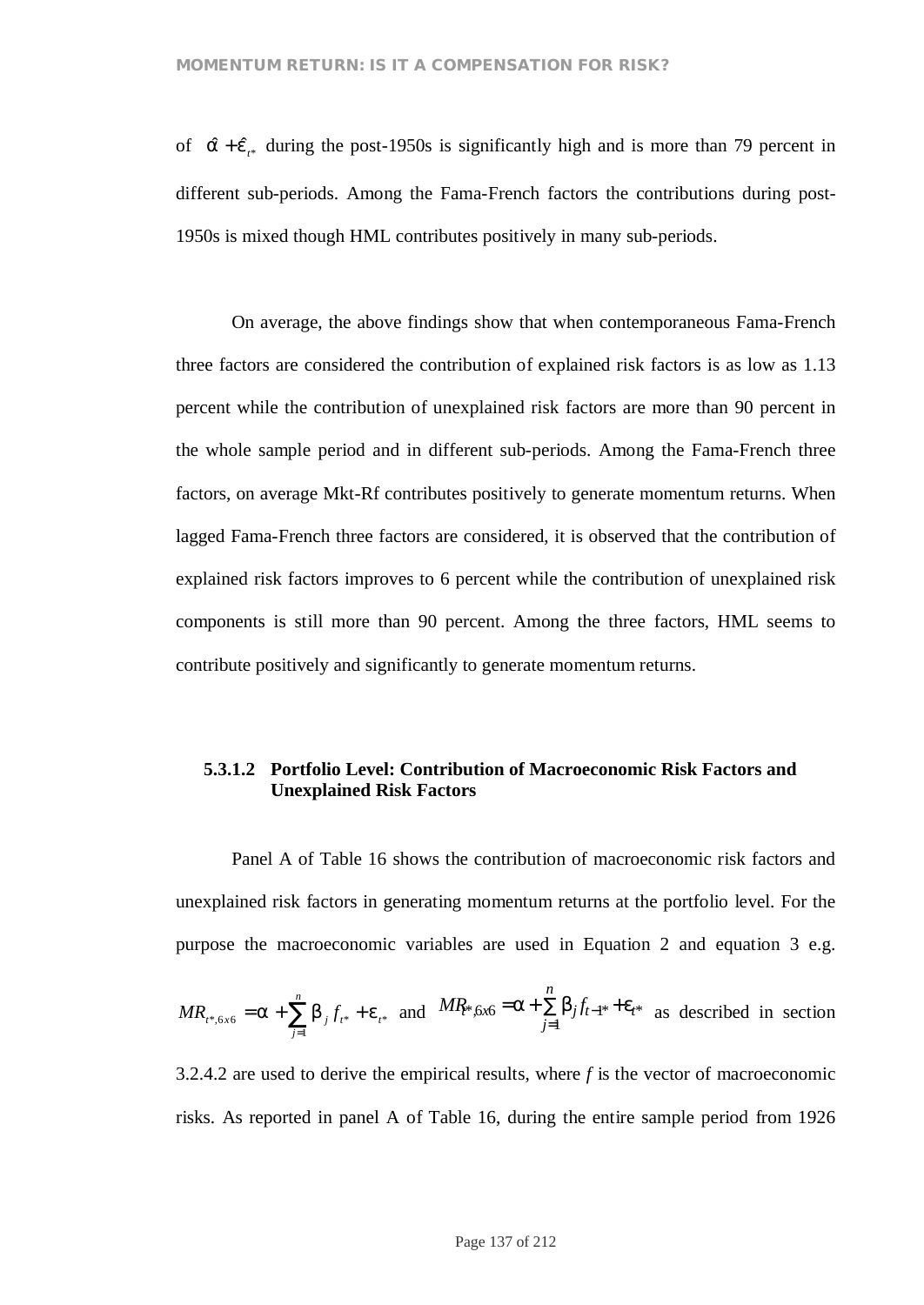through 2005, the contribution of *a* (alpha) is 17.28 percent and the contribution of  $\hat{e}^i$ (residual) is 73.65 percent in generating total momentum return of 0.90 percent. Among the four macroeconomic variables the contribution of TERM is the highest of 8.8 percent followed by the contribution of DIV of 1 percent. The contribution of the other two variables e.g. YLD and DEF are negative. In aggregate the contribution of the explained macroeconomic risk factors,  $\sum_{j=1}^{n}$ *j j t f* 1  $\hat{b}_{j} f_{i*}$  is 9 percent while the contribution of unexplained risk factors e.g.  $\hat{a} + \hat{e}_{i*}$  is 91 percent.

In different sub-periods, the contribution of  $\sum_{j=1}^{n}$ *j j t f* 1  $\hat{b}_j f_{t*}$  ranges from 5 percent to 35

percent. Notably, during the market upturn the contribution of  $\sum_{j=1}^{n}$ *j j t f* 1  $\hat{b}_{j} f_{t^*}$  is comparatively high than that of its counterpart in the economic downturn. For example, in the sub-period 1966-1975 and 1996-2005 the contribution of  $\sum_{j=1}^{n}$ *j j t f* 1  $\hat{b}_{j} f_{i*}$  is 19 percent and 35 percent, respectively. On the other hand the contribution of the unexplained risk factors is, on average, more than 90 percent in different sub-periods. In particular the contribution of  $\hat{a} + \hat{e}_{i*}$  is low during market downturn. For example in the period 1966-1975 and 1995-2005 the contribution of  $\hat{a} + \hat{e}_{i*}$  is 81.21 percent and 64.65 percent, respectively. Among the four macroeconomic variables the contribution of TERM and DIV is, on average, positive and significant.

Panel B of Table 16 reports the contribution of lagged macroeconomic risk factors and unexplained risk factors in generating momentum returns at the portfolio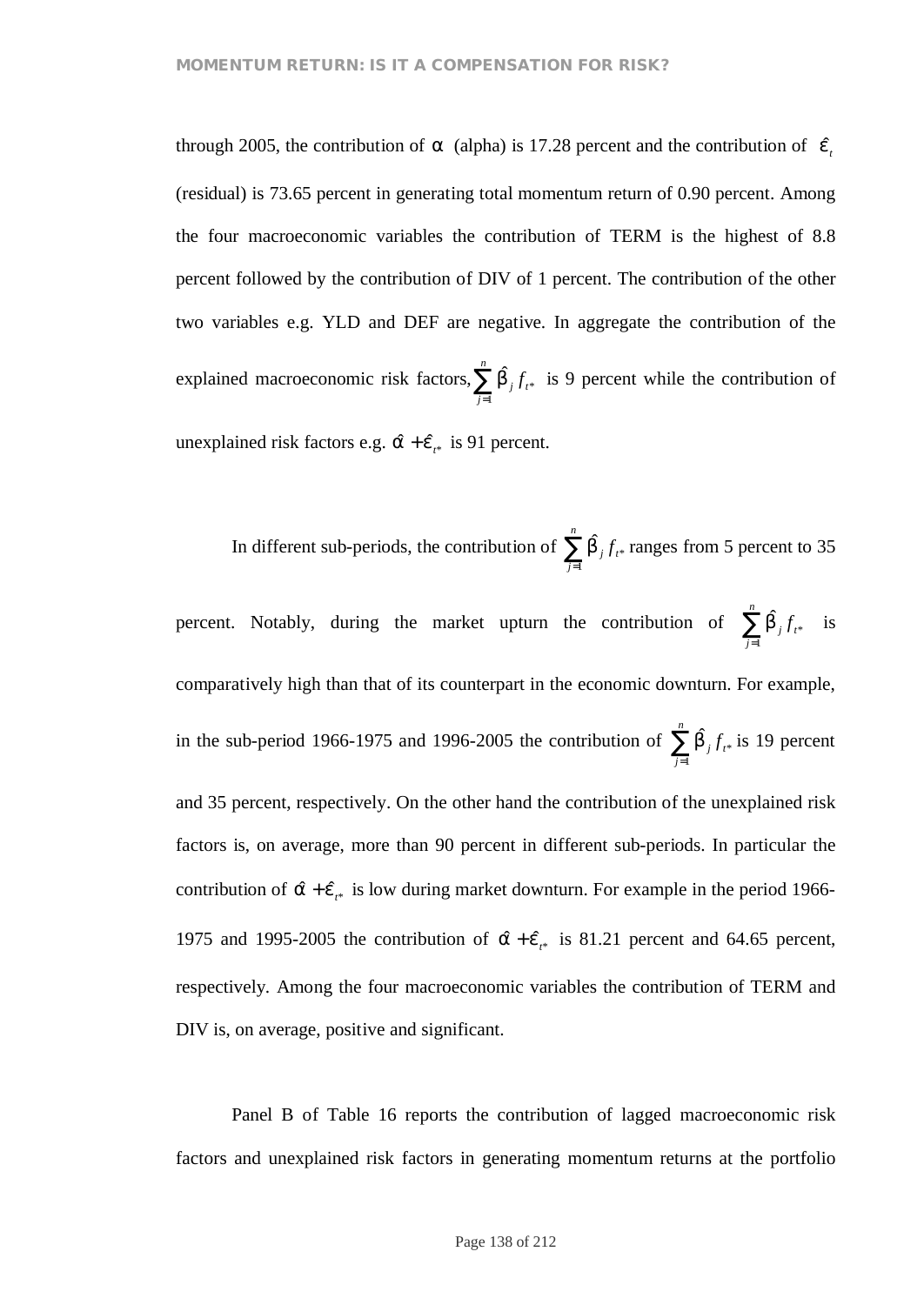level. The table shows that during the entire sample period e.g. 1926-2005, the contribution of explained risk factors,  $\sum_{j=1}^{n}$ *j j t f* 1  $\hat{b}_j f_{t^*}$  increased to 13 percent while the contribution of the unexplained risk components,  $\hat{a} + \hat{e}_{i*}$  is 87 percent. Among the four macroeconomic variables, the contribution of DIV, YLD and TERM are 6.68 percent, 0.15 percent and 11.91 percent, respectively while the contribution of DEF is negative. In different sub-period the contribution of  $\sum_{j=1}^{n}$ *j j t f* 1  $\hat{b}_j f_{t^*}$  varies with the economic cycle and ranges from 5 percent to as high as 55 percent. In the sub-period 1966-75 and 1996- 2005 the contribution of  $\sum_{j=1}^{n}$ *j j t f* 1  $\hat{D}_j f_{t^*}$  is 40 percent and 55 percent, respectively. On the other hand the contribution of  $\hat{a} + \hat{e}_{i*}$ , on average, more than 80 percent in different subperiods. Consistent with the earlier findings the contribution of  $\hat{a} + \hat{e}_{i*}$  is low during market downturn. For example in the sub-periods 1966-1975 and 1996-2005 the contributions of  $\hat{a} + \hat{e}_{i*}$  is 60.32 percent and 45.39 percent, respectively. Among the four macroeconomic risk factors the contribution of DIV, YLD and TERM are, on, average, positive and significant.

### [Insert Table 16 here]

In sum, from the above empirical results it can be concluded that the contemporaneous macroeconomic variables contributes 10 percent in generating momentum returns while unexplained risk factors contributes 90 percent in generating momentum returns. However, when lagged macroeconomic risk factors are considered macroeconomic variables contributes 13 percent while unexplained risk factors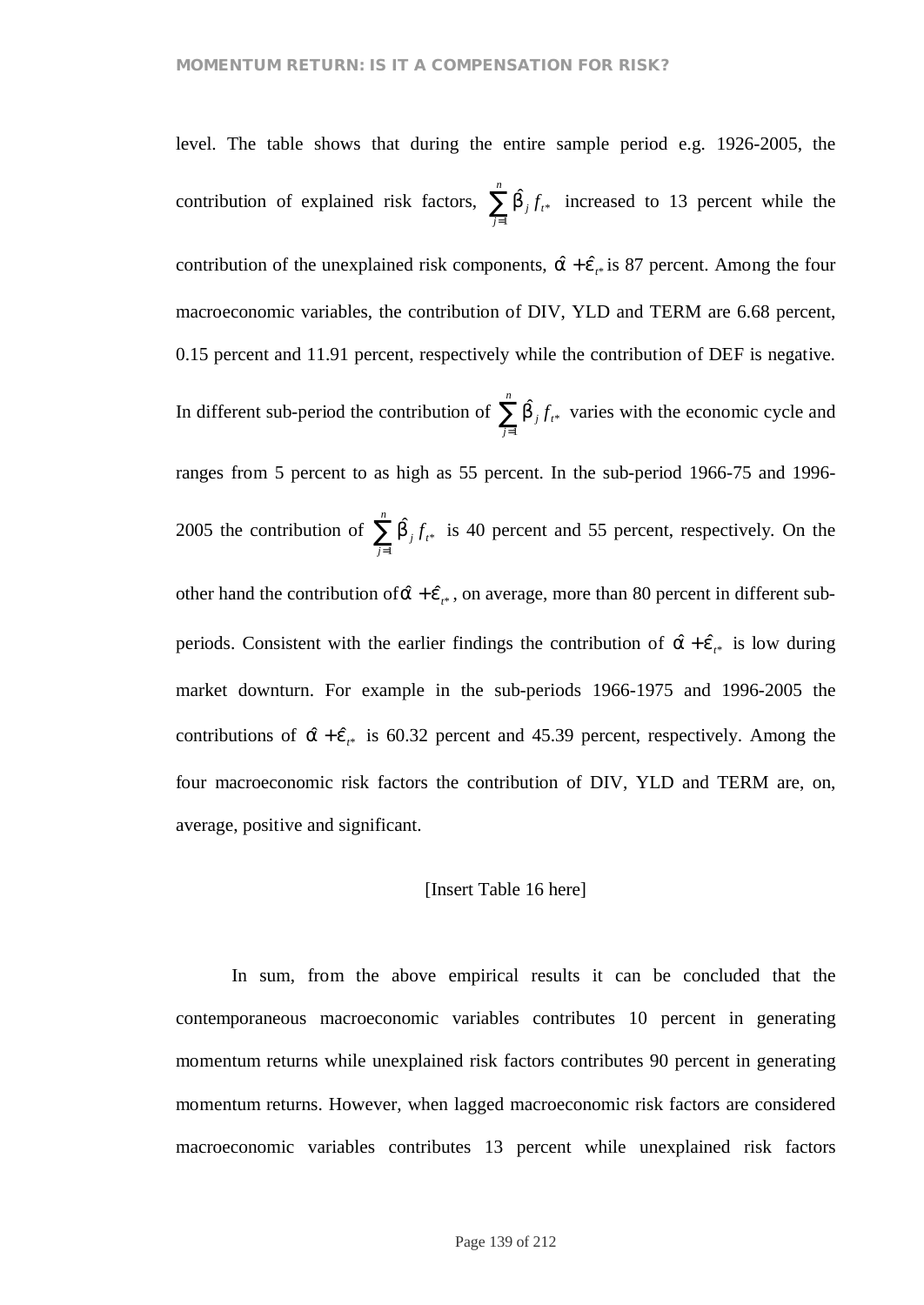contribute 87 percent. Among the four macroeconomic variables DIV and TERM contributes positively in generating momentum returns. The results are robust in different sub-periods. Notably, the contribution of macroeconomic variables are considerably high and is up to 13 percent compared to the Fama-French three factors which contributes only 6 percent in generating momentum returns.

# **5.3.1.3 Portfolio Level: Contribution of Fama-French Three Factors and Macroeconomic Risk Factors Simultaneously and Unexplained Risk Factors**

From the previous empirical results it is apparent that the contribution of Fama-French three factors which are firm level factors and the contribution of macroeconomic risk factors that captures the economic risk are significantly different. A natural question arises as to which factors contributes most when these two factors are taken into account simultaneously. Table 15 reports the proportionate contribution of Fama-French three factors and macroeconomic risk factors when controlled for simultaneously and the contribution of unexplained risk factors in generating momentum returns at the portfolio level. In equation 2 e.g. \* 1 \*,6*x*6 –  $\alpha$   $\sum_{j} b_{j} f_{t}$   $\beta$   $\sum_{t}$ *n*  $MR_{t^*, 6x6} = a + \sum_{j=1}^{\infty} b_j f_{t^*} + e^{j}$ as described in section 3.2.4.2, the *f* is the vector of

contemporaneous Fama-French three factors and macroeconomic risk factors simultaneously.

[Insert Table 17 here]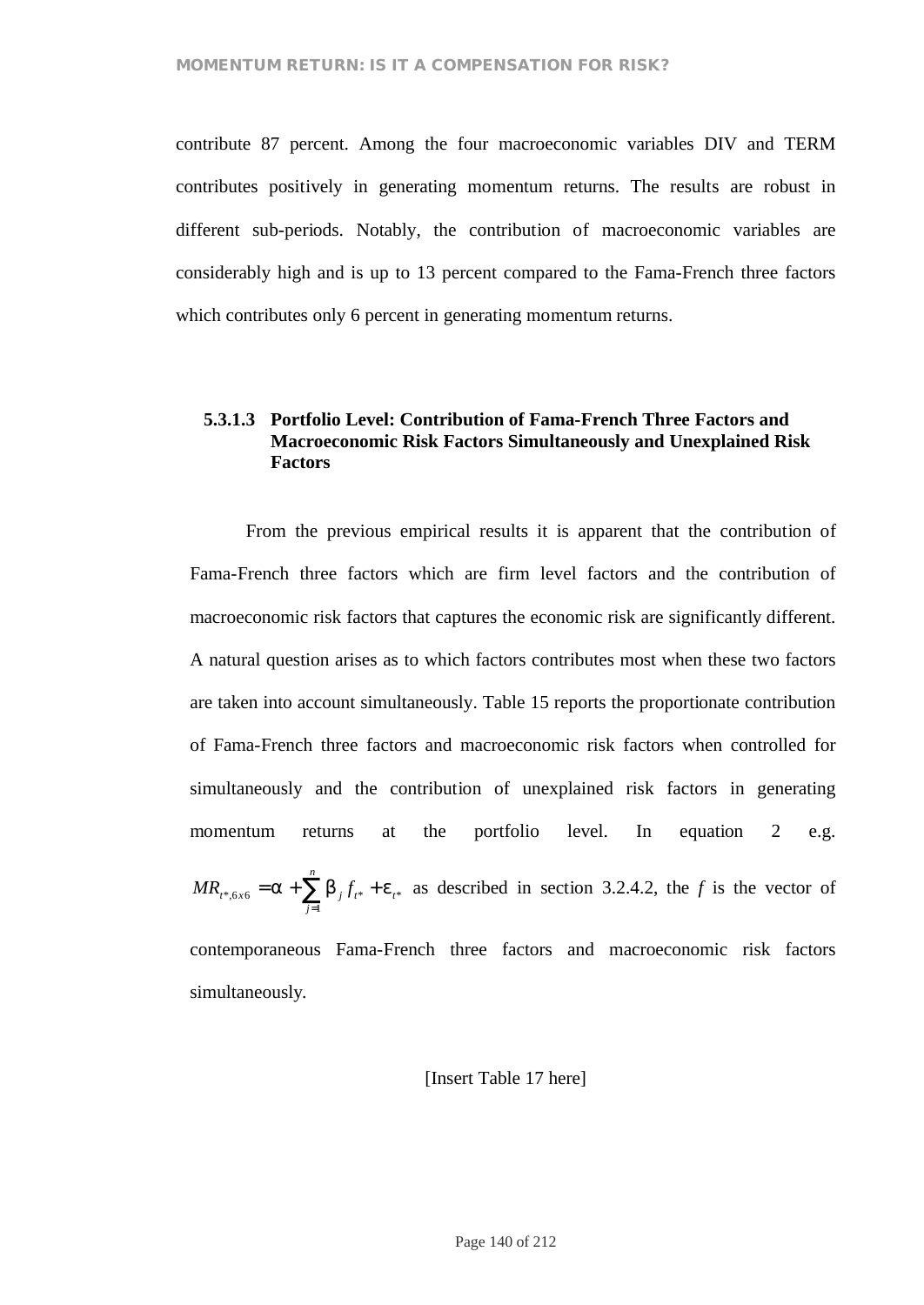As reported in Table 17 during the entire sample period e.g. 1926-2005, the contribution of *a* (alpha) is 12. 82 percent and the contribution of  $\hat{e}$ <sub>c</sub> (residual) is 57.57 percent in generating total momentum return of 0.90 percent. The combined contribution of unexplained risk factors,  $\hat{a} + \hat{e}_{i*}$  is 80.44 percent. On the other hand the contribution of explained risk factors e.g. both Fama-French three factors and macroeconomic risk factors,  $\sum_{j=1}^{n}$ *j j t f* 1  $\hat{D}_j f_{t^*}$ , is 20 percent. Among the three Fama-French factors and four macroeconomic variables the contribution of Mkt-Rf, DIV, TERM and DEF are positive and are 2.26 percent, 18.7 percent, 34.09 and 4.07 percent, respectively. In different sub-periods the contribution of  $\sum_{j=1}^{n}$ *j j t f* 1  $\hat{b}_{j} f_{t^{*}}$  ranges from 3 percent to 81 percent and is more pronounced during economic downturn. In the subperiod 1966-1975 and 1996-2005 the contribution of  $\sum_{j=1}^{n}$ *j j t f* 1  $\hat{b}_j f_{t^*}$  is 50.06 and 80.79 respectively, whereas in the other sub-periods the contribution is, on average, 20 percent. On the other hand the contribution of  $\hat{a} + \hat{e}_{t*}$  is on average more than 80 percent in different sub-periods except in the sub-period 1996-2005 when the contribution is as low as 20 percent.

### [Insert Table 18 here]

Table 18 reports the contribution of lagged Fama-French three factors and lagged macroeconomic risk factors when controlled for simultaneously and the and contribution of unexplained risk factors in generating momentum returns at the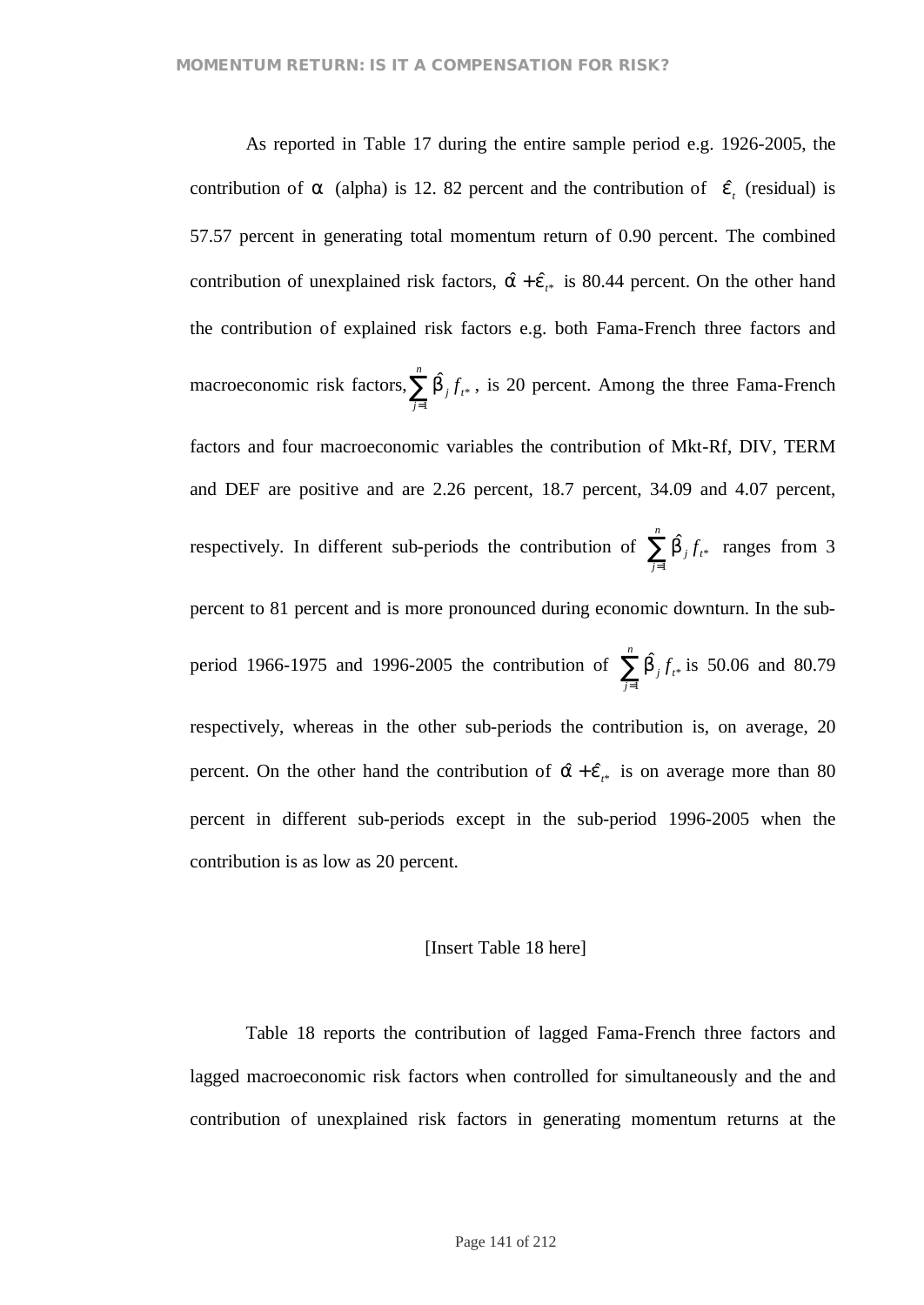portfolio level. As is apparent from the table when lagged factors are taken into account the contribution of *a* (alpha) is 26.59 percent and the contribution of  $\hat{e}$ <sub>i</sub> (residual) is 77.71 percent. The contribution of  $\hat{a} + \hat{e}_{i*}$  is 86.22 percent. On the contrary, the contribution of explained risk factors,  $\sum_{j=1}^{n}$ *j j t f* 1  $\hat{b}_{j} f_{t*}$  is 13.78 percent. Among the different risk factors, SMB, DIV, TERM and DEF contributes 0.97 percent, 32.19 percent, 1.32 percent and 4.16 percent. In different sub-periods the contribution of  $\sum_{j=1}^n$ *j j t f* 1  $\hat{b}_j f_{t^*}$  ranges from 3 percent to 82.16 percent and is prominent during market downturn. The contribution of  $\hat{a} + \hat{e}_{i*}$ , however, is on average more than 80 percent in different sub-periods.

Overall, the empirical findings show that when both the contemporaneous Fama-French three factors and macroeconomic factors are considered simultaneously at the portfolio level the contribution of unexplained risk factors is as high as 80.44 percent while the contribution of explained risk factors are only 20 percent. When the lagged explained risk factors are used the contribution of explained risk factors declines to 14 percent and the contribution of unexplained risk factors increases to 86 percent. This suggests that the contribution of explained risk factors in generating momentum returns is more influenced by the contemporaneous factors than lagged variables. One reason for these contradictory results could be the opposite effect of Fama-French three factors and macroeconomic risk factors on momentum returns.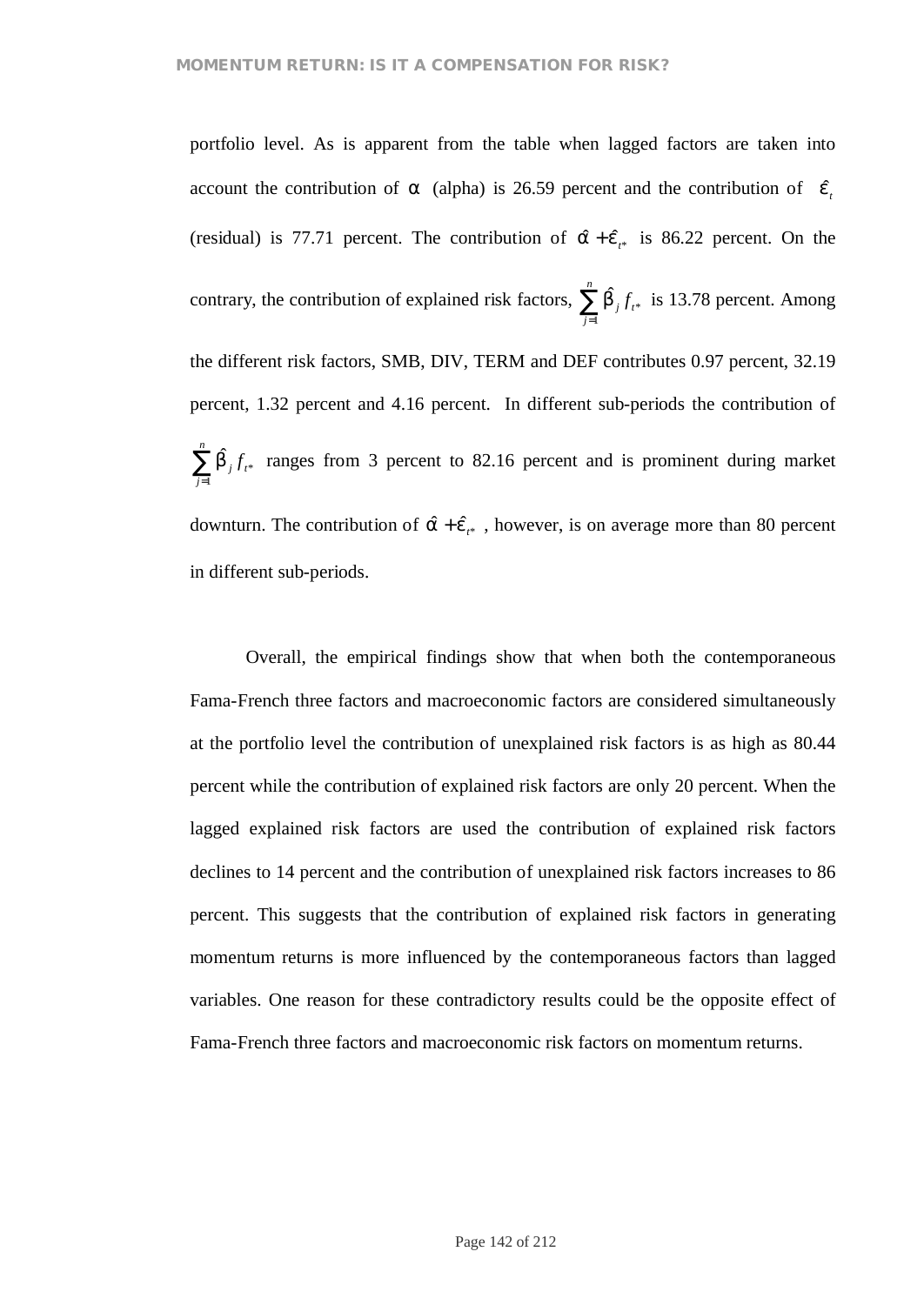### **5.3.2 Individual Stock level Analysis**

The following section reports the contribution of explained risk factors and unexplained risk factors in generating momentum return at the individual stock level. The analysis has been performed by taking into account the decomposition approach as explained in section 5.2.3. At first momentum returns are generated using the conventional method where stock returns are ranked based on past returns. Thereafter momentum returns are generated at the individual stock level by using the alternative momentum strategy as described in section 5.2.3 Then momentum returns generated based on alternative criteria are compared with respect to momentum returns generated based on conventional method. This allows measuring the relative weights of each risk factor in generating total momentum returns.

# **5.3.2.1 Individual Stock Level: Contribution of Fama-French Three Factors and Unexplained Risk Factors**

Panel A of Table 19 reports the proportionate contribution of contemporaneous Fama-French three factors and unexplained risk factors in generating momentum returns. Column one shows the sub-periods, column two represents momentum return generated based on conventional method,  $MR_i^{\text{Res}}$ , column three represents momentum returns generated based on unexplained risk factors, column four shows the momentum returns generated based on Fama-French three factors, column five sums the momentum returns generated based on these two risk factors e.g.  $(MR_i^{UR} + MR_i^{ER})$ . Column six presents the percentage contribution of unexplained risk factors,  $MR_t^{UR}$  in generating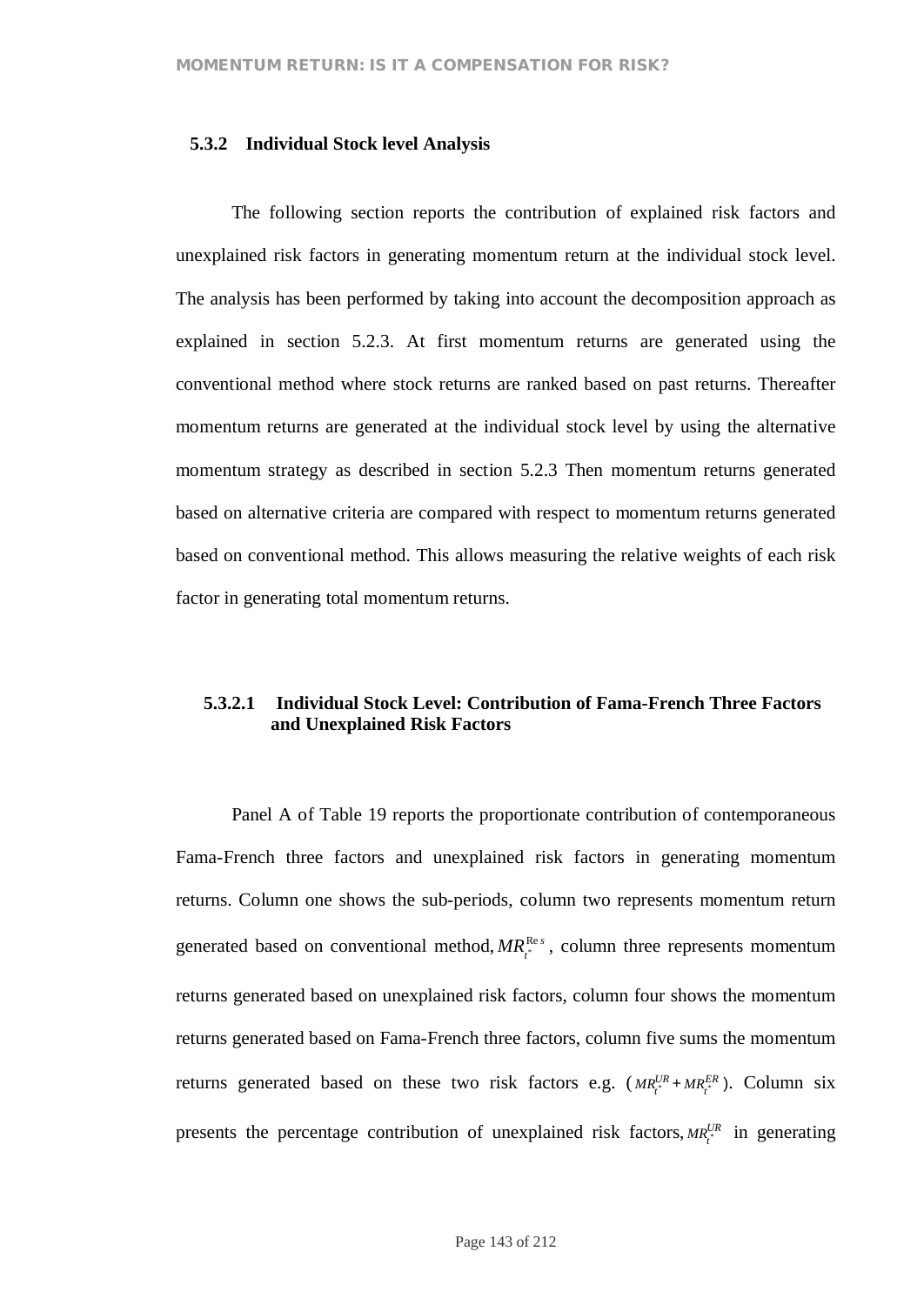momentum returns, column seven shows the percentage contribution of explained risk factors,  $MR_i^{ER}$ , in total momentum returns and column nine sum ups the total contribution of all components.

As evident from Panel A of Table 19 that during the entire sample period from 1926 through 2005 the total momentum returns generated from the explained and unexplained risk factors is 0.80 percent per month (9.6 percent per annum). The contribution of unexplained risk factors to generate this 0.8 percent momentum return is 52.57 percent which is slightly higher than that of its counterpart the contribution of Fama-French three factors which is 47.43 percent. In different sub-periods momentum returns generated based on the two risk factors e.g. explained and unexplained risk factors,  $(MR_i^{UR} + MR_i^{ER})$  ranges from as low as 0.26 percent per month to as high as 1.23 percent per month. The contribution of  $MR_i^{UR}$  in different sub-periods varies from 5 percent to 88 percent. Notably the contribution of  $MR_i^{UR}$  is high during economic upturn, for example in sub-periods 1956-1965, and 1986-1995 the contribution of  $MR_t^{UR}$  is 66.67 percent, 73.83 percent and 88.46 percent, respectively. On the other hand the contribution of Fama-French three factors,  $MR_i^{ER}$  in different sub-periods ranges from 11.54 percent to 94.78 percent. It is evident the contribution of  $MR_t^{ER}$  is high during economic downturn.

[Insert Table 19 here]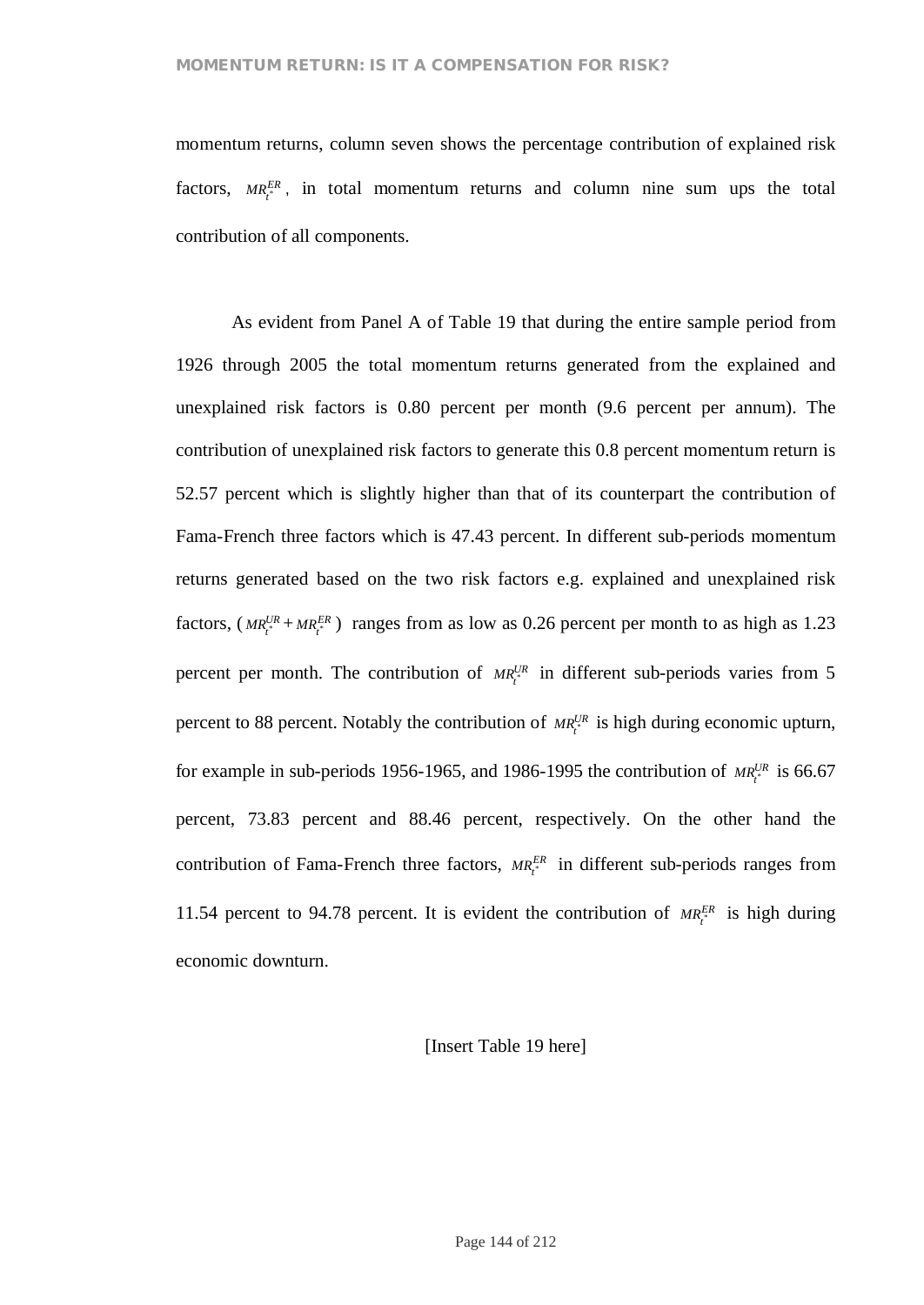Panel B of Table 19 reports the empirical results of the contributions of different risk factors when lagged Fama-French three factors are used. It is apparent from the table that during the entire sample period momentum returns generated from unexplained risk factors,  $MR_t^{UR}$  is 0.45 percent per month (5.4 percent per annum) and momentum returns generated from explained risk factors,  $MR_t^{ER}$ , is 0.38 percent per month. The contribution of  $MR_t^{UR}$  during the entire sample period is 53.89 whereas the contribution of  $MR_t^{ER}$  is 46.11 percent. This suggest that momentum returns is generated both by explained and unexplained risk factors. In different sub-period momentum returns generated by both the risk factors e.g.  $(MR_i^{UR} + MR_i^{ER})$  ranges from 0.51 percent per month to 1.13 percent per month. When measuring the relative contribution of  $MR_t^{UR}$ in different sub-periods it is evident that the contribution of  $MR_t^{UR}$  varies across economic cycle and is high during economic upturn. For example in sub-periods 1946- 1955, 1956-1965, 1966-1976 and 1976-1985 momentum returns are 84.42 percent, 82.08 percent, 62.98 percent and 79.65 percent, respectively. On the other hand the contribution of lagged Fama-French three factors varies from 15.58 percent to 92.16 percent in different sub-periods. However, the contribution of  $MR_i^{ER}$  is high during economic downturn. For example in periods 1926-1935 1936-1945 and 1996-2005 the contribution of  $MR_i^{ER}$  is 84.62 percent, 82.28 percent and 92.16 percent, respectively.

In sum, the contribution of unexplained risk factors is more than 50 percent when contemporaneous Fama-French three factors are considered at the individual stock level while the contribution of explained risk factors are more than 40 percent. This contribution also holds when lagged Fama-French three factors are considered.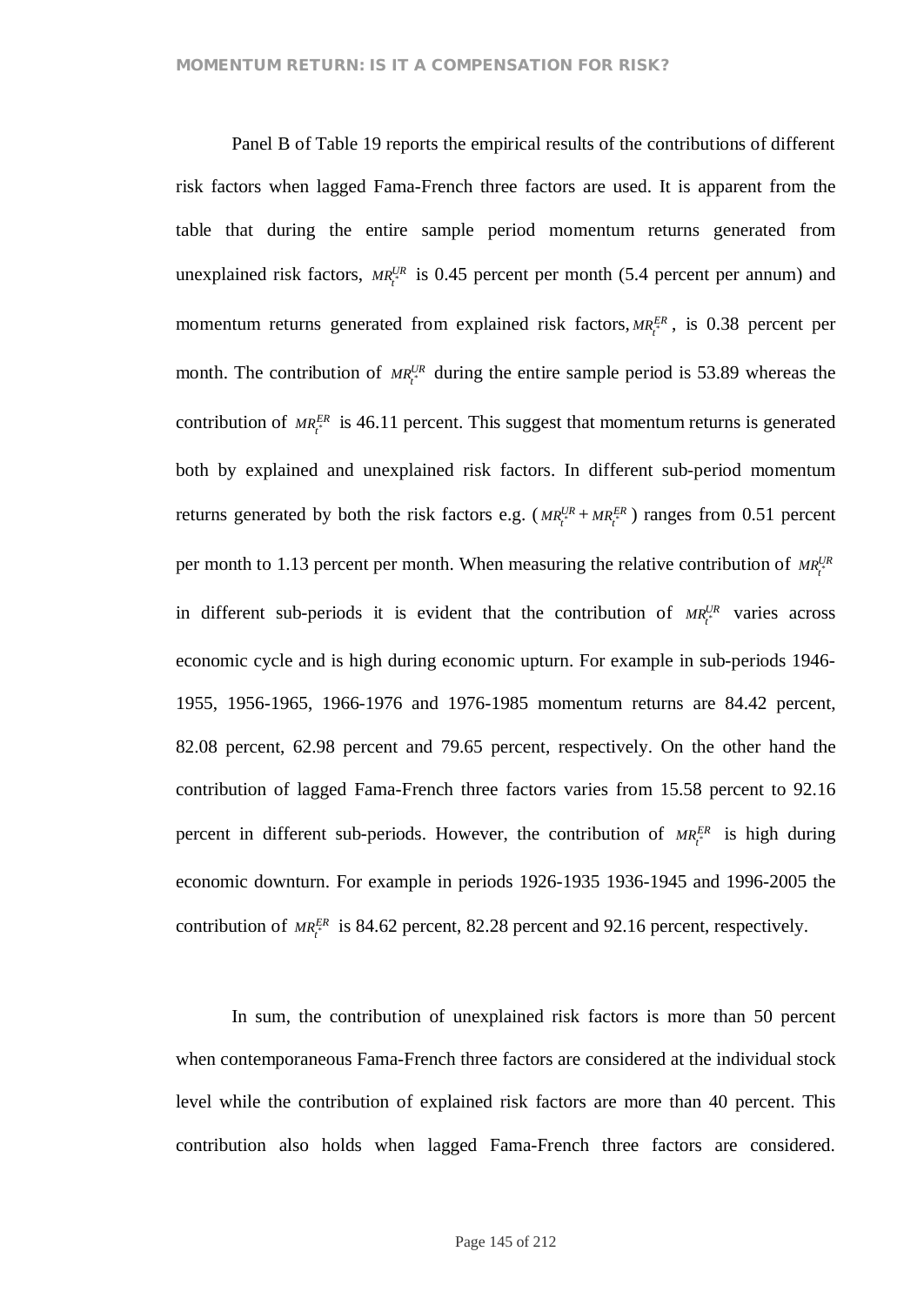Furthermore the contribution of explained risk factors is high during economic downturn which suggest that the firm level factors has important impact on momentum returns and that momentum returns are more a contribution of these unique risk factors.

## **5.3.2.2 Individual Stock Level: Contribution of Macroeconomic Risk Factors and Unexplained Risk Factors**

Panel A of Table 20 reports the proportionate contribution of contemporaneous macroeconomic risk factors and unexplained risk factors in generating momentum returns. Column one shows the sub-periods, column two represents momentum return generated based on conventional method,  $MR_i^{\text{Res}}$ , column three represents momentum returns generated based on unexplained risk factors, column four shows the momentum returns generated when stocks are ranked based on macroeconomic risk factors, column five sums the momentum returns generated based on these two risk factors e.g.  $(MR_t^{UR} + MR_t^{ER})$ . Column six presents the percentage contribution of unexplained risk factors,  $MR_t^{UR}$  in generating momentum returns, column seven shows the percentage contribution of explained risk factors,  $MR_i^{ER}$ , in total momentum returns and column nine sum ups the total contribution of all components.

As shown in Panel A of Table 20, total momentum returns generated based on the two risk factors e.g.  $(MR_i^{UR} + MR_i^{ER})$  is 0.22 percent per month (2.64 percent per annum). The contribution of  $MR_t^{UR}$  is 68.89 percent whereas the contribution of  $MR_t^{UR}$  is 31.11 percent. In different sub-periods the total momentum returns generated based on the two risk sources ranges from 0.24 to 2.16 percent per month. The contribution of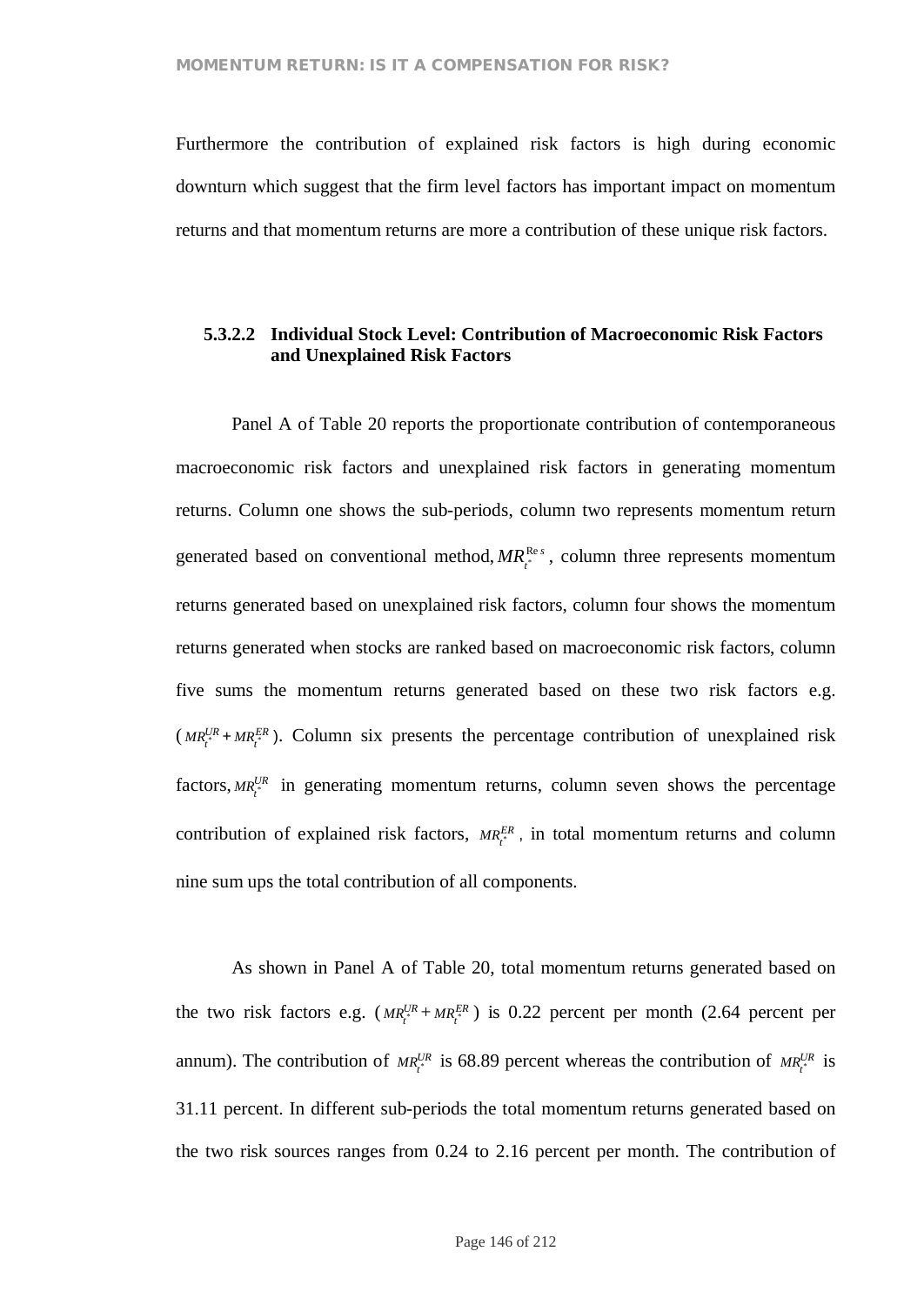$MR_i^{UR}$  in different sub-periods varies form 8.70 percent per month to 88.57 percent per month. It is evident that the contribution of  $MR_i^{UR}$  is the highest in the sub-period 1996-2005 of 88.57 percent. On the contrary, the contribution of  $MR_t^{ER}$  is on average, more than 60 percent in different sub-period and is also varies according to the economic cycle.

## [Insert Table 20 here]

Panel B of Table 20 reports the contribution of lagged macroeconomic risk factors and the unexplained risk factors in generating momentum returns at the individual stock level. In the whole sample period momentum returns generated based on the two types of risk factors,  $(MR_i^{UR} + MR_i^{ER})$ , is 0.374 percent. The contribution of  $MR_i^{UR}$  is 41.44 percent while the contribution of  $MR_i^{ER}$  is 58.56 percent. This implies that momentum returns are a compensation for macroeconomic risk and is the effect is higher when lagged macroeconomic risk factors are used. In different sub-periods, total momentum returns as resulted from the risks factors ranges from 0.09 percent to 2.8 percent per month. The contribution of  $MR_i^{UR}$  is, on average more than 40 percent in different sub-periods. On the other hand the contribution of  $MR_i^{ER}$  is more than 70 percent in sub-periods 1956-1965 and 1986-1995 of 71.43 percent and 77.78 percent, respectively. It is observed that the contribution of lagged macroeconomic variables are comparatively stable than that of the contribution of  $MR_i^{UR}$  in different sub-periods.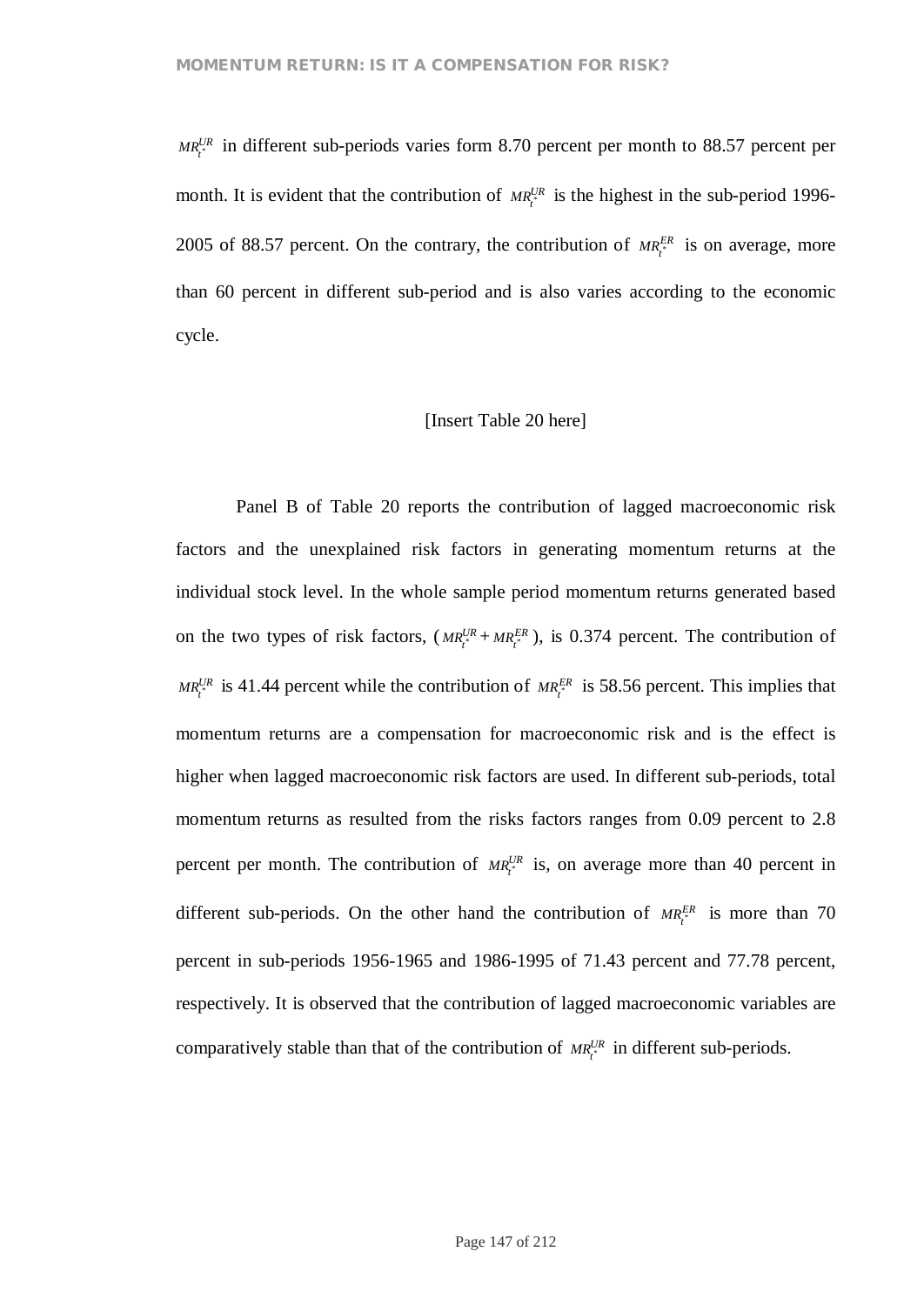In sum, the contribution of contemporaneous macroeconomic variables is 31.11 percent while the contribution of unexplained risk factors is 68.89 percent. However, when lagged macroeconomic risks are considered the contribution of explained risk factors are higher than that of the unexplained risk factors. This suggests that macroeconomic risk factors have important implications in resulting momentum returns.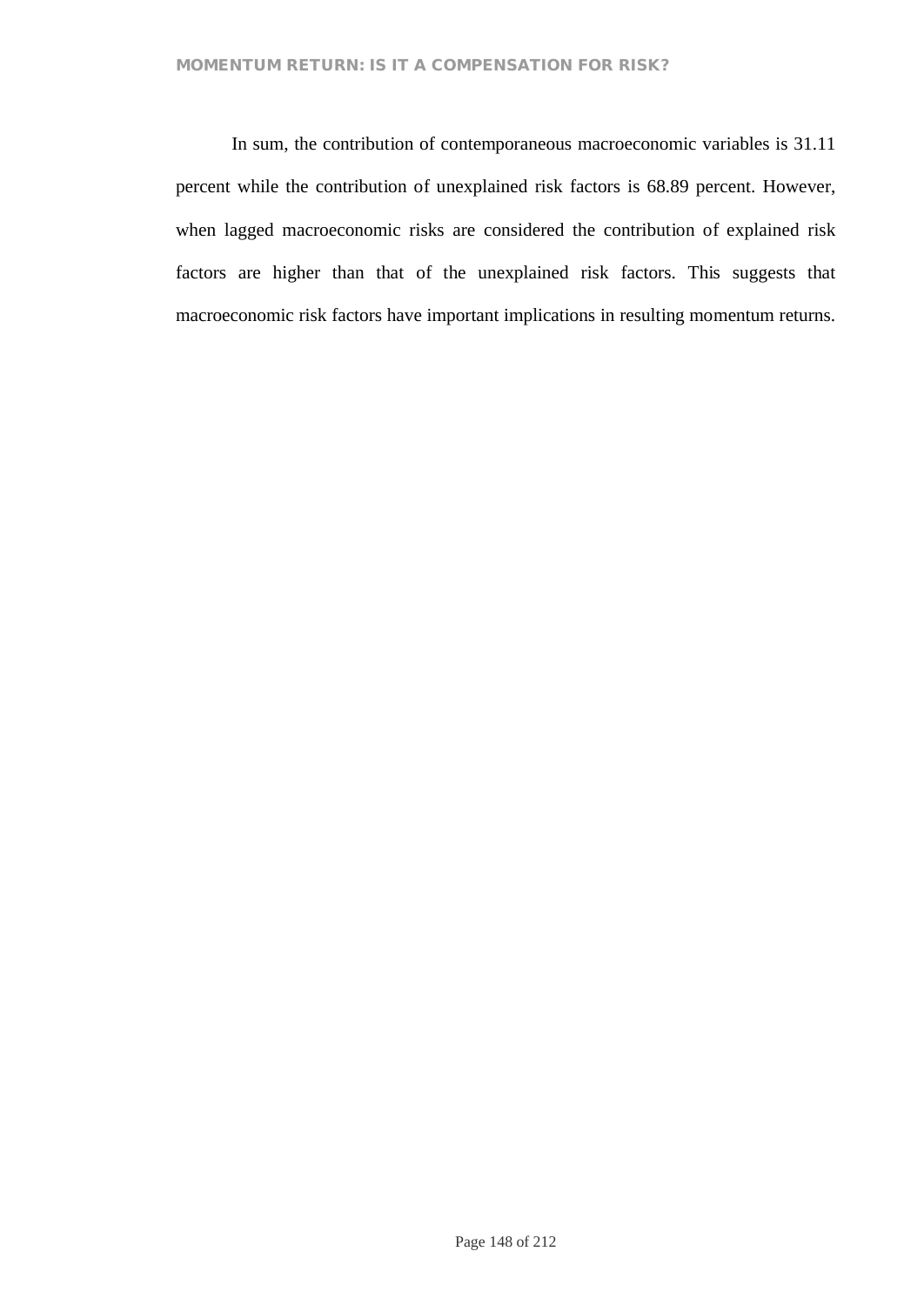## **5.3.2.3 Individual Stock Level: Contribution of Fama-French three Factors and Macroeconomic Risk Factors and Unexplained Risk Factors**

For robustness of whether the contribution of explained factors are more than that of the unexplained factors when considering both the explained risk factors simultaneously, the results are replicated in Table 21 where both the Fama-French three factors and the macroeconomic risk factors are taken into account simultaneously. Panel A of Table 21 reports when the contribution of explained risk factors, both Fama-French three factors and macroeconomic risk factors simultaneously, and the unexplained risk factors. As shown in the table the total return generated from the two risk factors, e.g.  $(MR_t^{UR} + MR_t^{ER})$  is 0.049 percent per month (0.588 percent per annum). The contribution of  $MR_t^{UR}$  is 69.39 percent and the contribution of  $MR_t^{ER}$  is 30.61 percent. In different subperiods momentum returns generated by  $(MR_i^{UR} + MR_i^{ER})$  ranges from 0.08 percent to 0.52 percent. The contribution of  $MR_t^{UR}$  is, on average, more than 40 percent with the highest contribution in the sub-period 1996-2005 of 63.64 percent. On the other hand the contribution of  $MR_f^{ER}$  is more than 60 percent in different sub-periods and is the highest in the sub-period 1936-1945 of 87.50 percent. Noticeably, when both the Fama-French three factors and the macroeconomic risk factors are considered simultaneously the contribution of  $MR_i^{UR}$  increases in different sub-periods compared to when the risk factors are considered in isolation.

[Insert Table 21 here]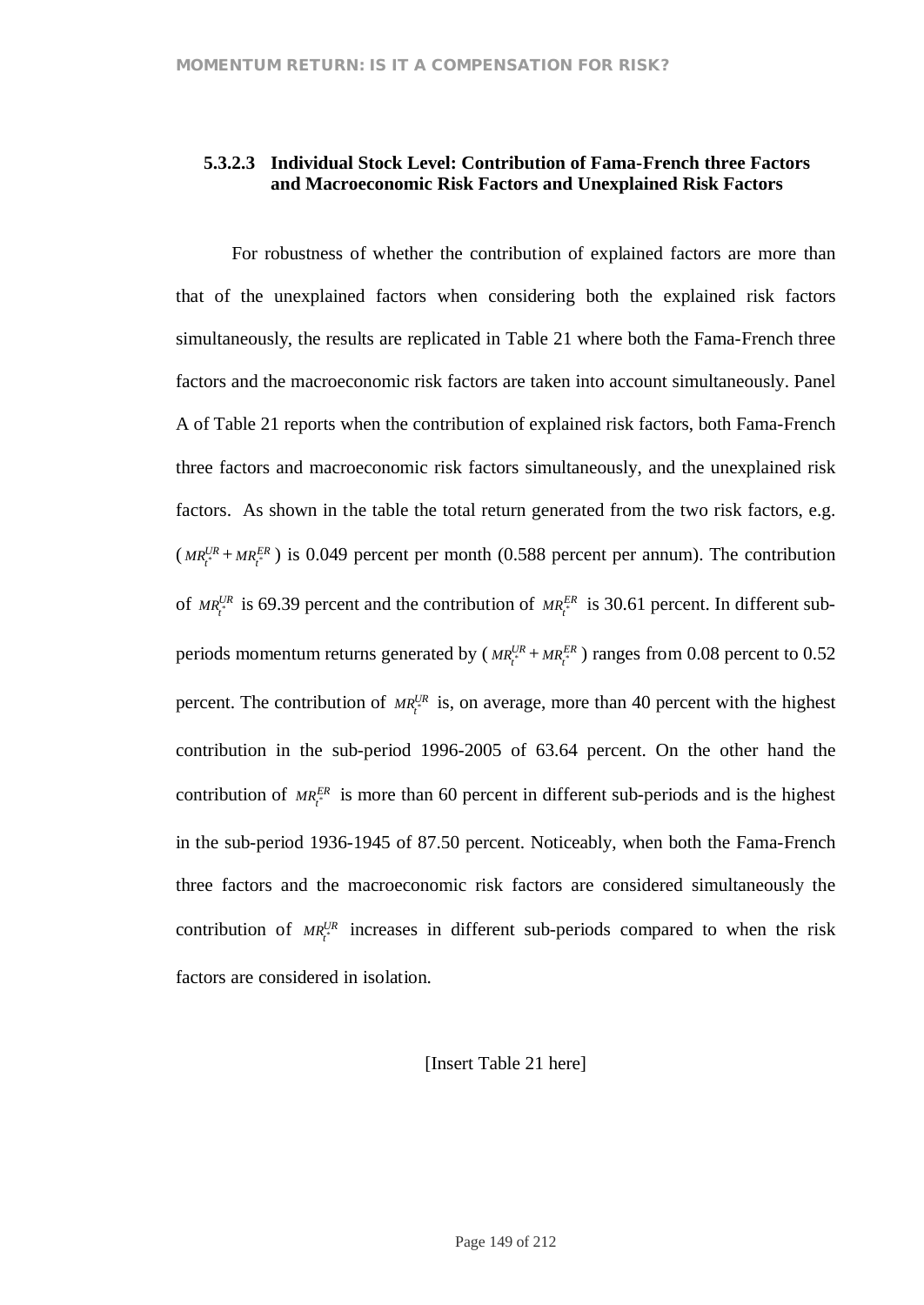Panel B of Table 21 reports when the contribution of the lagged Fama-French three factors and lagged macroeconomic risk factors are taken into account simultaneously, and the unexplained risk factors. The table reports that the total momentum returns when both risk factors are considered ( $MR_t^{UR} + MR_t^{ER}$ ) is 0.25 percent per month (3 percent per annum). The contribution of  $MR_t^{UR}$  declines to 32 percent compared to when contemporaneous variables are used whilst the contribution of  $MR_t^{ER}$ increases to 68 percent. In different sub-periods the contribution of  $MR_t^{UR}$  varies from 27.27 percent to 95.24 percent and is particularly high during economic downturn. On the other hand the contribution of  $MR_t^{ER}$  is, on average, more than 50 percent in different sub-periods and is particularly high during economic upturn. Noticeably the contribution of  $MR_t^{ER}$  is considerably high during the post-1950s.

To summarize, the results show that the contribution of unexplained risk factors is 68.39 percent while that of explained risk factors is 30.61 percent during the entire sample period. The opposite relation holds when lagged Fama-French three factors and lagged macroeconomic factors are considered. In such case, the contribution of unexplained risk factors is 32 percent while that of explained risk factors is 68 percent. This implies that the contribution of lagged risk factors is more prominent on momentum returns.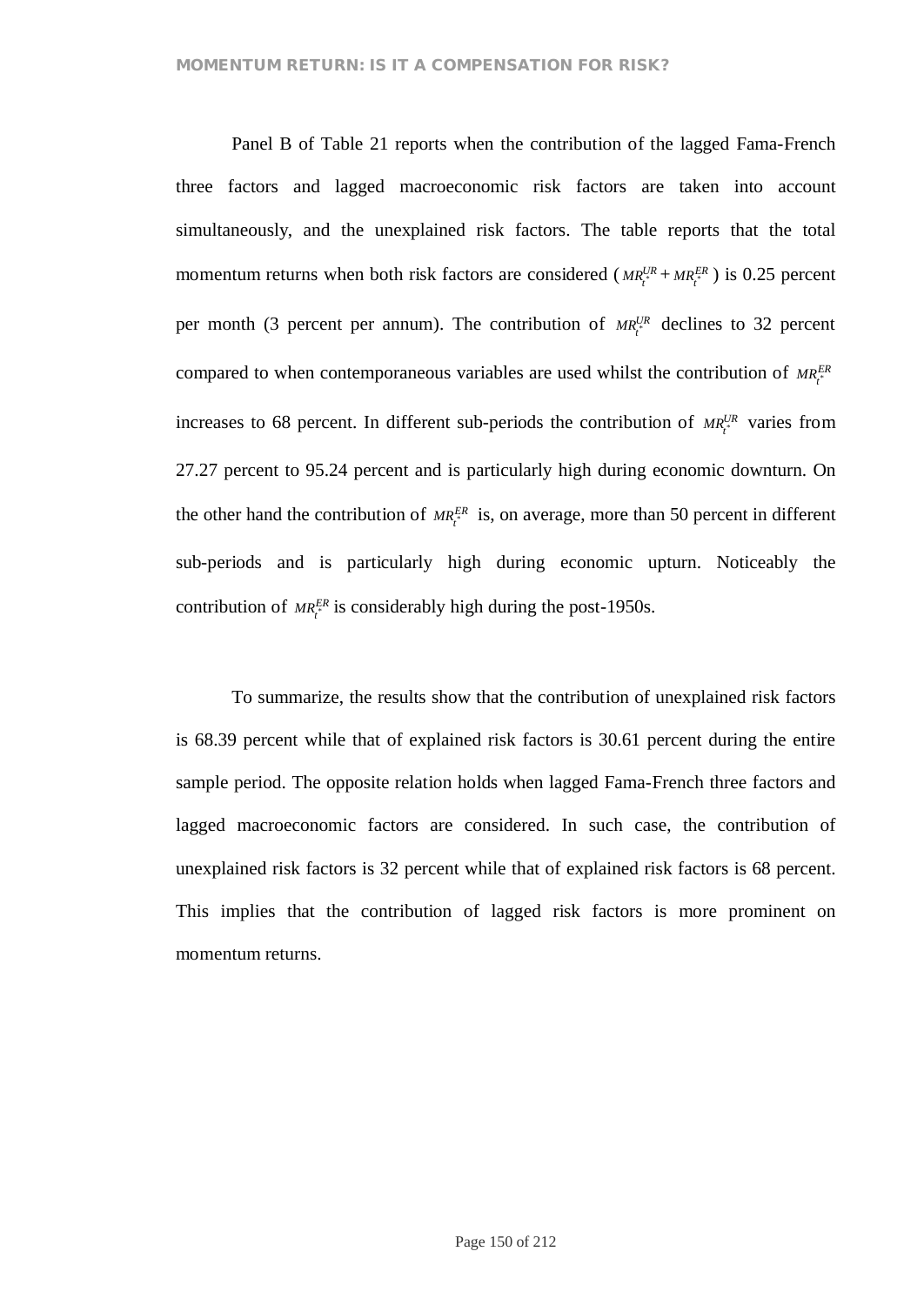## **5.4 Conclusions**

This section answers the question as to what contributes to momentum returns. The empirical answers provide some important findings as follows;

At the portfolio level it is observed that when contemporaneous Fama-French three factors are considered the contribution of explained risk factors is as low as 1.13 percent while the contribution of unexplained risk factors are more than 90 percent in the whole sample period and in different sub-periods. The results changes only slightly when lagged Fama-French three factors are considered e.g. the contribution of explained risk factors improves to 6 percent while the contribution of unexplained risk components is still more than 93 percent. Among the three factors, HML seems to contribute positively and significantly to generate momentum returns. Secondly, it is noticeable that when contemporaneous macroeconomic variables are used the contribution is 10 percent while unexplained risk factors contribute 90 percent in generating momentum returns. However, when lagged macroeconomic risk factors are considered macroeconomic variables contributes 13 percent while unexplained risk factors contribute 87 percent. Among the four macroeconomic variables DIV and TERM contributes positively in generating momentum returns. Finally, When both the contemporaneous Fama-French three factors and macroeconomic factors are considered simultaneously at the portfolio level the contribution of unexplained risk factors is as high as 80.44 percent while the contribution of explained risk factors are only 20 percent. The results differ only slightly when the lagged explained risk factors are used.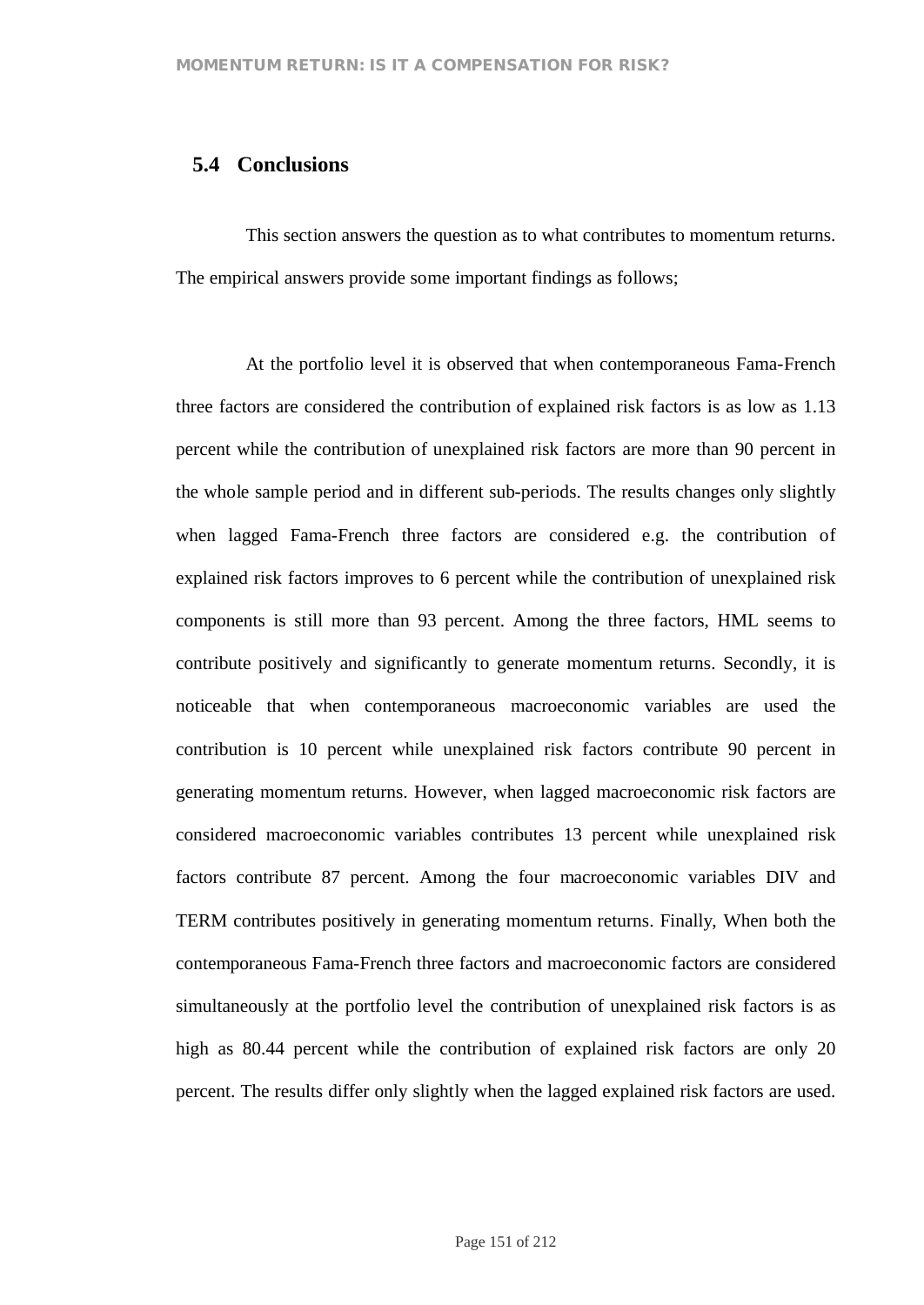For example, the contribution of explained risk factors declines to 14 percent and the contribution of unexplained risk factors increases to 86 percent.

This suggests that at the portfolio level the contribution of unexplained risk factors is dominantly high compared to the explained risk factors in generating momentum returns at the portfolio level. The results are in line with the argument forwarded by Kang and Li (2004) that stock-specific sources account for more than fifty percent of the profits in stock returns.

At the individual stock level, however, the contribution of explained and unexplained risk factors is somewhat different. Firstly, when contemporaneous Fama-French three factors are considered the contribution of risk factors is more than 40 percent whilst the contribution of unexplained risk factors is more than 50 percent. The results are robust when lagged Fama-French three factors are used.

Secondly, when contemporaneous macroeconomic risk factors are used these explained risk factors contribute 31.11 percent while the contribution of unexplained risk factors is 68.89 percent. However, when lagged macroeconomic risks are considered the contribution of explained risk factors increase to 58.56 percent than that of the unexplained risk factors of 41.44 percent. This suggests that macroeconomic risk factors have important implications in resulting momentum returns.

Thirdly, when both the Fama-French three factors and the macroeconomic risk factors are taken into account simultaneously, the explained risk factors contribute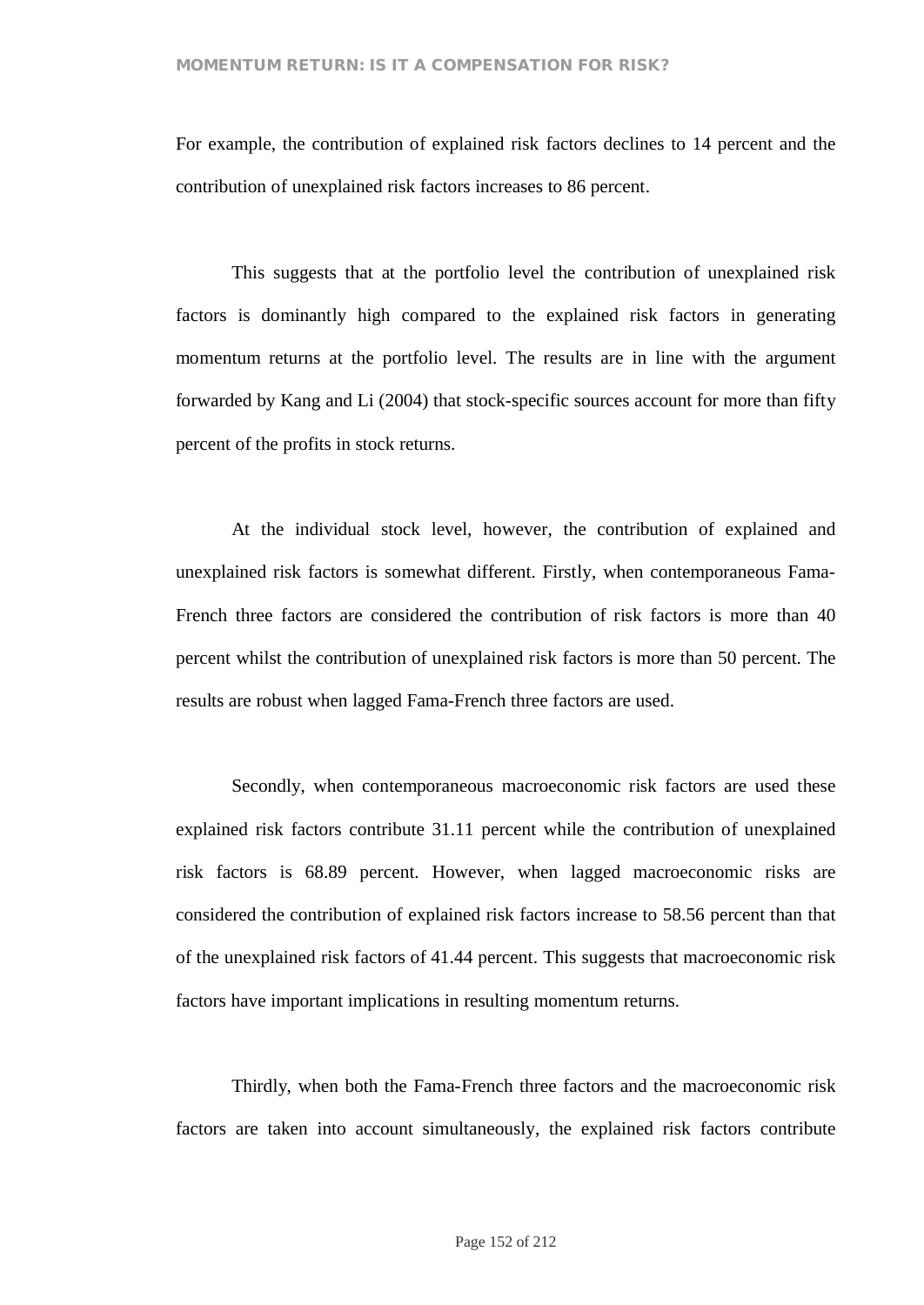30.61 percent, whilst the unexplained risk factors contribute 68.39 percent in generating momentum returns. However, the opposite relation holds when lagged Fama-French three factors and lagged macroeconomic factors are considered. In such case, the contribution of unexplained risk factors is 32 percent while that of explained risk factors is 68 percent. This implies that the contribution of lagged risk factors is more prominent on momentum returns.

This suggests that at the individual stock level, though the contribution of unexplained risk factors is more pronounced compared to its counterpart the contribution of explained risk factors, the explained risk factors have important contribution in generating momentum returns. Therefore it can be concluded that momentum returns are contributions of both explained and unexplained risk factors. And that the contribution of macroeconomic risk factors is particularly important in generating momentum returns.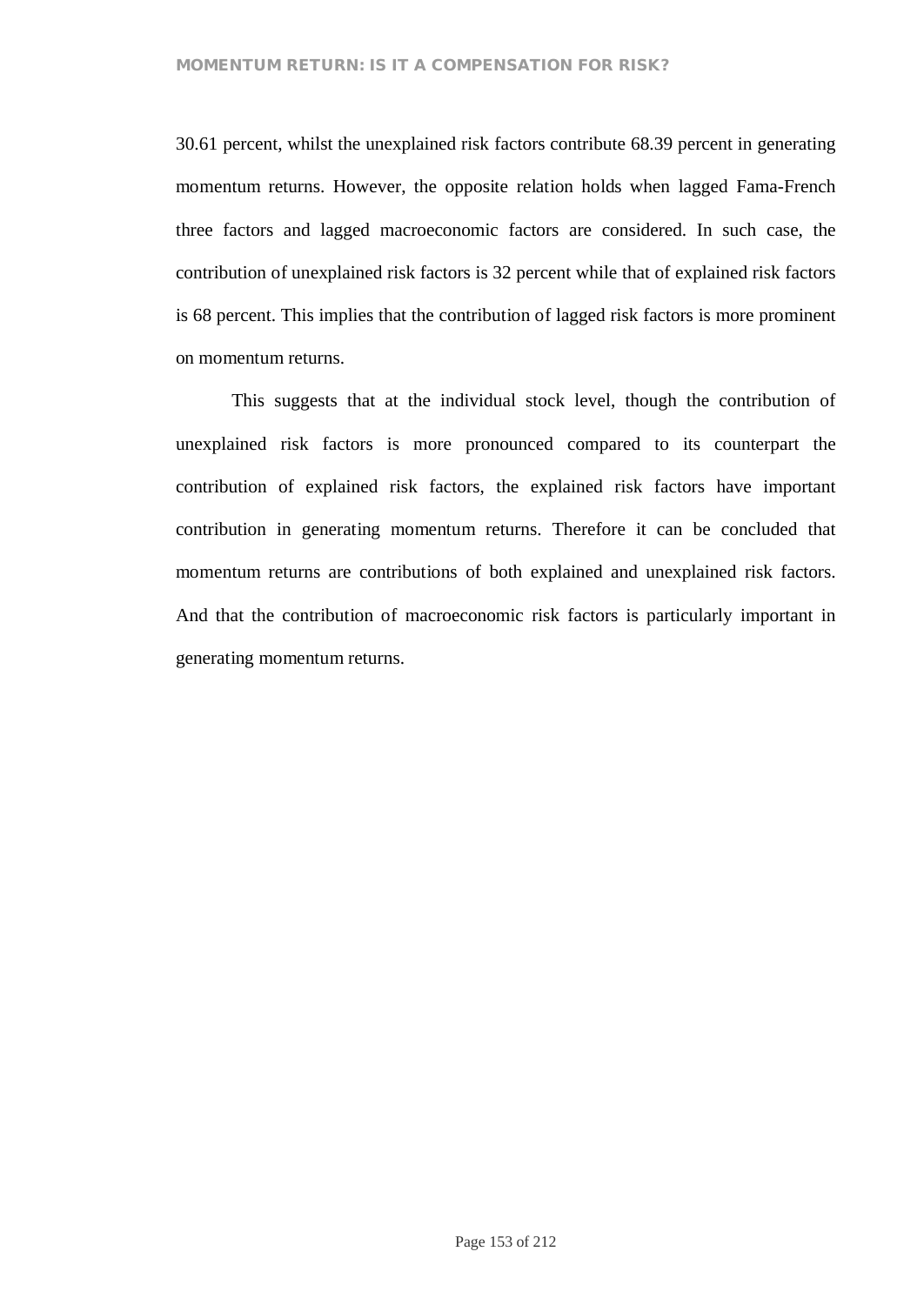# **5.5 APPENDIX C: Empirical Tables on Decomposing Momentum Returns**

#### **Table 15: Decomposition At Portfolio Level**

#### **Momentum Return and Proportionate Contribution of the Fama-French Factors and the Unexplained Risk Factors: Ten-Year Sub-Period Result**

The following table reports the proportionate contribution of the Fama-French three factors in generating momentum return at the portfolio level. Momentum return is estimated based on the strategy described in Table I excluding penny stocks with a strategy of JxK= 6x6. Thereafter the momentum return is regressed on the Fama-French three factors for each sub-sample period separately. The estimated coefficients of the regression are then decomposed into the common components and the stock specific components. The sum of the product of the estimated coefficients and the factors  $\sum_{j=1}^{n}$  $\sum_{j=1}^{n}$  *b*  $\int f_{t^*}$  and the unexplained risk components

 $\hat{a} + \hat{e}_{t*}$  is also given. The column title 'Total' gives the total contribution of all the factors in resulting momentum return. Panel

A shows the percentage contribution of the Fama-French three factors when used to capture simultaneous effect on momentum return. Panel B reports the proportionate contribution of these factors when used as lagged variables. The numbers are reported in percentage.

| Panel A: Proportionate Contribution of Contemporaneous Fama-French Factors and Stock Specific Factors |                                                                                              |          |                |                             |                      |          |              |                                       |                                 |  |  |  |  |
|-------------------------------------------------------------------------------------------------------|----------------------------------------------------------------------------------------------|----------|----------------|-----------------------------|----------------------|----------|--------------|---------------------------------------|---------------------------------|--|--|--|--|
| <b>Period</b>                                                                                         | Momentum<br>Return <sub>6x6</sub>                                                            | a        | Mkt-Rf         | SMB                         | $\mathbf{HML}$       | $e_t$    | <b>Total</b> | $\sum_{i=1}^n b_{i}^{\uparrow} f_{i}$ | $a^{\hat{}} + e^{\hat{}}_{t^*}$ |  |  |  |  |
| 1926-2005                                                                                             | 0.9                                                                                          | 5.14     | $-0.02$        | $-1.43$                     | 0.29                 | 95.92    | 100          | 1.13                                  | 98.87                           |  |  |  |  |
| 1926-1935                                                                                             | 0.73                                                                                         | 12.69    | $-2.18$        | $0.7\,$                     | $-1.54$              | 90.32    | 100          | 2.85                                  | 97.15                           |  |  |  |  |
| 1936-1945                                                                                             | $-0.18$                                                                                      | $-2.67$  | 1.63           | $-16.51$                    | 0.19                 | 117.37   | 100          | 11.35                                 | 88.65                           |  |  |  |  |
| 1946-1955                                                                                             | 0.9                                                                                          | $-53.34$ | $\mathbf{0}$   | 2.62                        | $-2.06$              | 152.79   | 100          | 0.56                                  | 99.44                           |  |  |  |  |
| 1956-1965                                                                                             | 1.05                                                                                         | $-50.33$ | $-8.48$        | $-0.37$                     | 9.87                 | 149.31   | 100          | 1.02                                  | 98.98                           |  |  |  |  |
| 1966-1975                                                                                             | 0.9                                                                                          | 51.87    | 27.06          | 10.74                       | 31.12                | $-20.79$ | 100          | 68.92                                 | 31.08                           |  |  |  |  |
| 1976-1985                                                                                             | 1.32                                                                                         | 134.69   | $-3.5$         | $-18.02$                    | $-2.54$              | $-10.64$ | 100          | 16.24                                 | 83.76                           |  |  |  |  |
| 1986-1995                                                                                             | 1.5                                                                                          | 65.59    | 0.2            | 2.64                        | $-11.81$             | 43.38    | 100          | 7.61                                  | 92.39                           |  |  |  |  |
| 1996-2005                                                                                             | 0.96                                                                                         | $-41$    | 0.55           | 6.54                        | 9.27                 | 124.63   | 100          | 16.36                                 | 83.64                           |  |  |  |  |
|                                                                                                       | Panel B: Proportionate Contribution of Lagged Fama-French Factors and Stock Specific Factors |          |                |                             |                      |          |              |                                       |                                 |  |  |  |  |
| <b>Period</b>                                                                                         | Momentum<br>$Return_{6x6}$                                                                   | a        | $Mkt-Rf_{t-1}$ | $\textbf{SMB}_{\text{t-1}}$ | $HML$ <sub>t-1</sub> | $e_{t}$  | <b>Total</b> | $\sum_{i=1}^n$ b $f_{i+1}$            | $a^{\hat{}} + e^{\hat{}}_{t^*}$ |  |  |  |  |
| 1926-2005                                                                                             | 0.9                                                                                          | 22.17    | $-5.37$        | $-1.16$                     | 0.22                 | 84.14    | 100          | 5.60                                  | 94.40                           |  |  |  |  |
| 1926-1935                                                                                             | 0.73                                                                                         | 12.35    | $-9.15$        | $-7.65$                     | 3.12                 | 101.34   | 100          | 10.74                                 | 89.26                           |  |  |  |  |
| 1936-1945                                                                                             | $-0.18$                                                                                      | $-3.5$   | $-4.88$        | 4.93                        | 2.71                 | 100.74   | 100          | 2.76                                  | 97.24                           |  |  |  |  |
| 1946-1955                                                                                             | 0.9                                                                                          | $-51.47$ | $-2.96$        | $-9.82$                     | 13.45                | 150.79   | 100          | 0.67                                  | 99.33                           |  |  |  |  |
| 1956-1965                                                                                             | 1.05                                                                                         | $-51.59$ | $-22.15$       | $-0.39$                     | 19                   | 155.13   | 100          | 3.31                                  | 96.69                           |  |  |  |  |
| 1966-1975                                                                                             | 0.9                                                                                          | 52.63    | $-19.53$       | 9.28                        | 31.53                | 26.09    | 100          | 21.28                                 | 78.72                           |  |  |  |  |
| 1976-1985                                                                                             | 1.32                                                                                         | 134.6    | 4.84           | $-13.82$                    | $-21.44$             | $-4.18$  | 100          | 18.91                                 | 81.09                           |  |  |  |  |
| 1986-1995                                                                                             | 1.5                                                                                          | 66.99    | $-1.1$         | $-2.36$                     | 4.93                 | 31.53    | 100          | 1.47                                  | 98.53                           |  |  |  |  |
| 1996-2005                                                                                             | 0.96                                                                                         | $-42.58$ | 7.07           | 16.42                       | $-15.46$             | 134.54   | 100          | 8.03                                  | 91.97                           |  |  |  |  |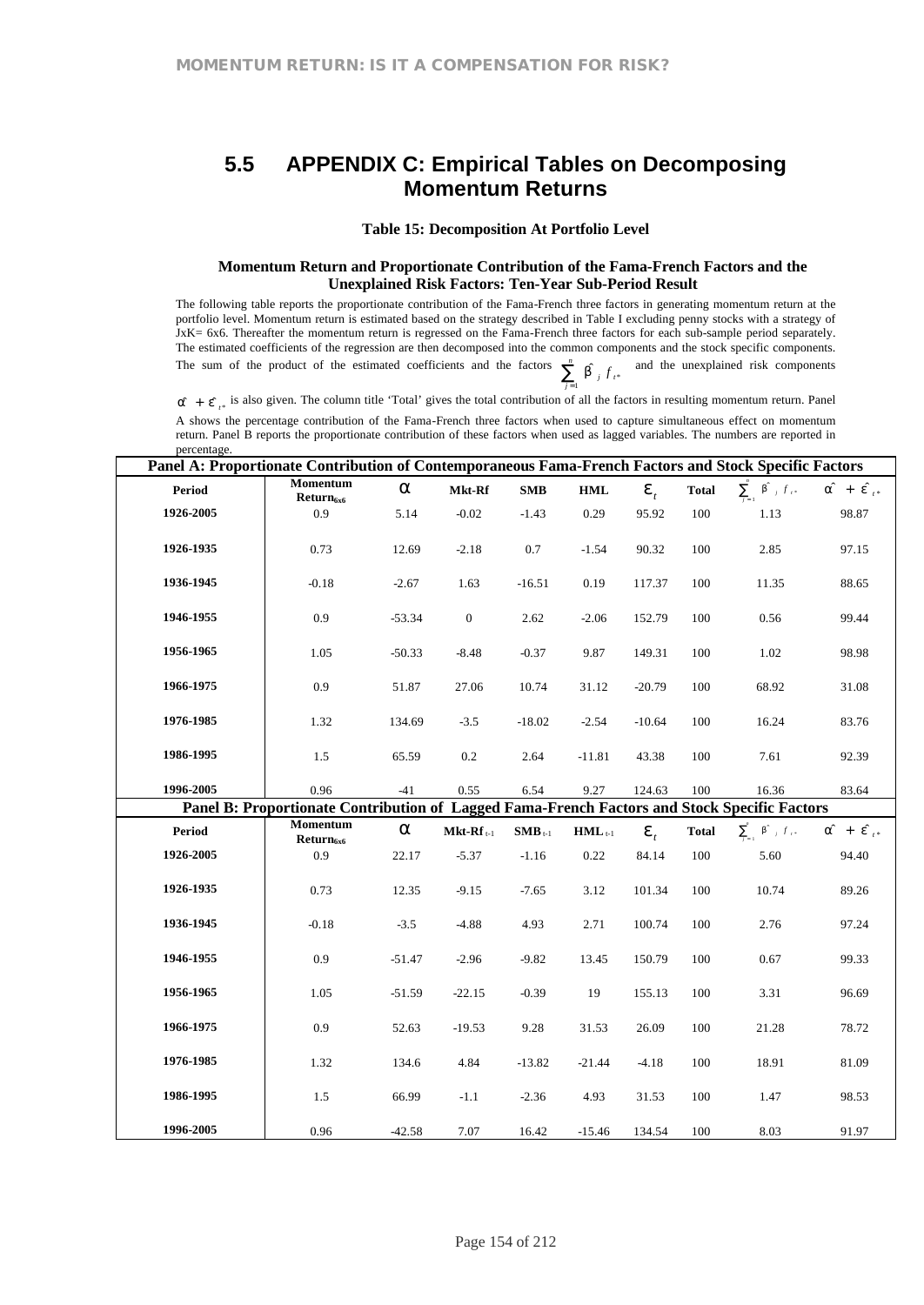## **Table 16: Decomposition at Portfolio Level**

## **Momentum Return and Proportionate Contribution of Macroeconomic Variables and Unexplained Risk** *Factors: Ten-Year Sub-Period Result*

The following table reports the proportionate contribution of the Fama-French three factors in generating momentum return at the portfolio level. Momentum return is estimated based on the strategy described in Table I for the restricted observations without penny stocks with a strategy of JxK= 6x6. Thereafter the momentum return is regressed on the macroeconomic variables for each sub-sample period separately. The estimated coefficients of the regression are then decomposed into the common components and the stock specific components. The sum of the product of the estimated coefficients and the factors  $\sum_{j=1}^{n}$  $\sum_{j=1}^{n}$  *b*<sup>2</sup> *j*  $f_{t*}$  and the stock-

specific components  $\hat{a} + \hat{e}_{t*}$  is also given. The column title 'Total' gives the total contribution of the all factors in resulting momentum return. Panel A shows the percentage contribution of the macroeconomic variables when used to capture simultaneous effect on momentum return. Panel B reports the proportionate contribution of these factors when used as lagged variables. The numbers are reported in percentage.

| Panel A: Proportionate Contribution of Contemporaneous Macroeconomic Factors and Stock Specific Factors |                                                                                                                   |          |                 |             |              |             |          |              |                                                                                 |                                 |
|---------------------------------------------------------------------------------------------------------|-------------------------------------------------------------------------------------------------------------------|----------|-----------------|-------------|--------------|-------------|----------|--------------|---------------------------------------------------------------------------------|---------------------------------|
| Period                                                                                                  | Momentum<br>Return <sub>6x6</sub>                                                                                 | a        | <b>DIV</b>      | <b>YLD</b>  | <b>TERM</b>  | DEF         | $e_{i}$  | Total        | $\sum_{i=1}^n$ b $f_{i*}$                                                       | $a^{\hat{}} + e^{\hat{}}_{t^*}$ |
| 1926-1995                                                                                               | 0.9                                                                                                               | 17.28    | 0.99            | $-0.73$     | 8.8          | $-0.1$      | 73.65    | 100          | 8.97                                                                            | 91.03                           |
| 1926-1935                                                                                               | 0.73                                                                                                              | 12.84    | 20.61           | $-37.54$    | 19.08        | 4.4         | 80.61    | 100          | 6.55                                                                            | 93.45                           |
| 1936-1945                                                                                               | $-0.18$                                                                                                           | $-1.04$  | 5.74            | $-0.86$     | 0.39         | 2.71        | 93.05    | 100          | 7.98                                                                            | 92.02                           |
| 1946-1955                                                                                               | 0.9                                                                                                               | $-56.38$ | 1.24            | $-6.59$     | 11.18        | 1.48        | 149.08   | 100          | 7.31                                                                            | 92.69                           |
| 1956-1965                                                                                               | 1.05                                                                                                              | 15.76    | $-0.46$         | $-1.68$     | 0.36         | 5.9         | 80.13    | 100          | 4.12                                                                            | 95.88                           |
| 1966-1975                                                                                               | 0.9                                                                                                               | 58.75    | 29.2            | 14.3        | $-62.74$     | $-10.61$    | 70.26    | 100          | 18.79                                                                           | 81.21                           |
| 1976-1985                                                                                               | 1.32                                                                                                              | 125.22   | $-2.45$         | 1.5         | $-0.01$      | $-9.9$      | $-14.37$ | 100          | 8.92                                                                            | 91.08                           |
| 1986-1995                                                                                               | 1.5                                                                                                               | 65.04    | $-4.35$         | $-0.11$     | 1.55         | 7.39        | 30.49    | 100          | 4.48                                                                            | 95.52                           |
| 1996-2005                                                                                               | 0.96                                                                                                              | 12.35    | 21              | 30.9        | $-11.48$     | $-5.07$     | 52.3     | 100          | 35.35                                                                           | 64.65                           |
|                                                                                                         |                                                                                                                   |          |                 |             |              |             |          |              |                                                                                 |                                 |
|                                                                                                         |                                                                                                                   |          |                 |             |              |             |          |              |                                                                                 |                                 |
| <b>Sub-Period</b>                                                                                       | Panel B: Proportionate Contribution of Lagged Macroeconomic Factors and Stock Specific Factors<br><b>Momentum</b> | a        | $\bf DIV_{t-1}$ | $YLD_{t-1}$ | $TERM_{t-1}$ | $DEF_{t-1}$ | $e_{i}$  | <b>Total</b> | $\sum_{i=1}^n \left\  \hat{\mathbf{b}}^{\dagger} \right\ _f f_{\mathcal{A}^+}.$ | $a^{\hat{}} + e^{\hat{}}_{t^*}$ |
| 1926-1995                                                                                               | Return <sub>6x6</sub><br>0.9                                                                                      | 16.59    | 6.68            | 0.15        | 11.91        | $-5.91$     | 70.47    | 100          | 12.84                                                                           | 87.16                           |
| 1926-1935                                                                                               | 0.73                                                                                                              | 12.39    | 11.56           | $-1.67$     | 18.93        | 0.57        | 58.22    | 100          | 29.39                                                                           | 70.61                           |
| 1936-1945                                                                                               | $-0.18$                                                                                                           | $-0.86$  | 3.25            | 6.6         | $-14.41$     | $-0.09$     | 105.51   | 100          | 4.25                                                                            | 95.75                           |
| 1946-1955                                                                                               | 0.9                                                                                                               | $-58.01$ | $-0.59$         | 25.65       | $-5.14$      | 0.71        | 137.39   | 100          | 20.63                                                                           | 79.37                           |
| 1956-1965                                                                                               | 1.05                                                                                                              | 15.74    | 17.09           | 2.46        | 2.27         | $-1.09$     | 63.52    | 100          | 20.73                                                                           | 79.27                           |
| 1966-1975                                                                                               | 0.9                                                                                                               | 54.42    | 36.44           | 1.4         | 2.05         | $-0.21$     | 5.9      | 100          | 39.68                                                                           | 60.32                           |
| 1976-1985                                                                                               | 1.32                                                                                                              | 124.43   | $-6.85$         | $-1.36$     | 16           | $-31.84$    | $-0.38$  | 100          | 16.24                                                                           | 83.76                           |
| 1986-1995                                                                                               | 1.5                                                                                                               | 65.36    | $-2.74$         | 0.09        | $-1.46$      | $-5.84$     | 44.58    | 100          | 8.30                                                                            | 91.70                           |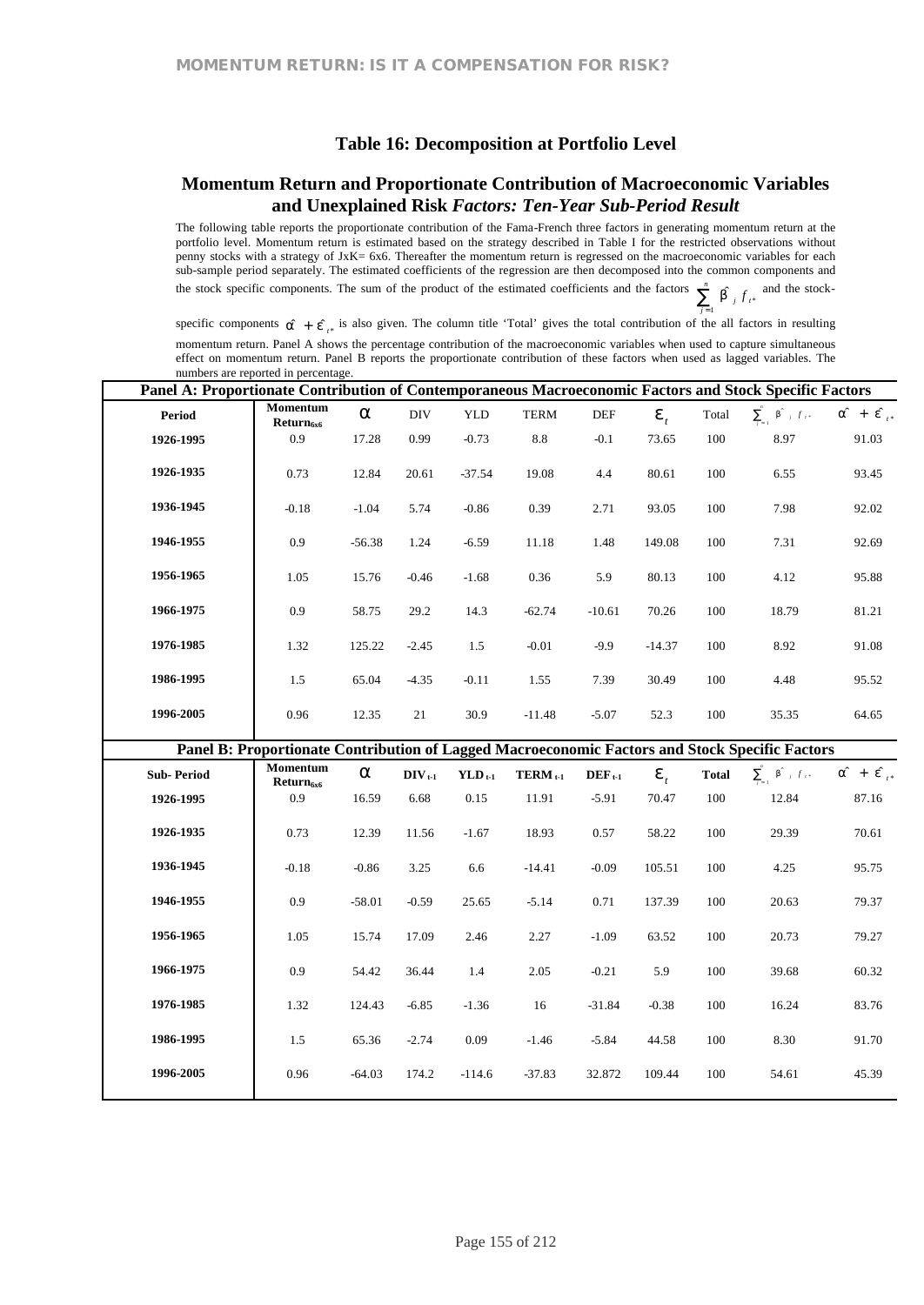#### **Table 17: Decomposition at Portfolio Level: Momentum Return and Proportionate Contribution of Fama-French three factors and Macroeconomic Variables Simultaneously and Unexplained Risk Factors: Ten-Year Sub-Period Result**

The following table reports the proportionate contribution of the Fama-French three factors in generating momentum return at the portfolio level. Momentum return is estimated based on the strategy described in Table I for the restricted observations without penny stocks with a strategy of JxK= 6x6. Thereafter the momentum return is regressed on the macroeconomic variables for each sub-sample period separately. The estimated coefficients of the regression are then decomposed into the common components and the stock specific components. The sum of the product of the estimated coefficients and the factors ∑= *n*  $\sum_{j=1}^{n}$  b  $\int f_{i^*}$  and the stock-specific components  $\hat{a} + \hat{e}_{i^*}$  is also given. The column title 'Total' gives the total contribution of the all factors in resulting momentum return. Panel A shows the percent

contribution of the macroeconomic variables when used to capture simultaneous effect on momentum return. Panel B reports the proportionate contribution of these factors when used as lagged variables. The numbers are reported in percentage.

|           | <b>Contribution of Contemporaneous Fama-French three factors and Macroeconomic Factors simultaneously</b> |              |                |                                   |            |            |            |             |            |                                                    |                         |       |       |  |
|-----------|-----------------------------------------------------------------------------------------------------------|--------------|----------------|-----------------------------------|------------|------------|------------|-------------|------------|----------------------------------------------------|-------------------------|-------|-------|--|
|           |                                                                                                           | a<br>$e_{t}$ |                |                                   |            |            |            |             |            | $\sum\limits_{j=1}^n \hat{\mathsf{b}}_j f_{t-1^*}$ | $\hat{a}+\hat{e}_{t^*}$ |       |       |  |
| Period    | $MR_{6x6}$                                                                                                |              | Mkt-Rf         | <b>SMB</b>                        | <b>HML</b> | <b>DIV</b> | <b>YLD</b> | <b>TERM</b> | <b>DEF</b> |                                                    | <b>Total</b>            |       |       |  |
| 1926-2005 | 0.9                                                                                                       | 12.82        | 2.26           | $-2.05$                           | $-1.13$    | 18.7       | $-38.82$   | 34.09       | 4.07       | 57.57                                              | 100                     | 19.56 | 80.44 |  |
|           |                                                                                                           |              |                |                                   |            |            |            |             |            |                                                    |                         |       |       |  |
| 1926-1935 | 0.73                                                                                                      | 12.4         | $-5.42$        | 0.59                              | $-2.87$    | 10.1       | $-2.78$    | 21.56       | $-6.24$    | 72.66                                              | 100                     | 14.94 | 85.06 |  |
|           |                                                                                                           |              |                |                                   |            |            |            |             |            |                                                    |                         |       |       |  |
| 1936-1945 | $-0.18$                                                                                                   | $-2.48$      | 0.61           | $\overline{\phantom{a}}$<br>16.29 | 0.19       | 0.24       | $-1.34$    | 0.11        | 1.88       | 117.09                                             | 100                     | 11.3  | 88.7  |  |
|           |                                                                                                           |              |                |                                   |            |            |            |             |            |                                                    |                         |       |       |  |
| 1946-1955 | 0.9                                                                                                       | $-53.15$     | $\overline{0}$ | 2.88                              | $-0.83$    | $-7.78$    | 0.86       | $-1$        | 3.4        | 155.64                                             | 100                     | 2.35  | 97.65 |  |
|           |                                                                                                           |              |                |                                   |            |            |            |             |            |                                                    |                         |       |       |  |
| 1956-1965 | 1.05                                                                                                      | $-49.87$     | 1.36           | $-1.5$                            | 7.09       | $-13.77$   | $-2.75$    | 3.92        | $-0.97$    | 156.48                                             | 100                     | 5.85  | 94.15 |  |
|           |                                                                                                           |              |                |                                   |            |            |            |             |            |                                                    |                         |       |       |  |
| 1966-1975 | 0.9                                                                                                       | 67.28        | 25.44          | $-1.25$                           | 10.29      | 4.9        | $-2.98$    | 12.69       | 11.32      | $-107.01$                                          | 100                     | 50.06 | 49.94 |  |
|           |                                                                                                           |              |                |                                   |            |            |            |             |            |                                                    |                         |       |       |  |
| 1976-1985 | 1.32                                                                                                      | 134.92       | $-1.61$        | $-6.18$                           | $-2.32$    | $-0.63$    | $-214.59$  | 255.31      | 2.78       | $-67.65$                                           | 100                     | 32.75 | 67.25 |  |
|           |                                                                                                           |              |                |                                   |            |            |            |             |            |                                                    |                         |       |       |  |
| 1986-1995 | 1.5                                                                                                       | 66.24        | $-2.59$        | $-0.74$                           | $-9.25$    | $-1.23$    | 3.76       | 3.18        | $-0.74$    | 41.37                                              | 100                     | 6.6   | 93.4  |  |
|           |                                                                                                           |              |                |                                   |            |            |            |             |            |                                                    |                         |       |       |  |
| 1996-2005 | 0.96                                                                                                      | $-72.8$      | 0.28           | 6.07                              | 9.23       | 157.79     | $-90.71$   | $-23.01$    | 21.13      | 92.01                                              | 100                     | 80.79 | 19.21 |  |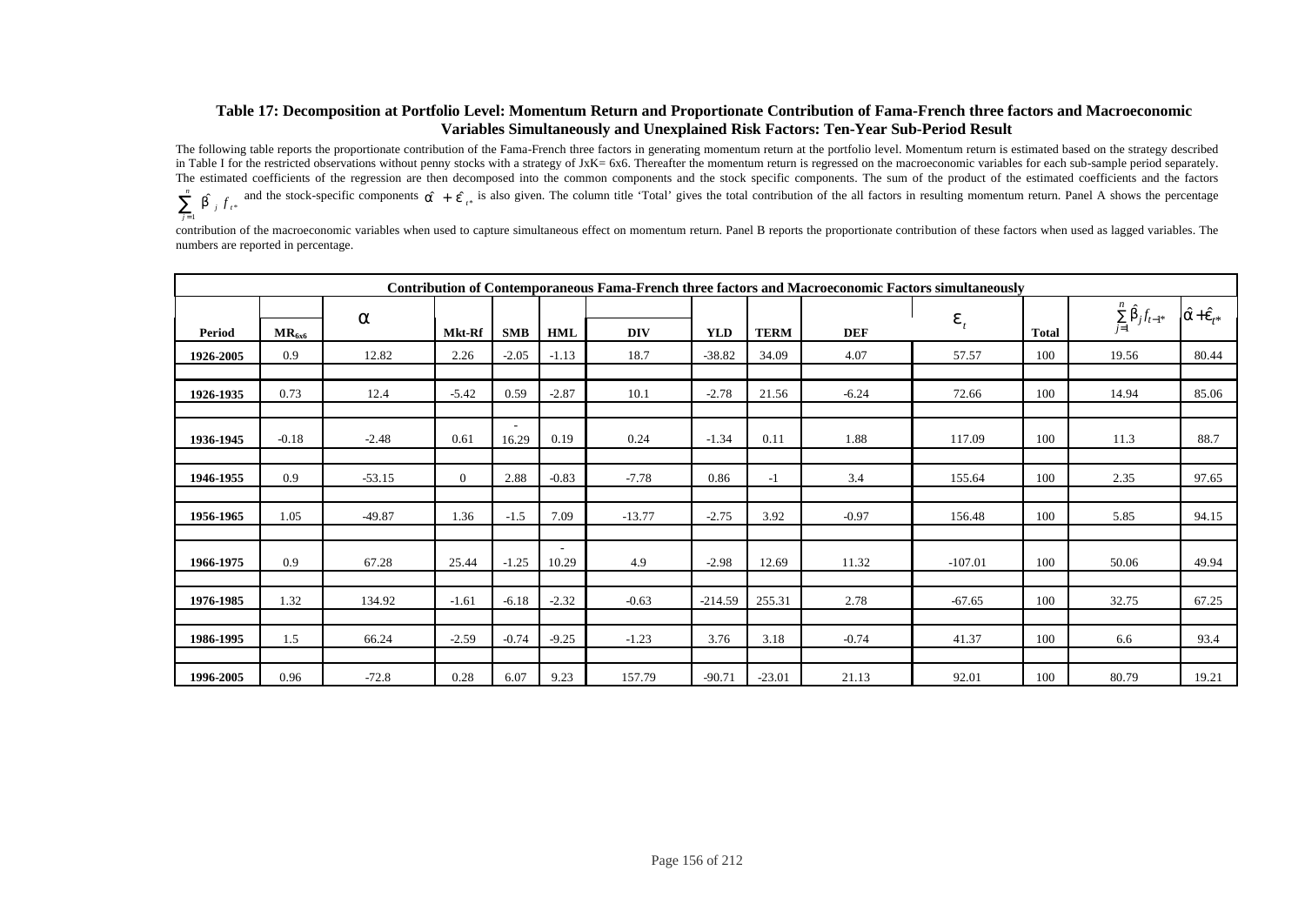#### **Table 18: Decomposition at Portfolio Level: Momentum Return and Proportionate Contribution of Fama-French three factors and Macroeconomic Variables Simultaneously and Unexplained Risk Factors: Ten-Year Sub-Period Result**

The following table reports the proportionate contribution of the Fama-French three factors in generating momentum return at the portfolio level. Momentum return is estimated based on the strategy described in Table I for the restricted observations without penny stocks with a strategy of JxK= 6x6. Thereafter the momentum return is regressed on the macroeconomic variables for each sub-sample period separately. The estimated coefficients of the regression are then decomposed into the common components and the stock specific components. The sum of the product of the estimated coefficients and the factors ∑= *n*  $\sum_{j=1}^{n}$  b  $\int f_{i^*}$  and the stock-specific components  $\hat{a} + \hat{e}_{i^*}$  is also given. The column title 'Total' gives the total contribution of the all factors in resulting momentum return. Panel A shows the percent

contribution of the macroeconomic variables when used to capture simultaneous effect on momentum return. Panel B reports the proportionate contribution of these factors when used as lagged variables. The numbers are reported in percentage.

|           | <b>Contribution of Contemporaneous Fama-French three factors and Macroeconomic Factors simultaneously</b> |          |           |            |          |            |            |             |            |                  |       |                              |                                     |  |  |
|-----------|-----------------------------------------------------------------------------------------------------------|----------|-----------|------------|----------|------------|------------|-------------|------------|------------------|-------|------------------------------|-------------------------------------|--|--|
| Period    | $MR_{6x6}$                                                                                                | a        | Mkt-Rf    | <b>SMB</b> | HML      | <b>DIV</b> | <b>YLD</b> | <b>TERM</b> | <b>DEF</b> | $\mathbf{e}_{i}$ | Total | $\sum_{i}$<br>$\overline{r}$ | la <sup>2</sup><br>$+ e^{\hat{}} t$ |  |  |
| 1926-2005 | 0.9                                                                                                       | 26.59    | $-16.16$  | 0.97       | $-10.36$ | 32.19      | $-28.79$   | 1.32        | 4.16       | 77.71            | 100   | 13.78                        | 86.22                               |  |  |
| 1926-1935 | 0.73                                                                                                      | 12.46    | $-16.74$  | $-7.03$    | 3.52     | 27.16      | $-68.13$   | 48.1        | 3.15       | 97.51            | 100   | 8.31                         | 91.69                               |  |  |
| 1936-1945 | $-0.18$                                                                                                   | $-2.8$   | $-8.57$   | 6.78       | 2.91     | 1.47       | $-6.9$     | 6.23        | $-18.27$   | 119.15           | 100   | 12.32                        | 87.68                               |  |  |
| 1946-1955 | 0.9                                                                                                       | $-53.15$ | $\Omega$  | 2.88       | $-0.83$  | $-7.78$    | 0.86       | -1          | 3.4        | 155.64           | 100   | 2.35                         | 97.65                               |  |  |
| 1956-1965 | 1.05                                                                                                      | $-53.4$  | $-17.71$  | $-0.38$    | 18.64    | $-9.81$    | $-3.76$    | 2.87        | $-0.3$     | 163.85           | 100   | 8.64                         | 91.36                               |  |  |
| 1966-1975 | 0.9                                                                                                       | 191.44   | $-100.26$ | 8.73       | $-78.1$  | 51.93      | $-35.92$   | $-4.61$     | 7.37       | $-39.59$         | 100   | 49.84                        | 50.16                               |  |  |
| 1976-1985 | 1.32                                                                                                      | 132.73   | 8.7       | $-19.11$   | $-17.29$ | $-2.2$     | 1.82       | 2.98        | $-7.4$     | $-0.22$          | 100   | 19.70                        | 80.30                               |  |  |
| 1986-1995 | 1.5                                                                                                       | 67.07    | $-0.29$   | $-0.87$    | 4.14     | $-4.24$    | $-0.53$    | 1.6         | 7.27       | 25.85            | 100   | 7.08                         | 92.92                               |  |  |
| 1996-2005 | 0.96                                                                                                      | $-81.64$ | 5.58      | 16.77      | $-15.87$ | 200.97     | $-117.74$  | $-45.6$     | 38.05      | 99.48            | 100   | 82.16                        | 17.84                               |  |  |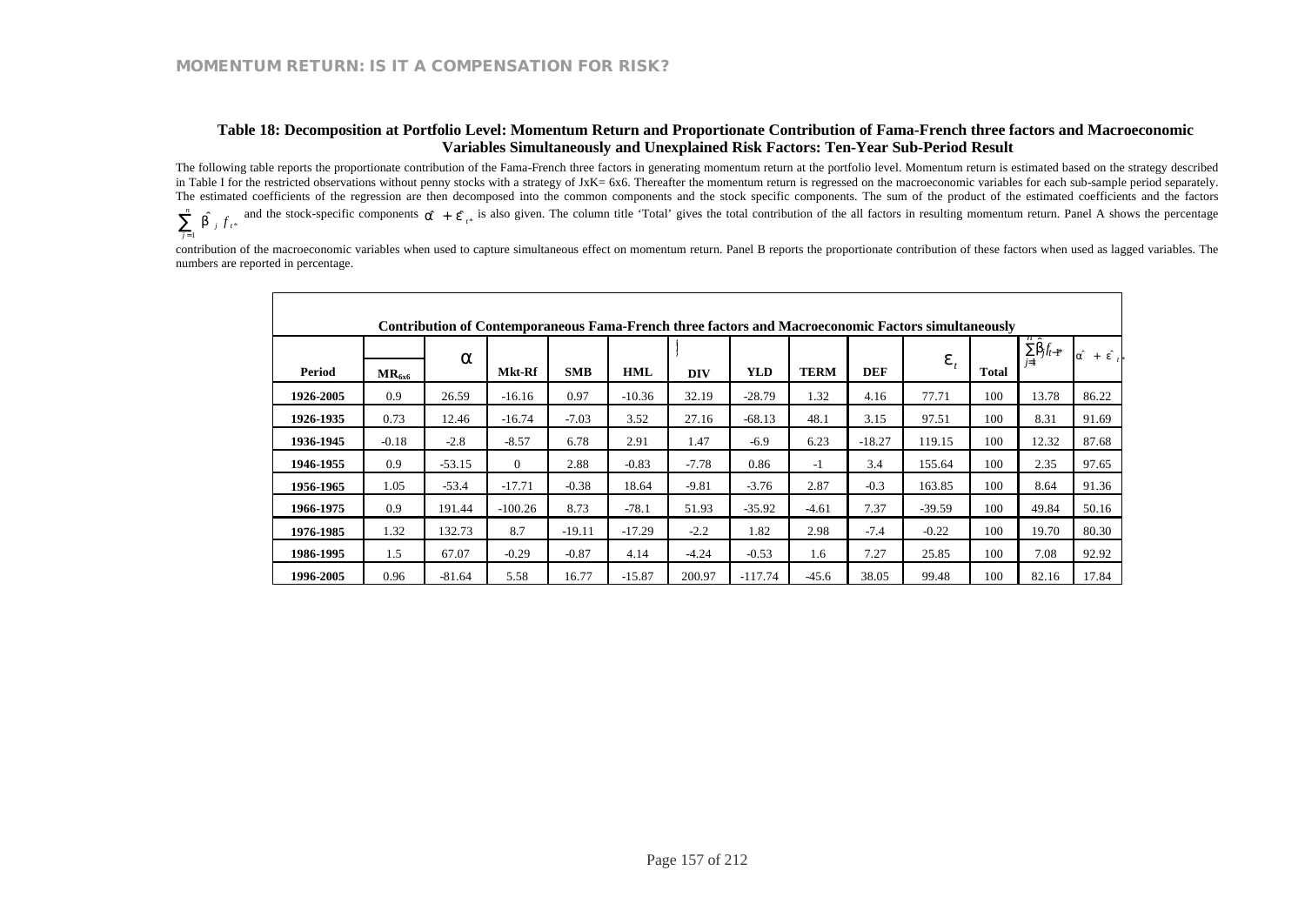## **Table 19: Decomposition at Individual Stock Level: Momentum Return and Proportionate Contribution of Fama-French Factors and Unexplained Risk Factors**

#### **Ten-Year Sub-Period Result**

The following table reports the proportionate contribution of the alternative momentum returns generated based on the two raking criterion e.g. unexplained risk factors and Fama-French three factors. Momentum returns (restricted) require a minimum of twenty-four observation. Momentum return generated based on the stock-specific components and common components are also given. The percentage contribution of the two alternative momentum return is reported. The column title 'Total' gives the total contribution of all the factors in resulting momentum return. The numbers in the parenthesis in column six and seven in Panel A and Panel B represents the percentage contribution of  $MR_t^{UR}$  and  $MR_t^{ER}$  when compared to *MR*<sup>Res</sup>. Panel A shows the percentage contribution of the Fama French three factors when used as contemporaneous variables and Panel B reports the same when lagged Fama-French variables are employed. The numbers are reported in percentage.

| Panel A: Contribution of Contemporaneous Fama-French and Unexplained Risk Factors |                           |               |             |                                                       |                                          |                                          |              | Panel B: Contribution of Lagged Fama-French and Unexplained Risk Factors |                                          |               |                 |                                                   |                                          |                                  |      |  |
|-----------------------------------------------------------------------------------|---------------------------|---------------|-------------|-------------------------------------------------------|------------------------------------------|------------------------------------------|--------------|--------------------------------------------------------------------------|------------------------------------------|---------------|-----------------|---------------------------------------------------|------------------------------------------|----------------------------------|------|--|
| <b>Period</b>                                                                     | $MR^{\text{Re }s}_{\ast}$ | $MR^{UR}_{*}$ | $MR_t^{ER}$ | Sum of<br>$MR^{UR}_{\cdot *}$ and $MR^{ER}_{\cdot *}$ | $\%$<br>Contribution<br>of $MR^{UR}_{*}$ | $\%$<br>Contribution<br>of $MR^{ER}_{*}$ | <b>Total</b> | <b>Period</b>                                                            | $\mathit{MR}_*^{\mathop{\mathrm{Re}} s}$ | $MR^{UR}_{*}$ | $MR^{ER}_{t^*}$ | Sum of<br>$MR^{UR}_{\cdot}$ and $MR^{ER}_{\cdot}$ | $\%$<br>Contribution<br>of $MR^{UR}_{*}$ | % Contribution<br>of $MR_*^{ER}$ | Tota |  |
| 1926-2005                                                                         | 0.777                     | 0.42          | 0.379       | 0.799                                                 | 52.57                                    | 47.43                                    | 100          | 1926-2005                                                                | 0.77                                     | 0.45          | 0.385           | 0.835                                             | 53.89                                    | 46.11                            | 100  |  |
| 1926-1935                                                                         | $-0.01$                   | 0.92          | 0.21        | 1.13                                                  | 81.42                                    | 18.58                                    | 100          | 1926-1935                                                                | $-0.01$                                  | 0.16          | 0.88            | 1.04                                              | 15.38                                    | 84.62                            | 100  |  |
| 1936-1945                                                                         | $-0.2$                    | $-0.2$        | 0.35        | 0.55                                                  | 36.36                                    | 63.64                                    | 100          | 1936-1945                                                                | $-0.2$                                   | $-0.07$       | 0.325           | 0.395                                             | 17.72                                    | 82.28                            | 100  |  |
| 1946-1955                                                                         | 0.88                      | 0.71          | 0.52        | 1.23                                                  | 57.72                                    | 42.28                                    | 100          | 1946-1955                                                                | 0.88                                     | 0.84          | 0.155           | 0.995                                             | 84.42                                    | 15.58                            | 100  |  |
| 1956-1965                                                                         | 0.93                      | 0.75          | 0.375       | 1.125                                                 | 66.67                                    | 33.33                                    | 100          | 1956-1965                                                                | 0.93                                     | 0.87          | 0.19            | 1.06                                              | 82.08                                    | 17.92                            | 100  |  |
| 1966-1975                                                                         | 0.76                      | 0.55          | 0.195       | 0.745                                                 | 73.83                                    | 26.17                                    | 100          | 1966-1975                                                                | 0.76                                     | 0.57          | 0.335           | 0.905                                             | 62.98                                    | 37.02                            | 100  |  |
| 1976-1985                                                                         | 1.2                       | 0.7           | 0.685       | 1.385                                                 | 50.54                                    | 49.46                                    | 100          | 1976-1985                                                                | 1.2                                      | 0.9           | 0.23            | 1.13                                              | 79.65                                    | 20.35                            | 100  |  |
| 1986-1995                                                                         | 1.4                       | 0.23          | $-0.03$     | 0.26                                                  | 88.46                                    | 11.54                                    | 100          | 1986-1995                                                                | 1.4                                      | 0.2           | 0.38            | 0.58                                              | 34.48                                    | 65.52                            | 100  |  |
| 1996-2005                                                                         | 0.79                      | $-0.03$       | 0.545       | 0.575                                                 | 5.22                                     | 94.78                                    | 100          | 1996-2005                                                                | 0.79                                     | $-0.04$       | 0.47            | 0.51                                              | 7.84                                     | 92.16                            | 100  |  |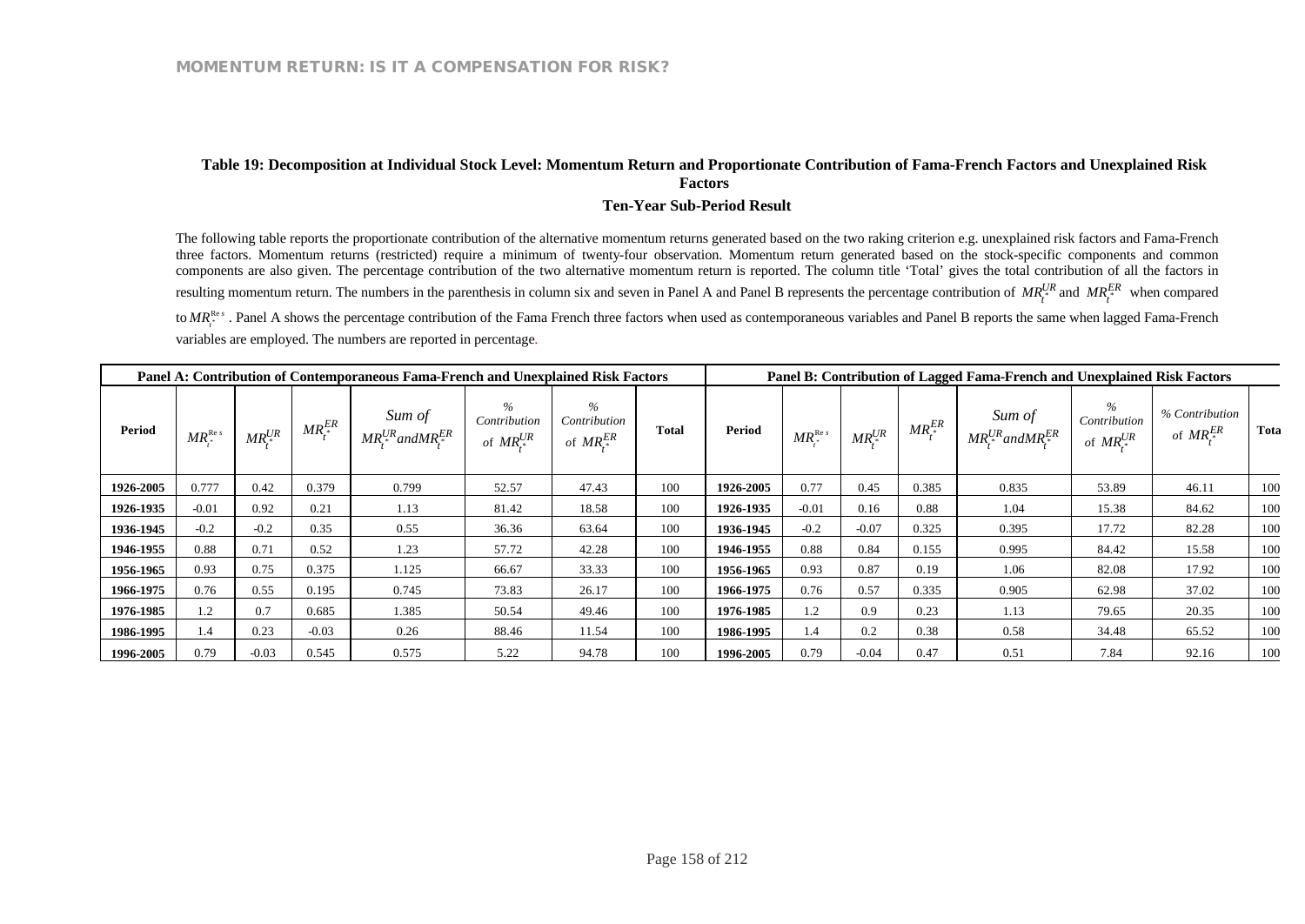## **Table 20: Decomposition at Individual Stock Level: Momentum Return and Proportionate Contribution of Macroeconomic Risk Factors and the Unexplained Risk Factors**

#### **Ten-Year Sub-Period Result**

The following table reports the proportionate contribution of the alternative momentum returns generated based on the two raking criterion e.g. stock-specific factors and both Fama-French factors and macroeconomic factors simultaneously. Momentum return (restricted) is generated using a sixty-month window and a minimum of twenty-four observation. Momentum return generated based on the stock-specific components and common components are also given. The percentage contribution of the two alternative momentum return is reported. The column title 'Total' gives the total contribution of all the factors in resulting momentum return. The numbers in the parenthesis in column six and seven in Panel A and Panel B represents the percentage contribution of  $MR_i^{UR}$  and  $MR_i^{ER}$  when compared to  $MR_i^{Res}$ . The table shows the percentage contribution of the macroeconomic factors in generating momentum return.

| Panel A: Contribution of Contemporaneous Macroeconomic risk and Unexplained Risk Factors |                           |                   |             |                                                     |                                    |                                  |              | Panel B: Contribution of Lagged Macroeconomic risk and Unexplained Risk Factors |                            |               |             |                                                   |                                          |                                  |               |  |
|------------------------------------------------------------------------------------------|---------------------------|-------------------|-------------|-----------------------------------------------------|------------------------------------|----------------------------------|--------------|---------------------------------------------------------------------------------|----------------------------|---------------|-------------|---------------------------------------------------|------------------------------------------|----------------------------------|---------------|--|
| <b>Period</b>                                                                            | $MR^{\text{Re }s}_{\ast}$ | $MR^{UR}_{\cdot}$ | $MR_*^{ER}$ | Sum of<br>$MR^{UR}_{\cdot *}$ and $MR^{ER}_{\cdot}$ | % Contribution<br>of $MR^{UR}_{*}$ | % Contribution<br>of $MR_*^{ER}$ | <b>Total</b> | Period                                                                          | $MR^{\text{Re }s}_{\cdot}$ | $MR^{UR}_{*}$ | $MR_*^{ER}$ | Sum of<br>$MR^{UR}_{\cdot}$ and $MR^{ER}_{\cdot}$ | $\%$<br>Contribution<br>of $MR^{UR}_{*}$ | % Contribution<br>of $MR_*^{ER}$ | To            |  |
| 1926-2005                                                                                | 0.777                     | $-0.155$          | $-0.07$     | 0.225                                               | 68.89                              | 31.11                            | 100          | 1926-2005                                                                       | 0.77                       | $-0.155$      | 0.219       | 0.374                                             | 41.44                                    | 58.56                            | -10           |  |
| 1926-1935                                                                                | $-0.01$                   | $-0.2$            | $-1.09$     | 1.29                                                | 15.50                              | 84.50                            | 100          | 1926-1935                                                                       | $-0.01$                    | $-0.2$        | 0.25        | 0.45                                              | 44.44                                    | 55.56                            | -10           |  |
| 1936-1945                                                                                | $-0.2$                    | $-1.35$           | $-0.81$     | 2.16                                                | 62.50                              | 37.50                            | 100          | 1936-1945                                                                       | $-0.2$                     | $-1.35$       | 1.45        | 2.8                                               | 48.21                                    | 51.79                            | -10           |  |
| 1946-1955                                                                                | 0.88                      | 0.25              | $-0.28$     | 0.53                                                | 47.17                              | 52.83                            | 100          | 1946-1955                                                                       | 0.88                       | 0.25          | $-0.18$     | 0.43                                              | 58.14                                    | 41.86                            | -10           |  |
| 1956-1965                                                                                | 0.93                      | $-0.04$           | 0.2         | 0.24                                                | 16.67                              | 83.33                            | 100          | 1956-1965                                                                       | 0.93                       | $-0.04$       | 0.1         | 0.14                                              | 28.57                                    | 71.43                            | -10           |  |
| 1966-1975                                                                                | 0.76                      | 0.08              | 0.22        | 0.3                                                 | 26.67                              | 73.33                            | 100          | 1966-1975                                                                       | 0.76                       | 0.08          | 0.07        | 0.15                                              | 53.33                                    | 46.67                            | 10            |  |
| 1976-1985                                                                                | 1.2                       | $-0.29$           | 0.39        | 0.68                                                | 42.65                              | 57.35                            | 100          | 1976-1985                                                                       | 1.2                        | $-0.29$       | 0.29        | 0.58                                              | 50.00                                    | 50.00                            | $\frac{1}{2}$ |  |
| 1986-1995                                                                                | 1.4                       | $-0.02$           | 0.21        | 0.23                                                | 8.70                               | 91.30                            | 100          | 1986-1995                                                                       | 1.4                        | $-0.02$       | 0.07        | 0.09                                              | 22.22                                    | 77.78                            | -10           |  |
| 1996-2005                                                                                | 0.79                      | 0.31              | 0.04        | 0.35                                                | 88.57                              | 11.43                            | 100          | 1996-2005                                                                       | 0.79                       | 0.31          | $-0.29$     | 0.6                                               | 51.67                                    | 48.33                            | -10           |  |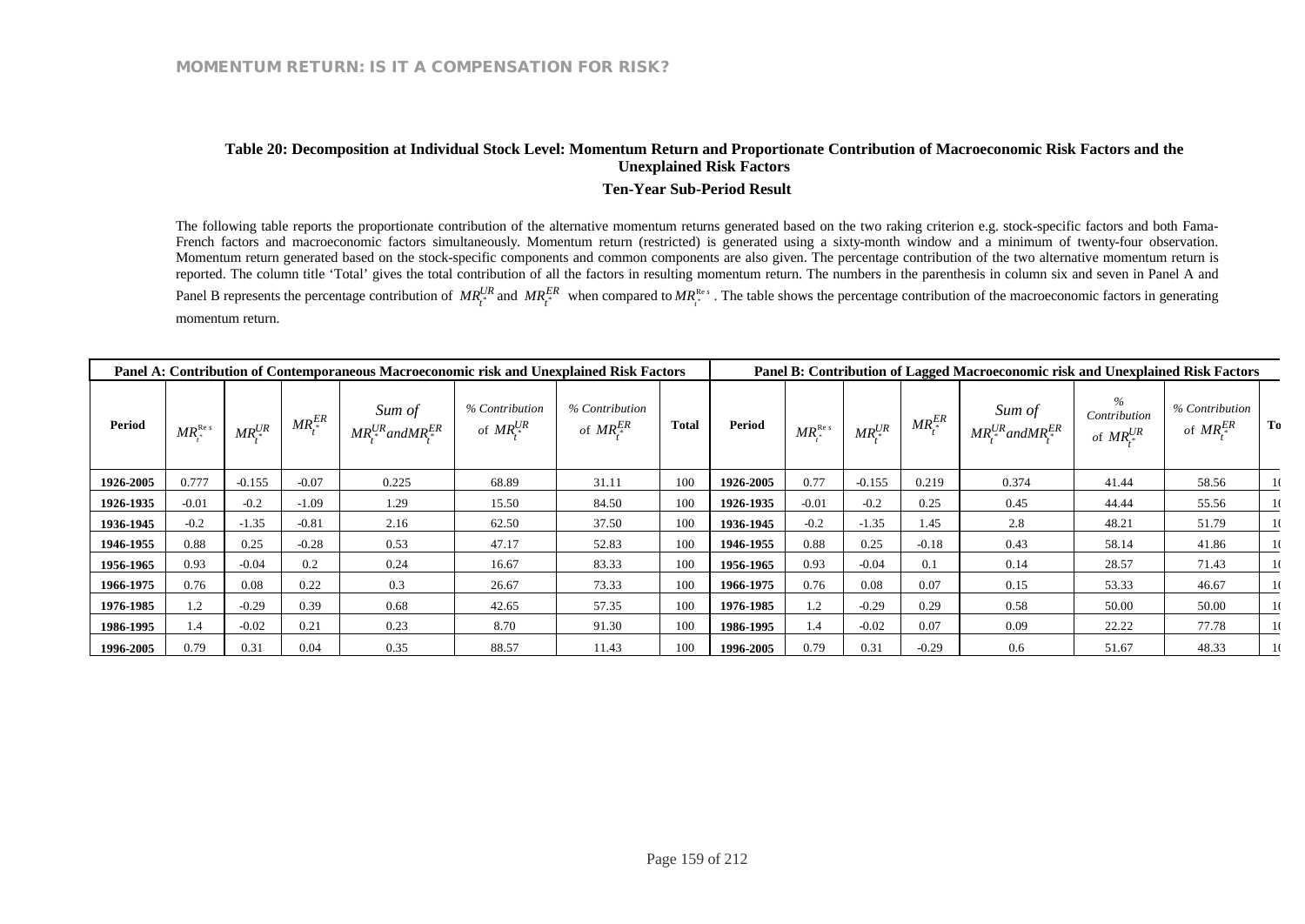## **Table 21: Decomposition at Individual Stock Level: Momentum Return and Proportionate Contribution of Fama-French the factors and Macroeconomic Risk Factors simultaneously and the Unexplained Risk Factors**

#### **Ten-Year Sub-Period Result**

The following table reports the proportionate contribution of the alternative momentum returns generated based on the two raking criterion e.g. stock-specific factors and both Fama-French factors and macroeconomic factors simultaneously. Momentum return (restricted) is generated using a sixty-month window and a minimum of twenty-four observation. Momentum return generated based on the stock-specific components and common components are also given. The percentage contribution of the two alternative momentum return is reported. The column title 'Total' gives the total contribution of all the factors in resulting momentum return. The numbers in the parenthesis in column six and seven in Panel A and Panel B represents the percentage contribution of  $MR_i^{UR}$  and  $MR_i^{ER}$  when compared to  $MR_i^{Res}$ . The table shows the percentage contribution of the Fama-French three factors and macroeconomic factors simultaneously in generating momentum return.

| Panel A: Contribution of Contemporaneous Fama-French and Macroeconomic Risk Factors<br><b>Simultaneously and Unexplained Risk Factors</b> |                            |               |             |                                                   |                                    |                                  |       | Panel B: Contribution of Lagged Fama-French and Macroeconomic Risk Factors<br><b>Simultaneously Unexplained Risk Factors</b> |                      |               |                   |                                           |                                          |                                  |     |  |
|-------------------------------------------------------------------------------------------------------------------------------------------|----------------------------|---------------|-------------|---------------------------------------------------|------------------------------------|----------------------------------|-------|------------------------------------------------------------------------------------------------------------------------------|----------------------|---------------|-------------------|-------------------------------------------|------------------------------------------|----------------------------------|-----|--|
| <b>Period</b>                                                                                                                             | $MR^{\text{Re } s}_{\ast}$ | $MR^{UR}_{*}$ | $MR_*^{ER}$ | Sum of<br>$MR^{UR}_{\cdot}$ and $MR^{ER}_{\cdot}$ | % Contribution<br>of $MR^{UR}_{*}$ | % Contribution<br>of $MR_*^{ER}$ | Total | <b>Period</b>                                                                                                                | $MR_*^{\text{Re }s}$ | $MR^{UR}_{*}$ | $MR^{ER}_{\cdot}$ | Sum of<br>$MR^{UR}_{*}$ and $MR^{ER}_{*}$ | $\%$<br>Contribution<br>of $MR^{UR}_{*}$ | % Contribution<br>of $MR_*^{ER}$ | To  |  |
| 1926-2005                                                                                                                                 | 0.777                      | 0.034         | 0.015       | 0.049                                             | 69.39                              | 30.61                            | 100   | 1926-2005                                                                                                                    | 0.77                 | $-0.08$       | 0.17              | 0.25                                      | 32.00                                    | 68.00                            | -10 |  |
| 1926-1935                                                                                                                                 | $-0.01$                    | $-0.01$       | 0.21        | 0.22                                              | 4.55                               | 95.45                            | 100   | 1926-1935                                                                                                                    | $-0.01$              | 0.59          | $-0.27$           | 0.86                                      | 68.60                                    | 31.40                            | -10 |  |
| 1936-1945                                                                                                                                 | $-0.2$                     | 0.01          | $-0.07$     | 0.08                                              | 12.50                              | 87.50                            | 100   | 1936-1945                                                                                                                    | $-0.2$               | $-1.55$       | 1.57              | 3.12                                      | 49.68                                    | 50.32                            | -10 |  |
| 1946-1955                                                                                                                                 | 0.88                       | 0.29          | $-0.23$     | 0.52                                              | 55.77                              | 44.23                            | 100   | 1946-1955                                                                                                                    | 0.88                 | 0.33          | $-0.27$           | 0.6                                       | 55.00                                    | 45.00                            | -10 |  |
| 1956-1965                                                                                                                                 | 0.93                       | $-0.05$       | 0.08        | 0.13                                              | 38.46                              | 61.54                            | 100   | 1956-1965                                                                                                                    | 0.93                 | 0.04          | 0.04              | 0.08                                      | 50.00                                    | 50.00                            | -10 |  |
| 1966-1975                                                                                                                                 | 0.76                       | 0.26          | $-0.24$     | 0.5                                               | 52.00                              | 48.00                            | 100   | 1966-1975                                                                                                                    | 0.76                 | 0.2           | $-0.01$           | 0.21                                      | 95.24                                    | 4.76                             | -10 |  |
| 1976-1985                                                                                                                                 | 1.2                        | $-0.16$       | 0.23        | 0.39                                              | 41.03                              | 58.97                            | 100   | 1976-1985                                                                                                                    | 1.2                  | $-0.31$       | 0.27              | 0.58                                      | 53.45                                    | 46.55                            | -10 |  |
| 1986-1995                                                                                                                                 | 1.4                        | $-0.16$       | 0.29        | 0.45                                              | 35.56                              | 64.44                            | 100   | 1986-1995                                                                                                                    | $\overline{1.4}$     | $-0.06$       | 0.16              | 0.22                                      | 27.27                                    | 72.73                            | -10 |  |
| 1996-2005                                                                                                                                 | 0.79                       | 0.07          | $-0.04$     | 0.11                                              | 63.64                              | 36.36                            | 100   | 1996-2005                                                                                                                    | 0.79                 | 0.46          | $-0.39$           | 0.85                                      | 54.12                                    | 45.88                            | -10 |  |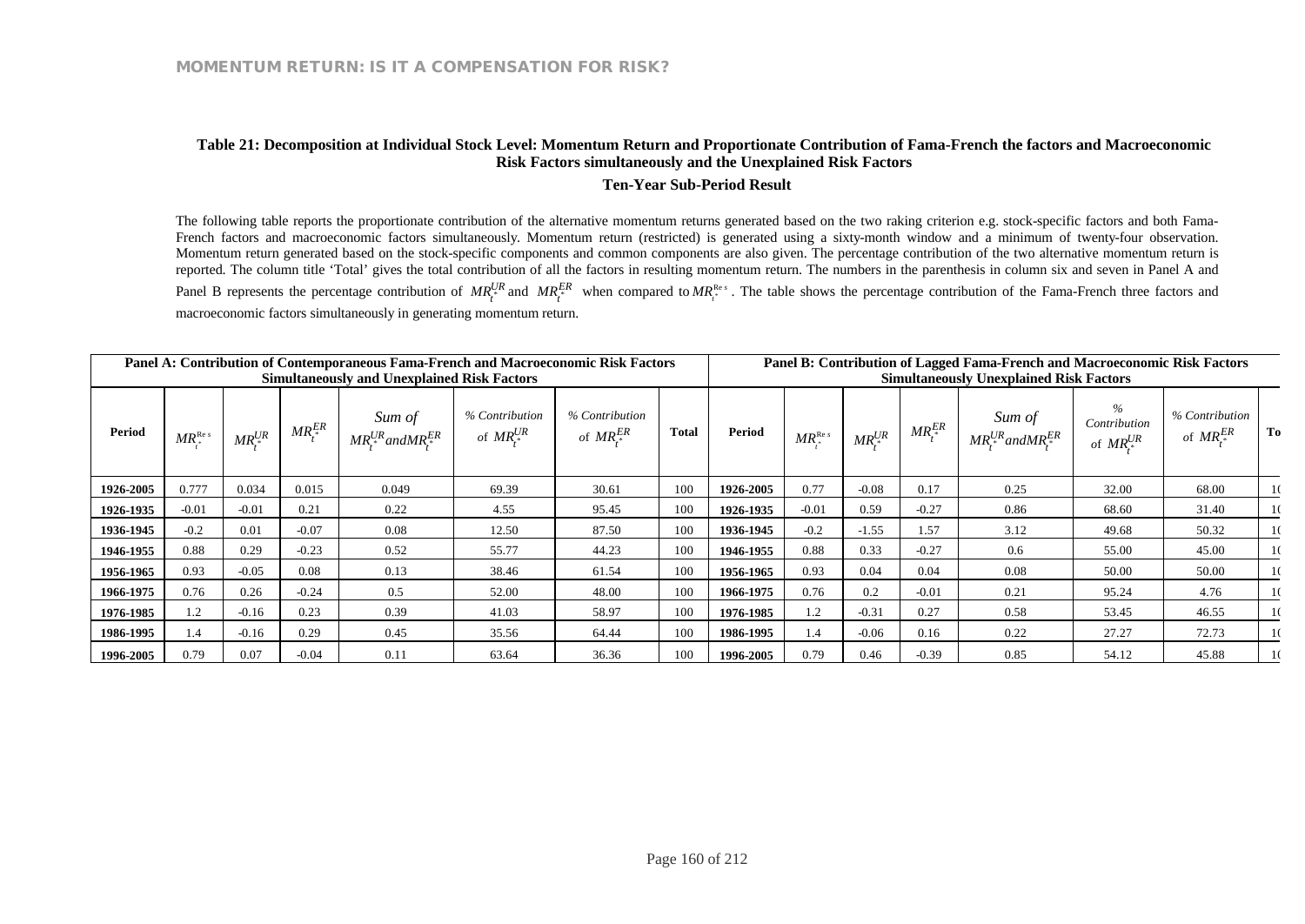## **Figure 2 Contributions of Explained Risk Factors and Unexplained Portion of Momentum Returns of Momentum Return at the Portfolio Level**

We plot the proportionate contribution of the estimated common factors *i.e.* Fama-French three factors and macroeconomic variables (both as contemporaneous and lagged variables) and the estimated stock-specific components in generating momentum return at the portfolio level. We consider momentum strategy with six-month formation and six-month holding periods **(***JxK= 6x6* strategy) and skip a month between the formation and the holding period. The purpose is to evaluate the relative contribution of common components and stock-specific components in generating momentum return.





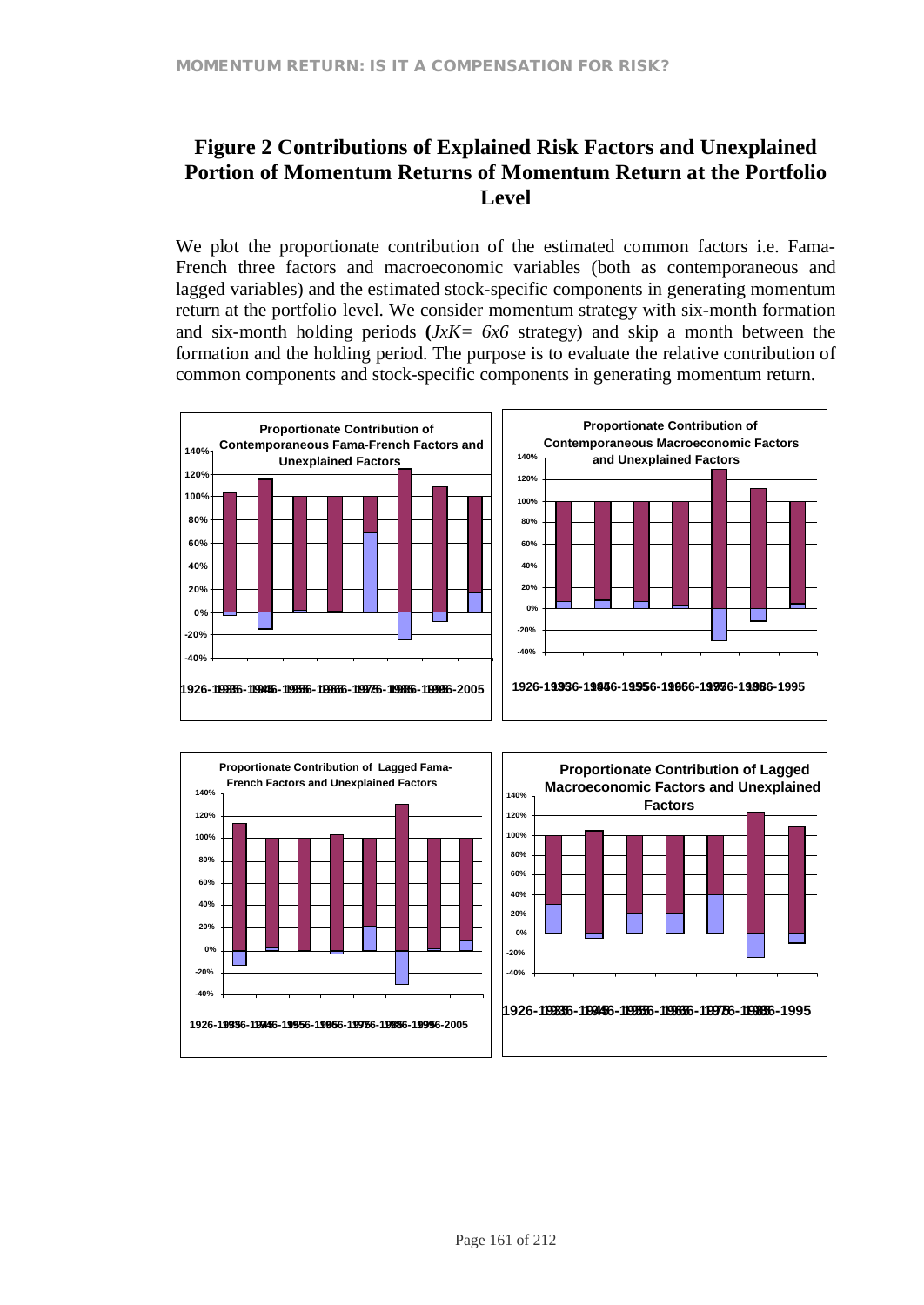# **6 CHAPTER SIX: MOMENTUM RETURNS, UNCERTAINTYAND CREDIT RATINGS.**

## **6.1 Introduction**

This section answers the question: Is the uncertainty associated with momentum returns are mere compensation for macroeconomic risk factors? The section provides empirical evidences of momentum returns of credit rated stocks and its association with business cycle and macroeconomic risk factors. The section at first describes momentum returns of different types of credit rated stocks. Thereafter it provide evidences on the interaction of momentum returns of different types of credit rated stocks across National Bureau of Economic Research (NBER) business cycle. Next the section details the results of momentum returns when accounted for common components e.g. Fama-French three factors, market states factors and macroeconomic variables. Finally, the section reports the empirical findings and concludes.

## **6.2 Data and Methodology**

#### **6.2.1 Data**

For the purpose of examining if momentum returns of credit rated stocks are compensation for macroeconomic risk factors data have been collected from the Centre for Research in Security Prices (CRSP) for the period from January 1985 through December 2006 on an monthly basis of all stocks that are rated by S&P and listed in the NYSE, AMEX and NASDAQ.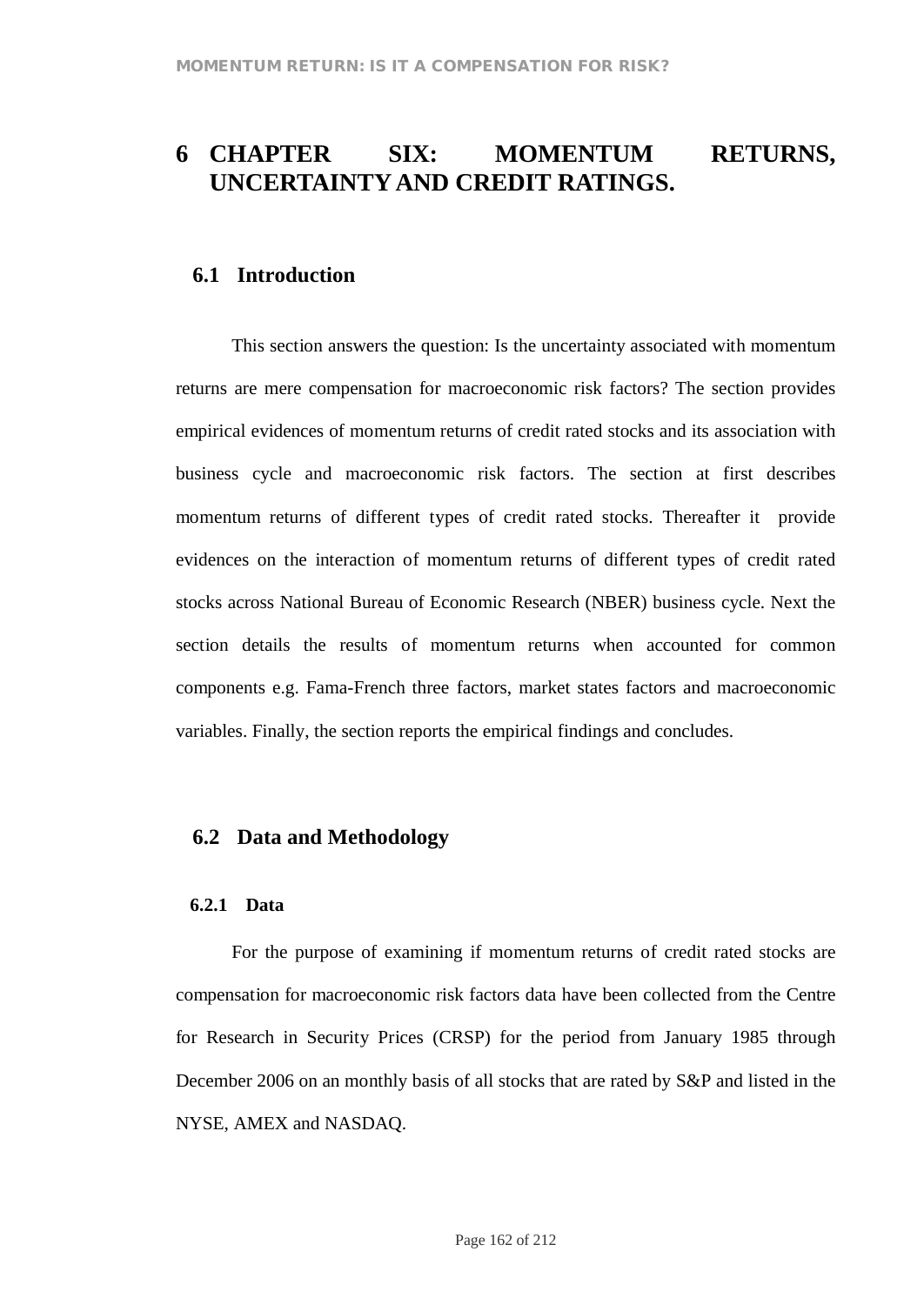Data on credit rated stocks have been collected for all stocks with the S&P rating from the COMPUSTAT quarterly data files. All stocks that have S&P ratings in the COMPUSTAT database and prices in the CRSP database have been included. Since ratings by S&P vary from very high-credit-rated stocks to very low-credit-rated stocks or even to default, the credit rated stocks have been classified into three categories; (i) 'Investment Grade' are those stocks rated by S&P from AAA to BBB, the numerical score assigned is 1 to 10 (ii) 'Speculative Grade' are those stocks rated from BBB- to C numerical score 11 to 21and (iii) 'Default Grade' are those stocks rated below C, numerical score 22. For S&P credit ratings of stocks it is assumed that last quarter rating will continue in the immediate following quarter for a stock, until the new rating releases at the end of the quarter. For example, the credit rating of a stock in the month of April will be the same as that of in March and will continue till June when the new rating is given. The justification behind this is that this procedure will confirm stability of credit rating among stocks in each quarter. The total number of stocks traded in the three stock exchanges over the period from January 1985 through December 2006 is 21766 and the total number of months during this period is 264. This results in a total number of 5746224 observations.

## **6.2.2 Statistical Properties of the Data**

Table 22 presents the descriptive statistics of the stocks that are rated by S&P which is used for the fourth empirical chapter of this thesis. As shown in Table 2, the total number of stocks traded in the NYSE, NASDAQ and AMEX is 21865 during the research period, from January 1985 through December 2006, with total number of 5772360 observations. The screening procedure for non-missing observations reduces the sample to 1980533 observations stocks-month; for all-stocks, 337745 stocks-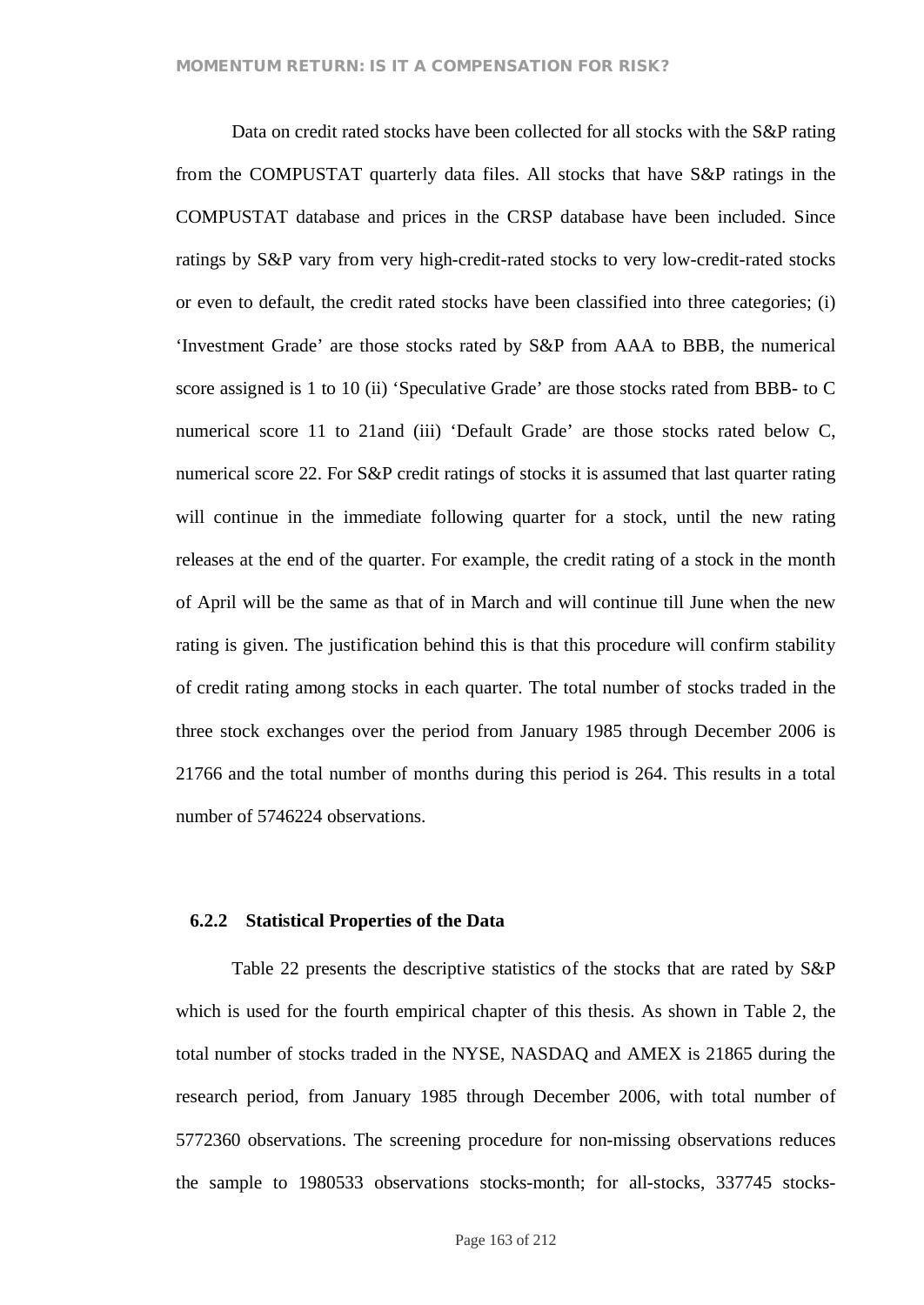## **MOMENTUM RETURN: IS IT A COMPENSATION FOR RISK?**

months, for all-rated stocks, 1504299 for not-rated stocks, 203795 for 'Investment Grade' stocks, 131581 for 'Speculative Grade' stocks and 2369 for 'Default Grade' stocks. The screening procedure for six consecutive monthly returns leaves us with 21766 observations. We have 4017 stock-month observation for rated stocks, 19402 for not-rated stocks. In the resulting sample the number of stocks-month observations is 2045 for 'Investment Grade' stocks 2661 for 'Speculative Grade' stocks and for 286 'Default' stocks.

#### [Insert Table 22 Here]

As presented in Table 22, the mean returns for 'All Stocks' is 1.21 percent per month (14.52 percent per annum). The mean returns for 'All Rated' stocks is 1.17 percent per month (14.04 percent per annum) and is slightly lower than that of the 'Not Rated' stocks which is 1.22 percent per month (14.64 percent per annum). The mean returns of the 'Investment Grade' stocks is the highest with 1.32 percent, whilst 'Speculative Grade' stocks have a mean returns of only 1.03 percent per month and 'Default Grade' stocks have a negative mean returns of -4.55 percent per month. The return uncertainty as revealed by the standard deviation of each credit rating category shows that 'Not Rated' stocks have standard deviation of 17.66 percent which is higher than that of rated stocks which is 13.1 percent. Noticeably, the standard deviation of 'Speculative Grade' stocks is 15.43 percent almost twice compared to that of the 'Investment Grade' stocks which are 9.13 percent while the highest standard deviation of 31.54 percent is observed for 'Default Grade' stocks. The third and fourth moments depict that the distribution are mainly positively skewed and fat tailed. Exception is the Default Grade' stocks that are platykurtic (kurtosis = 2.58).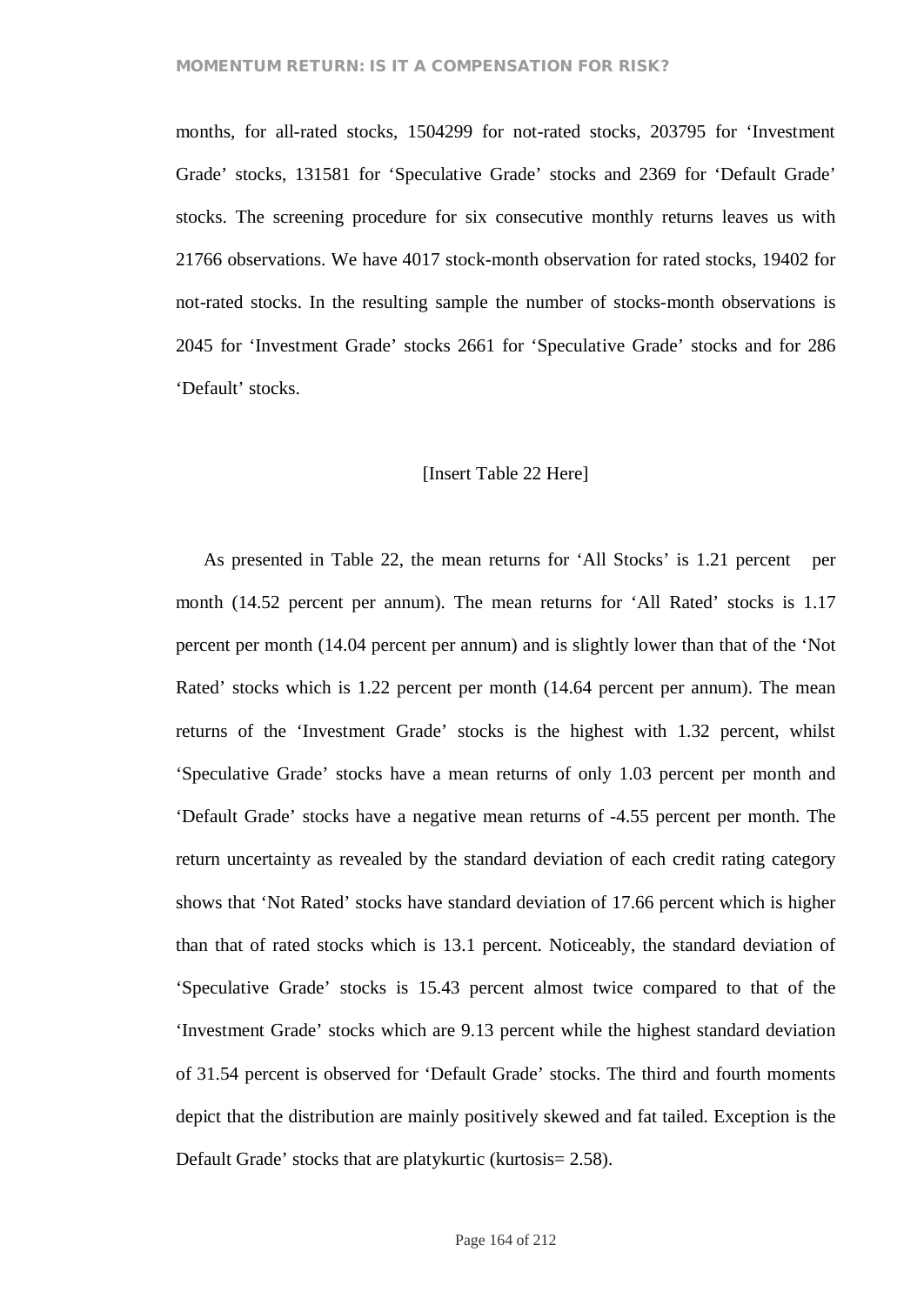## **6.2.3 Variables Employed**

This section describes in details the variables that have been used for the purpose of this study. The study investigates both empirical and theoretical variables as well as business cycle variables.

## **6.2.3.1 Fama-French Three Factors**

Fama-French three factors include return on CRSP value-weighted market index in excess of the one-month Treasury bill rate (MKT\_RF), the small-minus-big size factor (SMB) and the high-minus-low book-to-market-ratio factor (HML).

## **6.2.3.2 Macroeconomic Variables**

Macroeconomic risk factors include; dividend yield (DIV) which is the total dividend payment accrued to the CRSP value-weighted market index over the past 12 months divided by the current price level of the market index, the short rate (YLD) is the yield on the three-month Treasury bill, the term premium (TERM) is the yield spread of a ten-year Treasury bond over a three-month Treasury bill, the default premium (DEF) is the yield spread between Moody's Baa and Aaa rated bonds. Data on macroeconomic variables for the sample period have been provided by Jeff Pontiff.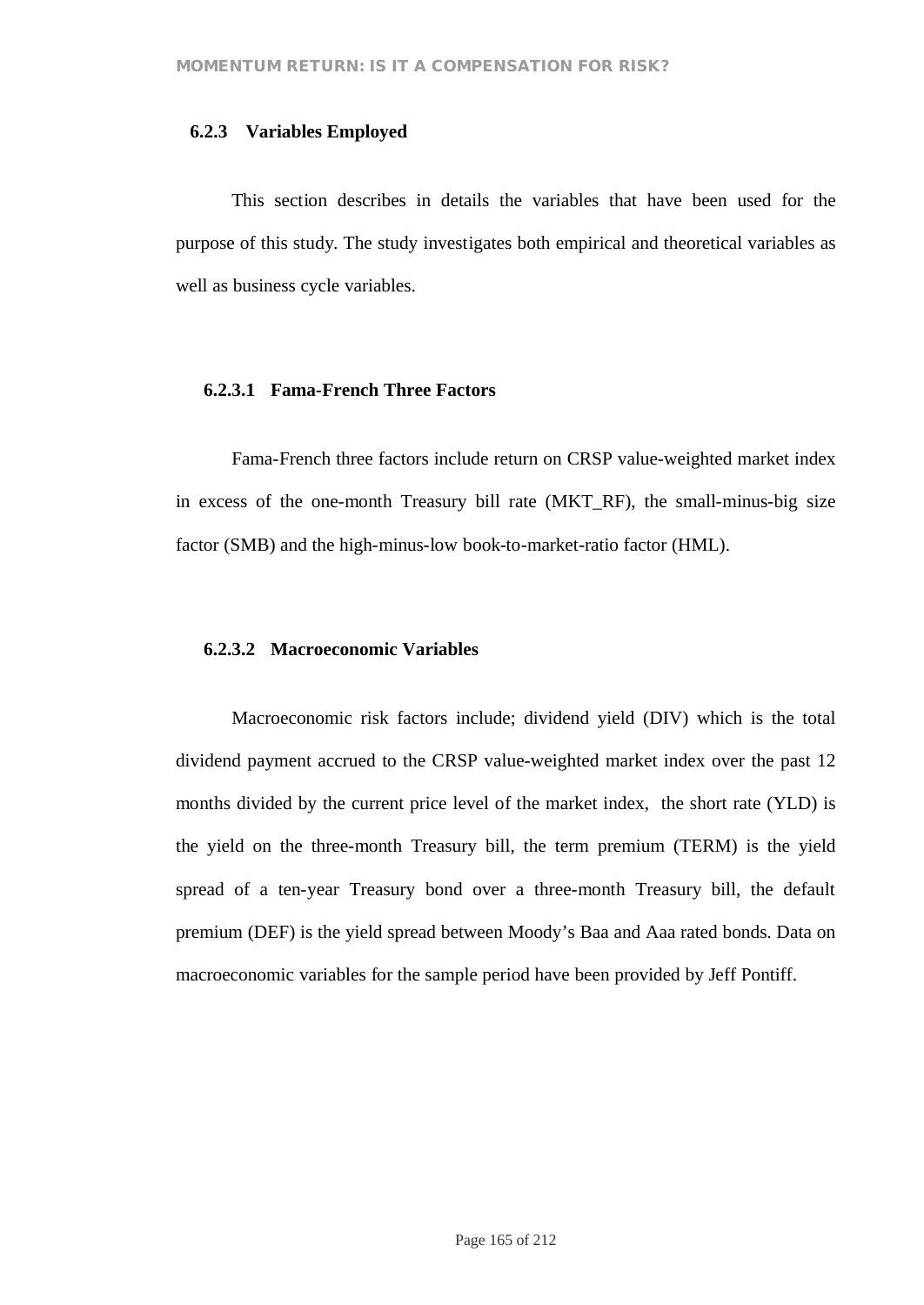### **6.2.3.3 National Bureau of Economic Research (NBER) Business Cycle**

In order to investigate if momentum returns of credit rated stocks are compensation for risk or uncertainty two more variables have been used, in addition to the Fama-French three factors and macroeconomic factors. This includes the business cycle as defined by the National Bureau of Economic Research (NBER). According to the NBER business cycle there are three expansion and two contraction periods during the sample period used for the third empirical study. The expansion periods are from December 1982 to August1990, April1991 to March 2001 and December 2001 to December 2006. And the two contraction periods are August 1990 to March 1991 and April 2001to November 2001.

## **6.2.3.4 Market States Variables**

Cooper, Gutierrez and Hameed (2004) hypnotized two variables that are conditioned to the two states of the market e.g. the UP state and the DOWN state. Cooper et al (2004) define that a market is at its UP state if the 36-month lagged average market return (symbolized as LAGMKT) is positive and the market is defined to be at DOWN state if the 36-month lagged average market return is negative. These authors also took into consideration the square of the 36-month lagged average market return (LAGMKT<sup>2</sup>) for the continuous measure of the market states variables. These two variables have been used in this study to capture if momentum returns of credit rated stocks vary across market states.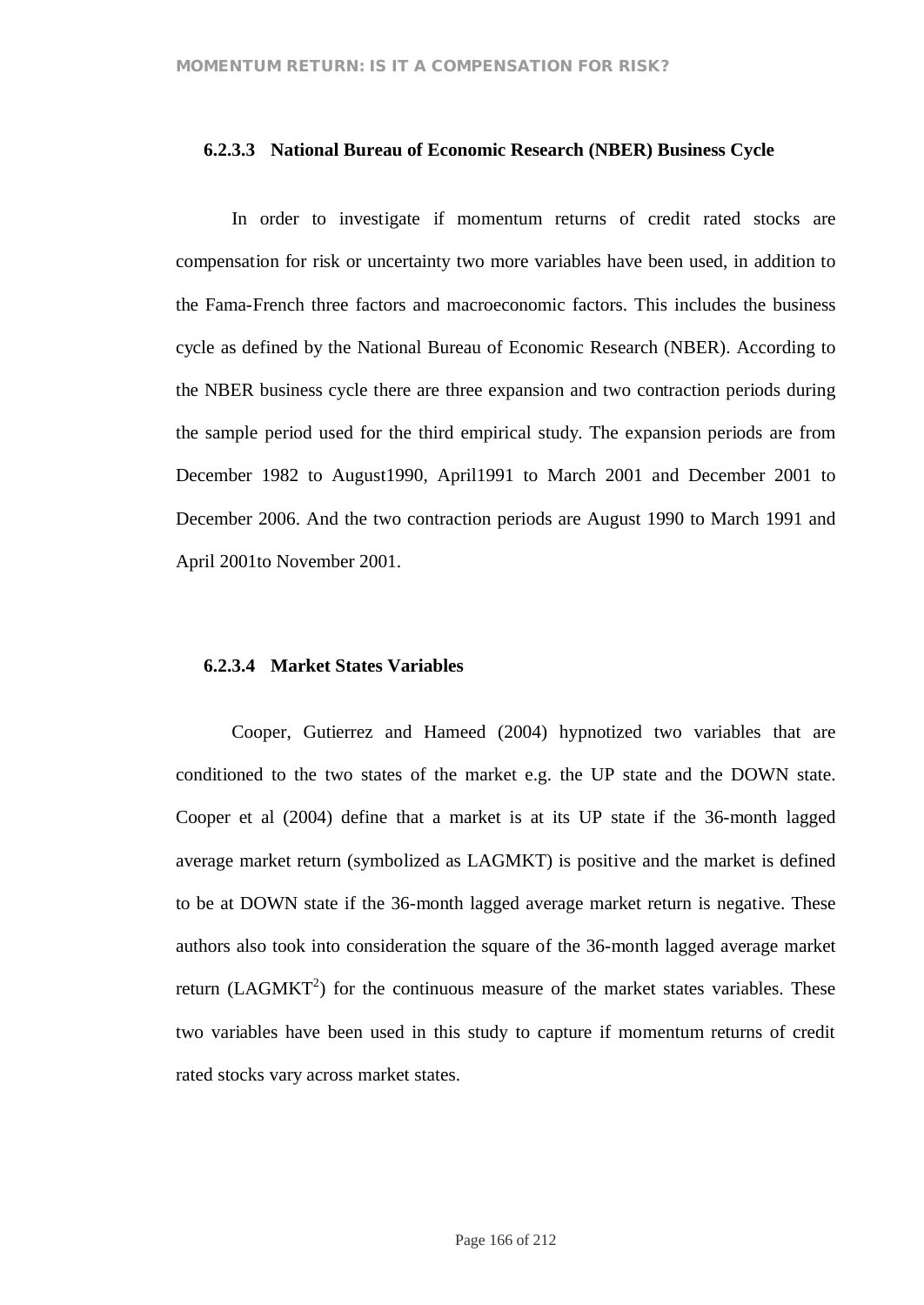## **6.2.4 Methodology**

In order to measure the momentum returns of credit rated stocks the conventional momentum method of Jegadeesh and Titman (2001) has been used. First momentum returns of all stocks that are rated by S&P are measured using the conventional method as described in section 3.5.1. Secondly, momentum returns for all different credit-rated stocks have been calculated. Thirdly, momentum returns are measured over the NBER business cycles. Finally, it is examined if momentum returns remain after priced for several risk factors. For the purpose a multi-factor regression model is employed with three different types of market-wide common risk factors e.g. (1) Fama-French three factors, (2) Market state variables and (3) Macroeconomic variables. The following model has been employed in the study

$$
MR_{CR_{t^*, 6x6}} = a + \sum_{j=1}^{n} b_{j} f_{t} + e_{t}
$$
 (10)

where, MR  $_{CR_{t^*, 6x6}}$  is the momentum return generated at the time  $t^*$  for credit rating category  $CR$  (=1,2,...4) where (1) 'All Rated' (2) 'Investment Grade'(3) 'Speculative Grade', (4) Default Grade stocks.  $f_t$  (=1,2,3) is the factors of market-wide risk factors used in this study e.g. (1) Fama-French three factors, (2) Market State variables and (3) Macroeconomic variables.  $b_j$  ( $j=1,...,n$ ) is the vectors for risk factors and *a* is the coefficient estimate for constant and  $e_t$  is the residuals, with  $E(e_t) = 0$ ,  $Cov(e_t, f_t) = 0$  and  $e_t \sim iid(0, \cdot^2)$ . Using equation 10 it is tested if momentum returns of credit rated companies remain once accounted for three different types of risk factors. The test is that if alpha (*a* ) is significant then there is momentum returns that is unexplained after accounting for each group of common risk components.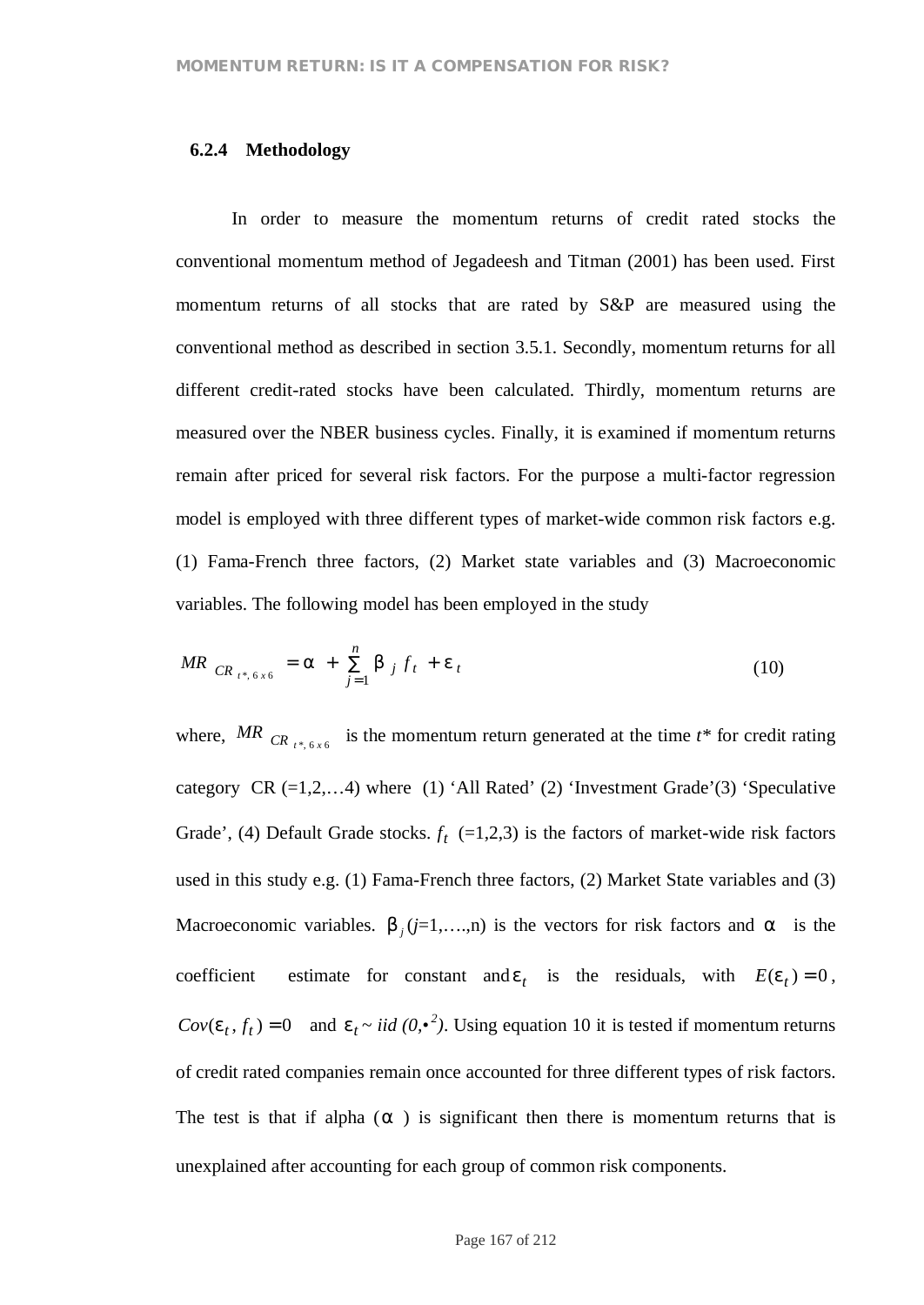## **6.3 Empirical Results on Momentum Returns, Uncertainty and Credit Ratings**

## **6.3.1 Momentum Returns of Different Types of Credit Rated Stocks**

This section provides empirical evidences on the momentum returns of different types of credit rated stocks. The credit rated stocks are categorised into three different types; e.g. Investment Grade, Speculative Grade and Default Grade rated stocks. The results are produced for the formation-holding period (JxK) of 3, 6, 9 and 12. The results are also robust in different sub-periods. The sample period is from January 1985 through December 2006 for all stocks that are traded in the NYSE, NASDAQ and AMEX and are rated by S&P.

## **6.3.1.1 Using the Formation-Holding (JxK =6x6) Strategy**

Table 23 reports the monthly momentum returns for different credit rated stocks by using the conventional method of Jegadeesh and Titman (1993, 2001) over the entire sample period and in the seven sub-periods. Equation 1 in section 3.2.4.1 is used to derive momentum returns of different types of credit rated stocks. The first three columns represent the returns on Loser and Winner portfolios and Momentum returns, respectively. Column four gives the decile portfolio size<sup>23</sup> and column five gives the number of stocks that are rated in each category.

 $23$  As portfolio is rebalanced in each month we report the average number of stocks included in the decile portfolio during each sub-period.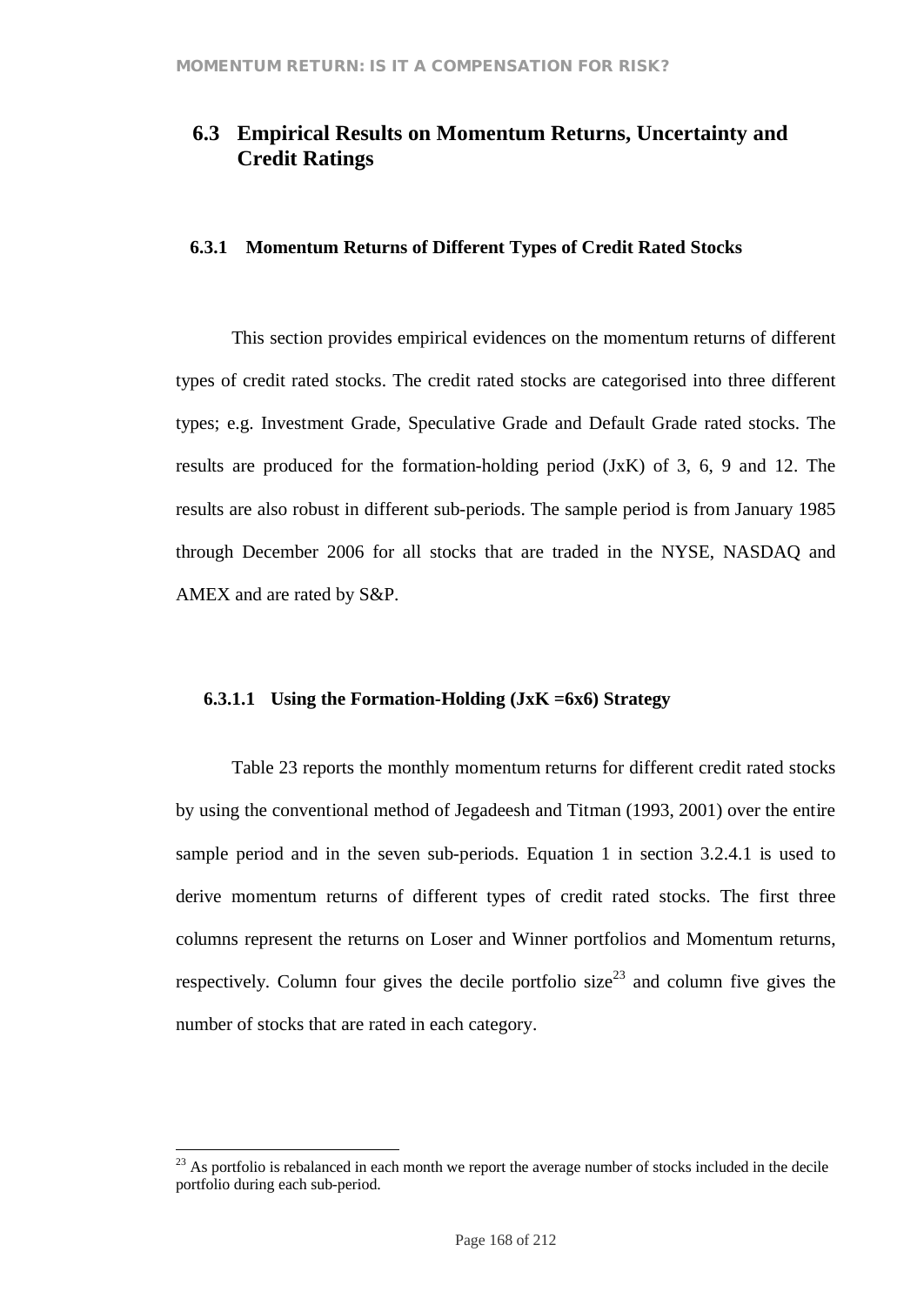Panel A of Table 23 presents momentum returns earned by all stocks. They are positive in the entire sample period and in the seven sub-periods. Momentum returns are 0.71 percent per month (8.52 percent, annually) for the full-sample period. The subsample period results show that investors have earned the highest momentum returns of 1.04 percent per month and 1.01 percent per month in sub-period 1997-1999 and in the subsequent sub-period 2000-2002, respectively. This prominent momentum return during the late 1990s and early 2000s is usually attributed to the 'technology-boom' in the US market. Notably, the last sub-period 2003-2006 demonstrate that momentum return declined dramatically to 0.29 percent per month and is the lowest among all subperiods. This is usually attributed as the aftermath of economic downturns during early 2000s.<sup>24</sup> Panel B of Table 21 reports that momentum returns of stocks that are not rated. On average these stocks generate momentum returns of 0.76 percent per month. The pattern of momentum returns of not rated stocks starts with a rising trend and continues till early 1990s when it drops to 0.63 percent per month in the sub-period, then rises again in the late 1990s until it drops again in mid 2000s.

Panel C of Table 23 reports momentum returns for rated stocks. On average credit rated stocks earn momentum returns of 1.22 percent per month during the entire sample period. This is about 60 percent greater than the 0.76 percent momentum returns earned by stocks that are not credit rated. The momentum returns of rated stocks follow a particular pattern across different sub-periods. For example, momentum returns are about 1 percent per month during the early 1980s followed by a decline during early 1990s to 0.33 percent. Thereafter a sharp rise is observed during the late 1990s and

 $24$  NBER business cycles report recession in US market in 2001. Details are reported below.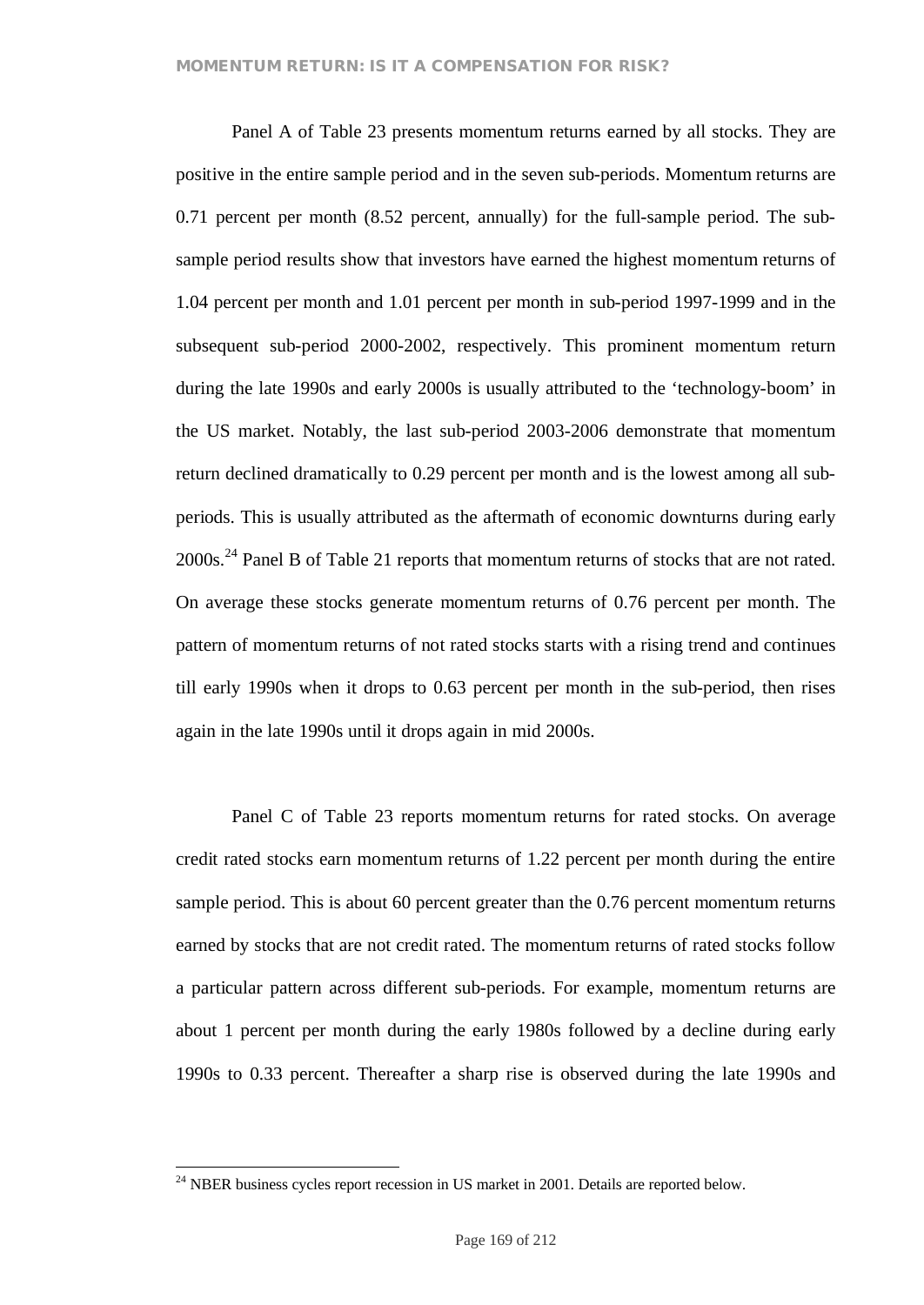early 2000s to about 2 percent per month. The trend continues until a drastic fall to 0.33 percent per month during mid 2000s.

Credit rated stocks are classified into three categories. Panel D of Table 23 reports momentum returns for 'Investment Grade' stocks. Credit rating of 'Investment-Grade' rated stocks starts from AAA to BBB. They generate momentum returns of only 0.36 percent per month throughout the research period. Momentum returns are positive and significant in only two out of seven sub-periods, during 1988-1990 and 1997-of 0.61 percent and 1.19 percent, per month respectively. Momentum returns are not significant in 1985-1987, 1991-1993, 2000-2002 and 2003-2006 sub-periods and is negative in 1994-1996 sub-period.

Panel E of Table 23 presents the momentum returns from 'Speculative Grade' stocks. Credit rating of 'Investment-Grade' rated stocks start from BBB- to C. 'Speculative Grade' stocks generate momentum returns of 1.89 percent per month (22.68 percent, per annum). This is more than five times larger than the 'Investment Grade' stocks momentum returns of 0.36 percent. Remarkably, except for the last subperiod, 2003-2006, in all sub-periods momentum returns are usually more than 1 percent per month. For example, momentum return in sub-periods 1994-1996 and 1997- 1999 are 3.57 percent (42.84 per annum) and 3.68 percent (44.16 per annum) per month, respectively.

Panel F of Table 23 reports momentum returns of 'Default Grade' stocks. During the entire sample period 'Default Grade' stocks generate momentum returns of only 0.23 percent per month (0.46 percent, annually) and we do not observe any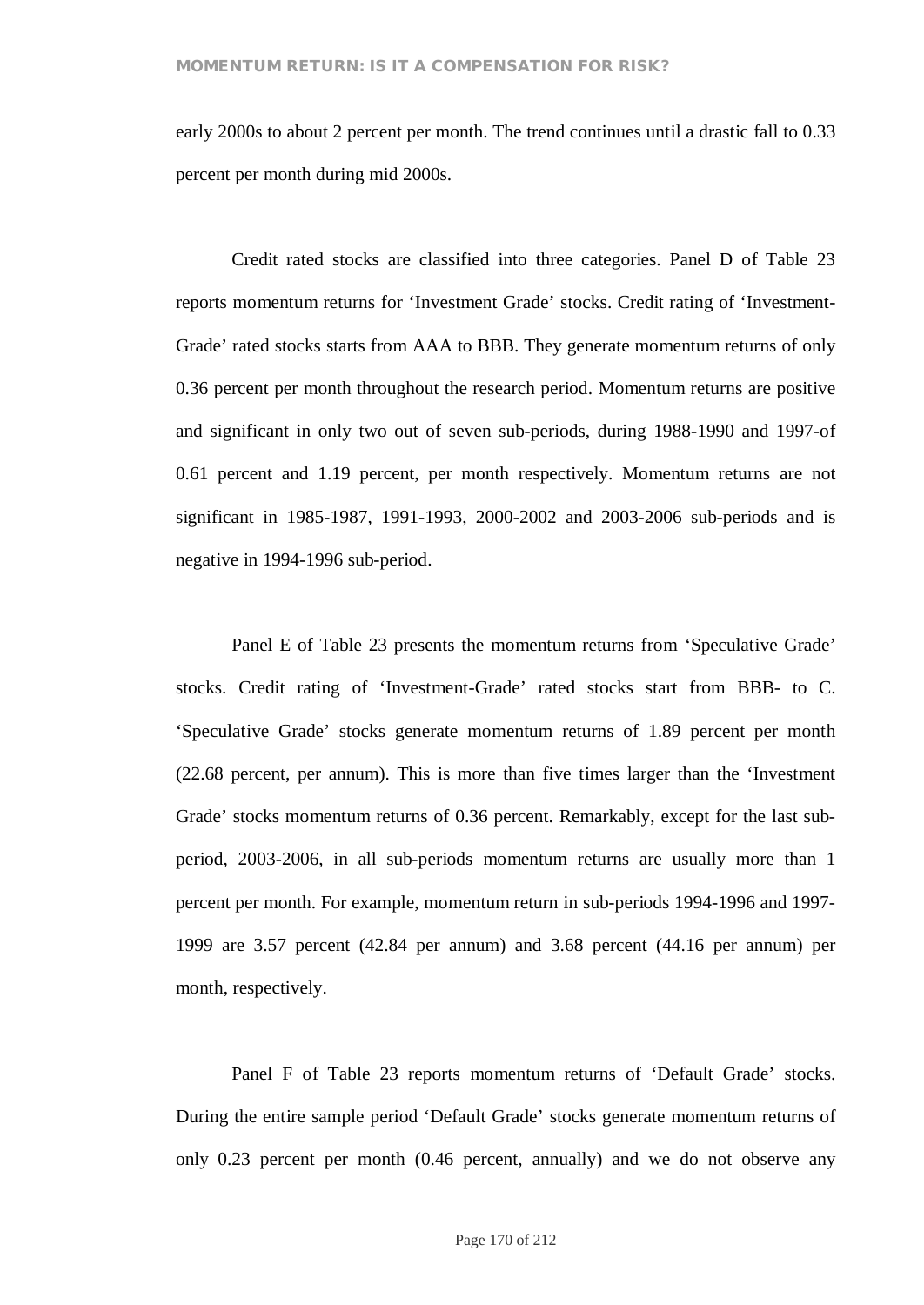significant momentum returns in any of the sub-periods. During the sub-periods from 1991 through 2002 we do not report momentum returns due to the fact that during these periods the number of 'Default Grade' stocks were less than ten, so decile portfolios could not be formed using the conventional momentum methodology of Jegadeesh and Titman (2001) which we employ in this study.

## [Insert Table 23 Here]

Overall, it is observed that momentum returns of credit rated stock is much higher than that of stock that are not credit rated. Among the credit rated stocks, momentum is the highest in 'Speculative Grade' stocks and lowest in 'Default Grade' stocks. On average, 'Speculative Grade' stocks earn momentum returns of more than 1 percent per month, whilst momentum return in 'Investment Grade' stocks is comparatively weak at 0.36 percent per month and weakest for 'Default Grade' stock with 0.23 percent per month. Momentum return of all credit rating categories follows a similar pattern over time. Figure 1 depicts the time pattern of all categories of credit rating stocks during the research period. The time pattern of momentum returns of credit rated stocks starts with a rising trend till mid 1990s then the trend declines and rise again which continues till early 2000s and finally drops again in mid 2000s.

#### **6.3.1.2 Using the Formation-Holding (JxK =nxn) Strategy**

Panel A of Table 24 shows that for 'All rated' Stocks momentum return is significant in the entire sample period regardless a change in the JxK strategy. For example, momentum return generated by the credit rated stocks for strategies  $JxK = 3x3$ ,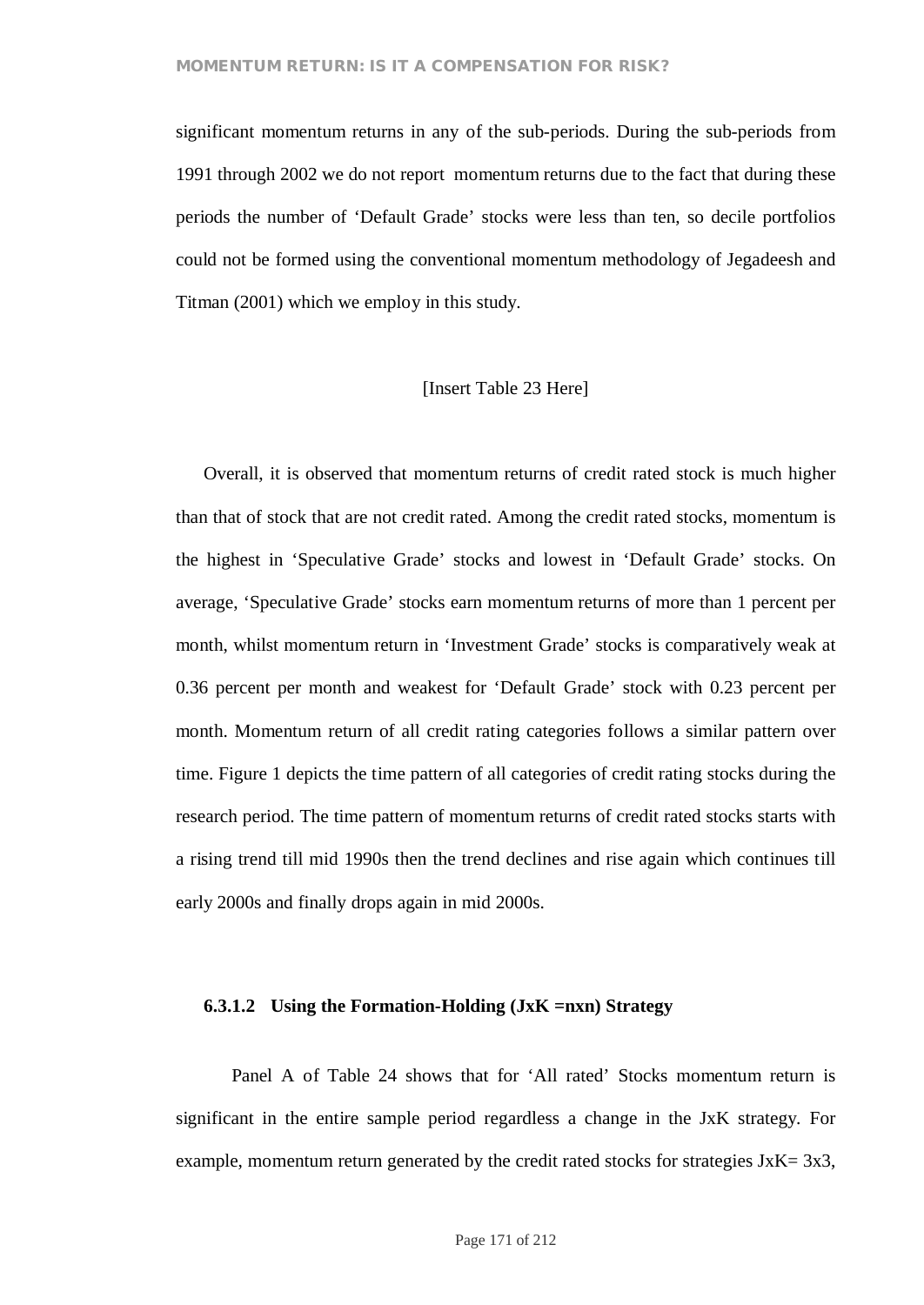6x6, 9x9 and  $12x12$  during the entire sample period is 0.65 (t=3.76), 1.22 (t=8.33), 1.55  $(t=7.28)$  and 1.23 ( $t=2.34$ ), respectively. Among the four strategies, momentum return is most significant when JxK=9x9 strategy is employed. In almost all sub-sample period momentum return is statistically significant and earns on average, a momentum return of one percent. This finding supports the conventional momentum return of Jegadeesh and Titman who report that momentum portfolio earns a return of 1 percent per month (12 percent per annum).

#### [Insert Table 24 Here]

For 'Investment Grade' rated stocks momentum return is significant when JxK=6x6 and 9x9 during the entire sample period. As reported in Panel B of Table 24, momentum return of credit rated stocks when formation and holding period is six and nine are 0.36 percent ( $t=3.35$ ) and 0.46 percent ( $t=4.39$ ), respectively. In different subsample periods both these strategies e.g. JxK= 6x6x and 9x9 are significant in three out of seven sub-sample periods. However for strategy JxK= 9x9 only momentum return is positive and statistically significant.

Interestingly, for 'Speculative Grade' rated stocks momentum return is significant in all the entire sample period and in different sub-sample periods. Panel C of Table 24 report that momentum return in the entire sample period when *JxK*=3x3, 6x6, 9x9 and  $12x12$  are used are 1.27 percent (t=5.58), 1.89 percent (t=9.91), 1.40 percent ( $t=8.17$ ) and 0.35 percent ( $t=2.21$ ), respectively. Again, among the four different *JxK* strategies e.g. strategy 3x3, 6x6 and 9x9 seems to be economically and statistically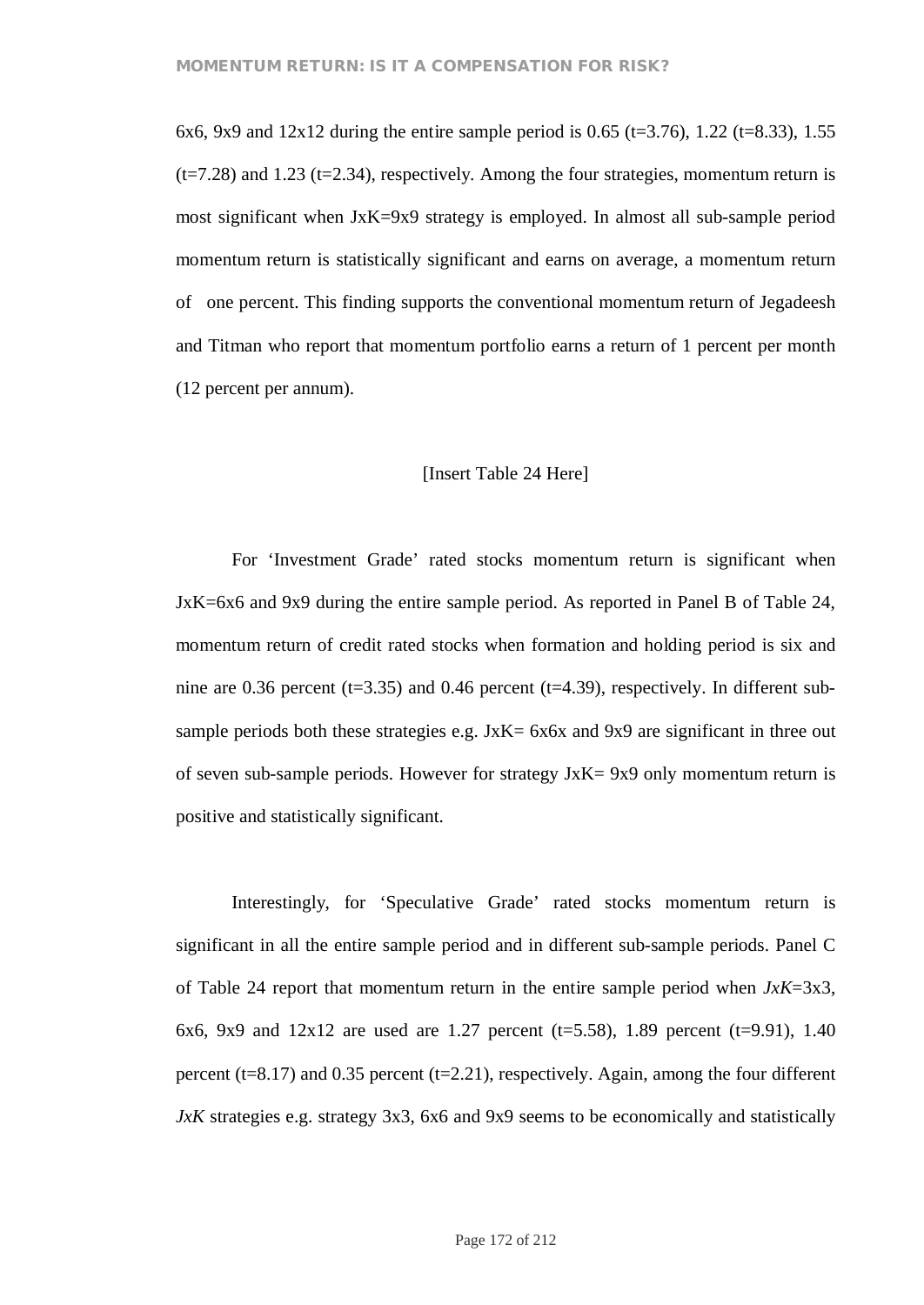significant in almost all the sub-sample period. The return generated by these low grade rated stocks are, on average, more than 1 percent.

The evidences suggest that momentum returns are high among low rated stocks and investors can earn abnormal return by forming and holding strategies for short-term period, e.g. for less than a year.

## **6.3.2 Momentum Return of Credit Rated Stocks across NBER Business Cycle**

Table 25 reports momentum returns for credit rated stocks over the business cycles as defined by NBER. Panel A of Table 25 reports momentum returns for all stocks that are credit rated. On average, credit rated stocks generate 1 percent momentum returns per month during expansions and is consistent with earlier findings in Table 2 for sub-periods. Momentum returns ranges in between 1.31 percent to 0.79 percent per month during the three expansion periods as defined by NBER. Panel B of Table 25 presents momentum returns of 'Investment Grade' stocks. For Investment Grade' stocks momentum is not significant in any of the expansion periods. During the contraction periods credit rated stocks generate momentum returns of more than 2 percent per month. Momentum returns of credit rated stocks is 3.75 percent per month during the early 1990s contraction and 2.39 percent per month during the early 2000s contraction period. Momentum returns of 'Investment grade' rated stocks are 2.19 percent per month during the early 1990s contraction period while that is not significant in other contraction period.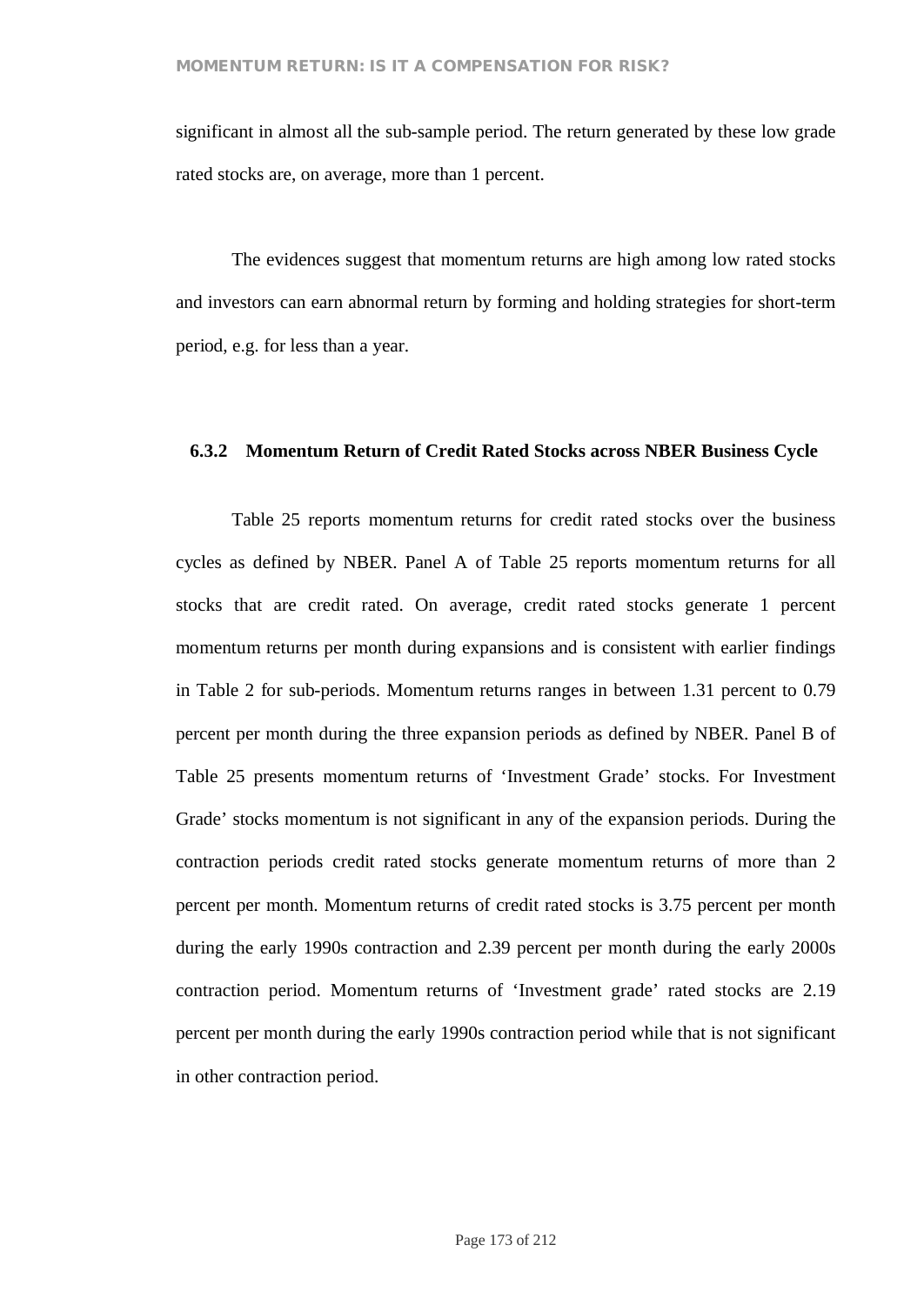Panel C of Table 25 reports momentum returns for 'Speculative Grade' stocks. Speculative Grade' stocks realize positive and significant momentum returns of more than 1 percent per month during expansions. Momentum returns of 'Speculative Grade' stocks are significant in both the contraction periods of early 1990s and early 2000s and are 4.99 percent and 3.24 percent per month, respectively.

## [Insert Table 25 Here]

One natural question follows from these findings: Why are momentum strategies profitable during contraction and why so for 'Speculative Grade' stocks? It can be argued that 'Speculative Grade' stocks have the higher business risk. Uncertainty in 'Speculative Grade' stocks is even more during the contraction period when credit risk is a major concern and there are more defaults. Intuitively, during contractions momentum investors holding 'Speculative Grade' stocks in their portfolio may not make an appropriate balance between their expectations, the magnitude of mispricing and the uncertainty associated in the 'Speculative Grade' rated stocks. Furthermore, momentum returns being predicted returns may not reflect the exact business cycle condition at the time when momentum returns are realized.

It has been established that momentum returns are earned mainly by the 'Speculative Grade' stocks and during contraction periods. It is possible that momentum returns are a compensation and interaction of the higher uncertainties imposed by the higher business risks of those firms at the firm level and the higher business risks faced by all firms during contraction periods. If momentum returns is a systematic phenomenon and is just a mere compensation to bear systematic risk then one would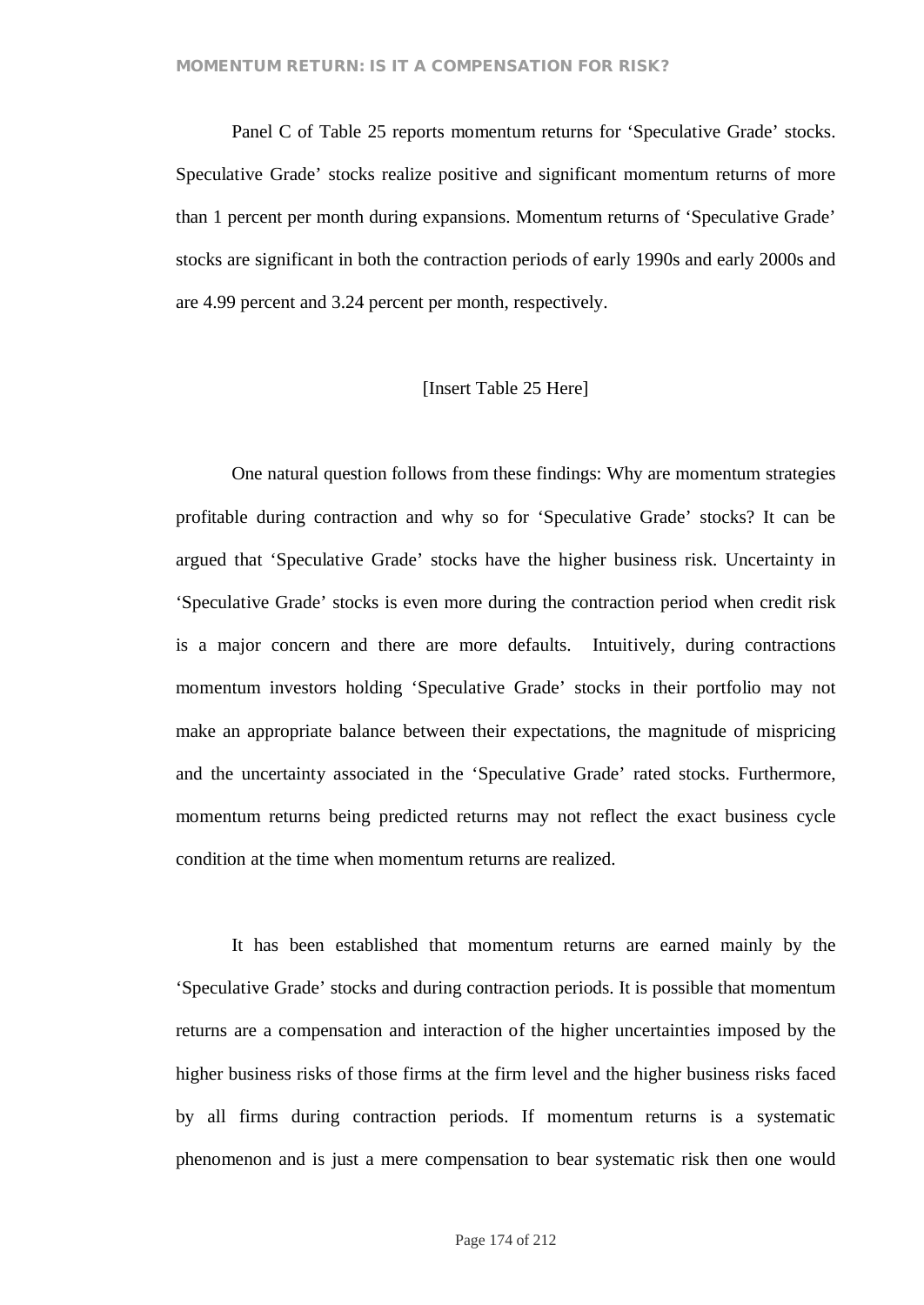expect momentum return to disappear once accounted for appropriate market-wide common risk factors. This is explored in the following sections.

## **6.3.3 Momentum Returns and Explained Risk Factors**

With the purpose to investigate if momentum returns of credit rated stocks can be explained by risk factors three sets of common risk components have been employed, e.g. Fama-French three factors, market states variables and macroeconomic variables. These variables have been regressed on the momentum returns of different types of credit rated stocks in equation 10 and by examining the alpha in the equation it is measured if momentum returns can be explained by these common risk components.

#### **6.3.3.1 Can Fama-French Three Factors Explain Momentum Return?**

With the purpose to test if stock-specific components can explain momentum returns of credit rated stocks Fama-French factors have been employed in equation 10. Table 26 presents coefficient estimates for equation 10 where *f* is a vector of the Fama-French three factors. Panel A of Table 26 reports results for all stocks that are credit rated. It is observed that momentum returns are still significant at 1.35 percent per month for credit rated stocks after controlling for the Fama-French three factors. Momentum returns are significantly high above 1 percent per month in several subperiods. For example, in the sub-periods 1997-1999 and 2000-2002 momentum returns of credit rated stocks are 2.06 percent, and 2.81 percent per month, respectively.

[Insert Table 26 Here]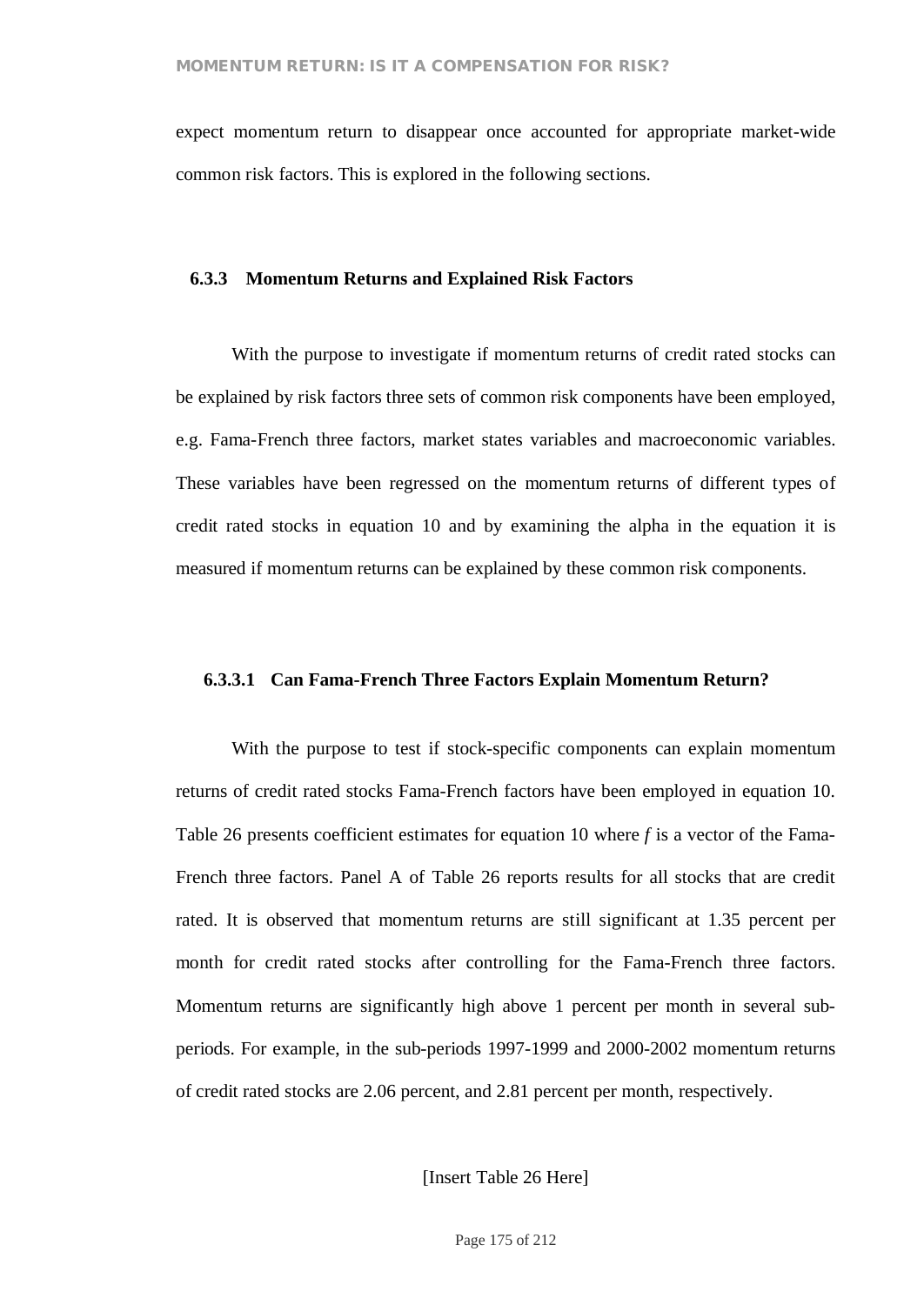Panel B of Table 26 reports momentum returns for 'Investment Grade' stocks when Fama-French idiosyncratic factors are accounted for. For 'Investment Grade' stocks momentum return only 0.46 percent per month after controlling for Fama-French risk factors. In only two sub-periods from 1997-1999 to 2000-2002 'Investment Grade' stocks realized momentum returns of 1 percent per month, respectively. But significant momentum return is not observed in any other sub-periods.

Panel C of Table 26 reports momentum returns of 'Speculative Grade' stocks. Momentum returns are still more than 2 percent per month for 'Speculative Grade' stocks when Fama-French risk factors are taken into account. In almost all sub-periods momentum returns are economically significant. Momentum returns ranges from 0.84 percent to 4.18 percent per month in sub-periods from 1994-1996 to 2000-2002.

Among the three Fama-French risk factors the coefficient of the variable HML is significant for all rated, 'Investment Grade' and 'Speculative Grade' stocks and are negatively related to momentum return. In particular, the negative relation between HML and momentum return is observed more during the periods of economic upturns e.g. in sub-periods 1988-199, 1997-1999 and 2000-2002. Fama-French (1993) interpret the average HML return as a premium for a state variable risk related to relative distress. Fama-French (1994) further add that the variation through time in the loadings of industries on HML reflects periods of industry strength or distress. Industries have strong positive HML loadings in bad time and negative leadings during good times.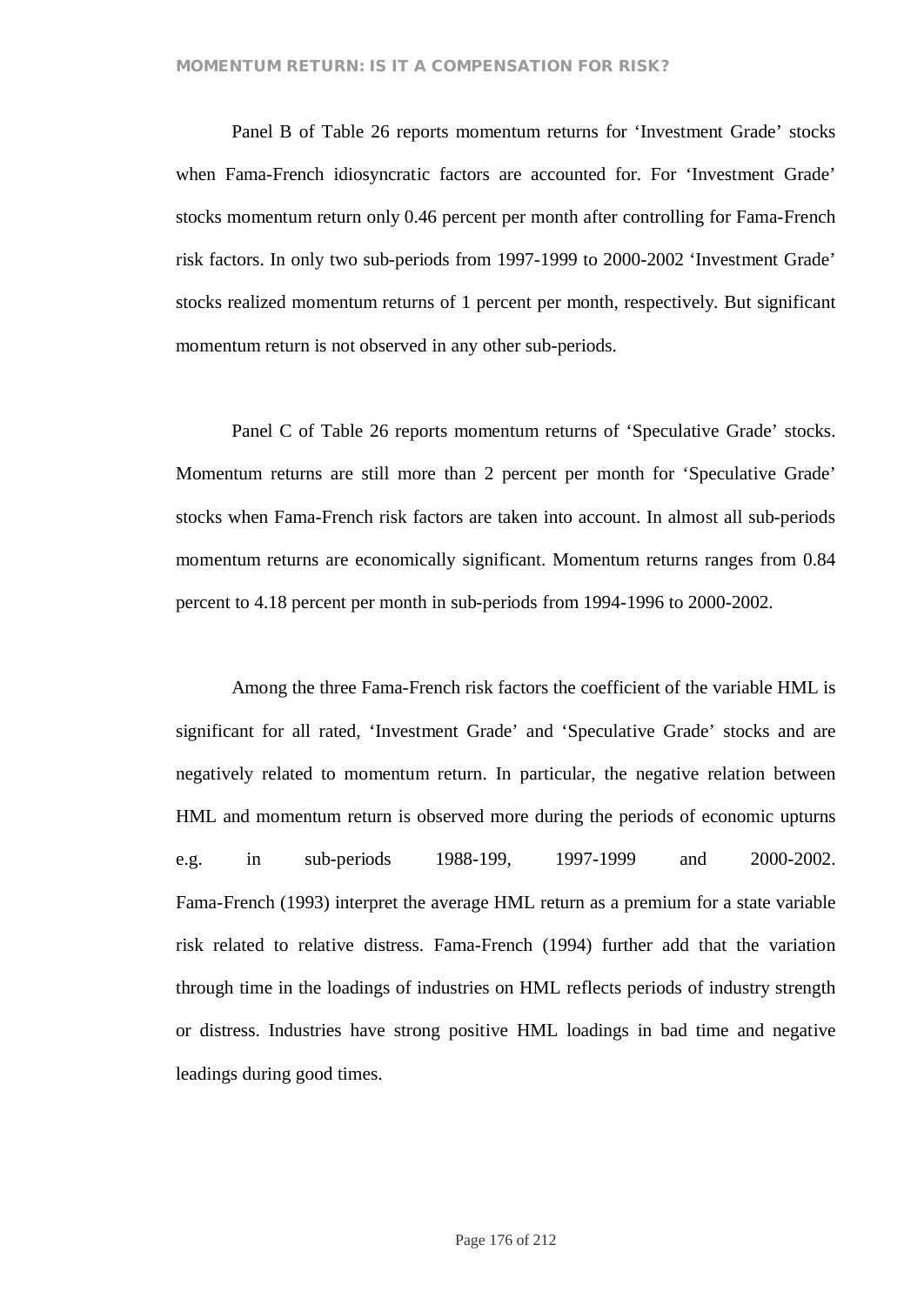The empirical result shows that Fama-French three factors cannot explain momentum returns in credit rated stocks. In particular momentum returns of 'Speculative Grade' stocks are more than 2 percent per month when these idiosyncratic risk factors are priced. This finding is consistent with several earlier studies in momentum literature that Fama-French three factors cannot explain momentum returns (see among others Fama and French, 1996; Grundy and Martin, 2001 and Avramov et al 2007).

## **6.3.3.2 Can Market States Explain Momentum Return?**

In order to investigate if market states variables can explain momentum returns of credit rated stocks, the two market states variables e.g. 36-month lagged average market return (LAGMKT) and its square (LAGMKT<sup>2</sup>) have been employed in equation 10. Table 27 reports coefficient estimates for equation 10 where *f* is the vector of 36 month lagged average market return (LAGMKT) and its square (LAGMKT<sup>2</sup>). The coefficient estimates for the lagged market returns (LGMKT) is positive and significant. Panel A of Table 27 we reports momentum returns for credit rated stocks when the risks for up and down market states are priced. Momentum returns for credit rated stocks remains significant as measured by the positive alpha of 0.99 percent per month. In different sub-periods momentum is significant and ranges between 1.09 percent and 2.24 percent per month. Momentum profits are especially prominent during the two expansion periods in the US in the late 1980s and late 1990s. Momentum returns of credit rated stocks still remains once accounted for market state variables.

[Insert Table 27 Here]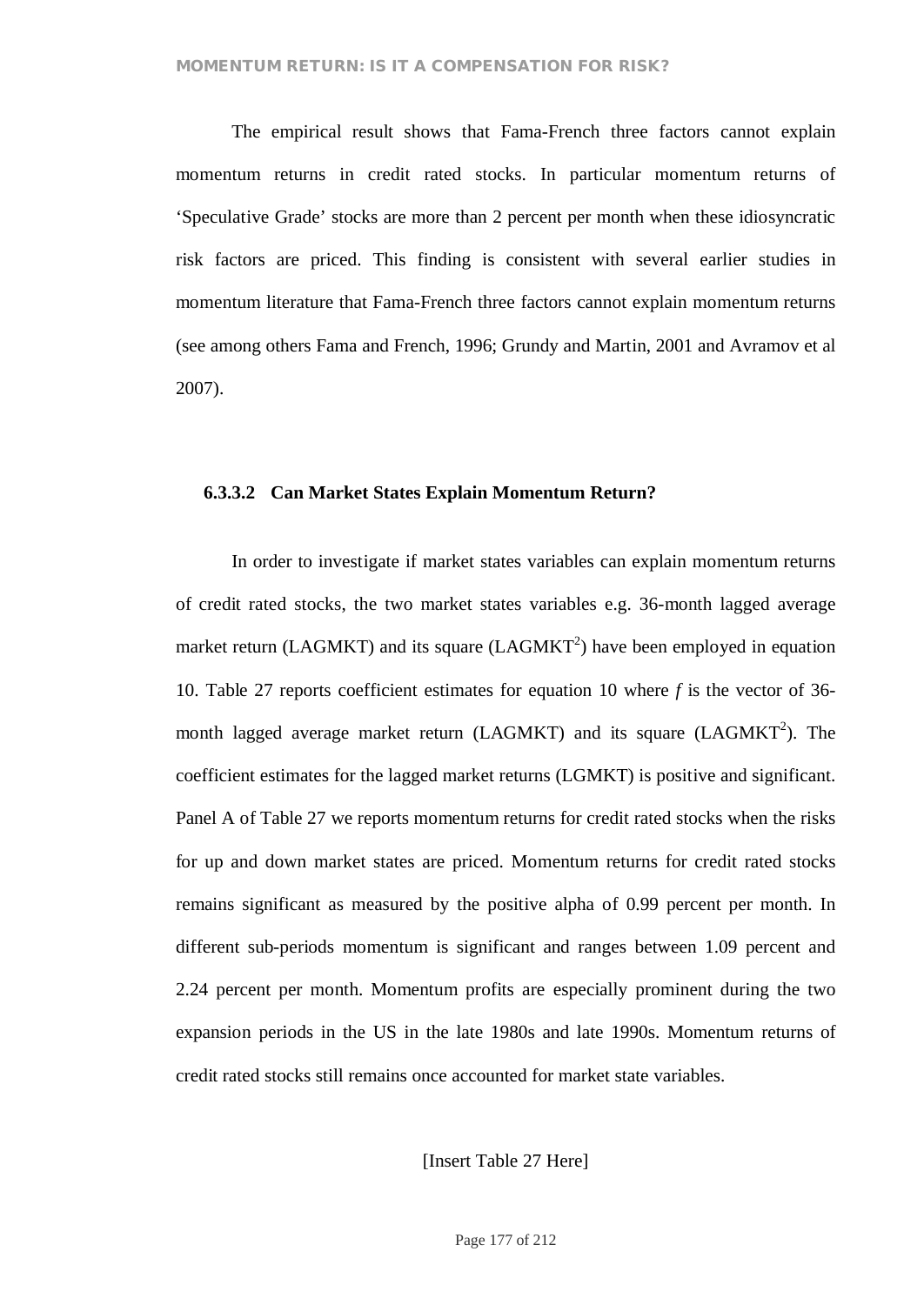Panel B of Table 27 reports momentum returns for 'Investment Grade' stocks. The coefficient estimates for  $LAGMKT<sup>2</sup>$  is significant. Momentum returns for 'Investment Grade' stocks disappear when controlled for market states variable. The coefficient estimates for alpha are not significantly different from zero in the entire sample period and in most sub-sample periods. The LAGMKT variable is mostly positively related to the momentum return, though statistically not significant, indicating that momentum return is high (low) when lagged market return is high (low).

Panel C of Table 27 reports momentum returns for 'Speculative Grade' stocks. The coefficient estimates for the lagged market returns (LGMKT) is positive and significant. Momentum returns for 'Speculative Grade' stocks after controlling for market states factors are significant at 1.64 percent per month in the full sample period and in almost all sub-periods. For example, during 1997-1999 and 2000-2002, momentum returns can be earned from 'Speculative Grade' stocks of 3.46 percent and 3.42 percent, respectively.

Overall, the results clearly depict that momentum returns of credit rated stocks remains significant once controlled for market states risk factors and especially for 'Speculative Grade' stocks.

#### **6.3.3.3 Can Macroeconomic Factors Explain Momentum Return?**

With the objective to examine if momentum returns of credit rated stocks can be explained by macroeconomic variables, the lagged of the four macroeconomic variables e.g. dividend yield, short rate, term premium, default premium have been used as risk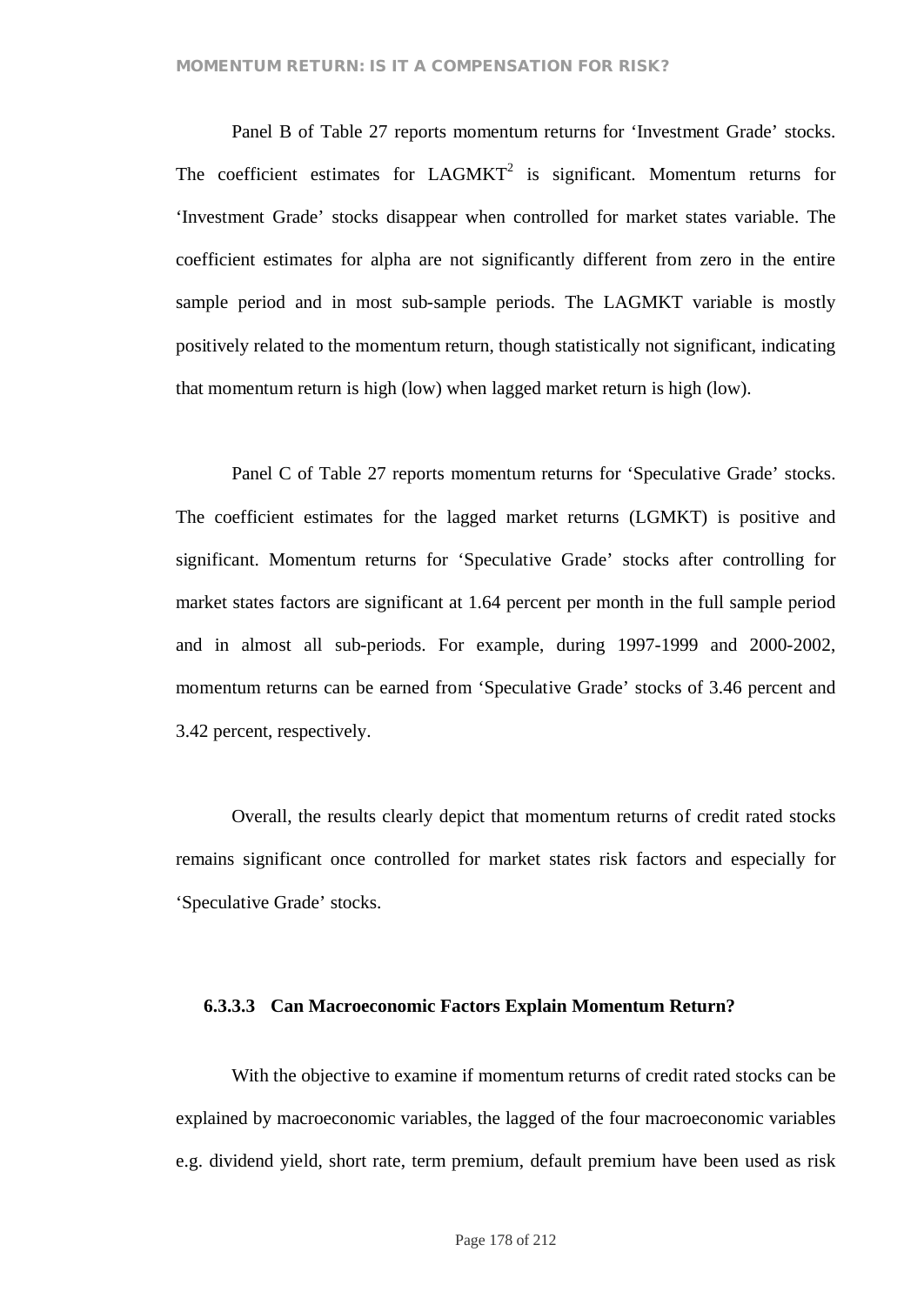## **MOMENTUM RETURN: IS IT A COMPENSATION FOR RISK?**

components in equation 10. Table 28 reports the coefficient estimates for equation 1 when *f* is the vector of lagged macroeconomic variables. Panel A of Table 28 reports results for all stocks that are rated. The coefficient estimates for alpha are significant in the full research period and in all sub-periods except for one. Momentum returns disappear when macro-economic risk factors are taken into account. Panel B of Table 28 reports the coefficient estimates for 'Investment Grade' stocks when priced for lagged macroeconomic risk factors. The coefficients for alpha is not significant during the entire sample period, indicating momentum returns disappear when priced for macroeconomic risk factors, except for two sub-periods. Panel C of Table 28 reports momentum returns for 'Speculative Grade' stocks when priced for macroeconomic risk factors. The coefficient estimates for alpha is not significant indicating that momentum returns disappear.

## [Insert Table 28 Here]

Among the four macroeconomic variables, on average, the coefficient of the term premium (TERM) is significant and is negatively related to momentum return, indicating that momentum return is high for all credit rated stocks when term premium is low. The coefficient of the variable default premium (DEF) is significant but positively related to momentum returns in different sub-period. This positive relation between momentum return and default premium further establishes that momentum returns of 'Speculative Grade' stocks are high during contractions. Fama and French (1988) who document that default premium track long-term business conditions and this variable is higher during recession and lower during expansions. Table 29 reports the momentum returns of credit rated stocks and its interaction with contemporaneous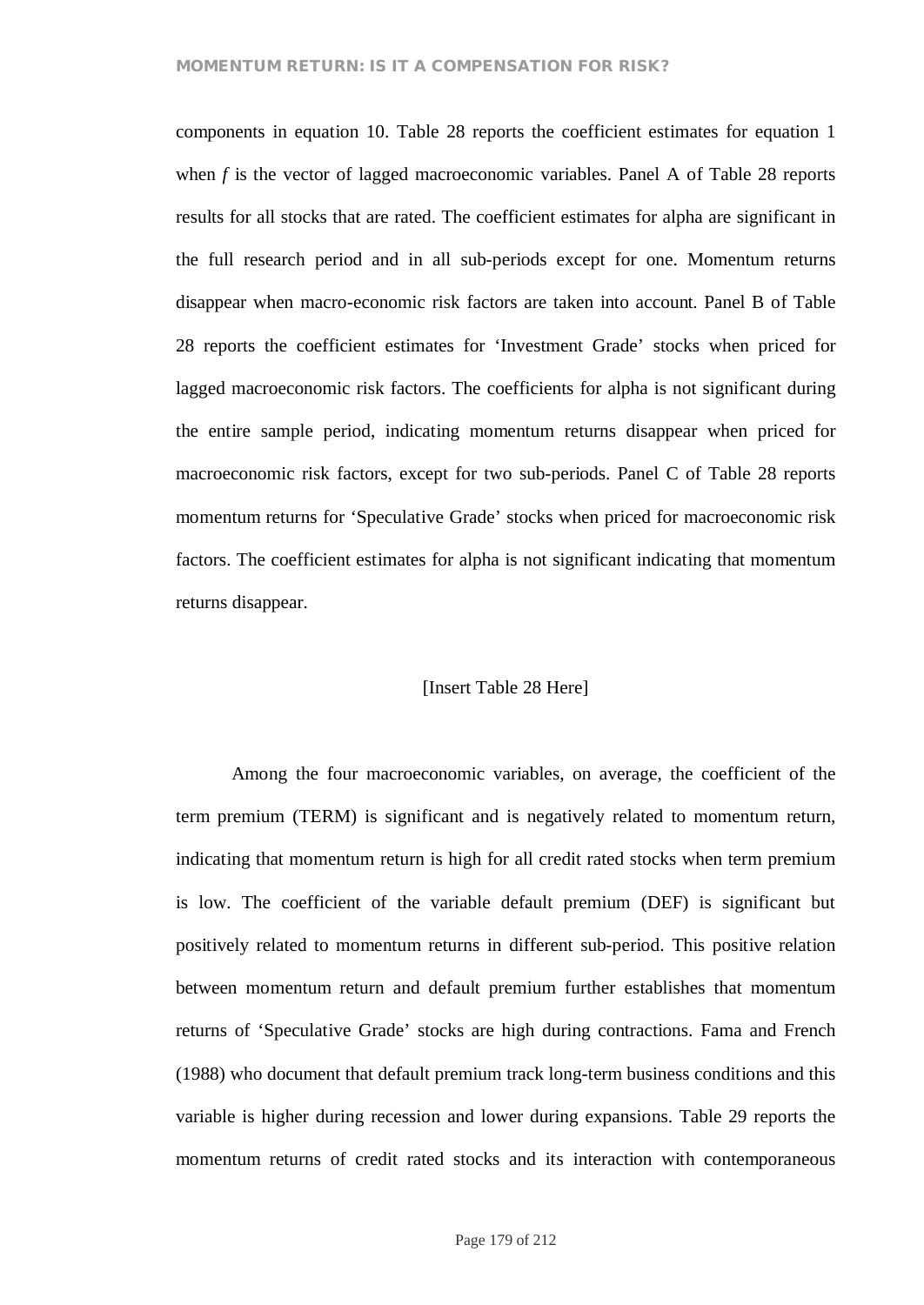macroeconomic variables. In other words, when momentum returns with *f* being a vector of the contemporaneous values of the same macroeconomic variables is estimated in equation 10 and the conclusions do not change.

### [Insert Table 29 Here]

In sum, the results from Table 29 shows that momentum return of credit rated stocks disappears once controlled for macroeconomic risk factors and are so for all categories of credit rated stocks.

## **6.4 Conclusions**

The empirical findings from this chapter show that momentum return is significant rated stocks than in not-rated stocks. Again, among the credit rated stocks momentum returns are strongest in 'Speculative Grade' stocks. The returns are more pronounced during the contraction periods of NBER business cycles. On average 'Speculative Grade' stocks earn momentum returns of more than 3 percent per month during contraction periods and more than 1 percent during expansion periods. On the contrary, momentum is not observed in 'Investment Grade' stocks during market expansion and generates returns of more than 1 percent during contraction.

When momentum returns are controlled for common risk components it is reported that momentum returns across all types of credit rated stocks remains once controlled for Fama-French three factors and market states risk factors. In particular the effect is more pronounced among 'Speculative Grade' stocks. Momentum returns of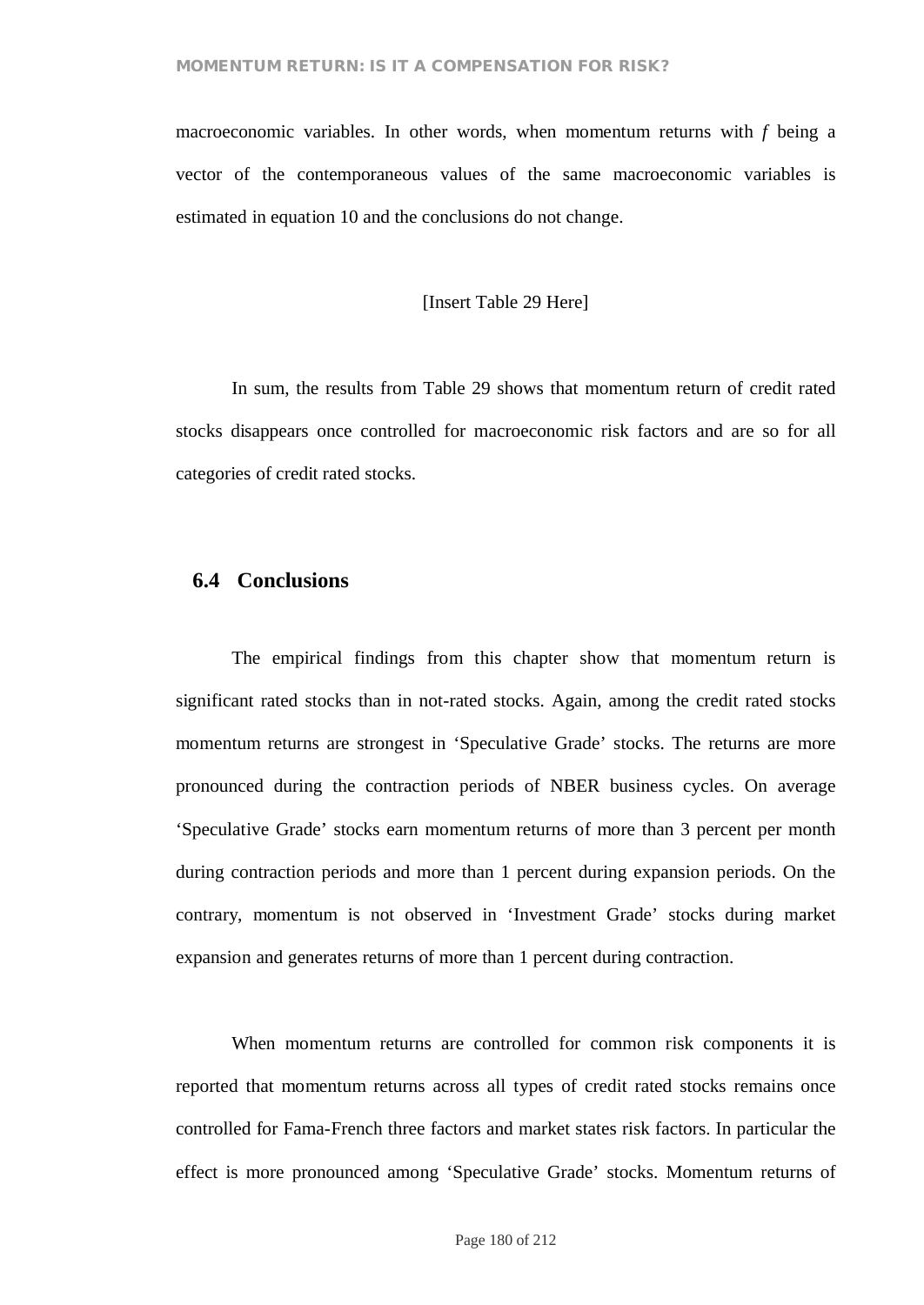#### **MOMENTUM RETURN: IS IT A COMPENSATION FOR RISK?**

'Speculative Grade' stocks remain high at 2.07 percent per month once controlled for these risk factors. 'Investment Grade' stocks earn momentum returns of 0.46 percent when controlled for Fama-French three factors. When controlled for market states factors for 'Speculative Grade' stocks momentum return remains high at 1.63 percent once controlled for market states and for 'Investment Grade' stocks momentum returns disappear. Finally, when controlled for macroeconomic risk factors and report that momentum returns of all types of credit rated stocks disappear when accounted for macroeconomic risk factors. Among the macroeconomic variables, term spreads and default spreads is observed to have important implications in explaining the momentum returns of 'Speculative Grade' stocks. The empirical findings imply that momentum returns could be compensation to the increased uncertainty during economic downturns. The findings have important implication to the investors. Given the recent economic downturn after 2003s in the US market an investor would realize significant momentum return by holding 'Speculative Grade' stocks in her momentum portfolio.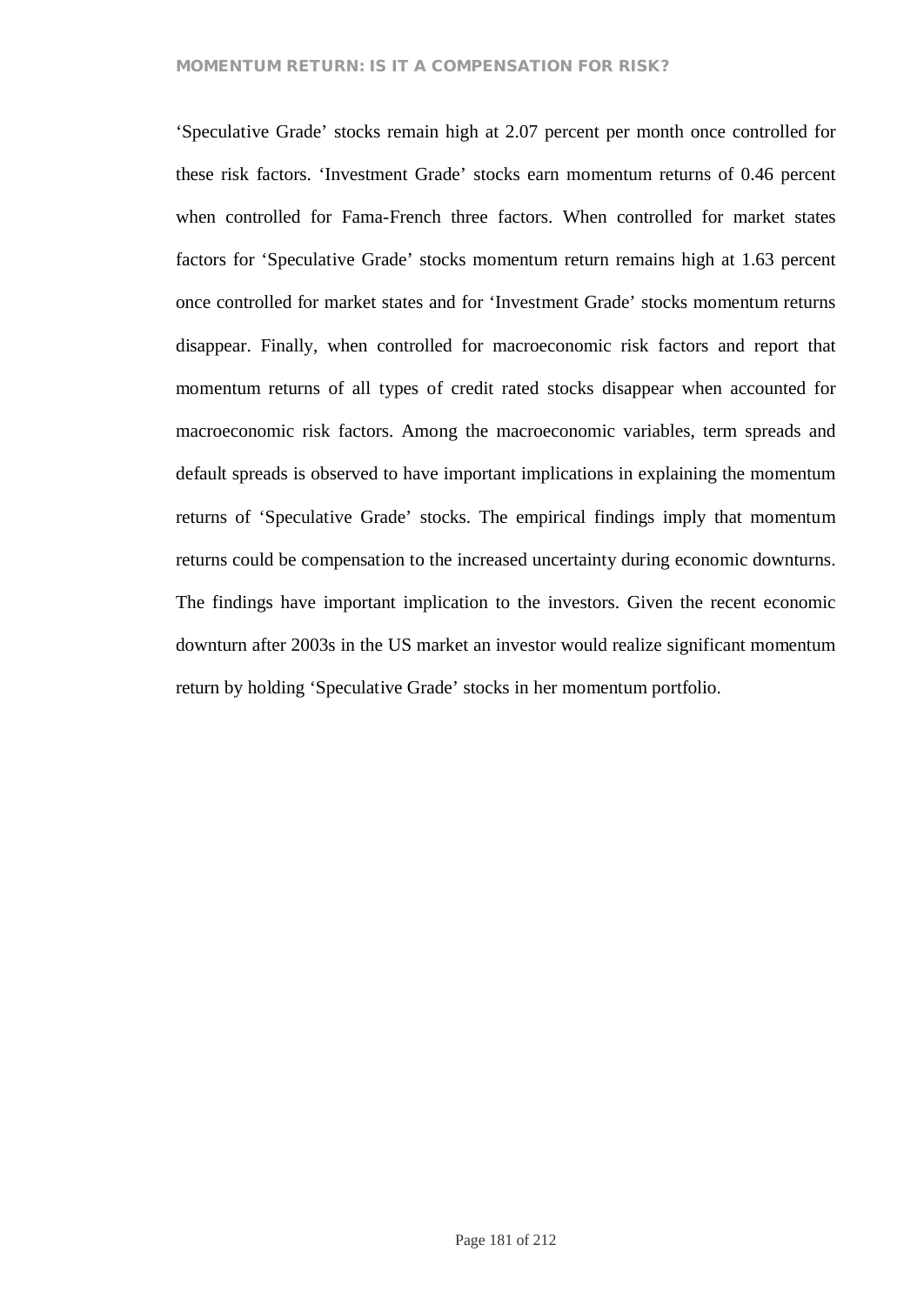# **6.5 APPENDIX D: Empirical Tables on Momentum Returns, Uncertainty and Credit Ratings**

## **Table 22: Descriptive Statistics of Credit Rated Stocks**

This table presents the descriptive statistics of monthly returns across stocks both unrated and rated by Standard & Poor's (S&P) and all stocks listed on CRSP. The sample period is from January 1985 to December 2006. The returns represent the timeseries mean of the cross-sectional average return for each month (in percentage and per month). Standard deviation, skewness and kurtosis are computed as the cross-sectional medians over all sample stocks. 'All Rated' imply those stocks rated by S&P, 'Investment Grade' represents stocks rated from AAA to BBB (numerical score 1 to 10), 'Speculative Group' are stocks rated as BBB- to C (numerical score from 11 to 21) and 'Default' represents stocks that rated as D (numerical score 22) by S&P.

| <b>Descriptive Statistics</b>                                   |                   |                  |                  |              |                                                           |                                |  |  |  |  |
|-----------------------------------------------------------------|-------------------|------------------|------------------|--------------|-----------------------------------------------------------|--------------------------------|--|--|--|--|
|                                                                 | <b>All Stocks</b> | <b>All Rated</b> | <b>Not Rated</b> | <b>Rated</b> | <b>Rated</b><br><b>Investment Grade Speculative Grade</b> | <b>Rated</b><br><b>Default</b> |  |  |  |  |
| <b>Total No. of Stocks</b><br>(NYSE, NASDAQ and<br><b>AMEX)</b> | 21865             | 21865            | 21865            | 21865        | 21865                                                     | 21865                          |  |  |  |  |
| <b>Total No. of Months</b>                                      | 264               | 264              | 264              | 264          | 264                                                       | 264                            |  |  |  |  |
| Total No. of<br><b>Observation</b>                              | 5772360           | 5772360          | 5772360          | 5772360      | 5772360                                                   | 5772360                        |  |  |  |  |
| No. of All Non-missing<br><b>Observations</b>                   | 1980533           | 1980533          | 1980533          | 1980533      | 1980533                                                   | 19805331                       |  |  |  |  |
| <b>No. of Non-Missing</b><br>observations                       | 1980533           | 337745           | 1504299          | 203795       | 131581                                                    | 2369                           |  |  |  |  |
| <b>No. of Valid Stocks</b>                                      | 21766             | 4017             | 19402            | 2045         | 2661                                                      | 286                            |  |  |  |  |
| Mean $(\% )$                                                    | 1.21              | 1.17             | 1.22             | 1.32         | 1.03                                                      | $-4.55$                        |  |  |  |  |
| <b>Standard Deviation (%)</b>                                   | 17.66             | 13.1             | 17.64            | 9.13         | 15.43                                                     | 31.54                          |  |  |  |  |
| <b>Skewness</b>                                                 | 0.827             | 0.3404           | 0.8031           | 0.1589       | 0.3887                                                    | 0.3225                         |  |  |  |  |
| Kourtosis                                                       | 6.8929            | 4.7874           | 6.4937           | 4.3877       | 4.3489                                                    | 2.5854                         |  |  |  |  |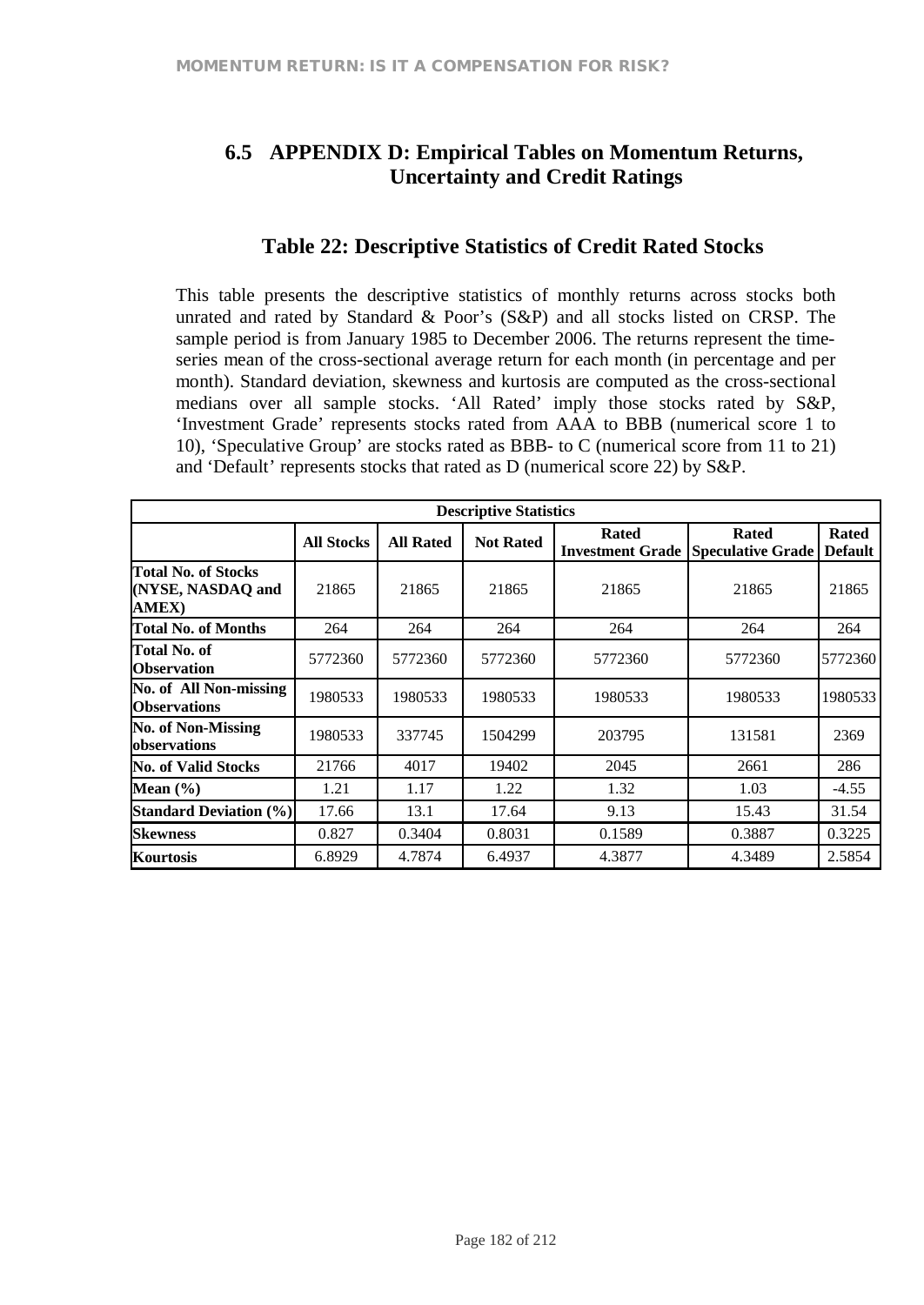### **Table 23: Momentum Return of Different Types of Rated Stocks**

#### **Three-Year Sub-Sample Period**

The following table reports the monthly returns for winner, loser and momentum portfolios formed based on *JxK =6x6* strategy (six-month historic returns held for the following six months). The sample period is from January 1985 through December 2006. In each month *t* for all NYSE, AMEX and NASDAQ stocks with returns from *t-6* through *t-1* on the monthly CRSP database, the stocks are ranked into decile portfolios according to their returns during the formation period (*J*). Decile portfolios are formed monthly by weighting equally all firms in that decile ranking. Winner and Loser are the equal-weighted portfolios of the 10 percent of the stocks with the lowest and the highest returns over the pervious six months, respectively. We long winner portfolio and short Loser portfolio and hold the position for the following holding (*K*) months (*t+1 to t+6*). The month *t* is skipped between the formation and the holding period. At the end of the holding period Momentum portfolio is realized as the difference between the returns on winner portfolio and loser portfolios. Panel A reports the output results for 'All Stocks', Panel B, Panel C, Panel D, Panel E and Panel F reports the output for 'Not Rated', 'All Rated', 'Investment Grade', 'Speculative Grade' and 'Default Grade' stocks. The column 'Portfolio size' reports the average size of the decile portfolio during each period. The column titled "Rated Stocks" gives the number of stocks rated in each sub-sample period. The last column reports the size of sub-sample period. The numbers in bold fonts represent significance at 5 and 1 percent level and t-statistics are given. The table reports the momentum return in percentage, per month and when excluding penny stocks from the sample. A minimum of six-month observation is required for any stocks to be included in the sample.

|            |         |               | PANEL A: ALL STOCKS |      |                                                   | <b>PANEL B: NOT RATED</b> |        |                 |                       |                    |  |
|------------|---------|---------------|---------------------|------|---------------------------------------------------|---------------------------|--------|-----------------|-----------------------|--------------------|--|
| Sub-period | Loser   | <b>Winner</b> |                     |      | <b>Momentum Portfolio Size Rated Stocks Loser</b> |                           | Winner | <b>Momentum</b> | <b>Portfolio Size</b> | <b>Rated Stock</b> |  |
| 1985-2006  | 0.78    | 1.49          | 0.71                | 2135 |                                                   | 0.94                      | 1.7    | 0.76            | 602                   | 6481               |  |
| t-stat     | 5.2     | 10.33         | 8.9                 |      |                                                   | 4.83                      | 8.82   | 7.43            |                       |                    |  |
| 1985-1987  | 0.55    | 1.39          | 0.85                | 2120 |                                                   | 0.39                      | 1.41   | 1.02            | 433                   | 4878               |  |
| t-stat     | 1.12    | 2.61          | 6.01                |      |                                                   | 0.67                      | 2.37   | 5.05            |                       |                    |  |
| 1988-1990  | $-0.68$ | 0.27          | 0.95                | 2099 | $\overline{\phantom{0}}$                          | $-0.92$                   | 0.22   | 1.14            | 457                   | 5343               |  |
| t-stat     | $-1.8$  | 0.95          | 5.48                |      |                                                   | $-2.32$                   | 0.74   | 6.7             |                       |                    |  |
| 1991-1993  | 1.78    | 2.21          | 0.42                | 2106 |                                                   | 2.06                      | 2.73   | 0.67            | 486                   | 5574               |  |
| $t$ -stat  | 5.47    | 8.39          | 2.31                |      |                                                   | 5.25                      | 7.26   | 2.41            |                       |                    |  |
| 1994-1996  | 0.83    | 1.41          | 0.58                | 2151 |                                                   | 0.76                      | 1.6    | 0.84            | 639                   | 6726               |  |
| t-stat     | 3.76    | 5.37          | 5.05                |      |                                                   | 2.47                      | 4.44   | 4.73            |                       |                    |  |
| 1997-1999  | 0.63    | 1.67          | 1.04                | 2152 | $\overline{a}$                                    | 1.13                      | 2.03   | 0.9             | 664                   | 6961               |  |
| t-stat     | 1.58    | 5.4           | 4.86                |      |                                                   | 2.4                       | 4.83   | 4.29            |                       |                    |  |
| 2000-2002  | $-0.09$ | 0.92          | 1.01                | 2146 |                                                   | $-0.11$                   | 0.88   | 0.99            | 575                   | 6122               |  |
| t-stat     | $-0.19$ | 1.6           | 2.69                |      |                                                   | $-0.16$                   | 1.07   | 2.19            |                       |                    |  |
| 2003-2006  | 1.97    | 2.26          | 0.29                | 2160 |                                                   | 2.57                      | 2.64   | 0.06            | 829                   | 8540               |  |
| t-stat     | 6.22    | 7.1           | 2.35                |      |                                                   | 5.83                      | 5.95   | 0.28            |                       |                    |  |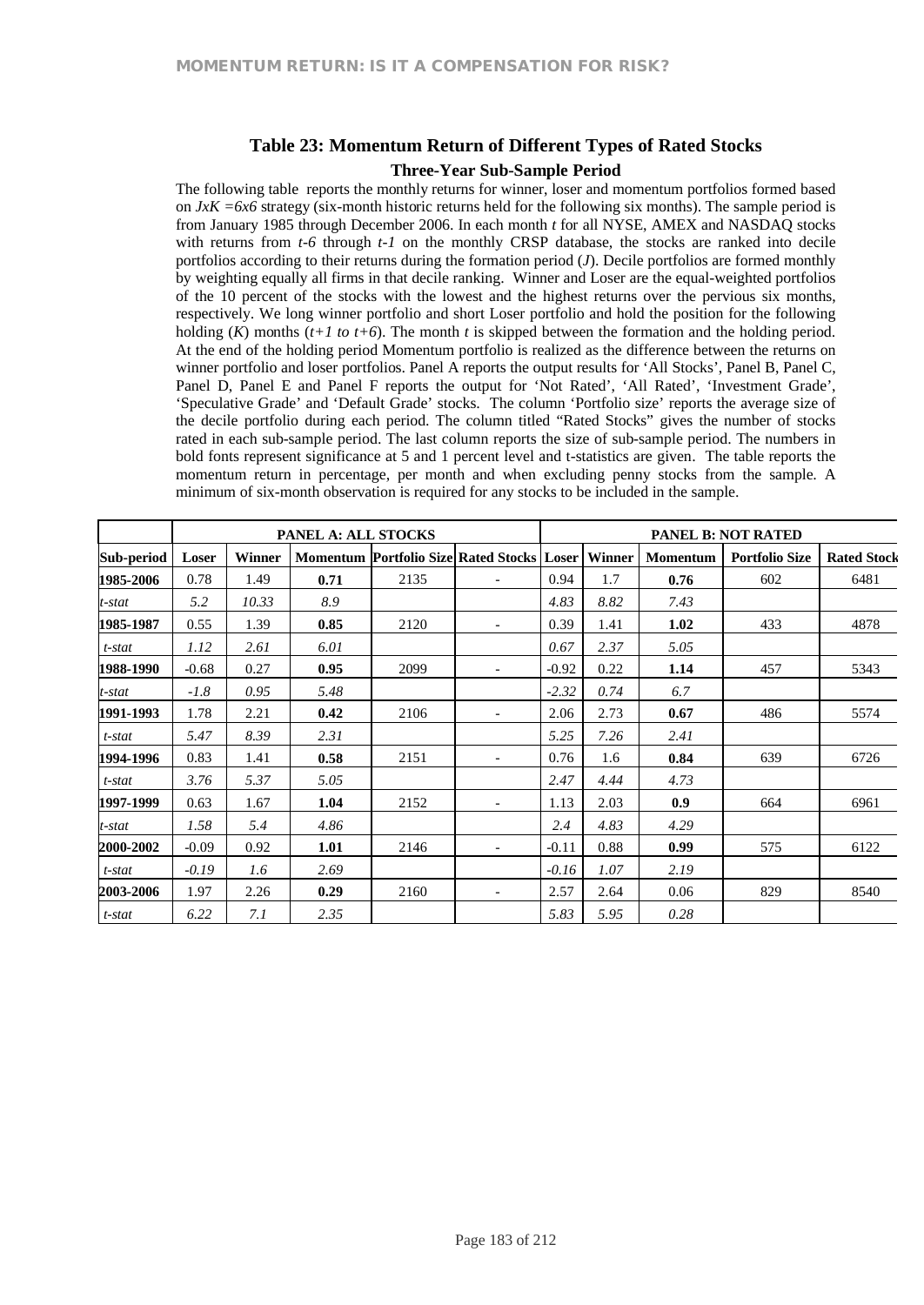|            |         |               |                 |                       | Table 25 Continued  |         |               |                 |                           |                    |
|------------|---------|---------------|-----------------|-----------------------|---------------------|---------|---------------|-----------------|---------------------------|--------------------|
|            |         |               |                 | PANEL C: ALL RATED    |                     |         |               |                 | PANEL D: INVESTMENT GRADE |                    |
| Sub-period | Loser   | <b>Winner</b> | <b>Momentum</b> | <b>Portfolio Size</b> | <b>Rated Stocks</b> | Loser   | <b>Winner</b> | <b>Momentum</b> | <b>Portfolio Size</b>     | <b>Rated Stocl</b> |
| 1985-2006  | 0.43    | 1.65          | 1.22            | 131                   | 1327                | 1.11    | 1.47          | 0.36            | 80                        | 800                |
| t-stat     | 2.28    | 11.95         | 8.33            |                       |                     | 8.19    | 14.95         | 3.35            |                           |                    |
| 1985-1987  | 0.33    | 1.48          | 1.15            | 101                   | 1026                | 1.44    | 1.73          | 0.29            | 61                        | 613                |
| t-stat     | 0.67    | 2.72          | 4.06            |                       |                     | 4.47    | 4.08          | 1               |                           |                    |
| 1988-1990  | $-1.48$ | 0.42          | 1.9             | 100                   | 1010                | 0.16    | 0.77          | 0.61            | 62                        | 628                |
| t-stat     | $-2.96$ | 1.29          | 6.52            |                       |                     | 0.39    | 2.58          | 2.14            |                           |                    |
| 1991-1993  | 2.02    | 2.35          | 0.33            | 95                    | 963                 | 2.02    | 2.03          | 0.01            | 65                        | 652                |
| t-stat     | 5.14    | 9.72          | 0.92            |                       |                     | 5.59    | 12.93         | 0.03            |                           |                    |
| 1994-1996  | 0.72    | 1.09          | 0.36            | 120                   | 1212                | 1.42    | 1.15          | $-0.26$         | 77                        | 779                |
| t-stat     | 3.02    | 5.13          | 1.92            |                       |                     | 8.68    | 6.42          | $-2.27$         |                           |                    |
| 1997-1999  | $-0.15$ | 2.2           | 2.35            | 159                   | 1593                | 0.9     | 2.09          | 1.19            | 96                        | 959                |
| t-stat     | $-0.3$  | 8.29          | 6.05            |                       |                     | 2.33    | 11.78         | 3.81            |                           |                    |
| 2000-2002  | $-1.42$ | 0.96          | 2.38            | 166                   | 1681                | $-0.09$ | 0.61          | 0.7             | 96                        | 968                |
| t-stat     | $-2.71$ | 2.09          | 4.61            |                       |                     | $-0.2$  | 2.05          | 1.94            |                           |                    |
| 2003-2006  | 2.34    | 2.67          | 0.33            | 159                   | 1602                | 1.79    | 1.88          | 0.09            | 90                        | 903                |

|            |         |        |                 | <b>PANEL E: SPECULATIVE GRADE</b> |                     | <b>PANEL F: DEFAULT GRADE</b> |         |                 |                       |                    |  |  |  |
|------------|---------|--------|-----------------|-----------------------------------|---------------------|-------------------------------|---------|-----------------|-----------------------|--------------------|--|--|--|
| Sub-period | Loser   | Winner | <b>Momentum</b> | <b>Portfolio Size</b>             | <b>Rated Stocks</b> | Loser                         | Winner  | <b>Momentum</b> | <b>Portfolio Size</b> | <b>Rated Stocl</b> |  |  |  |
| 1985-2006  | 0.13    | 2.01   | 1.89            | 51                                | 517                 | $-0.11$                       | 0.12    | 0.23            | 0.29                  | 10                 |  |  |  |
| t-stat     | 0.53    | 11.78  | 9.91            |                                   |                     | $-0.17$                       | 0.2     | 2.09            |                       |                    |  |  |  |
| 1985-1987  | $-0.25$ | 1.41   | 1.66            | 39                                | 393                 | 3.52                          | 0.18    | $-3.34$         | 1.04                  | 20                 |  |  |  |
| t-stat     | $-0.36$ | 2.17   | 4.6             |                                   |                     | 1.9                           | 0.15    | $-1.64$         |                       |                    |  |  |  |
| 1988-1990  | $-2.1$  | 0.36   | 2.46            | 36                                | 366                 | $-6.23$                       | $-5.78$ | 0.46            | 0.42                  | 15                 |  |  |  |
| t-stat     | $-3.56$ | 1.03   | 6.99            |                                   |                     | $-4.15$                       | $-4.56$ | 1.87            |                       |                    |  |  |  |
| 1991-1993  | 2.09    | 2.87   | 0.78            | 29                                | 305                 |                               |         |                 |                       |                    |  |  |  |
| t-stat     | 4.27    | 9.14   | 2.03            |                                   |                     |                               |         |                 |                       |                    |  |  |  |
| 1994-1996  | 0.3     | 1.3    | 1               | 42                                | 431                 |                               |         |                 |                       |                    |  |  |  |
| t-stat     | 0.81    | 4.44   | 2.71            |                                   |                     |                               |         |                 |                       |                    |  |  |  |
| 1997-1999  | $-0.81$ | 2.76   | 3.57            | 63                                | 637                 |                               |         |                 |                       |                    |  |  |  |
| t-stat     | $-1.32$ | 7.84   | 7.69            |                                   |                     |                               |         |                 |                       |                    |  |  |  |
| 2000-2002  | $-2.03$ | 1.66   | 3.68            | 68                                | 695                 |                               |         |                 |                       |                    |  |  |  |
| t-stat     | $-3.28$ | 2.84   | 5.82            |                                   |                     |                               |         |                 |                       |                    |  |  |  |
| 2003-2006  | 2.7     | 3.15   | 0.45            | 68                                | 691                 | 8.49                          | 9.73    | 1.24            | 0.19                  | 8                  |  |  |  |
| t-stat     | 5.03    | 7.44   | 0.93            |                                   |                     | 8.67                          | 16.4    | 1.63            |                       |                    |  |  |  |

## **Table 23 Continued**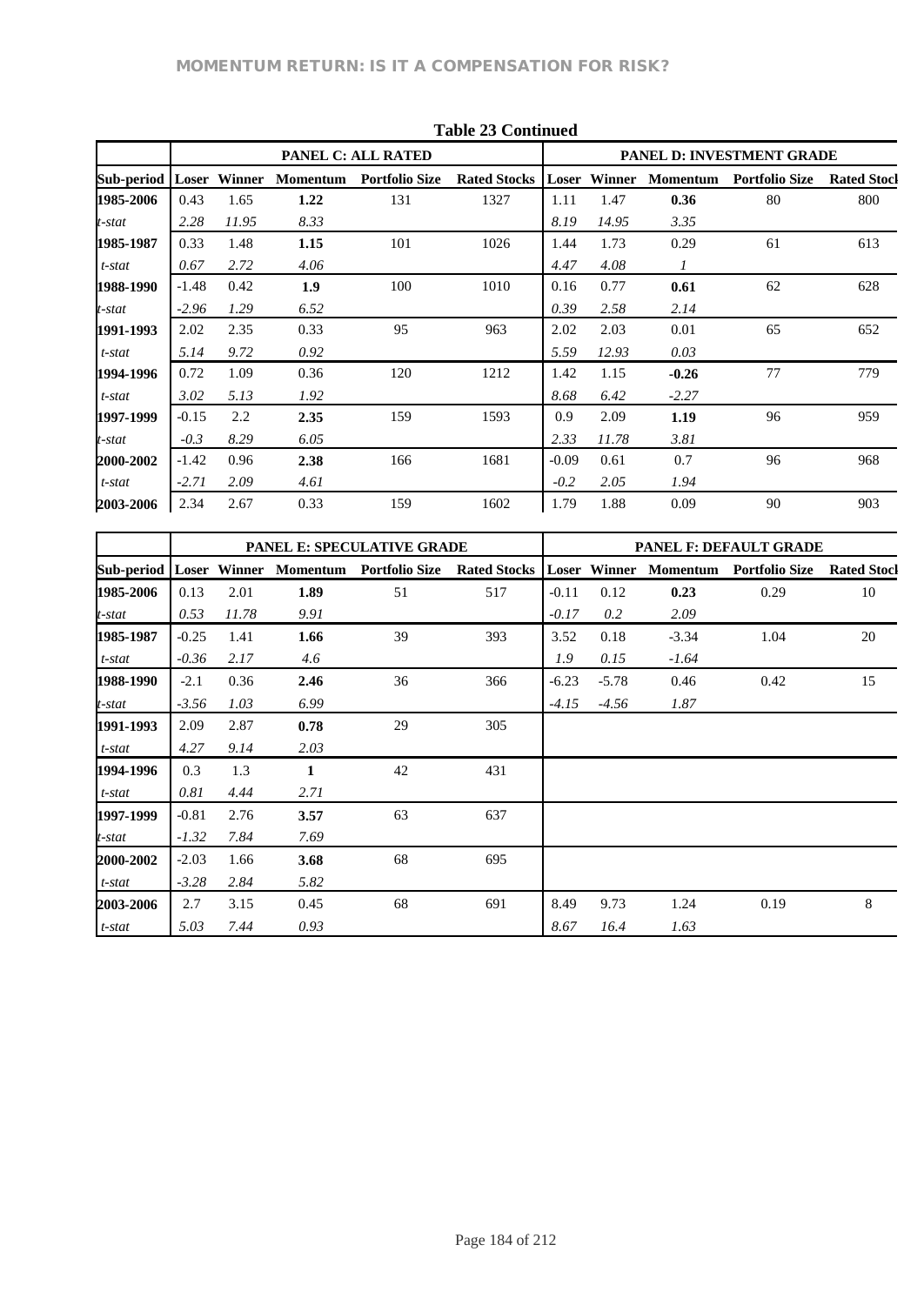### **Table 24: Momentum Return of Credit Rated Stocks Using Different JxK Strategies**

The following table reports the monthly returns for winner, loser and momentum portfolios formed based on the strategy *JxK*= nxn where n=3,6,9 and 12, respectively . The sample period includes January 1985 through 2006 of all stocks in the CRSP dataset that are credit rated by S&P 500. In each month *t* for all stocks with returns from *t-n* through *t-1* on the monthly CRSP database, the stocks are ranked into decile portfolios according to their returns during the formation period. A month (*t*) is skipped between the formation and the holding period. Decile portfolios are formed monthly by weighting equally all firms in that decile ranking. Winner and Loser are the equal-weighted portfolios of the 10 percent of the stocks with the lowest and the highest returns over the formation month, respectively. Momentum portfolio is the zero-cost portfolio that buys the winner portfolio and short sells the loser portfolio and is measured by the difference between the winner and the loser portfolios. Panel A, B and C report the result of the loser, winner and momentum portfolio of  $JxK = 3x3$ , 6x6, 9x9 and 12x12 strategy, of 'All rated', 'Investment Grade' and 'Speculative Grade', respectively. The estimates are reported in percentage, the numbers in bold fonts represent significance at the 1 percent and at the 5 percent level of significance and t-statistics are given in parenthesis. The table reports the momentum return when excluding the penny stocks from the sample.

|            | 3x3     | 6x6  | 9x9              | 12x12 |            | 3x3     | 6x6                     | 9x9  | 12x12   |            | 3x3     | <b>6x6</b> | 9x9                      | 12x12 |
|------------|---------|------|------------------|-------|------------|---------|-------------------------|------|---------|------------|---------|------------|--------------------------|-------|
|            |         |      | Panel A          |       |            |         | <b>Panel B</b>          |      |         |            |         |            | Panel C                  |       |
| Sub-period |         |      | <b>ALL RATED</b> |       | Sub-period |         | <b>INVESTMENT GRADE</b> |      |         | Sub-period |         |            | <b>SPECULATIVE GRADE</b> |       |
| 1985-2006  | 0.65    | 1.22 | 1.55             | 1.23  | 1985-2006  | $-0.23$ | 0.36                    | 0.46 | 0.21    | 1985-2006  | 1.27    | 1.89       | 1.40                     | 0.35  |
| t-stat     | 3.76    | 8.33 | 7.28             | 2.34  | t-stat     | $-1.84$ | 3.35                    | 4.39 | 2.18    | t-stat     | 5.58    | 9.91       | 8.17                     | 2.21  |
| 1985-1987  | 0.89    | 1.15 | 1.26             | 0.78  | 1985-1987  | 0.05    | 0.29                    | 0.52 | 0.34    | 1985-1987  | 0.96    | 1.66       | 1.48                     | 0.78  |
| t-stat     | 3.18    | 4.06 | 3.21             | 2.19  | t-stat     | 0.16    | 1.10                    | 1.80 | 1.41    | t-stat     | 2.59    | 4.60       | 3.47                     | 1.70  |
| 1988-1990  | 1.10    | 1.90 | 1.90             | 1.34  | 1988-1990  | $-0.22$ | 0.61                    | 0.61 | 0.36    | 1988-1990  | 1.49    | 2.46       | 2.50                     | 1.68  |
| t-stat     | 3.54    | 6.52 | 11.19            | 13.06 | t-stat     | $-0.77$ | 2.14                    | 3.14 | 2.46    | t-stat     | 4.81    | 6.99       | 9.24                     | 9.42  |
| 1991-1993  | $-0.53$ | 0.33 | 0.95             | 0.31  | 1991-1993  | $-0.61$ | 0.01                    | 0.57 | 0.24    | 1991-1993  | $-0.24$ | 0.78       | 1.87                     | 0.44  |
| t-stat     | $-1.05$ | 0.92 | 4.02             | 1.59  | t-stat     | $-1.30$ | 0.03                    | 2.17 | 1.07    | t-stat     | $-0.39$ | 2.03       | 7.24                     | 1.58  |
| 1994-1996  | 0.23    | 0.36 | 0.36             | 0.10  | 1994-1996  | $-0.57$ | $-0.26$                 | 0.01 | $-0.05$ | 1994-1996  | 1.00    | 1.00       | 0.64                     | 0.43  |
| t-stat     | 0.90    | 1.92 | 2.80             | 0.77  | t-stat     | $-3.58$ | $-2.27$                 | 0.13 | $-0.57$ | t-stat     | 2.34    | 2.71       | 2.85                     | 2.08  |
| 1997-1999  | 1.21    | 2.35 | 1.58             | 0.83  | 1997-1999  | 0.16    | 1.19                    | 0.94 | 0.74    | 1997-1999  | 2.33    | 3.57       | 2.49                     | 1.08  |
| t-stat     | 2.91    | 6.05 | 9.05             | 6.33  | t-stat     | 0.45    | 3.81                    | 3.72 | 3.85    | t-stat     | 4.94    | 7.69       | 10.79                    | 4.83  |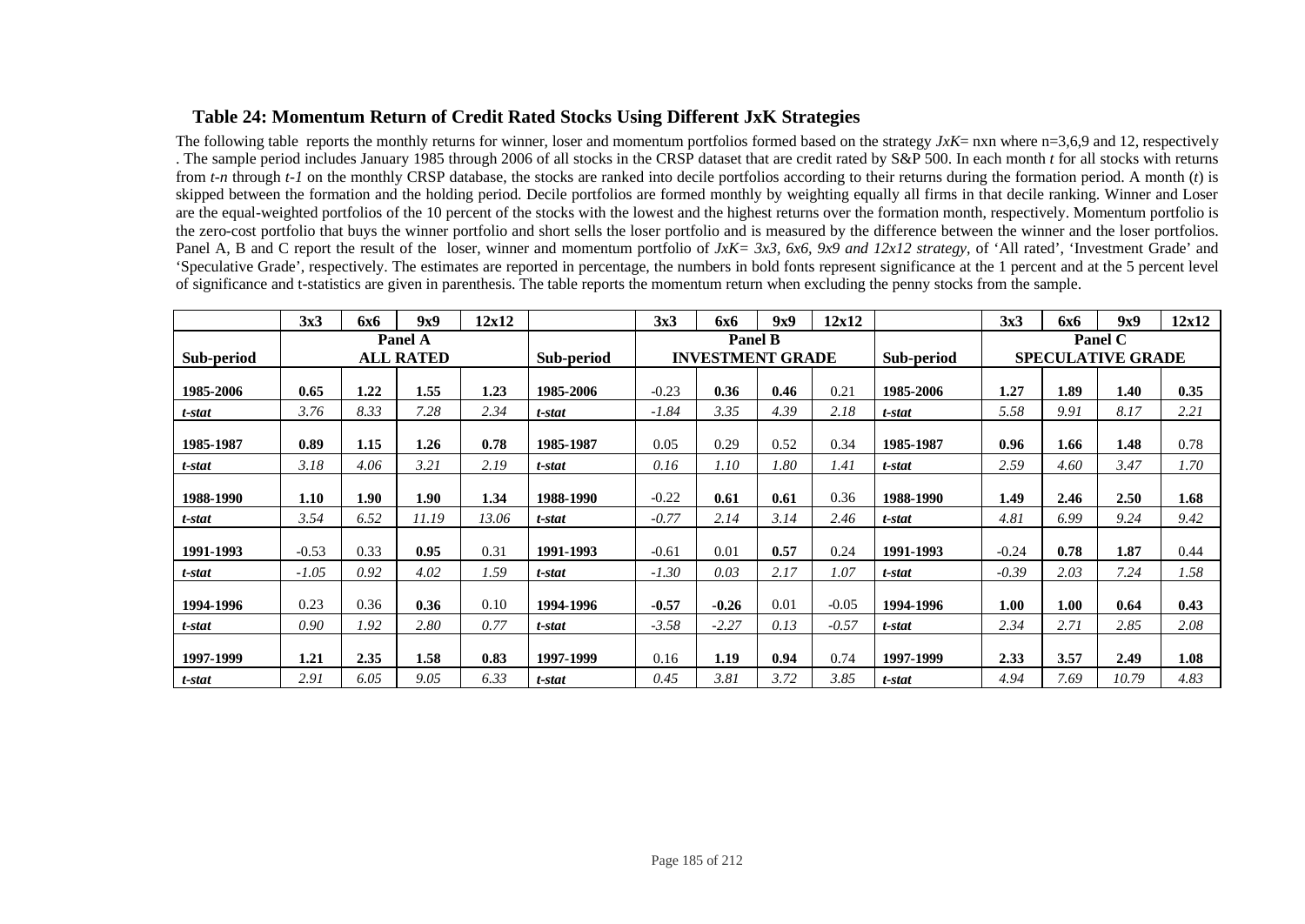### **Table 25: Momentum Return of Rated Stocks across NBER Business Cycle**

The following table reports the behavior of the monthly returns for winner, loser and momentum portfolios formed based on  $JxK = 6x6$  strategy, excluding penny stocks. The sample period is from January 1985 through December 2006. There are three expansion periods and two contraction periods as defined by the National Bureau of Economic Research (NBER) (http://www.nber.org/cycles.html) during the research sample period. A minimum of six-month observation is required for any company to be included in the sample. Winner and Loser are the equal-weighted portfolios of the 10 percent of the stocks with the lowest and the highest returns over the pervious six months, respectively. Winner portfolio is held long and Loser portfolios is held short for the following holding (K) months  $(t+1 \text{ to } t+6)$ . The month *t* is skipped between the formation and the holding period. Momentum portfolio is the difference between the returns on winner portfolio and loser portfolios. Panel A reports the output for 'All Rated' stocks whilst Panel B and Panel C reports the output for 'Investment Grade' and 'Speculative Grade' stocks. The column 'No. of Months' represents the size of each sub-period for different business cycle periods. The column titled "Rated Firms" gives the number of companies rated in that subsample period. The estimates are reported in percentage, the number in bold fonts represent significance at 1 and 5 percent levels and t-statistics are given.

| <b>Momentum Return of Rated Stocks Based on NBER Business Cycle</b> |                                     |                         |        |              |         |                                  |                               |            |         |                                         |                              |              |               |                                          |                               |
|---------------------------------------------------------------------|-------------------------------------|-------------------------|--------|--------------|---------|----------------------------------|-------------------------------|------------|---------|-----------------------------------------|------------------------------|--------------|---------------|------------------------------------------|-------------------------------|
|                                                                     |                                     |                         |        |              |         | <b>Panel A: All Rated Stocks</b> |                               |            |         | <b>Panel B: Investment Grade Stocks</b> |                              |              |               | <b>Panel C: Speculative Grade Stocks</b> |                               |
|                                                                     | Sub-period                          | No. of<br><b>Months</b> |        | <b>Loser</b> | Winner  | <b>Momentum</b>                  | <b>Rated</b><br><b>Stocks</b> | Loser      | Winner  | <b>Momentum</b>                         | <b>Rated</b><br><b>Firms</b> | <b>Loser</b> | <b>Winner</b> | <b>Momentum</b>                          | <b>Rated</b><br><b>Stocks</b> |
|                                                                     | Dec 1982 - Aug<br>1990              | 55                      |        | $-0.27$      | 1.04    | 1.31                             | 1024                          | 1.13       | 1.35    | 0.22                                    | 622                          | $-0.82$      | 1.02          | 1.84                                     | 384                           |
|                                                                     |                                     |                         | t-stat | $-0.84$      | 3.52    | 7.11                             |                               | 4.92       | 5.27    | 1.19                                    |                              | $-2.03$      | 3.05          | 7.56                                     |                               |
| Expansion                                                           | <b>Apr 1991- Mar</b><br><b>2001</b> | 120                     |        | 0.68         | 1.83    | 1.15                             | 1323                          | <b>.42</b> | 1.71    | 0.29                                    | 824                          | 0.23         | 2.24          | 2.01                                     | 493                           |
|                                                                     |                                     |                         | t-stat | 3.01         | 10.98   | 5.16                             |                               | 7.95       | 16.32   | 1.70                                    |                              | 0.79         | 9.93          | 7.23                                     |                               |
|                                                                     | Dec 2001 - Dec 2006                 | 61                      |        | 1.39         | 2.18    | 0.79                             | 1612                          | 1.14       | 1.47    | 0.33                                    | 913                          | 1.54         | 2.83          | 1.29                                     | 688                           |
|                                                                     |                                     |                         | t-stat | 3.11         | 6.46    | 2.46                             |                               | 3.93       | 6.30    | 1.70                                    |                              | 2.72         | 7.21          | 2.73                                     |                               |
|                                                                     |                                     |                         |        |              |         |                                  |                               |            |         |                                         |                              |              |               |                                          |                               |
|                                                                     | Aug 1990 - Mar<br>1991              | 8                       |        | $-4.19$      | $-0.44$ | 3.75                             | 925                           | $-2.40$    | $-0.21$ | 2.19                                    | 623                          | $-5.43$      | $-0.44$       | 4.99                                     | 295                           |
|                                                                     |                                     |                         | t-stat | $-2.92$      | $-0.54$ | 5.68                             |                               | $-2.22$    | $-0.38$ | 3.61                                    |                              | $-3.08$      | $-0.35$       | 8.86                                     |                               |
| contraction                                                         | <b>Apr 2001 -Nov</b><br>2001        | 8                       |        | $-1.18$      | 1.22    | 2.39                             | 1691                          | $-0.45$    | 0.59    | 1.05                                    | 964                          | $-1.26$      | 1.98          | 3.24                                     | 106                           |
|                                                                     |                                     |                         | t-stat | $-0.79$      | 3.56    | 1.96                             |                               | $-0.53$    | 1.81    | 1.59                                    |                              | $-0.71$      | 3.90          | 2.36                                     |                               |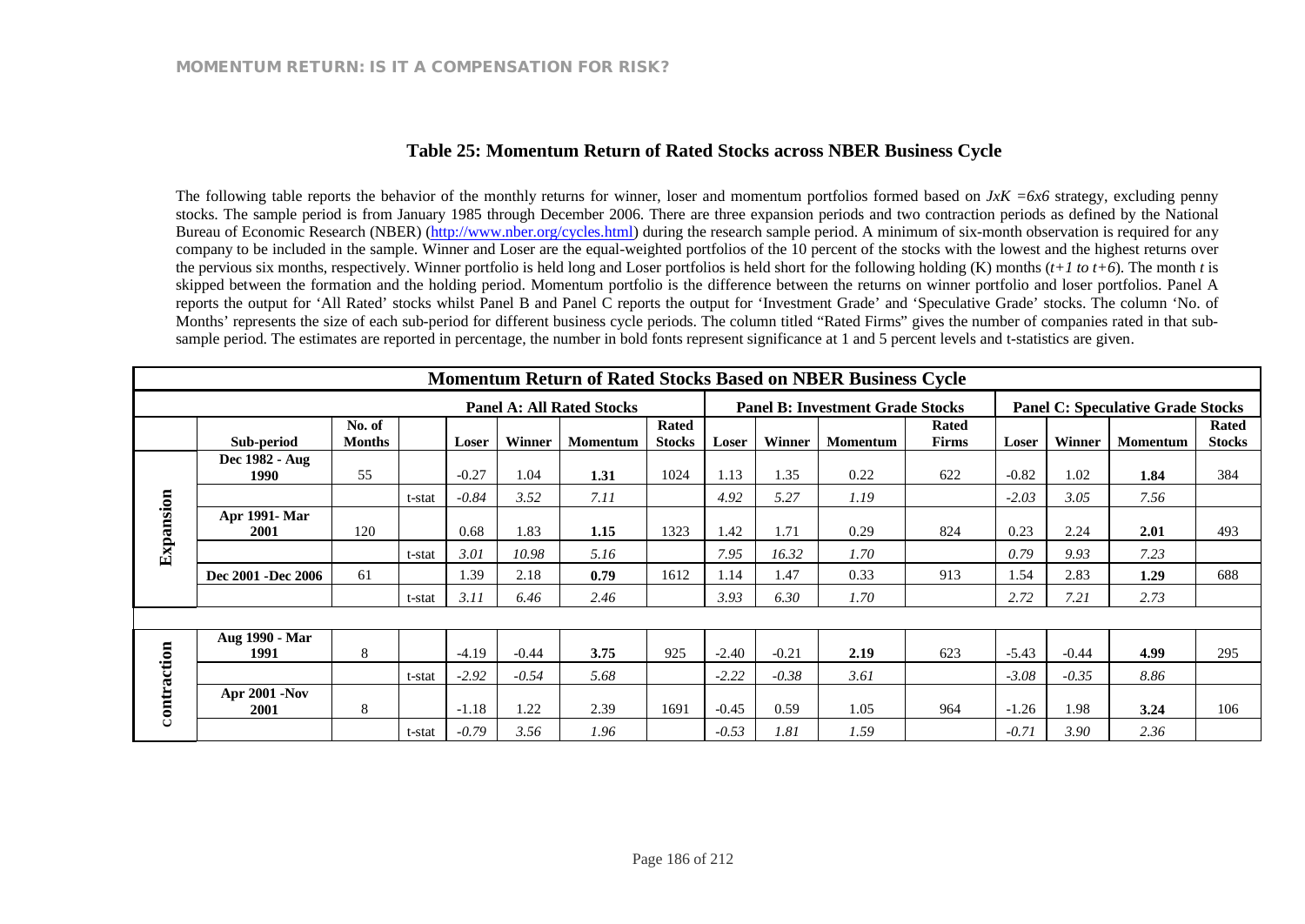### **Table 26: Momentum Return of All Rated Stocks Regressed on Fama-French Three Factors**

Winner, Loser and Momentum portfolios are formed based on the strategy described in Table II with *JxK* = 6x6 and excluding penny stocks. The following table represents the coefficients and the t-statistics obtained when momentum returns of each type of credit rated stocks e.g. (1)'All Rated', (2)'Investment Grade' and (3) 'Speculative Grade' stocks are regressed over Fama-French three factor variables, e.g. MKT\_ RF, SMB and HML. MKT\_ RF is the monthly return on CRSP valueweighted market index in excess of the one-month Treasury bill rate, RF, SMB and HML are the Small-Minus-Big size factor and the High-Minus-Low book-tomarket- ratio factor, respectively. The regression model is  $MR_{t,6x6} = a + \sum_{i=1}^{n} b_{i} f_{t} + e_{t}$ *n MR*  $_{t,6x6}$  = a +  $\sum_{j=1}^{n}$  b  $_{j} f_{t}$  +  $e_{t}$  where X is the vector of the Fama-French factors. The regression is

carried out separately for each sub-period. The coefficient covariance of the regression is derived from White's heteroskedasticity consistent coefficient covariance. The numbers are reported in percentage and numbers in bold fonts represent significance at 5 and 1 percent level, t-statistics and adjusted R-squared are also given.

|               | Momentum Return of Each Type of Credit Rated Stocks Regressed on Fama-French Three Factors |                           |            |            |                         |          |           |            |                                  |                         |              |           |            |                                   |                         |
|---------------|--------------------------------------------------------------------------------------------|---------------------------|------------|------------|-------------------------|----------|-----------|------------|----------------------------------|-------------------------|--------------|-----------|------------|-----------------------------------|-------------------------|
|               |                                                                                            | <b>Panel A: ALL RATED</b> |            |            |                         |          |           |            | <b>Panel B: INVESTMENT GRADE</b> |                         |              |           |            | <b>Panel C: SPECULATIVE GRADE</b> |                         |
| <b>Period</b> | Alpha                                                                                      | Mkt Rf                    | <b>SMB</b> | <b>HML</b> | Adj<br><b>R-Squared</b> | Alpha    | Mkt Rf    | <b>SMB</b> | <b>HML</b>                       | Adj<br><b>R-Squared</b> | <b>Alpha</b> | Mkt Rf    | <b>SMB</b> | <b>HML</b>                        | Adj<br><b>R-Squared</b> |
| 1985-2006     | 1.346                                                                                      | $-8.024$                  | $-8.774$   | $-18.567$  | 3.459                   | 0.464    | $-6.016$  | $-7.388$   | $-14.635$                        | 0.041                   | 2.027        | $-8.614$  | $-11.560$  | $-20.318$                         | 2.315                   |
| t-stat        | 8.848                                                                                      | $-1.749$                  | $-1.558$   | $-2.728$   |                         | 4.111    | $-1.735$  | $-1.829$   | $-2.982$                         |                         | 10.253       | $-1.500$  | $-1.707$   | $-2.417$                          |                         |
| 1985-1987     | 1.091                                                                                      | 4.364                     | $-1.701$   | 14.152     | $-8.938$                | 0.152    | 9.647     | $-6.139$   | 27.568                           | 0.098                   | 1.716        | $-1.378$  | 9.964      | 10.832                            | $-11.039$               |
| t-stat        | 3.581                                                                                      | 0.969                     | $-0.168$   | 1.131      |                         | 0.486    | 2.458     | $-0.505$   | 2.103                            |                         | 4.304        | $-0.257$  | 0.847      | 0.540                             |                         |
| 1988-1990     | 1.813                                                                                      | $-16.309$                 | $-23.611$  | $-26.484$  | 18.918                  | 0.469    | $-14.378$ | $-29.280$  | $-40.525$                        | 0.314                   | 2.418        | $-21.057$ | $-20.476$  | $-27.405$                         | 13.649                  |
| t-stat        | 6.396                                                                                      | $-2.468$                  | $-2.190$   | $-1.568$   |                         | 1.963    | $-2.418$  | $-3.090$   | $-3.166$                         |                         | 7.260        | $-2.983$  | $-1.666$   | $-1.319$                          |                         |
| 1991-1993     | $-0.079$                                                                                   | 10.015                    | 23.730     | 19.098     | 2.930                   | $-0.376$ | 5.922     | 20.667     | 24.684                           | 0.042                   | 0.312        | 23.530    | 21.278     | 9.884                             | 6.160                   |
| t-stat        | $-0.180$                                                                                   | 0.582                     | 1.698      | 1.675      |                         | $-0.876$ | 0.389     | 1.672      | 2.157                            |                         | 0.659        | 1.373     | 1.705      | 0.748                             |                         |
| 1994-1996     | 0.261                                                                                      | 8.584                     | $-9.443$   | $-8.475$   | 0.731                   | $-0.289$ | 0.970     | $-8.498$   | $-4.421$                         | $-0.024$                | 0.840        | 14.971    | $-7.116$   | $-11.025$                         | $-3.263$                |
| t-stat        | 1.257                                                                                      | 1.171                     | $-0.993$   | $-0.791$   |                         | $-2.580$ | 0.260     | $-1.466$   | $-0.659$                         |                         | 2.026        | 1.150     | $-0.352$   | $-0.530$                          |                         |
| 1997-1999     | 2.061                                                                                      | $-4.070$                  | $-12.427$  | $-38.485$  | 15.703                  | 1.017    | $-9.145$  | $-13.210$  | $-34.352$                        | 0.165                   | 3.204        | $-2.483$  | $-21.271$  | $-41.501$                         | 13.732                  |
| t-stat        | 5.578                                                                                      | $-0.427$                  | $-1.440$   | $-3.294$   |                         | 3.292    | $-1.166$  | $-1.489$   | $-3.037$                         |                         | 7.420        | $-0.247$  | $-2.099$   | $-2.699$                          |                         |
| 2000-2002     | 2.811                                                                                      | $-17.377$                 | $-15.323$  | $-32.943$  | 7.653                   | 0.998    | $-15.329$ | $-10.198$  | $-25.788$                        | 0.133                   | 4.178        | $-15.564$ | $-19.743$  | $-33.265$                         | 2.413                   |
| t-stat        | 5.831                                                                                      | $-1.946$                  | $-1.691$   | $-2.870$   |                         | 2.712    | $-2.243$  | $-1.508$   | $-3.325$                         |                         | 7.341        | $-1.491$  | $-2.039$   | $-2.586$                          |                         |
| 2003-2006     | 0.404                                                                                      | $-26.667$                 | 3.395      | 32.989     | 7.612                   | 0.243    | $-17.557$ | $-0.054$   | 6.966                            | 0.062                   | 0.380        | $-30.681$ | 11.283     | 55.091                            | 5.008                   |
| t-stat        | 1.029                                                                                      | $-0.982$                  | 0.168      | 1.650      |                         | 1.086    | $-1.247$  | $-0.005$   | 0.608                            |                         | 0.623        | $-0.785$  | 0.384      | 1.888                             |                         |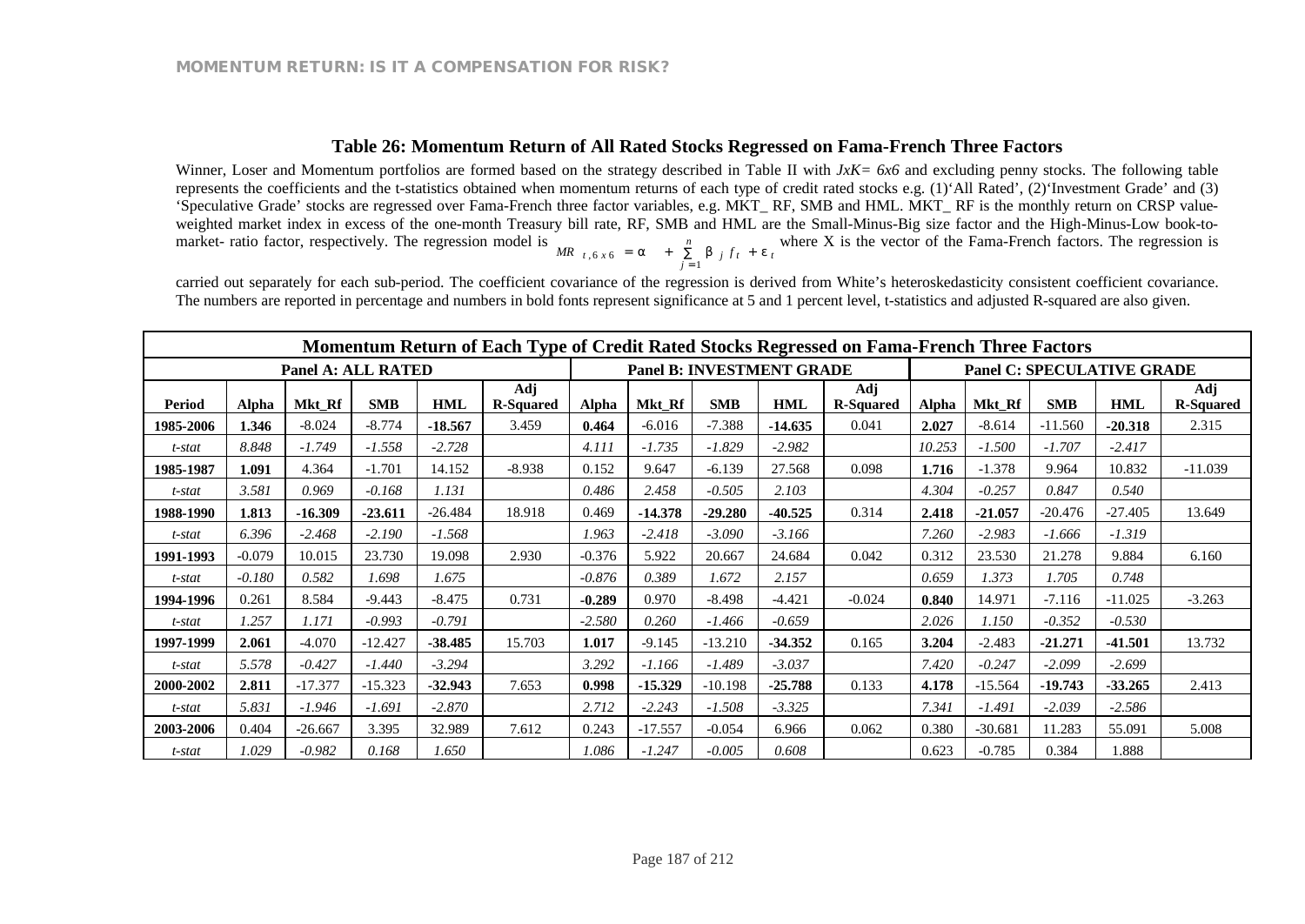### **Table 27: Momentum Return of Rated Stocks Regressed on Market State Variables**

The following table represents the coefficients and the t-statistics obtained when momentum returns of each type of credit rated stocks e.g. (1) 'All Rated', (2) 'Investment Grade' and (3) 'Speculative Grade', are regressed over the market state variables e.g. LGMKT' and LGMKT^2' as in Cooper et al (2004). 'LGMKT' and LGMKT<sup> $\gamma$ </sup> is defined as the lagged 36-month market return and the squared of the lagged 36-month market return, respectively. Return on the Winner, Loser and Momentum portfolios are formed based on the strategy described in Table 2 for the *JxK= 6x6* strategy and excluding penny stocks. The regression model is *t n* MR  $_{t,6x6}$  = a +  $\sum_{j=1}^{n}$  b  $_{j}f_{t}$  + e<sub>t</sub> where X is the vector of the two market state variables. The regression is carried out separately for each sub-period. The

coefficient covariance of the regression is derived from White's heteroskedasticity consistent coefficient covariance. The number are reported in percentage and numbers in bold fonts represents significance at 1 and at 5 percent level, t-statistics and adjusted R-squared are given. Panel A report the output of 'All Rated' stocks whilst Panel B and Panel C represents the results of 'Investment Grade' and 'Speculative Grade' rated stocks, respectively.

| Momentum Return of Each Type of Credit Rated Stocks Regressed on Market State Variables |              |                           |                 |                         |              |              |                                  |                         |              |              |                                   |                         |
|-----------------------------------------------------------------------------------------|--------------|---------------------------|-----------------|-------------------------|--------------|--------------|----------------------------------|-------------------------|--------------|--------------|-----------------------------------|-------------------------|
|                                                                                         |              | <b>Panel A: ALL RATED</b> |                 |                         |              |              | <b>Panel B: INVESTMENT GRADE</b> |                         |              |              | <b>Panel C: SPECULATIVE GRADE</b> |                         |
| Period                                                                                  | <b>Alpha</b> | <b>LGMKT</b>              | <b>LGMKTSQR</b> | Adj<br><b>R-Squared</b> | <b>Alpha</b> | <b>LGMKT</b> | <b>LGMKTSOR</b>                  | Adj<br><b>R-Squared</b> | <b>Alpha</b> | <b>LGMKT</b> | <b>LGMKTSQR</b>                   | Adj<br><b>R-Squared</b> |
| 1985-2006                                                                               | 0.986        | 7.696                     | 69.341          | 2.248                   | 0.212        | 3.025        | 55.897                           | 1.242                   | 1.637        | 10.318       | 64.18                             | 1.806                   |
| t-stat                                                                                  | 5.917        | 2.37                      | 1.878           |                         | 1.701        | 1.264        | 2.146                            |                         | 7.704        | 2.545        | 1.613                             |                         |
| 1985-1987                                                                               | 1.085        | 16.744                    | $-87.109$       | 4.69                    | 0.315        | 11.394       | $-100.12$                        | $-4.509$                | 1.532        | 21.717       | $-88.401$                         | 6.859                   |
| t-stat                                                                                  | 3.263        | 1.612                     | $-0.733$        |                         | 0.868        | 1.122        | $-0.871$                         |                         | 3.827        | 1.542        | $-0.488$                          |                         |
| 1988-1990                                                                               | 1.632        | $-1.187$                  | 77.163          | 11.297                  | 0.358        | $-2.24$      | 76.191                           | 13.928                  | 2.135        | 2.632        | 81.163                            | 3.364                   |
| t-stat                                                                                  | 4.429        | $-0.233$                  | 3.139           |                         | 1.000        | $-0.447$     | 3.01                             |                         | 5.053        | 0.424        | 3.018                             |                         |
| 1991-1993                                                                               | 0.13         | 10.785                    | 51.946          | $-1.199$                | $-0.02$      | 2.458        | 1.683                            | $-5.824$                | 0.589        | 11.869       | 41.245                            | $-1.228$                |
| t-stat                                                                                  | 0.292        | 1.407                     | 0.471           |                         | $-0.046$     | 0.344        | 0.019                            |                         | 1.3          | 1.241        | 0.277                             |                         |
| 1994-1996                                                                               | 0.336        | 3.144                     | $-14.228$       | $-5.575$                | $-0.292$     | 1.685        | 5.958                            | $-5.284$                | 1.059        | 3.447        | $-100.414$                        | $-5.526$                |
| t-stat                                                                                  | 1.613        | 0.321                     | $-0.111$        |                         | $-2.216$     | 0.316        | 0.097                            |                         | 2.627        | 0.166        | $-0.386$                          |                         |
| 1997-1999                                                                               | 2.241        | 19.172                    | $-172.336$      | $-0.75$                 | 1.348        | 11.261       | $-323.647$                       | $-1.628$                | 3.461        | 22.392       | $-216.818$                        | $-0.999$                |
| t-stat                                                                                  | 4.105        | 2.224                     | $-0.484$        |                         | 3.269        | 1.365        | $-1.149$                         |                         | 5.19         | 1.797        | $-0.5$                            |                         |
| 2000-2002                                                                               | 2.201        | 18.253                    | $-53.895$       | 5.204                   | 0.557        | 9.226        | $-9.379$                         | $-0.788$                | 3.429        | 21.558       | $-47.771$                         | 3.888                   |
| t-stat                                                                                  | 2.925        | 1.82                      | $-0.585$        |                         | 1.09         | 1.269        | $-0.147$                         |                         | 3.716        | 1.737        | $-0.432$                          |                         |
| 2003-2006                                                                               | 0.227        | $-0.734$                  | 37.32           | $-4.144$                | $-0.026$     | 2.159        | 41.122                           | $-3.329$                | 0.291        | $-0.995$     | 55.932                            | $-4.116$                |
| t-stat                                                                                  | 0.492        | $-0.117$                  | 0.488           |                         | $-0.092$     | 0.541        | 0.597                            |                         | 0.451        | $-0.114$     | 0.57                              |                         |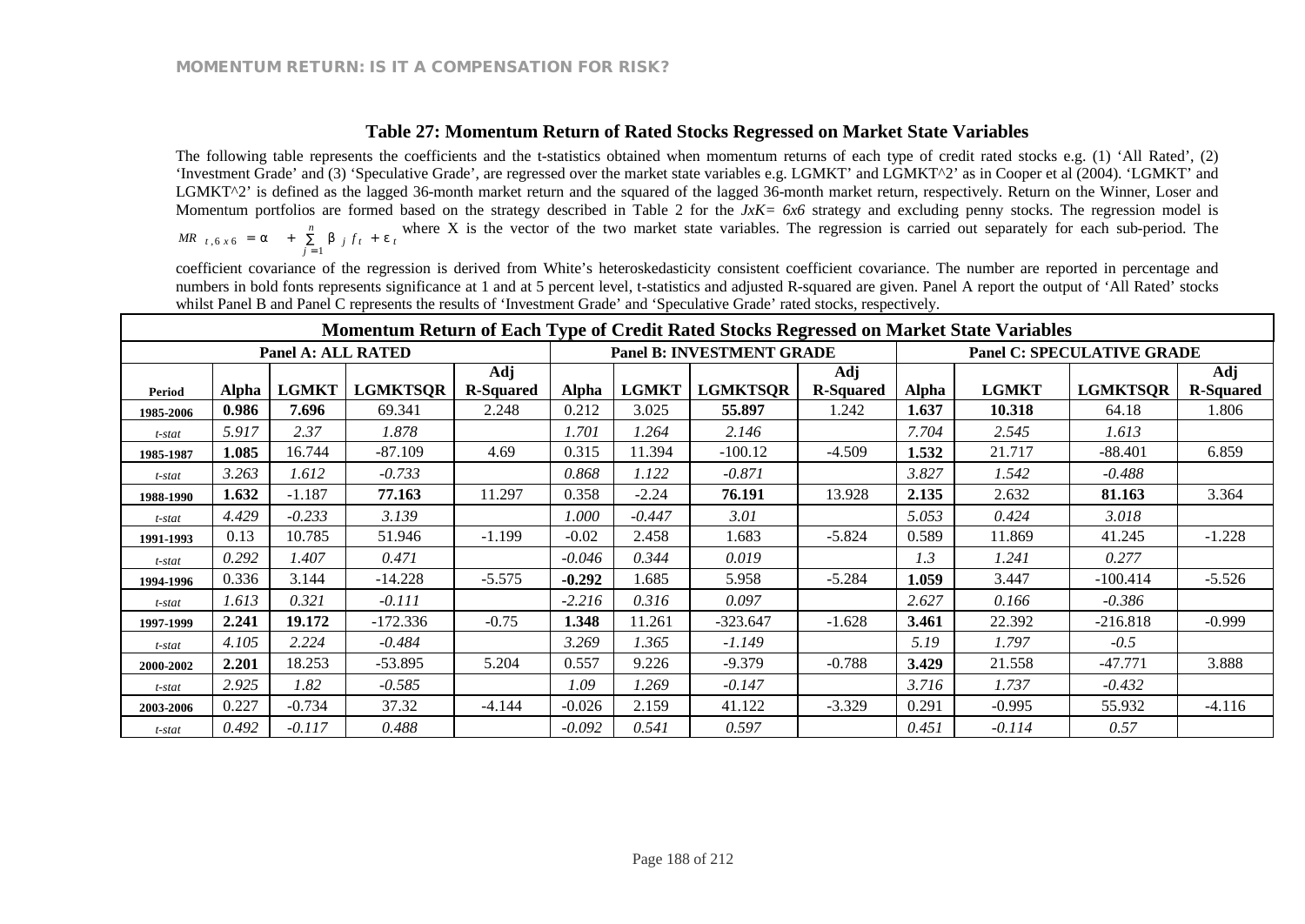### **Table 28: Momentum Return of All Rated Stocks Regressed on Lagged Macroeconomic Variables**

The table represents the coefficients and the t-statistics obtained from the regression where momentum returns of each type of credit rated stocks e.g. (1)'All Rated', (2) 'Investment Grade' and (3) 'Speculative Grade' rated stocks are regressed over lagged macroeconomic variables. Momentum returns are formed based on the strategy described in Table 2 for the strategy excluding penny stocks with a strategy of  $JxK = 6x6$ . The macroeconomic variables are dividend yield (DIV), short rate (YLD), term premium (TERM) and the default premium (DEF). DIV is defined as the total dividend payment accrued to the CRSP value-weighted market index over the past 12 months divided by the current price level of the index. YLD is the yield on the three-month Treasury bill. TERM is defined as the yield spread of a ten-year Treasury bond and a three-month Treasury bill and DEF is the yield spread of Moody's Baa

and Aaa rated bonds. The regression model is  $MR_{t,6x6} = a + \sum b_{j} f_{t-1} + e_{t}$ *n*  $MR_{t,6x6} = a + \sum_{j=1}^{x} b_j f_{t-1} + e_t$  where X is the vector of the lagged macroeconomic variables. The coefficient covariance of the

regression is derived from White's heteroskedasticity consistent coefficient covariance. The number are reported in percentage and numbers in bold fonts represents significance at 1 and at 5 percent level, t-statistics and adjusted R-squared are given. Panel A, Panel B and Panel C represents the results of 'All Rated' 'Investment Grade' and 'Speculative Grade' stocks, respectively.

|           |         |            | Panel A: ALL RATED |             |            |                                | <b>Panel B: INVESTMENT GRADE</b> |            |            |             |            |                                | <b>Panel C: SPECULATIVE GRADE</b> |            |            |             |            |                                |
|-----------|---------|------------|--------------------|-------------|------------|--------------------------------|----------------------------------|------------|------------|-------------|------------|--------------------------------|-----------------------------------|------------|------------|-------------|------------|--------------------------------|
| Period    | Alpha   | <b>DEF</b> | <b>DIV</b>         | <b>TERM</b> | <b>YLD</b> | Adi<br>$R -$<br><b>Squared</b> | Alpha                            | <b>DEF</b> | <b>DIV</b> | <b>TERM</b> | <b>YLD</b> | Adi<br>$\mathbf{R}$<br>Squared | Alpha                             | <b>DEF</b> | <b>DIV</b> | <b>TERM</b> | <b>YLD</b> | Adj<br>$R -$<br><b>Squared</b> |
| 1985-2006 | 0.42    | 92.31      | $-64.61$           | $-10.57$    | 36.41      | 7.62                           | 1.02                             | $-5.96$    | $-17.12$   | $-19.98$    | 3.37       | 2.33                           | 0.21                              | 164.69     | $-110.99$  | $-0.03$     | 60.52      | 9.27                           |
| t-stat    | 0.42    | 1.61       | $-1.50$            | $-0.34$     | 1.40       |                                | 1.48                             | $-0.14$    | $-0.59$    | $-0.96$     | 0.21       |                                | 0.16                              | 1.96       | $-1.98$    | 0.00        | 1.73       |                                |
| 1985-1987 | $-4.64$ | $-355.53$  | 12.26              | $-49.65$    | 186.64     | 48.79                          | 1.00                             | $-427.30$  | 8.17       | $-122.38$   | 120.48     | 22.87                          | $-14.41$                          | $-227.12$  | 111.48     | 11.82       | 258.63     | 57.91                          |
| t-stat    | $-1.12$ | $-1.62$    | 0.12               | $-1.04$     | 4.73       |                                | 0.19                             | $-1.24$    | 0.07       | $-1.66$     | 2.94       |                                | $-4.36$                           | $-0.81$    | 0.93       | 0.24        | 8.65       |                                |
| 1988-1990 | 12.12   | 505.60     | 186.94             | $-329.55$   | $-242.48$  | 23.73                          | 2.36                             | 201.20     | 262.66     | $-259.19$   | $-134.85$  | 28.55                          | 13.18                             | 123.05     | 11.72      | $-355.01$   | $-237.82$  | 27.33                          |
| t-stat    | 1.98    | 1.29       | 0.64               | $-3.86$     | $-2.52$    |                                | 0.39                             | 0.58       | 0.93       | $-3.39$     | $-1.48$    |                                | 2.22                              | 2.80       | 0.03       | $-3.02$     | $-1.77$    |                                |
| 1991-1993 | 12.07   | 891.46     | $-448.68$          | $-109.48$   | $-71.36$   | 3.67                           | 10.32                            | 966.18     | $-434.53$  | $-54.29$    | $-105.72$  | 14.61                          | 3.59                              | 816.94     | $-21.47$   | $-118.06$   | $-127.08$  | 3.05                           |
| t-stat    | 1.97    | 2.14       | $-1.03$            | $-1.60$     | $-0.57$    |                                | 2.45                             | 2.61       | $-1.30$    | $-1.04$     | $-1.03$    |                                | 0.47                              | 1.94       | $-0.04$    | $-1.46$     | $-0.86$    |                                |
| 1994-1996 | $-7.97$ | 864.68     | 228.46             | $-109.32$   | $-15.59$   | 31.25                          | 0.36                             | 235.60     | 103.68     | $-79.31$    | $-65.48$   | 13.48                          | $-17.71$                          | 932.91     | 458.78     | $-207.35$   | $-21.38$   | 31.50                          |
| t-stat    | $-1.53$ | 1.71       | 2.13               | $-2.45$     | $-0.35$    |                                | 0.09                             | 0.68       | 1.50       | $-3.42$     | $-2.25$    |                                | $-1.82$                           | 2.08       | 2.49       | $-2.66$     | $-0.27$    |                                |
| 1997-1999 | $-9.44$ | 804.79     | 349.26             | $-327.38$   | 78.77      | 37.45                          | $-6.83$                          | 112.34     | 182.82     | $-268.42$   | 143.81     | 22.38                          | $-15.10$                          | 264.68     | 404.58     | $-437.37$   | 157.65     | 56.43                          |
| t-stat    | $-0.50$ | 1.39       | 1.95               | $-5.01$     | 0.23       |                                | $-0.43$                          | 0.23       | 1.30       | $-4.69$     | 0.49       |                                | $-0.99$                           | 2.48       | 2.49       | $-6.41$     | 0.57       |                                |
| 2000-2002 | $-6.79$ | $-178.28$  | 165.41             | 228.57      | 136.66     | $-1.54$                        | $-6.50$                          | $-328.52$  | 259.44     | 214.00      | 94.77      | 19.42                          | $-2.55$                           | 19.74      | $-221.80$  | 257.54      | 133.97     | 1.50                           |
| t-stat    | $-0.49$ | $-0.55$    | 0.32               | 1.83        | 1.06       |                                | $-0.72$                          | $-1.50$    | 0.75       | 2.67        | 1.11       |                                | $-0.15$                           | 0.05       | $-0.31$    | 1.71        | 0.89       |                                |
| 2003-2006 | 16.01   | $-797.85$  | $-383.24$          | $-46.00$    | $-102.24$  | 43.72                          | 11.32                            | $-413.06$  | $-223.26$  | $-100.90$   | $-107.74$  | 46.73                          | 20.72                             | $-112.72$  | $-422.13$  | $-77.16$    | $-128.69$  | 37.05                          |
| t-stat    | 4.27    | $-4.82$    | $-1.87$            | $-0.47$     | $-1.48$    |                                | 4.20                             | $-5.11$    | $-2.23$    | $-2.07$     | $-2.48$    |                                | 3.37                              | $-3.98$    | $-1.44$    | $-0.51$     | $-1.13$    |                                |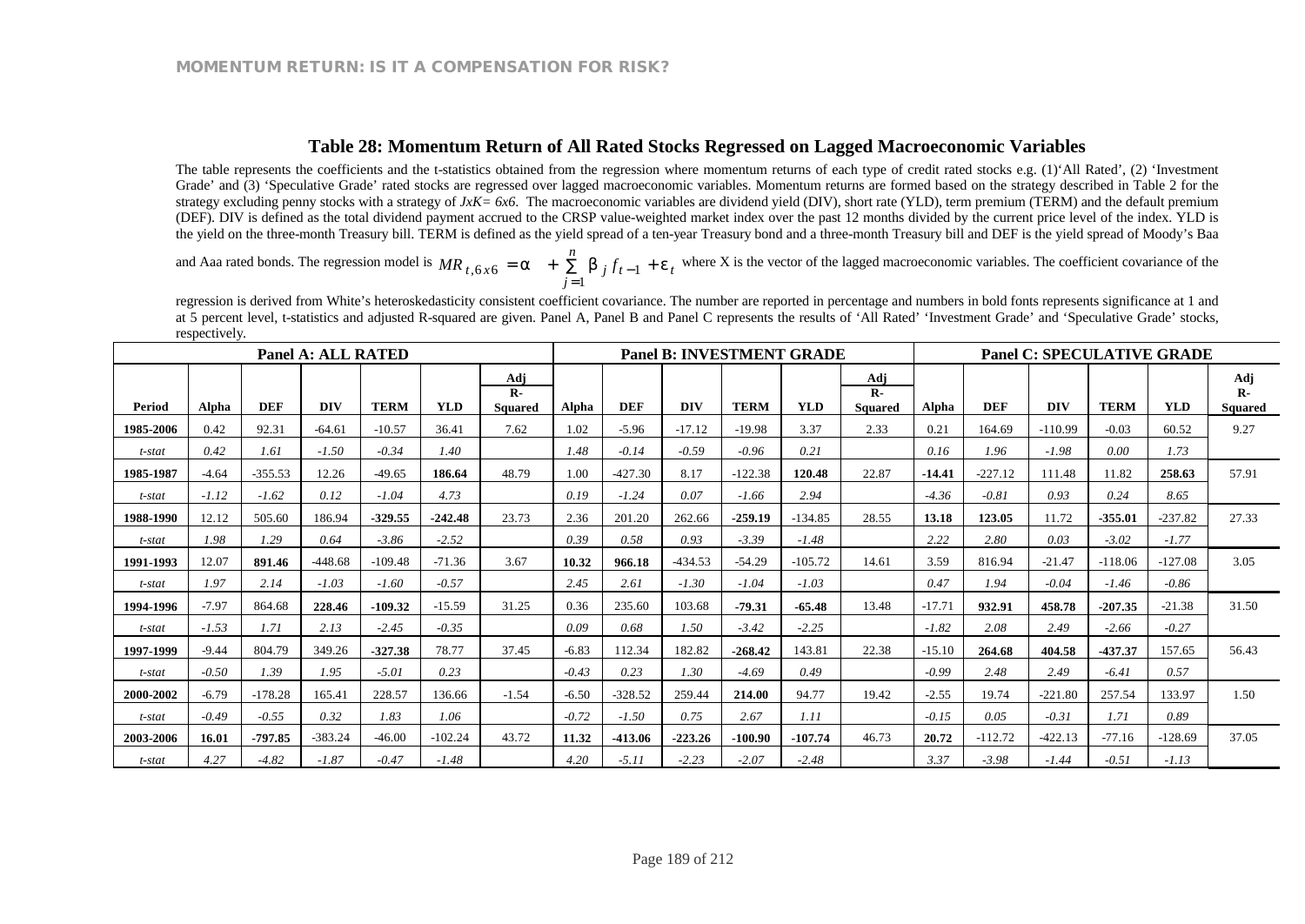#### **Table 29: Momentum Return of All Rated Stocks Regressed on Contemporaneous Macroeconomic Variables**

The table represents the coefficients and the t-statistics obtained from the regression where momentum returns of each type of credit rated stocks e.g. (1)'All Rated', (2) 'Investment Grade' and (3) 'Speculative Grade' rated stocks are regressed over lagged macroeconomic variables. Momentum returns are formed based on the strategy described in Table 2 for the strategy excluding penny stocks with a strategy of *JxK= 6x6*. The macroeconomic variables are dividend yield (DIV), short rate (YLD), term premium (TERM) and the default premium (DEF). DIV is defined as the total dividend payment accrued to the CRSP value-weighted market index over the past 12 months divided by the current price level of the index. YLD is the yield on the three-month Treasury bill. TERM is defined as the yield spread of a ten-year Treasury bond and a three-month Treasury bill and DEF is the yield spread of Moody's Baa

and Aaa rated bonds. The regression model is  $MR_{t,6x6} = a + \sum_{i=1}^{n} b_{i} f_{t} + e_{t}$ *n*  $MR_{t,6x6} = a + \sum_{j=1}^{n} b_j f_t + e_t$  where X is the vector of the contemporaneous macroeconomic variables. The coefficient covariance of the

regression is derived from White's heteroskedasticity consistent coefficient covariance. The number are reported in percentage and numbers in bold fonts represents significance at 1 and at 5 percent level, t-statistics and adjusted R-squared are given. Panel A, Panel B and Panel C represents the results of 'All Rated' 'Investment Grade' and 'Speculative Grade' stocks, respectively.

|               | <b>Momentum Return of Rated Stocks Regressed on Contemporaneous Macroeconomic Factors</b> |            |                           |             |            |                                  |         |            |            |                                  |            |                                |         |            |                                   |             |            |                                |
|---------------|-------------------------------------------------------------------------------------------|------------|---------------------------|-------------|------------|----------------------------------|---------|------------|------------|----------------------------------|------------|--------------------------------|---------|------------|-----------------------------------|-------------|------------|--------------------------------|
|               |                                                                                           |            | <b>Panel A: ALL RATED</b> |             |            |                                  |         |            |            | <b>Panel B: INVESTMENT GRADE</b> |            |                                |         |            | <b>Panel C: SPECULATIVE GRADE</b> |             |            |                                |
|               |                                                                                           |            |                           |             |            | Adi                              |         |            |            |                                  |            | Adj                            |         |            |                                   |             |            | Adj                            |
| <b>Period</b> | Alpha                                                                                     | <b>DEF</b> | <b>DIV</b>                | <b>TERM</b> | <b>YLD</b> | $\mathbf{R}$ -<br><b>Squared</b> | Alpha   | <b>DEF</b> | <b>DIV</b> | <b>TERM</b>                      | <b>YLD</b> | $\mathbf{R}$<br><b>Squared</b> | Alpha   | <b>DEF</b> | <b>DIV</b>                        | <b>TERM</b> | <b>YLD</b> | $\mathbf{R}$<br><b>Squared</b> |
| 1985-2006     | 1.00                                                                                      | 22.89      | 17.96                     | $-37.29$    | $-162.47$  | 0.11                             | 0.50    | $-17.59$   | 22.88      | $-44.84$                         | $-117.84$  | $-0.13$                        | 1.37    | 57.01      | $-8.52$                           | $-3.59$     | $-176.68$  | 0.00                           |
| t-stat        | 1.71                                                                                      | 0.32       | 0.17                      | $-0.65$     | $-1.76$    | 0.00                             | 1.25    | $-0.37$    | 0.26       | $-1.07$                          | $-1.76$    | 0.00                           | 1.67    | 0.57       | $-0.06$                           | $-0.05$     | $-1.59$    | 0.00                           |
|               |                                                                                           |            |                           |             |            |                                  |         |            |            |                                  |            |                                |         |            |                                   |             |            |                                |
| 1985-1987     | 4.22                                                                                      | 265.40     | $-48.57$                  | $-135.06$   | $-127.83$  | $-13.48$                         | $-1.35$ | 138.52     | $-54.56$   | $-24.24$                         | $-19.80$   | $-17.47$                       | 4.66    | $-271.05$  | 36.46                             | $-174.62$   | $-225.02$  | $-5.93$                        |
| t-stat        | 1.07                                                                                      | $-0.78$    | $-0.37$                   | $-1.09$     | $-0.86$    | 0.00                             | $-0.36$ | 0.44       | $-0.47$    | $-0.20$                          | $-0.11$    | 0.00                           | 0.98    | $-0.69$    | 0.21                              | $-1.31$     | $-1.51$    | 0.00                           |
| 1988-1990     | $-0.90$                                                                                   | 325.11     | $-0.58$                   | 365.06      | $-392.13$  | 44.16                            | 0.58    | 30.39      | $-20.36$   | 176.33                           | $-510.30$  | 40.23                          | $-3.20$ | 635.29     | $-10.21$                          | 561.29      | $-264.05$  | 43.14                          |
| t-stat        | $-0.52$                                                                                   | 1.78       | 0.00                      | 2.88        | $-3.00$    | 0.00                             | 0.33    | 0.16       | $-0.12$    | 1.46                             | $-4.16$    | 0.00                           | $-1.65$ | 3.10       | $-0.05$                           | 3.14        | $-1.51$    | 0.00                           |
| 1991-1993     | 0.99                                                                                      | 106.91     | 16.65                     | $-30.29$    | $-104.76$  | $-12.35$                         | 2.71    | $-353.53$  | 27.16      | 96.03                            | $-21.99$   | $-9.23$                        | $-1.48$ | 248.05     | $-315.67$                         | $-315.74$   | $-200.46$  | $-4.44$                        |
| t-stat        | 0.39                                                                                      | $-0.30$    | 0.03                      | $-0.13$     | $-0.38$    | 0.00                             | 1.13    | $-1.06$    | 0.05       | 0.37                             | $-0.09$    | 0.00                           | $-0.53$ | 0.64       | $-0.53$                           | $-1.11$     | $-0.70$    | 0.00                           |
| 1994-1996     | 0.13                                                                                      | 48.76      | $-293.77$                 | $-8.68$     | $-200.53$  | 5.63                             | 0.77    | $-153.68$  | $-39.93$   | $-0.84$                          | $-165.93$  | 4.23                           | $-1.72$ | 446.68     | $-546.50$                         | 67.68       | $-197.87$  | 0.30                           |
| t-stat        | 0.04                                                                                      | 0.10       | $-1.40$                   | $-0.12$     | $-1.39$    | 0.00                             | 0.42    | $-0.54$    | $-0.30$    | $-0.02$                          | $-1.84$    | 0.00                           | $-0.32$ | 0.54       | $-1.35$                           | 0.50        | $-0.68$    | 0.00                           |
| 1997-1999     | $-3.92$                                                                                   | 862.82     | $-730.59$                 | $-232.96$   | $-137.66$  | 17.96                            | $-0.28$ | 202.19     | $-79.59$   | $-281.36$                        | $-162.26$  | $-6.38$                        | $-4.95$ | 1176.31    | $-1001.08$                        | $-43.07$    | $-162.83$  | 30.72                          |
| t-stat        | $-2.18$                                                                                   | 3.26       | $-1.24$                   | $-1.08$     | $-0.49$    | 0.00                             | $-0.17$ | 0.82       | $-0.17$    | $-1.58$                          | $-0.66$    | 0.00                           | $-2.45$ | 4.04       | $-1.51$                           | $-0.20$     | $-0.64$    | 0.00                           |
| 2000-2002     | $-0.20$                                                                                   | 175.82     | 759.02                    | $-538.67$   | $-711.50$  | 14.35                            | $-2.01$ | 222.68     | 401.35     | $-354.69$                        | $-425.17$  | 13.77                          | $-0.28$ | 322.19     | 1249.03                           | $-533.82$   | $-596.23$  | 11.18                          |
| t-stat        | $-0.09$                                                                                   | 0.96       | 1.19                      | $-2.37$     | $-1.83$    | 0.00                             | $-1.26$ | 1.66       | 1.01       | $-2.40$                          | $-1.61$    | 0.00                           | $-0.11$ | 1.38       | 1.30                              | $-1.83$     | $-1.23$    | 0.00                           |
| 2003-2006     | 7.96                                                                                      | 873.91     | $-84.23$                  | 66.17       | 344.84     | 35.46                            | 2.48    | $-301.11$  | 38.16      | $-31.71$                         | 414.23     | 28.33                          | 10.49   | $-1147.04$ | $-233.74$                         | 138.60      | 468.10     | 31.84                          |
| t-stat        | 3.38                                                                                      | $-3.15$    | $-0.49$                   | 0.42        | 1.73       |                                  | 2.13    | $-2.30$    | 0.45       | $-0.50$                          | 2.54       |                                | 2.93    | $-2.76$    | $-1.02$                           | 0.55        | 1.70       |                                |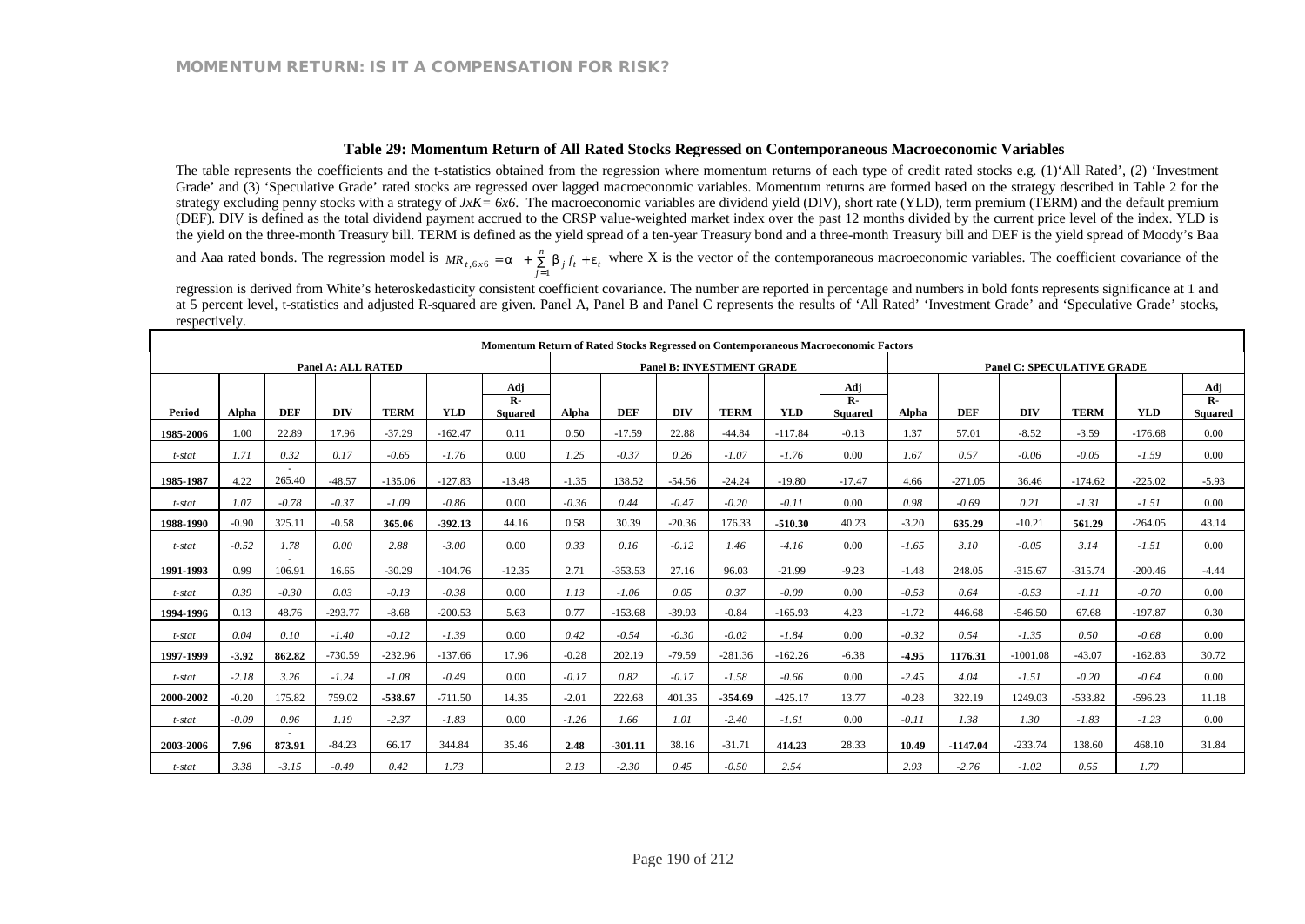# **Figure 3: Momentum Returns of Credit Rated Stocks over Time**

For each month *t*, all S&P rated stocks traded on the NYSE, AMEX and listed on the CRSP and COMPUSTAT monthly file are sorted into decile portfolios based on their past six month returns from t-6 to t-1. Thereafter Loser (P1) and Winner (P10) are portfolios are formed. We short Loser Portfolio and Long winner Portfolio and the positions are held for the subsequent 6 months, from  $t+1$  to  $t+6$ . Momentum return is the difference between the returns on winner and loser portfolios. The figure plots the momentum return of different credit rated stocks over time e.g. 'All Rated', 'Investment Grade' and 'Speculative Grade' rated stocks. The figure displays a specific pattern of momentum return that is observed in each type of credit rated stocks over different sub-period during the research sample period from January 1985 through 2006.

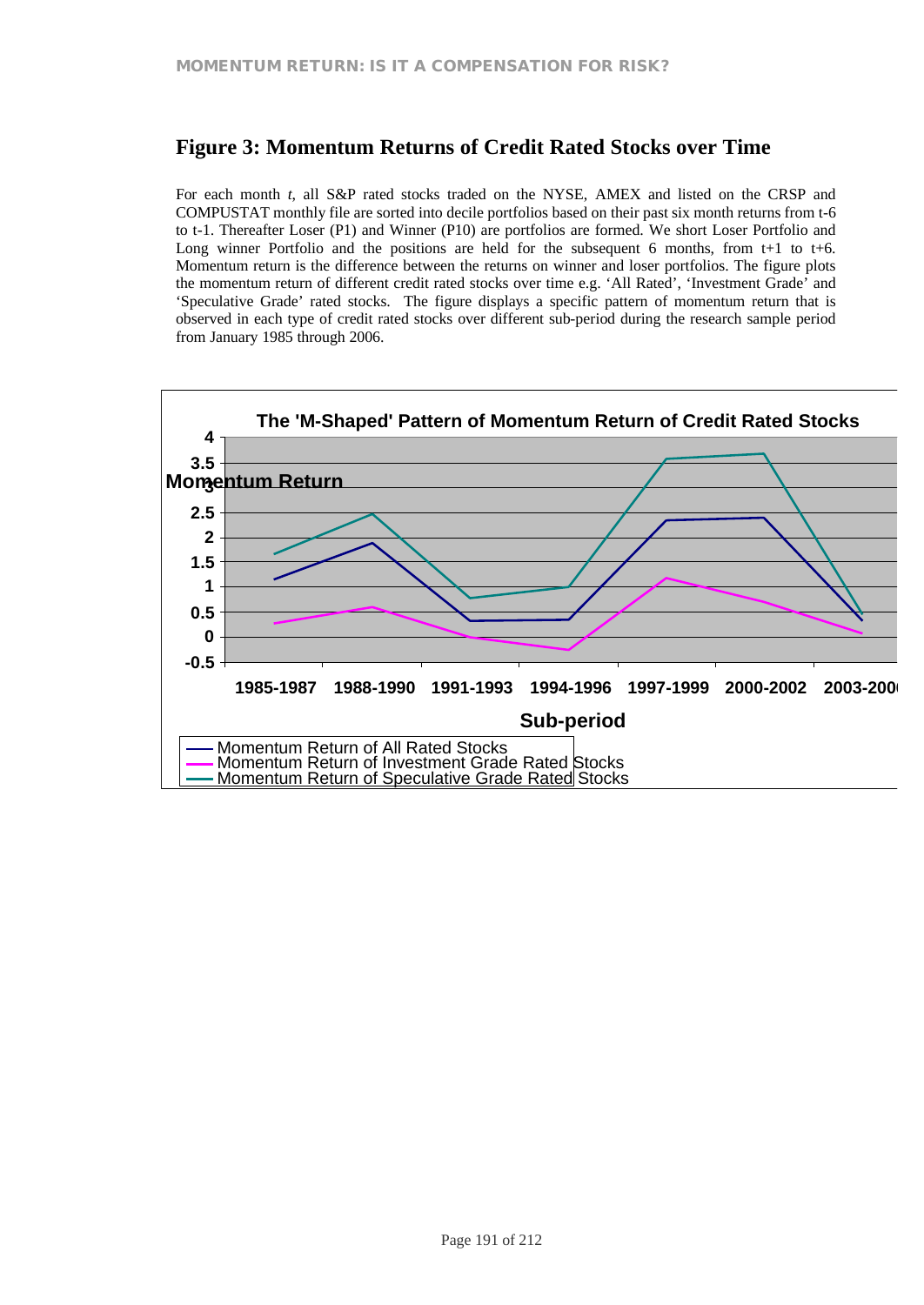# **7 CHAPTER SEVEN: DISCUSSION AND CONCLUSIONS**

### **7.1 Introduction**

This chapter presents a summary of the major findings of this thesis, the contribution made to the literature and scope for future research. The chapter also discusses the implications of the empirical results in academia and in real life investment decision. This chapter is organized into three sections. The next section summarizes the main findings. Section three presents implications of the empirical results for the finance researchers and for the investment managers. Section four outlines the potential future research and section seven concludes.

## **7.2 Summary of Main Findings**

### **7.2.1 Portfolio Level Analysis**

The major findings at the portfolio level analysis are as follows; Firstly, momentum returns earn a statistically and economically significant return of 0.8 percent per month (9.6 percent per annum). The returns are predominantly high during post-1950s when the returns are more than 1 percent per month (up to 13 percent per annum). In particular, momentum returns are observed to be the strongest in the period from 1951 to 1994 when US market, on average, was experiencing an economic upturn. This implies that momentum returns is associated with the business cycle. The time series pattern of momentum returns also resembles the business cycle in the US market. Furthermore, the results that momentum strategy earns a return of around 1 percent per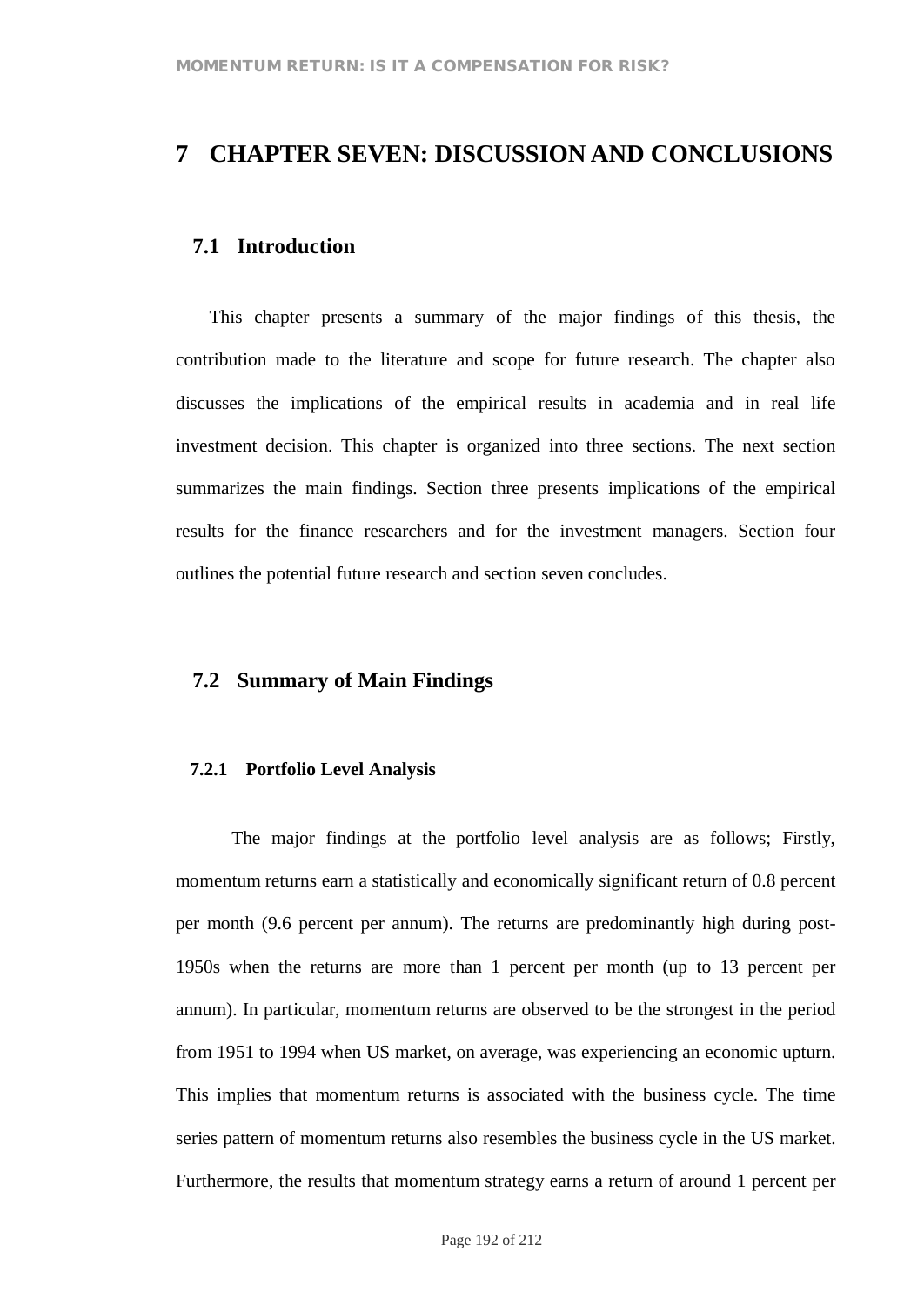### **MOMENTUM RETURN: IS IT A COMPENSATION FOR RISK?**

month are robust when penny stocks are excluded form the sample. It has also been documented that momentum returns diminishes but does not eliminate entirely once accounted for transaction cost. A significant momentum return of 0.16 percent per month is reported when bid-ask spread is excluded from momentum returns.

At the portfolio level the empirical results suggest that momentum returns are not compensation for both contemporaneous and lagged firm level factors. Statistically significant alpha of 0.01 percent remains when controlled for Fama-French three factors. The application of momentum as a risk factor is not common in momentum literature. We use Carhart (1997) four factor model where in addition to Fama-French three factors a fourth factor momentum is incorporate. We document that momentum return remain when accounted for Carhart's (1997) four factor. A significant return of 0.01 percent per month is reported, though momentum risk factor has a significant influence in explaining the empirically derived momentum returns. Finally, momentum returns does not disappear entirely when controlled for macroeconomic variables both for contemporaneous and lagged macroeconomic risks. A significant alpha of 0.02 percent per month remains when controlled for macroeconomic risk factors.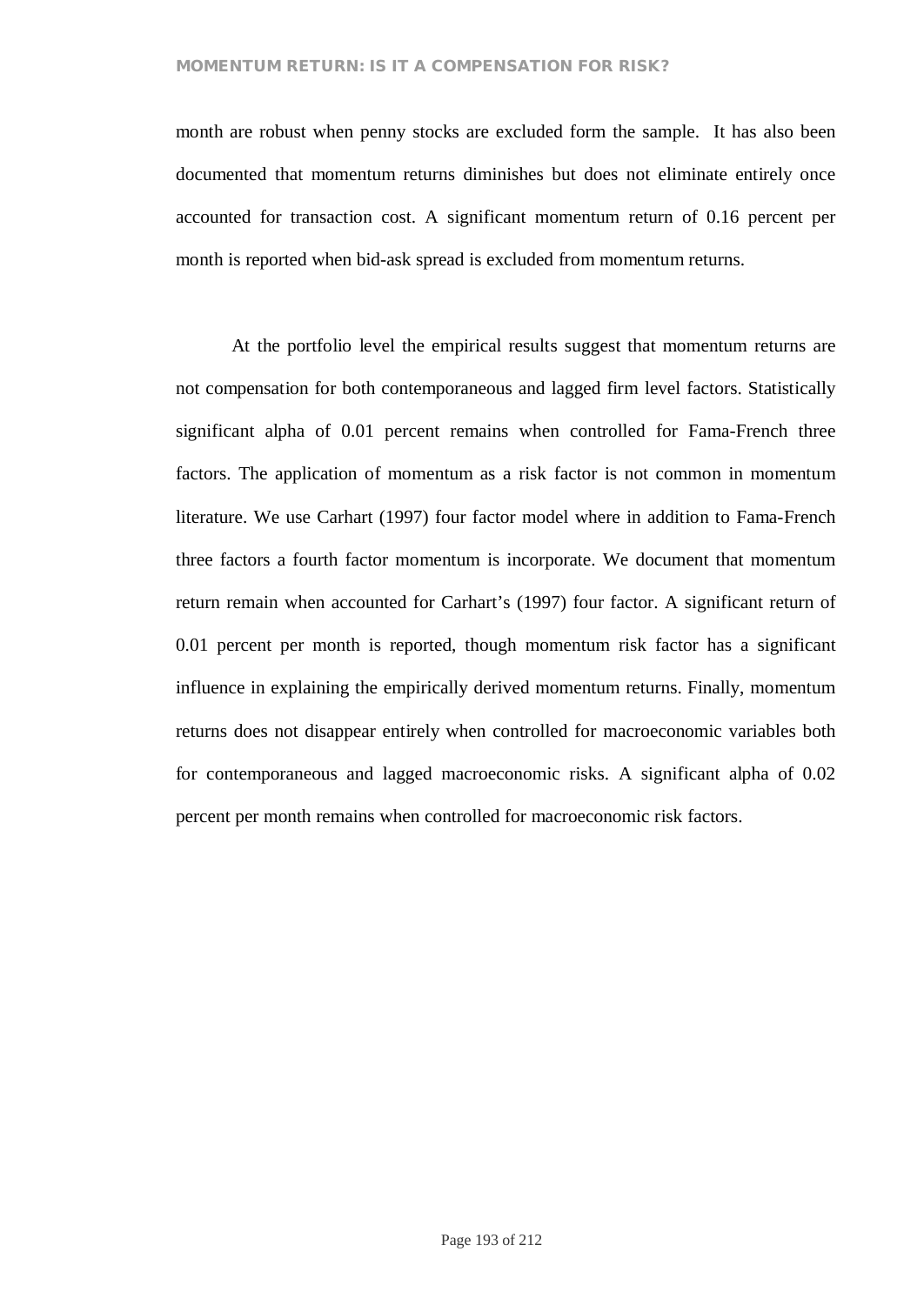### **7.2.2 Individual Stock Level Analysis**

At the individual stock level the empirical results provide evidence that momentum returns are compensation for risk at when Fama-French three factors are used. The results report that momentum returns of up to 0.45 percent per month (5.4 percent per annum) remains once controlled for Fama-French three factors and are statistically significant. When macroeconomic risk factors are employed momentum returns remains unexplained of up to 0.15 percent per month (1.8 percent per annum). However, when lagged macroeconomic risk factors are used momentum returns disappear. This implies that lagged macroeconomic risk factors have important implications on momentum returns. The results further provide useful insight as to the important of the level of analysis and the lag values of the risk factors.

### **7.2.3 Decomposing Momentum Returns: What Factors Contribute to Momentum Returns?**

The empirical results on the investigation of what contributes to momentum returns provide evidence that at the portfolio level; firstly, at the portfolio level momentum returns are more a contribution of unexplained risk factors compared to the explained risk factors. For example, when contemporaneous Fama-French three factors are considered the contribution of unexplained risk factors are more than 90 percent whilst the contribution of explained risk factors is only 1.13 percent. The results are robust when lagged Fama-French three factors are considered. When macroeconomic risk factors are employed the contribution of risk factors improves. For example,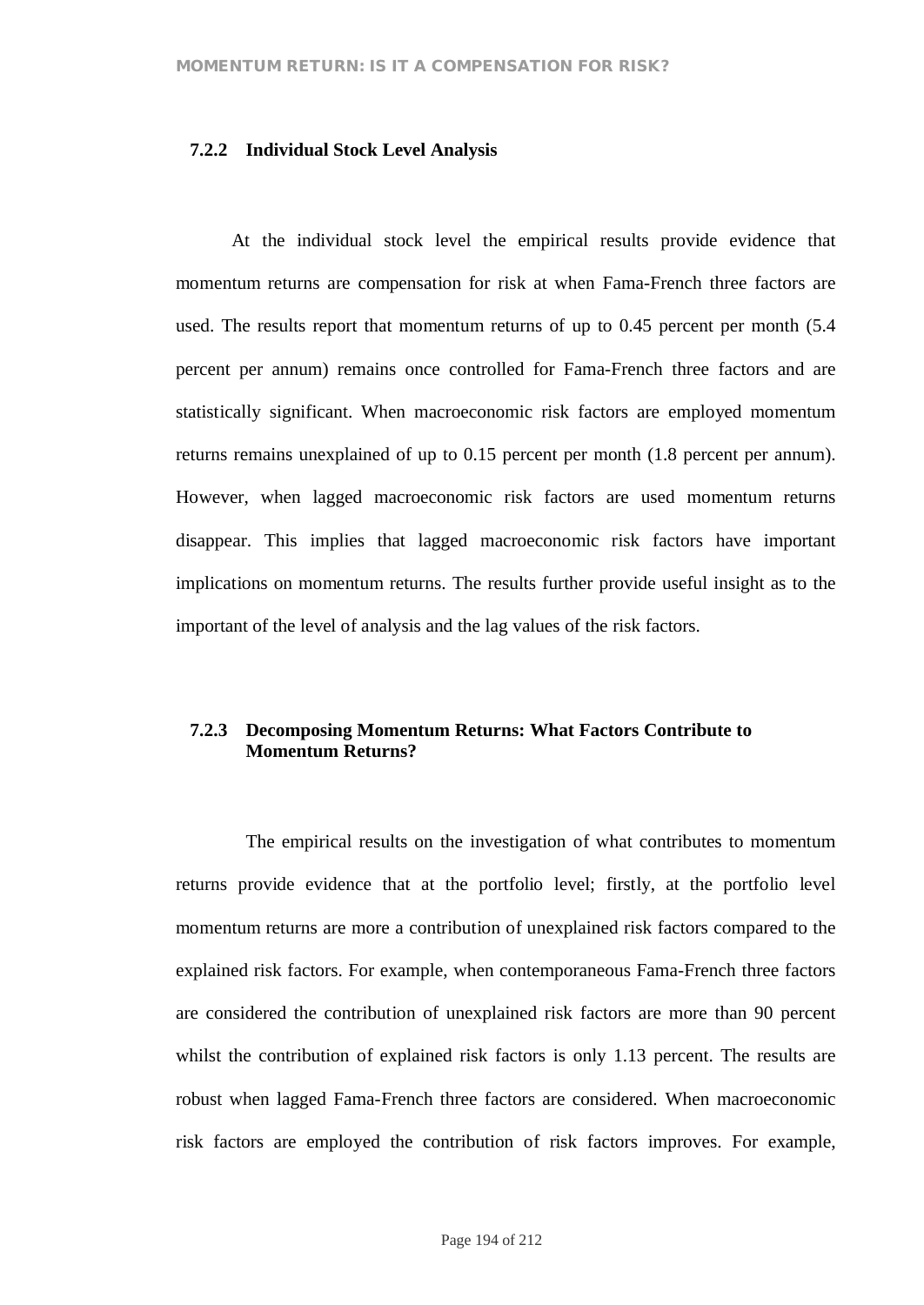#### **MOMENTUM RETURN: IS IT A COMPENSATION FOR RISK?**

contemporaneous macroeconomic variables contribute 10 percent in generating momentum returns and unexplained risk factors contribute 90 percent in generating momentum returns. When lagged macroeconomic risk factors are considered macroeconomic variables contributes 13 percent. Finally, when both the firm level factors and macroeconomic risk factors are used simultaneously, contemporaneous Fama-French three factors and macroeconomic factors contributes 20 percent and the unexplained risk factors is 80.44 percent in momentum returns. The results differ only slightly when the lagged explained risk factors are used. For example, the contribution of explained risk factors declines to 14 percent and the contribution of unexplained risk factors increases to 86 percent.

At the individual stock level, however, the above conclusion does not hold. For example, when contemporaneous Fama-French three factors are considered the contribution of explained risk factors is more than 40 percent whilst the contribution of unexplained risk factors is more than 50 percent. The results are robust when lagged Fama-French three factors are used. When contemporaneous macroeconomic risk factors are used these explained risk factors contribute 31.11 percent while the contribution of unexplained risk factors is 68.89 percent. However, when lagged macroeconomic risks are considered the contribution of explained risk factors increase to 58.56 percent than that of the unexplained risk factors of 41.44 percent. When both the Fama-French three factors and the macroeconomic risk factors are taken into account simultaneously, the explained risk factors contribute 30.61 percent, whilst the unexplained risk factors contribute 68.39 percent in generating momentum returns. However, the opposite relation holds when lagged Fama-French three factors and lagged macroeconomic factors are considered where the unexplained risk factors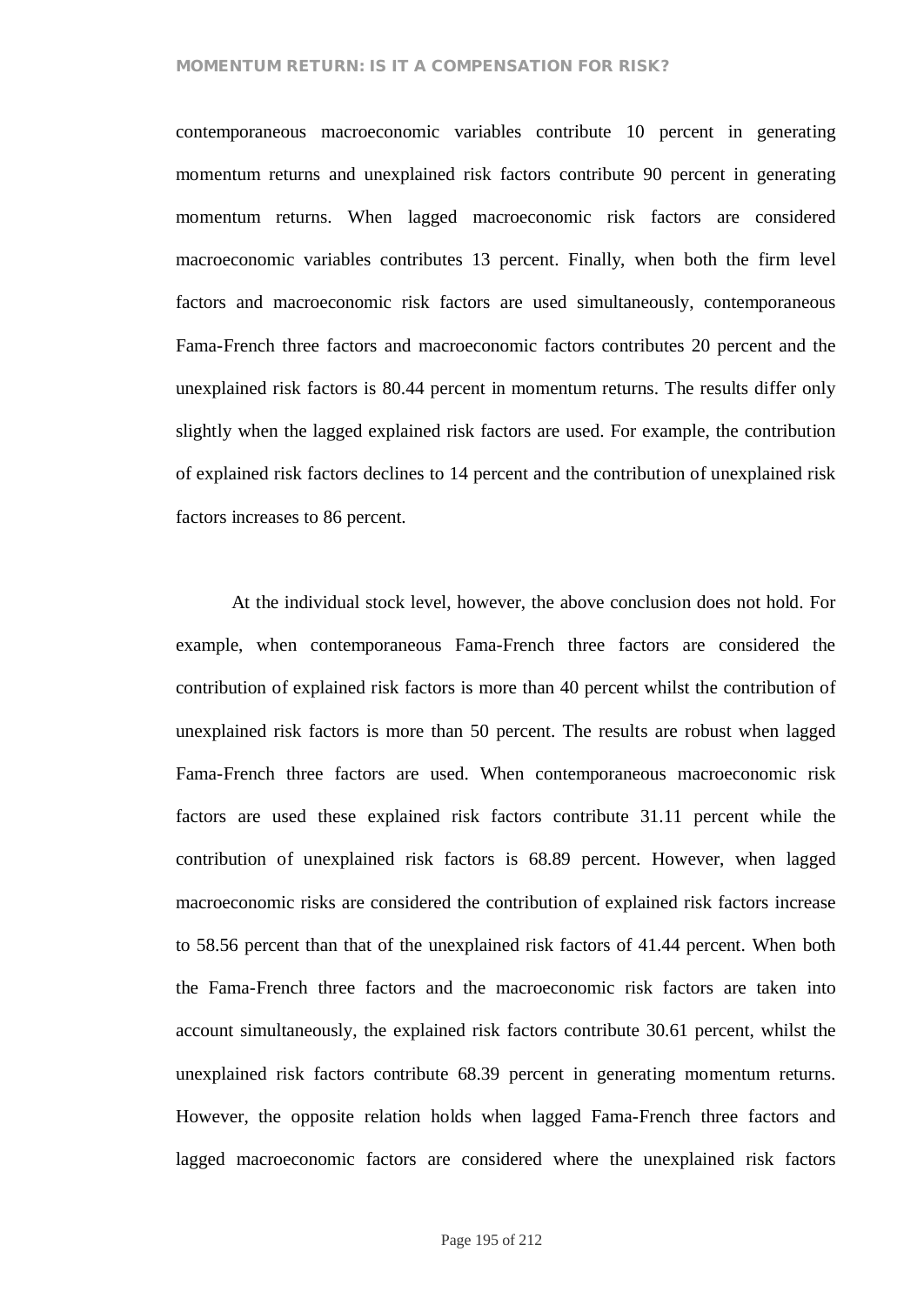contributes 32 percent and the explained risk factors contributes 68 percent. This implies that the contribution of lagged risk factors is more prominent on momentum returns than contemporaneous risk factors. The evidences suggest that at the individual stock level, the contribution of both explained risk factors improves considerably, particularly when lagged macroeconomic risk factors are used.

#### **7.2.4 Momentum Returns, Uncertainty and Credit Ratings**

The empirical findings show that when uncertainty is measured at the firm level momentum return is significant in credit rated stocks than in not-rated stocks. Among the credit rated stocks momentum returns is the highest among 'Speculative Grade' rated stocks. Furthermore momentum returns of credit rated stocks remain once accounted for Fama-French three factors. When momentum returns are controlled for uncertainty at the macroeconomic level momentum returns of Speculative Grade rated stocks are observed to be more pronounced during the contraction periods of NBER business cycles when up to 4.99 percent per month (59.88 percent per annum) momentum returns are earned. When controlled for market states factors for 'Speculative Grade' stocks momentum return remains high at 1.63 percent per month (19.56 percent per annum) once controlled for market states risk factors. However, when controlled for macroeconomic risk factors the empirical results report that momentum returns of all types of credit rated stocks disappears. The empirical findings imply that momentum returns could be compensation to the increased uncertainty during economic downturns.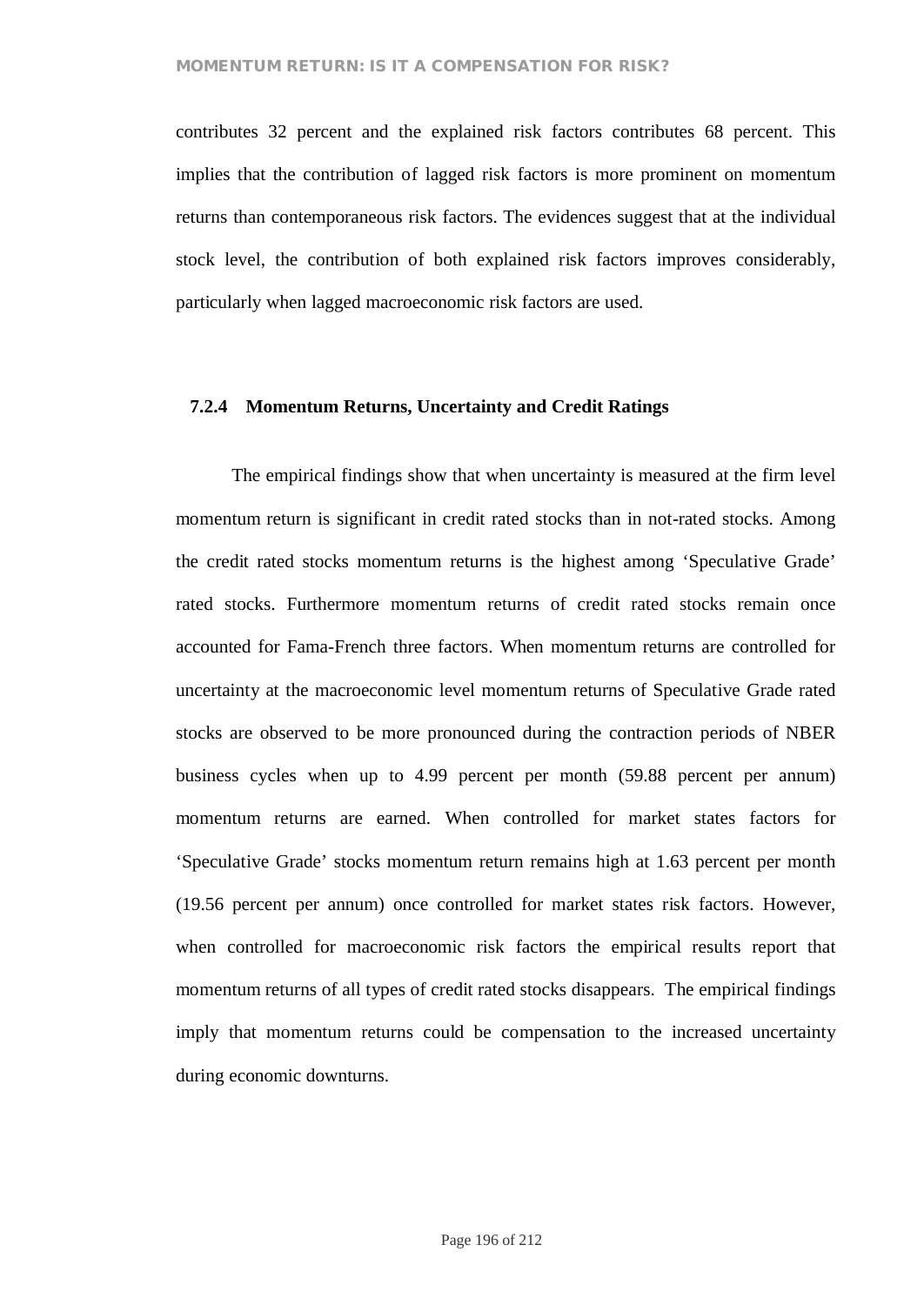## **7.3 Implications of the Study**

The results of this study have several important implications for both the academia and for the investment professionals. Firstly, the empirical results show that at the individual stock level when macroeconomic risk factors are used momentum returns are compensation for risk. It has also been documented that the lagged variables are particularly crucial in explaining momentum returns. For the researchers this provides important insights as to the importance of the lagged structure and the use of particular risk factors e.g. macroeconomic risk factors in forming momentum portfolios. The empirical results also leaves room for the researchers to rethink on the behavioral explanations of momentum returns that rejects the notion that momentum returns are compensation for risk.

Secondly, the empirical results have important implication in designing momentum strategy. The study proposes a risk-adjusted momentum strategy where the returns are adjusted for risk before forming decile portfolios and then stocks are ranked based on explained risk and unexplained risk factors. This has important implication when forming momentum portfolio based risk factors. For example, a momentum investor who forms portfolios at time *t* (at the beginning of the holding period) may consider the explained risk and unexplained risk factors associated with investing in the momentum portfolio and construct momentum portfolio accordingly. The strategy is risk-effective and free of any presumption but at the same time, unique and convenient to implement in real-life environment. This overcomes the limitations of the momentum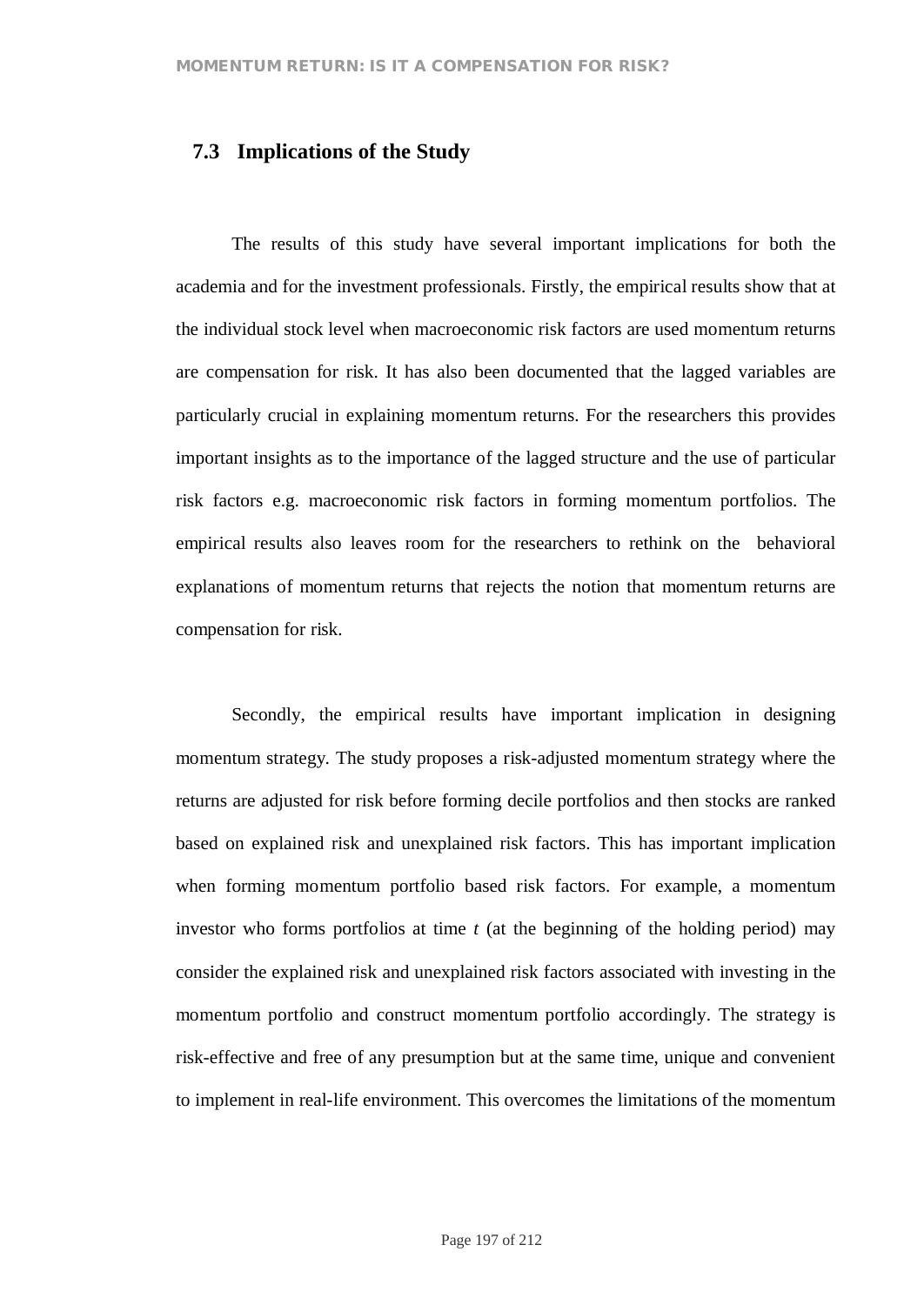strategies in earlier studies where sophisticated models have been proposed by researchers but were difficult to implement.

Thirdly, the relative contribution of the each risk factor and its changes with the business cycle or economic movement would provide important insights in designing momentum strategy. For example, it has been documented that momentum returns are more a compensation for risk when lagged macroeconomic risk factors are considered and is pronounced during market upturn. This will allow investors to take into account the uncertainty associated with business cycle and hold momentum portfolios accordingly.

Finally, the empirical results of momentum returns of credit rated stocks implies that momentum returns could be compensation to the increased uncertainty during economic downturns. Given the recent economic downturn worldwide after the year 2000s, an investor would realize significant momentum return by holding 'Speculative Grade' stocks in her momentum portfolio.

## **7.4 Areas of Future Research**

The results of this study have contributed to momentum literature and have improved our understating regarding the issue that momentum returns are compensation for risk. However it would still be interesting to investigate several other dimensions of momentum returns. Firstly, the empirical results of this study have been derived broadly by using firm level factors and macro level risk factors e.g. Fama-French three factors, Carhart four-factor and macroeconomic risk factors. However literature shows that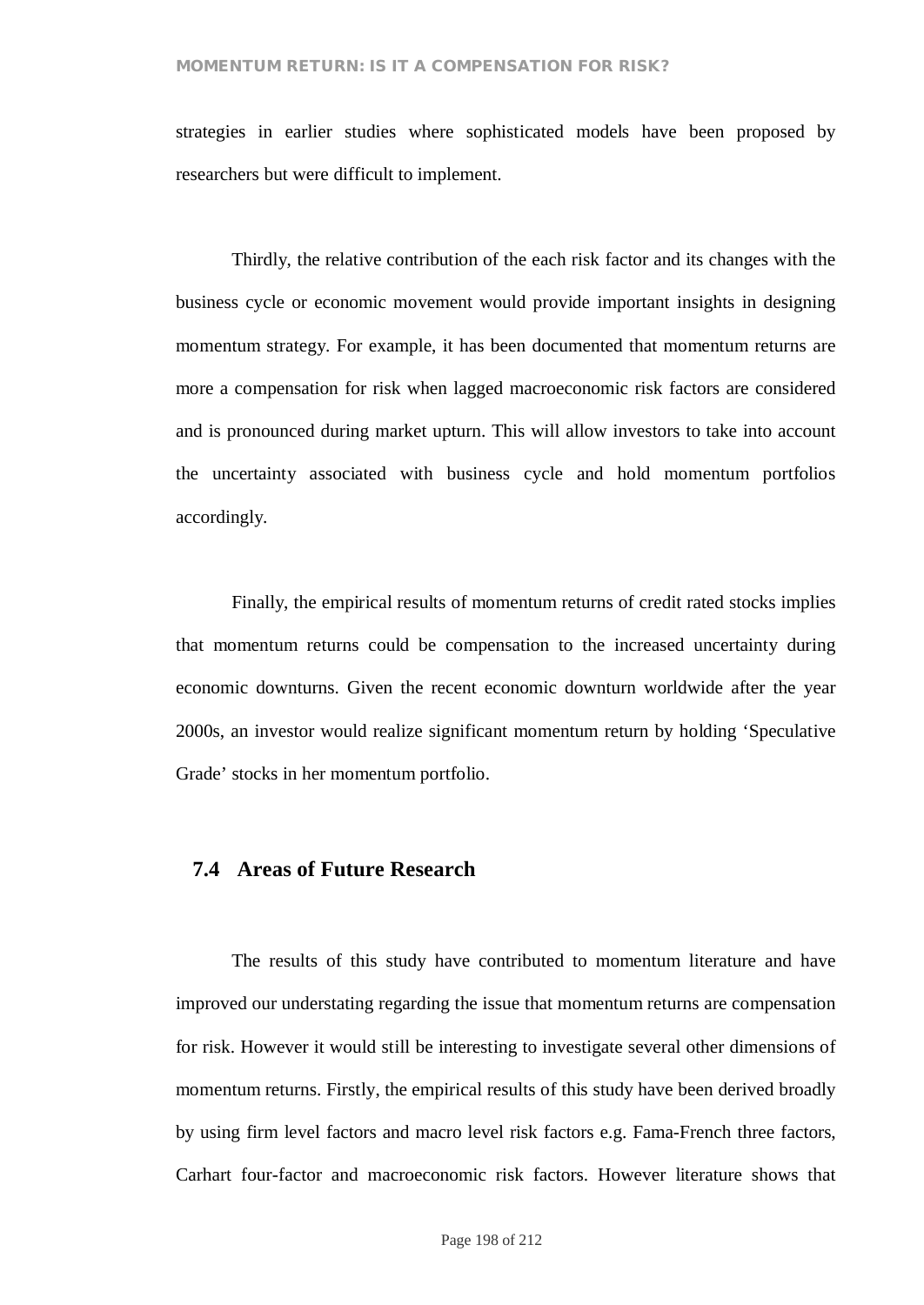#### **MOMENTUM RETURN: IS IT A COMPENSATION FOR RISK?**

other important risk factors such as industry factors and seasonality have important implications in explaining momentum returns (see among other Moskowitz and Grinblatt, 1999 and Sadka, 2006). Incorporating these risk factors in the study would provide more comprehensive evidences as whether or not momentum returns are compensation for risk. Furthermore, we have incorporated only the proportional transaction cost in this study to show how momentum behaves when transaction cost is accounted for. However, future research can incorporate both proportional and nonproportional transaction costs e.g. effective quote, commission, stamp duty, etc. to investigate if momentum is profitable and the amount of turnover that can be exploited.

Secondly, this study performs all investigation on price momentum. But literature document that other than price momentum another important momentum return is the earnings momentum. It would be worth investigating whether or not momentum returns can still be considered as a compensation for risk when earnings momentum are used and also how the alternative momentum strategy will work when implemented on earning momentum.

Thirdly, it has been documented that momentum returns are not compensation for risk particularly at the portfolio level and when contemporaneous firm level factors are used. This warrants work at the econometric level as well as theoretical. Future work can address the issue of psychological biases and behavioral models for a further explanation of the fact.

Finally, our empirical results show that momentum returns of 'Speculative Grade' stocks are significant during both expansions and contractions but much higher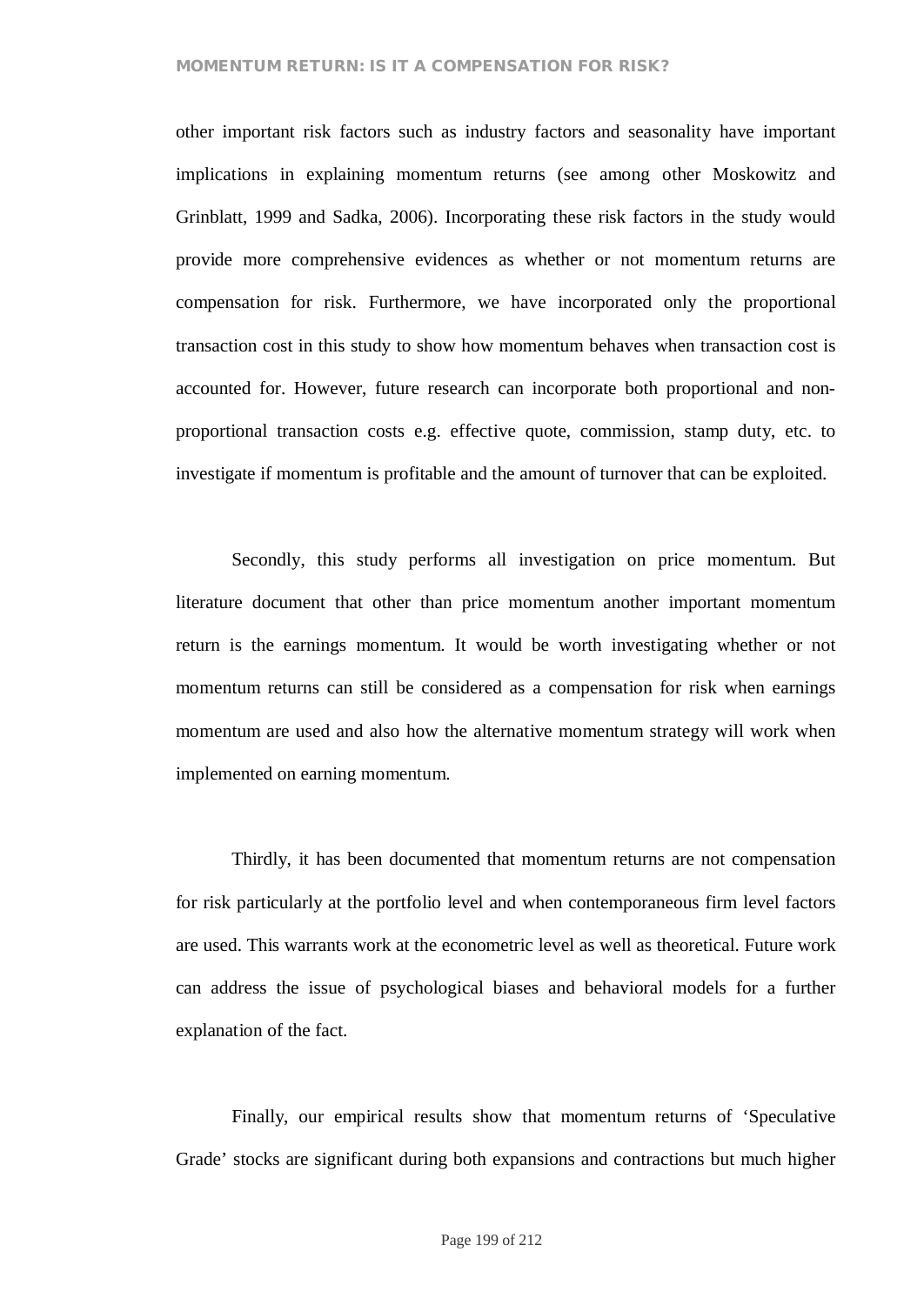during contractions. One possibility of this could be liquidity; as pointed out by Pastor and Stambaugh (2003) that a large portion of momentum returns are accounted by liquidity factors. Furthermore, trading-related market friction as shown by Korajczk and Sadka (2004) could be another good reason. A more complete investigation of momentum returns that combines liquidity and trading-related frictions with macroeconomic variables seems warranted in future research.

## **7.5 Conclusion**

This chapter summarizes the main objective of the thesis which is to investigate if momentum returns are compensation for risk, be it firm level or macro level. The chapter briefly presents the data and the methodology used to achieve the objective of the research. Furthermore, the chapter reports the major empirical findings and conclusions derived from each empirical chapter. In addition, the chapter specifies he implications of the empirical results both for the finance academia and for the investment managers in making real-life investment decisions. Finally, the chapter provides direction of potential future research in this area.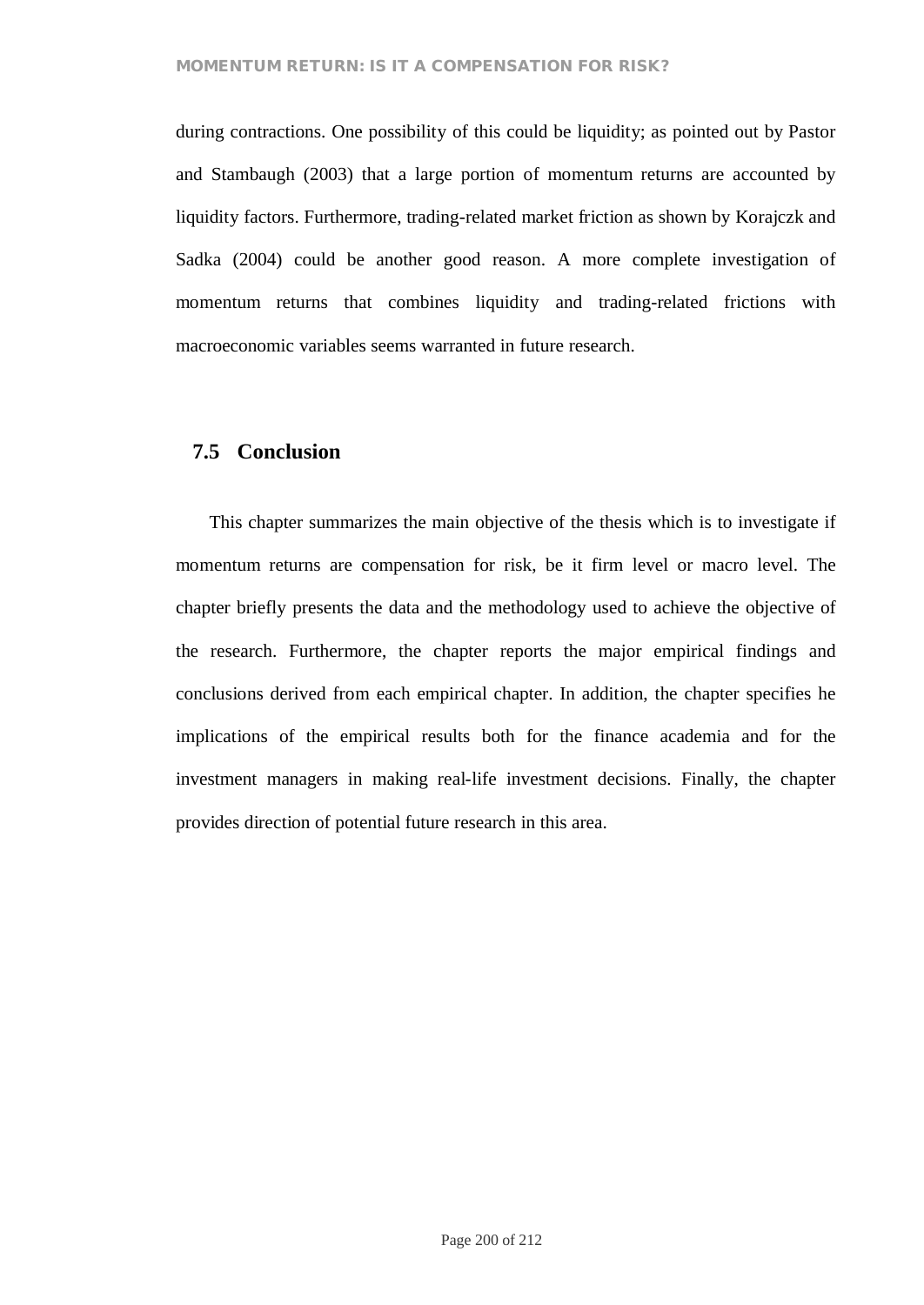# **References**

Ali, A., and Trombley M. A. (2006) 'Short Sales Constraints and Momentum in Stock Returns', Journal of Business Finance and Accounting 33, 3-4, 587-615.

Agyei-Ampomah S. (2007) "The Post-Cost Profitability of Momentum Trading Strategies: Further Evidence from the UK", European Financial Management, Vol. 13, 776-802

Alsubaie, A.N. and Najand, M, 2008, Trading Volume, Price Momentum, and the 52- Week High Price Momentum Strategy in the Saudi Stock Market , Working Paper, http://papers.ssrn.com/abstract 1087391

Ameer R., 2007, Privatization and Industry Momentum Strategies in Pakistan, Working Paper, http://papers.ssrn.com/abstract 1005305

Arena, M., K. Haggard, and X.S. Yan, 2005, Price momentum and idiosyncratic volatility, Working Paper, University of Missouri – Columbia

Avramov, D., Chordia, T., Jostova G., Philipov A., 2007, Momentum and Credit Rating, *Journal of Finance,* 62(5), 2503-2520.

Avramov, D., Chordia, T., 2005 Asset Pricing Models and Financial Market Anomalies, *Review of Financial Studies*.

Avramov, D., Satadru, H., 2007, Rationalizing Momentum Interaction, *Working Paper*, University of Maryland, http://papers.ssrn.com/abstract 1017419

Bacmann, J., Dubois M., and Isakov D., 2001, Industries, Business Cycle and Profitability of Momentum Strategies: An International Perspective, European Economic Association 2001.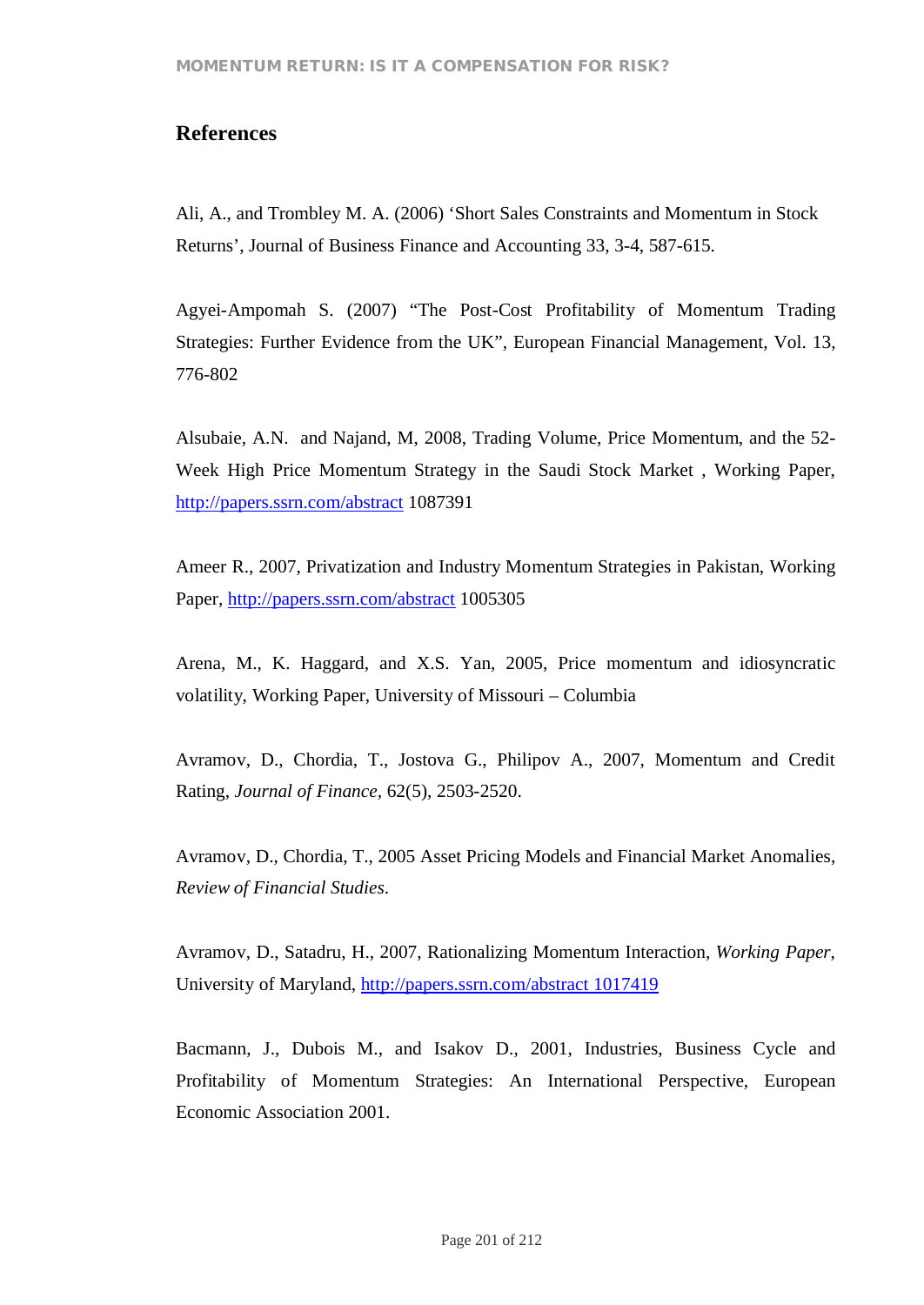Barberis, N. Shleifer, and A. Vishny, R, 1998, A Model of Investor Sentiment, *Journal of Financial Economics*, 49, 307 – 343.

Barone-Adesi, G., 1985, Arbitrage Equilibrium with Skewed Asset Returns, *Journal of Financial and Quantitative Analysis*, 20, 299-313.

Benson, K. L., Gallagher D. R. and Teodorowski P., 2007, Momentum Investing and the Asset Allocation Decision, Working paper, http://papers.ssrn.com/bstract 734003

Bhojraj, S., Swaminathan, B., 2003, Macromomentum: Evidence of Predictability in International Equity Markets, *The Journal of Business*.

Blitz, D. and Vliet P.V., 2008, Applying Value and Momentum Across Asset Classes, *Journal of Portfolio Management, Forthcoming.*

Carhart, Mark M., 1997, On persistence in mutual fund performance, *Journal of Finance* 52, 57-82.

Chan, K., Hameed, A. & Tong, W., 2000, Profitability of Momentum Strategies in International Equity Markets, *Journal of Financial and Quantitative Analysis*, 35, 153- 172.

Chan, L., Jegadeesh, N. & Lakonishok, J., 1996, Momentum Strategies, *Journal of Finance*, 51, 1681-1713.

Chen H. L., and DeBondt W., 2004, Style Momentum within the S7P-500 Index, *Journal of Empirical Finance*, 11, 483-507

Chen N. F., Roll R. and Ross S.A., 1986, Economic Forces and the Stock Market. *Journal of Business*, 59, pp 383-403.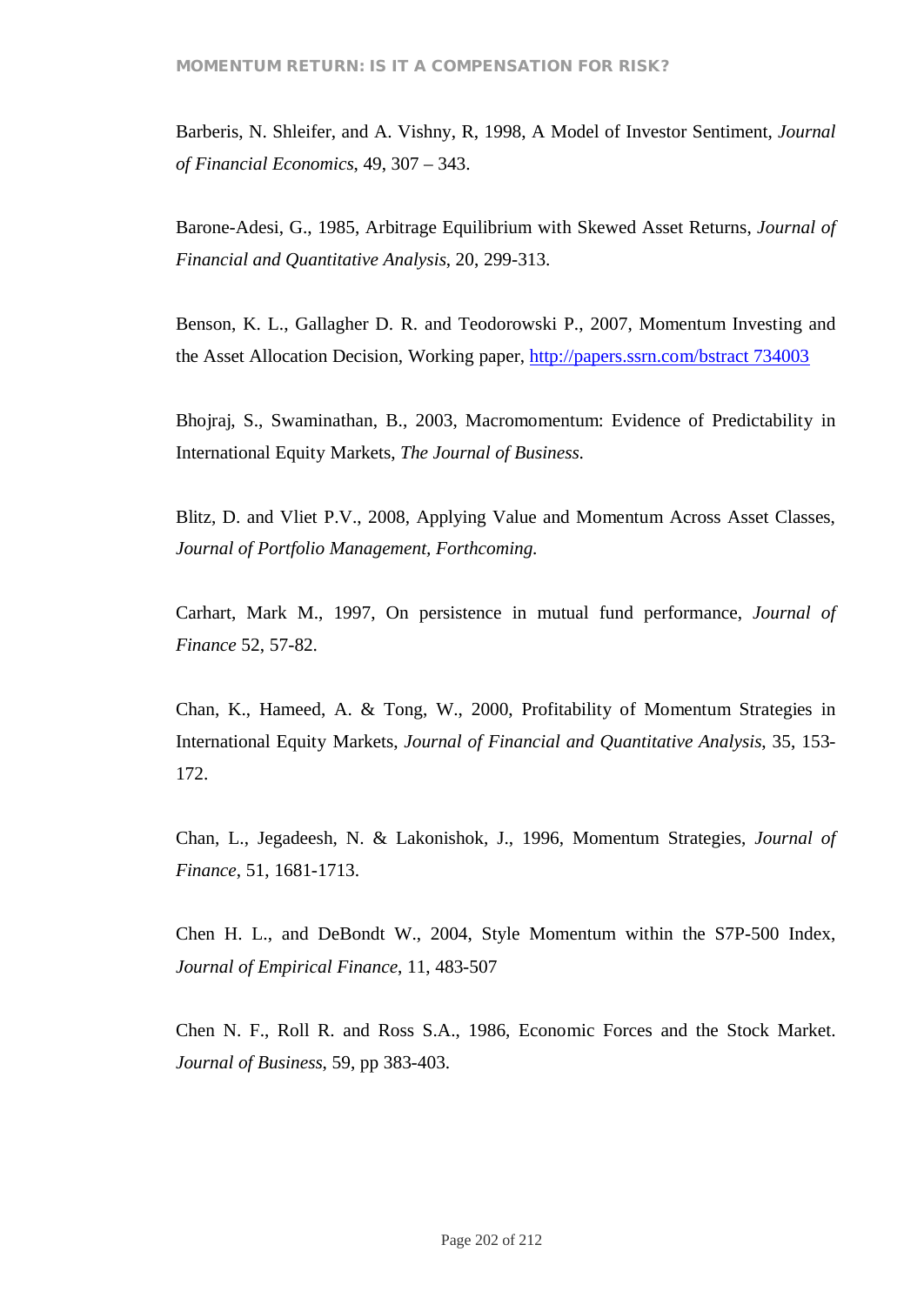Chen, H. L., Jegadeesh N. and Wermers R., 2000, The value of Active Mutual Fund Management: An Examination of the Stockholdings and Traders of Fund Managers, *Journal of Finance and Quantitative Analysis,* 35, 343-368.

Chichernea and Slezak (2008), Is Idiosyncratic Risk a Source of Momentum?, Working Paper, http://papers.ssrn.com/abstract1108234

Chordia, T., and Shivakumar L., 2002, Momentum, Business Cycle and Time-varying Expected Returns, *Journal of Finance*, 57, 985-1019.

Chui, A., Titman, S. and Wei, J., 2000, Momentum, Ownership Structure, and Financial Crises: An Analysis of Asian Stock Markets, *Working Paper*, University of Texas at Austin.

Chui, A., Titman, S. & Wei, J., 2008, Individualism and Momentum Around the World, Working Paper, http://papers.ssrn.com/abstract 1150076

Cooper M., Gutierrez R.C., and A. Hameed, 2004, Market States and Momentum, *Journal of Finance*, 59, 3, 1345-1365.

Daniel, K., Hirsleifer D., and Subrahmanyam A., 1998, Investor Psychology and Investor Security Market Under and Overreactions, *Journal of Finance,* 53, 1839-1886.

Daniel, K., Hirsleifer D., and Teoh S. H., 2002, Investor Psychology in Capital Markets: Evidence and Policy Implications, *Journal of Monetary Economics*, 49, 139-209.

DeBondt, Werner F. M., and Thaler R., 1985, Does the Stock Market Overreact? *Journal of Finance*, 40, 793-808.

Dittmar, R., 2002 Nonlinear Pricing Kernels, Kurtosis Preference, and Evidence from the Cross Section of Equity Returns, *Journal of Finance,*.57, 369-403.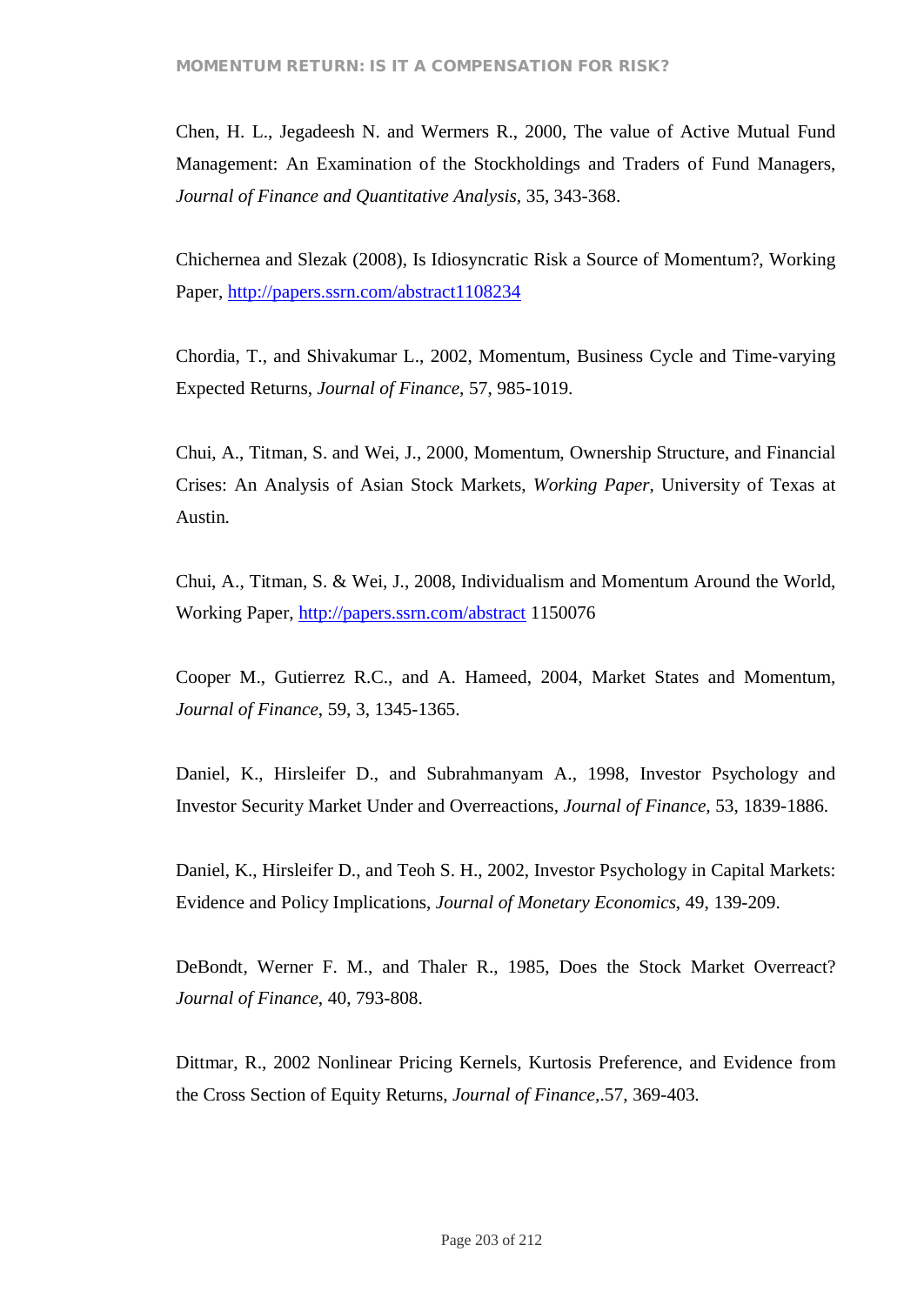Dittmar, Robert F., Kaul, Gautam and Lei, Qin, 2007, Momentum is Not An Anomaly, Working Paper, http://ssrn.com/abstract=1027057

Fama, E. and French, K., 1988, Dividend Yields and Expected Stock Returns. *Journal of Financial Economics*, 22, 3-25.

Fama, E. and French, K., 1993, Common Risk Factors in the Returns on Stocks and Bonds, *Journal of Financial Economics*, 33, 3-56.

Fama, E. and French, K., 1996, Multifactor Explanations of Asset Pricing Anomalies, *Journal of Finance*, 51, 55-84.

Fama, E. and French, K., 1996, Multifactor Explanations of Asset Pricing Anomalies, *Journal of Finance*, 51, 55-84.

Fang, H., Lai, T., 1997, Co-kurtosis and Capital Asset Pricing, *The Financial Review* 32, 293-307.

Ferson, W. and Harvey C., 1999, Conditional Variables and the Cross-Section of Stock Returns, *Journal of Finance*, 54, 1325-1360.

Forner C., Marhuenda J., 2004, Momentum Return in the Spanish Stock Market: Model Misspecification or Investor Irrationality?, EFMA 2004 Basel Meetings Paper. http://ssrm.com/abstract 492303

Gervais, S. and Odean T., 2001, Learning to be Overconfident, *Review of Financial Studies*, 14, 1-27.

Griffin, J. M., Susan Ji. and Martin J. S., 2003, Momentum Investing and Business Cycle Risk: Evidence from Pole to Pole, *Journal of Finance,* 53, 2515-2547.

Grundy, B. D., and Martin J. S., 2001, Understanding the Nature of Risks and the Sources of Rewards to Momentum Investing, *Review of Financial Studies,* 14, 29-78.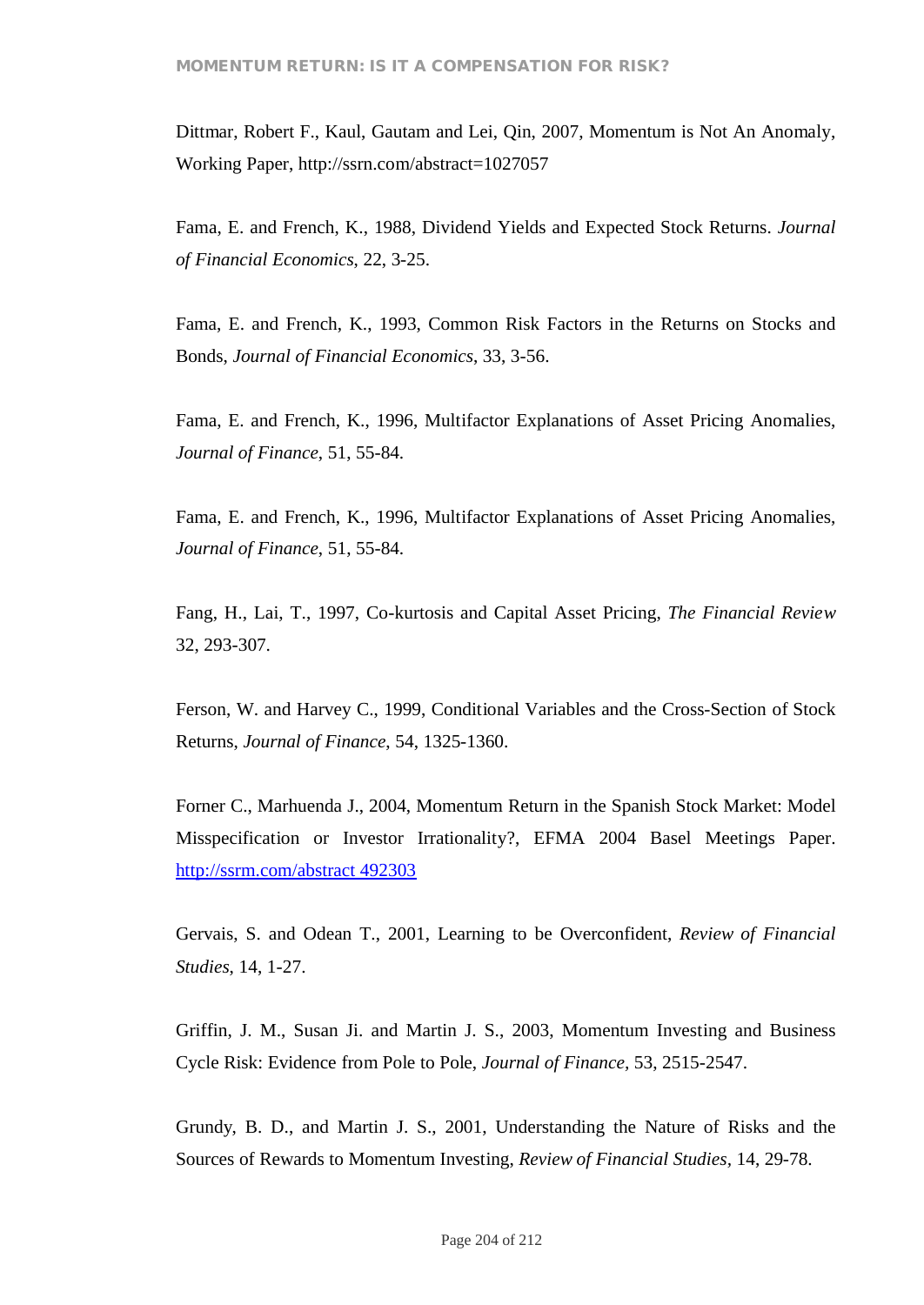Gutierrez R.C., and Kelly E.K., 2006, The Long-Lasting Momentum in Weekly Returns, *Journal of Finance* 63, 415-447.

Hameed, A and Yuanto K., 2002, Momentum strategies: Evidence from Pacific Basin Stock Markets, *Journal of Financial Research*, 25, 383 – 397.

Henker, T., Martens M., Huynh R., 2006, The Vanishing Abnormal Return of Momentum Strategies and 'Front-Running' Momentum Strategies', Working Paper. SSRN http://papers.ssrn.com/abstract 924522

Hong, H., Lim, T. and Stein, J.C., 2000, Bad News Travels Slowly: Size, Analyst Coverage and the Profitability of Momentum Strategies, *Journal of Finance*, 55, 265 – 295.

Hong, H., and Stein, J, 2007, Disagreement and the Stock Market, *The Journal of Economic Perspective* 21, 109-128

Hurn, S. and Pavlov, V., 2003, Momentum in Australian Stock Returns. *Australian Journal of Management,* 28, 2, 142-156.

Hwang, S. and Rubesam A., 2007, The Disappearance of Momentum, Working Paper, SSRN, http://papers.ssrn.com/abstract 968176

Jegadeesh, N. 1990, Evidence of Predictable Behavior of Security Returns, *Journal of Finance*, 45, 881-898.

Jegadeesh, N. and Titman, S. 1993, Returns to Buying Winners and Selling Losers: Implications for Stock Market Efficiency, *Journal of Finance*, 48, 65-91.

Jegadeesh, N. and Titman, S., 2001, Profitability of Momentum Strategies: An Evaluation of Alternative Explanations, *Journal of Finance*, 56, 699- 720.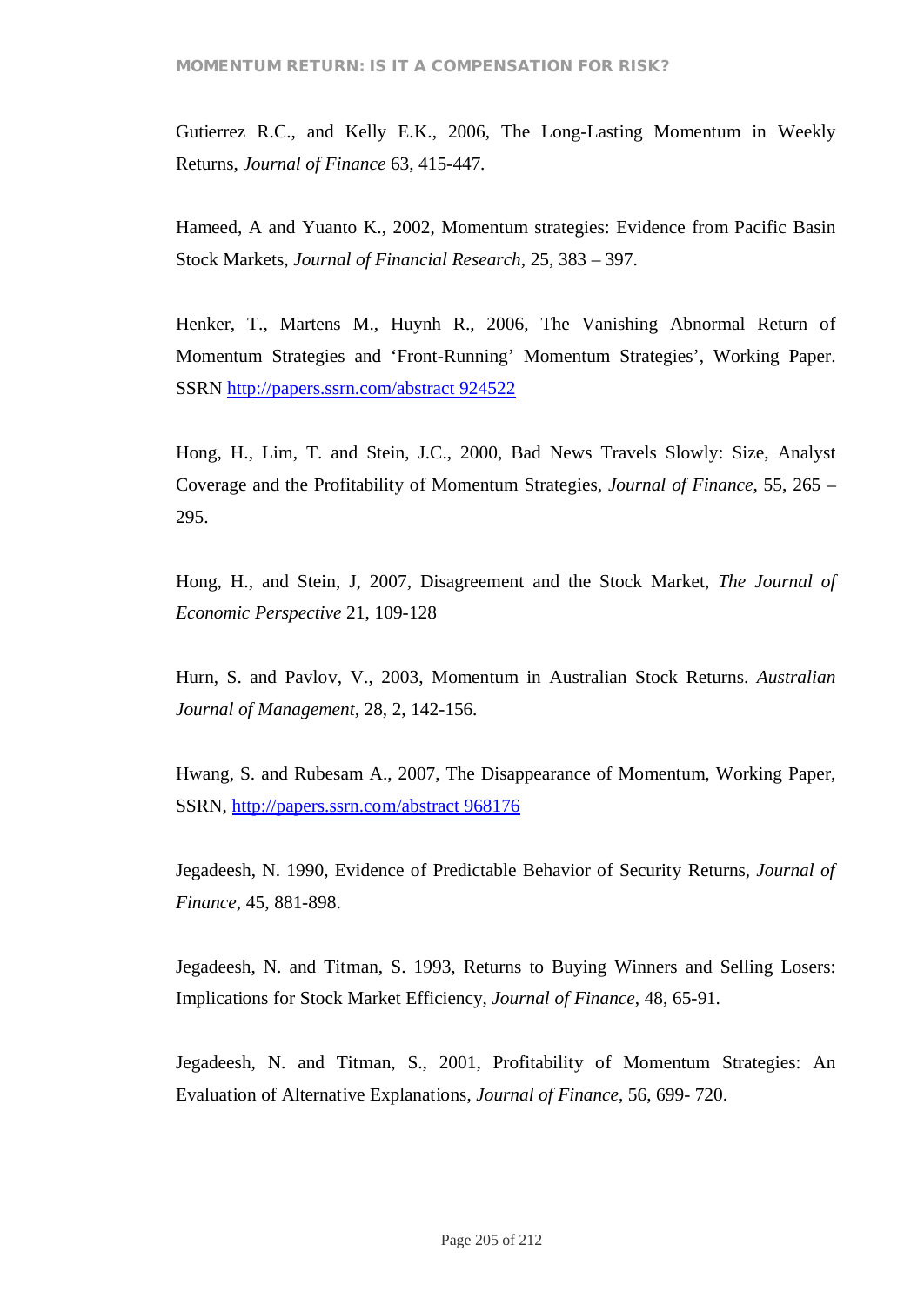Jegadeesh, N. and Titman, S., 2002, Cross-Sectional and Time-Series Determinants of Momentum Returns, *The Review of Financial Studies*, 15, 143-157.

Jiang, Guohua, Charles M. C. Lee, and Grace Yi Zhang, 2005, Information Uncertainty and Expected Stock Returns*, Review of Accounting Studies* 10, 185–221.*.*

Kang, Q., and Li C., 2007, Can a Risk-Based Factor Generate Momentum? Working Paper. http://papers.ssrn.com/abstract=971204.

Karajczyk, R. and Sadka R., 2004, Are Momentum Profits Robust to Trading Costs? *Journal of Finance*, 59, 1039-1082.

Lee, C. M. C. and Swaminathan, B., 2000 Price, Momentum and Trading Volume *Journal of Finance*, 55, 2017 – 2069.

Lehmann B., 1990, Fads, Martingales and Market Efficiency, *Quarterly Journal of Economics,* 105, pp. 1-28.

Lesmond, D. A., Michael J. Schill and Zhou C., 2004, The Illusory Nature of Momentum Profits, *Journal of Financial Economics*, 71, 349-380.

Levy, R., 1967, Relative Strength as a Criterion for Investment Selection, *Journal of Finance*, 22, 595-610.

Li, X., Brooks, C. and Miffre, J., (2008) 'Low-Cost Momentum Strategies', *Journal of Asset Management* forthcoming.

Li, X., Miffre, J., Brooks, C. and O'Sullivan, N., (2008) 'Momentum Profits and Time-Varying Unsystematic Risk', *Journal of Banking and Finance*, 32 (4) pp 541-558

Liu, W., N. Strong, and X. Xu (1999), The Profitability of Momentum Investing, *Journal of Business Finance and Accounting* 26, 1043-1091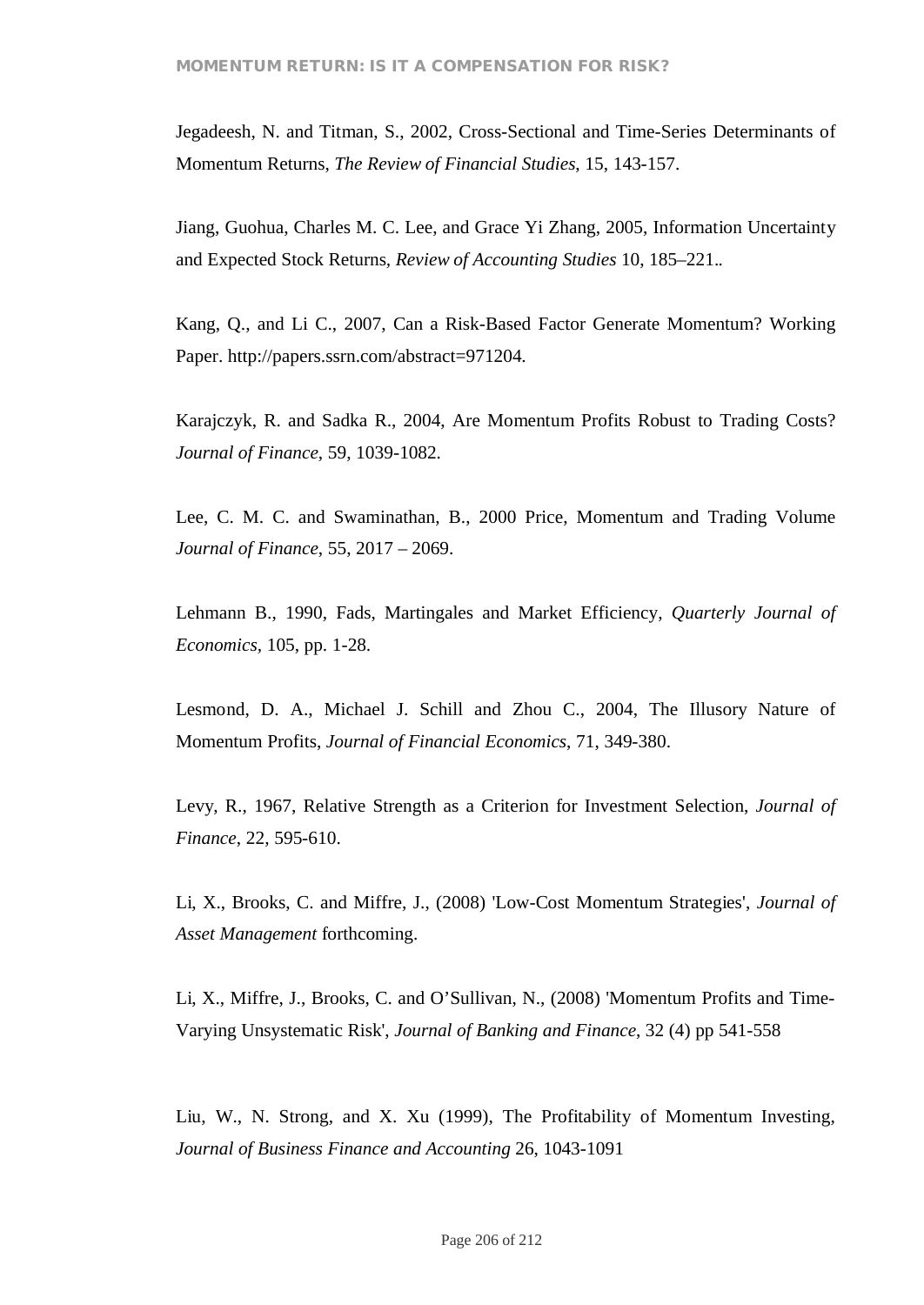Mai, H. M., 1995, Sur-réaction Sur le Marché Français Des Actions au Règlement Mensuel 1977-1990, *Finance,* 16, 113-136.

Miffre J., Rallis, G. (2007), "Momentum Strategies in Commodity Futures Markets", EDHEC Risk and Asset Management Research Centre, Working Paper.

Moskowitz T., and Grinblatt M., 1999, Do Industries Explain Momentum? *Journal of Finance,* 54, 1249-1290.

Muga, L. and Santamaría, R., 2006 Momentum: Características y estabilidad temporal. Resultados para la bolsa española, Revista Española de Financiación y Contabilidad, forthcoming

Muga, L. and Santamaría, R., 2006, Momentum, Market States and Investors Behavior. http://www.ssrn.com./abstract

Naughton, T., Malick O. S. and Ramiah, V., 2007, Momentum Strategies for Equity versus Derivatives: Application to Asia Portfolio Management, Working paper, http://papers.ssrn.com/abstract 1087252.

Nijman, T., Swinkels, L. & Verbeek, M., 2002, Do Countries or Industries Explain Momentum in Europe?, Working Paper, *Erasmus Research Institute of Management Report Series Research in Management.*

Obrecht George D., 2006, Alpha Generating Momentum Strategies, Working Paper, http://papers.ssrn.com /abstract 1180660.

Okunev J., and White D., 2003, Do Momentum Based Strategies Still Work in Foreigh Currency Markets?, *Journal of Financial and Quantitative Analysis,* 38, 425-447.

Pastor, L., and Stambaugh R., 2003, Liquidity Risk and Expected Stock Returns, *Journal of Political Economy* 111 (3), 642–685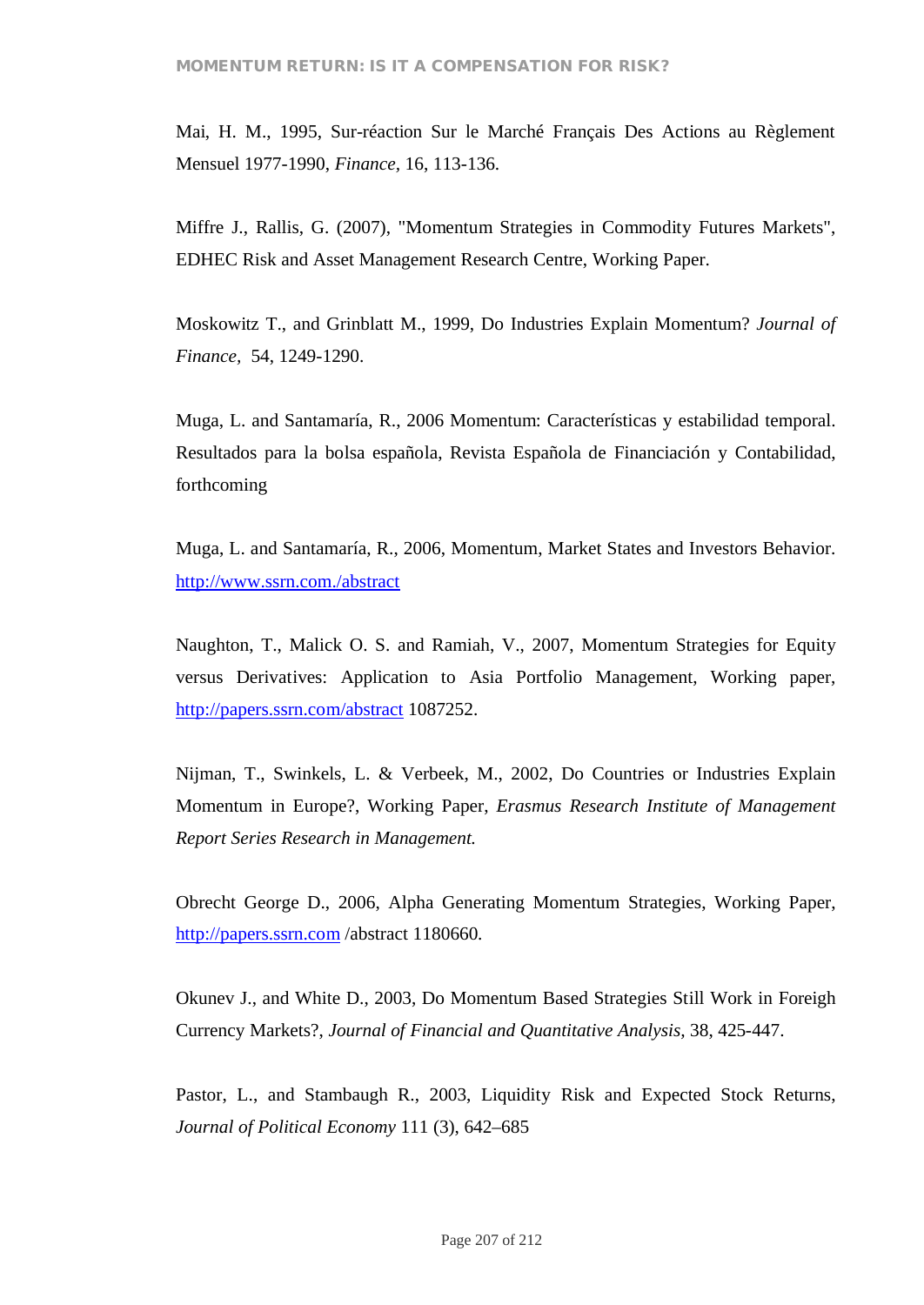Remenyi, D., Williams, B., Money, A. and Swartz, E. (1998) Doing Research in Business and Management: An Introduction to Process and Method, London: Sage Publication.

Rev, D., M., and Schmid, M., M., 2007, Feasible Momentum Strategies: Evidence from the Swiss Stock Market, *Journal of Financial Markets and Portfolio Management*, Vol 21, No. 3, 325-352

Richards, A., 1997, Winner-Loser Reversals in National Stock Market Indices: Can They be Explained?, *Journal of Finance,* 52, 2129-2144.

Rouwenhorst, K. G., 999, Local Return Factors and Turnover in Emerging Stock Markets, *Journal of Finance,* 54, 1439-64.

Rouwenhorst, K., 1998, International Momentum Strategies, *Journal of Finance*, 53, 267-284.

Sadka, R. (2006) Momentum and Post-Earnings-Announcement Drift Anomalies: The Role of Liquidity Risk, *Journal of Financial Economics* 80 2, 309-349.

Schiereck D. and Weber M., 1995, Zyklische und antizyklische handelsstrategien am deutschen aktienmarkt, in Meyer M.: Der overreaction-effekt am deutschen aktienmarkt', pp. 3-24.

Scott R., and Horvath P., 1980, On the Direction of Preference of Moments of Higher Order Than the Variance, *Journal of Finance* No. 35 pp-915-919.

Sehgal S., 2005, Rational Sources of Momentum Profits: Evidence from the Indian Equity Market, Indian Institute of Capital Markets 9th Capital Markets Conference Paper, SSRN, http://papers.ssrn.com/abstract 873969.

Shefrin, H., and Statman M., 1985, The Disposition to Sell Winners Too Early and Ride Losers Too Long: Theory and Evidence, *Journal of Finance,* 40, 777-792.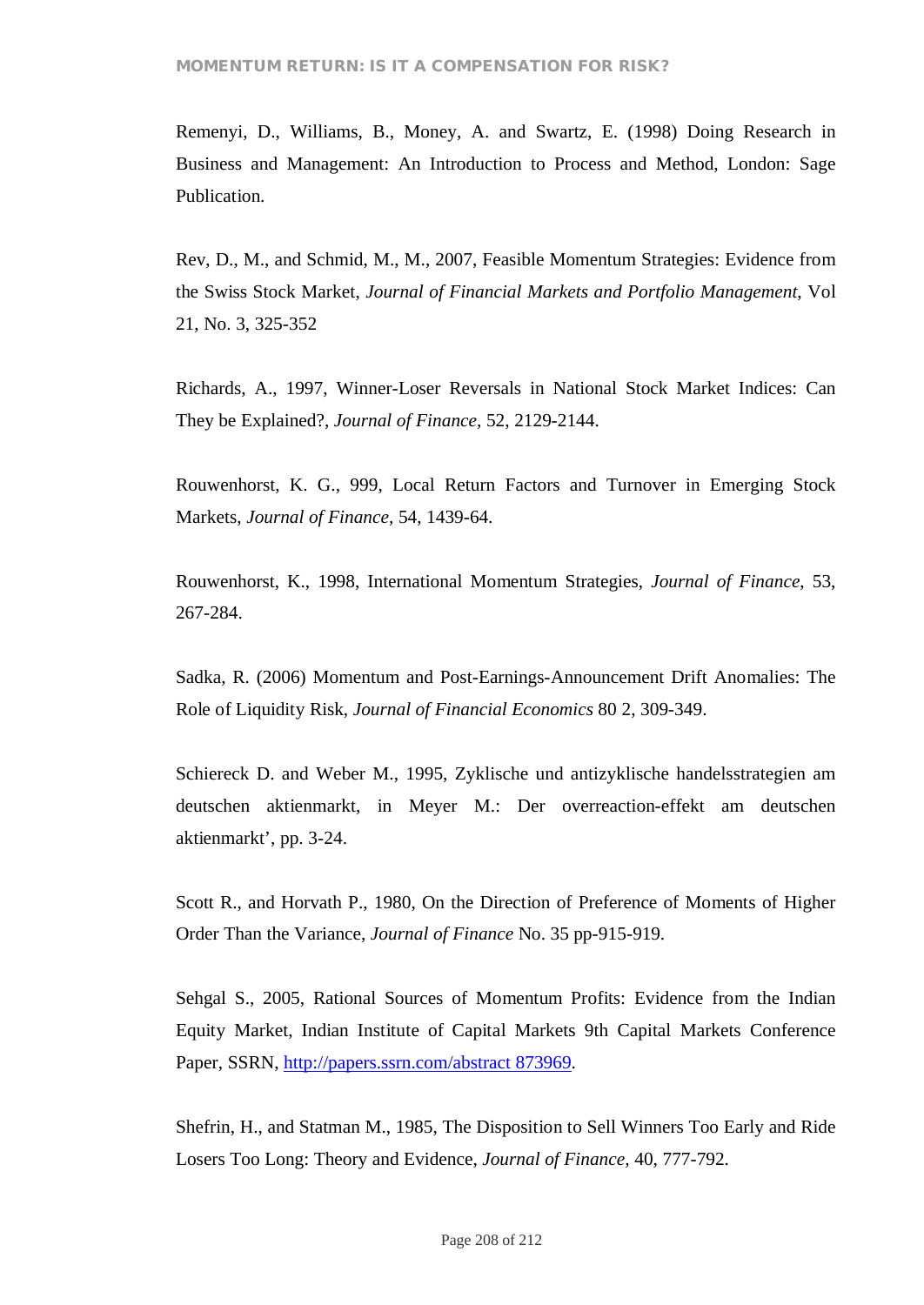Stork, Philip A., 2008, Momentum Effects in the Largest Australian and New Zealand Shares, INFINZ Journal, pp. 30-33, September 2008.

Swinkels, L.A.P. and Tjong-A-Tjoe, L., 2008, Can Exchange Traded Funds be Used to Exploit Industry Momentum? Working Paper, http://papers.ssrn.com/abstract 1150972

Taylor, M.P. and H. Allen, 1992, "The Use of Technical Analysis in the Foreign Exchange Market*", Journal of International Money and Finance*, 11, 304-314.

Veeraraghavan M., Nguyen M. T. T. and Truong, C. (2007), Delayed Price Discovery and Momentum Strategies: Evidence from Vietnam, 20th Australasian Finance & Banking Conference 2007 Paper. http://papers.ssrn.com/abstract 1009042.

Wang, K. Q., 2003, Asset Pricing With Conditioning Information: A New Test, *Journal of Finance*, 58, 161-196

Womack, K., 1996, Do Brokerage Analysts' Recommendations Have Any Value?' *Journal of Finance*, 51, 137-168.

Wu X., 2006, A Conditional Multifactor Analysis of Return Momentum. Working Paper. www.ssrn.com

Yao, T., 2006, Dynamic Factors and the Source of Momentum Profits, Working Paper, http://papers.ssrn.com/abstract 903280

Zhang, X. F., 2006, Information Uncertainty and Stock Returns, *Journal of Finance* 61 (1), 105–136.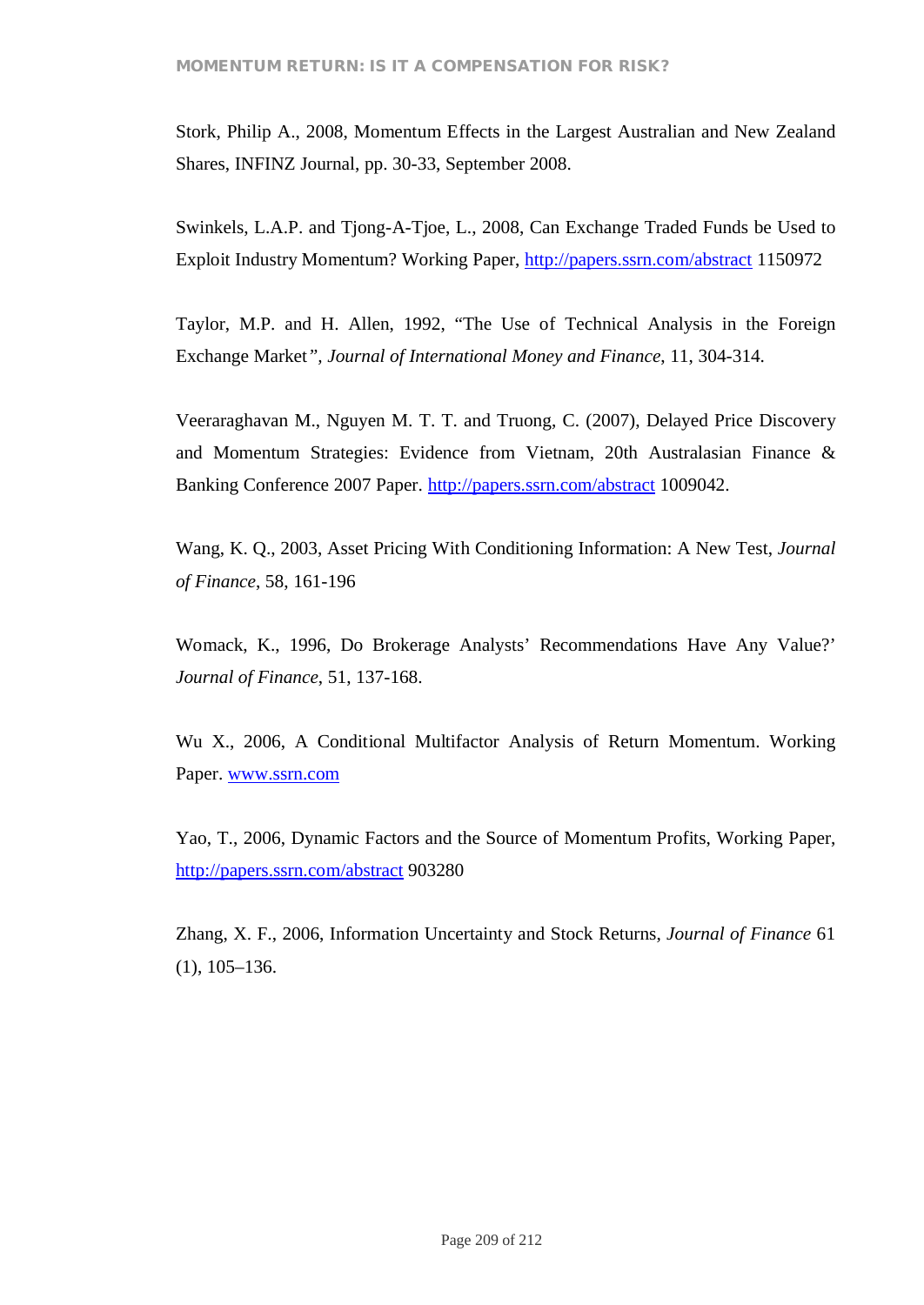# **8 APPENDIX E**

# **An illustration of Measuring Momentum Returns Using Conventional Method**

This section illustrates the methodology of measuring momentum return following to the conventional method of Jegadeesh and Titman (2001) using a *JxK =6x6* strategy as an example. In six-month time period from the starting month of the return series the stocks returns over the preceding *J* months is calculated as

$$
R_{i,t}^F = \frac{1}{J} \sum_{t=1}^{J} R_{i,t-t}
$$

(A1)

where  $R_{i,t}^F$  is the average stock return of stock *i* at time *t* over the formation period *F*. In our example, suppose that the return series starts from January 1926 and ends in December 2005. Therefore, the first *t* time period for a  $JxK = 6x6$  strategy would be in the month of July 1926. The formation period is from January to June 1926. At time *t* he stocks are ranked based on the past formation period (six-months) return i.e. from January to June 1926 in ascending order and form deciles portfolios with the top portfolio as the loser portfolio and the bottom portfolio as the winner portfolio.<sup>25</sup> In July there will be only two portfolios formed based on the ranking of the returns of the stocks. The winner and loser portfolio are defined as

 $WP_{t} = \{ i : R_{i,t}^{F} \in \text{Decile } 10 \}$  and

(A2)

 $25$  As we consider the cumulative return of stock we use arithmetic return and not log returns. Momentum literature largely employs this technique in estimating momentum return.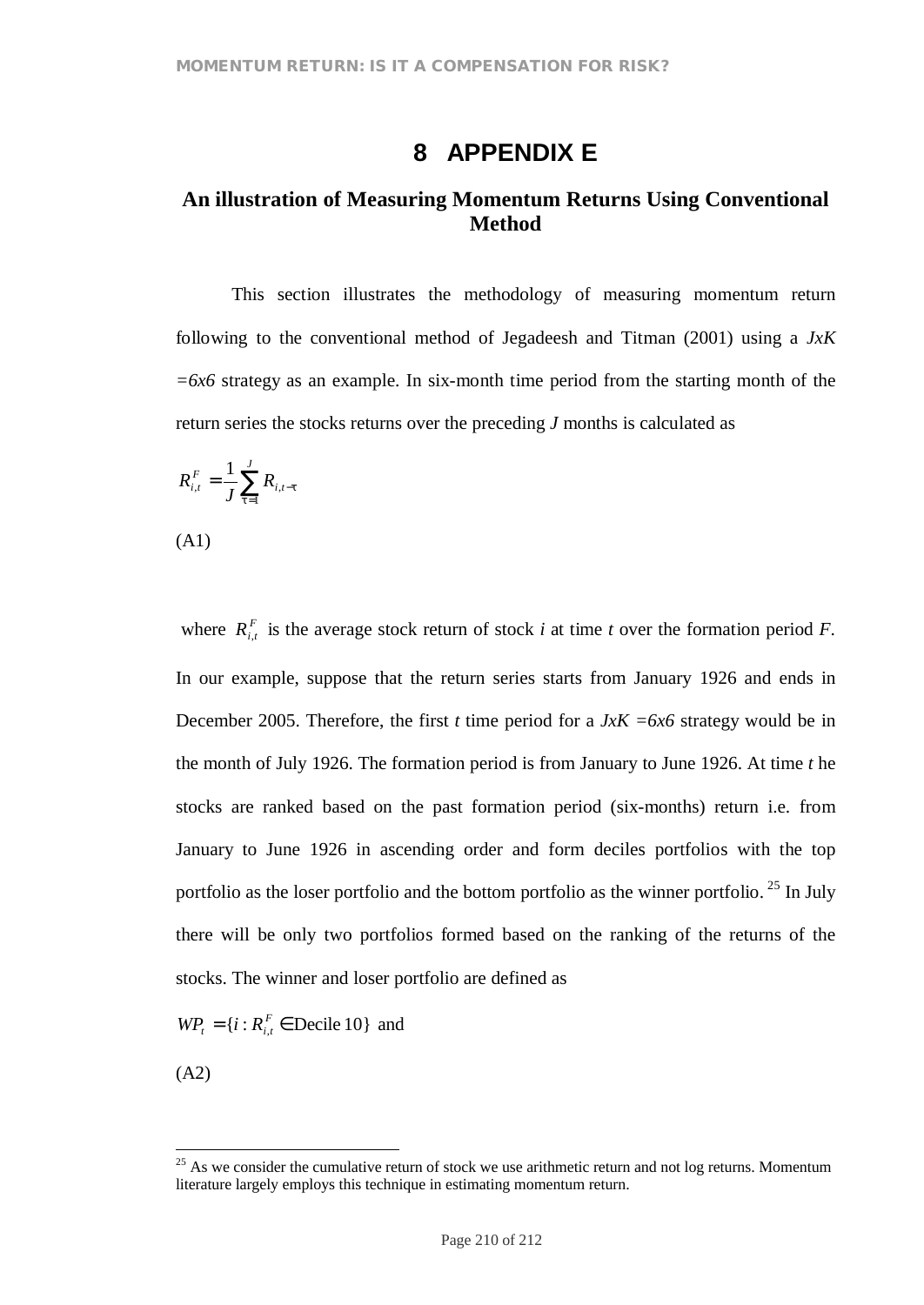$$
LP_{t} = \{i : R_{i,t}^{F} \in \text{Decile 1}\}\
$$

(A3)

where  $WP_t$  is the winner portfolio (P10) and  $LP_t$  is the loser portfolio (P1).

A long position is held in the winner portfolio and a short position in the loser portfolio during the *K* formation period. In our example, the positions are held for the subsequent six months, i.e.  $t+1$  to  $t+6$  (from August 1926 to January 1927). The following figure shows the time line of the formation and holding period of the momentum strategy.

**Strategy** *JxK =6x6***: Time Line**

| <b>Formation Period (J)</b> | t                            | Holding Period $(K)$ time           |
|-----------------------------|------------------------------|-------------------------------------|
| $(t^*)$                     |                              |                                     |
| [Jan-June 1926]             | $[\mathrm{July}]$            | [Aug 1926- Jan1927]                 |
| [Based on these returns]    | [Rank stock, form            | [Hold<br>winner,<br>short<br>loser] |
|                             | winner and loser portfolios] |                                     |

This window is rolled over till the end of the sample period. Therefore the last *t* period will be in June 2005 in case of *JxK =6x6* strategy. At the end of the holding period K momentum return is realized. For simplicity we define this time period as *t\**. In our example of *JxK=6x6* strategy the first *t\** is January 1927 and continues till the end of the sample period. Therefore at *t\** momentum return is calculated as the